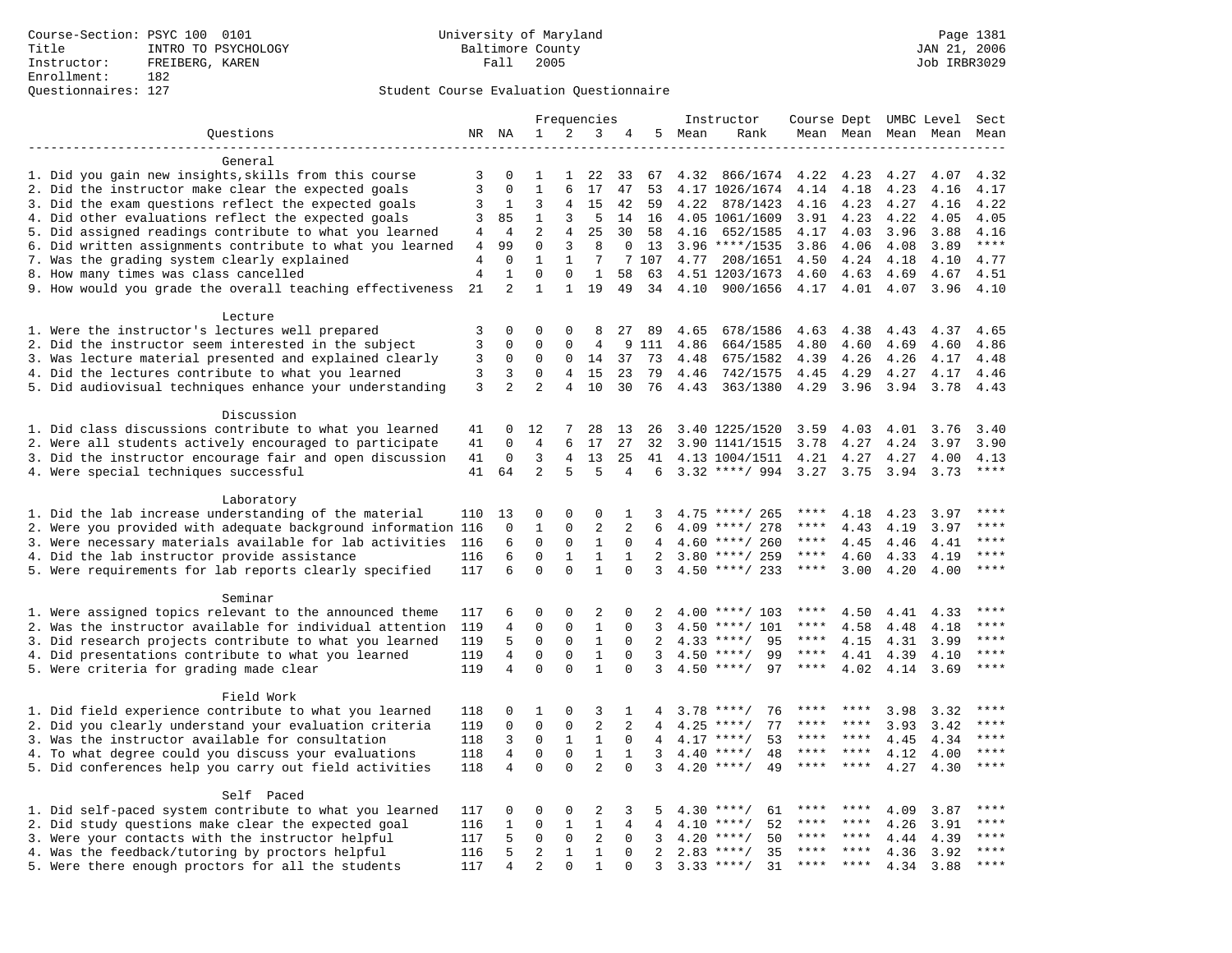| Course-Section: PSYC 100 0101 |                     | University of Maryland                  | Page 1381    |
|-------------------------------|---------------------|-----------------------------------------|--------------|
| Title                         | INTRO TO PSYCHOLOGY | Baltimore County                        | JAN 21, 2006 |
| Instructor:                   | FREIBERG, KAREN     | 2005<br>Fall                            | Job IRBR3029 |
| Enrollment:                   | 182                 |                                         |              |
| Ouestionnaires: 127           |                     | Student Course Evaluation Ouestionnaire |              |

# University of Maryland Page 1381 Page 1381 Page 1381

|            | Credits Earned<br>Cum. GPA |               |   |   | Expected Grades | Reasons                |    | Type                              | Majors    |     |
|------------|----------------------------|---------------|---|---|-----------------|------------------------|----|-----------------------------------|-----------|-----|
| $00 - 27$  | 31                         | $0.00 - 0.99$ | 9 | Α | -25             | Required for Majors 57 |    | Graduate<br>0                     | Major     |     |
| $28 - 55$  |                            | $1.00 - 1.99$ |   | B | 49              |                        |    |                                   |           |     |
| $56 - 83$  |                            | $2.00 - 2.99$ | 5 | C | 22              | General                | 16 | Under-grad<br>127                 | Non-major | 125 |
| $84 - 150$ |                            | $3.00 - 3.49$ |   | D | 3               |                        |    |                                   |           |     |
| Grad.      |                            | $3.50 - 4.00$ |   | F | 2               | Electives              |    | #### - Means there are not enough |           |     |
|            |                            |               |   | Ρ | $\Omega$        |                        |    | responses to be significant       |           |     |
|            |                            |               |   |   | $\Omega$        | Other                  | 28 |                                   |           |     |
|            |                            |               |   |   | 2               |                        |    |                                   |           |     |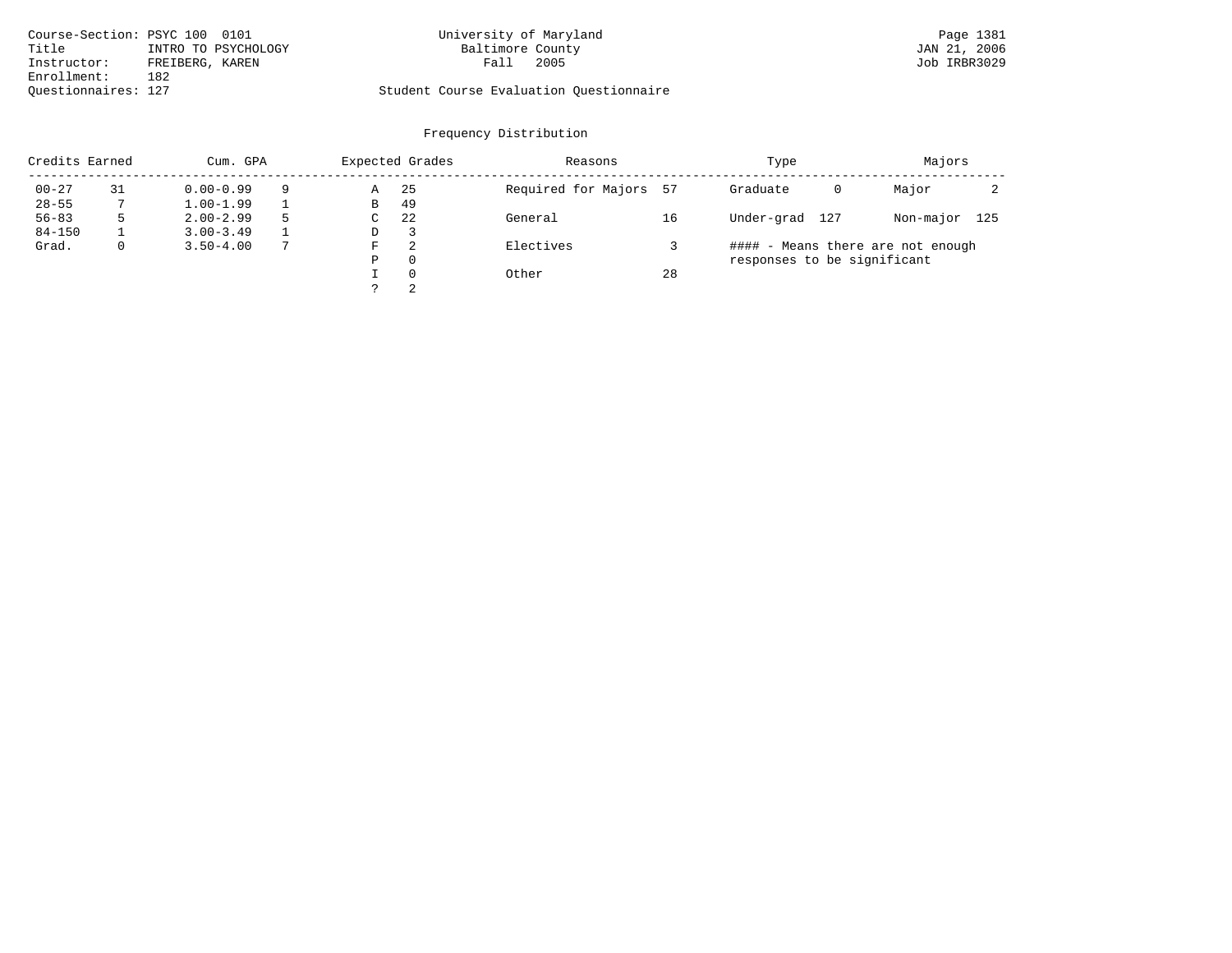## Questionnaires: 120 Student Course Evaluation Questionnaire

|                                                           |                | Frequencies  |                | Instructor     |                | Course Dept UMBC Level |                |              |                    | Sect |           |      |              |         |
|-----------------------------------------------------------|----------------|--------------|----------------|----------------|----------------|------------------------|----------------|--------------|--------------------|------|-----------|------|--------------|---------|
| Questions                                                 |                | NR NA        | $\mathbf{1}$   | 2              | 3              | 4                      | 5              | Mean         | Rank               |      | Mean Mean |      | Mean Mean    | Mean    |
|                                                           |                |              |                |                |                |                        |                |              |                    |      |           |      |              |         |
| General                                                   |                |              |                |                |                |                        |                |              |                    |      |           |      |              |         |
| 1. Did you gain new insights, skills from this course     | 3              | $\Omega$     | $\Omega$       | 3              | 13             | 37                     | 64             | 4.38         | 792/1674           | 4.22 | 4.23      | 4.27 | 4.07         | 4.38    |
| 2. Did the instructor make clear the expected goals       | $\,4$          | $\mathbf 0$  | $\mathbf{1}$   | $\mathbf{1}$   | 15             | 34                     | 65             | 4.39         | 763/1674           | 4.14 | 4.18      | 4.23 | 4.16         | 4.39    |
| 3. Did the exam questions reflect the expected goals      | 3              | 0            | 1              | 4              | 7              | 37                     | 68             | 4.43         | 672/1423           | 4.16 | 4.23      | 4.27 | 4.16         | 4.43    |
| 4. Did other evaluations reflect the expected goals       | 3              | 64           | $\Omega$       | $\mathbf{1}$   | 13             | 22                     | 17             |              | 4.04 1074/1609     | 3.91 | 4.23      | 4.22 | 4.05         | 4.04    |
| 5. Did assigned readings contribute to what you learned   | 3              | 1            | $\mathbf{1}$   | $\overline{4}$ | 19             | 43                     | 49             | 4.16         | 642/1585           | 4.17 | 4.03      | 3.96 | 3.88         | 4.16    |
| 6. Did written assignments contribute to what you learned | 6              | 95           | $\mathsf 0$    | $\mathbf{1}$   | 5              | 7                      | 6              |              | $3.95$ ****/1535   | 3.86 | 4.06      | 4.08 | 3.89         | $***$   |
| 7. Was the grading system clearly explained               | 3              | $\mathbf 0$  | $\mathbf{1}$   | $\mathsf 0$    | 8              | 21                     | 87             | 4.65         | 351/1651           | 4.50 | 4.24      | 4.18 | 4.10         | 4.65    |
| 8. How many times was class cancelled                     | $\overline{3}$ | 2            | $\mathbf 0$    | 0              | 0              | 51                     | 64             |              | 4.56 1169/1673     | 4.60 | 4.63      | 4.69 | 4.67         | 4.56    |
| 9. How would you grade the overall teaching effectiveness | 20             | $\mathbf{1}$ | $\Omega$       | 1              | 2              | 24                     | 72             | 4.69         | 239/1656           | 4.17 | 4.01      | 4.07 | 3.96         | 4.69    |
| Lecture                                                   |                |              |                |                |                |                        |                |              |                    |      |           |      |              |         |
| 1. Were the instructor's lectures well prepared           | 3              | $\mathbf 0$  | 0              | 0              | 0              | 20                     | 97             | 4.83         | 354/1586           | 4.63 | 4.38      | 4.43 | 4.37         | 4.83    |
| 2. Did the instructor seem interested in the subject      | 3              | 0            | 0              | 0              | 0              |                        | 11 106         | 4.91         | 567/1585           | 4.80 | 4.60      | 4.69 | 4.60         | 4.91    |
| 3. Was lecture material presented and explained clearly   | 6              | 0            | 1              | 0              | 3              | 27                     | 83             | 4.68         | 423/1582           | 4.39 | 4.26      | 4.26 | 4.17         | 4.68    |
| 4. Did the lectures contribute to what you learned        | 3              | 0            | 1              | 0              | 3              | 23                     | 90             | 4.72         | 423/1575           | 4.45 | 4.29      | 4.27 | 4.17         | 4.72    |
| 5. Did audiovisual techniques enhance your understanding  | $\overline{4}$ | 7            | $\overline{a}$ | 3              | 10             | 34                     | 60             | 4.35         | 419/1380           | 4.29 | 3.96      | 3.94 | 3.78         | 4.35    |
|                                                           |                |              |                |                |                |                        |                |              |                    |      |           |      |              |         |
| Discussion                                                |                |              |                |                |                |                        |                |              |                    |      |           |      |              |         |
| 1. Did class discussions contribute to what you learned   | 14             | 0            | 4              | 9              | 15             | 35                     | 43             | 3.98         | 832/1520           | 3.59 | 4.03      | 4.01 | 3.76         | 3.98    |
| 2. Were all students actively encouraged to participate   | 15             | $\Omega$     | 3              | 6              | 14             | 32                     | 50             | 4.14         | 971/1515           | 3.78 | 4.27      | 4.24 | 3.97         | 4.14    |
| 3. Did the instructor encourage fair and open discussion  | 13             | 0            | 3              | 2              | 9              | 24                     | 69             | 4.44         | 718/1511           | 4.21 | 4.27      | 4.27 | 4.00         | 4.44    |
| 4. Were special techniques successful                     | 15             | 72           | 6              | 4              | 5              | 8                      | 10             | 3.36         | 799/994            | 3.27 | 3.75      | 3.94 | 3.73         | 3.36    |
|                                                           |                |              |                |                |                |                        |                |              |                    |      |           |      |              |         |
| Laboratory                                                |                |              |                |                |                |                        |                |              |                    |      |           |      |              |         |
| 1. Did the lab increase understanding of the material     | 83             | 34           | $\mathbf 0$    | 1              | 1              | 0                      | 1              |              | $3.33$ ****/ 265   | **** | 4.18      | 4.23 | 3.97         | ****    |
| 2. Were you provided with adequate background information | 99             | 0            | 12             | 0              | 3              | 3                      | 3              | 2.29         | ****/ 278          | **** | 4.43      | 4.19 | 3.97         | ****    |
| 3. Were necessary materials available for lab activities  | 94             | 24           | 0              | 1              | $\mathbf 0$    | 0                      | $\mathbf{1}$   |              | $3.50$ ****/ 260   | **** | 4.45      | 4.46 | 4.41         | $***$   |
| 4. Did the lab instructor provide assistance              | 96             | 22           | $\Omega$       | 0              | 1              | $\Omega$               | $\mathbf{1}$   |              | 4.00 ****/ 259     | **** | 4.60      | 4.33 | 4.19         | ****    |
| 5. Were requirements for lab reports clearly specified    | 96             | 22           | $\mathbf 0$    | $\mathbf{0}$   | $\mathbf{1}$   | $\Omega$               | $\mathbf 1$    |              | $4.00$ ****/ 233   | **** | 3.00      | 4.20 | 4.00         | ****    |
|                                                           |                |              |                |                |                |                        |                |              |                    |      |           |      |              |         |
| Seminar                                                   |                |              |                |                |                |                        |                |              |                    |      |           |      |              |         |
| 1. Were assigned topics relevant to the announced theme   | 89             | 19           | 0              | 1              | $\Omega$       | 2                      | 9              |              | $4.58$ ****/ 103   | **** | 4.50      | 4.41 | 4.33         | ****    |
| 2. Was the instructor available for individual attention  | 93             | 24           | $\mathbf 0$    | $\mathsf 0$    | 0              | 0                      | 3              | 5.00         | ****/ 101          | **** | 4.58      | 4.48 | 4.18         |         |
| 3. Did research projects contribute to what you learned   | 91             | 27           | 0              | 0              | $\mathbf{1}$   | $\mathbf 0$            | 1              | 4.00         | $***/$<br>95       | **** | 4.15      | 4.31 | 3.99         | ****    |
| 4. Did presentations contribute to what you learned       | 93             | 18           | 1              | 0              | $\mathbf{1}$   | 2                      | 5              |              | $4.11$ ****/<br>99 | **** | 4.41      | 4.39 | 4.10         | $***$   |
| 5. Were criteria for grading made clear                   | 94             | 20           | $\Omega$       | $\Omega$       | $\overline{2}$ | $\overline{a}$         | $\overline{2}$ |              | $4.00$ ****/<br>97 | **** | 4.02      | 4.14 | 3.69         | $***$   |
|                                                           |                |              |                |                |                |                        |                |              |                    |      |           |      |              |         |
| Field Work                                                | 105            | 0            | 7              | 2              | 2              |                        |                |              | $2.27$ ****/<br>76 |      |           | 3.98 |              | * * * * |
| 1. Did field experience contribute to what you learned    |                |              | 7              | $\mathbf{0}$   | $\overline{c}$ | 3                      | 1              |              | 77<br>$***/$       | **** | ****      |      | 3.32         | ****    |
| 2. Did you clearly understand your evaluation criteria    | 105<br>103     | 0<br>13      | 0              | $\mathbf{0}$   | $\mathbf 0$    | 2<br>$\mathbf{1}$      | 4<br>3         | 2.73<br>4.75 | 53<br>$***/$       | **** | ****      | 3.93 | 3.42<br>4.34 | ****    |
| 3. Was the instructor available for consultation          |                |              | $\mathbf 0$    | $\mathbf{1}$   | $\mathbf 0$    | 1                      | $\mathbf{1}$   | 3.67         | $***$ /<br>48      | **** | $***$ *   | 4.45 |              | $***$   |
| 4. To what degree could you discuss your evaluations      | 103            | 14<br>16     | $\mathbf 0$    | $\Omega$       | $\Omega$       | $\Omega$               |                | 5.00         | $***/$<br>49       | **** | $***$     | 4.12 | 4.00         | ****    |
| 5. Did conferences help you carry out field activities    | 103            |              |                |                |                |                        | $\mathbf{1}$   |              |                    |      |           | 4.27 | 4.30         |         |
| Self Paced                                                |                |              |                |                |                |                        |                |              |                    |      |           |      |              |         |
| 1. Did self-paced system contribute to what you learned   | 103            | 0            | 5              | $\overline{2}$ | 2              | 3                      | 5              |              | 61<br>$3.06$ ****/ | **** | ****      | 4.09 | 3.87         | ****    |
| 2. Did study questions make clear the expected goal       | 99             | 12           | $\mathbf{1}$   | $\mathsf 0$    | 3              | $\mathbf 0$            | 5              | 3.89         | $***/$<br>52       | **** | ****      | 4.26 | 3.91         | ****    |
| 3. Were your contacts with the instructor helpful         | 100            | 11           | $\mathbf 0$    | 0              | $\mathbf{1}$   | 5                      | 3              | 4.22         | 50<br>$***/$       | **** | ****      | 4.44 | 4.39         | ****    |
| 4. Was the feedback/tutoring by proctors helpful          | 101            | 16           | 0              | 0              | $\mathbf{1}$   | 1                      | $\mathbf{1}$   | 4.00         | $***/$<br>35       |      |           | 4.36 | 3.92         | ****    |
| 5. Were there enough proctors for all the students        | 101            | 16           | $\Omega$       | $\Omega$       | $\mathbf{1}$   | 1                      | $\mathbf{1}$   |              | $4.00$ ****/<br>31 | **** | $***$     | 4.34 | 3.88         | ****    |
|                                                           |                |              |                |                |                |                        |                |              |                    |      |           |      |              |         |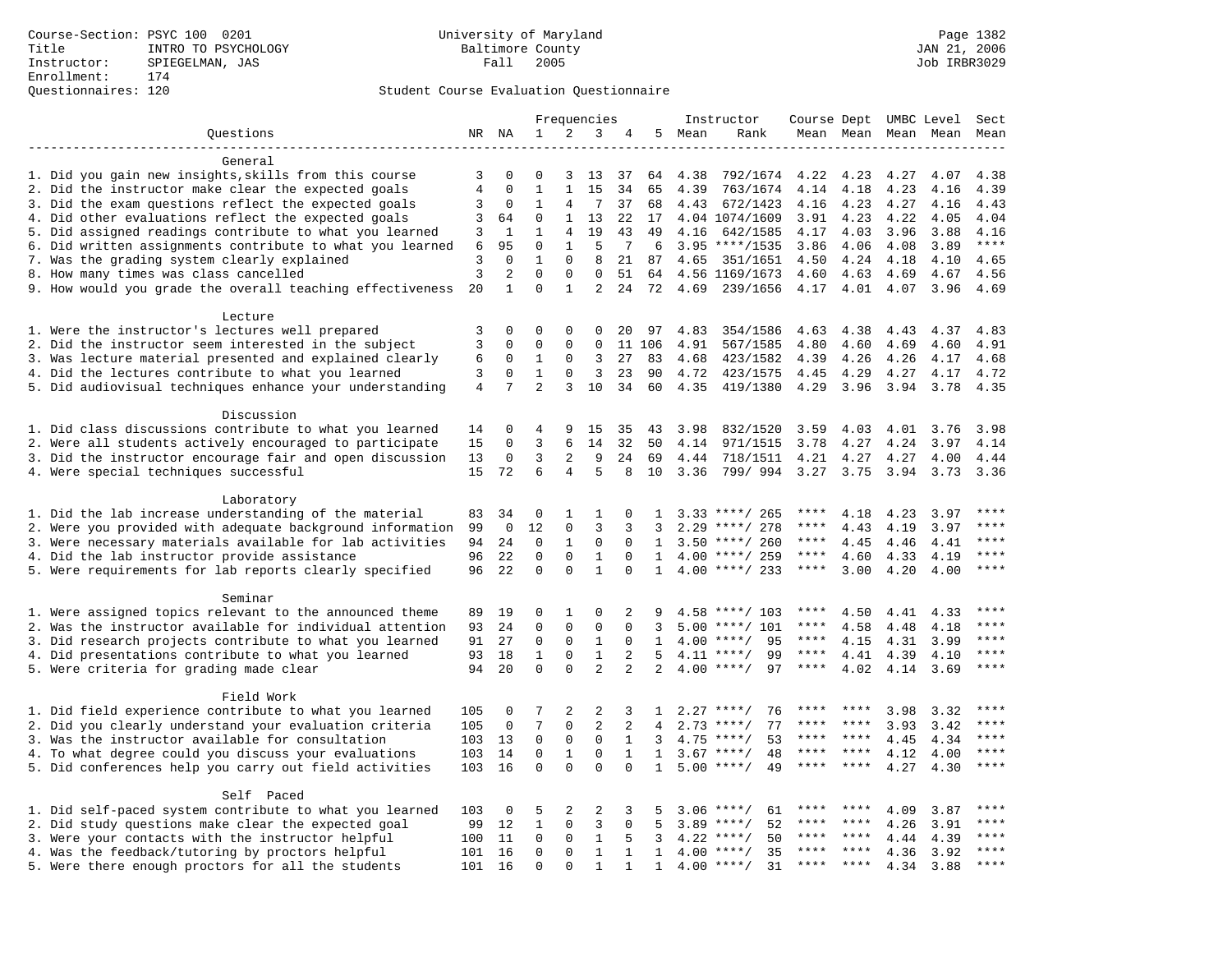| Course-Section: PSYC 100 0201 |                     | University of Maryland                  | Page 1382    |
|-------------------------------|---------------------|-----------------------------------------|--------------|
| Title                         | INTRO TO PSYCHOLOGY | Baltimore County                        | JAN 21, 2006 |
| Instructor:                   | SPIEGELMAN, JAS     | 2005<br>Fall                            | Job IRBR3029 |
| Enrollment:                   | 174                 |                                         |              |
| Ouestionnaires: 120           |                     | Student Course Evaluation Questionnaire |              |

# University of Maryland Page 1382<br>Baltimore County Bage 1382<br>
Page 1382

|            | Credits Earned<br>Cum. GPA |               |    |   | Expected Grades | Reasons                |    | Type                              | Majors    |       |  |
|------------|----------------------------|---------------|----|---|-----------------|------------------------|----|-----------------------------------|-----------|-------|--|
| $00 - 27$  | 43                         | $0.00 - 0.99$ |    | Α | 39              | Required for Majors 54 |    | Graduate<br>0                     | Major     |       |  |
| $28 - 55$  |                            | $1.00 - 1.99$ |    | В | 52              |                        |    |                                   |           |       |  |
| $56 - 83$  | 5                          | $2.00 - 2.99$ |    | C | 18              | General                | 22 | Under-grad<br>120                 | Non-major | - 111 |  |
| $84 - 150$ |                            | $3.00 - 3.49$ | 4  | D | 3               |                        |    |                                   |           |       |  |
| Grad.      | $\mathbf{0}$               | $3.50 - 4.00$ | 10 | F | $\Omega$        | Electives              | 14 | #### - Means there are not enough |           |       |  |
|            |                            |               |    | Ρ | $\Omega$        |                        |    | responses to be significant       |           |       |  |
|            |                            |               |    |   | $\Omega$        | Other                  | 28 |                                   |           |       |  |
|            |                            |               |    |   |                 |                        |    |                                   |           |       |  |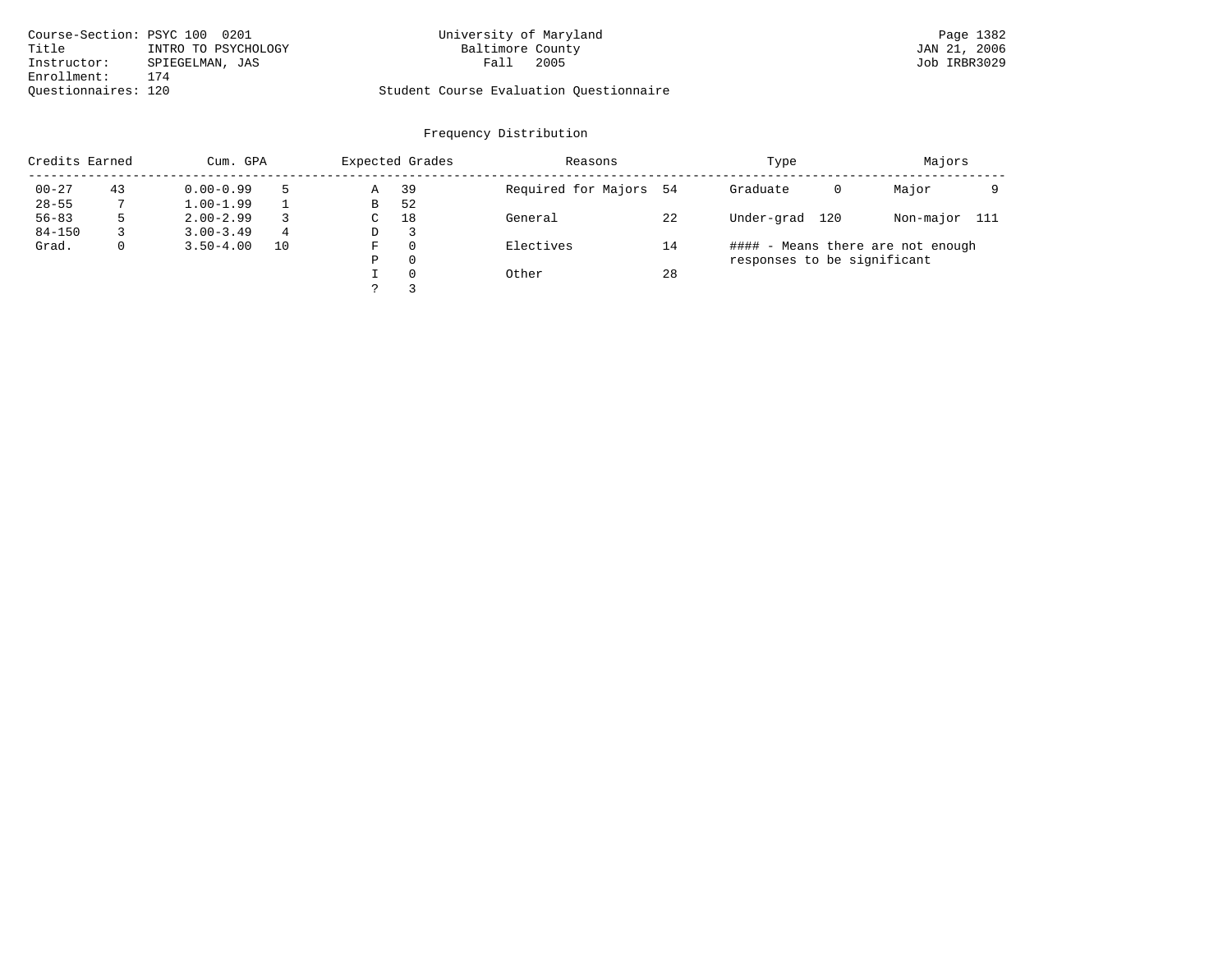## Questionnaires: 101 Student Course Evaluation Questionnaire

|                                                                                                                      | Frequencies |                  |                                | Instructor        |                |               | Course Dept UMBC Level |        | Sect                             |              |              |              |              |              |
|----------------------------------------------------------------------------------------------------------------------|-------------|------------------|--------------------------------|-------------------|----------------|---------------|------------------------|--------|----------------------------------|--------------|--------------|--------------|--------------|--------------|
| Ouestions                                                                                                            |             | NR NA            | $\mathbf{1}$                   | 2                 | 3              | 4             |                        | 5 Mean | Rank                             |              | Mean Mean    |              | Mean Mean    | Mean         |
|                                                                                                                      |             |                  |                                |                   |                |               |                        |        |                                  |              |              |              |              |              |
| General                                                                                                              |             |                  |                                |                   |                |               |                        |        |                                  |              |              |              |              |              |
| 1. Did you gain new insights, skills from this course                                                                | 5           | 0                | 3                              | 6                 | 16             | 35            | 36                     |        | 3.99 1221/1674 4.22              |              | 4.23         | 4.27         | 4.07         | 3.99         |
| 2. Did the instructor make clear the expected goals                                                                  | 5           | $\mathbf 0$      | $\overline{4}$                 | $\overline{4}$    | 17             | 34            | 37                     |        | 4.00 1146/1674                   | 4.14         | 4.18         | 4.23         | 4.16         | 4.00         |
| 3. Did the exam questions reflect the expected goals                                                                 | 6           | 1                | 3                              | 5                 | 20             | 24            | 42                     | 4.03   | 998/1423                         | 4.16         | 4.23         | 4.27         | 4.16         | 4.03         |
| 4. Did other evaluations reflect the expected goals                                                                  | 5           | 44<br>8          | $\overline{4}$<br>$\mathbf{1}$ | $\overline{4}$    | 9              | 19            | 16                     |        | 3.75 1320/1609                   | 3.91         | 4.23         | 4.22         | 4.05         | 3.75         |
| 5. Did assigned readings contribute to what you learned<br>6. Did written assignments contribute to what you learned | 6<br>5      | 60               | $\mathbf 0$                    | 5<br>5            | 13<br>8        | 28<br>10      | 40<br>13               | 4.16   | 642/1585                         | 4.17<br>3.86 | 4.03<br>4.06 | 3.96<br>4.08 | 3.88<br>3.89 | 4.16<br>3.86 |
| 7. Was the grading system clearly explained                                                                          | 5           | $\Omega$         | 3                              | 7                 | 12             | 29            | 45                     |        | 3.86 1057/1535<br>4.10 1031/1651 | 4.50         | 4.24         | 4.18         | 4.10         | 4.10         |
| 8. How many times was class cancelled                                                                                | 5           | 2                | 1                              | 2                 | $\Omega$       | 1             | 90                     | 4.88   | 742/1673                         | 4.60         | 4.63         | 4.69         | 4.67         | 4.88         |
| 9. How would you grade the overall teaching effectiveness                                                            | 18          | $\mathbf{1}$     | 3                              | $\overline{4}$    | 17             |               | 43 15                  |        | 3.77 1230/1656                   | 4.17         | 4.01         | 4.07         | 3.96         | 3.77         |
|                                                                                                                      |             |                  |                                |                   |                |               |                        |        |                                  |              |              |              |              |              |
| Lecture                                                                                                              |             |                  |                                |                   |                |               |                        |        |                                  |              |              |              |              |              |
| 1. Were the instructor's lectures well prepared                                                                      | 5           | $\Omega$         | 1                              | 1                 | 7              | 19            | 68                     | 4.58   | 774/1586                         | 4.63         | 4.38         | 4.43         | 4.37         | 4.58         |
| 2. Did the instructor seem interested in the subject                                                                 | 7           | $\Omega$         | $\mathbf{1}$                   | $\mathbf{1}$      | 4              | 20            | 68                     |        | 4.63 1118/1585                   | 4.80         | 4.60         | 4.69         | 4.60         | 4.63         |
| 3. Was lecture material presented and explained clearly                                                              | 7           | 0                | $\mathbf 0$                    | 3                 | 11             | 30            | 50                     | 4.35   | 829/1582                         | 4.39         | 4.26         | 4.26         | 4.17         | 4.35         |
| 4. Did the lectures contribute to what you learned                                                                   | 7           | 1                | 6                              | $\mathbf{1}$      | 10             | 21            | 55                     | 4.27   | 949/1575                         | 4.45         | 4.29         | 4.27         | 4.17         | 4.27         |
| 5. Did audiovisual techniques enhance your understanding                                                             | 8           | $\Omega$         | 3                              | $\Omega$          | 8              | 16            | 66                     | 4.53   | 290/1380                         | 4.29         | 3.96         | 3.94         | 3.78         | 4.53         |
|                                                                                                                      |             |                  |                                |                   |                |               |                        |        |                                  |              |              |              |              |              |
| Discussion                                                                                                           |             |                  |                                |                   |                |               |                        |        |                                  |              |              |              |              |              |
| 1. Did class discussions contribute to what you learned                                                              | 53          | $\Omega$         | 9                              | 2                 | 8              | 12            | 17                     |        | 3.54 1153/1520                   | 3.59         | 4.03         | 4.01         | 3.76         | 3.54         |
| 2. Were all students actively encouraged to participate                                                              | 54          | $\mathbf 0$      | 6                              | 5                 | 11             | 8             | 17                     |        | 3.53 1294/1515                   | 3.78         | 4.27         | 4.24         | 3.97         | 3.53         |
| 3. Did the instructor encourage fair and open discussion                                                             | 55          | 0                | 2                              | 2                 | 11             | 9             | 22                     |        | 4.02 1043/1511                   | 4.21         | 4.27         | 4.27         | 4.00         | 4.02         |
| 4. Were special techniques successful                                                                                | 56          | 12               | 4                              | 3                 | 8              | 10            | 8                      |        | 3.45 758/994                     | 3.27         | 3.75         | 3.94         | 3.73         | 3.45         |
|                                                                                                                      |             |                  |                                |                   |                |               |                        |        |                                  |              |              |              |              |              |
| Laboratory                                                                                                           |             |                  |                                |                   |                |               |                        |        |                                  | ****         |              |              |              | $* * * *$    |
| 1. Did the lab increase understanding of the material<br>2. Were you provided with adequate background information   | 93          | 5<br>$\mathbf 0$ | 0<br>1                         | $\mathbf{1}$<br>0 | 1<br>2         | 0<br>$\Omega$ | 1<br>2                 |        | $3.33$ ****/ 265<br>****/ 278    | ****         | 4.18<br>4.43 | 4.23<br>4.19 | 3.97<br>3.97 | ****         |
| 3. Were necessary materials available for lab activities                                                             | 96<br>96    | 2                | $\mathbf 0$                    | 0                 | 2              | $\Omega$      | $\mathbf{1}$           | 3.40   | $3.67$ ****/ 260                 | ****         | 4.45         | 4.46         | 4.41         | ****         |
| 4. Did the lab instructor provide assistance                                                                         | 96          | $\mathbf{1}$     | $\Omega$                       | $\Omega$          | $\overline{3}$ | $\Omega$      | 1                      |        | $3.50$ ****/ 259                 | $***$ * * *  | 4.60         | 4.33         | 4.19         | ****         |
| 5. Were requirements for lab reports clearly specified                                                               | 97          | $\mathbf{1}$     | $\mathbf 0$                    | $\mathbf{1}$      | $\mathbf{1}$   | $\mathbf 0$   | $\mathbf{1}$           |        | $3.33$ ****/ 233                 | $***$ * * *  | 3.00         | 4.20         | 4.00         | ****         |
|                                                                                                                      |             |                  |                                |                   |                |               |                        |        |                                  |              |              |              |              |              |
| Seminar                                                                                                              |             |                  |                                |                   |                |               |                        |        |                                  |              |              |              |              |              |
| 1. Were assigned topics relevant to the announced theme                                                              | 96          | 2                | $\Omega$                       | $\Omega$          | 2              | $\Omega$      | $\mathbf{1}$           |        | $3.67$ ****/ 103                 | ****         | 4.50         | 4.41         | 4.33         | ****         |
| 2. Was the instructor available for individual attention                                                             | 97          | $\mathbf{1}$     | $\mathbf 0$                    | $\mathbf 0$       | $\mathbf{1}$   | $\mathbf{1}$  | $\mathbf{1}$           |        | $4.00$ ****/ 101                 | ****         | 4.58         | 4.48         | 4.18         | ****         |
| 3. Did research projects contribute to what you learned                                                              | 97          | $\mathbf{1}$     | $\mathsf 0$                    | $\mathbf 0$       | 2              | $\mathbf 0$   | 1                      |        | $3.67$ ****/<br>95               | $***$ * *    | 4.15         | 4.31         | 3.99         | ****         |
| 4. Did presentations contribute to what you learned                                                                  | 97          | $\mathbf{1}$     | $\mathbf 0$                    | 1                 | $\mathbf{1}$   | $\mathbf 0$   | 1                      |        | $3.33$ ****/<br>99               | $***$ * * *  | 4.41         | 4.39         | 4.10         | $***$ *      |
| 5. Were criteria for grading made clear                                                                              | 97          | $\mathbf{1}$     | $\Omega$                       | $\Omega$          | $\overline{2}$ | $\Omega$      | $\mathbf{1}$           |        | $3.67$ ****/<br>97               | ****         | 4.02         | 4.14         | 3.69         | ****         |
|                                                                                                                      |             |                  |                                |                   |                |               |                        |        |                                  |              |              |              |              |              |
| Field Work                                                                                                           |             |                  |                                |                   |                |               |                        |        |                                  |              |              |              |              |              |
| 1. Did field experience contribute to what you learned                                                               | 97          | 0                | 1                              | 0                 | 2              | $\mathbf 0$   | 1                      |        | $3.00$ ****/<br>76               |              |              | 3.98         | 3.32         | ****         |
| 2. Did you clearly understand your evaluation criteria                                                               | 98          | 0                | $\mathbf 0$                    | 0                 | 2              | $\Omega$      | 1                      | 3.67   | 77<br>$***/$                     | ****         | $***$ *      | 3.93         | 3.42         | * * * *      |
| 3. Was the instructor available for consultation                                                                     | 97          | 1                | $\mathbf 0$                    | $\mathbf{0}$      | 2              | $\mathbf 0$   | $\mathbf{1}$           |        | 53<br>$3.67$ ****/               | ****<br>**** | ****         | 4.45         | 4.34         | ****<br>**** |
| 4. To what degree could you discuss your evaluations                                                                 | 97          | $\mathbf{1}$     | $\mathbf 0$                    | $\mathbf 0$       | $\overline{2}$ | $\Omega$      | 1                      | 3.67   | $***/$<br>48                     | ****         | $***$ *      | 4.12         | 4.00         | ****         |
| 5. Did conferences help you carry out field activities                                                               | 97          | $\mathbf{1}$     | $\mathbf 0$                    | $\mathbf{1}$      | $\mathbf{1}$   | $\mathbf 0$   | $\mathbf{1}$           | 3.33   | $***$ /<br>49                    |              | ****         | 4.27         | 4.30         |              |
| Self Paced                                                                                                           |             |                  |                                |                   |                |               |                        |        |                                  |              |              |              |              |              |
| 1. Did self-paced system contribute to what you learned                                                              | 97          | 0                | 0                              | 0                 | 2              | 1             | $\mathbf{1}$           |        | 61<br>$3.75$ ****/               | ****         | ****         | 4.09         | 3.87         | ****         |
| 2. Did study questions make clear the expected goal                                                                  | 97          | $\Omega$         | $\Omega$                       | $\mathsf{O}$      | 2              | 1             | $\mathbf{1}$           | 3.75   | $***/$<br>52                     | ****         | $***$ *      | 4.26         | 3.91         | ****         |
| 3. Were your contacts with the instructor helpful                                                                    | 97          | 1                | $\mathbf 0$                    | 1                 | $\mathbf{1}$   | $\Omega$      | 1                      | 3.33   | 50<br>$***/$                     | ****         | ****         | 4.44         | 4.39         | ****         |
| 4. Was the feedback/tutoring by proctors helpful                                                                     | 97          | $\mathbf{1}$     | 0                              | $\mathbf{1}$      | $\mathbf{1}$   | $\mathbf 0$   | $\mathbf{1}$           | 3.33   | $***/$<br>35                     | ***          |              | 4.36         | 3.92         | ****         |
| 5. Were there enough proctors for all the students                                                                   | 97          | $\Omega$         | $\Omega$                       | $\Omega$          | $\overline{2}$ | $\mathbf{1}$  | $\mathbf{1}$           |        | $3.75$ ****/<br>31               | ****         | $***$        | 4.34         | 3.88         | ****         |
|                                                                                                                      |             |                  |                                |                   |                |               |                        |        |                                  |              |              |              |              |              |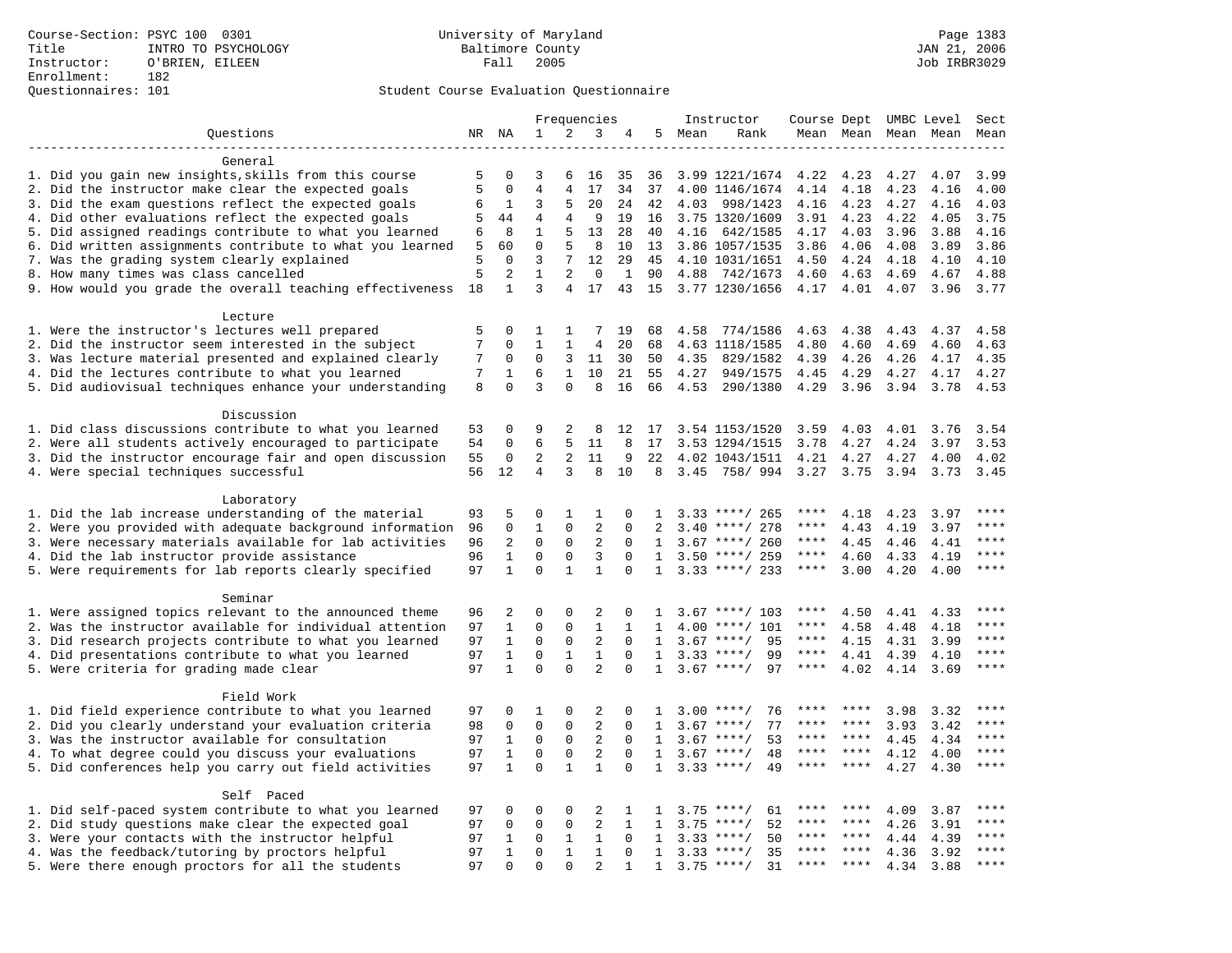| Course-Section: PSYC 100 0301 |                     | University of Maryland                  | Page 1383    |
|-------------------------------|---------------------|-----------------------------------------|--------------|
| Title                         | INTRO TO PSYCHOLOGY | Baltimore County                        | JAN 21, 2006 |
| Instructor:                   | O'BRIEN, EILEEN     | 2005<br>Fall                            | Job IRBR3029 |
| Enrollment:                   | 182                 |                                         |              |
| Ouestionnaires: 101           |                     | Student Course Evaluation Questionnaire |              |

# University of Maryland Page 1383<br>Baltimore County Bage 1383<br>
Page 1383<br>
JAN 21, 2006

|            | Credits Earned<br>Cum. GPA |               |    |    | Expected Grades | Reasons             |    | Type                              | Majors    |    |
|------------|----------------------------|---------------|----|----|-----------------|---------------------|----|-----------------------------------|-----------|----|
| $00 - 27$  | 26                         | $0.00 - 0.99$ |    | Α  | -29             | Required for Majors | 50 | Graduate                          | Major     |    |
| $28 - 55$  | 10                         | $1.00 - 1.99$ |    | B  | 36              |                     |    |                                   |           |    |
| $56 - 83$  | 4                          | $2.00 - 2.99$ | 10 | C. | 19              | General             | 10 | Under-grad<br>100                 | Non-major | 96 |
| $84 - 150$ |                            | $3.00 - 3.49$ | 8  | D  |                 |                     |    |                                   |           |    |
| Grad.      |                            | $3.50 - 4.00$ | 15 | F  |                 | Electives           |    | #### - Means there are not enough |           |    |
|            |                            |               |    | P  |                 |                     |    | responses to be significant       |           |    |
|            |                            |               |    |    | $\Omega$        | Other               | 27 |                                   |           |    |
|            |                            |               |    |    |                 |                     |    |                                   |           |    |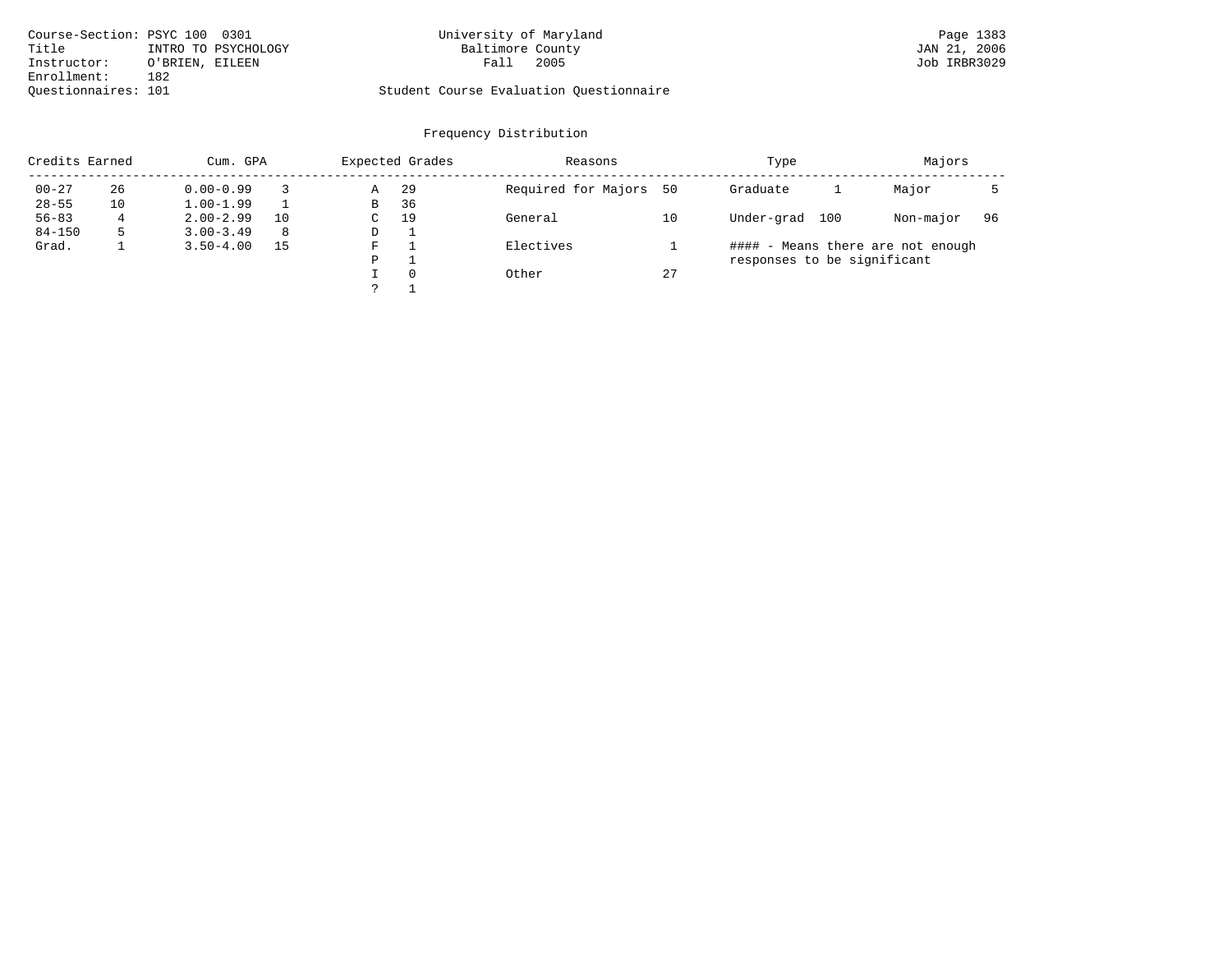## Questionnaires: 99 Student Course Evaluation Questionnaire

|                                                                                                                     |                |                | Frequencies  |                |                |              |                | Instructor | Course Dept UMBC Level     |              |              |              | Sect         |                        |
|---------------------------------------------------------------------------------------------------------------------|----------------|----------------|--------------|----------------|----------------|--------------|----------------|------------|----------------------------|--------------|--------------|--------------|--------------|------------------------|
| Questions                                                                                                           |                | NR NA          | $\mathbf{1}$ | 2              | 3              | 4            | 5              | Mean       | Rank                       |              | Mean Mean    |              | Mean Mean    | Mean                   |
|                                                                                                                     |                |                |              |                |                |              |                |            |                            |              |              |              |              |                        |
| General                                                                                                             |                |                |              |                |                |              |                |            |                            |              |              |              |              |                        |
| 1. Did you gain new insights, skills from this course                                                               | 2              | O              | 1            | 5              | 16             | 30           | 45             |            | 4.16 1056/1674             | 4.22         | 4.23         | 4.27         | 4.07         | 4.16                   |
| 2. Did the instructor make clear the expected goals                                                                 | $\mathbf{1}$   | 0              | $\mathbf{1}$ | 8              | 17             | 34           | 38             |            | 4.02 1132/1674             | 4.14         | 4.18         | 4.23         | 4.16         | 4.02                   |
| 3. Did the exam questions reflect the expected goals                                                                | 1              | 0              | 2            | 8              | 21             | 29           | 38             |            | 3.95 1070/1423             | 4.16         | 4.23         | 4.27         | 4.16         | 3.95                   |
| 4. Did other evaluations reflect the expected goals                                                                 | $\overline{2}$ | 71             | 2            | $\mathbf{0}$   | 10             | 3            | 11             |            | 3.81 1285/1609             | 3.91         | 4.23         | 4.22         | 4.05         | 3.81                   |
| 5. Did assigned readings contribute to what you learned                                                             | 1              | 3              | $\mathbf{1}$ | 2              | 18             | 31           | 43             | 4.19       | 622/1585                   | 4.17         | 4.03         | 3.96         | 3.88         | 4.19                   |
| 6. Did written assignments contribute to what you learned                                                           | 2              | 80             | 6            | 3              | $\overline{2}$ | 2            | 4              |            | $2.71$ ****/1535           | 3.86         | 4.06         | 4.08         | 3.89         | $***$                  |
| 7. Was the grading system clearly explained                                                                         | 1              | $\Omega$       | 2            | 3              | 6              | 21           | 66             | 4.49       | 553/1651                   | 4.50         | 4.24         | 4.18         | 4.10         | 4.49                   |
| 8. How many times was class cancelled                                                                               | $1\,$          | $\overline{c}$ | $\mathbf{1}$ | 0              | $\overline{4}$ | 41           | 50             |            | 4.45 1267/1673             | 4.60         | 4.63         | 4.69         | 4.67         | 4.45                   |
| 9. How would you grade the overall teaching effectiveness                                                           | 14             | 3              | $\Omega$     | $\overline{4}$ | 11             | 36           | 31             | 4.15       | 849/1656                   | 4.17         | 4.01         | 4.07         | 3.96         | 4.15                   |
|                                                                                                                     |                |                |              |                |                |              |                |            |                            |              |              |              |              |                        |
| Lecture                                                                                                             |                |                |              |                |                |              |                |            |                            |              |              |              |              |                        |
| 1. Were the instructor's lectures well prepared                                                                     | 5              | 0              | $\Omega$     | 5              | 8              | 21           | 60             | 4.45       | 945/1586                   | 4.63         | 4.38         | 4.43         | 4.37         | 4.45                   |
| 2. Did the instructor seem interested in the subject                                                                | $\overline{4}$ | 0              | $\Omega$     | 0              | 5              | 7            | 83             | 4.82       | 762/1585                   | 4.80         | 4.60         | 4.69         | 4.60         | 4.82                   |
| 3. Was lecture material presented and explained clearly                                                             | 4              | $\mathbf 0$    | 3            | 4              | 14             | 37           | 37             |            | 4.06 1099/1582             | 4.39         | 4.26         | 4.26         | 4.17         | 4.06                   |
| 4. Did the lectures contribute to what you learned                                                                  | 5              | 2              | 3            | 3              | 7              | 26           | 53             | 4.34       | 886/1575                   | 4.45         | 4.29         | 4.27         | 4.17         | 4.34                   |
| 5. Did audiovisual techniques enhance your understanding                                                            | $\overline{4}$ | 9              | 6            | 9              | 15             | 18           | 38             | 3.85       | 838/1380                   | 4.29         | 3.96         | 3.94         | 3.78         | 3.85                   |
|                                                                                                                     |                |                |              |                |                |              |                |            |                            |              |              |              |              |                        |
| Discussion                                                                                                          |                |                |              |                |                |              |                |            |                            |              |              |              |              |                        |
| 1. Did class discussions contribute to what you learned                                                             | 29             | 0<br>0         | 14<br>11     | 5<br>5         | 13<br>11       | 13<br>21     | 25<br>23       |            | 3.43 1210/1520             | 3.59<br>3.78 | 4.03<br>4.27 | 4.01<br>4.24 | 3.76<br>3.97 | 3.43<br>3.56           |
| 2. Were all students actively encouraged to participate<br>3. Did the instructor encourage fair and open discussion | 28<br>28       | 0              | 2            | 2              | 9              | 20           | 38             | 4.27       | 3.56 1285/1515<br>886/1511 | 4.21         | 4.27         | 4.27         | 4.00         | 4.27                   |
| 4. Were special techniques successful                                                                               | 28             | 38             | 8            | 6              | 6              | 4            | 9              | 3.00       | 881/994                    | 3.27         | 3.75         | 3.94         | 3.73         | 3.00                   |
|                                                                                                                     |                |                |              |                |                |              |                |            |                            |              |              |              |              |                        |
| Laboratory                                                                                                          |                |                |              |                |                |              |                |            |                            |              |              |              |              |                        |
| 1. Did the lab increase understanding of the material                                                               | 71             | 23             | 1            | 0              | 1              | 1            | $\mathfrak{D}$ |            | $3.60$ ****/ 265           | ****         | 4.18         | 4.23         | 3.97         |                        |
| 2. Were you provided with adequate background information                                                           | 80             | $\mathbf 0$    | 6            | 2              | $\mathbf 0$    | 4            | 7              | 3.21       | ****/ 278                  | ****         | 4.43         | 4.19         | 3.97         | ****                   |
| 3. Were necessary materials available for lab activities                                                            | 81             | 15             | $\mathbf 0$  | $\mathbf 0$    | $\mathbf 0$    | $\mathbf 0$  | 3              |            | $5.00$ ****/ 260           | ****         | 4.45         | 4.46         | 4.41         | $***$                  |
| 4. Did the lab instructor provide assistance                                                                        | 81             | 14             | $\mathbf{1}$ | $\Omega$       | $\Omega$       | $\Omega$     | 3              |            | $4.00$ ****/ 259           | ****         | 4.60         | 4.33         | 4.19         | $\star\star\star\star$ |
| 5. Were requirements for lab reports clearly specified                                                              |                | 81 15          | $\mathbf 0$  | $\Omega$       | $\mathbf 0$    | $\mathbf{1}$ | 2              |            | $4.67$ ****/ 233           | ****         | 3.00         | 4.20         | 4.00         | ****                   |
|                                                                                                                     |                |                |              |                |                |              |                |            |                            |              |              |              |              |                        |
| Seminar                                                                                                             |                |                |              |                |                |              |                |            |                            |              |              |              |              |                        |
| 1. Were assigned topics relevant to the announced theme                                                             | 72             | 17             | 0            | $\Omega$       | 1              | 1            | 8              |            | $4.70$ ****/ 103           | ****         | 4.50         | 4.41         | 4.33         | ****                   |
| 2. Was the instructor available for individual attention                                                            | 79             | 14             | 0            | $\mathbf{1}$   | $\mathbf{1}$   | $\mathbf 0$  | 4              |            | $4.17$ ****/ 101           | ****         | 4.58         | 4.48         | 4.18         | ****                   |
| 3. Did research projects contribute to what you learned                                                             | 80             | 14             | $\mathbf 0$  | $\mathsf 0$    | $\sqrt{2}$     | $\mathbf{1}$ | 2              | 4.00       | $***/$<br>95               | ****         | 4.15         | 4.31         | 3.99         | ****                   |
| 4. Did presentations contribute to what you learned                                                                 | 81             | 13             | $\mathbf 0$  | $\mathbf 0$    | $\overline{2}$ | $\mathbf{1}$ | 2              |            | 99<br>$4.00$ ****/         | $***$ * * *  | 4.41         | 4.39         | 4.10         | $***$                  |
| 5. Were criteria for grading made clear                                                                             | 79             | 14             | $\Omega$     | $\Omega$       | $\Omega$       | $\mathbf{1}$ | 5              |            | $4.83$ ****/<br>97         | $***$ * * *  | 4.02         | 4.14         | 3.69         | ****                   |
|                                                                                                                     |                |                |              |                |                |              |                |            |                            |              |              |              |              |                        |
| Field Work                                                                                                          |                |                |              |                |                |              |                |            |                            |              |              |              |              |                        |
| 1. Did field experience contribute to what you learned                                                              | 84             | 0              | 5            | 1              | 4              | 0            | 5              |            | $2.93$ ****/<br>76         | ****         | ****         | 3.98         | 3.32         | ****                   |
| 2. Did you clearly understand your evaluation criteria                                                              | 85             | $\mathbf 0$    | $\mathbf{1}$ | $\mathbf{1}$   | $\overline{a}$ | 3            | 7              | 4.00       | 77<br>$***$ /              | ****         | ****         | 3.93         | 3.42         | $***$ * * *            |
| 3. Was the instructor available for consultation                                                                    | 83             | 9              | $\mathbf 0$  | $\mathbf{1}$   | $\mathbf{1}$   | 2            | 3              |            | $4.00$ ****/<br>53         | ****         | ****         | 4.45         | 4.34         | ****                   |
| 4. To what degree could you discuss your evaluations                                                                | 83             | 7              | $\mathbf 0$  | $\overline{c}$ | $\,4$          | $\mathbf{1}$ | $\overline{a}$ | 3.33       | $***$ /<br>48              | ****         | ****         | 4.12         | 4.00         | ****                   |
| 5. Did conferences help you carry out field activities                                                              | 84             | 10             | $\mathbf{1}$ | $\Omega$       | $\mathbf{1}$   | $\mathbf{1}$ | $\overline{2}$ | 3.60       | $***/$<br>49               | ****         | $* * * *$    | 4.27         | 4.30         | ****                   |
|                                                                                                                     |                |                |              |                |                |              |                |            |                            |              |              |              |              |                        |
| Self Paced                                                                                                          |                |                |              |                |                |              |                |            |                            |              |              |              |              |                        |
| 1. Did self-paced system contribute to what you learned                                                             | 82             | 0              | 3            | 1              | 3              | 5            | 5              | 3.47       | ****/<br>61                |              |              | 4.09         | 3.87         | ****                   |
| 2. Did study questions make clear the expected goal                                                                 | 81             | 9              | $\mathbf 0$  | $\mathbf 0$    | 3              | 3            | 3              | 4.00       | 52<br>$***$ /              | ****         | ****         | 4.26         | 3.91         | ****                   |
| 3. Were your contacts with the instructor helpful                                                                   | 81             | 8              | 2            | $\mathbf 0$    | 2              | 3            | 3              | 3.50       | 50<br>$* * * * /$          | ****         | ****         | 4.44         | 4.39         | ****                   |
| 4. Was the feedback/tutoring by proctors helpful                                                                    | 81             | 12             | $\mathbf 0$  | $\mathbf{1}$   | $\mathbf 0$    | 2            | 3              |            | 35<br>$4.17$ ****/         | ****         | ****         | 4.36         | 3.92         | ****                   |
| 5. Were there enough proctors for all the students                                                                  | 81             | 14             | $\Omega$     | $\Omega$       | $\Omega$       | $\Omega$     | 4              | 5.00       | $***$ /<br>31              | ****         |              | 4.34         | 3.88         | $***$                  |
|                                                                                                                     |                |                |              |                |                |              |                |            |                            |              |              |              |              |                        |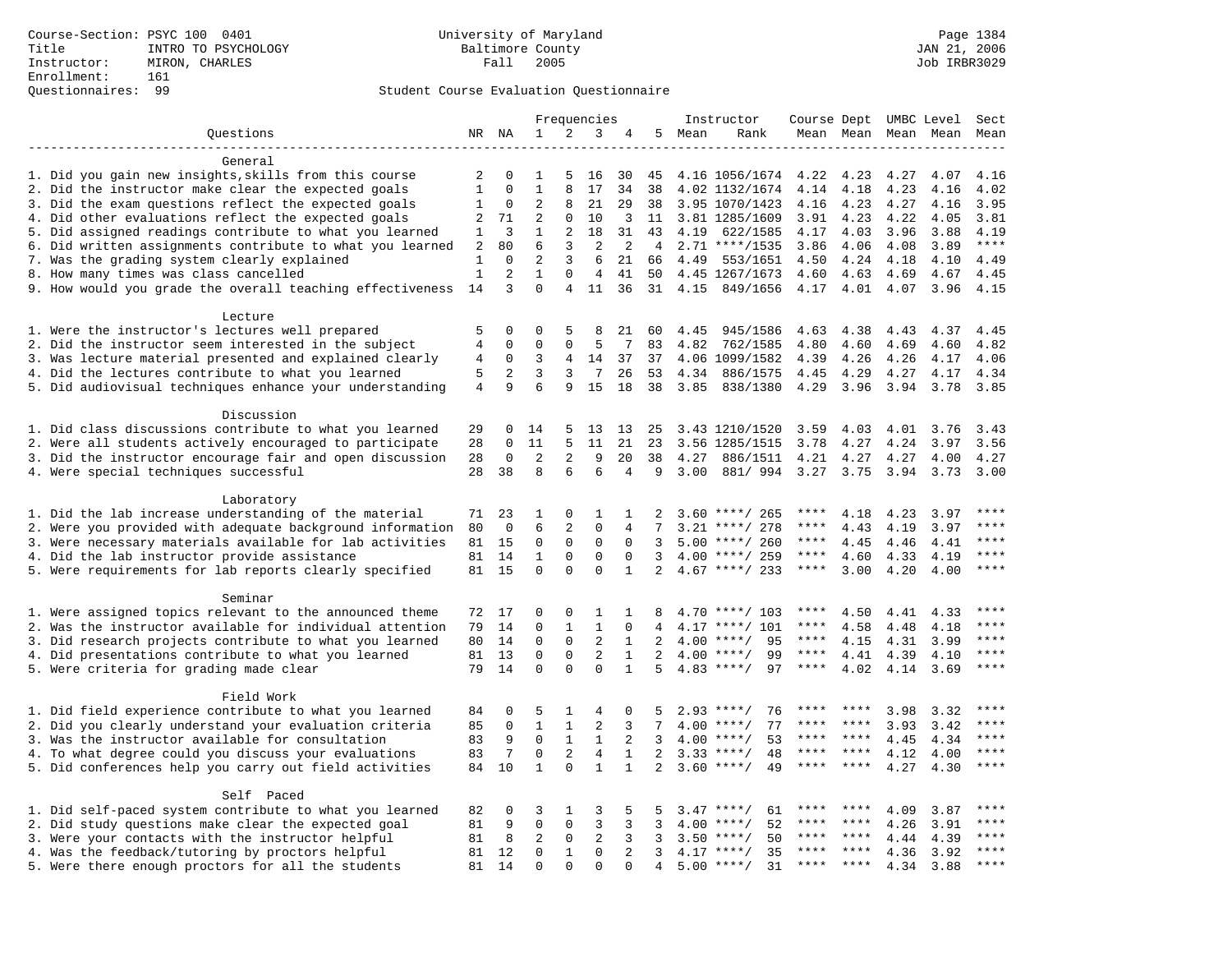| Course-Section: PSYC 100 0401 |                     | University of Maryland                  | Page 1384    |
|-------------------------------|---------------------|-----------------------------------------|--------------|
| Title                         | INTRO TO PSYCHOLOGY | Baltimore County                        | JAN 21, 2006 |
| Instructor:                   | MIRON, CHARLES      | 2005<br>Fall                            | Job IRBR3029 |
| Enrollment:                   | 161                 |                                         |              |
| Ouestionnaires: 99            |                     | Student Course Evaluation Questionnaire |              |

# University of Maryland Page 1384<br>Baltimore County Bage 1384<br>
Baltimore County County County Day 21, 2006

# Questionnaires: 99 Student Course Evaluation Questionnaire

|            | Credits Earned<br>Cum. GPA |               |          | Expected Grades |          | Reasons                |    | Type                        |    | Majors                            |     |  |
|------------|----------------------------|---------------|----------|-----------------|----------|------------------------|----|-----------------------------|----|-----------------------------------|-----|--|
| $00 - 27$  | 15                         | $0.00 - 0.99$ |          | Α               | 8        | Required for Majors 41 |    | Graduate                    | 0  | Major                             |     |  |
| $28 - 55$  | 9                          | $1.00 - 1.99$ | $\Omega$ | В               | 36       |                        |    |                             |    |                                   |     |  |
| $56 - 83$  | 4                          | $2.00 - 2.99$ | 4        | C               | 26       | General                | 13 | Under-grad                  | 99 | Non-major                         | -99 |  |
| $84 - 150$ | 4                          | $3.00 - 3.49$ | 8        | D               | 0        |                        |    |                             |    |                                   |     |  |
| Grad.      |                            | $3.50 - 4.00$ | 6        | F               |          | Electives              |    |                             |    | #### - Means there are not enough |     |  |
|            |                            |               |          | Ρ               | $\Omega$ |                        |    | responses to be significant |    |                                   |     |  |
|            |                            |               |          |                 | $\Omega$ | Other                  | 14 |                             |    |                                   |     |  |
|            |                            |               |          |                 |          |                        |    |                             |    |                                   |     |  |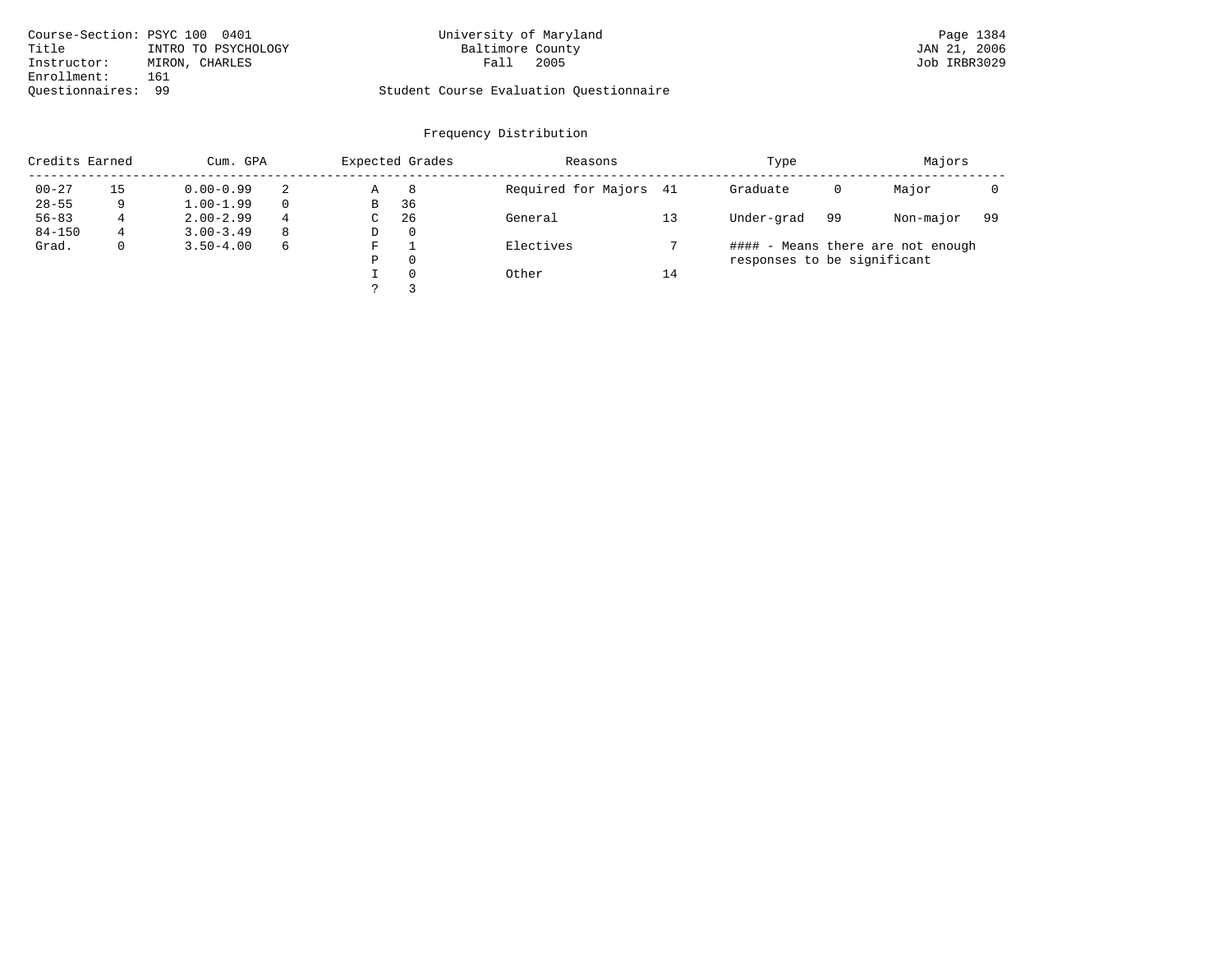|                                                                                      |                   |                          |                            | Frequencies                 |                   |                             |                     |      | Instructor                    | Course Dept UMBC Level |              |              |              | Sect                 |
|--------------------------------------------------------------------------------------|-------------------|--------------------------|----------------------------|-----------------------------|-------------------|-----------------------------|---------------------|------|-------------------------------|------------------------|--------------|--------------|--------------|----------------------|
| Questions                                                                            |                   | NR NA                    | $\mathbf 1$                | 2                           | 3                 | 4                           | 5                   | Mean | Rank                          |                        | Mean Mean    |              | Mean Mean    | Mean                 |
|                                                                                      |                   |                          |                            |                             |                   |                             |                     |      |                               |                        |              |              |              |                      |
| General                                                                              |                   |                          |                            |                             |                   |                             |                     |      |                               |                        |              |              |              |                      |
| 1. Did you gain new insights, skills from this course                                | 0                 | 0                        | $\Omega$                   | -1                          | 1                 | 18                          | 31                  | 4.55 | 558/1674                      | 4.54                   | 4.23         | 4.27         | 4.32         | 4.55                 |
| 2. Did the instructor make clear the expected goals                                  | $\mathbf{1}$      | $\Omega$                 | $\Omega$                   | $\Omega$                    | $\overline{4}$    | 16                          | 30                  | 4.52 | 554/1674                      | 4.57                   | 4.18         | 4.23         | 4.26         | 4.52                 |
| 3. Did the exam questions reflect the expected goals                                 | 0                 | 0                        | $\Omega$                   | $\Omega$                    | 3                 | 14                          | 34                  | 4.61 | 459/1423                      | 4.65                   | 4.23         | 4.27         | 4.36         | 4.61                 |
| 4. Did other evaluations reflect the expected goals                                  | 0                 | 25                       | $\Omega$                   | 2                           | 5                 | 3                           | 16                  | 4.27 | 839/1609                      | 4.36                   | 4.23         | 4.22         | 4.23         | 4.27                 |
| 5. Did assigned readings contribute to what you learned                              | 0                 | $\mathbf{1}$             | $\mathbf 0$                | $\mathbf{0}$                | $\mathbf 0$       | 10                          | 40                  | 4.80 | 136/1585                      | 4.43                   | 4.03         | 3.96         | 3.91         | 4.80                 |
| 6. Did written assignments contribute to what you learned                            | $\mathbf 0$       | 35                       | $\overline{2}$<br>$\Omega$ | $\mathbf{0}$                | $\mathbf{1}$<br>2 | 2                           | 11                  | 4.25 | 667/1535                      | 4.24                   | 4.06         | 4.08         | 4.03         | 4.25                 |
| 7. Was the grading system clearly explained<br>8. How many times was class cancelled | 0<br>$\mathbf{1}$ | $\Omega$<br>$\mathbf{1}$ | $\mathbf 0$                | $\mathbf 0$<br>$\mathbf{0}$ | 0                 | 11<br>15                    | 38<br>34            | 4.71 | 288/1651<br>4.69 1040/1673    | 4.66<br>4.47           | 4.24<br>4.63 | 4.18<br>4.69 | 4.20<br>4.67 | 4.71<br>4.69         |
| 9. How would you grade the overall teaching effectiveness                            | 10                | $\mathbf{1}$             | $\Omega$                   | $\Omega$                    | 6                 | 19                          | 15                  | 4.22 | 757/1656                      | 4.29                   | 4.01         | 4.07         | 4.10         | 4.22                 |
|                                                                                      |                   |                          |                            |                             |                   |                             |                     |      |                               |                        |              |              |              |                      |
| Lecture                                                                              |                   |                          |                            |                             |                   |                             |                     |      |                               |                        |              |              |              |                      |
| 1. Were the instructor's lectures well prepared                                      | 0                 | $\mathbf 0$              | $\Omega$                   | $\mathbf 0$                 | 1                 | 12                          | 38                  | 4.73 | 560/1586                      | 4.80                   | 4.38         | 4.43         | 4.48         | 4.73                 |
| 2. Did the instructor seem interested in the subject                                 | 2                 | $\mathbf 0$              | $\mathbf 0$                | $\mathbf{0}$                | $\mathbf{1}$      | 6                           | 42                  | 4.84 | 737/1585                      | 4.83                   | 4.60         | 4.69         | 4.76         | 4.84                 |
| 3. Was lecture material presented and explained clearly                              | 2                 | 0                        | 0                          | $\mathbf 0$                 | 2                 | 12                          | 35                  | 4.67 | 423/1582                      | 4.72                   | 4.26         | 4.26         | 4.35         | 4.67                 |
| 4. Did the lectures contribute to what you learned                                   | 1                 | 0                        | 0                          | 1                           | 3                 | 11                          | 35                  | 4.60 | 579/1575                      | 4.67                   | 4.29         | 4.27         | 4.39         | 4.60                 |
| 5. Did audiovisual techniques enhance your understanding                             | $\mathbf 0$       | $\mathbf{1}$             | $\Omega$                   | $\Omega$                    | $\overline{a}$    | 10                          | 38                  | 4.72 | 167/1380                      | 4.62                   | 3.96         | 3.94         | 4.03         | 4.72                 |
|                                                                                      |                   |                          |                            |                             |                   |                             |                     |      |                               |                        |              |              |              |                      |
| Discussion                                                                           |                   |                          |                            |                             |                   |                             |                     |      |                               |                        |              |              |              |                      |
| 1. Did class discussions contribute to what you learned                              | 17                | 0                        | 1                          | $\mathbf{0}$                | 2                 | 11                          | 20                  | 4.44 | 466/1520                      | 4.24                   | 4.03         | 4.01         | 4.03         | 4.44                 |
| 2. Were all students actively encouraged to participate                              | 18                | $\mathbf 0$              | $\mathbf 0$                | $\mathbf 0$                 | 6                 | $\overline{4}$              | 23                  | 4.52 | 620/1515                      | 4.26                   | 4.27         | 4.24         | 4.28         | 4.52                 |
| 3. Did the instructor encourage fair and open discussion                             | 17                | 0                        | $\mathsf 0$                | $\mathbf 0$                 | $\overline{2}$    | 2                           | 30                  | 4.82 | 335/1511                      | 4.60                   | 4.27         | 4.27         | 4.28         | 4.82                 |
| 4. Were special techniques successful                                                | 17                | 13                       | 4                          | 2                           | 5                 | 3                           | 7                   | 3.33 | 811/ 994                      | 3.72                   | 3.75         | 3.94         | 3.98         | 3.33                 |
|                                                                                      |                   |                          |                            |                             |                   |                             |                     |      |                               |                        |              |              |              |                      |
| Laboratory                                                                           |                   |                          |                            |                             |                   |                             |                     |      |                               |                        |              |              |              |                      |
| 1. Did the lab increase understanding of the material                                | 46                | 4                        | 0                          | $\Omega$                    | 0                 | $\Omega$                    | $\mathbf{1}$        |      | $5.00$ ****/ 265              | ****                   | 4.18         | 4.23         | 4.34         | $***$                |
| 2. Were you provided with adequate background information                            | 48                | 0                        | $\mathbf 0$                | $\mathsf 0$                 | $\mathbf 0$       | $\mathbf 0$                 | 3                   |      | $5.00$ ****/ 278              | ****                   | 4.43         | 4.19         | 4.36         | ****                 |
| 3. Were necessary materials available for lab activities                             | 47                | 3                        | $\mathbf 0$                | $\mathbf 0$                 | $\mathbf 0$       | $\mathbf 0$                 | 1                   |      | $5.00$ ****/ 260              | $***$ * * *            | 4.45         | 4.46         | 4.51         | $***$<br>$***$ * * * |
| 4. Did the lab instructor provide assistance                                         | 47                | $\overline{2}$           | $\mathbf 0$                | $\mathbf{0}$                | $\mathbf 0$       | $\Omega$                    | 2                   |      | $5.00$ ****/ 259              | ****                   | 4.60         | 4.33         | 4.42         |                      |
| 5. Were requirements for lab reports clearly specified                               | 47                | $\overline{2}$           | $\Omega$                   | $\Omega$                    | $\Omega$          | $\Omega$                    | 2                   |      | $5.00$ ****/ 233              | ****                   | 3.00         | 4.20         | 4.48         | $***$                |
| Seminar                                                                              |                   |                          |                            |                             |                   |                             |                     |      |                               |                        |              |              |              |                      |
| 1. Were assigned topics relevant to the announced theme                              | 46                | 2                        | $\mathbf 0$                | $\mathsf 0$                 | $\Omega$          | $\Omega$                    |                     |      | $5.00$ ****/ 103              | ****                   | 4.50         | 4.41         | 4.07         | $***$                |
| 2. Was the instructor available for individual attention                             | 46                | 2                        | $\mathbf 0$                | $\mathsf 0$                 | $\mathbf 0$       | 0                           | 3                   | 5.00 | $***/101$                     | ****                   | 4.58         | 4.48         | 4.45         | ****                 |
| 3. Did research projects contribute to what you learned                              | 47                | 3                        | $\mathsf 0$                | 0                           | $\mathbf 0$       | 0                           | 1                   |      | $5.00$ ****/<br>95            | $***$ * * *            | 4.15         | 4.31         | 4.33         | ****                 |
| 4. Did presentations contribute to what you learned                                  | 47                | 3                        | $\mathbf 0$                | 0                           | 0                 | $\Omega$                    | 1                   |      | $5.00$ ****/<br>99            | $***$ * * *            | 4.41         | 4.39         | 4.22         | ****                 |
| 5. Were criteria for grading made clear                                              | 47                | 3                        | $\Omega$                   | $\Omega$                    | $\Omega$          | $\Omega$                    | $\mathbf{1}$        |      | $5.00$ ****/<br>97            | ****                   | 4.02         | 4.14         | 4.63         | ****                 |
|                                                                                      |                   |                          |                            |                             |                   |                             |                     |      |                               |                        |              |              |              |                      |
| Field Work                                                                           |                   |                          |                            |                             |                   |                             |                     |      |                               |                        |              |              |              |                      |
| 1. Did field experience contribute to what you learned                               | 47                | $\Omega$                 | 1                          | $\Omega$                    | $\Omega$          | $\Omega$                    | 3                   |      | $4.00$ ****/<br>76            |                        |              | 3.98         | 3.97         | * * * *              |
| 2. Did you clearly understand your evaluation criteria                               | 48                | $\mathbf 0$              | $\mathbf{1}$               | $\mathbf{0}$                | $\mathbf 0$       | $\mathbf 0$                 | $\overline{2}$      | 3.67 | 77<br>$***$ /                 | ****                   | ****         | 3.93         | 4.20         | ****                 |
| 3. Was the instructor available for consultation                                     | 48                | $\mathbf 0$              | $\mathbf{1}$               | 0                           | 0                 | $\mathbf 0$                 | 2                   |      | $3.67$ ****/<br>53            | ****                   | ****         | 4.45         | 4.50         | ****                 |
| 4. To what degree could you discuss your evaluations                                 | 48                | $\mathbf{1}$             | $\mathbf 0$                | $\mathbf{0}$                | $\mathbf 0$       | $\Omega$                    | 2                   |      | $5.00$ ****/<br>48            | ****                   | $***$ *      | 4.12         | 4.50         | $***$ *              |
| 5. Did conferences help you carry out field activities                               | 48                | $\mathbf{1}$             | $\Omega$                   | $\Omega$                    | $\Omega$          | $\Omega$                    | 2                   | 5.00 | 49<br>$***/$                  | ****                   | ****         | 4.27         | 4.82         | $***$                |
|                                                                                      |                   |                          |                            |                             |                   |                             |                     |      |                               |                        |              |              |              |                      |
| Self Paced                                                                           |                   |                          |                            |                             |                   |                             |                     |      |                               |                        |              |              |              | $***$ * * *          |
| 1. Did self-paced system contribute to what you learned                              | 46                | 0                        | 0                          | $\Omega$                    | $\mathbf{1}$      | 1                           | 3                   | 4.40 | 61<br>****/                   | ****<br>****           | ****         | 4.09         | 4.23         | ****                 |
| 2. Did study questions make clear the expected goal                                  | 47                | $\mathbf 0$              | $\mathbf 0$                | $\mathbf 0$                 | $\mathbf 0$       | $\mathbf{1}$                | 3                   | 4.75 | $***/$<br>52                  | ****                   | ****         | 4.26         | 4.53         | ****                 |
| 3. Were your contacts with the instructor helpful                                    | 47                | 0                        | 1<br>$\mathbf 0$           | 0<br>$\mathbf{0}$           | 0<br>$\mathbf{1}$ | $\mathbf 0$                 | 3                   | 4.00 | 50<br>$***$ /<br>35<br>$***/$ |                        |              | 4.44         | 4.42         | * * * *              |
| 4. Was the feedback/tutoring by proctors helpful                                     | 47<br>47          | 0<br>$\mathbf{1}$        | $\Omega$                   | $\Omega$                    | $\Omega$          | $\mathbf 0$<br>$\mathbf{1}$ | 3<br>$\overline{a}$ | 4.50 | $4.67$ ****/<br>31            | ****                   | $***$        | 4.36         | 4.63         | ****                 |
| 5. Were there enough proctors for all the students                                   |                   |                          |                            |                             |                   |                             |                     |      |                               |                        |              | 4.34         | 4.50         |                      |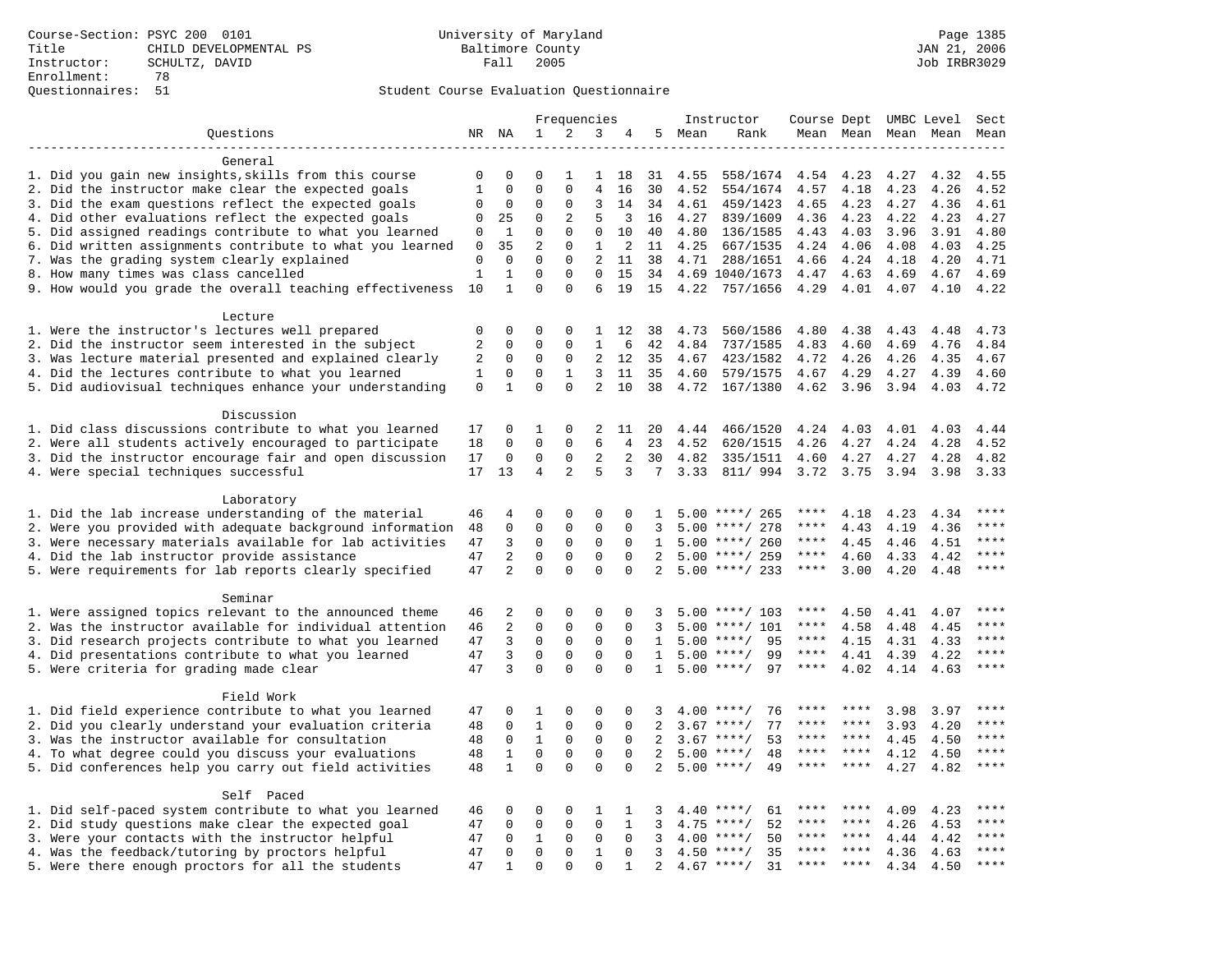| Course-Section: PSYC 200 0101   | University of Maryland                  | Page 1385    |
|---------------------------------|-----------------------------------------|--------------|
| Title<br>CHILD DEVELOPMENTAL PS | Baltimore County                        | JAN 21, 2006 |
| Instructor:<br>SCHULTZ, DAVID   | 2005<br>Fall                            | Job IRBR3029 |
| Enrollment:<br>78               |                                         |              |
| Ouestionnaires: 51              | Student Course Evaluation Ouestionnaire |              |

| Credits Earned |    | Cum. GPA      |          |    | Expected Grades | Reasons                |    | Type                        | Majors |                                   |    |
|----------------|----|---------------|----------|----|-----------------|------------------------|----|-----------------------------|--------|-----------------------------------|----|
| $00 - 27$      | 4  | $0.00 - 0.99$ | $\Omega$ | Α  | -21             | Required for Majors 18 |    | Graduate                    | 0      | Major                             | 15 |
| $28 - 55$      | 14 | $1.00 - 1.99$ | $\Omega$ | В  | -22             |                        |    |                             |        |                                   |    |
| $56 - 83$      |    | $2.00 - 2.99$ | 6        | C  | 5               | General                |    | Under-grad                  | 51     | Non-major                         | 36 |
| $84 - 150$     | 4  | $3.00 - 3.49$ | 14       | D  | 0               |                        |    |                             |        |                                   |    |
| Grad.          | 0  | $3.50 - 4.00$ |          | F. | 0               | Electives              |    |                             |        | #### - Means there are not enough |    |
|                |    |               |          | Ρ  | 0               |                        |    | responses to be significant |        |                                   |    |
|                |    |               |          |    | $\Omega$        | Other                  | 23 |                             |        |                                   |    |
|                |    |               |          |    |                 |                        |    |                             |        |                                   |    |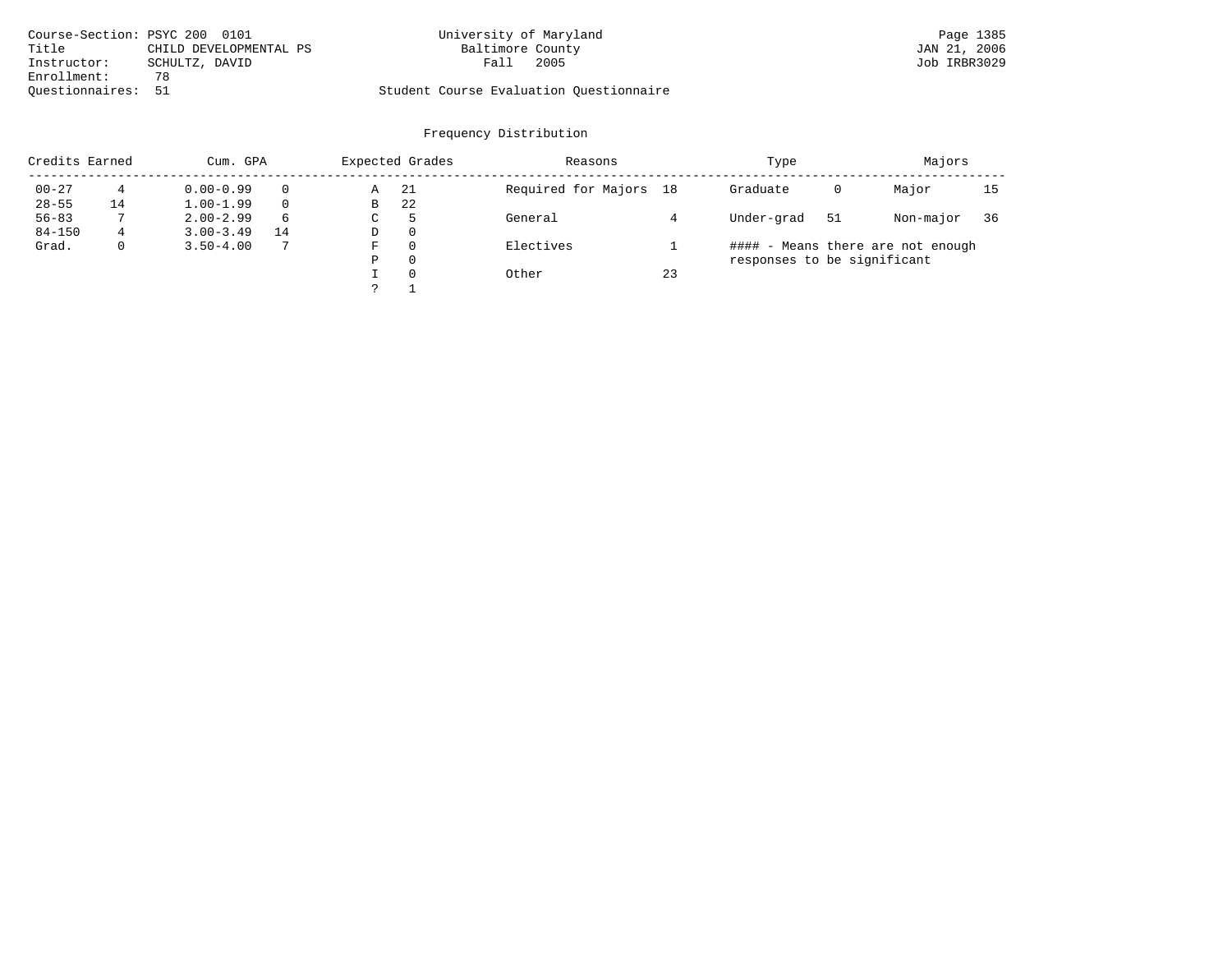|                                                              |              |                |                | Frequencies    |                |                |              |        | Instructor          | Course Dept UMBC Level Sect |                |      |                          |             |
|--------------------------------------------------------------|--------------|----------------|----------------|----------------|----------------|----------------|--------------|--------|---------------------|-----------------------------|----------------|------|--------------------------|-------------|
| Ouestions                                                    |              | NR NA          | $\mathbf{1}$   | 2              | 3              | 4              |              | 5 Mean | Rank                |                             |                |      | Mean Mean Mean Mean Mean |             |
|                                                              |              |                |                |                |                |                |              |        |                     |                             |                |      |                          |             |
| General                                                      |              |                |                |                |                |                |              |        |                     |                             |                |      |                          |             |
| 1. Did you gain new insights, skills from this course        | $\Omega$     | $\Omega$       | $\Omega$       | $\Omega$       | 5              | 14             | 23           | 4.43   | 735/1674            | 4.54                        | 4.23           | 4.27 | 4.32                     | 4.43        |
| 2. Did the instructor make clear the expected goals          | $\Omega$     | 0              | $\Omega$       | 0              | $\overline{2}$ | 12             | 28           | 4.62   | 446/1674            | 4.57                        | 4.18           | 4.23 | 4.26                     | 4.62        |
| 3. Did the exam questions reflect the expected goals         | 0            | 0              | $\Omega$       | 2              | 1              | 12             | 27           | 4.52   | 551/1423            | 4.65                        | 4.23           | 4.27 | 4.36                     | 4.52        |
| 4. Did other evaluations reflect the expected goals          | $\Omega$     | 3              | $\mathbf{1}$   | $\Omega$       | $\overline{4}$ | 8              | 26           | 4.49   | 521/1609            | 4.36                        | 4.23           | 4.22 | 4.23                     | 4.49        |
| 5. Did assigned readings contribute to what you learned      | 0            | $\mathbf{1}$   | $\Omega$       | $\Omega$       | 6              | 15             | 20           | 4.34   | 472/1585            | 4.43                        | 4.03           | 3.96 | 3.91                     | 4.34        |
| 6. Did written assignments contribute to what you learned    | 0            | 3              | $\Omega$       | $\mathbf{1}$   | 5              | 14             | 19           | 4.31   | 608/1535            | 4.24                        | 4.06           | 4.08 | 4.03                     | 4.31        |
| 7. Was the grading system clearly explained                  | 1            | $\Omega$       | $\Omega$       | $\Omega$       | 5              | 9              | 27           | 4.54   | 484/1651            | 4.66                        | 4.24           | 4.18 | 4.20                     | 4.54        |
| 8. How many times was class cancelled                        | $\mathbf 0$  | $\Omega$       | $\Omega$       | $\Omega$       | 4              | 37             | 1            |        | 3.93 1612/1673      | 4.47                        | 4.63           | 4.69 | 4.67                     | 3.93        |
| 9. How would you grade the overall teaching effectiveness    | 4            | $\mathbf{1}$   | $\mathbf{1}$   | $\Omega$       | $\overline{a}$ | 18             | 16           | 4.30   | 667/1656            | 4.29                        | 4.01           | 4.07 | 4.10                     | 4.30        |
| Lecture                                                      |              |                |                |                |                |                |              |        |                     |                             |                |      |                          |             |
| 1. Were the instructor's lectures well prepared              | 1            | 0              | 0              | $\mathbf 0$    | 1              |                | 33           | 4.78   | 431/1586            | 4.80                        | 4.38           | 4.43 | 4.48                     | 4.78        |
| 2. Did the instructor seem interested in the subject         | 1            | 0              | $\mathbf 0$    | 0              | 0              | 2              | 39           | 4.95   | 284/1585            | 4.83                        | 4.60           | 4.69 | 4.76                     | 4.95        |
| 3. Was lecture material presented and explained clearly      | 1            | $\mathbf 0$    | 0              | $\mathbf 0$    | 1              | 8              | 32           | 4.76   | 313/1582            | 4.72                        | 4.26           | 4.26 | 4.35                     | 4.76        |
| 4. Did the lectures contribute to what you learned           | 1            | 1              | $\mathbf 0$    | $\mathbf 0$    | $\mathbf{1}$   | 10             | 29           | 4.70   | 453/1575            | 4.67                        | 4.29           | 4.27 | 4.39                     | 4.70        |
| 5. Did audiovisual techniques enhance your understanding     | $\mathbf{1}$ | $\Omega$       | $\Omega$       | $\mathbf{1}$   | $\overline{4}$ | 6              | 30           | 4.59   | 253/1380            |                             | 4.62 3.96      | 3.94 | 4.03                     | 4.59        |
|                                                              |              |                |                |                |                |                |              |        |                     |                             |                |      |                          |             |
| Discussion                                                   |              |                |                |                |                |                |              |        |                     |                             |                |      |                          |             |
| 1. Did class discussions contribute to what you learned      | 15           | 0              | 0              | 1              | 5              | 8              | 13           | 4.22   | 673/1520            | 4.24                        | 4.03           | 4.01 | 4.03                     | 4.22        |
| 2. Were all students actively encouraged to participate      | 15           | 0              | $\mathbf{1}$   | 2              | $\overline{4}$ | 9              | 11           |        | 4.00 1024/1515      | 4.26                        | 4.27           | 4.24 | 4.28                     | 4.00        |
| 3. Did the instructor encourage fair and open discussion     | 15           | 0              | 0              | 2              | 2              | 6              | 17           | 4.41   | 751/1511            | 4.60                        | 4.27           | 4.27 | 4.28                     | 4.41        |
| 4. Were special techniques successful                        | 15           | 20             | $\overline{a}$ | $\overline{a}$ | $\Omega$       | $\overline{a}$ | 1            |        | $2.71$ ****/ 994    | 3.72                        | 3.75           | 3.94 | 3.98                     | $***$ * * * |
| Laboratory                                                   |              |                |                |                |                |                |              |        |                     |                             |                |      |                          |             |
| 2. Were you provided with adequate background information 39 |              | $\mathbf 0$    | 0              | $\Omega$       | $\mathbf{1}$   | $\Omega$       |              |        | $2, 4.33$ ****/ 278 | ****                        | 4.43 4.19 4.36 |      |                          | ****        |
|                                                              |              |                |                |                |                |                |              |        |                     |                             |                |      |                          |             |
| Seminar                                                      |              |                |                |                |                |                |              |        |                     |                             |                |      |                          |             |
| 2. Was the instructor available for individual attention     | 39           | 2              | 0              | $\Omega$       | $\Omega$       | $\Omega$       | п.           |        | $5.00$ ****/ 101    | ****                        | 4.58           | 4.48 | 4.45                     |             |
| 3. Did research projects contribute to what you learned      | 39           | 2              | $\mathbf 0$    | $\mathbf 0$    | $\mathbf 0$    | $\Omega$       | $\mathbf{1}$ |        | $5.00$ ****/<br>95  | ****                        | 4.15           | 4.31 | 4.33                     | ****        |
| 4. Did presentations contribute to what you learned          | 39           | $\overline{2}$ | $\mathbf 0$    | 0              | 0              | $\Omega$       | $\mathbf{1}$ |        | $5.00$ ****/<br>99  | ****                        | 4.41           | 4.39 | 4.22                     | ****        |
| 5. Were criteria for grading made clear                      | 39           | $\overline{a}$ | $\mathbf 0$    | $\Omega$       | $\mathbf 0$    | $\Omega$       | $\mathbf{1}$ |        | $5.00$ ****/<br>97  | $***$ * * *                 | 4.02           | 4.14 | 4.63                     | ****        |
| Field Work                                                   |              |                |                |                |                |                |              |        |                     |                             |                |      |                          |             |
| 1. Did field experience contribute to what you learned       | 39           | 0              | 0              | 0              | 1              | 1              | 1            |        | 76<br>$4.00$ ****/  |                             |                | 3.98 | 3.97                     |             |
| 2. Did you clearly understand your evaluation criteria       | 39           | $\mathbf 0$    | 0              | 0              | 1              | $\mathbf{1}$   | $\mathbf{1}$ | 4.00   | $***$ /<br>77       |                             |                | 3.93 | 4.20                     | ****        |
| 3. Was the instructor available for consultation             | 39           | $\overline{a}$ | $\mathbf 0$    | $\mathbf{0}$   | $\mathbf 0$    | $\Omega$       | $\mathbf{1}$ | 5.00   | $***$ /<br>53       |                             | ****           | 4.45 | 4.50                     | ****        |
| 4. To what degree could you discuss your evaluations         | 39           | 2              | $\mathbf 0$    | $\mathbf{0}$   | $\mathbf 0$    | $\mathbf 0$    | $\mathbf{1}$ |        | 48<br>$5.00$ ****/  |                             | ****           | 4.12 | 4.50                     | ****        |
| 5. Did conferences help you carry out field activities       | 39           | $\overline{2}$ | $\Omega$       | $\Omega$       | $\Omega$       | $\Omega$       | $\mathbf{1}$ |        | $5.00$ ****/<br>49  | ****                        | ****           | 4.27 | 4.82                     | ****        |
|                                                              |              |                |                |                |                |                |              |        |                     |                             |                |      |                          |             |
| Self Paced                                                   |              |                |                |                |                |                |              |        |                     |                             |                |      |                          |             |
| 1. Did self-paced system contribute to what you learned      | 38           | 0              | $\Omega$       | $\Omega$       | 1              | 1              |              |        | 61<br>$4.25$ ****/  | ****                        | ****           | 4.09 | 4.23                     | $***$       |
| 2. Did study questions make clear the expected goal          | 38           | 1              | $\Omega$       | 0              | $\mathbf 0$    | 2              | $\mathbf{1}$ | 4.33   | 52<br>$***/$        | ****                        | ****           | 4.26 | 4.53                     | ****        |
| 3. Were your contacts with the instructor helpful            | 38           | $\mathbf{1}$   | $\mathbf 0$    | $\mathbf 0$    | $\mathbf 0$    | $\mathbf{1}$   |              | 4.67   | 50<br>$***$ /       | ****                        | $***$ *        | 4.44 | 4.42                     | ****        |
| 4. Was the feedback/tutoring by proctors helpful             | 38           | 2              | $\Omega$       | $\mathbf{0}$   | $\Omega$       | $\mathbf{1}$   | $\mathbf{1}$ |        | $4.50$ ****/<br>35  | ****                        | ****           | 4.36 | 4.63                     | ****        |
| 5. Were there enough proctors for all the students           | 38           | 2              | $\Omega$       | $\Omega$       | $\Omega$       |                | $\mathbf{1}$ |        | $4.50$ ****/<br>31  | ****                        | $***$ *        | 4.34 | 4.50                     | $***$       |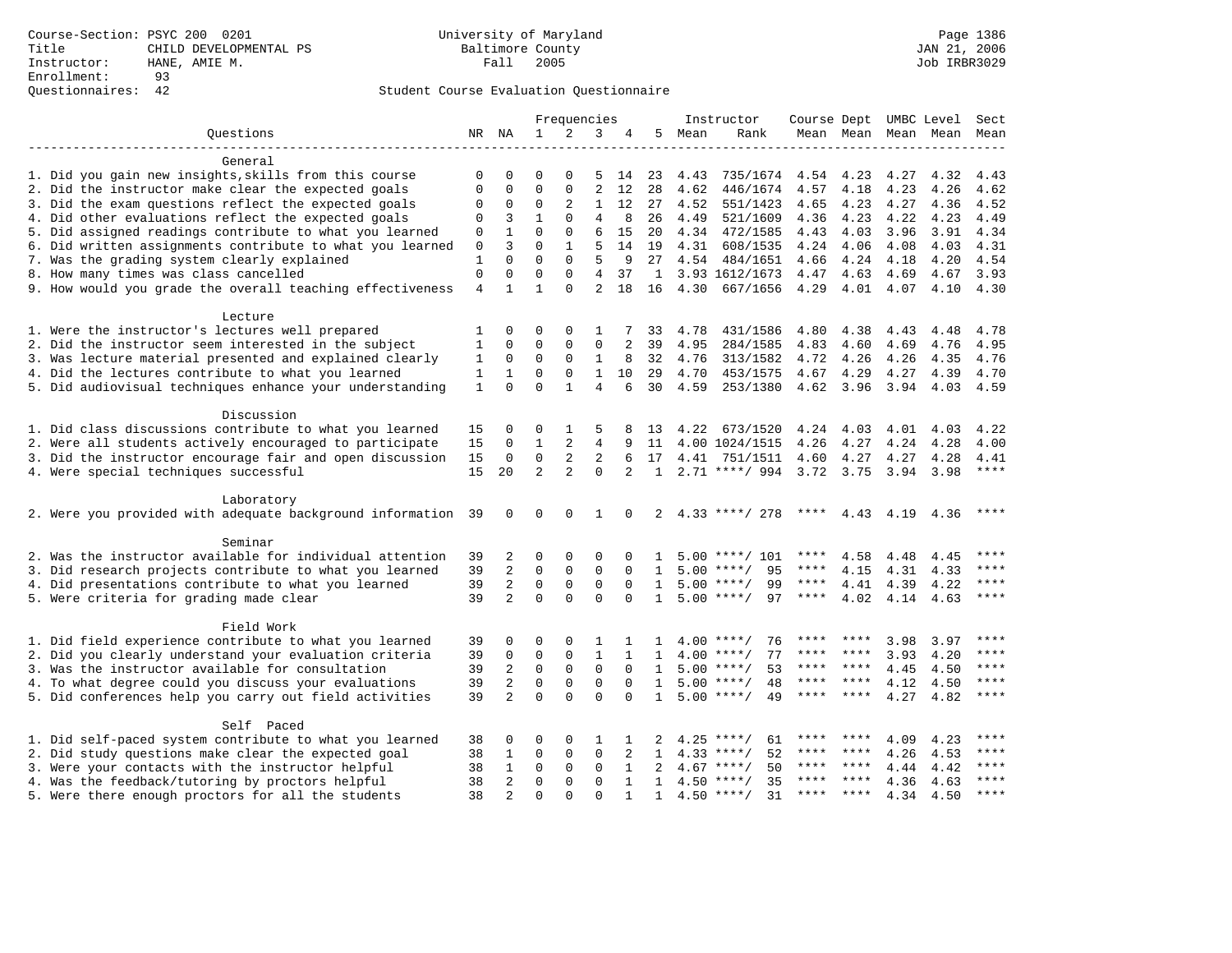|                    | Course-Section: PSYC 200 0201 | University of Maryland                  | Page 1386    |
|--------------------|-------------------------------|-----------------------------------------|--------------|
| Title              | CHILD DEVELOPMENTAL PS        | Baltimore County                        | JAN 21, 2006 |
| Instructor:        | HANE, AMIE M.                 | 2005<br>Fall                            | Job IRBR3029 |
| Enrollment:        | 93                            |                                         |              |
| Ouestionnaires: 42 |                               | Student Course Evaluation Ouestionnaire |              |

| Credits Earned | Expected Grades<br>Cum. GPA |               | Reasons |               | Type     | Majors                 |    |                             |    |                                   |    |
|----------------|-----------------------------|---------------|---------|---------------|----------|------------------------|----|-----------------------------|----|-----------------------------------|----|
| $00 - 27$      |                             | $0.00 - 0.99$ |         | Α             | 12       | Required for Majors 14 |    | Graduate                    |    | Major                             | 10 |
| $28 - 55$      |                             | $1.00 - 1.99$ |         | В             | 15       |                        |    |                             |    |                                   |    |
| $56 - 83$      | 5                           | $2.00 - 2.99$ |         | $\sim$<br>◡   |          | General                |    | Under-grad                  | 41 | Non-major                         | 32 |
| $84 - 150$     | 2                           | $3.00 - 3.49$ |         | D             | 0        |                        |    |                             |    |                                   |    |
| Grad.          |                             | $3.50 - 4.00$ | 6       | F             |          | Electives              |    |                             |    | #### - Means there are not enough |    |
|                |                             |               |         | Ρ             | 0        |                        |    | responses to be significant |    |                                   |    |
|                |                             |               |         |               | $\Omega$ | Other                  | 13 |                             |    |                                   |    |
|                |                             |               |         | $\mathcal{D}$ |          |                        |    |                             |    |                                   |    |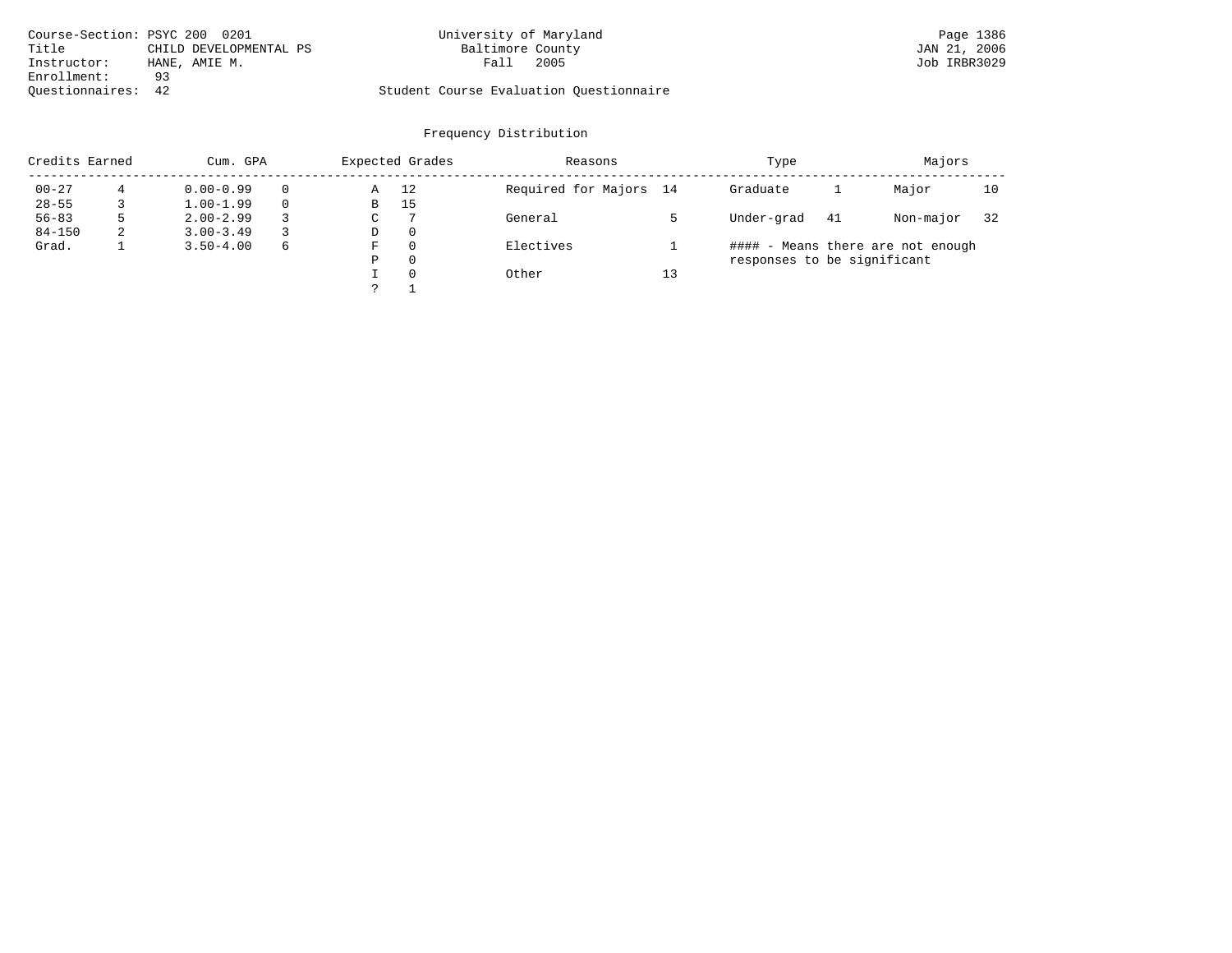|                                                           |                |                |                | Frequencies  |                |              |              |      | Instructor         | Course Dept |           |           | UMBC Level | Sect  |
|-----------------------------------------------------------|----------------|----------------|----------------|--------------|----------------|--------------|--------------|------|--------------------|-------------|-----------|-----------|------------|-------|
| Ouestions                                                 |                | NR NA          | $\mathbf{1}$   | 2            | 3              |              | 5            | Mean | Rank               |             | Mean Mean | Mean      | Mean       | Mean  |
|                                                           |                |                |                |              |                |              |              |      |                    |             |           |           |            |       |
| General                                                   |                |                |                |              |                |              |              |      |                    |             |           |           |            |       |
| 1. Did you gain new insights, skills from this course     | $\mathbf 0$    | $\Omega$       | $\Omega$       | $\Omega$     | 3              | 13           | 34           | 4.62 | 458/1674           | 4.54 4.23   |           | 4.27      | 4.32       | 4.62  |
| 2. Did the instructor make clear the expected goals       | $\Omega$       | 0              | $\Omega$       | 0            | 1              | 12           | 37           | 4.72 | 314/1674           | 4.57        | 4.18      | 4.23      | 4.26       | 4.72  |
| 3. Did the exam questions reflect the expected goals      | $\Omega$       | $\Omega$       | $\Omega$       | $\Omega$     | 3              | 8            | 39           | 4.72 | 310/1423           | 4.65        | 4.23      | 4.27      | 4.36       | 4.72  |
| 4. Did other evaluations reflect the expected goals       | $\mathbf{1}$   | 6              | $\Omega$       | 3            | 7              | 13           | 20           | 4.16 | 963/1609           | 4.36        | 4.23      | 4.22      | 4.23       | 4.16  |
| 5. Did assigned readings contribute to what you learned   | 1              | 4              | $\Omega$       | 2            | 5              | 15           | 23           | 4.31 | 502/1585           | 4.43        | 4.03      | 3.96      | 3.91       | 4.31  |
| 6. Did written assignments contribute to what you learned | $\mathbf 0$    | 6              | 3              | 2            | 6              | 20           | 13           |      | 3.86 1057/1535     | 4.24        | 4.06      | 4.08      | 4.03       | 3.86  |
| 7. Was the grading system clearly explained               | $\Omega$       | $\Omega$       | $\Omega$       | $\mathbf{1}$ | $\Omega$       | 14           | 35           | 4.66 | 330/1651           | 4.66        | 4.24      | 4.18      | 4.20       | 4.66  |
| 8. How many times was class cancelled                     | $\mathbf 0$    | 1              | $\Omega$       | $\Omega$     | 0              | $\mathbf{1}$ | 48           | 4.98 | 212/1673           | 4.47        | 4.63      | 4.69      | 4.67       | 4.98  |
| 9. How would you grade the overall teaching effectiveness | 9              | $\overline{2}$ | $\mathbf{1}$   | $\Omega$     | 7              | 16           | 15           | 4.13 | 871/1656           | 4.29        | 4.01      | 4.07      | 4.10       | 4.13  |
| Lecture                                                   |                |                |                |              |                |              |              |      |                    |             |           |           |            |       |
| 1. Were the instructor's lectures well prepared           | $\mathbf 0$    | 0              | 0              | $\Omega$     | $\Omega$       |              | 42           | 4.84 | 319/1586           | 4.80        | 4.38      | 4.43      | 4.48       | 4.84  |
| 2. Did the instructor seem interested in the subject      | 0              | 0              | 0              | 0            | 1              |              | 42           | 4.82 | 762/1585           | 4.83        | 4.60      | 4.69      | 4.76       | 4.82  |
| 3. Was lecture material presented and explained clearly   | $\mathbf{1}$   | $\Omega$       | $\Omega$       | $\mathbf{1}$ | $\Omega$       | 10           | 38           | 4.73 | 339/1582           | 4.72        | 4.26      | 4.26      | 4.35       | 4.73  |
| 4. Did the lectures contribute to what you learned        | $\mathbf 0$    | $\Omega$       | $\Omega$       | $\Omega$     | $\mathbf{1}$   | 15           | 34           | 4.66 | 495/1575           |             | 4.29      |           |            |       |
|                                                           | $\overline{2}$ | 5              | $\Omega$       | $\mathbf{1}$ | $\overline{a}$ | $\mathsf{R}$ |              |      | 207/1380           | 4.67        |           | 4.27      | 4.39       | 4.66  |
| 5. Did audiovisual techniques enhance your understanding  |                |                |                |              |                |              | 32           | 4.65 |                    | 4.62 3.96   |           | 3.94      | 4.03       | 4.65  |
| Discussion                                                |                |                |                |              |                |              |              |      |                    |             |           |           |            |       |
| 1. Did class discussions contribute to what you learned   | 24             | 0              |                | 2            | 4              | 8            | -11          | 4.00 | 810/1520           | 4.24        | 4.03      | 4.01      | 4.03       | 4.00  |
| 2. Were all students actively encouraged to participate   | 23             | $\mathbf 0$    | 2              | 1            | 5              | 8            | 11           |      | 3.93 1114/1515     | 4.26        | 4.27      | 4.24      | 4.28       | 3.93  |
| 3. Did the instructor encourage fair and open discussion  | 23             | $\mathbf 0$    | $\overline{2}$ | $\mathbf 0$  | 4              | 3            | 18           | 4.30 | 855/1511           | 4.60        | 4.27      | 4.27      | 4.28       | 4.30  |
| 4. Were special techniques successful                     | 24             | 22             | $\Omega$       | $\Omega$     | $\mathbf{1}$   | $\Omega$     | 3            |      | $4.50$ ****/ 994   | 3.72 3.75   |           | 3.94      | 3.98       | $***$ |
|                                                           |                |                |                |              |                |              |              |      |                    |             |           |           |            |       |
| Laboratory                                                |                |                |                |              |                |              |              |      |                    |             |           |           |            |       |
| 1. Did the lab increase understanding of the material     | 49             | U              | $\Omega$       | $\Omega$     | $\Omega$       | $\Omega$     | 1            |      | $5.00$ ****/ 265   | ****        |           | 4.18 4.23 | 4.34       | ****  |
| Seminar                                                   |                |                |                |              |                |              |              |      |                    |             |           |           |            |       |
| 1. Were assigned topics relevant to the announced theme   | 49             | $\Omega$       | $\Omega$       | $\Omega$     | $\Omega$       |              |              |      | $5.00$ ****/ 103   | ****        | 4.50      | 4.41      | 4.07       | ****  |
| 2. Was the instructor available for individual attention  | 49             | $\Omega$       | $\Omega$       | $\Omega$     | $\mathbf 0$    | $\Omega$     | $\mathbf{1}$ |      | $5.00$ ****/ 101   | $***$ * * * | 4.58      | 4.48      | 4.45       | ****  |
|                                                           |                | $\Omega$       | $\Omega$       | $\mathbf 0$  | $\Omega$       | $\Omega$     |              |      | $5.00$ ****/       | ****        |           |           |            | ****  |
| 3. Did research projects contribute to what you learned   | 49             |                |                |              |                |              | $\mathbf{1}$ |      | 95                 |             | 4.15      | 4.31      | 4.33       | $***$ |
| 4. Did presentations contribute to what you learned       | 49             | $\mathbf 0$    | $\mathbf 0$    | $\mathbf 0$  | $\mathbf 0$    | $\Omega$     | $\mathbf{1}$ |      | $5.00$ ****/<br>99 | ****        | 4.41      | 4.39      | 4.22       | $***$ |
| 5. Were criteria for grading made clear                   | 49             | $\Omega$       | $\Omega$       | $\Omega$     | $\Omega$       | $\Omega$     | $\mathbf{1}$ |      | $5.00$ ****/<br>97 | ****        | 4.02      | 4.14      | 4.63       |       |
| Self Paced                                                |                |                |                |              |                |              |              |      |                    |             |           |           |            |       |
| 1. Did self-paced system contribute to what you learned   | 49             | 0              | $\Omega$       | $\Omega$     | $\Omega$       |              |              |      | 61<br>$5.00$ ****/ | ****        | ****      | 4.09      | 4.23       | $***$ |
| 2. Did study questions make clear the expected goal       | 49             | $\Omega$       | $\Omega$       | $\Omega$     | $\mathbf 0$    | $\Omega$     | 1            |      | $5.00$ ****/<br>52 | ****        | ****      | 4.26      | 4.53       | ****  |
| 3. Were your contacts with the instructor helpful         | 49             | $\Omega$       | $\mathbf 0$    | $\mathbf 0$  | $\Omega$       | $\Omega$     | $\mathbf{1}$ |      | 50<br>$5.00$ ****/ | ****        | ****      | 4.44      | 4.42       | ****  |
| 4. Was the feedback/tutoring by proctors helpful          | 49             | 0              | $\mathbf 0$    | $\mathbf 0$  | $\mathbf 0$    | $\Omega$     | $\mathbf{1}$ | 5.00 | $* * * * /$<br>35  | ****        | ****      | 4.36      | 4.63       | ****  |
| 5. Were there enough proctors for all the students        | 49             | <sup>0</sup>   | $\Omega$       | $\Omega$     | $\Omega$       | $\Omega$     | $\mathbf{1}$ |      | $5.00$ ****/<br>31 | ****        | ****      | 4.34      | 4.50       | ****  |
|                                                           |                |                |                |              |                |              |              |      |                    |             |           |           |            |       |

| Credits Earned |   | Cum. GPA      |          |   | Expected Grades | Reasons             |    | Type                        |    | Majors                            |     |  |
|----------------|---|---------------|----------|---|-----------------|---------------------|----|-----------------------------|----|-----------------------------------|-----|--|
| $00 - 27$      |   | $0.00 - 0.99$ |          | Α | 32              | Required for Majors |    | Graduate                    | 0  | Major                             | -21 |  |
| $28 - 55$      | 8 | $1.00 - 1.99$ | $\Omega$ | B | 10              |                     |    |                             |    |                                   |     |  |
| $56 - 83$      |   | $2.00 - 2.99$ | 5        | C | $\Omega$        | General             |    | Under-grad                  | 50 | Non-major                         | -29 |  |
| $84 - 150$     | 4 | $3.00 - 3.49$ | 9        | D | $\Omega$        |                     |    |                             |    |                                   |     |  |
| Grad.          |   | $3.50 - 4.00$ | 9        | F | $\Omega$        | Electives           |    |                             |    | #### - Means there are not enough |     |  |
|                |   |               |          | P | $\Omega$        |                     |    | responses to be significant |    |                                   |     |  |
|                |   |               |          |   | $\Omega$        | Other               | 27 |                             |    |                                   |     |  |
|                |   |               |          |   |                 |                     |    |                             |    |                                   |     |  |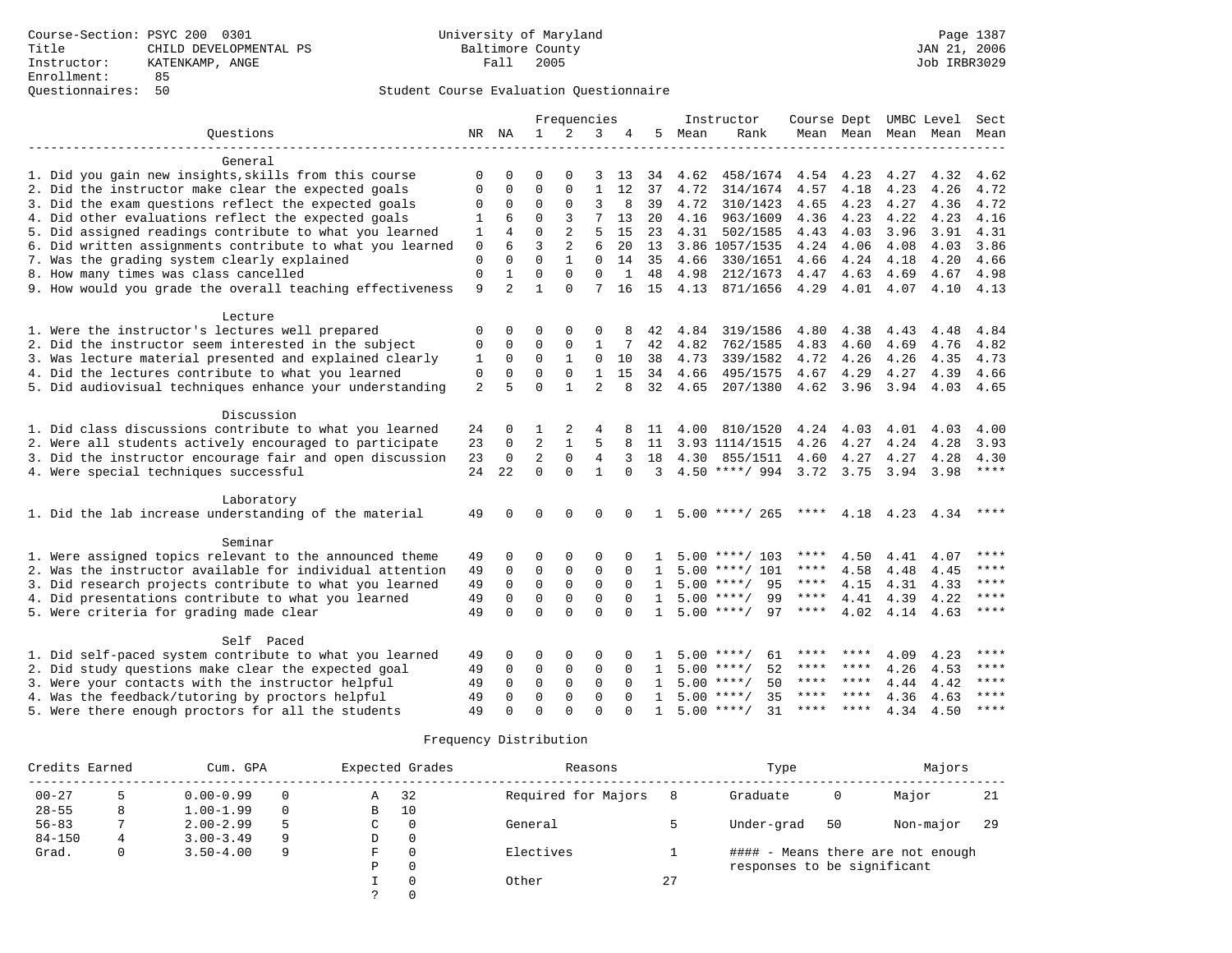|                                                                                                | Frequencies     |                              | 4                          |                              |                              | Instructor        | Course Dept          |      |                                     | UMBC Level        | Sect         |              |              |              |
|------------------------------------------------------------------------------------------------|-----------------|------------------------------|----------------------------|------------------------------|------------------------------|-------------------|----------------------|------|-------------------------------------|-------------------|--------------|--------------|--------------|--------------|
| Questions                                                                                      | NR              | ΝA                           | $\mathbf{1}$               | 2                            | 3                            |                   | 5                    | Mean | Rank                                | Mean Mean         |              | Mean         | Mean         | Mean         |
|                                                                                                |                 |                              |                            |                              |                              |                   |                      |      |                                     |                   |              |              |              |              |
| General                                                                                        |                 |                              |                            |                              |                              |                   |                      |      |                                     |                   |              |              |              |              |
| 1. Did you gain new insights, skills from this course                                          | 0               | 0                            | $\Omega$                   |                              | 1                            |                   | 13                   | 4.57 | 521/1674                            | 4.54              | 4.23         | 4.27         | 4.32         | 4.57         |
| 2. Did the instructor make clear the expected goals                                            | $\mathbf 0$     | $\mathbf 0$                  | $\Omega$                   | $\Omega$                     | $\overline{2}$               | 8                 | 11                   | 4.43 | 705/1674                            | 4.57              | 4.18         | 4.23         | 4.26         | 4.43         |
| 3. Did the exam questions reflect the expected goals                                           | $\mathbf 0$     | $\mathbf 0$                  | $\Omega$                   | 0                            | 0                            | 5                 | 16                   | 4.76 | 250/1423                            | 4.65              | 4.23         | 4.27         | 4.36         | 4.76         |
| 4. Did other evaluations reflect the expected goals                                            | $\mathbf 0$     | $\mathbf 0$                  | $\mathbf 0$                | $\mathbf{0}$                 | $\mathbf 0$                  | 10                | 11                   | 4.52 | 466/1609                            | 4.36              | 4.23         | 4.22         | 4.23         | 4.52         |
| 5. Did assigned readings contribute to what you learned                                        | 1               | 1                            | $\mathbf 1$<br>$\Omega$    | $\mathbf{1}$<br>$\Omega$     | $\mathbf{1}$                 | 5                 | 11                   | 4.26 | 548/1585                            | 4.43              | 4.03         | 3.96         | 3.91         | 4.26         |
| 6. Did written assignments contribute to what you learned                                      | $\sqrt{2}$      | $\mathbf{1}$<br>$\mathbf 0$  | $\mathbf 0$                |                              | 1                            | 6                 | 11                   | 4.56 | 328/1535                            | 4.24              | 4.06         | 4.08         | 4.03         | 4.56         |
| 7. Was the grading system clearly explained<br>8. How many times was class cancelled           | 3<br>$\sqrt{4}$ | $\mathbf{0}$                 | $\mathbf 0$                | $\mathbf{0}$<br>$\mathbf{0}$ | $\mathbf{1}$<br>$\mathbf{0}$ | 3<br>12           | 14<br>5              | 4.72 | 265/1651<br>4.29 1390/1673          | 4.66<br>4.47      | 4.24<br>4.63 | 4.18<br>4.69 | 4.20<br>4.67 | 4.72<br>4.29 |
| 9. How would you grade the overall teaching effectiveness                                      | $\overline{2}$  | 1                            | $\mathbf 0$                | $\Omega$                     | $\mathbf{1}$                 | 7                 | 10                   | 4.50 | 381/1656                            | 4.29              | 4.01         | 4.07         | 4.10         | 4.50         |
|                                                                                                |                 |                              |                            |                              |                              |                   |                      |      |                                     |                   |              |              |              |              |
| Lecture                                                                                        |                 |                              |                            |                              |                              |                   |                      |      |                                     |                   |              |              |              |              |
| 1. Were the instructor's lectures well prepared                                                | 1               | $\mathbf 0$                  | 0                          | 0                            | 0                            | 3                 | 17                   | 4.85 | 301/1586                            | 4.80              | 4.38         | 4.43         | 4.48         | 4.85         |
| 2. Did the instructor seem interested in the subject                                           | 1               | $\mathbf 0$                  | $\mathbf 0$                | 0                            | $\mathbf 0$                  | 6                 | 14                   |      | 4.70 1035/1585                      | 4.83              | 4.60         | 4.69         | 4.76         | 4.70         |
| 3. Was lecture material presented and explained clearly                                        | 3               | $\mathbf 0$                  | $\mathbf 0$                | $\Omega$                     | 1                            | 3                 | 14                   | 4.72 | 353/1582                            | 4.72              | 4.26         | 4.26         | 4.35         | 4.72         |
| 4. Did the lectures contribute to what you learned                                             | $\overline{2}$  | $\mathbf 0$                  | $\mathbf 0$                | $\mathbf{0}$                 | $\mathbf 0$                  | 5                 | 14                   | 4.74 | 391/1575                            | 4.67              | 4.29         | 4.27         | 4.39         | 4.74         |
| 5. Did audiovisual techniques enhance your understanding                                       | 2               | $\mathbf 0$                  | $\Omega$                   | $\mathbf{1}$                 | $\mathbf{1}$                 | $\overline{4}$    | 13                   | 4.53 | 290/1380                            | 4.62              | 3.96         | 3.94         | 4.03         | 4.53         |
|                                                                                                |                 |                              |                            |                              |                              |                   |                      |      |                                     |                   |              |              |              |              |
| Discussion                                                                                     |                 |                              |                            |                              |                              |                   |                      |      |                                     |                   |              |              |              |              |
| 1. Did class discussions contribute to what you learned                                        | 4               | $\mathbf 0$                  | 0                          | $\Omega$                     | 5                            | 2                 | 10                   | 4.29 | 607/1520                            | 4.24              | 4.03         | 4.01         | 4.03         | 4.29         |
| 2. Were all students actively encouraged to participate                                        | $\overline{4}$  | $\mathbf 0$                  | $\mathbf 0$                | $\mathbf 0$                  | $\mathbf{1}$                 | 5                 | 11                   | 4.59 | 560/1515                            | 4.26              | 4.27         | 4.24         | 4.28         | 4.59         |
| 3. Did the instructor encourage fair and open discussion                                       | $\overline{4}$  | $\mathbf 0$                  | $\mathbf 0$                | $\mathbf{0}$                 | $\mathbf 0$                  | $\overline{a}$    | 15                   | 4.88 | 266/1511                            | 4.60              | 4.27         | 4.27         | 4.28         | 4.88         |
| 4. Were special techniques successful                                                          | $\overline{4}$  | 8                            | $\Omega$                   | $\mathbf{1}$                 | $\overline{2}$               | $\mathbf{1}$      | $5^{\circ}$          | 4.11 | 438/ 994                            | 3.72              | 3.75         | 3.94         | 3.98         | 4.11         |
|                                                                                                |                 |                              |                            |                              |                              |                   |                      |      |                                     |                   |              |              |              |              |
| Laboratory                                                                                     |                 |                              |                            |                              |                              |                   |                      |      |                                     |                   |              |              |              |              |
| 1. Did the lab increase understanding of the material                                          | 18              | 2                            | 0                          | 0                            | 0                            | 1                 | <sup>0</sup>         |      | $4.00$ ****/ 265                    | ****              | 4.18         | 4.23         | 4.34         | ****         |
| 2. Were you provided with adequate background information                                      | 18              | 0                            | $\mathbf{1}$               | $\mathbf 0$                  | $\mathbf{0}$                 | 1                 | 1                    |      | $3.33$ ****/ 278                    | ****              | 4.43         | 4.19         | 4.36         | ****         |
| 3. Were necessary materials available for lab activities                                       | 19              | $\mathbf{1}$                 | $\mathbf 0$                | 0                            | 0                            | $\mathbf{1}$      | $\Omega$             |      | $4.00$ ****/ 260                    | ****              | 4.45         | 4.46         | 4.51         | $***$        |
| 4. Did the lab instructor provide assistance                                                   | 19              | $\mathbf{1}$                 | $\mathbf 0$                | $\mathbf{0}$                 | $\Omega$                     | $\mathbf{1}$      | $\Omega$             |      | $4.00$ ****/ 259                    | $***$ * * *       | 4.60         | 4.33         | 4.42         | ****         |
| 5. Were requirements for lab reports clearly specified                                         | 19              | $\mathbf{1}$                 | $\Omega$                   | $\Omega$                     | $\Omega$                     | $\mathbf{1}$      | $\Omega$             |      | $4.00$ ****/ 233                    | ****              | 3.00         | 4.20         | 4.48         | ****         |
|                                                                                                |                 |                              |                            |                              |                              |                   |                      |      |                                     |                   |              |              |              |              |
| Seminar                                                                                        |                 |                              |                            |                              |                              |                   |                      |      |                                     |                   |              |              |              | ****         |
| 1. Were assigned topics relevant to the announced theme                                        | 19              | 1                            | 0                          | 0                            | $\Omega$                     | 1                 | 0                    |      | $4.00$ ****/ 103                    | ****              | 4.50         | 4.41         | 4.07         | ****         |
| 2. Was the instructor available for individual attention                                       | 19              | $\mathbf{1}$                 | $\mathbf 0$                | $\mathbf 0$                  | $\mathbf 0$                  | $\mathbf{1}$      | $\Omega$             | 4.00 | $***/101$                           | ****<br>$***$ * * | 4.58         | 4.48         | 4.45         | $***$        |
| 3. Did research projects contribute to what you learned                                        | 19              | $\mathbf{1}$<br>$\mathbf{1}$ | $\mathbf 0$<br>$\mathbf 0$ | $\mathbf{0}$<br>$\mathbf 0$  | $\mathbf 0$<br>$\mathbf 0$   | 1<br>$\mathbf{1}$ | $\Omega$<br>$\Omega$ | 4.00 | 95<br>$4.00$ ****/<br>$***$ /<br>99 | $***$ * *         | 4.15         | 4.31         | 4.33         | $***$        |
| 4. Did presentations contribute to what you learned<br>5. Were criteria for grading made clear | 19<br>19        | $\mathbf{1}$                 | $\Omega$                   | $\Omega$                     | $\Omega$                     | $\mathbf{1}$      | $\Omega$             |      | $4.00$ ****/<br>97                  | ****              | 4.41<br>4.02 | 4.39<br>4.14 | 4.22<br>4.63 | ****         |
|                                                                                                |                 |                              |                            |                              |                              |                   |                      |      |                                     |                   |              |              |              |              |
| Field Work                                                                                     |                 |                              |                            |                              |                              |                   |                      |      |                                     |                   |              |              |              |              |
| 1. Did field experience contribute to what you learned                                         | 19              | $\mathbf 0$                  | 1                          | 1                            | $\Omega$                     | 0                 | n                    | 1.50 | $***/$<br>76                        |                   |              | 3.98         | 3.97         | ****         |
| 2. Did you clearly understand your evaluation criteria                                         | 19              | $\mathbf 0$                  | $\mathbf{1}$               | $\mathbf 0$                  | $\mathbf{0}$                 | $\mathbf{1}$      | $\Omega$             | 2.50 | 77<br>$***/$                        | ****              | ****         | 3.93         | 4.20         | ****         |
| 3. Was the instructor available for consultation                                               | 19              | 1                            | $\mathbf 0$                | $\mathbf 0$                  | $\mathbf 0$                  | $\mathbf{1}$      | $\mathbf 0$          | 4.00 | 53<br>$***/$                        | ****              | ****         | 4.45         | 4.50         | ****         |
| 4. To what degree could you discuss your evaluations                                           | 19              | $\mathbf{1}$                 | $\mathbf 0$                | $\mathbf{0}$                 | $\mathbf 0$                  | $\mathbf 0$       | $\mathbf{1}$         | 5.00 | $***$ /<br>48                       | ****              | $***$ *      | 4.12         | 4.50         | $***$        |
| 5. Did conferences help you carry out field activities                                         | 19              | $\mathbf{1}$                 | $\Omega$                   | $\Omega$                     | $\Omega$                     | $\mathbf{1}$      | $\Omega$             | 4.00 | 49<br>$***$ /                       | ****              | ****         | 4.27         | 4.82         | $***$        |
|                                                                                                |                 |                              |                            |                              |                              |                   |                      |      |                                     |                   |              |              |              |              |
| Self Paced                                                                                     |                 |                              |                            |                              |                              |                   |                      |      |                                     |                   |              |              |              |              |
| 1. Did self-paced system contribute to what you learned                                        | 19              | 0                            | 0                          | $\mathbf{0}$                 | 0                            | 1                 | 1                    |      | $4.50$ ****/<br>61                  | ****              |              | 4.09         | 4.23         | $***$ * * *  |
| 2. Did study questions make clear the expected goal                                            | 19              | 1                            | 0                          | $\mathbf 0$                  | 0                            | 1                 | $\Omega$             | 4.00 | $***/$<br>52                        | ****              | ****         | 4.26         | 4.53         | ****         |
| 3. Were your contacts with the instructor helpful                                              | 19              | 1                            | $\mathbf 0$                | $\mathbf 0$                  | 0                            | $\mathbf{1}$      | $\Omega$             | 4.00 | 50<br>$***/$                        | ****              | ****         | 4.44         | 4.42         | ****         |
| 4. Was the feedback/tutoring by proctors helpful                                               | 19              | $\mathbf{1}$                 | $\mathbf 0$                | $\mathbf 0$                  | $\mathbf 0$                  | $\mathbf{1}$      | $\Omega$             | 4.00 | 35<br>$***/$                        |                   |              | 4.36         | 4.63         | * * * *      |
| 5. Were there enough proctors for all the students                                             | 19              | $\mathbf{1}$                 | $\Omega$                   | $\Omega$                     | $\Omega$                     | $\mathbf{1}$      | $\Omega$             |      | $4.00$ ****/<br>31                  | $***$ * * *       | $***$        | 4.34         | 4.50         | ****         |
|                                                                                                |                 |                              |                            |                              |                              |                   |                      |      |                                     |                   |              |              |              |              |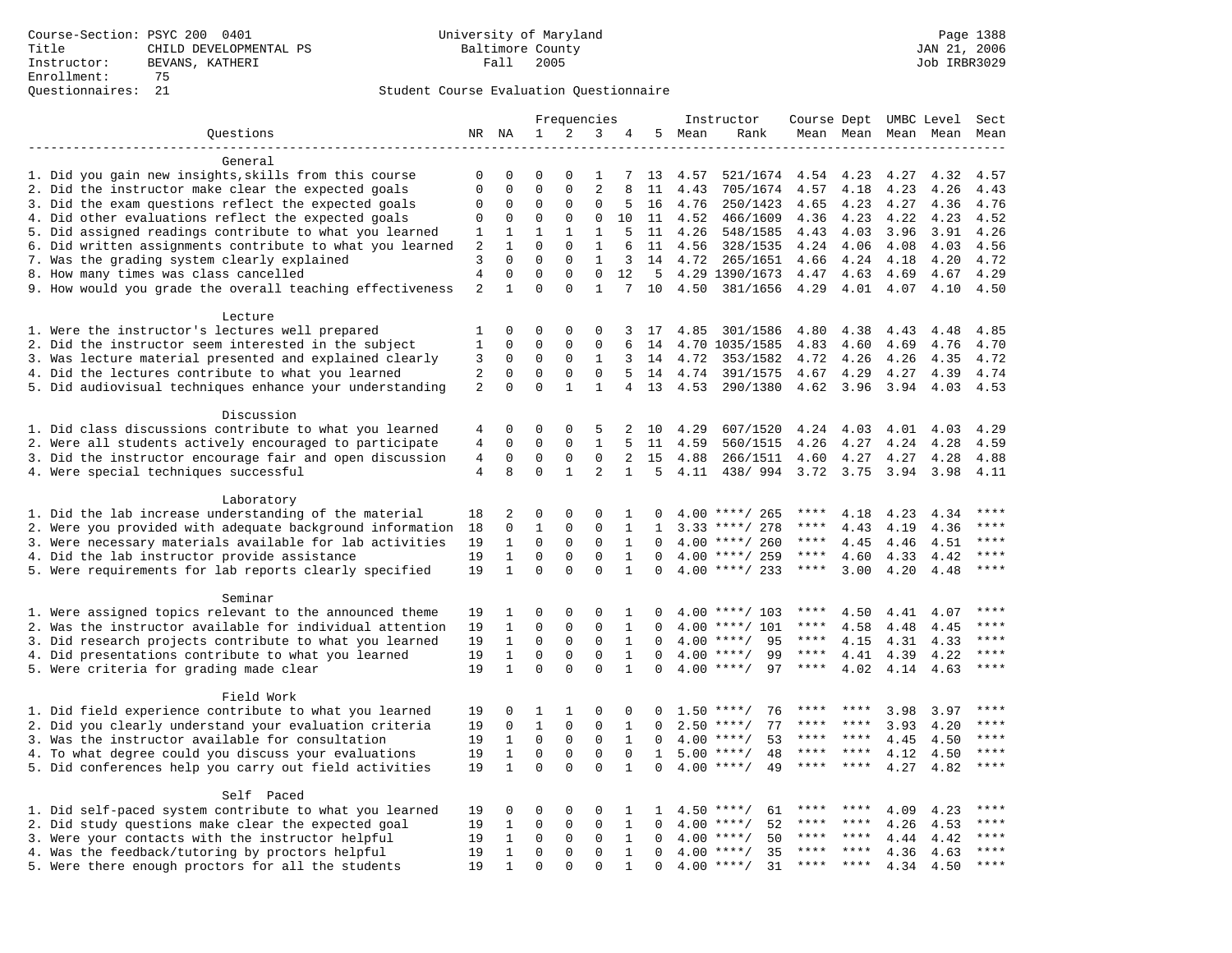|                    | Course-Section: PSYC 200 0401 | University of Maryland                  | Page 1388    |
|--------------------|-------------------------------|-----------------------------------------|--------------|
| Title              | CHILD DEVELOPMENTAL PS        | Baltimore County                        | JAN 21, 2006 |
| Instructor:        | BEVANS, KATHERI               | 2005<br>Fall                            | Job IRBR3029 |
| Enrollment:        | 75                            |                                         |              |
| Ouestionnaires: 21 |                               | Student Course Evaluation Ouestionnaire |              |

| Credits Earned |          | Cum. GPA      |          | Expected Grades |              | Reasons             |   |                             |     | Majors                            |    |
|----------------|----------|---------------|----------|-----------------|--------------|---------------------|---|-----------------------------|-----|-----------------------------------|----|
| $00 - 27$      |          | $0.00 - 0.99$ | $\Omega$ | Α               |              | Required for Majors |   | Graduate                    | 0   | Major                             |    |
| $28 - 55$      |          | $1.00 - 1.99$ | $\Omega$ | В               | 10           |                     |   |                             |     |                                   |    |
| $56 - 83$      | 2        | $2.00 - 2.99$ | 3        | С               | $\mathbf{0}$ | General             |   | Under-grad                  | -21 | Non-major                         | 17 |
| $84 - 150$     | $\Omega$ | $3.00 - 3.49$ |          | D               | 0            |                     |   |                             |     |                                   |    |
| Grad.          | 0        | $3.50 - 4.00$ | 3        | F               | 0            | Electives           |   |                             |     | #### - Means there are not enough |    |
|                |          |               |          | Ρ               | 0            |                     |   | responses to be significant |     |                                   |    |
|                |          |               |          |                 | 0            | Other               | b |                             |     |                                   |    |
|                |          |               |          |                 |              |                     |   |                             |     |                                   |    |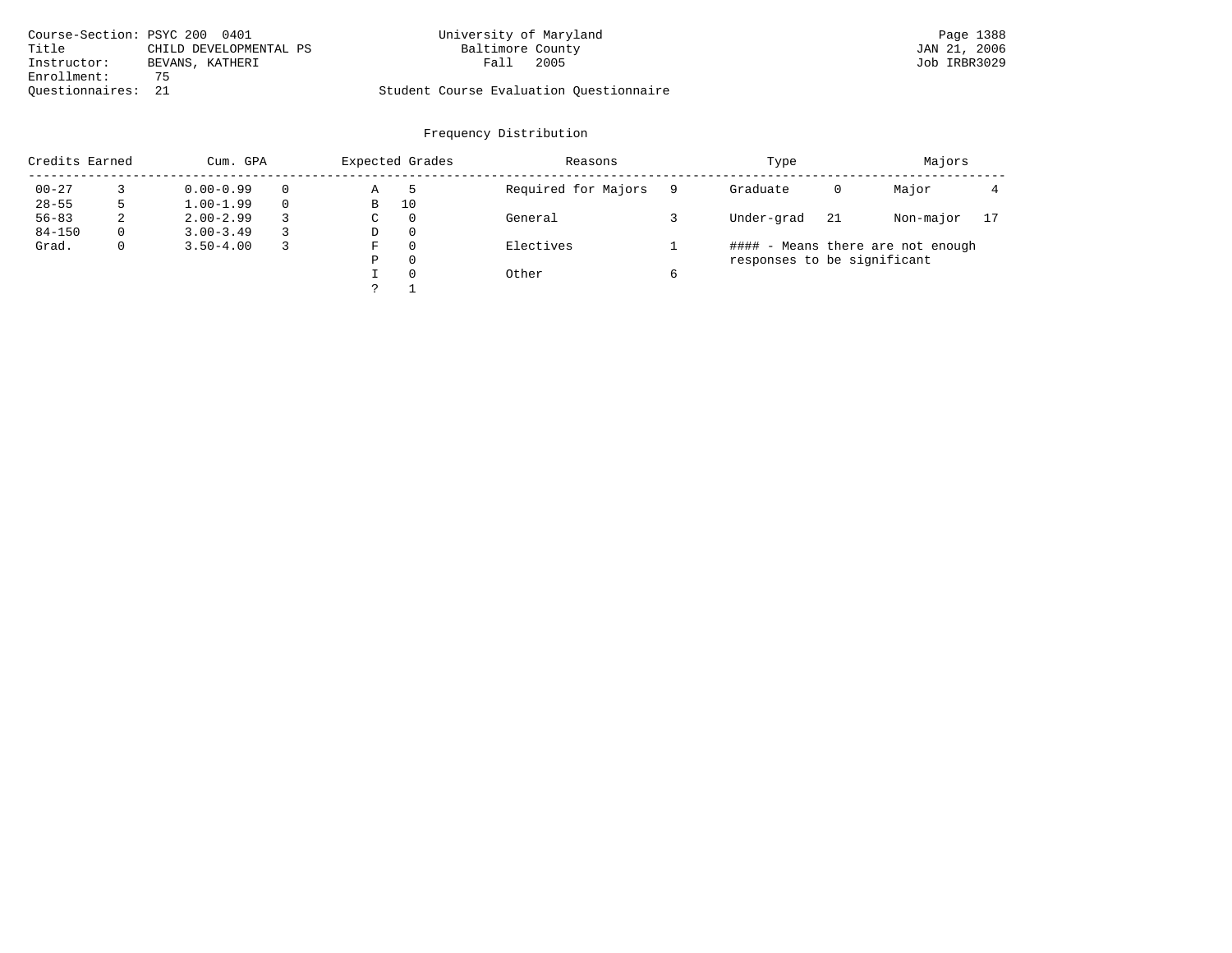## Questionnaires: 19 Student Course Evaluation Questionnaire

|                                                          |                                                           |    |             |                |             | Frequencies    |   |    |      | Instructor       | Course Dept |           | UMBC Level |      | Sect        |
|----------------------------------------------------------|-----------------------------------------------------------|----|-------------|----------------|-------------|----------------|---|----|------|------------------|-------------|-----------|------------|------|-------------|
|                                                          | Ouestions                                                 | NR | ΝA          |                | 2           | 3              | 4 | 5. | Mean | Rank             |             | Mean Mean | Mean Mean  |      | Mean        |
|                                                          | General                                                   |    |             |                |             |                |   |    |      |                  |             |           |            |      |             |
|                                                          | 1. Did you gain new insights, skills from this course     |    |             | 0              |             |                |   | 13 | 4.63 | 458/1674         | 4.63        | 4.23      | 4.27       | 4.32 | 4.63        |
|                                                          | 2. Did the instructor make clear the expected goals       |    | $\Omega$    | $\Omega$       |             | <sup>0</sup>   |   | 10 | 4.50 | 578/1674         | 4.50        | 4.18      | 4.23       | 4.26 | 4.50        |
|                                                          | 3. Did the exam questions reflect the expected goals      |    | $\Omega$    | $\Omega$       | $\Omega$    | $\mathfrak{D}$ | 4 | 10 | 4.50 | 575/1423         | 4.50        | 4.23      | 4.27       | 4.36 | 4.50        |
|                                                          | 4. Did other evaluations reflect the expected goals       |    | $\Omega$    |                | $\Omega$    | $\Omega$       | 6 | 9  | 4.38 | 687/1609         | 4.38        | 4.23      | 4.22       | 4.23 | 4.38        |
|                                                          | 5. Did assigned readings contribute to what you learned   | 3  | $\Omega$    | 0              | $\Omega$    |                |   | 13 | 4.75 | 167/1585         | 4.75        | 4.03      | 3.96       | 3.91 | 4.75        |
|                                                          | 6. Did written assignments contribute to what you learned | 3  | $2^{\circ}$ | $\mathfrak{D}$ | $\Omega$    |                |   | 6  | 3.93 | 991/1535         | 3.93        | 4.06      | 4.08       | 4.03 | 3.93        |
|                                                          | 7. Was the grading system clearly explained               | 3  | $\Omega$    |                | $\Omega$    | <sup>0</sup>   |   | 11 | 4.50 | 524/1651         | 4.50        | 4.24      | 4.18       | 4.20 | 4.50        |
|                                                          | 8. How many times was class cancelled                     |    | $\Omega$    | $\Omega$       | $\Omega$    | 0              |   | 12 | 4.75 | 958/1673         | 4.75        | 4.63      | 4.69       | 4.67 | 4.75        |
|                                                          | 9. How would you grade the overall teaching effectiveness | 7  | $\cap$      |                |             | U              |   | 3  | 4.08 | 906/1656         | 4.08        | 4.01      | 4.07       | 4.10 | 4.08        |
|                                                          | Lecture                                                   |    |             |                |             |                |   |    |      |                  |             |           |            |      |             |
|                                                          | 1. Were the instructor's lectures well prepared           |    |             |                |             |                |   |    |      | 4.36 1054/1586   | 4.36        | 4.38      | 4.43       | 4.48 | 4.36        |
|                                                          | 2. Did the instructor seem interested in the subject      | 5  | $\Omega$    | $\Omega$       | $\Omega$    | $\Omega$       |   | 13 | 4.93 | 453/1585         | 4.93        | 4.60      | 4.69       | 4.76 | 4.93        |
|                                                          | 3. Was lecture material presented and explained clearly   | 5  | $\Omega$    | 0              |             | <sup>0</sup>   |   | 9  | 4.50 | 632/1582         | 4.50        | 4.26      | 4.26       | 4.35 | 4.50        |
|                                                          | 4. Did the lectures contribute to what you learned        | 5  | $\Omega$    | U              |             | <sup>0</sup>   |   | 11 | 4.64 | 523/1575         | 4.64        | 4.29      | 4.27       | 4.39 | 4.64        |
|                                                          | 5. Did audiovisual techniques enhance your understanding  | 5  |             |                |             |                |   | 13 | 4.93 | 63/1380          | 4.93        | 3.96      | 3.94       | 4.03 | 4.93        |
|                                                          | Discussion                                                |    |             |                |             |                |   |    |      |                  |             |           |            |      |             |
|                                                          | 1. Did class discussions contribute to what you learned   | 11 | $\Omega$    | U              | $\Omega$    | 3              |   |    | 4.13 | 760/1520         | 4.13        | 4.03      | 4.01       | 4.03 | 4.13        |
|                                                          | 2. Were all students actively encouraged to participate   | 10 | $\Omega$    | 0              | $\mathbf 0$ | ς              |   |    | 4.00 | 1024/1515        | 4.00        | 4.27      | 4.24       | 4.28 | 4.00        |
| 3. Did the instructor encourage fair and open discussion |                                                           |    | $\Omega$    | 0              | $\Omega$    |                |   |    |      | 4.13 1004/1511   | 4.13        | 4.27      | 4.27       | 4.28 | 4.13        |
|                                                          | 4. Were special techniques successful                     | 11 |             |                |             |                |   |    |      | $3.00$ ****/ 994 | ****        | 3.75      | 3.94       | 3.98 | $***$ * * * |

| Credits Earned |          | Cum. GPA      |   | Expected Grades |          | Reasons             |   | Type                        |    | Majors                            |    |
|----------------|----------|---------------|---|-----------------|----------|---------------------|---|-----------------------------|----|-----------------------------------|----|
| $00 - 27$      | $\Omega$ | $0.00 - 0.99$ |   | Α               | 5        | Required for Majors |   | Graduate                    | 0  | Major                             |    |
| $28 - 55$      | 3        | $1.00 - 1.99$ |   | В               | 8        |                     |   |                             |    |                                   |    |
| $56 - 83$      |          | $2.00 - 2.99$ |   | $\sim$<br>◡     |          | General             | 8 | Under-grad                  | 19 | Non-major                         | 16 |
| $84 - 150$     | 2        | $3.00 - 3.49$ |   | D               | 0        |                     |   |                             |    |                                   |    |
| Grad.          | 0        | $3.50 - 4.00$ | 2 | F               | 0        | Electives           |   |                             |    | #### - Means there are not enough |    |
|                |          |               |   | Ρ               | 0        |                     |   | responses to be significant |    |                                   |    |
|                |          |               |   |                 | $\Omega$ | Other               |   |                             |    |                                   |    |
|                |          |               |   |                 |          |                     |   |                             |    |                                   |    |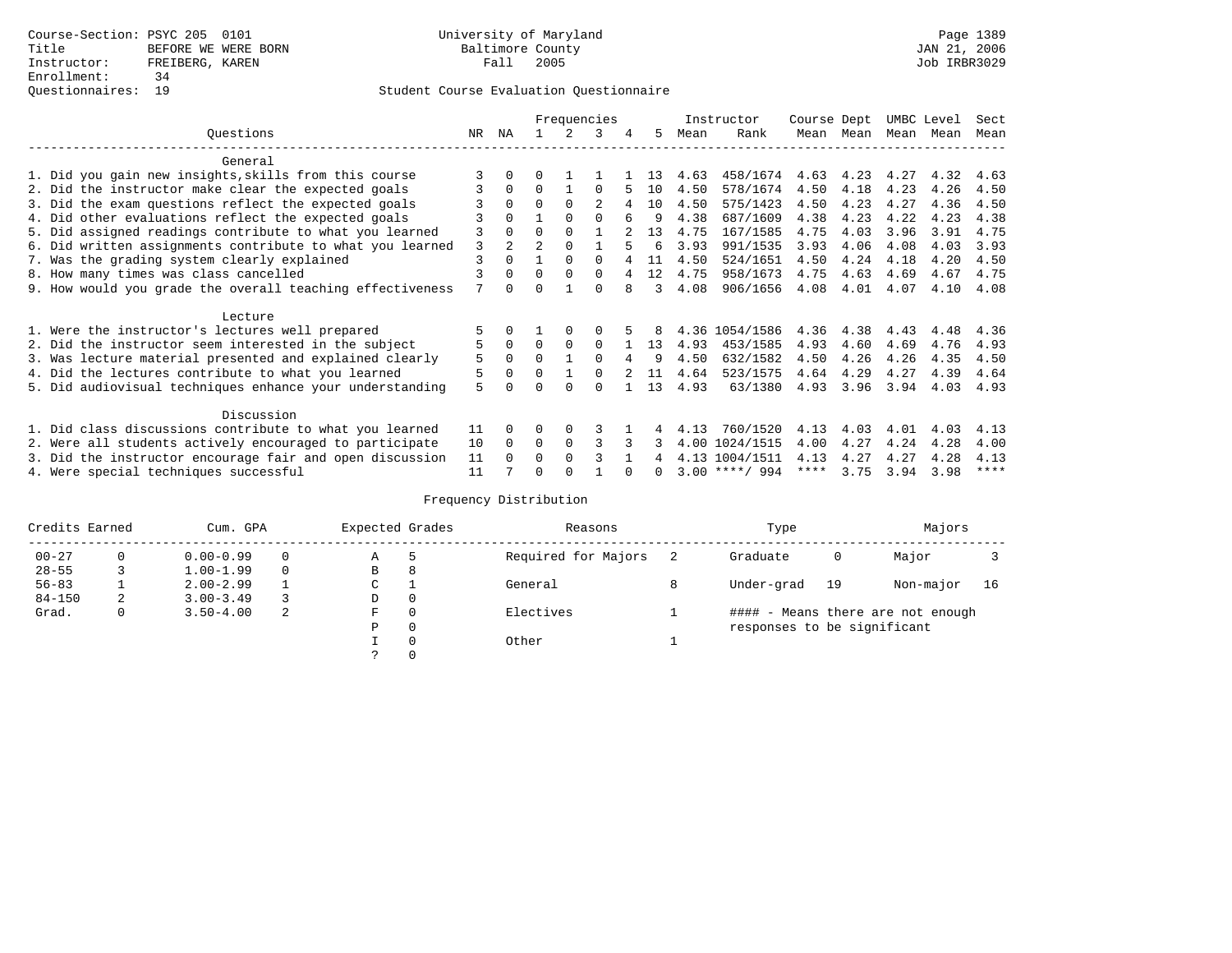|                                                           |                |                |              |              | Frequencies    |                |              |      | Instructor         | Course Dept UMBC Level |             |      |           | Sect        |
|-----------------------------------------------------------|----------------|----------------|--------------|--------------|----------------|----------------|--------------|------|--------------------|------------------------|-------------|------|-----------|-------------|
| Questions                                                 |                | NR NA          | 1            | 2            | 3              | 4              | 5            | Mean | Rank               |                        | Mean Mean   |      | Mean Mean | Mean        |
|                                                           |                |                |              |              |                |                |              |      |                    |                        |             |      |           |             |
| General                                                   |                |                |              |              |                |                |              |      |                    |                        |             |      |           |             |
| 1. Did you gain new insights, skills from this course     | 1              | $\mathbf 0$    | 1            | -1           | 3              | 8              | 19           | 4.34 | 841/1674           | 3.79                   | 4.23        | 4.27 | 4.32      | 4.34        |
| 2. Did the instructor make clear the expected goals       | $1\,$          | $\mathbf 0$    | $\mathbf{1}$ | $\mathbf 0$  | $\overline{3}$ | 5              | 23           | 4.53 | 542/1674           | 4.33                   | 4.18        | 4.23 | 4.26      | 4.53        |
| 3. Did the exam questions reflect the expected goals      | 1              | $\mathbf{0}$   | $\mathbf{1}$ | 0            | 4              | 6              | 21           |      | 4.44 660/1423      | 4.24 4.23              |             | 4.27 | 4.36      | 4.44        |
| 4. Did other evaluations reflect the expected goals       | 1              | 20             | $\mathbf 1$  | 1            | $\mathbf{1}$   | 2              | 7            |      | 4.08 1042/1609     | 4.01                   | 4.23        | 4.22 | 4.23      | 4.08        |
| 5. Did assigned readings contribute to what you learned   | 1              | 2              | 2            | 4            | 6              | 9              | 9            |      | 3.63 1142/1585     | 3.73                   | 4.03        | 3.96 | 3.91      | 3.63        |
| 6. Did written assignments contribute to what you learned | 2              | 25             | $\mathbf 0$  | $\mathbf 0$  | $\mathbf{1}$   | 2              | 3            |      | 4.33 ****/1535     | 3.75                   | 4.06        | 4.08 | 4.03      | $***$       |
| 7. Was the grading system clearly explained               | 2              | $\Omega$       | $\Omega$     | $\mathbf{1}$ | $\mathbf{0}$   | $\mathbf 0$    | 30           |      | 4.90 116/1651      | 4.27                   | 4.24        | 4.18 | 4.20      | 4.90        |
| 8. How many times was class cancelled                     | $\mathbf{1}$   | $\mathbf 0$    | $\Omega$     | $\Omega$     | $\mathbf{1}$   | 28             | 3            |      | 4.06 1541/1673     | 4.53                   | 4.63        | 4.69 | 4.67      | 4.06        |
| 9. How would you grade the overall teaching effectiveness | 5              | $\Omega$       | $\Omega$     | $\Omega$     | 3              | 16             | 9            |      | 4.21 770/1656 3.68 |                        | 4.01 4.07   |      | 4.10      | 4.21        |
|                                                           |                |                |              |              |                |                |              |      |                    |                        |             |      |           |             |
| Lecture                                                   |                |                |              |              |                |                |              |      |                    |                        |             |      |           |             |
| 1. Were the instructor's lectures well prepared           | 2              | $\Omega$       | $\Omega$     | $\Omega$     | $\Omega$       | $\mathbf{1}$   | 30           | 4.97 | 86/1586            | 4.55                   | 4.38        | 4.43 | 4.48      | 4.97        |
| 2. Did the instructor seem interested in the subject      | $\overline{2}$ | $\mathbf 0$    | 0            | $\mathbf{0}$ | $\mathbf{0}$   | $\mathbf 0$    | 31           | 5.00 | 1/1585             | 4.91                   | 4.60        | 4.69 | 4.76      | 5.00        |
| 3. Was lecture material presented and explained clearly   | 3              | 0              | 0            | $\mathsf 0$  | $\mathbf 0$    | 6              | 24           | 4.80 | 246/1582           | 4.31                   | 4.26        | 4.26 | 4.35      | 4.80        |
| 4. Did the lectures contribute to what you learned        | 3              | $\mathbf 0$    | $\mathbf 0$  | $\mathbf{0}$ | $\mathbf 0$    | $\overline{4}$ | 26           | 4.87 | 214/1575           | 4.30                   | 4.29        | 4.27 | 4.39      | 4.87        |
| 5. Did audiovisual techniques enhance your understanding  | 3              | $\overline{4}$ | $\Omega$     | $\Omega$     | $\mathbf{1}$   | 9              | 16           | 4.58 | 259/1380           | 4.38                   | 3.96        | 3.94 | 4.03      | 4.58        |
|                                                           |                |                |              |              |                |                |              |      |                    |                        |             |      |           |             |
| Discussion                                                |                |                |              |              |                |                |              |      |                    |                        |             |      |           |             |
| 1. Did class discussions contribute to what you learned   | 15             | 0              | 1            | 2            | 2              | 5              | 8            | 3.94 | 878/1520           | 3.62                   | 4.03        | 4.01 | 4.03      | 3.94        |
| 2. Were all students actively encouraged to participate   | 15             | $\Omega$       | $\mathbf 1$  | $\Omega$     | 5              | 3              | 9            |      | 4.06 1008/1515     | 3.85                   | 4.27        | 4.24 | 4.28      | 4.06        |
| 3. Did the instructor encourage fair and open discussion  | 15             | $\mathbf 0$    | $\mathbf{1}$ | $\mathbf{0}$ | 3              | $\mathbf{1}$   | 13           | 4.39 | 769/1511           | 4.02                   | 4.27        | 4.27 | 4.28      | 4.39        |
| 4. Were special techniques successful                     | 15             | 13             | 3            | $\mathbf{1}$ | $\Omega$       | $\Omega$       | $\mathbf{1}$ |      | $2.00$ ****/ 994   | ****                   | 3.75        | 3.94 | 3.98      | $***$       |
|                                                           |                |                |              |              |                |                |              |      |                    |                        |             |      |           |             |
| Laboratory                                                |                |                |              |              |                |                |              |      |                    |                        |             |      |           |             |
| 1. Did the lab increase understanding of the material     | 32             | $\Omega$       | $\mathbf{1}$ | $\Omega$     | $\Omega$       | $\Omega$       |              |      | $1.00$ ****/ 265   | $***$ * * *            | 4.18        | 4.23 | 4.34      | ****        |
| 2. Were you provided with adequate background information | 32             | $\mathbf 0$    | $\mathbf{1}$ | $\mathbf{0}$ | $\mathbf 0$    | 0              | 0            |      | $1.00$ ****/ 278   | ****                   | 4.43        | 4.19 | 4.36      | ****        |
| 3. Were necessary materials available for lab activities  | 32             | $\mathbf 0$    | $\mathbf{1}$ | $\mathbf 0$  | $\mathbf 0$    | $\mathbf 0$    | $\mathbf 0$  |      | $1.00$ ****/ 260   | $***$ * * *            | 4.45        | 4.46 | 4.51      | $***$       |
| 4. Did the lab instructor provide assistance              | 32             | $\Omega$       | $\mathbf{1}$ | 0            | $\mathbf 0$    | $\Omega$       | $\Omega$     |      | $1.00$ ****/ 259   | $***$ * * *            | 4.60        | 4.33 | 4.42      | $***$ * * * |
| 5. Were requirements for lab reports clearly specified    | 32             | $\mathbf 0$    | $\mathbf{1}$ | $\Omega$     | $\Omega$       | $\Omega$       | $\Omega$     |      | $1.00$ ****/ 233   | ****                   | 3.00        | 4.20 | 4.48      | $***$       |
|                                                           |                |                |              |              |                |                |              |      |                    |                        |             |      |           |             |
| Seminar                                                   |                |                |              |              |                |                |              |      |                    |                        |             |      |           |             |
| 1. Were assigned topics relevant to the announced theme   | 32             | $\Omega$       | 1            | $\Omega$     | $\Omega$       | $\Omega$       | <sup>0</sup> |      | $1.00$ ****/ 103   | ****                   | 4.50        | 4.41 | 4.07      |             |
| 2. Was the instructor available for individual attention  | 32             | $\mathbf 0$    | $\mathbf{1}$ | $\mathbf 0$  | $\mathbf{0}$   | 0              |              |      | $1.00$ ****/ 101   | ****                   | 4.58        | 4.48 | 4.45      | ****        |
| 3. Did research projects contribute to what you learned   | 32             | $\mathbf 0$    | $\mathbf{1}$ | $\mathbf 0$  | $\mathbf 0$    | $\mathbf 0$    | $\Omega$     |      | 95<br>$1.00$ ****/ | $***$ * *              | 4.15        | 4.31 | 4.33      | ****        |
| 4. Did presentations contribute to what you learned       | 32             | $\Omega$       | $\mathbf{1}$ | $\mathbf 0$  | $\mathbf 0$    | $\Omega$       | $\Omega$     | 1.00 | $***/$<br>99       | $***$ * * *            | 4.41        | 4.39 | 4.22      | $***$       |
| 5. Were criteria for grading made clear                   | 32             | $\Omega$       | $\mathbf{1}$ | $\Omega$     | $\Omega$       | $\Omega$       | $\Omega$     |      | $1.00$ ****/<br>97 | $***$ * *              | 4.02        | 4.14 | 4.63      | ****        |
|                                                           |                |                |              |              |                |                |              |      |                    |                        |             |      |           |             |
| Field Work                                                |                |                |              |              |                |                |              |      |                    |                        |             |      |           |             |
| 1. Did field experience contribute to what you learned    | 32             | 0              | 1            | 0            | 0              | 0              | 0            |      | $1.00$ ****/<br>76 | ****                   | ****        | 3.98 | 3.97      | ****        |
| 2. Did you clearly understand your evaluation criteria    | 32             | 0              | $\mathbf{1}$ | $\mathbf 0$  | $\mathbf 0$    | 0              | $\Omega$     |      | 77<br>$1.00$ ****/ | ****                   | ****        | 3.93 | 4.20      | ****        |
| 3. Was the instructor available for consultation          | 32             | $\Omega$       | $\mathbf{1}$ | $\mathbf 0$  | 0              | $\Omega$       | $\Omega$     |      | $1.00$ ****/<br>53 | ****                   | ****        | 4.45 | 4.50      | ****        |
| 4. To what degree could you discuss your evaluations      | 32             | $\mathbf 0$    | $\mathbf{1}$ | $\mathbf 0$  | $\mathbf 0$    | $\mathbf 0$    | $\Omega$     |      | 48<br>$1.00$ ****/ | ****                   | ****        | 4.12 | 4.50      | $***$       |
|                                                           | 32             | $\Omega$       | $\mathbf{1}$ | $\Omega$     | $\Omega$       | $\Omega$       |              | 1.00 | $***/$<br>49       |                        | ****        |      |           | ****        |
| 5. Did conferences help you carry out field activities    |                |                |              |              |                |                | $\Omega$     |      |                    |                        |             | 4.27 | 4.82      |             |
| Self Paced                                                |                |                |              |              |                |                |              |      |                    |                        |             |      |           |             |
| 1. Did self-paced system contribute to what you learned   | 32             | $\mathbf 0$    | 1            | $\mathbf 0$  | $\Omega$       | 0              | $\Omega$     |      | 61<br>$1.00$ ****/ |                        |             | 4.09 | 4.23      | ****        |
| 2. Did study questions make clear the expected goal       | 32             | $\mathbf 0$    | $\mathbf{1}$ | $\mathbf 0$  | $\mathbf 0$    | $\mathbf 0$    | $\Omega$     | 1.00 | 52<br>$* * * * /$  | ****                   | ****        | 4.26 | 4.53      | ****        |
| 3. Were your contacts with the instructor helpful         | 32             | $\Omega$       | $\mathbf{1}$ | $\mathbf 0$  | $\mathbf 0$    | $\Omega$       | $\Omega$     | 1.00 | 50<br>$***/$       | ****                   | ****        | 4.44 | 4.42      | ****        |
| 4. Was the feedback/tutoring by proctors helpful          | 32             | $\Omega$       | $\mathbf{1}$ | $\Omega$     | $\Omega$       | $\Omega$       | $\Omega$     |      | $1.00$ ****/<br>35 | ****                   | $***$ * * * | 4.36 | 4.63      | ****        |
| 5. Were there enough proctors for all the students        | 32             | $\Omega$       | $\mathbf{1}$ | $\Omega$     | $\Omega$       | $\Omega$       | $\Omega$     |      | 31<br>$1.00$ ****/ | ****                   | ****        | 4.34 | 4.50      | ****        |
|                                                           |                |                |              |              |                |                |              |      |                    |                        |             |      |           |             |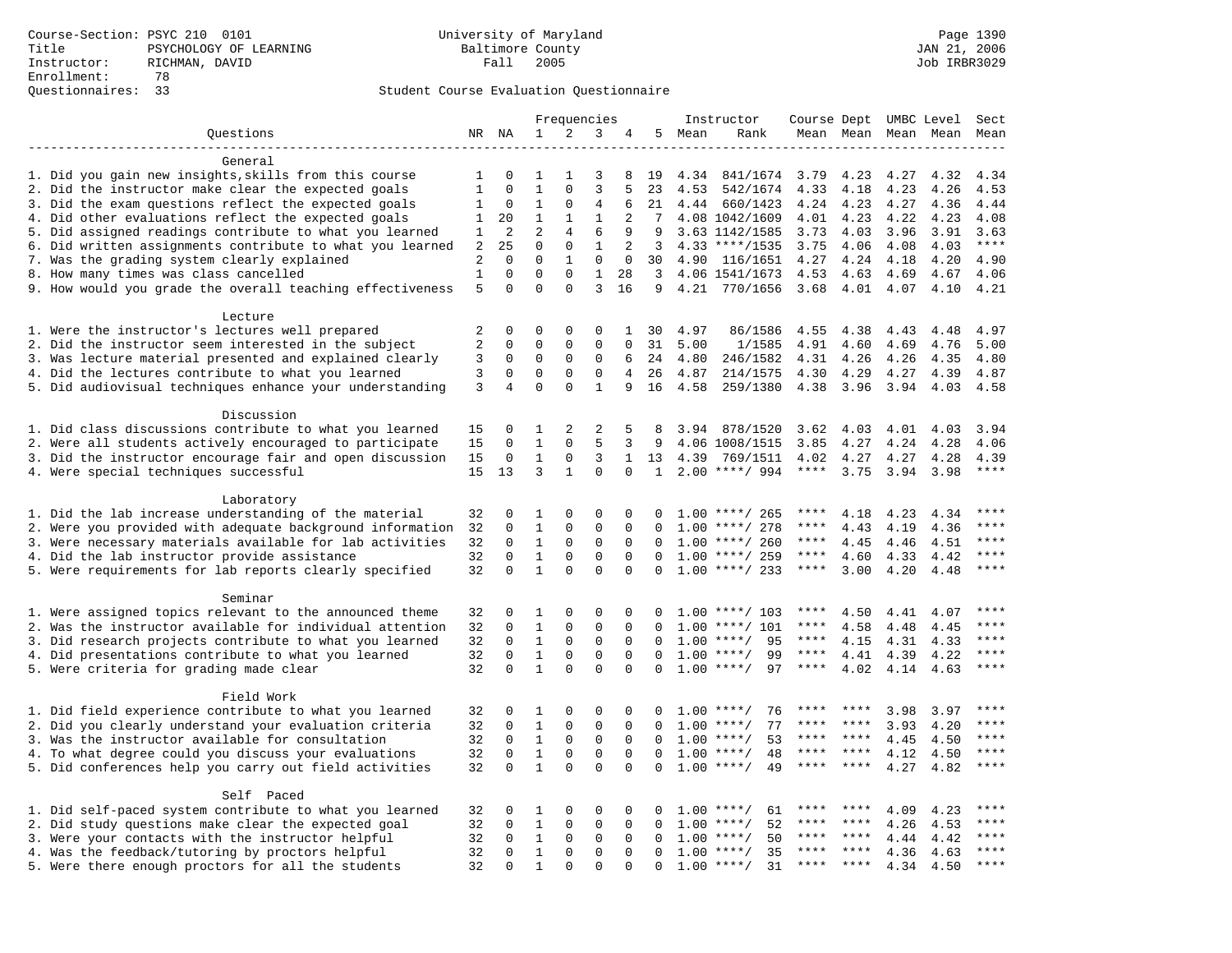| Course-Section: PSYC 210 0101 |                        | University of Maryland                  |      | Page 1390    |
|-------------------------------|------------------------|-----------------------------------------|------|--------------|
| Title                         | PSYCHOLOGY OF LEARNING | Baltimore County                        |      | JAN 21, 2006 |
| Instructor:                   | RICHMAN, DAVID         | Fall                                    | 2005 | Job IRBR3029 |
| Enrollment:                   | 78                     |                                         |      |              |
| Ouestionnaires: 33            |                        | Student Course Evaluation Questionnaire |      |              |

| Credits Earned |             | Cum. GPA      |    |   | Expected Grades | Reasons             |    | Type                        |    | Majors                            |    |
|----------------|-------------|---------------|----|---|-----------------|---------------------|----|-----------------------------|----|-----------------------------------|----|
| $00 - 27$      |             | $0.00 - 0.99$ |    | Α | 12              | Required for Majors |    | Graduate                    | 0  | Major                             | 20 |
| $28 - 55$      |             | $1.00 - 1.99$ |    | В | 13              |                     |    |                             |    |                                   |    |
| $56 - 83$      | 4           | $2.00 - 2.99$ | 6  | C | $\overline{4}$  | General             |    | Under-grad                  | 33 | Non-major                         | 13 |
| $84 - 150$     | 9           | $3.00 - 3.49$ | 9  | D | $\Omega$        |                     |    |                             |    |                                   |    |
| Grad.          | $\mathbf 0$ | $3.50 - 4.00$ | -8 | F | $\Omega$        | Electives           |    |                             |    | #### - Means there are not enough |    |
|                |             |               |    | Ρ | $\Omega$        |                     |    | responses to be significant |    |                                   |    |
|                |             |               |    |   | $\Omega$        | Other               | 24 |                             |    |                                   |    |
|                |             |               |    |   | $\Omega$        |                     |    |                             |    |                                   |    |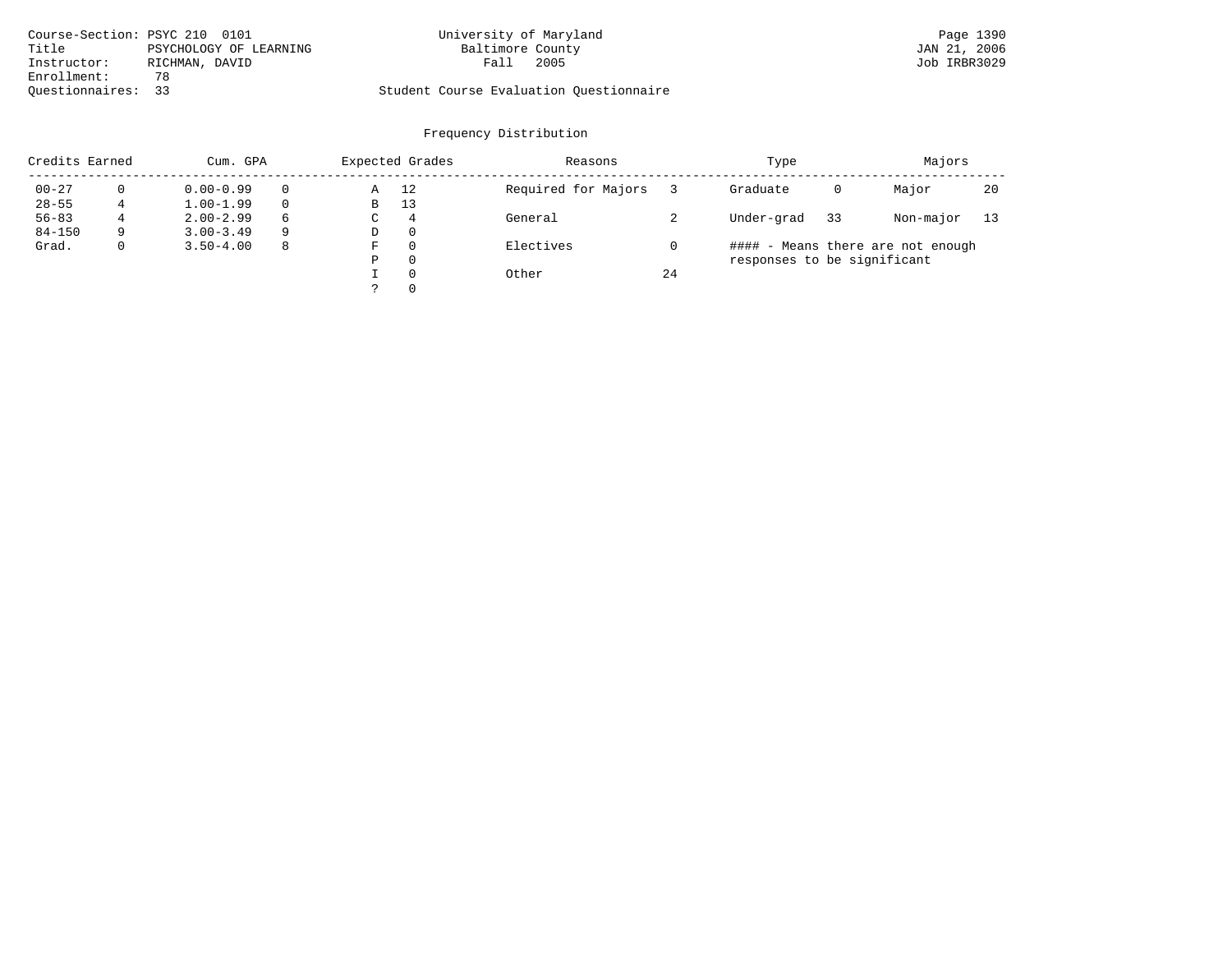## Questionnaires: 22 Student Course Evaluation Questionnaire

|                                                           |          |              |                | Frequencies    |                |          |              |      | Instructor       | Course Dept |           | UMBC Level |           | Sect        |
|-----------------------------------------------------------|----------|--------------|----------------|----------------|----------------|----------|--------------|------|------------------|-------------|-----------|------------|-----------|-------------|
| Ouestions                                                 | NR       | ΝA           |                | $\mathcal{L}$  | 3              | 4        | .5           | Mean | Rank             |             | Mean Mean |            | Mean Mean | Mean        |
| General                                                   |          |              |                |                |                |          |              |      |                  |             |           |            |           |             |
| 1. Did you gain new insights, skills from this course     |          | $\Omega$     |                | 4              | 4              |          |              |      | 3.23 1590/1674   | 3.79        | 4.23      | 4.27       | 4.32      | 3.23        |
| 2. Did the instructor make clear the expected goals       | 0        | $\Omega$     |                | $\Omega$       | 3              | 9        | 9            |      | 4.14 1051/1674   | 4.33        | 4.18      | 4.23       | 4.26      | 4.14        |
| 3. Did the exam questions reflect the expected goals      |          | $\Omega$     |                |                | 4              |          | 10           | 4.05 | 992/1423         | 4.24        | 4.23      | 4.27       | 4.36      | 4.05        |
| 4. Did other evaluations reflect the expected goals       |          | 6            |                |                |                |          | 5            |      | 3.94 1185/1609   | 4.01        | 4.23      | 4.22       | 4.23      | 3.94        |
| 5. Did assigned readings contribute to what you learned   | 0        | $\Omega$     | ς              | $\mathfrak{D}$ |                |          | 1 O          |      | 3.82 996/1585    | 3.73        | 4.03      | 3.96       | 3.91      | 3.82        |
| 6. Did written assignments contribute to what you learned | $\Omega$ | 10           |                |                |                |          | 5            |      | 3.75 1147/1535   | 3.75        | 4.06      | 4.08       | 4.03      | 3.75        |
| 7. Was the grading system clearly explained               | $\Omega$ | $\Omega$     | 4              |                | $\mathfrak{D}$ |          | 8            |      | 3.64 1390/1651   | 4.27        | 4.24      | 4.18       | 4.20      | 3.64        |
| 8. How many times was class cancelled                     | 0        |              | $\Omega$       | $\Omega$       | $\cap$         | $\Omega$ | $20^{\circ}$ | 5.00 | 1/1673           | 4.53        | 4.63      | 4.69       | 4.67      | 5.00        |
| 9. How would you grade the overall teaching effectiveness |          | <sup>n</sup> | 4              | $\mathfrak{D}$ |                | 11       |              |      | 3.14 1513/1656   | 3.68        | 4.01      | 4.07       | 4.10      | 3.14        |
| Lecture                                                   |          |              |                |                |                |          |              |      |                  |             |           |            |           |             |
| 1. Were the instructor's lectures well prepared           |          | $\Omega$     |                | 4              |                |          |              |      | 4.14 1230/1586   | 4.55        | 4.38      | 4.43       | 4.48      | 4.14        |
| 2. Did the instructor seem interested in the subject      | 0        | $\Omega$     | $\Omega$       | $\Omega$       |                |          | 19           | 4.82 | 786/1585         | 4.91        | 4.60      | 4.69       | 4.76      | 4.82        |
| 3. Was lecture material presented and explained clearly   | 0        | $\Omega$     |                |                |                |          | 8            |      | 3.82 1266/1582   | 4.31        | 4.26      | 4.26       | 4.35      | 3.82        |
| 4. Did the lectures contribute to what you learned        | 0        | $\Omega$     | 4              |                |                |          | 10           |      | 3.73 1304/1575   | 4.30        | 4.29      | 4.27       | 4.39      | 3.73        |
| 5. Did audiovisual techniques enhance your understanding  | 0        |              |                |                |                |          | 1 O          |      | 4.18 549/1380    | 4.38        | 3.96      | 3.94       | 4.03      | 4.18        |
| Discussion                                                |          |              |                |                |                |          |              |      |                  |             |           |            |           |             |
| 1. Did class discussions contribute to what you learned   | 8        | $\Omega$     |                |                |                |          |              |      | 3.29 1273/1520   | 3.62        | 4.03      | 4.01       | 4.03      | 3.29        |
| 2. Were all students actively encouraged to participate   | 8        | 0            | $\overline{a}$ |                |                | 4        |              |      | 3.64 1260/1515   | 3.85        | 4.27      | 4.24       | 4.28      | 3.64        |
| 3. Did the instructor encourage fair and open discussion  | 8        | $\Omega$     |                | $\mathfrak{D}$ |                |          |              |      | 3.64 1274/1511   | 4.02        | 4.27      | 4.27       | 4.28      | 3.64        |
| 4. Were special techniques successful                     | 9        | 10           |                |                |                |          |              |      | $2.33$ ****/ 994 | $***$ * *   | 3.75      | 3.94       | 3.98      | $***$ * * * |

| Credits Earned |          | Cum. GPA      |   |   | Expected Grades | Reasons             |    | Type                        |    | Majors                            |    |
|----------------|----------|---------------|---|---|-----------------|---------------------|----|-----------------------------|----|-----------------------------------|----|
| $00 - 27$      | $\Omega$ | $0.00 - 0.99$ |   | Α | - 11            | Required for Majors |    | Graduate                    | 0  | Major                             | 13 |
| $28 - 55$      | 3        | $1.00 - 1.99$ |   | В | 6               |                     |    |                             |    |                                   |    |
| $56 - 83$      | 5        | $2.00 - 2.99$ | 4 | C | 2               | General             |    | Under-grad                  | 22 | Non-major                         |    |
| $84 - 150$     | 5        | $3.00 - 3.49$ |   | D | 0               |                     |    |                             |    |                                   |    |
| Grad.          | 0        | $3.50 - 4.00$ | 8 | F | 0               | Electives           |    |                             |    | #### - Means there are not enough |    |
|                |          |               |   | Ρ | 0               |                     |    | responses to be significant |    |                                   |    |
|                |          |               |   |   | $\Omega$        | Other               | 18 |                             |    |                                   |    |
|                |          |               |   |   |                 |                     |    |                             |    |                                   |    |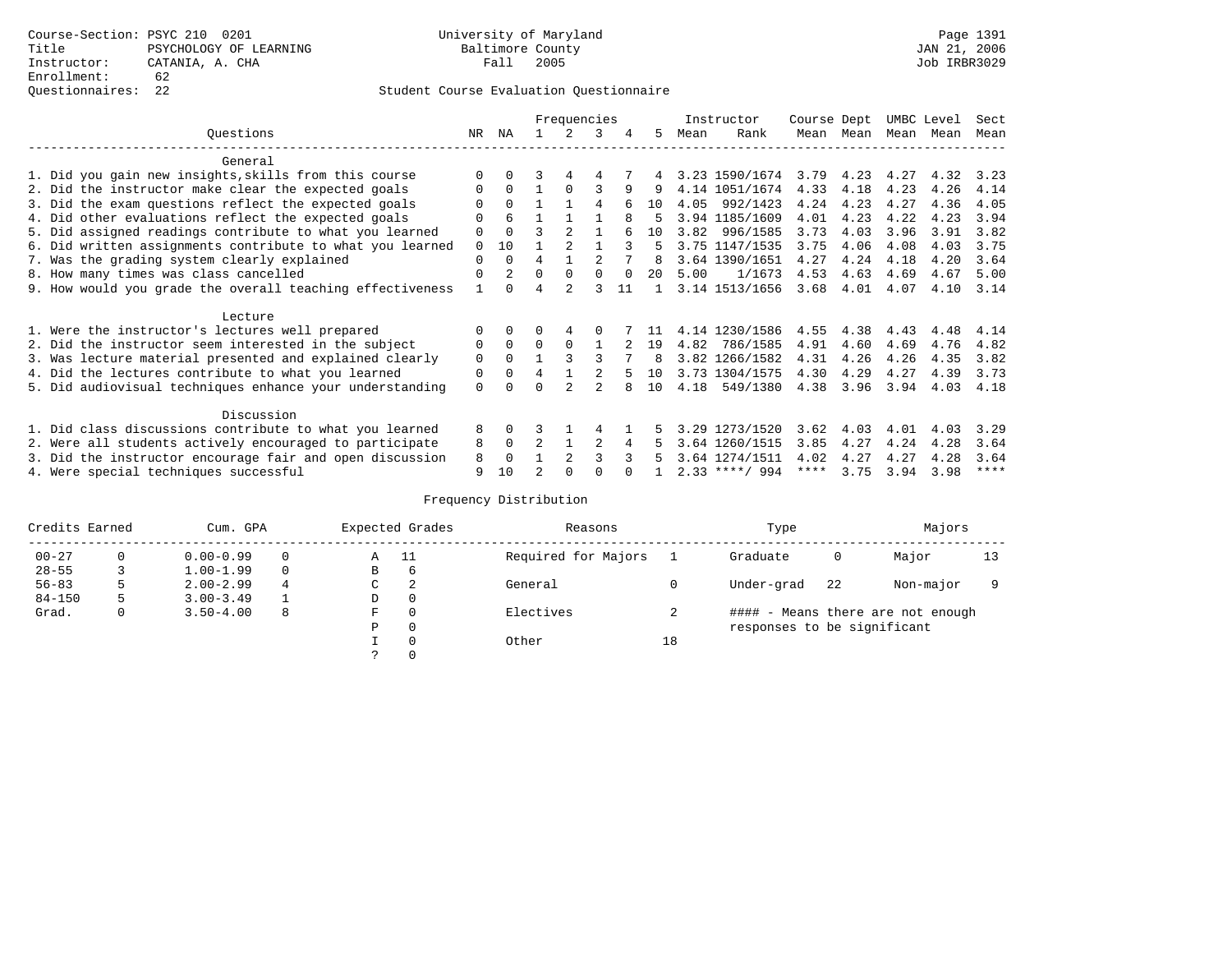|                                                           |                |              |          | Frequencies |          |        |     |      | Instructor | Course Dept |      | UMBC Level |      | Sect |
|-----------------------------------------------------------|----------------|--------------|----------|-------------|----------|--------|-----|------|------------|-------------|------|------------|------|------|
| Ouestions                                                 | NR.            | ΝA           |          |             | 3        |        | 5.  | Mean | Rank       | Mean        | Mean | Mean       | Mean | Mean |
| General                                                   |                |              |          |             |          |        |     |      |            |             |      |            |      |      |
| 1. Did you gain new insights, skills from this course     | $\Omega$       | $\Omega$     | O        | $\Omega$    |          |        | 18  | 4.43 | 719/1674   | 3.64        | 4.23 | 4.27       | 4.32 | 4.43 |
| 2. Did the instructor make clear the expected goals       | 0              | $\Omega$     | $\Omega$ |             | U        | 10     | 19  | 4.57 | 507/1674   | 3.86        | 4.18 | 4.23       | 4.26 | 4.57 |
| 3. Did the exam questions reflect the expected goals      |                | $\Omega$     | $\Omega$ | $\Omega$    |          | 11     | 18  | 4.57 | 505/1423   | 3.86        | 4.23 | 4.27       | 4.36 | 4.57 |
| 4. Did other evaluations reflect the expected goals       | O              | $\Omega$     | $\Omega$ | $\Omega$    | $\cap$   | 14     | 16  | 4.53 | 455/1609   | 3.96        | 4.23 | 4.22       | 4.23 | 4.53 |
| 5. Did assigned readings contribute to what you learned   | $\mathbf 0$    | $\Omega$     |          |             | q        |        | 10  | 3.63 | 1142/1585  | 3.22        | 4.03 | 3.96       | 3.91 | 3.63 |
| 6. Did written assignments contribute to what you learned | $\mathbf 0$    | $\Omega$     |          |             |          | 14     | 12  | 4.17 | 767/1535   | 3.46        | 4.06 | 4.08       | 4.03 | 4.17 |
| 7. Was the grading system clearly explained               | $\Omega$       | $\Omega$     | $\Omega$ |             | 6        |        | 16  | 4.20 | 934/1651   | 3.53        | 4.24 | 4.18       | 4.20 | 4.20 |
| 8. How many times was class cancelled                     | 0              | $\Omega$     | $\Omega$ | $\Omega$    | $\Omega$ | $\cap$ | 30  | 5.00 | 1/1673     | 4.94        | 4.63 | 4.69       | 4.67 | 5.00 |
| 9. How would you grade the overall teaching effectiveness | 5              | <sup>n</sup> | U        | $\cap$      | $\cap$   | 18     |     | 4.28 | 680/1656   | 3.68        | 4.01 | 4.07       | 4.10 | 4.28 |
|                                                           |                |              |          |             |          |        |     |      |            |             |      |            |      |      |
| Lecture                                                   |                |              |          |             |          |        |     |      |            |             |      |            |      |      |
| 1. Were the instructor's lectures well prepared           | 0              |              |          |             |          |        | 26  | 4.83 | 336/1586   | 4.42        | 4.38 | 4.43       | 4.48 | 4.83 |
| 2. Did the instructor seem interested in the subject      | 0              | $\Omega$     | $\Omega$ | $\Omega$    | $\Omega$ |        | 25  | 4.83 | 737/1585   | 4.70        | 4.60 | 4.69       | 4.76 | 4.83 |
| 3. Was lecture material presented and explained clearly   | $\mathbf 0$    | $\Omega$     | $\Omega$ | $\Omega$    |          |        | 21  | 4.67 | 438/1582   | 4.25        | 4.26 | 4.26       | 4.35 | 4.67 |
| 4. Did the lectures contribute to what you learned        | 0              | $\Omega$     | $\Omega$ | $\Omega$    |          |        | 21  | 4.67 | 495/1575   | 3.95        | 4.29 | 4.27       | 4.39 | 4.67 |
| 5. Did audiovisual techniques enhance your understanding  | $\overline{a}$ |              |          |             |          |        | 11  | 4.17 | 558/1380   | 3.41        | 3.96 | 3.94       | 4.03 | 4.17 |
|                                                           |                |              |          |             |          |        |     |      |            |             |      |            |      |      |
| Discussion                                                |                |              |          |             |          |        |     |      |            |             |      |            |      |      |
| 1. Did class discussions contribute to what you learned   |                | $\Omega$     | U        | $\Omega$    | $\Omega$ |        |     | 4.74 | 244/1520   | 4.07        | 4.03 | 4.01       | 4.03 | 4.74 |
| 2. Were all students actively encouraged to participate   |                | $\Omega$     | $\Omega$ |             | $\Omega$ |        |     | 4.65 | 493/1515   | 4.62        | 4.27 | 4.24       | 4.28 | 4.65 |
| 3. Did the instructor encourage fair and open discussion  | 7              | $\Omega$     | O        |             | $\Omega$ |        | 1 R | 4.70 | 479/1511   | 4.34        | 4.27 | 4.27       | 4.28 | 4.70 |
| 4. Were special techniques successful                     | 7              |              |          |             |          |        | 15  | 4.61 | 167/ 994   | 4.20        | 3.75 | 3.94       | 3.98 | 4.61 |

| Credits Earned |   | Cum. GPA      |    |             | Expected Grades | Reasons             |          | Type                        |    | Majors                            |     |
|----------------|---|---------------|----|-------------|-----------------|---------------------|----------|-----------------------------|----|-----------------------------------|-----|
| $00 - 27$      | 2 | $0.00 - 0.99$ |    | Α           | -21             | Required for Majors | $\Omega$ | Graduate                    | 0  | Major                             |     |
| $28 - 55$      | 6 | $1.00 - 1.99$ |    | В           | 5               |                     |          |                             |    |                                   |     |
| $56 - 83$      | 5 | $2.00 - 2.99$ | 4  | $\sim$<br>◡ |                 | General             |          | Under-grad                  | 30 | Non-major                         | -27 |
| $84 - 150$     | 5 | $3.00 - 3.49$ | 6  | D           | 0               |                     |          |                             |    |                                   |     |
| Grad.          | 0 | $3.50 - 4.00$ | 11 | F           | 0               | Electives           |          |                             |    | #### - Means there are not enough |     |
|                |   |               |    | Ρ           | 0               |                     |          | responses to be significant |    |                                   |     |
|                |   |               |    |             | $\Omega$        | Other               | 23       |                             |    |                                   |     |
|                |   |               |    |             |                 |                     |          |                             |    |                                   |     |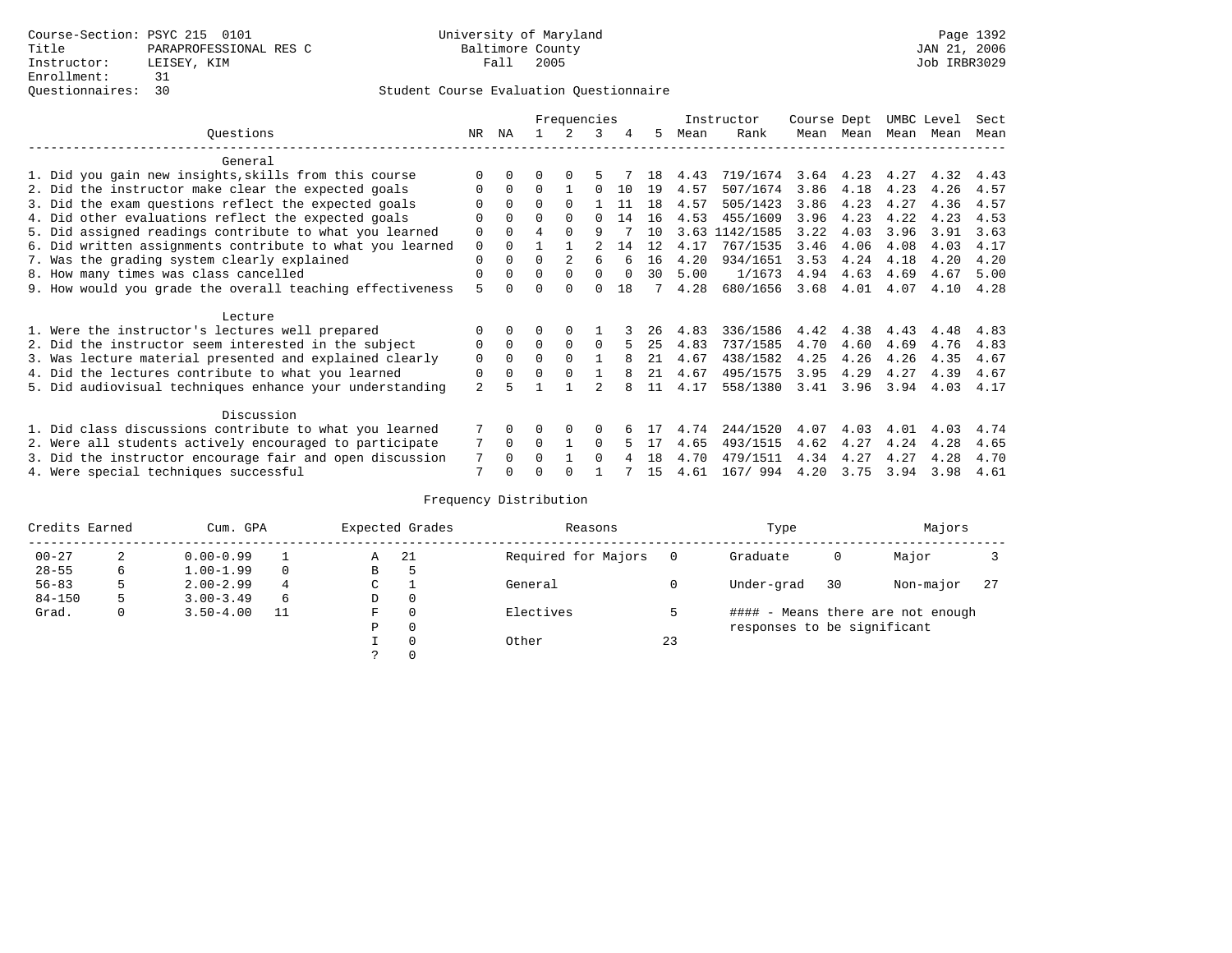## Questionnaires: 28 Student Course Evaluation Questionnaire

|                                                           |     |                |          |                | Frequencies    |    |          |      | Instructor     | Course Dept |           | UMBC Level |           | Sect |
|-----------------------------------------------------------|-----|----------------|----------|----------------|----------------|----|----------|------|----------------|-------------|-----------|------------|-----------|------|
| Ouestions                                                 | NR. | ΝA             |          | 2              | 3              | 4  | 5.       | Mean | Rank           |             | Mean Mean |            | Mean Mean | Mean |
| General                                                   |     |                |          |                |                |    |          |      |                |             |           |            |           |      |
| 1. Did you gain new insights, skills from this course     |     | $\Omega$       | 4        | 2              | 8              |    |          |      | 3.37 1553/1674 |             | 3.64 4.23 | 4.27       | 4.32      | 3.37 |
| 2. Did the instructor make clear the expected goals       |     | $\Omega$       | $\Omega$ | 3              | 10             | 8  | ნ.       |      | 3.63 1441/1674 | 3.86        | 4.18      | 4.23       | 4.26      | 3.63 |
| 3. Did the exam questions reflect the expected goals      |     | $\Omega$       |          | $\overline{a}$ | 8              | 11 | 5.       |      | 3.63 1237/1423 | 3.86        | 4.23      | 4.27       | 4.36      | 3.63 |
| 4. Did other evaluations reflect the expected goals       | 2   | $\Omega$       | $\Omega$ | ζ              | 6              | 11 |          |      | 3.77 1313/1609 | 3.96        | 4.23      | 4.22       | 4.23      | 3.77 |
| 5. Did assigned readings contribute to what you learned   | 3   | $\Omega$       |          | 3              |                | 5  | 5.       |      | 3.08 1426/1585 | 3.22        | 4.03      | 3.96       | 3.91      | 3.08 |
| 6. Did written assignments contribute to what you learned | 2   | $\Omega$       |          | $\overline{a}$ | 9              | 6  | 5        |      | 3.23 1394/1535 | 3.46        | 4.06      | 4.08       | 4.03      | 3.23 |
| 7. Was the grading system clearly explained               | 2   |                |          |                | 8              | 9  | 3        |      | 3.31 1513/1651 | 3.53        | 4.24      | 4.18       | 4.20      | 3.31 |
| 8. How many times was class cancelled                     |     | $\Omega$       | $\Omega$ | $\Omega$       | $\Omega$       | 2  | $25 -$   |      | 4.93 565/1673  | 4.94        | 4.63      | 4.69       | 4.67      | 4.93 |
| 9. How would you grade the overall teaching effectiveness | 16  | $\mathfrak{D}$ | $\cap$   |                | २              |    |          |      | 3.20 1494/1656 | 3.68        | 4.01      | 4.07       | 4.10      | 3.49 |
| Lecture                                                   |     |                |          |                |                |    |          |      |                |             |           |            |           |      |
| 1. Were the instructor's lectures well prepared           | 17  |                |          |                |                |    |          |      | 4.00 1300/1586 | 4.42        | 4.38      | 4.43       | 4.48      | 4.29 |
| 2. Did the instructor seem interested in the subject      | 17  | $\Omega$       | 0        | $\Omega$       |                |    | 8        |      | 4.64 1106/1585 | 4.70        | 4.60      | 4.69       | 4.76      | 4.66 |
| 3. Was lecture material presented and explained clearly   | 18  | $\Omega$       | 0        | $\Omega$       | 3              | 6  |          |      | 3.80 1272/1582 | 4.25        | 4.26      | 4.26       | 4.35      | 4.11 |
| 4. Did the lectures contribute to what you learned        | 16  | $\Omega$       | 0        | $\overline{a}$ | 3              | 5  |          |      | 3.58 1353/1575 | 3.95        | 4.29      | 4.27       | 4.39      | 3.71 |
| 5. Did audiovisual techniques enhance your understanding  | 17  |                |          | っ              | $\mathfrak{D}$ |    | $\Omega$ |      | 2.71 1298/1380 | 3.41        | 3.96      | 3.94       | 4.03      | 3.15 |
| Discussion                                                |     |                |          |                |                |    |          |      |                |             |           |            |           |      |
| 1. Did class discussions contribute to what you learned   | 9   |                |          | $\Omega$       |                |    |          | 3.84 | 961/1520       | 4.07        | 4.03      | 4.01       | 4.03      | 3.84 |
| 2. Were all students actively encouraged to participate   | 10  | $\Omega$       | 0        | $\Omega$       | $\mathfrak{D}$ |    | 13       | 4.61 | 533/1515       | 4.62        | 4.27      | 4.24       | 4.28      | 4.61 |
| 3. Did the instructor encourage fair and open discussion  | 10  |                |          | $\Omega$       |                |    | 10       | 4.22 | 927/1511       | 4.34        | 4.27      | 4.27       | 4.28      | 4.22 |
| 4. Were special techniques successful                     | 10  |                |          |                |                |    | 9        | 4.06 | 459/994        | 4.20        | 3.75      | 3.94       | 3.98      | 4.06 |

| Credits Earned |              | Cum. GPA      |          |    | Expected Grades | Reasons             |    | Type                        |     | Majors                            |     |
|----------------|--------------|---------------|----------|----|-----------------|---------------------|----|-----------------------------|-----|-----------------------------------|-----|
| $00 - 27$      | $\mathbf{0}$ | $0.00 - 0.99$ |          | Α  | 18              | Required for Majors |    | Graduate                    | 0   | Major                             |     |
| $28 - 55$      | 11           | $1.00 - 1.99$ | $\Omega$ | В  | c               |                     |    |                             |     |                                   |     |
| $56 - 83$      | 6            | $2.00 - 2.99$ |          | C. | $\Omega$        | General             |    | Under-grad                  | -28 | Non-major                         | -28 |
| $84 - 150$     |              | $3.00 - 3.49$ | 9        | D  | 0               |                     |    |                             |     |                                   |     |
| Grad.          | 0            | $3.50 - 4.00$ | -8       | F  | $\Omega$        | Electives           |    |                             |     | #### - Means there are not enough |     |
|                |              |               |          | Ρ  | 0               |                     |    | responses to be significant |     |                                   |     |
|                |              |               |          |    | $\Omega$        | Other               | 19 |                             |     |                                   |     |
|                |              |               |          |    |                 |                     |    |                             |     |                                   |     |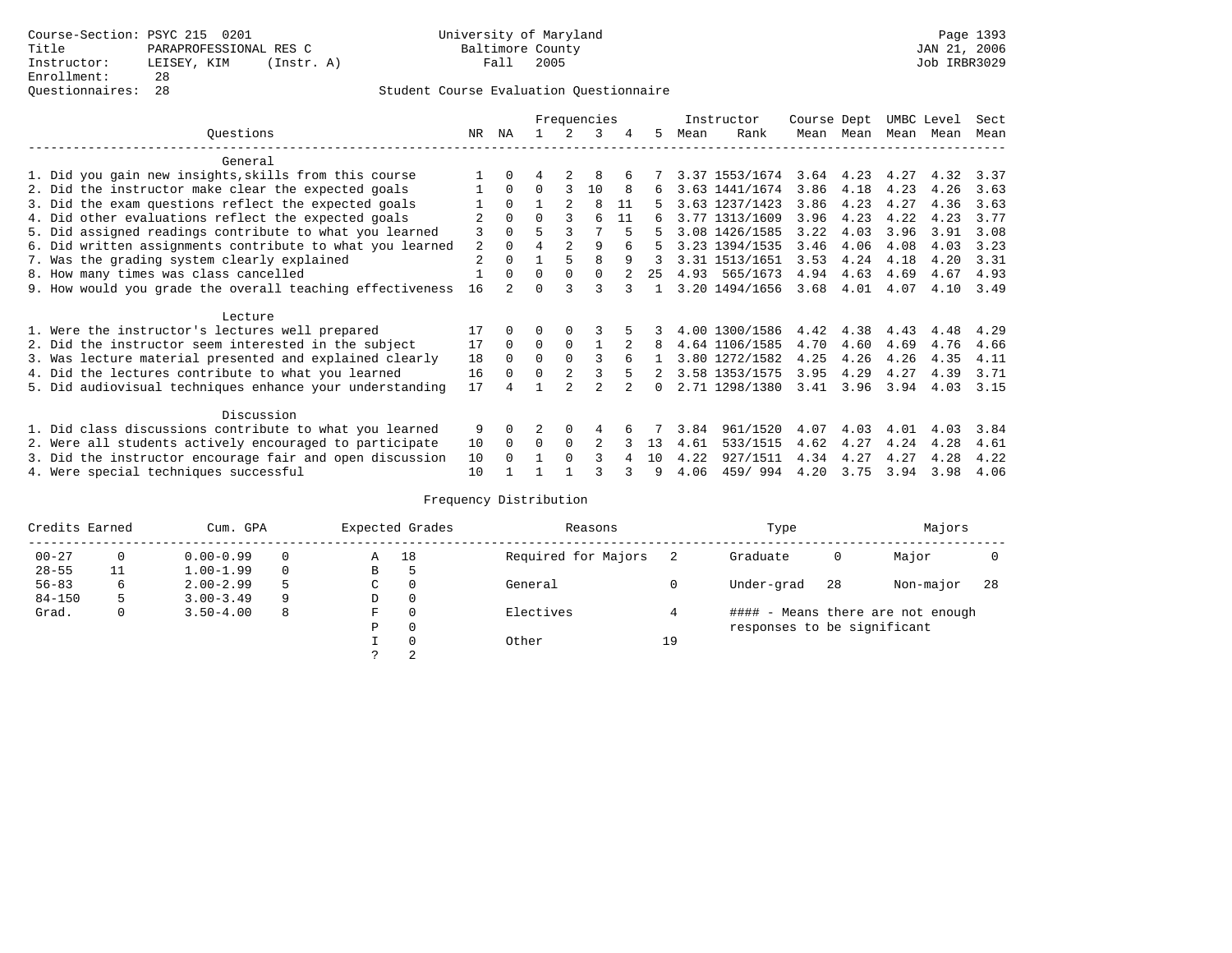|                                                           |     |              |          |                | Frequencies    |    |    |      | Instructor     | Course Dept |      | UMBC Level |      | Sect |
|-----------------------------------------------------------|-----|--------------|----------|----------------|----------------|----|----|------|----------------|-------------|------|------------|------|------|
| Questions                                                 | NR. | ΝA           |          |                | 3              | 4  | 5. | Mean | Rank           | Mean        | Mean | Mean       | Mean | Mean |
| General                                                   |     |              |          |                |                |    |    |      |                |             |      |            |      |      |
| 1. Did you gain new insights, skills from this course     |     | $\Omega$     |          |                | 8              |    |    |      | 3.37 1553/1674 | 3.64        | 4.23 | 4.27       | 4.32 | 3.37 |
| 2. Did the instructor make clear the expected goals       |     | $\Omega$     | $\Omega$ | 3              | 10             | 8  | 6  |      | 3.63 1441/1674 | 3.86        | 4.18 | 4.23       | 4.26 | 3.63 |
| 3. Did the exam questions reflect the expected goals      |     | $\Omega$     |          | $\mathfrak{D}$ | 8              | 11 |    |      | 3.63 1237/1423 | 3.86        | 4.23 | 4.27       | 4.36 | 3.63 |
| 4. Did other evaluations reflect the expected goals       |     | $\Omega$     | U        |                | 6              | 11 | 6  |      | 3.77 1313/1609 | 3.96        | 4.23 | 4.22       | 4.23 | 3.77 |
| 5. Did assigned readings contribute to what you learned   | 3   |              |          |                |                |    |    |      | 3.08 1426/1585 | 3.22        | 4.03 | 3.96       | 3.91 | 3.08 |
| 6. Did written assignments contribute to what you learned | 2   | $\Omega$     |          |                | 9              |    |    |      | 3.23 1394/1535 | 3.46        | 4.06 | 4.08       | 4.03 | 3.23 |
| 7. Was the grading system clearly explained               | 2   | $\Omega$     |          |                | 8              | 9  |    |      | 3.31 1513/1651 | 3.53        | 4.24 | 4.18       | 4.20 | 3.31 |
| 8. How many times was class cancelled                     |     | $\Omega$     | $\Omega$ | $\Omega$       | 0              |    | 25 |      | 4.93 565/1673  | 4.94        | 4.63 | 4.69       | 4.67 | 4.93 |
| 9. How would you grade the overall teaching effectiveness | 8   | <sup>n</sup> |          | F              |                |    | 3  |      | 3.40 1421/1656 | 3.68        | 4.01 | 4.07       | 4.10 | 3.49 |
| Lecture                                                   |     |              |          |                |                |    |    |      |                |             |      |            |      |      |
| 1. Were the instructor's lectures well prepared           |     |              |          |                |                |    |    | 4.43 | 974/1586       | 4.42        | 4.38 | 4.43       | 4.48 | 4.29 |
| 2. Did the instructor seem interested in the subject      | 7   | $\Omega$     | $\Omega$ | $\Omega$       |                |    | 18 |      | 4.71 1002/1585 | 4.70        | 4.60 | 4.69       | 4.76 | 4.66 |
| 3. Was lecture material presented and explained clearly   | 10  | $\Omega$     | 0        |                | 5              | б. |    |      | 4.11 1070/1582 | 4.25        | 4.26 | 4.26       | 4.35 | 4.11 |
| 4. Did the lectures contribute to what you learned        |     | $\Omega$     |          |                | 4              |    |    |      | 3.81 1264/1575 | 3.95        | 4.29 | 4.27       | 4.39 | 3.71 |
| 5. Did audiovisual techniques enhance your understanding  | 8   |              |          |                | $\mathfrak{D}$ |    |    |      | 3.25 1160/1380 | 3.41        | 3.96 | 3.94       | 4.03 | 3.15 |
| Discussion                                                |     |              |          |                |                |    |    |      |                |             |      |            |      |      |
| 1. Did class discussions contribute to what you learned   | 9   | $\Omega$     |          | $\Omega$       | 4              |    |    | 3.84 | 961/1520       | 4.07        | 4.03 | 4.01       | 4.03 | 3.84 |
| 2. Were all students actively encouraged to participate   | 10  | $\Omega$     | $\Omega$ | 0              |                |    | 13 | 4.61 | 533/1515       | 4.62        | 4.27 | 4.24       | 4.28 | 4.61 |
| 3. Did the instructor encourage fair and open discussion  | 10  | $\Omega$     |          | $\Omega$       |                |    | 10 | 4.22 | 927/1511       | 4.34        | 4.27 | 4.27       | 4.28 | 4.22 |
| 4. Were special techniques successful                     | 10  |              |          |                |                |    | q  | 4.06 | 459/994        | 4.20        | 3.75 | 3.94       | 3.98 | 4.06 |

| Credits Earned |    | Cum. GPA      |   |             | Expected Grades | Reasons             |    | Type                        |     | Majors                            |     |
|----------------|----|---------------|---|-------------|-----------------|---------------------|----|-----------------------------|-----|-----------------------------------|-----|
| $00 - 27$      | 0  | $0.00 - 0.99$ |   | Α           | 18              | Required for Majors |    | Graduate                    | 0   | Major                             |     |
| $28 - 55$      | 11 | $1.00 - 1.99$ |   | В           | 5               |                     |    |                             |     |                                   |     |
| $56 - 83$      | 6  | $2.00 - 2.99$ |   | $\sim$<br>◡ | 0               | General             |    | Under-grad                  | -28 | Non-major                         | -28 |
| $84 - 150$     | 5  | $3.00 - 3.49$ | 9 | D           | 0               |                     |    |                             |     |                                   |     |
| Grad.          | 0  | $3.50 - 4.00$ | 8 | F           | 0               | Electives           |    |                             |     | #### - Means there are not enough |     |
|                |    |               |   | Ρ           | 0               |                     |    | responses to be significant |     |                                   |     |
|                |    |               |   |             | $\Omega$        | Other               | 19 |                             |     |                                   |     |
|                |    |               |   | C           | 2               |                     |    |                             |     |                                   |     |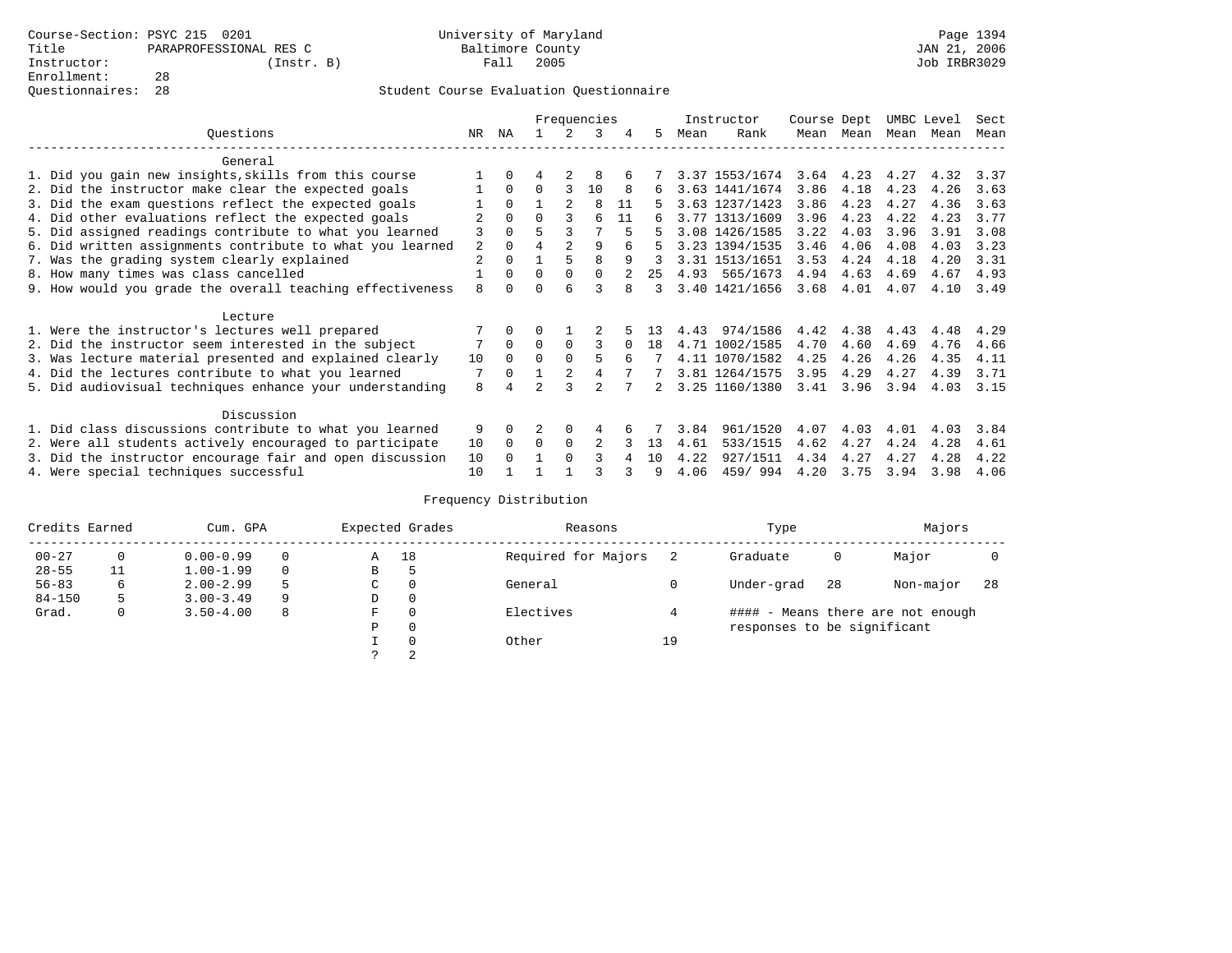|                                                          |                                                           | Frequencies    |          |          |                |          | Instructor |     | Course Dept |                | UMBC Level |             | Sect |           |      |
|----------------------------------------------------------|-----------------------------------------------------------|----------------|----------|----------|----------------|----------|------------|-----|-------------|----------------|------------|-------------|------|-----------|------|
|                                                          | Ouestions                                                 | NR.            | ΝA       |          | 2              | 3        | 4          | 5.  | Mean        | Rank           |            | Mean Mean   |      | Mean Mean | Mean |
|                                                          | General                                                   |                |          |          |                |          |            |     |             |                |            |             |      |           |      |
|                                                          | 1. Did you gain new insights, skills from this course     |                | $\Omega$ | 4        | 2              | 8        |            |     |             | 3.37 1553/1674 |            | $3.64$ 4.23 | 4.27 | 4.32      | 3.37 |
|                                                          | 2. Did the instructor make clear the expected goals       |                | $\Omega$ | $\Omega$ | 3              | 10       | 8          | 6.  |             | 3.63 1441/1674 | 3.86       | 4.18        | 4.23 | 4.26      | 3.63 |
|                                                          | 3. Did the exam questions reflect the expected goals      |                | $\Omega$ |          | $\overline{a}$ | 8        | 11         | 5.  |             | 3.63 1237/1423 | 3.86       | 4.23        | 4.27 | 4.36      | 3.63 |
|                                                          | 4. Did other evaluations reflect the expected goals       | 2              | $\Omega$ | $\Omega$ | 3              | 6        | 11         |     |             | 3.77 1313/1609 | 3.96       | 4.23        | 4.22 | 4.23      | 3.77 |
|                                                          | 5. Did assigned readings contribute to what you learned   | 3              |          |          | 3              |          | 5          | 5   |             | 3.08 1426/1585 | 3.22       | 4.03        | 3.96 | 3.91      | 3.08 |
|                                                          | 6. Did written assignments contribute to what you learned | 2              | $\Omega$ | 4        | $\overline{2}$ | 9        | 6          | 5   |             | 3.23 1394/1535 | 3.46       | 4.06        | 4.08 | 4.03      | 3.23 |
|                                                          | 7. Was the grading system clearly explained               | $\overline{2}$ |          |          | 5              | 8        | 9          |     |             | 3.31 1513/1651 | 3.53       | 4.24        | 4.18 | 4.20      | 3.31 |
|                                                          | 8. How many times was class cancelled                     |                | $\Omega$ | $\Omega$ | $\Omega$       | $\Omega$ |            | 25  |             | 4.93 565/1673  | 4.94       | 4.63        | 4.69 | 4.67      | 4.93 |
|                                                          | 9. How would you grade the overall teaching effectiveness | 14             |          | $\Omega$ |                | 4        |            |     |             | 3.86 1162/1656 | 3.68       | 4.01        | 4.07 | 4.10      | 3.49 |
|                                                          | Lecture                                                   |                |          |          |                |          |            |     |             |                |            |             |      |           |      |
|                                                          | 1. Were the instructor's lectures well prepared           | 12             |          |          |                |          |            | 1 O | 4.44        | 960/1586       | 4.42       | 4.38        | 4.43 | 4.48      | 4.29 |
|                                                          | 2. Did the instructor seem interested in the subject      | 12             | $\Omega$ | $\Omega$ | $\Omega$       | 3        |            | 13  |             | 4.63 1118/1585 | 4.70       | 4.60        | 4.69 | 4.76      | 4.66 |
|                                                          | 3. Was lecture material presented and explained clearly   | 14             | $\Omega$ | $\Omega$ | $\Omega$       | 2        | 4          | 8   |             | 4.43 748/1582  | 4.25       | 4.26        | 4.26 | 4.35      | 4.11 |
|                                                          | 4. Did the lectures contribute to what you learned        | 13             | $\Omega$ | $\Omega$ | $\overline{2}$ | 5        | 3          | 5.  |             | 3.73 1299/1575 | 3.95       | 4.29        | 4.27 | 4.39      | 3.71 |
|                                                          | 5. Did audiovisual techniques enhance your understanding  | 13             |          |          |                |          |            |     |             | 3.50 1036/1380 | 3.41       | 3.96        | 3.94 | 4.03      | 3.15 |
|                                                          | Discussion                                                |                |          |          |                |          |            |     |             |                |            |             |      |           |      |
|                                                          | 1. Did class discussions contribute to what you learned   | 9              |          |          | 0              | 4        |            |     | 3.84        | 961/1520       | 4.07       | 4.03        | 4.01 | 4.03      | 3.84 |
| 2. Were all students actively encouraged to participate  |                                                           |                |          | $\Omega$ | $\Omega$       | 2        |            | 13  | 4.61        | 533/1515       | 4.62       | 4.27        | 4.24 | 4.28      | 4.61 |
| 3. Did the instructor encourage fair and open discussion |                                                           |                |          |          | $\cap$         | २        |            | 10  | 4.22        | 927/1511       | 4.34       | 4.27        | 4.27 | 4.28      | 4.22 |
|                                                          | 4. Were special techniques successful                     | 10             |          |          |                |          |            | 9   | 4.06        | 459/994        | 4.20       | 3.75        | 3.94 | 3.98      | 4.06 |

| Credits Earned |    | Cum. GPA      |   | Expected Grades | Reasons  |                     | Type | Majors                      |     |                                   |     |
|----------------|----|---------------|---|-----------------|----------|---------------------|------|-----------------------------|-----|-----------------------------------|-----|
| $00 - 27$      | 0  | $0.00 - 0.99$ |   | Α               | 18       | Required for Majors |      | Graduate                    | 0   | Major                             |     |
| $28 - 55$      | 11 | $1.00 - 1.99$ |   | В               | 5        |                     |      |                             |     |                                   |     |
| $56 - 83$      | 6  | $2.00 - 2.99$ |   | $\sim$<br>◡     | 0        | General             |      | Under-grad                  | -28 | Non-major                         | -28 |
| $84 - 150$     | 5  | $3.00 - 3.49$ | 9 | D               | 0        |                     |      |                             |     |                                   |     |
| Grad.          | 0  | $3.50 - 4.00$ | 8 | F               | 0        | Electives           |      |                             |     | #### - Means there are not enough |     |
|                |    |               |   | Ρ               | 0        |                     |      | responses to be significant |     |                                   |     |
|                |    |               |   |                 | $\Omega$ | Other               | 19   |                             |     |                                   |     |
|                |    |               |   | C               | 2        |                     |      |                             |     |                                   |     |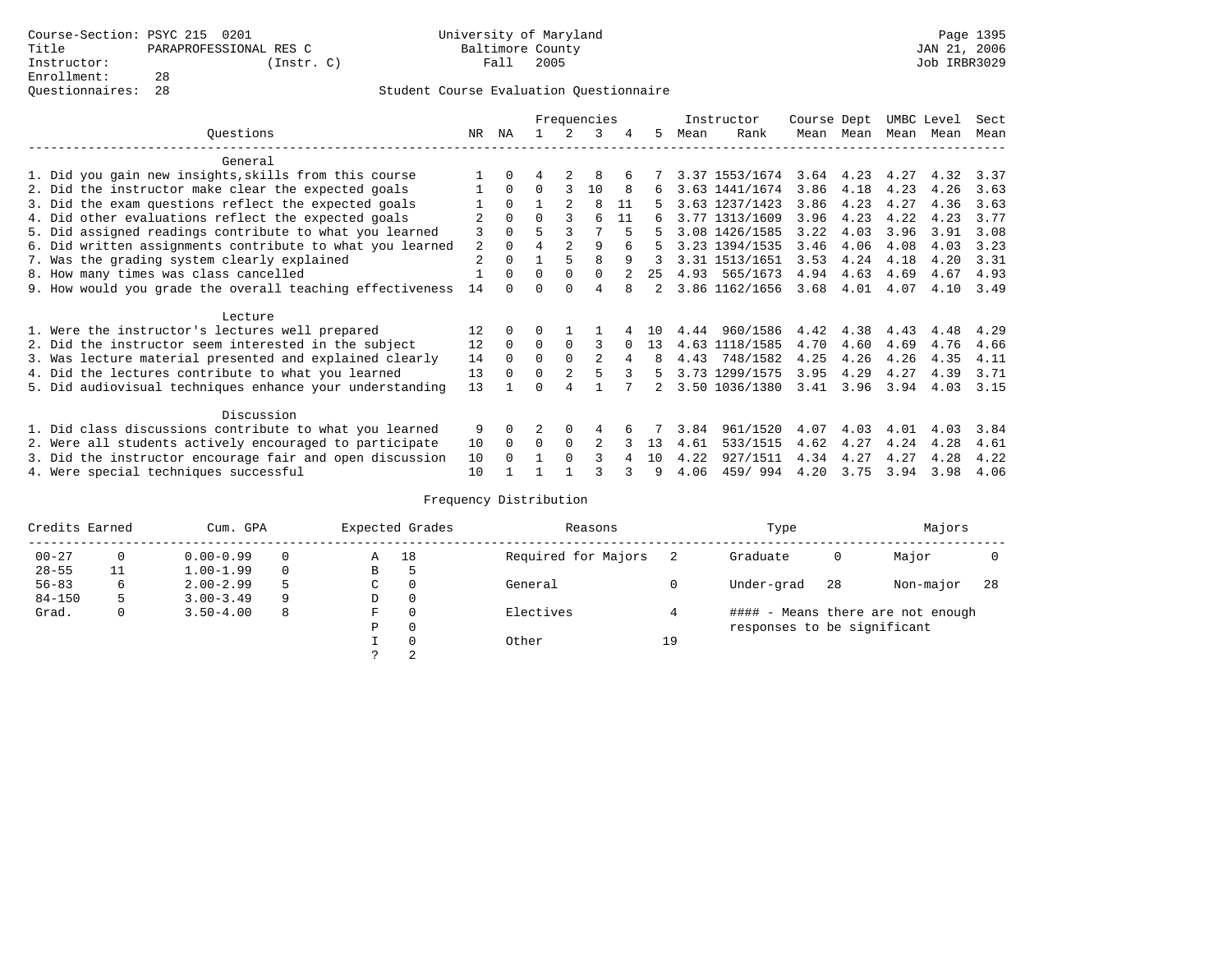|                                                           | Frequencies    |              |          |             |                |    | Instructor | Course Dept |                | UMBC Level |      | Sect |      |      |
|-----------------------------------------------------------|----------------|--------------|----------|-------------|----------------|----|------------|-------------|----------------|------------|------|------|------|------|
| Ouestions                                                 | NR.            | ΝA           |          |             | 3              | 4  | 5.         | Mean        | Rank           | Mean       | Mean | Mean | Mean | Mean |
| General                                                   |                |              |          |             |                |    |            |             |                |            |      |      |      |      |
| 1. Did you gain new insights, skills from this course     |                | $\Omega$     | O        | $\Omega$    |                |    | 15         | 4.68        | 380/1674       | 4.68       | 4.23 | 4.27 | 4.32 | 4.68 |
| 2. Did the instructor make clear the expected goals       |                | $\Omega$     | $\Omega$ | $\Omega$    |                | 4  | 14         | 4.68        | 352/1674       | 4.68       | 4.18 | 4.23 | 4.26 | 4.68 |
| 3. Did the exam questions reflect the expected goals      |                | $\Omega$     | $\Omega$ | $\Omega$    |                |    | 13         | 4.63        | 417/1423       | 4.63       | 4.23 | 4.27 | 4.36 | 4.63 |
| 4. Did other evaluations reflect the expected goals       |                | $\Omega$     | $\Omega$ | $\Omega$    |                |    | 11         | 4.42        | 614/1609       | 4.42       | 4.23 | 4.22 | 4.23 | 4.42 |
| 5. Did assigned readings contribute to what you learned   | $\overline{a}$ | $\Omega$     |          |             | $\mathfrak{D}$ |    | 11         | 4.50        | 326/1585       | 4.50       | 4.03 | 3.96 | 3.91 | 4.50 |
| 6. Did written assignments contribute to what you learned | 2              |              |          |             | 4              |    | 9          | 4.29        | 619/1535       | 4.29       | 4.06 | 4.08 | 4.03 | 4.29 |
| 7. Was the grading system clearly explained               | $\overline{a}$ | $\Omega$     | $\Omega$ | $\Omega$    |                |    | 15         | 4.83        | 157/1651       | 4.83       | 4.24 | 4.18 | 4.20 | 4.83 |
| 8. How many times was class cancelled                     |                | $\Omega$     | $\Omega$ | $\Omega$    | $\Omega$       | 17 |            |             | 4.06 1545/1673 | 4.06       | 4.63 | 4.69 | 4.67 | 4.06 |
| 9. How would you grade the overall teaching effectiveness | 6              | <sup>n</sup> | U        | $\cap$      |                |    |            | 4.43        | 493/1656       | 4.43       | 4.01 | 4.07 | 4.10 | 4.43 |
| Lecture                                                   |                |              |          |             |                |    |            |             |                |            |      |      |      |      |
| 1. Were the instructor's lectures well prepared           |                |              |          |             | $\Omega$       |    | 15         | 4.83        | 336/1586       | 4.83       | 4.38 | 4.43 | 4.48 | 4.83 |
| 2. Did the instructor seem interested in the subject      | $\overline{2}$ | $\Omega$     | $\Omega$ | $\Omega$    | $\Omega$       |    | 15         | 4.83        | 737/1585       | 4.83       | 4.60 | 4.69 | 4.76 | 4.83 |
| 3. Was lecture material presented and explained clearly   | 3              | $\Omega$     | $\Omega$ | $\Omega$    | $\Omega$       |    | 12         | 4.71        | 380/1582       | 4.71       | 4.26 | 4.26 | 4.35 | 4.71 |
| 4. Did the lectures contribute to what you learned        |                | $\Omega$     | $\Omega$ | $\Omega$    |                |    | 14         | 4.72        | 407/1575       | 4.72       | 4.29 | 4.27 | 4.39 | 4.72 |
| 5. Did audiovisual techniques enhance your understanding  | 3              |              |          |             |                |    | 12         | 4.71        | 173/1380       | 4.71       | 3.96 | 3.94 | 4.03 | 4.71 |
|                                                           |                |              |          |             |                |    |            |             |                |            |      |      |      |      |
| Discussion                                                |                |              |          |             |                |    |            |             |                |            |      |      |      |      |
| 1. Did class discussions contribute to what you learned   | 10<br>10       | $\Omega$     | O        | $\Omega$    | $\Omega$       |    | 6          | 4.60        | 338/1520       | 4.60       | 4.03 | 4.01 | 4.03 | 4.60 |
| 2. Were all students actively encouraged to participate   |                |              | $\Omega$ | $\mathbf 0$ | $\Omega$       |    | 8          | 4.80        | 325/1515       | 4.80       | 4.27 | 4.24 | 4.28 | 4.80 |
| 3. Did the instructor encourage fair and open discussion  | 10             |              | 0        | $\Omega$    | $\Omega$       |    | 8          | 4.80        | 358/1511       | 4.80       | 4.27 | 4.27 | 4.28 | 4.80 |
| 4. Were special techniques successful                     | 10             |              |          |             |                |    |            | 4.10        | 445/994        | 4.10       | 3.75 | 3.94 | 3.98 | 4.10 |

| Credits Earned |   | Cum. GPA      |          |   | Expected Grades | Reasons                | Type                        | Majors |                                   |    |
|----------------|---|---------------|----------|---|-----------------|------------------------|-----------------------------|--------|-----------------------------------|----|
| $00 - 27$      |   | $0.00 - 0.99$ | $\Omega$ | Α | 10              | Required for Majors 11 | Graduate                    | 0      | Major                             |    |
| $28 - 55$      | 0 | $1.00 - 1.99$ | $\Omega$ | В | 6               |                        |                             |        |                                   |    |
| $56 - 83$      |   | $2.00 - 2.99$ | 2        | С | 2               | General                | Under-grad                  | 20     | Non-major                         | 13 |
| $84 - 150$     | 2 | $3.00 - 3.49$ |          | D | 0               |                        |                             |        |                                   |    |
| Grad.          | 0 | $3.50 - 4.00$ | -2       | F | 0               | Electives              |                             |        | #### - Means there are not enough |    |
|                |   |               |          | Ρ | 0               |                        | responses to be significant |        |                                   |    |
|                |   |               |          |   | $\Omega$        | Other                  |                             |        |                                   |    |
|                |   |               |          | っ | 0               |                        |                             |        |                                   |    |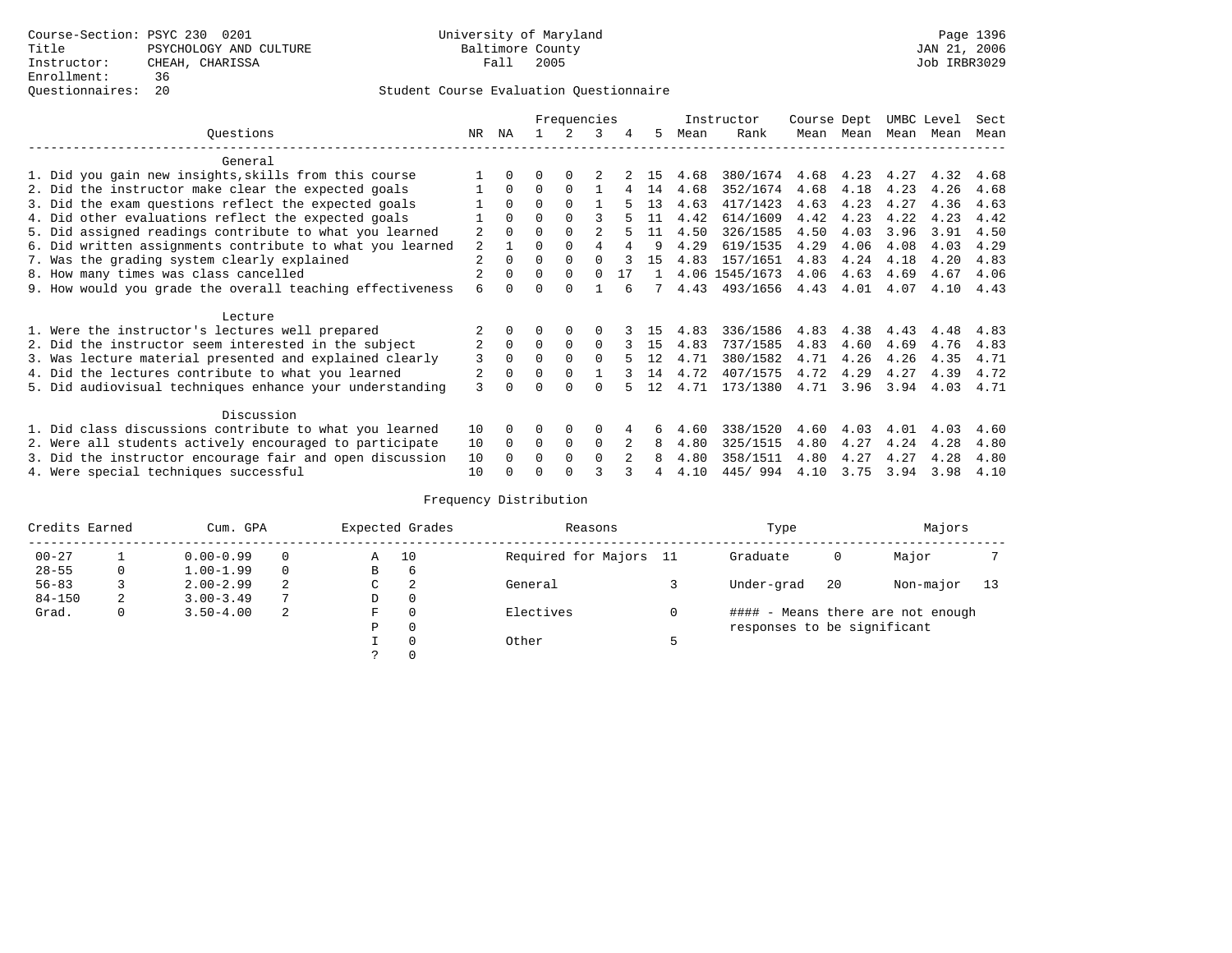|                                                           |                |             | Frequencies    |                |                | Instructor   |              | Course Dept |                    |           | UMBC Level          | Sect |           |             |
|-----------------------------------------------------------|----------------|-------------|----------------|----------------|----------------|--------------|--------------|-------------|--------------------|-----------|---------------------|------|-----------|-------------|
| Ouestions                                                 |                | NR NA       | $\mathbf{1}$   | $\overline{2}$ | 3              | 4            | 5.           | Mean        | Rank               |           | Mean Mean Mean Mean |      |           | Mean        |
|                                                           |                |             |                |                |                |              |              |             |                    |           |                     |      |           |             |
| General                                                   |                |             |                |                |                |              |              |             |                    |           |                     |      |           |             |
| 1. Did you gain new insights, skills from this course     | 3              | $\Omega$    | O              |                | 6              | 9            | 8            |             | 4.00 1196/1674     | 4.23 4.23 |                     | 4.27 | 4.32      | 4.00        |
| 2. Did the instructor make clear the expected goals       | 3              | 0           | 1              | 2              | 5              | 9            |              |             | 3.79 1346/1674     | 3.96      | 4.18                | 4.23 | 4.26      | 3.79        |
| 3. Did the exam questions reflect the expected goals      | 3              | 1           | $\mathbf{1}$   | $\mathbf 0$    | 7              |              | 8            |             | 3.91 1097/1423     | 4.17      | 4.23                | 4.27 | 4.36      | 3.91        |
| 4. Did other evaluations reflect the expected goals       | 3              | 1           | $\overline{2}$ | $\Omega$       | 6              |              | 10           |             | 3.91 1211/1609     | 3.94      | 4.23                | 4.22 | 4.23      | 3.91        |
| 5. Did assigned readings contribute to what you learned   | 3              | $\Omega$    | 3              | $\Omega$       | 6              | 5            | 10           |             | 3.79 1014/1585     | 3.99      | 4.03                | 3.96 | 3.91      | 3.79        |
| 6. Did written assignments contribute to what you learned | 3              |             | $\mathbf{1}$   | 2              | 5              | 9            |              |             | 3.74 1162/1535     | 3.65      | 4.06                | 4.08 | 4.03      | 3.74        |
| 7. Was the grading system clearly explained               | $\overline{4}$ | $\Omega$    | $\Omega$       | $\mathbf{1}$   | $\overline{4}$ | 9            | 9            | 4.13        | 998/1651           | 3.87      | 4.24                | 4.18 | 4.20      | 4.13        |
| 8. How many times was class cancelled                     | 4              | $\Omega$    | $\Omega$       | $\Omega$       | $\mathbf 0$    | $\mathbf{1}$ | 22           | 4.96        | 353/1673           | 4.61      | 4.63                | 4.69 | 4.67      | 4.96        |
| 9. How would you grade the overall teaching effectiveness | $\overline{4}$ | $\Omega$    | $\mathbf{1}$   | $\overline{2}$ | 12             | 8            | $\Omega$     |             | 3.17 1503/1656     | 3.77 4.01 |                     | 4.07 | 4.10      | 3.17        |
| Lecture                                                   |                |             |                |                |                |              |              |             |                    |           |                     |      |           |             |
| 1. Were the instructor's lectures well prepared           | 3              | $\Omega$    | O              |                | 2              |              | 14           | 4.42        | 989/1586           | 4.38      | 4.38                | 4.43 | 4.48      | 4.42        |
| 2. Did the instructor seem interested in the subject      | 3              | $\Omega$    | $\Omega$       | $\overline{2}$ | $\mathbf{1}$   | 9            | 12           |             | 4.29 1378/1585     | 4.71      | 4.60                | 4.69 | 4.76      | 4.29        |
| 3. Was lecture material presented and explained clearly   | 3              | $\Omega$    | $\Omega$       | $\overline{a}$ | 8              | 9            | 5            |             | 3.71 1333/1582     | 4.22      | 4.26                | 4.26 | 4.35      | 3.71        |
| 4. Did the lectures contribute to what you learned        | 3              | $\mathbf 0$ | $\mathbf{1}$   | 2              | 5              | 12           | 4            |             | 3.67 1329/1575     | 4.26      | 4.29                | 4.27 | 4.39      | 3.67        |
| 5. Did audiovisual techniques enhance your understanding  | 3              |             | $\Omega$       | 1              | 9              | 5            | 8            | 3.87        | 824/1380           | 4.04 3.96 |                     | 3.94 | 4.03      | 3.87        |
|                                                           |                |             |                |                |                |              |              |             |                    |           |                     |      |           |             |
| Discussion                                                |                |             |                |                |                |              |              |             |                    |           |                     |      |           |             |
| 1. Did class discussions contribute to what you learned   | 12             | 0           | 0              | 5              | 5              | 4            | -1.          |             | 3.07 1341/1520     | 3.51      | 4.03                | 4.01 | 4.03      | 3.07        |
| 2. Were all students actively encouraged to participate   | 12             | $\Omega$    | $\overline{2}$ | $\overline{2}$ | $\overline{4}$ | 4            | 3            |             | 3.27 1379/1515     | 3.80      | 4.27                | 4.24 | 4.28      | 3.27        |
| 3. Did the instructor encourage fair and open discussion  | 12             | $\Omega$    | $\Omega$       | $\mathbf{1}$   | 2              | 4            | 8            | 4.27        | 886/1511           | 4.06      | 4.27                | 4.27 | 4.28      | 4.27        |
| 4. Were special techniques successful                     | 12             | 1           | 4              | $\overline{a}$ | 4              | 4            | $\Omega$     | 2.57        | 959/994            | 3.20      | 3.75                | 3.94 | 3.98      | 2.57        |
|                                                           |                |             |                |                |                |              |              |             |                    |           |                     |      |           |             |
| Laboratory                                                |                |             |                |                |                |              |              |             |                    |           |                     |      |           |             |
| 1. Did the lab increase understanding of the material     | 26             | 0           | O              | 1              | $\Omega$       | $\Omega$     | <sup>0</sup> |             | $2.00$ ****/ 265   | ****      | 4.18                | 4.23 | 4.34      | ****        |
| 2. Were you provided with adequate background information | 26             | $\Omega$    | $\Omega$       | $\mathbf{1}$   | $\Omega$       | $\Omega$     | <sup>0</sup> |             | $2.00$ ****/ 278   | ****      | 4.43                | 4.19 | 4.36      | ****        |
| 4. Did the lab instructor provide assistance              | 26             | $\Omega$    | $\mathbf 0$    | $\Omega$       | $\mathbf{1}$   | $\Omega$     | $\Omega$     |             | $3.00$ ****/ 259   | ****      | 4.60                | 4.33 | 4.42      | $***$ * * * |
| 5. Were requirements for lab reports clearly specified    | 26             | $\Omega$    | $\mathbf{1}$   | $\Omega$       | $\Omega$       | $\Omega$     | $\Omega$     |             | $1.00$ ****/ 233   | ****      | 3.00                | 4.20 | 4.48      | ****        |
| Seminar                                                   |                |             |                |                |                |              |              |             |                    |           |                     |      |           |             |
| 1. Were assigned topics relevant to the announced theme   | 26             | $\Omega$    | $\Omega$       | $\Omega$       | 1              | $\Omega$     | U            |             | $3.00$ ****/ 103   | ****      | 4.50                | 4.41 | 4.07      |             |
| 2. Was the instructor available for individual attention  | 26             | $\mathbf 0$ | $\mathbf 0$    | $\mathbf 0$    | $\mathbf 0$    | $\Omega$     | 1            |             | $5.00$ ****/ 101   | ****      | 4.58                | 4.48 | 4.45      | ****        |
| 3. Did research projects contribute to what you learned   | 26             | $\mathbf 0$ | $\mathbf 0$    | $\mathbf 0$    | $\mathbf{1}$   | $\Omega$     | $\Omega$     |             | $3.00$ ****/<br>95 | ****      | 4.15                | 4.31 | 4.33      | ****        |
| 4. Did presentations contribute to what you learned       | 26             | $\Omega$    | $\Omega$       | $\Omega$       | $\mathbf{1}$   | $\cap$       | $\Omega$     |             | $3.00$ ****/<br>99 | ****      | 4.41                |      | 4.39 4.22 | ****        |
|                                                           |                |             |                |                |                |              |              |             |                    |           |                     |      |           |             |
| Field Work                                                |                |             |                |                |                |              |              |             |                    |           |                     |      |           |             |
| 5. Did conferences help you carry out field activities    | 26             | $\Omega$    | $\Omega$       | $\Omega$       | $\Omega$       |              |              |             | $5.00$ ****/<br>49 |           |                     | 4.27 | 4.82      | ****        |
| Self Paced                                                |                |             |                |                |                |              |              |             |                    |           |                     |      |           |             |
| 5. Were there enough proctors for all the students        | 26             | 0           | 0              | 0              | 0              |              | 0            |             | $4.00$ ****/<br>31 | ****      | ****                |      | 4.34 4.50 |             |
|                                                           |                |             |                |                |                |              |              |             |                    |           |                     |      |           |             |

|            | Credits Earned |               | Cum. GPA |   |          | Reasons             |   | Type                        | Majors |                              |     |
|------------|----------------|---------------|----------|---|----------|---------------------|---|-----------------------------|--------|------------------------------|-----|
| $00 - 27$  | 4              | $0.00 - 0.99$ | $\Omega$ | А | 4        | Required for Majors |   | Graduate                    | 0      | Major                        |     |
| $28 - 55$  | 6              | $1.00 - 1.99$ | $\Omega$ | В | 13       |                     |   |                             |        |                              |     |
| $56 - 83$  |                | $2.00 - 2.99$ | 2        | C |          | General             |   | Under-grad                  | 27     | Non-major                    | -21 |
| $84 - 150$ |                | $3.00 - 3.49$ | 3        | D | 0        |                     |   |                             |        |                              |     |
| Grad.      | 0              | $3.50 - 4.00$ | 3        | F | $\Omega$ | Electives           |   | ####                        |        | - Means there are not enough |     |
|            |                |               |          | Ρ | 0        |                     |   | responses to be significant |        |                              |     |
|            |                |               |          |   | 0        | Other               | Q |                             |        |                              |     |
|            |                |               |          |   |          |                     |   |                             |        |                              |     |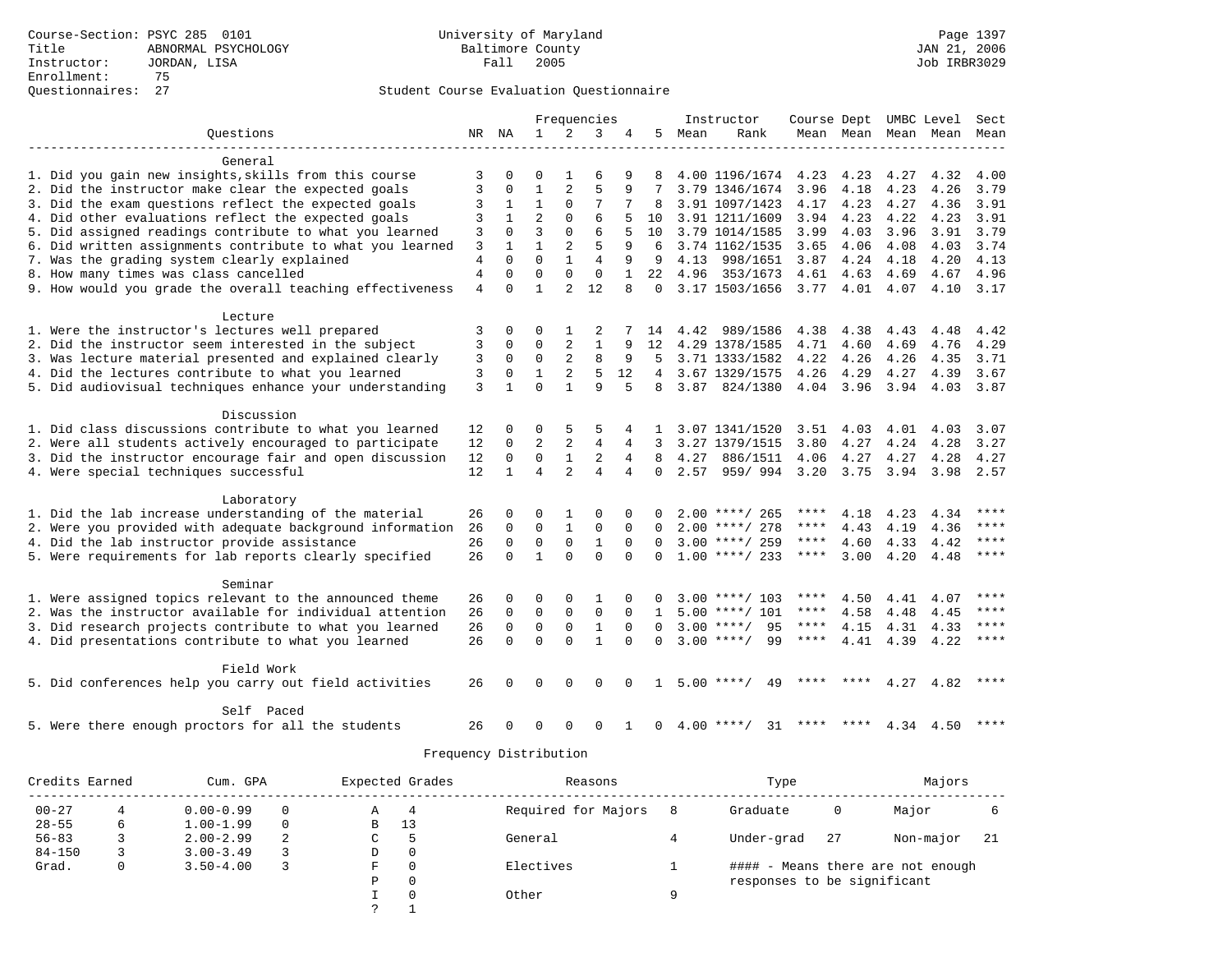## Questionnaires: 60 Student Course Evaluation Questionnaire

| $\mathbf{1}$<br>2<br>3<br>Ouestions<br>NR NA<br>5<br>Mean<br>Rank<br>Mean Mean<br>Mean Mean<br>4<br>Mean<br>General<br>1. Did you gain new insights, skills from this course<br>0<br>$\mathbf 0$<br>$\mathbf 0$<br>13<br>4.62<br>471/1674<br>4.23<br>4.23<br>4.27<br>4.32<br>1<br>3<br>43<br>4.62<br>2. Did the instructor make clear the expected goals<br>$\mathbf 1$<br>7<br>17<br>1<br>$\mathbf 0$<br>1<br>33<br>4.36<br>803/1674<br>3.96<br>4.18<br>4.23<br>4.26<br>4.36<br>$\Omega$<br>$\Omega$<br>3. Did the exam questions reflect the expected goals<br>$\mathbf 0$<br>$\mathbf 0$<br>8<br>13<br>39<br>4.52<br>563/1423<br>4.23<br>4.27<br>4.17<br>4.36<br>4.52<br>7<br>4. Did other evaluations reflect the expected goals<br>$\mathbf 0$<br>$\mathbf{1}$<br>14<br>771/1609<br>3.94<br>4.23<br>4.22<br>4.31<br>14<br>23<br>4.31<br>4.23<br>1<br>$\Omega$<br>$\mathbf{1}$<br>5. Did assigned readings contribute to what you learned<br>$\mathbf{0}$<br>3<br>17<br>38<br>4.56<br>295/1585<br>3.99<br>4.03<br>3.96<br>3.91<br>4.56<br>1<br>6. Did written assignments contribute to what you learned<br>3<br>3<br>5<br>18<br>10<br>20<br>4.00<br>870/1535<br>3.65<br>4.06<br>4.08<br>4.03<br>4.00<br>1<br>7. Was the grading system clearly explained<br>$\overline{a}$<br>11<br>3<br>13<br>3.51 1442/1651<br>3.87<br>4.24<br>1<br>6<br>24<br>4.18<br>4.20<br>3.51<br>8. How many times was class cancelled<br>$\Omega$<br>$\Omega$<br>$\Omega$<br>$\mathbf 0$<br>4.17 1484/1673<br>4.63<br>1<br>49<br>10<br>4.61<br>4.69<br>4.67<br>4.17<br>9. How would you grade the overall teaching effectiveness<br>$\Omega$<br>$\Omega$<br>$\mathbf{1}$<br>$\Omega$<br>3<br>24<br>32<br>4.49<br>395/1656<br>3.77<br>4.01<br>4.07<br>4.10<br>4.49<br>Lecture<br>1. Were the instructor's lectures well prepared<br>1<br>0<br>0<br>2<br>8<br>19<br>30<br>4.31 1104/1586<br>4.38<br>4.38<br>4.43<br>4.48<br>4.31<br>2. Did the instructor seem interested in the subject<br>$\Omega$<br>$\Omega$<br>$\Omega$<br>0<br>4.93<br>4.71<br>1<br>4<br>55<br>397/1585<br>4.60<br>4.69<br>4.76<br>4.93<br>3. Was lecture material presented and explained clearly<br>2<br>4.26<br>0<br>$\mathbf 0$<br>$\mathbf 0$<br>6<br>12<br>40<br>4.59<br>546/1582<br>4.22<br>4.26<br>4.35<br>4.59<br>4. Did the lectures contribute to what you learned<br>2<br>$\mathbf 0$<br>2<br>2<br>0<br>12<br>42<br>4.55<br>635/1575<br>4.26<br>4.29<br>4.27<br>4.39<br>4.55<br>5. Did audiovisual techniques enhance your understanding<br>2<br>3<br>$\mathbf{1}$<br>3<br>7<br>17<br>27<br>4.20<br>540/1380<br>4.04 3.96<br>3.94<br>4.03<br>4.20<br>Discussion<br>1. Did class discussions contribute to what you learned<br>4.28<br>17<br>0<br>2<br>1<br>12<br>626/1520<br>3.51<br>4.03<br>4.01<br>4.03<br>4.28<br>24<br>$\Omega$<br>$\mathbf{1}$<br>2. Were all students actively encouraged to participate<br>$\Omega$<br>$\mathbf{1}$<br>10<br>31<br>4.65<br>493/1515<br>3.80<br>4.27<br>4.24<br>4.28<br>4.65<br>17<br>3. Did the instructor encourage fair and open discussion<br>17<br>$\mathbf{0}$<br>$\Omega$<br>$\mathbf 0$<br>$\mathbf{1}$<br>7<br>35<br>4.79<br>369/1511<br>4.27<br>4.06<br>4.27<br>4.28<br>4.79<br>$\overline{2}$<br>4. Were special techniques successful<br>$\mathbf{1}$<br>6<br>3.82<br>3.20<br>17<br>15<br>10<br>9<br>604/994<br>3.75<br>3.94<br>3.98<br>3.82<br>Laboratory<br>$5.00$ ****/ 278<br>2. Were you provided with adequate background information<br>59<br>0<br>$\mathbf 0$<br>0<br>****<br>4.43 4.19<br>****<br>0<br>$\Omega$<br>$\mathbf{1}$<br>4.36<br>Seminar<br>1. Were assigned topics relevant to the announced theme<br>0<br>$5.00$ ****/ 103<br>****<br>59<br>0<br>0<br>$\Omega$<br>0<br>4.50<br>4.41<br>4.07<br>2. Was the instructor available for individual attention<br>$\mathbf 0$<br>$\Omega$<br>$\Omega$<br>****<br>59<br>$\Omega$<br>$\mathbf{1}$<br>$4.00$ ****/ 101<br>****<br>4.58<br>4.48<br>$\Omega$<br>4.45<br>$\mathbf 0$<br>99<br>$***$ * * *<br>$***$<br>4. Did presentations contribute to what you learned<br>$\Omega$<br>$\mathbf{0}$<br>$\mathbf 0$<br>$5.00$ ****/<br>4.41<br>4.22<br>59<br>$\Omega$<br>$\mathbf{1}$<br>4.39<br>$\mathbf{1}$<br>$\Omega$<br>$\Omega$<br>$\Omega$<br>$1.00$ ****/<br>97<br>$***$<br>5. Were criteria for grading made clear<br>59<br>$\Omega$<br>$\Omega$<br>****<br>4.02<br>4.14<br>4.63<br>Field Work<br>1. Did field experience contribute to what you learned<br>****<br>0<br>$\Omega$<br>0<br>$\Omega$<br>76<br>3.98<br>59<br>$\Omega$<br>$5.00$ ****/<br>****<br>3.97<br>1<br>2. Did you clearly understand your evaluation criteria<br>$\mathbf 0$<br>$\mathbf{1}$<br>$\mathbf{0}$<br>$\mathbf{0}$<br>77<br>****<br>59<br>0<br>1.00<br>3.93<br>4.20<br>$\Omega$<br>$***$ /<br>****<br>****<br>$\Omega$<br>$\mathbf 0$<br>$\Omega$<br>****<br>3. Was the instructor available for consultation<br>58<br>1<br>1<br>4.00<br>53<br>****<br>****<br>4.45<br>4.50<br>$\Omega$<br>$***/$<br>$\mathbf{1}$<br>$\mathbf 0$<br>$\mathbf 0$<br>$\mathbf 0$<br>$***$<br>4. To what degree could you discuss your evaluations<br>58<br>$\mathbf{1}$<br>$4.00$ ****/<br>48<br>$***$ * *<br>****<br>4.12<br>4.50<br>$\Omega$<br>$\Omega$<br>$\mathbf{1}$<br>5. Did conferences help you carry out field activities<br>58<br>$\mathbf{1}$<br>$\Omega$<br>$\Omega$<br>$3.00$ ****/<br>49<br>$***$ * *<br>4.27<br>4.82<br>$***$<br>$\Omega$<br>****<br>Self Paced<br>1. Did self-paced system contribute to what you learned<br>58<br>0<br>0<br>4.50<br>$***$ /<br>4.09<br>0<br>0<br>61<br>4.23<br>2. Did study questions make clear the expected goal<br>58<br>$\Omega$<br>0<br>$\Omega$<br>0<br>5.00<br>$***$ /<br>52<br>****<br>****<br>4.26<br>4.53<br>****<br>$\Omega$<br>2<br>****<br>3. Were your contacts with the instructor helpful<br>$\mathbf 0$<br>$\mathbf 0$<br>$\mathbf 0$<br>$\mathbf 0$<br>5.00<br>$***$ /<br>50<br>****<br>$***$ *<br>4.44<br>58<br>$\Omega$<br>2<br>4.42<br>****<br>4. Was the feedback/tutoring by proctors helpful<br>58<br>$\mathbf 0$<br>$\mathbf{0}$<br>$\mathbf{0}$<br>$5.00$ ****/<br>35<br>****<br>$***$ *<br>4.36<br>4.63<br>1<br>$\Omega$<br>1<br>31<br>58<br>$\mathbf{1}$<br>$\Omega$<br>$\Omega$<br>$\Omega$<br>$5.00$ ****/<br>****<br>$***$ * * *<br>4.34<br>4.50<br>****<br>$\Omega$<br>$\mathbf{1}$ |                                                    | Frequencies |  |  |  | Instructor |  | Course Dept UMBC Level |  | Sect |  |  |
|----------------------------------------------------------------------------------------------------------------------------------------------------------------------------------------------------------------------------------------------------------------------------------------------------------------------------------------------------------------------------------------------------------------------------------------------------------------------------------------------------------------------------------------------------------------------------------------------------------------------------------------------------------------------------------------------------------------------------------------------------------------------------------------------------------------------------------------------------------------------------------------------------------------------------------------------------------------------------------------------------------------------------------------------------------------------------------------------------------------------------------------------------------------------------------------------------------------------------------------------------------------------------------------------------------------------------------------------------------------------------------------------------------------------------------------------------------------------------------------------------------------------------------------------------------------------------------------------------------------------------------------------------------------------------------------------------------------------------------------------------------------------------------------------------------------------------------------------------------------------------------------------------------------------------------------------------------------------------------------------------------------------------------------------------------------------------------------------------------------------------------------------------------------------------------------------------------------------------------------------------------------------------------------------------------------------------------------------------------------------------------------------------------------------------------------------------------------------------------------------------------------------------------------------------------------------------------------------------------------------------------------------------------------------------------------------------------------------------------------------------------------------------------------------------------------------------------------------------------------------------------------------------------------------------------------------------------------------------------------------------------------------------------------------------------------------------------------------------------------------------------------------------------------------------------------------------------------------------------------------------------------------------------------------------------------------------------------------------------------------------------------------------------------------------------------------------------------------------------------------------------------------------------------------------------------------------------------------------------------------------------------------------------------------------------------------------------------------------------------------------------------------------------------------------------------------------------------------------------------------------------------------------------------------------------------------------------------------------------------------------------------------------------------------------------------------------------------------------------------------------------------------------------------------------------------------------------------------------------------------------------------------------------------------------------------------------------------------------------------------------------------------------------------------------------------------------------------------------------------------------------------------------------------------------------------------------------------------------------------------------------------------------------------------------------------------------------------------------------------------------------------------------------------------------------------------------------------------------------------------------------------------------------------------------------------------------------------------------------------------------------------------------------------------------------------------------------------------------------------------------------------------------------------------------------------------------------------------------------------------------------------------------------------------------------------------------------------------------------------------------------------------------------------------------------------------------------------------------------------------------------------------------------------------------------------------------------------------------------------------------------------------------------------------------------------------------------------------------------------------------------------------------------------------------------------------------------------------------------------------------------------------------------------------------------------------------------------------------------------------------------------------------------------------------------------------------------------------------------------------------------------------------------------------------------------------------------------------------------------------------------------------------------------------------------------------|----------------------------------------------------|-------------|--|--|--|------------|--|------------------------|--|------|--|--|
|                                                                                                                                                                                                                                                                                                                                                                                                                                                                                                                                                                                                                                                                                                                                                                                                                                                                                                                                                                                                                                                                                                                                                                                                                                                                                                                                                                                                                                                                                                                                                                                                                                                                                                                                                                                                                                                                                                                                                                                                                                                                                                                                                                                                                                                                                                                                                                                                                                                                                                                                                                                                                                                                                                                                                                                                                                                                                                                                                                                                                                                                                                                                                                                                                                                                                                                                                                                                                                                                                                                                                                                                                                                                                                                                                                                                                                                                                                                                                                                                                                                                                                                                                                                                                                                                                                                                                                                                                                                                                                                                                                                                                                                                                                                                                                                                                                                                                                                                                                                                                                                                                                                                                                                                                                                                                                                                                                                                                                                                                                                                                                                                                                                                                                                                                                                                                                                                                                                                                                                                                                                                                                                                                                                                                                                                                                                      |                                                    |             |  |  |  |            |  |                        |  |      |  |  |
|                                                                                                                                                                                                                                                                                                                                                                                                                                                                                                                                                                                                                                                                                                                                                                                                                                                                                                                                                                                                                                                                                                                                                                                                                                                                                                                                                                                                                                                                                                                                                                                                                                                                                                                                                                                                                                                                                                                                                                                                                                                                                                                                                                                                                                                                                                                                                                                                                                                                                                                                                                                                                                                                                                                                                                                                                                                                                                                                                                                                                                                                                                                                                                                                                                                                                                                                                                                                                                                                                                                                                                                                                                                                                                                                                                                                                                                                                                                                                                                                                                                                                                                                                                                                                                                                                                                                                                                                                                                                                                                                                                                                                                                                                                                                                                                                                                                                                                                                                                                                                                                                                                                                                                                                                                                                                                                                                                                                                                                                                                                                                                                                                                                                                                                                                                                                                                                                                                                                                                                                                                                                                                                                                                                                                                                                                                                      |                                                    |             |  |  |  |            |  |                        |  |      |  |  |
|                                                                                                                                                                                                                                                                                                                                                                                                                                                                                                                                                                                                                                                                                                                                                                                                                                                                                                                                                                                                                                                                                                                                                                                                                                                                                                                                                                                                                                                                                                                                                                                                                                                                                                                                                                                                                                                                                                                                                                                                                                                                                                                                                                                                                                                                                                                                                                                                                                                                                                                                                                                                                                                                                                                                                                                                                                                                                                                                                                                                                                                                                                                                                                                                                                                                                                                                                                                                                                                                                                                                                                                                                                                                                                                                                                                                                                                                                                                                                                                                                                                                                                                                                                                                                                                                                                                                                                                                                                                                                                                                                                                                                                                                                                                                                                                                                                                                                                                                                                                                                                                                                                                                                                                                                                                                                                                                                                                                                                                                                                                                                                                                                                                                                                                                                                                                                                                                                                                                                                                                                                                                                                                                                                                                                                                                                                                      |                                                    |             |  |  |  |            |  |                        |  |      |  |  |
|                                                                                                                                                                                                                                                                                                                                                                                                                                                                                                                                                                                                                                                                                                                                                                                                                                                                                                                                                                                                                                                                                                                                                                                                                                                                                                                                                                                                                                                                                                                                                                                                                                                                                                                                                                                                                                                                                                                                                                                                                                                                                                                                                                                                                                                                                                                                                                                                                                                                                                                                                                                                                                                                                                                                                                                                                                                                                                                                                                                                                                                                                                                                                                                                                                                                                                                                                                                                                                                                                                                                                                                                                                                                                                                                                                                                                                                                                                                                                                                                                                                                                                                                                                                                                                                                                                                                                                                                                                                                                                                                                                                                                                                                                                                                                                                                                                                                                                                                                                                                                                                                                                                                                                                                                                                                                                                                                                                                                                                                                                                                                                                                                                                                                                                                                                                                                                                                                                                                                                                                                                                                                                                                                                                                                                                                                                                      |                                                    |             |  |  |  |            |  |                        |  |      |  |  |
|                                                                                                                                                                                                                                                                                                                                                                                                                                                                                                                                                                                                                                                                                                                                                                                                                                                                                                                                                                                                                                                                                                                                                                                                                                                                                                                                                                                                                                                                                                                                                                                                                                                                                                                                                                                                                                                                                                                                                                                                                                                                                                                                                                                                                                                                                                                                                                                                                                                                                                                                                                                                                                                                                                                                                                                                                                                                                                                                                                                                                                                                                                                                                                                                                                                                                                                                                                                                                                                                                                                                                                                                                                                                                                                                                                                                                                                                                                                                                                                                                                                                                                                                                                                                                                                                                                                                                                                                                                                                                                                                                                                                                                                                                                                                                                                                                                                                                                                                                                                                                                                                                                                                                                                                                                                                                                                                                                                                                                                                                                                                                                                                                                                                                                                                                                                                                                                                                                                                                                                                                                                                                                                                                                                                                                                                                                                      |                                                    |             |  |  |  |            |  |                        |  |      |  |  |
|                                                                                                                                                                                                                                                                                                                                                                                                                                                                                                                                                                                                                                                                                                                                                                                                                                                                                                                                                                                                                                                                                                                                                                                                                                                                                                                                                                                                                                                                                                                                                                                                                                                                                                                                                                                                                                                                                                                                                                                                                                                                                                                                                                                                                                                                                                                                                                                                                                                                                                                                                                                                                                                                                                                                                                                                                                                                                                                                                                                                                                                                                                                                                                                                                                                                                                                                                                                                                                                                                                                                                                                                                                                                                                                                                                                                                                                                                                                                                                                                                                                                                                                                                                                                                                                                                                                                                                                                                                                                                                                                                                                                                                                                                                                                                                                                                                                                                                                                                                                                                                                                                                                                                                                                                                                                                                                                                                                                                                                                                                                                                                                                                                                                                                                                                                                                                                                                                                                                                                                                                                                                                                                                                                                                                                                                                                                      |                                                    |             |  |  |  |            |  |                        |  |      |  |  |
|                                                                                                                                                                                                                                                                                                                                                                                                                                                                                                                                                                                                                                                                                                                                                                                                                                                                                                                                                                                                                                                                                                                                                                                                                                                                                                                                                                                                                                                                                                                                                                                                                                                                                                                                                                                                                                                                                                                                                                                                                                                                                                                                                                                                                                                                                                                                                                                                                                                                                                                                                                                                                                                                                                                                                                                                                                                                                                                                                                                                                                                                                                                                                                                                                                                                                                                                                                                                                                                                                                                                                                                                                                                                                                                                                                                                                                                                                                                                                                                                                                                                                                                                                                                                                                                                                                                                                                                                                                                                                                                                                                                                                                                                                                                                                                                                                                                                                                                                                                                                                                                                                                                                                                                                                                                                                                                                                                                                                                                                                                                                                                                                                                                                                                                                                                                                                                                                                                                                                                                                                                                                                                                                                                                                                                                                                                                      |                                                    |             |  |  |  |            |  |                        |  |      |  |  |
|                                                                                                                                                                                                                                                                                                                                                                                                                                                                                                                                                                                                                                                                                                                                                                                                                                                                                                                                                                                                                                                                                                                                                                                                                                                                                                                                                                                                                                                                                                                                                                                                                                                                                                                                                                                                                                                                                                                                                                                                                                                                                                                                                                                                                                                                                                                                                                                                                                                                                                                                                                                                                                                                                                                                                                                                                                                                                                                                                                                                                                                                                                                                                                                                                                                                                                                                                                                                                                                                                                                                                                                                                                                                                                                                                                                                                                                                                                                                                                                                                                                                                                                                                                                                                                                                                                                                                                                                                                                                                                                                                                                                                                                                                                                                                                                                                                                                                                                                                                                                                                                                                                                                                                                                                                                                                                                                                                                                                                                                                                                                                                                                                                                                                                                                                                                                                                                                                                                                                                                                                                                                                                                                                                                                                                                                                                                      |                                                    |             |  |  |  |            |  |                        |  |      |  |  |
|                                                                                                                                                                                                                                                                                                                                                                                                                                                                                                                                                                                                                                                                                                                                                                                                                                                                                                                                                                                                                                                                                                                                                                                                                                                                                                                                                                                                                                                                                                                                                                                                                                                                                                                                                                                                                                                                                                                                                                                                                                                                                                                                                                                                                                                                                                                                                                                                                                                                                                                                                                                                                                                                                                                                                                                                                                                                                                                                                                                                                                                                                                                                                                                                                                                                                                                                                                                                                                                                                                                                                                                                                                                                                                                                                                                                                                                                                                                                                                                                                                                                                                                                                                                                                                                                                                                                                                                                                                                                                                                                                                                                                                                                                                                                                                                                                                                                                                                                                                                                                                                                                                                                                                                                                                                                                                                                                                                                                                                                                                                                                                                                                                                                                                                                                                                                                                                                                                                                                                                                                                                                                                                                                                                                                                                                                                                      |                                                    |             |  |  |  |            |  |                        |  |      |  |  |
|                                                                                                                                                                                                                                                                                                                                                                                                                                                                                                                                                                                                                                                                                                                                                                                                                                                                                                                                                                                                                                                                                                                                                                                                                                                                                                                                                                                                                                                                                                                                                                                                                                                                                                                                                                                                                                                                                                                                                                                                                                                                                                                                                                                                                                                                                                                                                                                                                                                                                                                                                                                                                                                                                                                                                                                                                                                                                                                                                                                                                                                                                                                                                                                                                                                                                                                                                                                                                                                                                                                                                                                                                                                                                                                                                                                                                                                                                                                                                                                                                                                                                                                                                                                                                                                                                                                                                                                                                                                                                                                                                                                                                                                                                                                                                                                                                                                                                                                                                                                                                                                                                                                                                                                                                                                                                                                                                                                                                                                                                                                                                                                                                                                                                                                                                                                                                                                                                                                                                                                                                                                                                                                                                                                                                                                                                                                      |                                                    |             |  |  |  |            |  |                        |  |      |  |  |
|                                                                                                                                                                                                                                                                                                                                                                                                                                                                                                                                                                                                                                                                                                                                                                                                                                                                                                                                                                                                                                                                                                                                                                                                                                                                                                                                                                                                                                                                                                                                                                                                                                                                                                                                                                                                                                                                                                                                                                                                                                                                                                                                                                                                                                                                                                                                                                                                                                                                                                                                                                                                                                                                                                                                                                                                                                                                                                                                                                                                                                                                                                                                                                                                                                                                                                                                                                                                                                                                                                                                                                                                                                                                                                                                                                                                                                                                                                                                                                                                                                                                                                                                                                                                                                                                                                                                                                                                                                                                                                                                                                                                                                                                                                                                                                                                                                                                                                                                                                                                                                                                                                                                                                                                                                                                                                                                                                                                                                                                                                                                                                                                                                                                                                                                                                                                                                                                                                                                                                                                                                                                                                                                                                                                                                                                                                                      |                                                    |             |  |  |  |            |  |                        |  |      |  |  |
|                                                                                                                                                                                                                                                                                                                                                                                                                                                                                                                                                                                                                                                                                                                                                                                                                                                                                                                                                                                                                                                                                                                                                                                                                                                                                                                                                                                                                                                                                                                                                                                                                                                                                                                                                                                                                                                                                                                                                                                                                                                                                                                                                                                                                                                                                                                                                                                                                                                                                                                                                                                                                                                                                                                                                                                                                                                                                                                                                                                                                                                                                                                                                                                                                                                                                                                                                                                                                                                                                                                                                                                                                                                                                                                                                                                                                                                                                                                                                                                                                                                                                                                                                                                                                                                                                                                                                                                                                                                                                                                                                                                                                                                                                                                                                                                                                                                                                                                                                                                                                                                                                                                                                                                                                                                                                                                                                                                                                                                                                                                                                                                                                                                                                                                                                                                                                                                                                                                                                                                                                                                                                                                                                                                                                                                                                                                      |                                                    |             |  |  |  |            |  |                        |  |      |  |  |
|                                                                                                                                                                                                                                                                                                                                                                                                                                                                                                                                                                                                                                                                                                                                                                                                                                                                                                                                                                                                                                                                                                                                                                                                                                                                                                                                                                                                                                                                                                                                                                                                                                                                                                                                                                                                                                                                                                                                                                                                                                                                                                                                                                                                                                                                                                                                                                                                                                                                                                                                                                                                                                                                                                                                                                                                                                                                                                                                                                                                                                                                                                                                                                                                                                                                                                                                                                                                                                                                                                                                                                                                                                                                                                                                                                                                                                                                                                                                                                                                                                                                                                                                                                                                                                                                                                                                                                                                                                                                                                                                                                                                                                                                                                                                                                                                                                                                                                                                                                                                                                                                                                                                                                                                                                                                                                                                                                                                                                                                                                                                                                                                                                                                                                                                                                                                                                                                                                                                                                                                                                                                                                                                                                                                                                                                                                                      |                                                    |             |  |  |  |            |  |                        |  |      |  |  |
|                                                                                                                                                                                                                                                                                                                                                                                                                                                                                                                                                                                                                                                                                                                                                                                                                                                                                                                                                                                                                                                                                                                                                                                                                                                                                                                                                                                                                                                                                                                                                                                                                                                                                                                                                                                                                                                                                                                                                                                                                                                                                                                                                                                                                                                                                                                                                                                                                                                                                                                                                                                                                                                                                                                                                                                                                                                                                                                                                                                                                                                                                                                                                                                                                                                                                                                                                                                                                                                                                                                                                                                                                                                                                                                                                                                                                                                                                                                                                                                                                                                                                                                                                                                                                                                                                                                                                                                                                                                                                                                                                                                                                                                                                                                                                                                                                                                                                                                                                                                                                                                                                                                                                                                                                                                                                                                                                                                                                                                                                                                                                                                                                                                                                                                                                                                                                                                                                                                                                                                                                                                                                                                                                                                                                                                                                                                      |                                                    |             |  |  |  |            |  |                        |  |      |  |  |
|                                                                                                                                                                                                                                                                                                                                                                                                                                                                                                                                                                                                                                                                                                                                                                                                                                                                                                                                                                                                                                                                                                                                                                                                                                                                                                                                                                                                                                                                                                                                                                                                                                                                                                                                                                                                                                                                                                                                                                                                                                                                                                                                                                                                                                                                                                                                                                                                                                                                                                                                                                                                                                                                                                                                                                                                                                                                                                                                                                                                                                                                                                                                                                                                                                                                                                                                                                                                                                                                                                                                                                                                                                                                                                                                                                                                                                                                                                                                                                                                                                                                                                                                                                                                                                                                                                                                                                                                                                                                                                                                                                                                                                                                                                                                                                                                                                                                                                                                                                                                                                                                                                                                                                                                                                                                                                                                                                                                                                                                                                                                                                                                                                                                                                                                                                                                                                                                                                                                                                                                                                                                                                                                                                                                                                                                                                                      |                                                    |             |  |  |  |            |  |                        |  |      |  |  |
|                                                                                                                                                                                                                                                                                                                                                                                                                                                                                                                                                                                                                                                                                                                                                                                                                                                                                                                                                                                                                                                                                                                                                                                                                                                                                                                                                                                                                                                                                                                                                                                                                                                                                                                                                                                                                                                                                                                                                                                                                                                                                                                                                                                                                                                                                                                                                                                                                                                                                                                                                                                                                                                                                                                                                                                                                                                                                                                                                                                                                                                                                                                                                                                                                                                                                                                                                                                                                                                                                                                                                                                                                                                                                                                                                                                                                                                                                                                                                                                                                                                                                                                                                                                                                                                                                                                                                                                                                                                                                                                                                                                                                                                                                                                                                                                                                                                                                                                                                                                                                                                                                                                                                                                                                                                                                                                                                                                                                                                                                                                                                                                                                                                                                                                                                                                                                                                                                                                                                                                                                                                                                                                                                                                                                                                                                                                      |                                                    |             |  |  |  |            |  |                        |  |      |  |  |
|                                                                                                                                                                                                                                                                                                                                                                                                                                                                                                                                                                                                                                                                                                                                                                                                                                                                                                                                                                                                                                                                                                                                                                                                                                                                                                                                                                                                                                                                                                                                                                                                                                                                                                                                                                                                                                                                                                                                                                                                                                                                                                                                                                                                                                                                                                                                                                                                                                                                                                                                                                                                                                                                                                                                                                                                                                                                                                                                                                                                                                                                                                                                                                                                                                                                                                                                                                                                                                                                                                                                                                                                                                                                                                                                                                                                                                                                                                                                                                                                                                                                                                                                                                                                                                                                                                                                                                                                                                                                                                                                                                                                                                                                                                                                                                                                                                                                                                                                                                                                                                                                                                                                                                                                                                                                                                                                                                                                                                                                                                                                                                                                                                                                                                                                                                                                                                                                                                                                                                                                                                                                                                                                                                                                                                                                                                                      |                                                    |             |  |  |  |            |  |                        |  |      |  |  |
|                                                                                                                                                                                                                                                                                                                                                                                                                                                                                                                                                                                                                                                                                                                                                                                                                                                                                                                                                                                                                                                                                                                                                                                                                                                                                                                                                                                                                                                                                                                                                                                                                                                                                                                                                                                                                                                                                                                                                                                                                                                                                                                                                                                                                                                                                                                                                                                                                                                                                                                                                                                                                                                                                                                                                                                                                                                                                                                                                                                                                                                                                                                                                                                                                                                                                                                                                                                                                                                                                                                                                                                                                                                                                                                                                                                                                                                                                                                                                                                                                                                                                                                                                                                                                                                                                                                                                                                                                                                                                                                                                                                                                                                                                                                                                                                                                                                                                                                                                                                                                                                                                                                                                                                                                                                                                                                                                                                                                                                                                                                                                                                                                                                                                                                                                                                                                                                                                                                                                                                                                                                                                                                                                                                                                                                                                                                      |                                                    |             |  |  |  |            |  |                        |  |      |  |  |
|                                                                                                                                                                                                                                                                                                                                                                                                                                                                                                                                                                                                                                                                                                                                                                                                                                                                                                                                                                                                                                                                                                                                                                                                                                                                                                                                                                                                                                                                                                                                                                                                                                                                                                                                                                                                                                                                                                                                                                                                                                                                                                                                                                                                                                                                                                                                                                                                                                                                                                                                                                                                                                                                                                                                                                                                                                                                                                                                                                                                                                                                                                                                                                                                                                                                                                                                                                                                                                                                                                                                                                                                                                                                                                                                                                                                                                                                                                                                                                                                                                                                                                                                                                                                                                                                                                                                                                                                                                                                                                                                                                                                                                                                                                                                                                                                                                                                                                                                                                                                                                                                                                                                                                                                                                                                                                                                                                                                                                                                                                                                                                                                                                                                                                                                                                                                                                                                                                                                                                                                                                                                                                                                                                                                                                                                                                                      |                                                    |             |  |  |  |            |  |                        |  |      |  |  |
|                                                                                                                                                                                                                                                                                                                                                                                                                                                                                                                                                                                                                                                                                                                                                                                                                                                                                                                                                                                                                                                                                                                                                                                                                                                                                                                                                                                                                                                                                                                                                                                                                                                                                                                                                                                                                                                                                                                                                                                                                                                                                                                                                                                                                                                                                                                                                                                                                                                                                                                                                                                                                                                                                                                                                                                                                                                                                                                                                                                                                                                                                                                                                                                                                                                                                                                                                                                                                                                                                                                                                                                                                                                                                                                                                                                                                                                                                                                                                                                                                                                                                                                                                                                                                                                                                                                                                                                                                                                                                                                                                                                                                                                                                                                                                                                                                                                                                                                                                                                                                                                                                                                                                                                                                                                                                                                                                                                                                                                                                                                                                                                                                                                                                                                                                                                                                                                                                                                                                                                                                                                                                                                                                                                                                                                                                                                      |                                                    |             |  |  |  |            |  |                        |  |      |  |  |
|                                                                                                                                                                                                                                                                                                                                                                                                                                                                                                                                                                                                                                                                                                                                                                                                                                                                                                                                                                                                                                                                                                                                                                                                                                                                                                                                                                                                                                                                                                                                                                                                                                                                                                                                                                                                                                                                                                                                                                                                                                                                                                                                                                                                                                                                                                                                                                                                                                                                                                                                                                                                                                                                                                                                                                                                                                                                                                                                                                                                                                                                                                                                                                                                                                                                                                                                                                                                                                                                                                                                                                                                                                                                                                                                                                                                                                                                                                                                                                                                                                                                                                                                                                                                                                                                                                                                                                                                                                                                                                                                                                                                                                                                                                                                                                                                                                                                                                                                                                                                                                                                                                                                                                                                                                                                                                                                                                                                                                                                                                                                                                                                                                                                                                                                                                                                                                                                                                                                                                                                                                                                                                                                                                                                                                                                                                                      |                                                    |             |  |  |  |            |  |                        |  |      |  |  |
|                                                                                                                                                                                                                                                                                                                                                                                                                                                                                                                                                                                                                                                                                                                                                                                                                                                                                                                                                                                                                                                                                                                                                                                                                                                                                                                                                                                                                                                                                                                                                                                                                                                                                                                                                                                                                                                                                                                                                                                                                                                                                                                                                                                                                                                                                                                                                                                                                                                                                                                                                                                                                                                                                                                                                                                                                                                                                                                                                                                                                                                                                                                                                                                                                                                                                                                                                                                                                                                                                                                                                                                                                                                                                                                                                                                                                                                                                                                                                                                                                                                                                                                                                                                                                                                                                                                                                                                                                                                                                                                                                                                                                                                                                                                                                                                                                                                                                                                                                                                                                                                                                                                                                                                                                                                                                                                                                                                                                                                                                                                                                                                                                                                                                                                                                                                                                                                                                                                                                                                                                                                                                                                                                                                                                                                                                                                      |                                                    |             |  |  |  |            |  |                        |  |      |  |  |
|                                                                                                                                                                                                                                                                                                                                                                                                                                                                                                                                                                                                                                                                                                                                                                                                                                                                                                                                                                                                                                                                                                                                                                                                                                                                                                                                                                                                                                                                                                                                                                                                                                                                                                                                                                                                                                                                                                                                                                                                                                                                                                                                                                                                                                                                                                                                                                                                                                                                                                                                                                                                                                                                                                                                                                                                                                                                                                                                                                                                                                                                                                                                                                                                                                                                                                                                                                                                                                                                                                                                                                                                                                                                                                                                                                                                                                                                                                                                                                                                                                                                                                                                                                                                                                                                                                                                                                                                                                                                                                                                                                                                                                                                                                                                                                                                                                                                                                                                                                                                                                                                                                                                                                                                                                                                                                                                                                                                                                                                                                                                                                                                                                                                                                                                                                                                                                                                                                                                                                                                                                                                                                                                                                                                                                                                                                                      |                                                    |             |  |  |  |            |  |                        |  |      |  |  |
|                                                                                                                                                                                                                                                                                                                                                                                                                                                                                                                                                                                                                                                                                                                                                                                                                                                                                                                                                                                                                                                                                                                                                                                                                                                                                                                                                                                                                                                                                                                                                                                                                                                                                                                                                                                                                                                                                                                                                                                                                                                                                                                                                                                                                                                                                                                                                                                                                                                                                                                                                                                                                                                                                                                                                                                                                                                                                                                                                                                                                                                                                                                                                                                                                                                                                                                                                                                                                                                                                                                                                                                                                                                                                                                                                                                                                                                                                                                                                                                                                                                                                                                                                                                                                                                                                                                                                                                                                                                                                                                                                                                                                                                                                                                                                                                                                                                                                                                                                                                                                                                                                                                                                                                                                                                                                                                                                                                                                                                                                                                                                                                                                                                                                                                                                                                                                                                                                                                                                                                                                                                                                                                                                                                                                                                                                                                      |                                                    |             |  |  |  |            |  |                        |  |      |  |  |
|                                                                                                                                                                                                                                                                                                                                                                                                                                                                                                                                                                                                                                                                                                                                                                                                                                                                                                                                                                                                                                                                                                                                                                                                                                                                                                                                                                                                                                                                                                                                                                                                                                                                                                                                                                                                                                                                                                                                                                                                                                                                                                                                                                                                                                                                                                                                                                                                                                                                                                                                                                                                                                                                                                                                                                                                                                                                                                                                                                                                                                                                                                                                                                                                                                                                                                                                                                                                                                                                                                                                                                                                                                                                                                                                                                                                                                                                                                                                                                                                                                                                                                                                                                                                                                                                                                                                                                                                                                                                                                                                                                                                                                                                                                                                                                                                                                                                                                                                                                                                                                                                                                                                                                                                                                                                                                                                                                                                                                                                                                                                                                                                                                                                                                                                                                                                                                                                                                                                                                                                                                                                                                                                                                                                                                                                                                                      |                                                    |             |  |  |  |            |  |                        |  |      |  |  |
|                                                                                                                                                                                                                                                                                                                                                                                                                                                                                                                                                                                                                                                                                                                                                                                                                                                                                                                                                                                                                                                                                                                                                                                                                                                                                                                                                                                                                                                                                                                                                                                                                                                                                                                                                                                                                                                                                                                                                                                                                                                                                                                                                                                                                                                                                                                                                                                                                                                                                                                                                                                                                                                                                                                                                                                                                                                                                                                                                                                                                                                                                                                                                                                                                                                                                                                                                                                                                                                                                                                                                                                                                                                                                                                                                                                                                                                                                                                                                                                                                                                                                                                                                                                                                                                                                                                                                                                                                                                                                                                                                                                                                                                                                                                                                                                                                                                                                                                                                                                                                                                                                                                                                                                                                                                                                                                                                                                                                                                                                                                                                                                                                                                                                                                                                                                                                                                                                                                                                                                                                                                                                                                                                                                                                                                                                                                      |                                                    |             |  |  |  |            |  |                        |  |      |  |  |
|                                                                                                                                                                                                                                                                                                                                                                                                                                                                                                                                                                                                                                                                                                                                                                                                                                                                                                                                                                                                                                                                                                                                                                                                                                                                                                                                                                                                                                                                                                                                                                                                                                                                                                                                                                                                                                                                                                                                                                                                                                                                                                                                                                                                                                                                                                                                                                                                                                                                                                                                                                                                                                                                                                                                                                                                                                                                                                                                                                                                                                                                                                                                                                                                                                                                                                                                                                                                                                                                                                                                                                                                                                                                                                                                                                                                                                                                                                                                                                                                                                                                                                                                                                                                                                                                                                                                                                                                                                                                                                                                                                                                                                                                                                                                                                                                                                                                                                                                                                                                                                                                                                                                                                                                                                                                                                                                                                                                                                                                                                                                                                                                                                                                                                                                                                                                                                                                                                                                                                                                                                                                                                                                                                                                                                                                                                                      |                                                    |             |  |  |  |            |  |                        |  |      |  |  |
|                                                                                                                                                                                                                                                                                                                                                                                                                                                                                                                                                                                                                                                                                                                                                                                                                                                                                                                                                                                                                                                                                                                                                                                                                                                                                                                                                                                                                                                                                                                                                                                                                                                                                                                                                                                                                                                                                                                                                                                                                                                                                                                                                                                                                                                                                                                                                                                                                                                                                                                                                                                                                                                                                                                                                                                                                                                                                                                                                                                                                                                                                                                                                                                                                                                                                                                                                                                                                                                                                                                                                                                                                                                                                                                                                                                                                                                                                                                                                                                                                                                                                                                                                                                                                                                                                                                                                                                                                                                                                                                                                                                                                                                                                                                                                                                                                                                                                                                                                                                                                                                                                                                                                                                                                                                                                                                                                                                                                                                                                                                                                                                                                                                                                                                                                                                                                                                                                                                                                                                                                                                                                                                                                                                                                                                                                                                      |                                                    |             |  |  |  |            |  |                        |  |      |  |  |
|                                                                                                                                                                                                                                                                                                                                                                                                                                                                                                                                                                                                                                                                                                                                                                                                                                                                                                                                                                                                                                                                                                                                                                                                                                                                                                                                                                                                                                                                                                                                                                                                                                                                                                                                                                                                                                                                                                                                                                                                                                                                                                                                                                                                                                                                                                                                                                                                                                                                                                                                                                                                                                                                                                                                                                                                                                                                                                                                                                                                                                                                                                                                                                                                                                                                                                                                                                                                                                                                                                                                                                                                                                                                                                                                                                                                                                                                                                                                                                                                                                                                                                                                                                                                                                                                                                                                                                                                                                                                                                                                                                                                                                                                                                                                                                                                                                                                                                                                                                                                                                                                                                                                                                                                                                                                                                                                                                                                                                                                                                                                                                                                                                                                                                                                                                                                                                                                                                                                                                                                                                                                                                                                                                                                                                                                                                                      |                                                    |             |  |  |  |            |  |                        |  |      |  |  |
|                                                                                                                                                                                                                                                                                                                                                                                                                                                                                                                                                                                                                                                                                                                                                                                                                                                                                                                                                                                                                                                                                                                                                                                                                                                                                                                                                                                                                                                                                                                                                                                                                                                                                                                                                                                                                                                                                                                                                                                                                                                                                                                                                                                                                                                                                                                                                                                                                                                                                                                                                                                                                                                                                                                                                                                                                                                                                                                                                                                                                                                                                                                                                                                                                                                                                                                                                                                                                                                                                                                                                                                                                                                                                                                                                                                                                                                                                                                                                                                                                                                                                                                                                                                                                                                                                                                                                                                                                                                                                                                                                                                                                                                                                                                                                                                                                                                                                                                                                                                                                                                                                                                                                                                                                                                                                                                                                                                                                                                                                                                                                                                                                                                                                                                                                                                                                                                                                                                                                                                                                                                                                                                                                                                                                                                                                                                      |                                                    |             |  |  |  |            |  |                        |  |      |  |  |
|                                                                                                                                                                                                                                                                                                                                                                                                                                                                                                                                                                                                                                                                                                                                                                                                                                                                                                                                                                                                                                                                                                                                                                                                                                                                                                                                                                                                                                                                                                                                                                                                                                                                                                                                                                                                                                                                                                                                                                                                                                                                                                                                                                                                                                                                                                                                                                                                                                                                                                                                                                                                                                                                                                                                                                                                                                                                                                                                                                                                                                                                                                                                                                                                                                                                                                                                                                                                                                                                                                                                                                                                                                                                                                                                                                                                                                                                                                                                                                                                                                                                                                                                                                                                                                                                                                                                                                                                                                                                                                                                                                                                                                                                                                                                                                                                                                                                                                                                                                                                                                                                                                                                                                                                                                                                                                                                                                                                                                                                                                                                                                                                                                                                                                                                                                                                                                                                                                                                                                                                                                                                                                                                                                                                                                                                                                                      |                                                    |             |  |  |  |            |  |                        |  |      |  |  |
|                                                                                                                                                                                                                                                                                                                                                                                                                                                                                                                                                                                                                                                                                                                                                                                                                                                                                                                                                                                                                                                                                                                                                                                                                                                                                                                                                                                                                                                                                                                                                                                                                                                                                                                                                                                                                                                                                                                                                                                                                                                                                                                                                                                                                                                                                                                                                                                                                                                                                                                                                                                                                                                                                                                                                                                                                                                                                                                                                                                                                                                                                                                                                                                                                                                                                                                                                                                                                                                                                                                                                                                                                                                                                                                                                                                                                                                                                                                                                                                                                                                                                                                                                                                                                                                                                                                                                                                                                                                                                                                                                                                                                                                                                                                                                                                                                                                                                                                                                                                                                                                                                                                                                                                                                                                                                                                                                                                                                                                                                                                                                                                                                                                                                                                                                                                                                                                                                                                                                                                                                                                                                                                                                                                                                                                                                                                      |                                                    |             |  |  |  |            |  |                        |  |      |  |  |
|                                                                                                                                                                                                                                                                                                                                                                                                                                                                                                                                                                                                                                                                                                                                                                                                                                                                                                                                                                                                                                                                                                                                                                                                                                                                                                                                                                                                                                                                                                                                                                                                                                                                                                                                                                                                                                                                                                                                                                                                                                                                                                                                                                                                                                                                                                                                                                                                                                                                                                                                                                                                                                                                                                                                                                                                                                                                                                                                                                                                                                                                                                                                                                                                                                                                                                                                                                                                                                                                                                                                                                                                                                                                                                                                                                                                                                                                                                                                                                                                                                                                                                                                                                                                                                                                                                                                                                                                                                                                                                                                                                                                                                                                                                                                                                                                                                                                                                                                                                                                                                                                                                                                                                                                                                                                                                                                                                                                                                                                                                                                                                                                                                                                                                                                                                                                                                                                                                                                                                                                                                                                                                                                                                                                                                                                                                                      |                                                    |             |  |  |  |            |  |                        |  |      |  |  |
|                                                                                                                                                                                                                                                                                                                                                                                                                                                                                                                                                                                                                                                                                                                                                                                                                                                                                                                                                                                                                                                                                                                                                                                                                                                                                                                                                                                                                                                                                                                                                                                                                                                                                                                                                                                                                                                                                                                                                                                                                                                                                                                                                                                                                                                                                                                                                                                                                                                                                                                                                                                                                                                                                                                                                                                                                                                                                                                                                                                                                                                                                                                                                                                                                                                                                                                                                                                                                                                                                                                                                                                                                                                                                                                                                                                                                                                                                                                                                                                                                                                                                                                                                                                                                                                                                                                                                                                                                                                                                                                                                                                                                                                                                                                                                                                                                                                                                                                                                                                                                                                                                                                                                                                                                                                                                                                                                                                                                                                                                                                                                                                                                                                                                                                                                                                                                                                                                                                                                                                                                                                                                                                                                                                                                                                                                                                      |                                                    |             |  |  |  |            |  |                        |  |      |  |  |
|                                                                                                                                                                                                                                                                                                                                                                                                                                                                                                                                                                                                                                                                                                                                                                                                                                                                                                                                                                                                                                                                                                                                                                                                                                                                                                                                                                                                                                                                                                                                                                                                                                                                                                                                                                                                                                                                                                                                                                                                                                                                                                                                                                                                                                                                                                                                                                                                                                                                                                                                                                                                                                                                                                                                                                                                                                                                                                                                                                                                                                                                                                                                                                                                                                                                                                                                                                                                                                                                                                                                                                                                                                                                                                                                                                                                                                                                                                                                                                                                                                                                                                                                                                                                                                                                                                                                                                                                                                                                                                                                                                                                                                                                                                                                                                                                                                                                                                                                                                                                                                                                                                                                                                                                                                                                                                                                                                                                                                                                                                                                                                                                                                                                                                                                                                                                                                                                                                                                                                                                                                                                                                                                                                                                                                                                                                                      |                                                    |             |  |  |  |            |  |                        |  |      |  |  |
|                                                                                                                                                                                                                                                                                                                                                                                                                                                                                                                                                                                                                                                                                                                                                                                                                                                                                                                                                                                                                                                                                                                                                                                                                                                                                                                                                                                                                                                                                                                                                                                                                                                                                                                                                                                                                                                                                                                                                                                                                                                                                                                                                                                                                                                                                                                                                                                                                                                                                                                                                                                                                                                                                                                                                                                                                                                                                                                                                                                                                                                                                                                                                                                                                                                                                                                                                                                                                                                                                                                                                                                                                                                                                                                                                                                                                                                                                                                                                                                                                                                                                                                                                                                                                                                                                                                                                                                                                                                                                                                                                                                                                                                                                                                                                                                                                                                                                                                                                                                                                                                                                                                                                                                                                                                                                                                                                                                                                                                                                                                                                                                                                                                                                                                                                                                                                                                                                                                                                                                                                                                                                                                                                                                                                                                                                                                      |                                                    |             |  |  |  |            |  |                        |  |      |  |  |
|                                                                                                                                                                                                                                                                                                                                                                                                                                                                                                                                                                                                                                                                                                                                                                                                                                                                                                                                                                                                                                                                                                                                                                                                                                                                                                                                                                                                                                                                                                                                                                                                                                                                                                                                                                                                                                                                                                                                                                                                                                                                                                                                                                                                                                                                                                                                                                                                                                                                                                                                                                                                                                                                                                                                                                                                                                                                                                                                                                                                                                                                                                                                                                                                                                                                                                                                                                                                                                                                                                                                                                                                                                                                                                                                                                                                                                                                                                                                                                                                                                                                                                                                                                                                                                                                                                                                                                                                                                                                                                                                                                                                                                                                                                                                                                                                                                                                                                                                                                                                                                                                                                                                                                                                                                                                                                                                                                                                                                                                                                                                                                                                                                                                                                                                                                                                                                                                                                                                                                                                                                                                                                                                                                                                                                                                                                                      |                                                    |             |  |  |  |            |  |                        |  |      |  |  |
|                                                                                                                                                                                                                                                                                                                                                                                                                                                                                                                                                                                                                                                                                                                                                                                                                                                                                                                                                                                                                                                                                                                                                                                                                                                                                                                                                                                                                                                                                                                                                                                                                                                                                                                                                                                                                                                                                                                                                                                                                                                                                                                                                                                                                                                                                                                                                                                                                                                                                                                                                                                                                                                                                                                                                                                                                                                                                                                                                                                                                                                                                                                                                                                                                                                                                                                                                                                                                                                                                                                                                                                                                                                                                                                                                                                                                                                                                                                                                                                                                                                                                                                                                                                                                                                                                                                                                                                                                                                                                                                                                                                                                                                                                                                                                                                                                                                                                                                                                                                                                                                                                                                                                                                                                                                                                                                                                                                                                                                                                                                                                                                                                                                                                                                                                                                                                                                                                                                                                                                                                                                                                                                                                                                                                                                                                                                      |                                                    |             |  |  |  |            |  |                        |  |      |  |  |
|                                                                                                                                                                                                                                                                                                                                                                                                                                                                                                                                                                                                                                                                                                                                                                                                                                                                                                                                                                                                                                                                                                                                                                                                                                                                                                                                                                                                                                                                                                                                                                                                                                                                                                                                                                                                                                                                                                                                                                                                                                                                                                                                                                                                                                                                                                                                                                                                                                                                                                                                                                                                                                                                                                                                                                                                                                                                                                                                                                                                                                                                                                                                                                                                                                                                                                                                                                                                                                                                                                                                                                                                                                                                                                                                                                                                                                                                                                                                                                                                                                                                                                                                                                                                                                                                                                                                                                                                                                                                                                                                                                                                                                                                                                                                                                                                                                                                                                                                                                                                                                                                                                                                                                                                                                                                                                                                                                                                                                                                                                                                                                                                                                                                                                                                                                                                                                                                                                                                                                                                                                                                                                                                                                                                                                                                                                                      |                                                    |             |  |  |  |            |  |                        |  |      |  |  |
|                                                                                                                                                                                                                                                                                                                                                                                                                                                                                                                                                                                                                                                                                                                                                                                                                                                                                                                                                                                                                                                                                                                                                                                                                                                                                                                                                                                                                                                                                                                                                                                                                                                                                                                                                                                                                                                                                                                                                                                                                                                                                                                                                                                                                                                                                                                                                                                                                                                                                                                                                                                                                                                                                                                                                                                                                                                                                                                                                                                                                                                                                                                                                                                                                                                                                                                                                                                                                                                                                                                                                                                                                                                                                                                                                                                                                                                                                                                                                                                                                                                                                                                                                                                                                                                                                                                                                                                                                                                                                                                                                                                                                                                                                                                                                                                                                                                                                                                                                                                                                                                                                                                                                                                                                                                                                                                                                                                                                                                                                                                                                                                                                                                                                                                                                                                                                                                                                                                                                                                                                                                                                                                                                                                                                                                                                                                      |                                                    |             |  |  |  |            |  |                        |  |      |  |  |
|                                                                                                                                                                                                                                                                                                                                                                                                                                                                                                                                                                                                                                                                                                                                                                                                                                                                                                                                                                                                                                                                                                                                                                                                                                                                                                                                                                                                                                                                                                                                                                                                                                                                                                                                                                                                                                                                                                                                                                                                                                                                                                                                                                                                                                                                                                                                                                                                                                                                                                                                                                                                                                                                                                                                                                                                                                                                                                                                                                                                                                                                                                                                                                                                                                                                                                                                                                                                                                                                                                                                                                                                                                                                                                                                                                                                                                                                                                                                                                                                                                                                                                                                                                                                                                                                                                                                                                                                                                                                                                                                                                                                                                                                                                                                                                                                                                                                                                                                                                                                                                                                                                                                                                                                                                                                                                                                                                                                                                                                                                                                                                                                                                                                                                                                                                                                                                                                                                                                                                                                                                                                                                                                                                                                                                                                                                                      |                                                    |             |  |  |  |            |  |                        |  |      |  |  |
|                                                                                                                                                                                                                                                                                                                                                                                                                                                                                                                                                                                                                                                                                                                                                                                                                                                                                                                                                                                                                                                                                                                                                                                                                                                                                                                                                                                                                                                                                                                                                                                                                                                                                                                                                                                                                                                                                                                                                                                                                                                                                                                                                                                                                                                                                                                                                                                                                                                                                                                                                                                                                                                                                                                                                                                                                                                                                                                                                                                                                                                                                                                                                                                                                                                                                                                                                                                                                                                                                                                                                                                                                                                                                                                                                                                                                                                                                                                                                                                                                                                                                                                                                                                                                                                                                                                                                                                                                                                                                                                                                                                                                                                                                                                                                                                                                                                                                                                                                                                                                                                                                                                                                                                                                                                                                                                                                                                                                                                                                                                                                                                                                                                                                                                                                                                                                                                                                                                                                                                                                                                                                                                                                                                                                                                                                                                      |                                                    |             |  |  |  |            |  |                        |  |      |  |  |
|                                                                                                                                                                                                                                                                                                                                                                                                                                                                                                                                                                                                                                                                                                                                                                                                                                                                                                                                                                                                                                                                                                                                                                                                                                                                                                                                                                                                                                                                                                                                                                                                                                                                                                                                                                                                                                                                                                                                                                                                                                                                                                                                                                                                                                                                                                                                                                                                                                                                                                                                                                                                                                                                                                                                                                                                                                                                                                                                                                                                                                                                                                                                                                                                                                                                                                                                                                                                                                                                                                                                                                                                                                                                                                                                                                                                                                                                                                                                                                                                                                                                                                                                                                                                                                                                                                                                                                                                                                                                                                                                                                                                                                                                                                                                                                                                                                                                                                                                                                                                                                                                                                                                                                                                                                                                                                                                                                                                                                                                                                                                                                                                                                                                                                                                                                                                                                                                                                                                                                                                                                                                                                                                                                                                                                                                                                                      |                                                    |             |  |  |  |            |  |                        |  |      |  |  |
|                                                                                                                                                                                                                                                                                                                                                                                                                                                                                                                                                                                                                                                                                                                                                                                                                                                                                                                                                                                                                                                                                                                                                                                                                                                                                                                                                                                                                                                                                                                                                                                                                                                                                                                                                                                                                                                                                                                                                                                                                                                                                                                                                                                                                                                                                                                                                                                                                                                                                                                                                                                                                                                                                                                                                                                                                                                                                                                                                                                                                                                                                                                                                                                                                                                                                                                                                                                                                                                                                                                                                                                                                                                                                                                                                                                                                                                                                                                                                                                                                                                                                                                                                                                                                                                                                                                                                                                                                                                                                                                                                                                                                                                                                                                                                                                                                                                                                                                                                                                                                                                                                                                                                                                                                                                                                                                                                                                                                                                                                                                                                                                                                                                                                                                                                                                                                                                                                                                                                                                                                                                                                                                                                                                                                                                                                                                      |                                                    |             |  |  |  |            |  |                        |  |      |  |  |
|                                                                                                                                                                                                                                                                                                                                                                                                                                                                                                                                                                                                                                                                                                                                                                                                                                                                                                                                                                                                                                                                                                                                                                                                                                                                                                                                                                                                                                                                                                                                                                                                                                                                                                                                                                                                                                                                                                                                                                                                                                                                                                                                                                                                                                                                                                                                                                                                                                                                                                                                                                                                                                                                                                                                                                                                                                                                                                                                                                                                                                                                                                                                                                                                                                                                                                                                                                                                                                                                                                                                                                                                                                                                                                                                                                                                                                                                                                                                                                                                                                                                                                                                                                                                                                                                                                                                                                                                                                                                                                                                                                                                                                                                                                                                                                                                                                                                                                                                                                                                                                                                                                                                                                                                                                                                                                                                                                                                                                                                                                                                                                                                                                                                                                                                                                                                                                                                                                                                                                                                                                                                                                                                                                                                                                                                                                                      |                                                    |             |  |  |  |            |  |                        |  |      |  |  |
|                                                                                                                                                                                                                                                                                                                                                                                                                                                                                                                                                                                                                                                                                                                                                                                                                                                                                                                                                                                                                                                                                                                                                                                                                                                                                                                                                                                                                                                                                                                                                                                                                                                                                                                                                                                                                                                                                                                                                                                                                                                                                                                                                                                                                                                                                                                                                                                                                                                                                                                                                                                                                                                                                                                                                                                                                                                                                                                                                                                                                                                                                                                                                                                                                                                                                                                                                                                                                                                                                                                                                                                                                                                                                                                                                                                                                                                                                                                                                                                                                                                                                                                                                                                                                                                                                                                                                                                                                                                                                                                                                                                                                                                                                                                                                                                                                                                                                                                                                                                                                                                                                                                                                                                                                                                                                                                                                                                                                                                                                                                                                                                                                                                                                                                                                                                                                                                                                                                                                                                                                                                                                                                                                                                                                                                                                                                      |                                                    |             |  |  |  |            |  |                        |  |      |  |  |
|                                                                                                                                                                                                                                                                                                                                                                                                                                                                                                                                                                                                                                                                                                                                                                                                                                                                                                                                                                                                                                                                                                                                                                                                                                                                                                                                                                                                                                                                                                                                                                                                                                                                                                                                                                                                                                                                                                                                                                                                                                                                                                                                                                                                                                                                                                                                                                                                                                                                                                                                                                                                                                                                                                                                                                                                                                                                                                                                                                                                                                                                                                                                                                                                                                                                                                                                                                                                                                                                                                                                                                                                                                                                                                                                                                                                                                                                                                                                                                                                                                                                                                                                                                                                                                                                                                                                                                                                                                                                                                                                                                                                                                                                                                                                                                                                                                                                                                                                                                                                                                                                                                                                                                                                                                                                                                                                                                                                                                                                                                                                                                                                                                                                                                                                                                                                                                                                                                                                                                                                                                                                                                                                                                                                                                                                                                                      |                                                    |             |  |  |  |            |  |                        |  |      |  |  |
|                                                                                                                                                                                                                                                                                                                                                                                                                                                                                                                                                                                                                                                                                                                                                                                                                                                                                                                                                                                                                                                                                                                                                                                                                                                                                                                                                                                                                                                                                                                                                                                                                                                                                                                                                                                                                                                                                                                                                                                                                                                                                                                                                                                                                                                                                                                                                                                                                                                                                                                                                                                                                                                                                                                                                                                                                                                                                                                                                                                                                                                                                                                                                                                                                                                                                                                                                                                                                                                                                                                                                                                                                                                                                                                                                                                                                                                                                                                                                                                                                                                                                                                                                                                                                                                                                                                                                                                                                                                                                                                                                                                                                                                                                                                                                                                                                                                                                                                                                                                                                                                                                                                                                                                                                                                                                                                                                                                                                                                                                                                                                                                                                                                                                                                                                                                                                                                                                                                                                                                                                                                                                                                                                                                                                                                                                                                      | 5. Were there enough proctors for all the students |             |  |  |  |            |  |                        |  |      |  |  |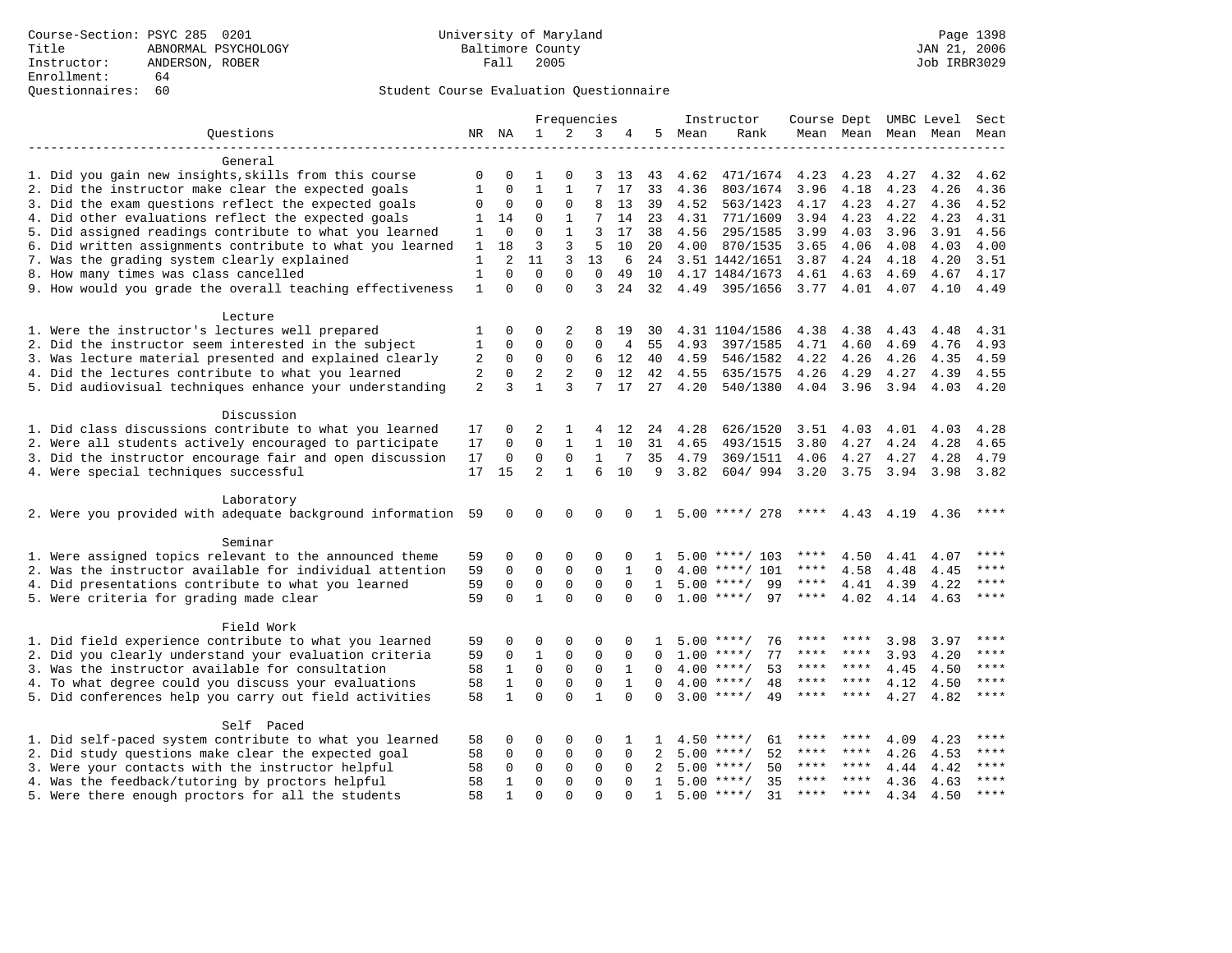| Course-Section: PSYC 285 0201 |                     | University of Maryland                  | Page 1398    |
|-------------------------------|---------------------|-----------------------------------------|--------------|
| Title                         | ABNORMAL PSYCHOLOGY | Baltimore County                        | JAN 21, 2006 |
| Instructor:                   | ANDERSON, ROBER     | 2005<br>Fall                            | Job IRBR3029 |
| Enrollment:                   | 64                  |                                         |              |
| Ouestionnaires: 60            |                     | Student Course Evaluation Ouestionnaire |              |

# University of Maryland Page 1398<br>Baltimore County Band Page 1398<br>JAN 21, 2006

| Credits Earned |              | Cum. GPA      |    |    | Expected Grades | Reasons                |    | Type                        |    | Majors                            |     |
|----------------|--------------|---------------|----|----|-----------------|------------------------|----|-----------------------------|----|-----------------------------------|-----|
| $00 - 27$      |              | $0.00 - 0.99$ |    | Α  | 19              | Required for Majors 13 |    | Graduate                    | 0  | Major                             | 18  |
| $28 - 55$      | 9            | $1.00 - 1.99$ |    | В  | 22              |                        |    |                             |    |                                   |     |
| $56 - 83$      | 6            | $2.00 - 2.99$ | 11 | C. | 8               | General                |    | Under-grad                  | 60 | Non-major                         | -42 |
| $84 - 150$     |              | $3.00 - 3.49$ | 10 | D  | $\Omega$        |                        |    |                             |    |                                   |     |
| Grad.          | $\mathbf{0}$ | $3.50 - 4.00$ | -8 | F  | $\Omega$        | Electives              |    |                             |    | #### - Means there are not enough |     |
|                |              |               |    | Ρ  | $\Omega$        |                        |    | responses to be significant |    |                                   |     |
|                |              |               |    |    | $\Omega$        | Other                  | 30 |                             |    |                                   |     |
|                |              |               |    |    | $\sigma$        |                        |    |                             |    |                                   |     |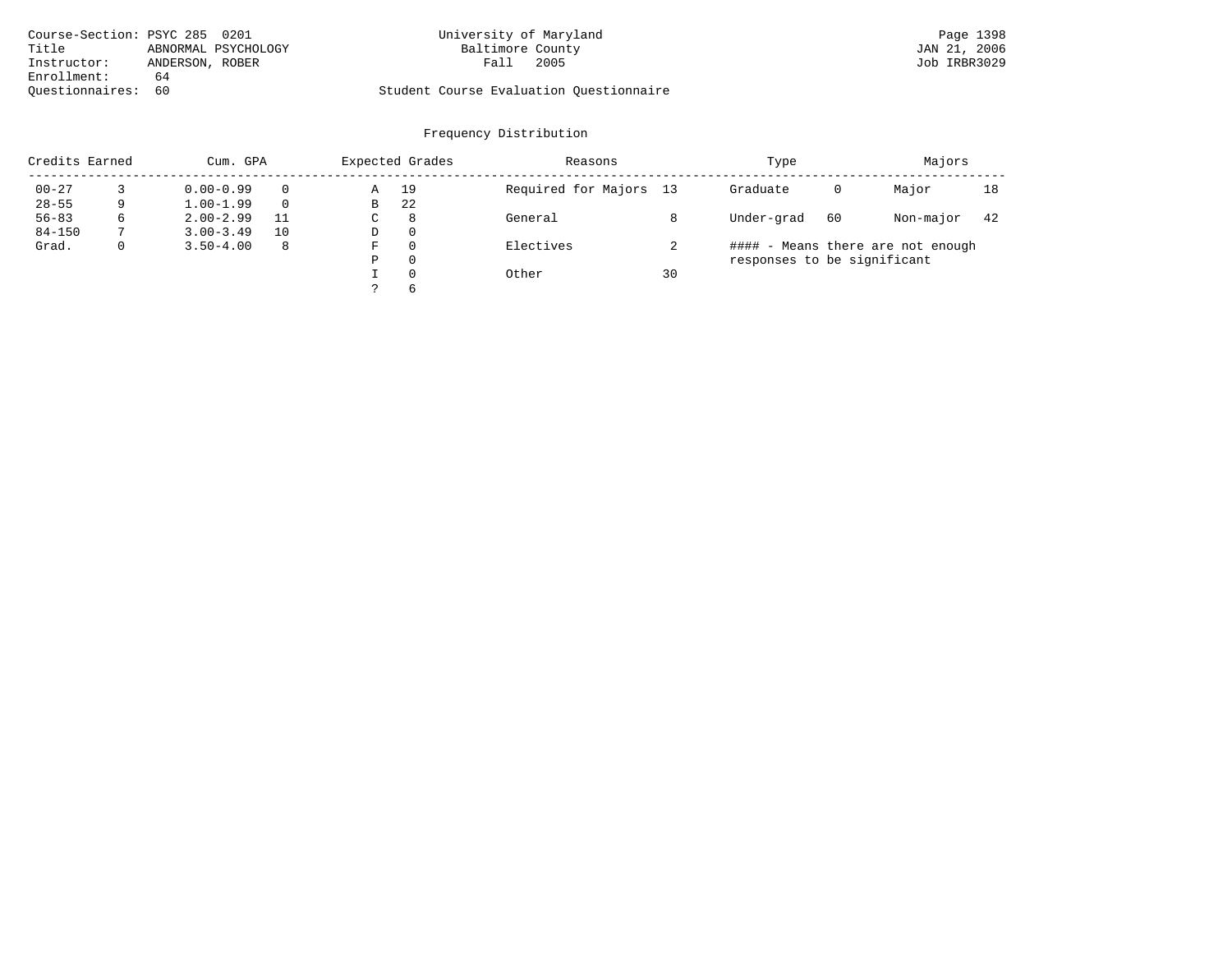| UMBC Level<br>Sect  |
|---------------------|
| Mean<br>Mean        |
|                     |
| 4.32<br>3.80        |
| 4.26<br>3.34        |
| 3.48<br>4.36        |
| 4.23<br>3.39        |
| 3.91<br>3.44        |
| 2.88<br>4.03        |
| 4.20<br>3.23        |
| 4.67<br>4.33        |
| 4.10<br>3.21        |
|                     |
| 4.48<br>4.19        |
| 4.60<br>4.76        |
| 4.35<br>4.00        |
| 3.90<br>4.39        |
| 4.03<br>3.63        |
|                     |
| 4.03<br>2.74        |
| 4.28<br>3.27        |
| 4.28<br>3.18        |
| $***$ * * *<br>3.98 |
|                     |
| ****<br>4.07        |
| ****<br>4.45        |
| $***$ * * *<br>4.63 |
|                     |

| Credits Earned |    | Cum. GPA      |    |   | Expected Grades | Reasons             |    | Type                        | Majors |                                   |    |
|----------------|----|---------------|----|---|-----------------|---------------------|----|-----------------------------|--------|-----------------------------------|----|
| $00 - 27$      |    | $0.00 - 0.99$ | 0  | Α | 24              | Required for Majors |    | Graduate                    |        | Major                             |    |
| $28 - 55$      | 10 | $1.00 - 1.99$ |    | В | 15              |                     |    |                             |        |                                   |    |
| $56 - 83$      | 10 | $2.00 - 2.99$ |    | C |                 | General             |    | Under-grad                  | 43     | Non-major                         | 35 |
| $84 - 150$     |    | $3.00 - 3.49$ | 13 | D | 0               |                     |    |                             |        |                                   |    |
| Grad.          |    | $3.50 - 4.00$ | 8  | F | $\Omega$        | Electives           |    |                             |        | #### - Means there are not enough |    |
|                |    |               |    | Ρ | 0               |                     |    | responses to be significant |        |                                   |    |
|                |    |               |    |   |                 | Other               | 28 |                             |        |                                   |    |
|                |    |               |    |   |                 |                     |    |                             |        |                                   |    |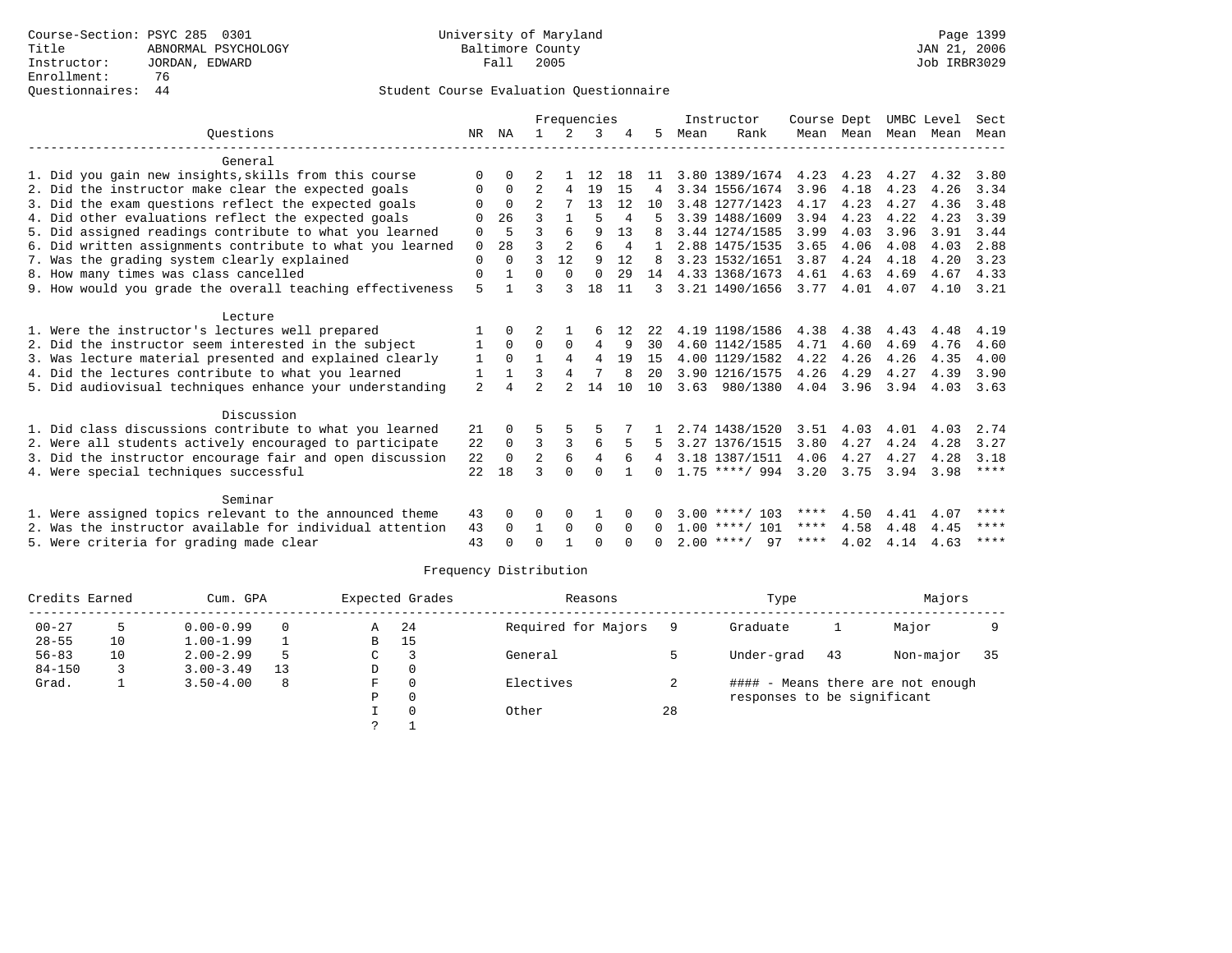|                                                                                                                     |                 |                         | Frequencies             |                         |                               | Instructor       |                |              |                                      | Course Dept UMBC Level |              | Sect         |              |                        |
|---------------------------------------------------------------------------------------------------------------------|-----------------|-------------------------|-------------------------|-------------------------|-------------------------------|------------------|----------------|--------------|--------------------------------------|------------------------|--------------|--------------|--------------|------------------------|
| Questions                                                                                                           |                 | NR NA                   | $\mathbf{1}$            | 2                       | 3                             | 4                | 5              | Mean         | Rank                                 |                        | Mean Mean    |              | Mean Mean    | Mean                   |
|                                                                                                                     |                 |                         |                         |                         |                               |                  |                |              |                                      |                        |              |              |              |                        |
| General                                                                                                             |                 |                         |                         |                         |                               |                  |                |              |                                      |                        |              |              |              |                        |
| 1. Did you gain new insights, skills from this course                                                               | 3               | 0                       | $\Omega$                | $\Omega$                | 5                             | 7                | 23             | 4.51         | 594/1674                             | 4.23                   | 4.23         | 4.27         | 4.32         | 4.51                   |
| 2. Did the instructor make clear the expected goals                                                                 | 3               | $\mathbf 0$             | $\mathbf{1}$            | $\mathbf{1}$            | 4                             | 8                | 21             | 4.34         | 816/1674                             | 3.96                   | 4.18         | 4.23         | 4.26         | 4.34                   |
| 3. Did the exam questions reflect the expected goals                                                                | 3               | 1                       | $\Omega$                | 1                       | 1                             | 3                | 29             | 4.76         | 250/1423                             | 4.17                   | 4.23         | 4.27         | 4.36         | 4.76                   |
| 4. Did other evaluations reflect the expected goals                                                                 | 3               | 7                       | $\overline{a}$          | $\Omega$                | $\overline{4}$                | 8                | 14             | 4.14         | 985/1609                             | 3.94                   | 4.23         | 4.22         | 4.23         | 4.14                   |
| 5. Did assigned readings contribute to what you learned                                                             | 4               | $\mathbf{1}$            | $\mathbf{1}$            | $\mathbf 0$             | 8                             | 7                | 17             | 4.18         | 622/1585                             | 3.99                   | 4.03         | 3.96         | 3.91         | 4.18                   |
| 6. Did written assignments contribute to what you learned                                                           | $\overline{4}$  | 3                       | $\overline{a}$          | 2                       | 5                             | 8                | 14             | 3.97         | 930/1535                             | 3.65                   | 4.06         | 4.08         | 4.03         | 3.97                   |
| 7. Was the grading system clearly explained                                                                         | 5<br>$\sqrt{4}$ | $\Omega$<br>$\mathbf 0$ | $\Omega$<br>$\mathbf 0$ | $\Omega$<br>$\mathbf 0$ | $\overline{4}$<br>$\mathbf 0$ | 5<br>$\mathbf 0$ | 24             | 4.61         | 393/1651                             | 3.87                   | 4.24         | 4.18         | 4.20         | 4.61                   |
| 8. How many times was class cancelled                                                                               | 9               | $\mathbf{1}$            | $\Omega$                | $\overline{2}$          | 3                             | 10               | 34<br>13       | 5.00<br>4.21 | 1/1673<br>770/1656                   | 4.61<br>3.77           | 4.63<br>4.01 | 4.69<br>4.07 | 4.67<br>4.10 | 5.00<br>4.21           |
| 9. How would you grade the overall teaching effectiveness                                                           |                 |                         |                         |                         |                               |                  |                |              |                                      |                        |              |              |              |                        |
| Lecture                                                                                                             |                 |                         |                         |                         |                               |                  |                |              |                                      |                        |              |              |              |                        |
| 1. Were the instructor's lectures well prepared                                                                     | 6               | $\mathbf 0$             | 1                       | 1                       | 1                             | 3                | 26             | 4.63         | 723/1586                             | 4.38                   | 4.38         | 4.43         | 4.48         | 4.63                   |
| 2. Did the instructor seem interested in the subject                                                                | 5               | $\mathbf 0$             | $\Omega$                | $\Omega$                | $\mathbf{0}$                  | $\Omega$         | 33             | 5.00         | 1/1585                               | 4.71                   | 4.60         | 4.69         | 4.76         | 5.00                   |
| 3. Was lecture material presented and explained clearly                                                             | 5               | 0                       | $\mathbf{1}$            | $\mathbf 0$             | 2                             | 6                | 24             | 4.58         | 557/1582                             | 4.22                   | 4.26         | 4.26         | 4.35         | 4.58                   |
| 4. Did the lectures contribute to what you learned                                                                  | 5               | $\Omega$                | $\Omega$                | $\Omega$                | $\mathbf{1}$                  | $\mathbf{1}$     | 31             | 4.91         | 171/1575                             | 4.26                   | 4.29         | 4.27         | 4.39         | 4.91                   |
| 5. Did audiovisual techniques enhance your understanding                                                            | $\overline{4}$  | $\mathbf{1}$            | $\mathbf{1}$            | $\Omega$                | 3                             | 8                | 21             | 4.45         | 341/1380                             | 4.04                   | 3.96         | 3.94         | 4.03         | 4.45                   |
|                                                                                                                     |                 |                         |                         |                         |                               |                  |                |              |                                      |                        |              |              |              |                        |
| Discussion                                                                                                          |                 |                         |                         |                         |                               |                  |                |              |                                      |                        |              |              |              |                        |
| 1. Did class discussions contribute to what you learned                                                             | 15              | 0                       | 3                       | 1                       | 3                             | 3                | 13             | 3.96         | 867/1520                             | 3.51                   | 4.03         | 4.01         | 4.03         | 3.96                   |
| 2. Were all students actively encouraged to participate                                                             | 15              | $\mathbf 0$             | $\mathbf 1$             | $\overline{2}$          | 5                             | 3                | 12             |              | 4.00 1024/1515                       | 3.80                   | 4.27         | 4.24         | 4.28         | 4.00                   |
| 3. Did the instructor encourage fair and open discussion                                                            | 15              | $\mathbf 0$             | $\mathbf{1}$            | 3                       | 2                             | 6                | 11             |              | 4.00 1050/1511                       | 4.06                   | 4.27         | 4.27         | 4.28         | 4.00                   |
| 4. Were special techniques successful                                                                               | 15              | 18                      | $\Omega$                | $\Omega$                | $\Omega$                      | $\Omega$         | 5              |              | $5.00$ ****/ 994                     | 3.20                   | 3.75         | 3.94         | 3.98         | $***$ * * *            |
|                                                                                                                     |                 |                         |                         |                         |                               |                  |                |              |                                      |                        |              |              |              |                        |
| Laboratory                                                                                                          |                 |                         |                         |                         |                               |                  |                |              |                                      |                        |              |              |              |                        |
| 1. Did the lab increase understanding of the material                                                               | 32              | 3                       | 0                       | $\Omega$                | $\mathbf{1}$                  | $\Omega$         | 2              |              | $4.33$ ****/ 265                     | ****                   | 4.18         | 4.23         | 4.34         |                        |
| 2. Were you provided with adequate background information                                                           | 33              | $\mathbf 0$             | $\mathbf{1}$            | $\mathbf{0}$            | $\mathbf{1}$                  | 1                | 2              | 3.60         | ****/ 278                            | ****                   | 4.43         | 4.19         | 4.36         | ****                   |
| 3. Were necessary materials available for lab activities                                                            | 32              | 3                       | $\mathbf 0$             | $\mathbf 0$             | $\mathbf 0$                   | $\mathbf{1}$     | 2              |              | $4.67$ ****/ 260                     | $***$ * * *            | 4.45         | 4.46         | 4.51         | $***$                  |
| 4. Did the lab instructor provide assistance                                                                        | 33              | $\mathbf 1$             | $\mathbf{1}$            | $\Omega$                | $\mathbf 0$                   | $\mathbf{1}$     | 2              |              | $3.75$ ****/ 259                     | ****                   | 4.60         | 4.33         | 4.42         | $\star\star\star\star$ |
| 5. Were requirements for lab reports clearly specified                                                              | 32              | 3                       | $\Omega$                | $\Omega$                | $\mathbf{1}$                  | $\Omega$         | 2              |              | $4.33$ ****/ 233                     | ****                   | 3.00         | 4.20         | 4.48         | ****                   |
|                                                                                                                     |                 |                         |                         |                         |                               |                  |                |              |                                      |                        |              |              |              |                        |
| Seminar                                                                                                             |                 |                         |                         |                         |                               |                  |                |              |                                      | ****                   |              |              |              | ****                   |
| 1. Were assigned topics relevant to the announced theme                                                             | 32              | 1<br>$\mathbf 0$        | 1<br>$\mathbf{1}$       | $\Omega$<br>$\mathbf 0$ | $\mathbf{1}$<br>$\Omega$      | $\Omega$<br>3    | 3<br>2         |              | $3.80$ ****/ 103<br>$3.83$ ****/ 101 | ****                   | 4.50<br>4.58 | 4.41         | 4.07<br>4.45 |                        |
| 2. Was the instructor available for individual attention<br>3. Did research projects contribute to what you learned | 32<br>33        | $\mathbf 0$             | $\mathbf 0$             | $\mathbf{1}$            | $\mathbf 0$                   | 2                | 2              |              | $4.00$ ****/<br>95                   | $***$ * *              | 4.15         | 4.48         | 4.33         | ****                   |
| 4. Did presentations contribute to what you learned                                                                 | 32              | 3                       | $\mathbf 0$             | $\mathbf 0$             | $\mathbf{1}$                  | $\mathbf{0}$     | 2              |              | 99<br>$4.33$ ****/                   | $***$ * * *            | 4.41         | 4.31<br>4.39 | 4.22         | $***$                  |
| 5. Were criteria for grading made clear                                                                             | 32              | 2                       | $\mathbf{1}$            | $\Omega$                | $\mathbf{1}$                  | $\Omega$         | $\overline{2}$ |              | $3.50$ ****/<br>97                   | ****                   | 4.02         | 4.14         | 4.63         | ****                   |
|                                                                                                                     |                 |                         |                         |                         |                               |                  |                |              |                                      |                        |              |              |              |                        |
| Field Work                                                                                                          |                 |                         |                         |                         |                               |                  |                |              |                                      |                        |              |              |              |                        |
| 1. Did field experience contribute to what you learned                                                              | 34              | $\mathbf 0$             | 1                       | 0                       | 0                             | 1                | 2              | 3.75         | $***/$<br>76                         |                        | ****         | 3.98         | 3.97         | ****                   |
| 2. Did you clearly understand your evaluation criteria                                                              | 34              | $\Omega$                | $\mathbf{1}$            | $\Omega$                | $\mathbf 0$                   | $\mathbf{1}$     | 2              | 3.75         | 77<br>$***$ /                        | ****                   | ****         | 3.93         | 4.20         | ****                   |
| 3. Was the instructor available for consultation                                                                    | 33              | $\mathbf 0$             | $\mathbf 0$             | $\mathbf 0$             | 3                             | $\Omega$         | $\overline{2}$ |              | $3.80$ ****/<br>53                   | ****                   | ****         | 4.45         | 4.50         | ****                   |
| 4. To what degree could you discuss your evaluations                                                                | 34              | $\mathbf{1}$            | $\mathbf 0$             | $\mathbf 0$             | $\mathbf{1}$                  | $\Omega$         | 2              | 4.33         | $***$ /<br>48                        |                        | $***$ * * *  | 4.12         | 4.50         | ****                   |
| 5. Did conferences help you carry out field activities                                                              | 34              | $\mathbf{1}$            | $\Omega$                | $\Omega$                | $\Omega$                      | $\mathbf{1}$     | $\overline{2}$ | 4.67         | 49<br>$***$ /                        | ****                   | ****         | 4.27         | 4.82         | ****                   |
|                                                                                                                     |                 |                         |                         |                         |                               |                  |                |              |                                      |                        |              |              |              |                        |
| Self Paced                                                                                                          |                 |                         |                         |                         |                               |                  |                |              |                                      |                        |              |              |              |                        |
| 1. Did self-paced system contribute to what you learned                                                             | 34              | 0                       | 0                       | 1                       | 1                             | 0                | 2              |              | $3.75$ ****/<br>61                   |                        |              | 4.09         | 4.23         | ****                   |
| 2. Did study questions make clear the expected goal                                                                 | 35              | $\mathbf 0$             | $\mathbf 0$             | $\mathbf 0$             | $\mathbf{0}$                  | 0                | 3              | 5.00         | 52<br>$***/$                         | ****                   | ****         | 4.26         | 4.53         | ****                   |
| 3. Were your contacts with the instructor helpful                                                                   | 34              | $\mathbf{1}$            | $\Omega$                | $\Omega$                | 1                             | $\Omega$         | 2              | 4.33         | 50<br>$***$ /                        | ****                   | ****         | 4.44         | 4.42         | $***$ * * *            |
| 4. Was the feedback/tutoring by proctors helpful                                                                    | 34              | $\mathbf{1}$            | $\mathbf{1}$            | $\Omega$                | $\Omega$                      | $\Omega$         | 2              |              | $3.67$ ****/<br>35                   | ****                   | ****         | 4.36         | 4.63         | ****                   |
| 5. Were there enough proctors for all the students                                                                  | 34              | $\mathbf{1}$            | $\Omega$                | $\Omega$                | $\mathbf{1}$                  | $\Omega$         | 2              |              | $4.33$ ****/<br>31                   | ****                   |              | 4.34         | 4.50         | $***$                  |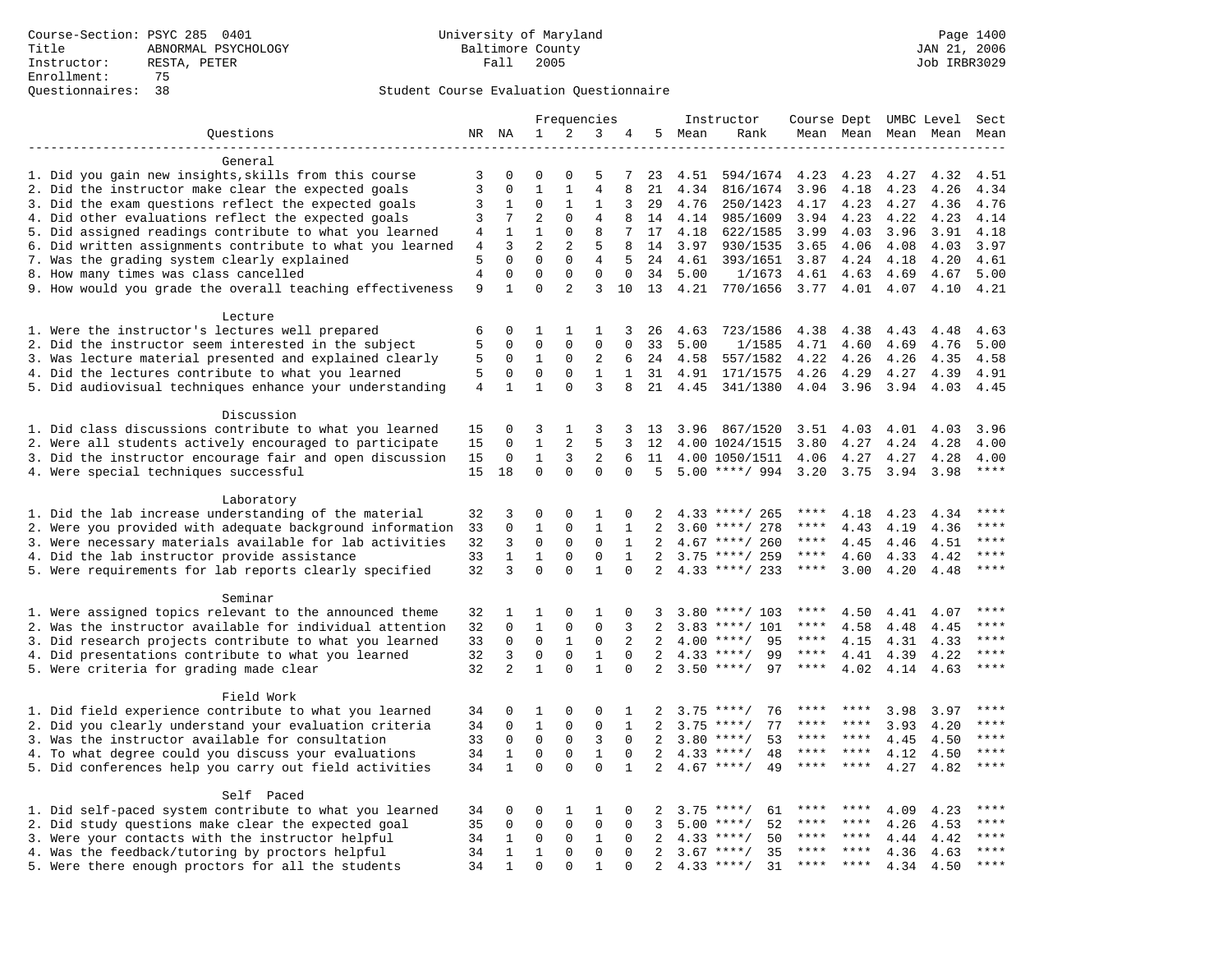| Course-Section: PSYC 285 0401 |                     | University of Maryland                  | Page 1400    |
|-------------------------------|---------------------|-----------------------------------------|--------------|
| Title                         | ABNORMAL PSYCHOLOGY | Baltimore County                        | JAN 21, 2006 |
| Instructor:                   | RESTA, PETER        | 2005<br>Fall                            | Job IRBR3029 |
| Enrollment:                   | 75                  |                                         |              |
| Ouestionnaires: 38            |                     | Student Course Evaluation Questionnaire |              |

# University of Maryland Page 1400<br>Baltimore County Bage 1400<br>
Baltimore County County County Day 21, 2006

| Credits Earned |   | Cum. GPA      |               |   | Expected Grades | Reasons             |    | Type                        | Majors |                                   |    |
|----------------|---|---------------|---------------|---|-----------------|---------------------|----|-----------------------------|--------|-----------------------------------|----|
| $00 - 27$      |   | $0.00 - 0.99$ |               | Α | 20              | Required for Majors |    | Graduate                    | 0      | Major                             |    |
| $28 - 55$      |   | $1.00 - 1.99$ |               | В | 6               |                     |    |                             |        |                                   |    |
| $56 - 83$      |   | $2.00 - 2.99$ |               | C |                 | General             |    | Under-grad                  | 38     | Non-major                         | 35 |
| $84 - 150$     |   | $3.00 - 3.49$ | $\mathcal{L}$ | D | $\Omega$        |                     |    |                             |        |                                   |    |
| Grad.          | 0 | $3.50 - 4.00$ | 4             | F | $\Omega$        | Electives           |    |                             |        | #### - Means there are not enough |    |
|                |   |               |               | Ρ | $\Omega$        |                     |    | responses to be significant |        |                                   |    |
|                |   |               |               |   | $\Omega$        | Other               | 14 |                             |        |                                   |    |
|                |   |               |               |   | 2               |                     |    |                             |        |                                   |    |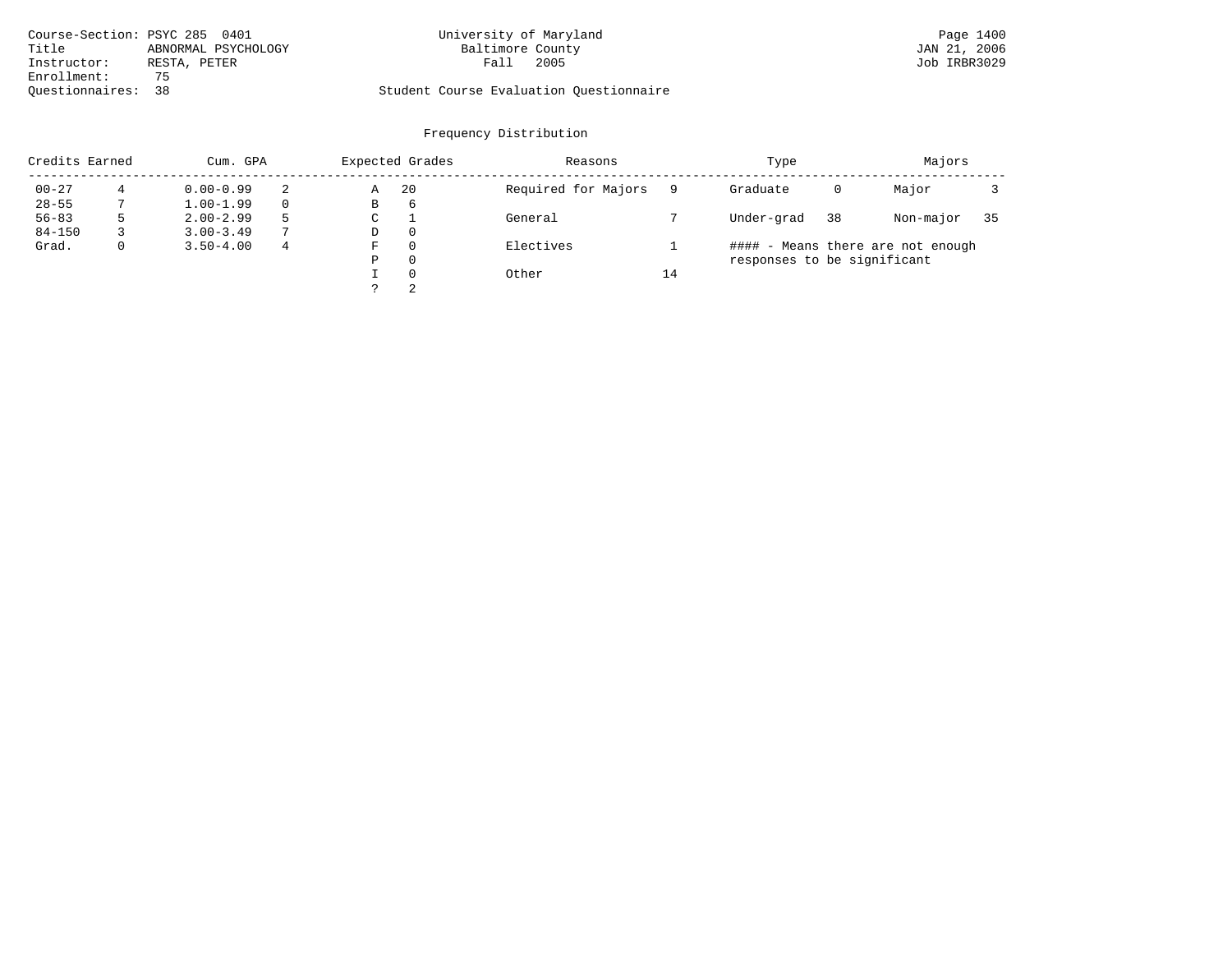## Questionnaires: 46 Student Course Evaluation Questionnaire

|                                                                                                        |                |                         | Frequencies                |                              |                             |               | Instructor     |              | Course Dept UMBC Level Sect  |             |                     |              |              |             |
|--------------------------------------------------------------------------------------------------------|----------------|-------------------------|----------------------------|------------------------------|-----------------------------|---------------|----------------|--------------|------------------------------|-------------|---------------------|--------------|--------------|-------------|
| Questions                                                                                              |                | NR NA                   | 1                          | 2                            | 3                           | 4             |                | 5 Mean       | Rank                         |             | Mean Mean Mean Mean |              |              | Mean        |
|                                                                                                        |                |                         |                            |                              |                             |               |                |              |                              |             |                     |              |              |             |
| General                                                                                                |                |                         |                            |                              |                             |               |                |              |                              |             |                     |              |              |             |
| 1. Did you gain new insights, skills from this course                                                  | 4              | $\Omega$                | 1                          | 1                            | 5                           | 10            | 25             | 4.36         | 829/1674                     | 4.36        | 4.23                | 4.27         | 4.26         | 4.36        |
| 2. Did the instructor make clear the expected goals                                                    | 5              | $\mathbf{0}$            | $\mathbf 0$                | $\overline{2}$               | 5                           | 15            | 19             | 4.24         | 943/1674                     | 4.24        | 4.18                | 4.23         | 4.21         | 4.24        |
| 3. Did the exam questions reflect the expected goals                                                   | 4              | $\mathbf 0$             | $\mathbf 1$                | $\overline{4}$               | 6                           | 12            | 19             | 4.05         | 992/1423                     | 4.05        | 4.23                | 4.27         | 4.27         | 4.05        |
| 4. Did other evaluations reflect the expected goals                                                    | 4              | 31                      | $\mathbf{1}$               | $\mathbf{1}$                 | $\overline{2}$              | 2             | 5              |              | $3.82$ ****/1609             | $***$ * *   | 4.23                | 4.22         | 4.27         | $***$       |
| 5. Did assigned readings contribute to what you learned                                                | 5              | $\overline{2}$          | $\Omega$                   | $\mathbf{1}$                 | 6                           | 14            | 18             | 4.26         | 557/1585                     | 4.26        | 4.03                | 3.96         | 3.95         | 4.26        |
| 6. Did written assignments contribute to what you learned                                              | $\overline{4}$ | 33                      | $\Omega$                   | $\Omega$                     | 3                           | 2             | $\overline{4}$ |              | $4.11$ ****/1535             | $***$ * * * | 4.06                | 4.08         | 4.15         | $***$       |
| 7. Was the grading system clearly explained                                                            | 4              | $\mathbf{0}$            | $\mathbf 0$                | $\mathbf 0$                  | $\overline{2}$              | 8             | 32             |              | 4.71 276/1651                | 4.71        | 4.24                | 4.18         | 4.16         | 4.71        |
| 8. How many times was class cancelled                                                                  | $\overline{4}$ | $\mathbf 0$             | $\mathbf 0$                | $\mathbf{0}$                 | 3                           | 30            | -9             |              | 4.14 1497/1673               | 4.14        | 4.63                | 4.69         | 4.68         | 4.14        |
| 9. How would you grade the overall teaching effectiveness                                              | 15             | $\Omega$                | $\Omega$                   | $\Omega$                     | 8                           | 11            | 12             |              | 4.13 871/1656                | 4.13 4.01   |                     | 4.07         | 4.07         | 4.13        |
| Lecture                                                                                                |                |                         |                            |                              |                             |               |                |              |                              |             |                     |              |              |             |
| 1. Were the instructor's lectures well prepared                                                        | 6              | $\Omega$                | $\Omega$                   | $\Omega$                     | 1                           | 14            | 25             | 4.60         | 753/1586                     | 4.60        | 4.38                | 4.43         | 4.42         | 4.60        |
| 2. Did the instructor seem interested in the subject                                                   | 6              | $\mathbf 0$             | $\mathbf 0$                | $\mathbf 0$                  | 2                           | 5             | 33             | 4.78         | 874/1585                     | 4.78        | 4.60                | 4.69         | 4.66         | 4.78        |
| 3. Was lecture material presented and explained clearly                                                | 7              | 0                       | 0                          | 1                            | 6                           | 9             | 23             | 4.38         | 798/1582                     | 4.38        | 4.26                | 4.26         | 4.26         | 4.38        |
| 4. Did the lectures contribute to what you learned                                                     | 7              | $\mathbf 0$             | 0                          | $\mathbf{1}$                 | 5                           | 8             | 25             | 4.46         | 742/1575                     | 4.46        | 4.29                | 4.27         | 4.25         | 4.46        |
| 5. Did audiovisual techniques enhance your understanding                                               | 7              | $\mathbf 0$             | $\mathbf 0$                | $\Omega$                     | 3                           | 8             | 28             | 4.64         | 213/1380                     |             | 4.64 3.96           | 3.94         | 4.01         | 4.64        |
| Discussion                                                                                             |                |                         |                            |                              |                             |               |                |              |                              |             |                     |              |              |             |
| 1. Did class discussions contribute to what you learned                                                | 23             | $\mathbf 0$             | 1                          | $\mathbf{1}$                 | 3                           | 8             | 10             | 4.09         | 783/1520                     | 4.09        | 4.03                | 4.01         | 4.09         | 4.09        |
| 2. Were all students actively encouraged to participate                                                | 23             | $\mathbf{0}$            | $\Omega$                   | $\mathbf{1}$                 | $\overline{4}$              | 5             | 13             | 4.30         | 857/1515                     | 4.30        | 4.27                | 4.24         | 4.32         | 4.30        |
| 3. Did the instructor encourage fair and open discussion                                               | 23             | $\mathbf{0}$            | $\overline{2}$             | $\mathbf{1}$                 | $\mathbf{1}$                | 4             | 15             | 4.26         | 886/1511                     | 4.26        | 4.27                | 4.27         | 4.34         | 4.26        |
| 4. Were special techniques successful                                                                  | 23             | 15                      | 4                          | $\Omega$                     | $\mathbf{1}$                | $\Omega$      | 3              |              | $2.75$ ****/ 994             | $***$ * * * | 3.75                | 3.94         | 3.96         | $***$       |
|                                                                                                        |                |                         |                            |                              |                             |               |                |              |                              |             |                     |              |              |             |
| Laboratory                                                                                             |                |                         |                            |                              |                             |               |                |              |                              |             |                     |              |              |             |
| 2. Were you provided with adequate background information                                              | 45             | $\mathbf 0$             | 0                          | $\mathbf 0$                  | $\Omega$                    | 0             | 1              |              | $5.00$ ****/ 278             | ****        | 4.43                | 4.19         | 4.24         | ****        |
| 3. Were necessary materials available for lab activities                                               | 45             | $\mathbf 0$             | $\mathbf 0$                | $\mathbf{0}$                 | $\mathbf 0$                 | $\Omega$      | $\mathbf{1}$   |              | $5.00$ ****/ 260             | ****        | 4.45                | 4.46         | 4.49         | ****        |
| 4. Did the lab instructor provide assistance                                                           | 45             | $\mathbf 0$             | 0                          | 0                            | $\mathbf 0$                 | 0             | 1              |              | $5.00$ ****/ 259             | $***$ * *   | 4.60                | 4.33         | 4.33         | $***$       |
| 5. Were requirements for lab reports clearly specified                                                 | 45             | $\Omega$                | $\Omega$                   | $\Omega$                     | $\Omega$                    | $\Omega$      | $\mathbf{1}$   |              | $5.00$ ****/ 233             | $***$ * * * | 3.00                | 4.20         | 4.18         | $***$       |
| Seminar                                                                                                |                |                         |                            |                              |                             |               |                |              |                              |             |                     |              |              |             |
| 1. Were assigned topics relevant to the announced theme                                                | 44             | 1                       | $\mathbf 0$                | $\mathbf{0}$                 | $\Omega$                    | 0             | 1.             |              | $5.00$ ****/ 103             | ****        | 4.50                | 4.41         | 4.10         |             |
| 2. Was the instructor available for individual attention                                               | 45             | 0                       | 0                          | 0                            | $\mathsf 0$                 | 0             | 1              | 5.00         | $***/101$                    | ****        | 4.58                | 4.48         | 4.30         | ****        |
| 3. Did research projects contribute to what you learned                                                | 45             | $\mathbf 0$             | $\mathbf 0$                | $\mathbf{0}$                 | $\mathbf 0$                 | $\Omega$      | $\mathbf{1}$   |              | $5.00$ ****/<br>95           | $***$ * *   | 4.15                | 4.31         | 3.91         | $***$       |
| 4. Did presentations contribute to what you learned                                                    | 45             | $\mathbf 0$             | 0                          | $\mathbf 0$                  | $\mathbf 0$                 | 0             | $\mathbf{1}$   |              | $5.00$ ****/<br>99           | $***$ * *   | 4.41                | 4.39         | 4.29         | ****        |
| 5. Were criteria for grading made clear                                                                | 45             | $\Omega$                | $\Omega$                   | $\Omega$                     | $\Omega$                    | $\Omega$      | $\mathbf{1}$   |              | $5.00$ ****/<br>97           | $***$ * *   | 4.02                | 4.14         | 3.48         | ****        |
| Field Work                                                                                             |                |                         |                            |                              |                             |               |                |              |                              |             |                     |              |              |             |
| 1. Did field experience contribute to what you learned                                                 | 45             | 0                       | 0                          | 0                            | 0                           | 0             | -1.            |              | $5.00$ ****/<br>76           |             |                     | 3.98         | 4.03         | $***$       |
| 2. Did you clearly understand your evaluation criteria                                                 | 45             | 0                       | 0                          | $\mathsf 0$                  | $\mathsf 0$                 | 0             | 1              |              | 77<br>$5.00$ ****/           | ****        | ****                | 3.93         | 3.70         | ****        |
| 3. Was the instructor available for consultation                                                       | 45             | $\mathbf 0$             | $\mathbf 0$                | $\mathbf{0}$                 | $\mathbf 0$                 | $\Omega$      | $\mathbf{1}$   |              | $5.00$ ****/<br>53           | ****        | $***$ *             | 4.45         | 3.87         | $***$ * * * |
| 4. To what degree could you discuss your evaluations                                                   | 45             | $\mathbf 0$             | $\mathbf 0$                | $\mathbf{0}$                 | $\mathbf 0$                 | $\Omega$      | 1              | 5.00         | $***/$<br>48                 | ****        | ****                | 4.12         | 3.67         | ****        |
| 5. Did conferences help you carry out field activities                                                 | 45             | $\Omega$                | $\Omega$                   | $\Omega$                     | $\Omega$                    | $\Omega$      | $\mathbf{1}$   |              | $5.00$ ****/<br>49           | ****        | ****                | 4.27         | 3.27         | ****        |
|                                                                                                        |                |                         |                            |                              |                             |               |                |              |                              |             |                     |              |              |             |
| Self Paced<br>1. Did self-paced system contribute to what you learned                                  | 45             | $\mathbf 0$             | 0                          | 0                            | 0                           | 0             |                |              | $5.00$ ****/<br>61           |             | ****                | 4.09         | 3.20         | ****        |
|                                                                                                        |                | $\Omega$                |                            | $\Omega$                     |                             | $\Omega$      | 1              |              | $***/$<br>52                 | ****        | ****                |              |              | ****        |
| 2. Did study questions make clear the expected goal                                                    | 45             |                         | 0                          |                              | 0                           |               |                | 5.00<br>5.00 | 50                           | ****        | ****                | 4.26         | 3.50         | ****        |
| 3. Were your contacts with the instructor helpful                                                      | 45<br>45       | $\Omega$<br>$\mathbf 0$ | $\mathbf 0$<br>$\mathbf 0$ | $\mathbf{0}$<br>$\mathbf{0}$ | $\mathbf 0$<br>$\mathbf{0}$ | $\Omega$<br>0 | 1<br>1         |              | $***/$<br>$5.00$ ****/<br>35 | ****        | ****                | 4.44         | 3.82         | ****        |
| 4. Was the feedback/tutoring by proctors helpful<br>5. Were there enough proctors for all the students | 45             | $\Omega$                | $\Omega$                   | $\Omega$                     | $\Omega$                    | $\Omega$      | $\mathbf{1}$   |              | $5.00$ ****/<br>31           | ****        | $* * * *$           | 4.36<br>4.34 | 3.29<br>4.29 | ****        |
|                                                                                                        |                |                         |                            |                              |                             |               |                |              |                              |             |                     |              |              |             |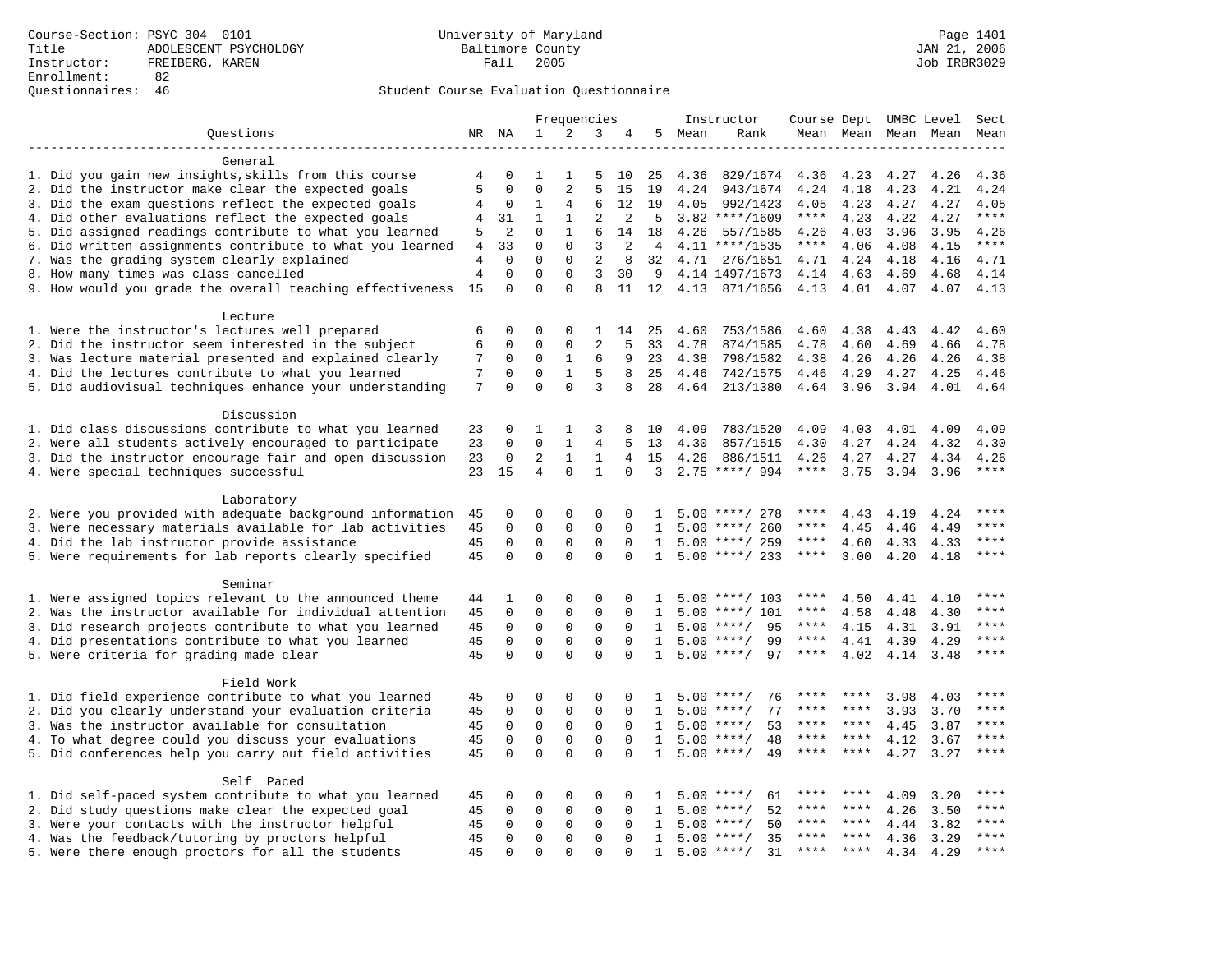| Course-Section: PSYC 304 0101  | University of Maryland                  | Page 1401    |
|--------------------------------|-----------------------------------------|--------------|
| Title<br>ADOLESCENT PSYCHOLOGY | Baltimore County                        | JAN 21, 2006 |
| Instructor:<br>FREIBERG, KAREN | 2005<br>Fall                            | Job IRBR3029 |
| Enrollment:<br>82              |                                         |              |
| Ouestionnaires: 46             | Student Course Evaluation Questionnaire |              |

| Credits Earned |    | Cum. GPA      |          |   | Expected Grades | Reasons             |    | Type                        | Majors |                                   |     |
|----------------|----|---------------|----------|---|-----------------|---------------------|----|-----------------------------|--------|-----------------------------------|-----|
| $00 - 27$      |    | $0.00 - 0.99$ | $\Omega$ | Α | 13              | Required for Majors |    | Graduate                    | 0      | Major                             | 20  |
| $28 - 55$      |    | $1.00 - 1.99$ | $\Omega$ | В | 21              |                     |    |                             |        |                                   |     |
| $56 - 83$      |    | $2.00 - 2.99$ | 6        | С | 2               | General             | 14 | Under-grad                  | 46     | Non-major                         | -26 |
| $84 - 150$     | 17 | $3.00 - 3.49$ |          | D | 0               |                     |    |                             |        |                                   |     |
| Grad.          | 0  | $3.50 - 4.00$ |          | F |                 | Electives           |    |                             |        | #### - Means there are not enough |     |
|                |    |               |          | Ρ | 0               |                     |    | responses to be significant |        |                                   |     |
|                |    |               |          |   | $\Omega$        | Other               | 20 |                             |        |                                   |     |
|                |    |               |          |   | 0               |                     |    |                             |        |                                   |     |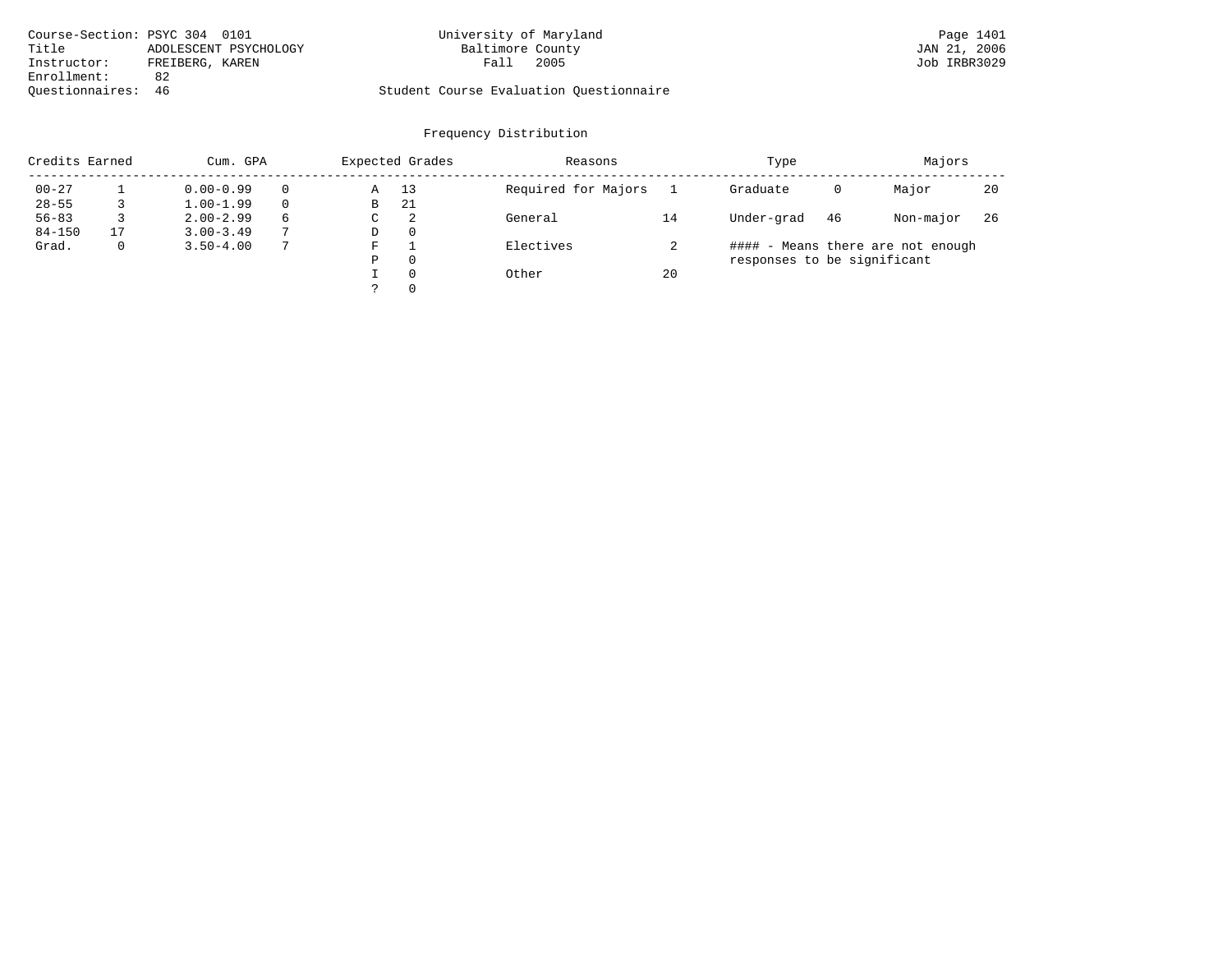|                                                           |              |                | Frequencies    |               |                |              |                | Instructor |                     | Course Dept |           | UMBC Level |           | Sect        |
|-----------------------------------------------------------|--------------|----------------|----------------|---------------|----------------|--------------|----------------|------------|---------------------|-------------|-----------|------------|-----------|-------------|
| Ouestions                                                 | NR.          | ΝA             |                | $2^{1}$       | κ              |              | 5.             | Mean       | Rank                |             | Mean Mean | Mean Mean  |           | Mean        |
| General                                                   |              |                |                |               |                |              |                |            |                     |             |           |            |           |             |
| 1. Did you gain new insights, skills from this course     |              |                | O              |               |                |              | 20             | 4.61       | 485/1674            | 4.61        | 4.23      | 4.27       | 4.26      | 4.61        |
| 2. Did the instructor make clear the expected goals       |              | 0              | 0              | $\Omega$      | 2              | 10           | 16             | 4.50       | 578/1674            | 4.50        | 4.18      | 4.23       | 4.21      | 4.50        |
| 3. Did the exam questions reflect the expected goals      | 1            | $\Omega$       | $\mathbf{1}$   | 2             | 2              | 12           | 11             | 4.07       | 974/1423            | 4.07        | 4.23      | 4.27       | 4.27      | 4.07        |
| 4. Did other evaluations reflect the expected goals       |              |                | $\Omega$       |               |                | 11           | 14             | 4.41       | 645/1609            | 4.41        | 4.23      | 4.22       | 4.27      | 4.41        |
| 5. Did assigned readings contribute to what you learned   | 1            | $\Omega$       | $\Omega$       | $\Omega$      | 2              | 6            | 20             | 4.64       | 238/1585            | 4.64        | 4.03      | 3.96       | 3.95      | 4.64        |
| 6. Did written assignments contribute to what you learned | $\mathbf{1}$ | $\overline{4}$ | $\Omega$       |               |                |              | 13             | 4.38       | 538/1535            | 4.38        | 4.06      | 4.08       | 4.15      | 4.38        |
| 7. Was the grading system clearly explained               | $\mathbf{1}$ | $\Omega$       | 0              |               | б              |              | 15             | 4.25       | 866/1651            | 4.25        | 4.24      | 4.18       | 4.16      | 4.25        |
| 8. How many times was class cancelled                     | 1            | $\mathbf{1}$   | $\Omega$       | $\Omega$      | $\Omega$       | 2            | 25             | 4.93       | 565/1673            | 4.93        | 4.63      | 4.69       | 4.68      | 4.93        |
| 9. How would you grade the overall teaching effectiveness | 3            | $\Omega$       |                | $\cap$        | 4              | 12           | 9              | 4.08       | 912/1656            | 4.08        | 4.01      | 4.07       | 4.07 4.08 |             |
| Lecture                                                   |              |                |                |               |                |              |                |            |                     |             |           |            |           |             |
| 1. Were the instructor's lectures well prepared           |              | $\Omega$       | 0              | $\Omega$      | 0              |              | 24             | 4.86       | 301/1586            | 4.86        | 4.38      | 4.43       | 4.42      | 4.86        |
| 2. Did the instructor seem interested in the subject      | 1            | $\Omega$       | 0              | 0             | $\mathbf 0$    |              | 26             | 4.93       | 453/1585            | 4.93        | 4.60      | 4.69       | 4.66      | 4.93        |
| 3. Was lecture material presented and explained clearly   | 1            | $\Omega$       | $\Omega$       | $\Omega$      | $\mathbf{1}$   |              | 2.4            | 4.82       | 227/1582            | 4.82        | 4.26      | 4.26       | 4.26      | 4.82        |
| 4. Did the lectures contribute to what you learned        | 1            | $\Omega$       | $\Omega$       | $\Omega$      | $\mathbf{1}$   |              | 2.2.           | 4.75       | 359/1575            | 4.75        | 4.29      | 4.27       | 4.25      | 4.75        |
| 5. Did audiovisual techniques enhance your understanding  | $\mathbf{1}$ | $\cap$         | $\Omega$       | $\mathcal{D}$ | $\Omega$       |              | 23             | 4.68       | 193/1380            | 4.68        | 3.96      | 3.94       | 4.01      | 4.68        |
|                                                           |              |                |                |               |                |              |                |            |                     |             |           |            |           |             |
| Discussion                                                |              |                |                |               |                |              |                |            |                     |             |           |            |           |             |
| 1. Did class discussions contribute to what you learned   | 11           | $\Omega$       | 0              | $\Omega$      |                |              | 12             | 4.61       | 330/1520            | 4.61        | 4.03      | 4.01       | 4.09      | 4.61        |
| 2. Were all students actively encouraged to participate   | 11           | 0              | 0              | 0             | 0              |              | 15             | 4.83       | 289/1515            | 4.83        | 4.27      | 4.24       | 4.32      | 4.83        |
| 3. Did the instructor encourage fair and open discussion  | 11           | $\mathbf 0$    | $\mathbf 0$    | $\mathbf 0$   | $\mathbf{1}$   | २            | 14             | 4.72       | 447/1511            | 4.72        | 4.27      | 4.27       | 4.34      | 4.72        |
| 4. Were special techniques successful                     | 12           | $\overline{2}$ | $\overline{a}$ | $\Omega$      | $\mathfrak{D}$ |              | 6              | 3.87       | 586/994             | 3.87        | 3.75      | 3.94       | 3.96 3.87 |             |
| Laboratory                                                |              |                |                |               |                |              |                |            |                     |             |           |            |           |             |
| 1. Did the lab increase understanding of the material     | 28           | $\Omega$       | O              | $\Omega$      | $\Omega$       | <sup>0</sup> |                |            | $5.00$ ****/<br>265 | ****        | 4.18      | 4.23       | 4.26      | ****        |
| 2. Were you provided with adequate background information | 28           | $\Omega$       | 0              | $\mathbf 0$   | $\mathbf 0$    | $\Omega$     |                |            | $5.00$ ****/ 278    | ****        | 4.43      | 4.19       | 4.24      | $***$ * * * |
| 3. Were necessary materials available for lab activities  | 28           | $\Omega$       | $\Omega$       | $\Omega$      | $\Omega$       | $\Omega$     | $\overline{1}$ |            | $5.00$ ****/ 260    | ****        | 4.45      | 4.46       | 4.49      | ****        |
| 4. Did the lab instructor provide assistance              | 28           | $\cap$         | $\Omega$       | ∩             | $\cap$         |              |                |            | $5.00$ ****/ 259    | ****        | 4.60      | 4.33       | 4.33      | ****        |

| Credits Earned<br>Cum. GPA |    |               | Expected Grades |    |          | Reasons             |    | Type                        |      | Majors                            |     |
|----------------------------|----|---------------|-----------------|----|----------|---------------------|----|-----------------------------|------|-----------------------------------|-----|
| $00 - 27$                  | 0  | $0.00 - 0.99$ | 0               | Α  | 8        | Required for Majors |    | Graduate                    | 0    | Major                             |     |
| $28 - 55$                  | 0  | $1.00 - 1.99$ | 0               | В  | 14       |                     |    |                             |      |                                   |     |
| $56 - 83$                  |    | $2.00 - 2.99$ |                 | C  |          | General             |    | Under-grad                  | - 29 | Non-major                         | -21 |
| $84 - 150$                 | 11 | $3.00 - 3.49$ | 6               | D  | 0        |                     |    |                             |      |                                   |     |
| Grad.                      | 0  | $3.50 - 4.00$ |                 | F. | $\Omega$ | Electives           |    |                             |      | #### - Means there are not enough |     |
|                            |    |               |                 | Ρ  | 0        |                     |    | responses to be significant |      |                                   |     |
|                            |    |               |                 |    |          | Other               | 10 |                             |      |                                   |     |
|                            |    |               |                 |    |          |                     |    |                             |      |                                   |     |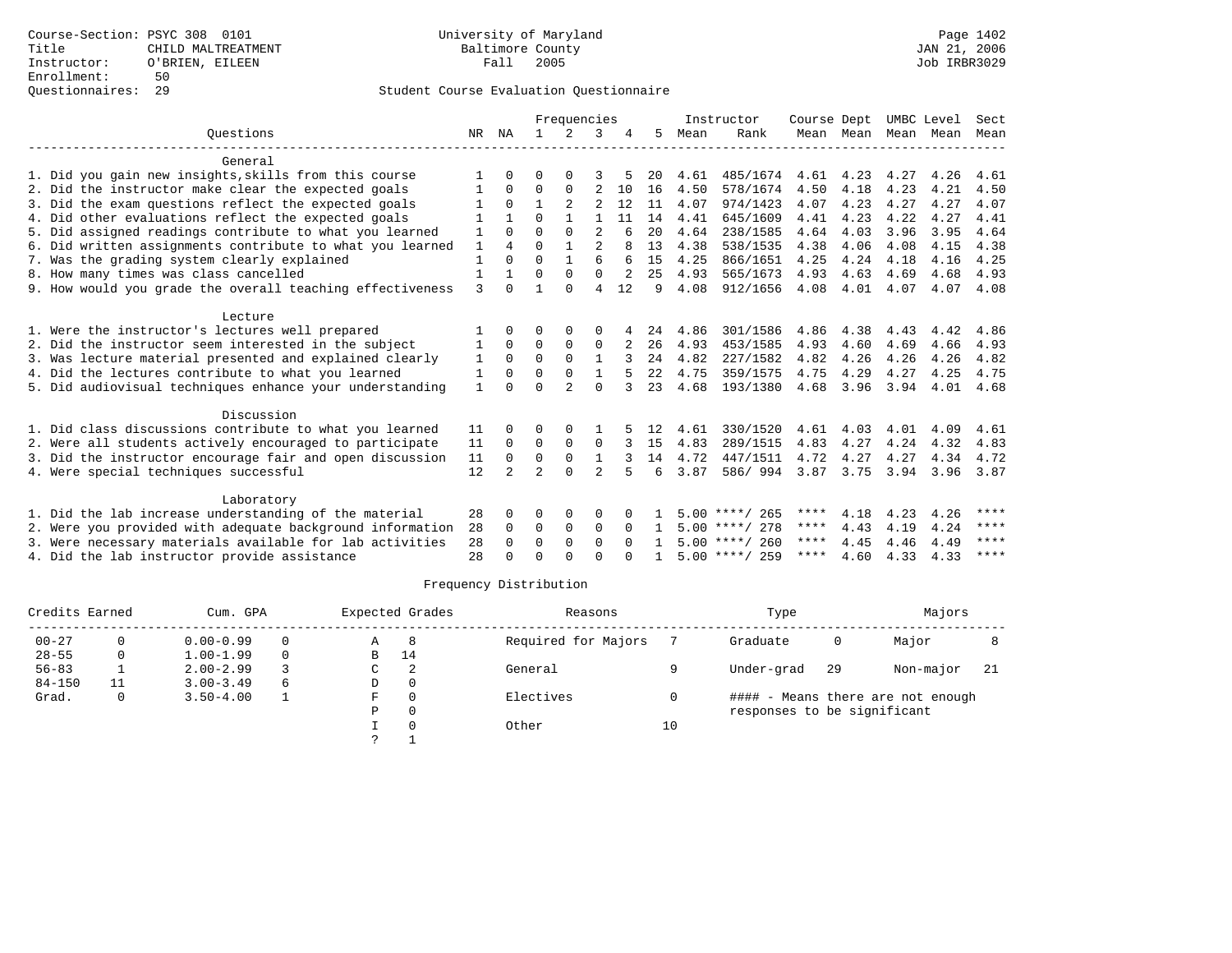|                                                           | Frequencies  |             |                |              |                | Instructor     | Course Dept UMBC Level |      |                    |           | Sect        |                     |      |       |
|-----------------------------------------------------------|--------------|-------------|----------------|--------------|----------------|----------------|------------------------|------|--------------------|-----------|-------------|---------------------|------|-------|
| Questions                                                 |              | NR NA       | $\mathbf{1}$   | 2            | 3              | 4              | 5                      | Mean | Rank               |           |             | Mean Mean Mean Mean |      | Mean  |
| General                                                   |              |             |                |              |                |                |                        |      |                    |           |             |                     |      |       |
| 1. Did you gain new insights, skills from this course     | 0            | $\Omega$    | 0              | 2            | 3              | 12             | 12                     |      | 4.17 1046/1674     | 4.17      | 4.23        | 4.27                | 4.26 | 4.17  |
| 2. Did the instructor make clear the expected goals       | $\mathbf 0$  | 0           | $\Omega$       | $\mathbf{1}$ | $\overline{a}$ | 9              | 17                     | 4.45 | 673/1674           | 4.45      | 4.18        | 4.23                | 4.21 | 4.45  |
| 3. Did the exam questions reflect the expected goals      | 1            | $\mathbf 0$ | $\mathbf{0}$   | $\mathbf 0$  | 3              | 11             | 14                     | 4.39 | 707/1423           | 4.39      | 4.23        | 4.27                | 4.27 | 4.39  |
| 4. Did other evaluations reflect the expected goals       | 0            | 2           | $\overline{2}$ | $\mathbf{1}$ | $\overline{2}$ |                | 15                     | 4.19 | 941/1609           | 4.19      | 4.23        | 4.22                | 4.27 | 4.19  |
| 5. Did assigned readings contribute to what you learned   | $\mathbf 0$  | $\Omega$    | $\mathbf{1}$   | $\mathbf{1}$ | 3              | 7              | 17                     | 4.31 | 502/1585           | 4.31      | 4.03        | 3.96                | 3.95 | 4.31  |
| 6. Did written assignments contribute to what you learned | 0            | 1           | 3              | $\Omega$     | 4              |                | 14                     | 4.04 | 857/1535           | 4.04      | 4.06        | 4.08                | 4.15 | 4.04  |
| 7. Was the grading system clearly explained               | $\mathbf 0$  | $\Omega$    | $\Omega$       | $\Omega$     | $\mathbf{1}$   | $\overline{2}$ | 26                     | 4.86 | 139/1651           | 4.86      | 4.24        | 4.18                | 4.16 | 4.86  |
| 8. How many times was class cancelled                     | $\mathbf 0$  | $\Omega$    | $\Omega$       | $\Omega$     | $\Omega$       | $\Omega$       | 29                     | 5.00 | 1/1673             | 5.00      | 4.63        | 4.69                | 4.68 | 5.00  |
| 9. How would you grade the overall teaching effectiveness | 5            | $\Omega$    | $\Omega$       | $\Omega$     | $\overline{2}$ | 15             | 7                      | 4.21 | 783/1656           | 4.21 4.01 |             | 4.07                | 4.07 | 4.21  |
| Lecture                                                   |              |             |                |              |                |                |                        |      |                    |           |             |                     |      |       |
| 1. Were the instructor's lectures well prepared           | 0            | 0           | $\mathbf 0$    | 1            | 0              |                | 21                     | 4.66 | 678/1586           | 4.66      | 4.38        | 4.43                | 4.42 | 4.66  |
| 2. Did the instructor seem interested in the subject      | 1            | $\Omega$    | $\mathbf{0}$   | $\mathbf 0$  | $\mathbf 1$    |                | 22                     | 4.75 | 917/1585           | 4.75      | 4.60        | 4.69                | 4.66 | 4.75  |
| 3. Was lecture material presented and explained clearly   | 0            | $\mathbf 0$ | $\mathbf 0$    | 2            | 1              | 8              | 18                     | 4.45 | 719/1582           | 4.45      | 4.26        | 4.26                | 4.26 | 4.45  |
| 4. Did the lectures contribute to what you learned        | 1            | 1           | $\mathbf{1}$   | $\mathbf 0$  | 2              | 7              | 17                     | 4.44 | 768/1575           | 4.44 4.29 |             | 4.27                | 4.25 | 4.44  |
| 5. Did audiovisual techniques enhance your understanding  | $\mathbf{1}$ | $\Omega$    | $\Omega$       | $\mathbf{1}$ | $\Omega$       | 3              | 24                     | 4.79 | 125/1380           |           | 4.79 3.96   | 3.94                | 4.01 | 4.79  |
| Discussion                                                |              |             |                |              |                |                |                        |      |                    |           |             |                     |      |       |
| 1. Did class discussions contribute to what you learned   | 0            | 0           | 0              | 2            | 3              | 10             | 14                     | 4.24 | 654/1520           | 4.24      | 4.03        | 4.01                | 4.09 | 4.24  |
| 2. Were all students actively encouraged to participate   | $\mathbf 0$  | 0           | $\mathbf{0}$   | $\mathbf 0$  | 2              | 6              | 21                     | 4.66 | 493/1515           | 4.66      | 4.27        | 4.24                | 4.32 | 4.66  |
| 3. Did the instructor encourage fair and open discussion  | 0            | $\mathbf 0$ | $\mathbf{0}$   | $\mathbf 0$  | 2              | 4              | 23                     | 4.72 | 447/1511           | 4.72      | 4.27        | 4.27                | 4.34 | 4.72  |
| 4. Were special techniques successful                     | $\mathbf 0$  | 5           | $\mathbf{1}$   | $\Omega$     | 4              | 10             | 9                      | 4.08 | 450/994            | 4.08      | 3.75        | 3.94                | 3.96 | 4.08  |
| Laboratory                                                |              |             |                |              |                |                |                        |      |                    |           |             |                     |      |       |
| 1. Did the lab increase understanding of the material     | 26           | 2           | $\mathbf 0$    | $\mathbf 0$  | 1              |                |                        |      | $3.00$ ****/ 265   | ****      | 4.18        | 4.23                | 4.26 | ****  |
| 2. Were you provided with adequate background information | 28           | $\mathbf 0$ | $\mathbf 0$    | $\mathbf 0$  | 1              | $\Omega$       | $\Omega$               |      | $3.00$ ****/ 278   | ****      | 4.43        | 4.19                | 4.24 | ****  |
| 3. Were necessary materials available for lab activities  | 28           | $\mathbf 0$ | $\mathbf 0$    | $\mathbf 0$  | $\mathbf{1}$   | 0              | $\Omega$               |      | $3.00$ ****/ 260   | ****      | 4.45        | 4.46                | 4.49 | ****  |
| 4. Did the lab instructor provide assistance              | 28           | $\Omega$    | $\Omega$       | $\mathbf 0$  | $\mathbf 0$    | $\mathbf{1}$   | $\Omega$               |      | $4.00$ ****/ 259   | $***$ * * | 4.60        | 4.33                | 4.33 | $***$ |
| 5. Were requirements for lab reports clearly specified    | 28           | $\Omega$    | $\Omega$       | $\Omega$     | $\mathbf{1}$   | $\Omega$       | $\Omega$               |      | $3.00$ ****/ 233   | $***$ * * | 3.00        | 4.20                | 4.18 | $***$ |
| Seminar                                                   |              |             |                |              |                |                |                        |      |                    |           |             |                     |      |       |
| 5. Were criteria for grading made clear                   | 28           | $\Omega$    | $\mathbf 0$    | $\Omega$     | 1              | $\Omega$       | $\Omega$               |      | 97<br>$3.00$ ****/ | ****      | 4.02        | 4.14                | 3.48 | ****  |
|                                                           |              |             |                |              |                |                |                        |      |                    |           |             |                     |      |       |
| Field Work                                                |              |             |                |              |                |                |                        |      |                    |           |             |                     |      |       |
| 1. Did field experience contribute to what you learned    | 28           | 0           | 1              | $\mathbf 0$  | $\mathbf 0$    | 0              |                        |      | $1.00$ ****/<br>76 |           |             | 3.98                | 4.03 | ****  |
| 2. Did you clearly understand your evaluation criteria    | 28           | $\Omega$    | $\mathbf{1}$   | $\Omega$     | $\Omega$       | $\Omega$       | $\Omega$               |      | $1.00$ ****/<br>77 | **** **** |             | 3.93                | 3.70 | ****  |
| Self Paced                                                |              |             |                |              |                |                |                        |      |                    |           |             |                     |      |       |
| 1. Did self-paced system contribute to what you learned   | 28           | 0           | $\mathbf 0$    | $\mathbf 0$  | $\Omega$       | 1              |                        |      | 61<br>$4.00$ ****/ | ****      | ****        | 4.09                | 3.20 | ****  |
| 2. Did study questions make clear the expected goal       | 27           | 0           | 0              | $\mathbf 0$  | 1              | $\mathbf 0$    | 1                      | 4.00 | 52<br>$***$ /      | ****      | ****        | 4.26                | 3.50 | ****  |
| 3. Were your contacts with the instructor helpful         | 28           | $\Omega$    | $\mathbf 0$    | $\Omega$     | $\Omega$       | 1              | $\Omega$               |      | $4.00$ ****/<br>50 | ****      | $***$ * * * | 4.44                | 3.82 | ****  |
| 4. Was the feedback/tutoring by proctors helpful          | 28           | $\Omega$    | $\mathbf{0}$   | $\Omega$     | $\Omega$       | 1              | $\Omega$               |      | $4.00$ ****/<br>35 | $***$ * * | $***$ *     | 4.36                | 3.29 | ****  |
| 5. Were there enough proctors for all the students        | 28           | $\cap$      | $\Omega$       | $\Omega$     | $\cap$         | $\mathbf{1}$   | $\Omega$               |      | 31<br>$4.00$ ****/ | ****      | $* * * *$   | 4.34                | 4.29 | ****  |

| Credits Earned | Cum. GPA      | Expected Grades |    | Reasons             | Type       |    | Majors                            |    |  |
|----------------|---------------|-----------------|----|---------------------|------------|----|-----------------------------------|----|--|
| $00 - 27$      | $0.00 - 0.99$ | A               | 13 | Required for Majors | Graduate   |    | Major                             | 20 |  |
| $28 - 55$      | $1.00 - 1.99$ | В               | 12 |                     |            |    |                                   |    |  |
| $56 - 83$      | $2.00 - 2.99$ |                 |    | General             | Under-grad | 29 | Non-major                         |    |  |
| $84 - 150$     | $3.00 - 3.49$ |                 |    |                     |            |    |                                   |    |  |
| Grad.          | $3.50 - 4.00$ |                 |    | Electives           |            |    | #### - Means there are not enough |    |  |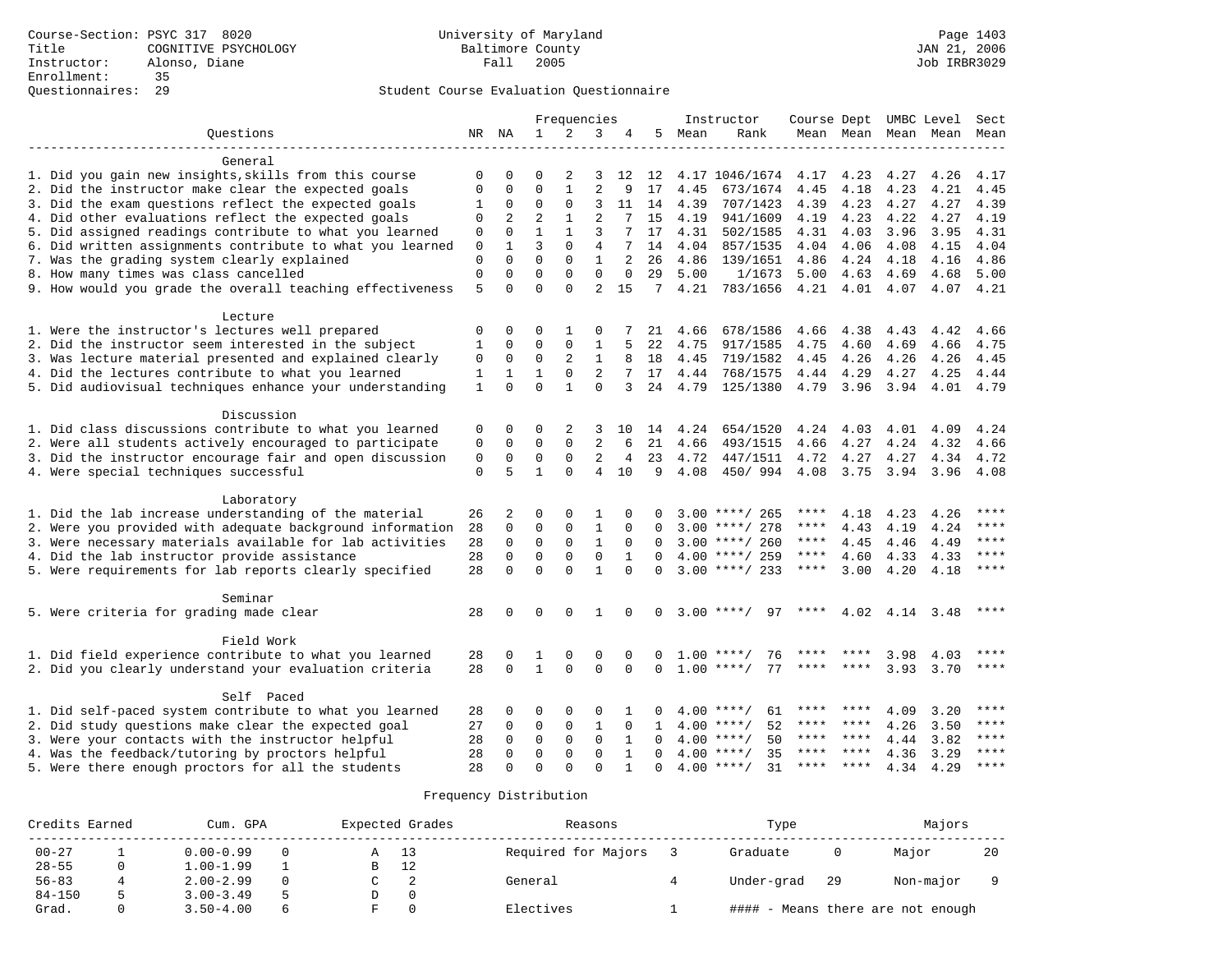I 0 Other 17 ? 0

P 0 responses to be significant

 $17$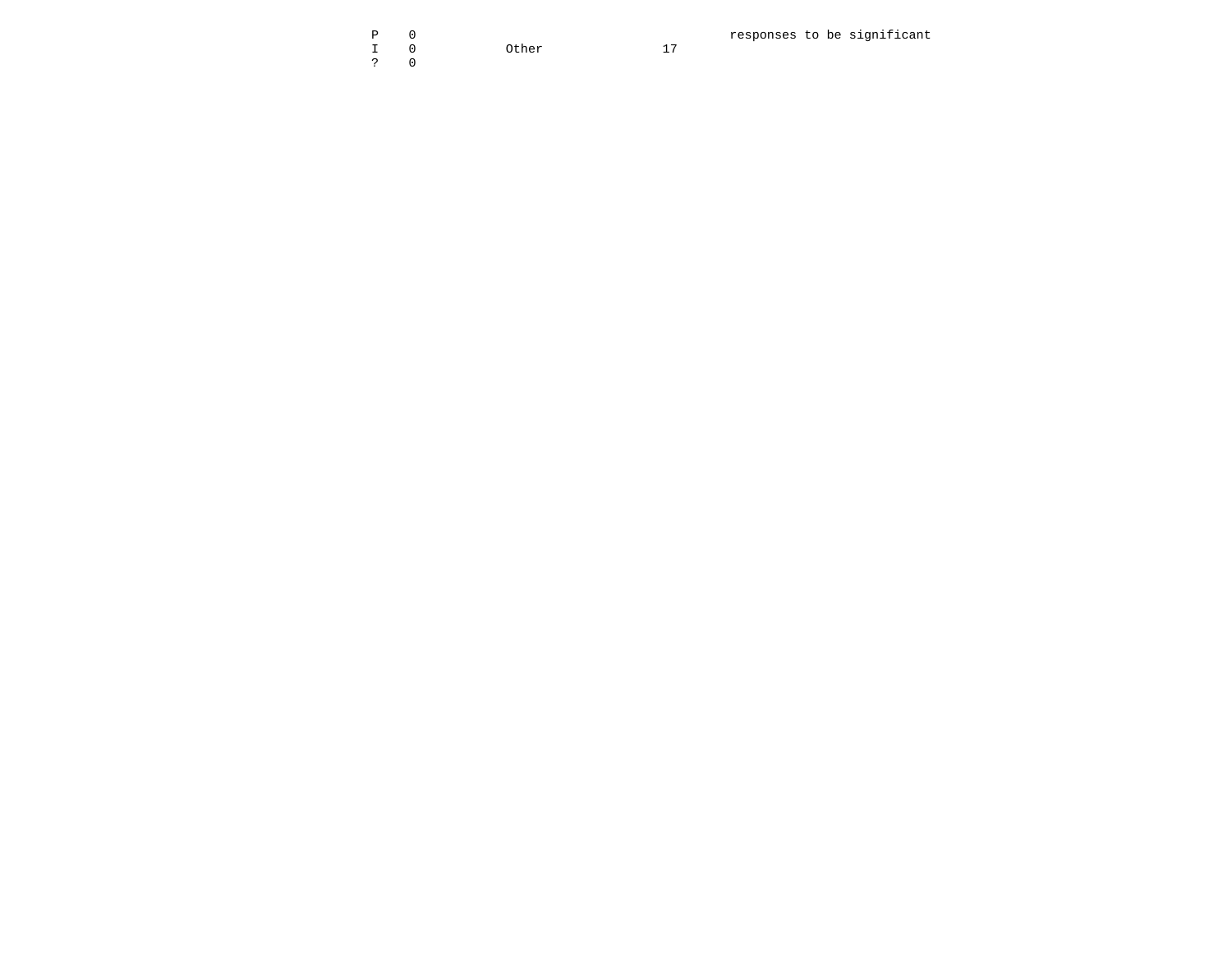|                                                           |                 |             | Frequencies    |              | Instructor     |                |                |        | Course Dept UMBC Level |             | Sect    |                     |      |       |
|-----------------------------------------------------------|-----------------|-------------|----------------|--------------|----------------|----------------|----------------|--------|------------------------|-------------|---------|---------------------|------|-------|
| Ouestions                                                 |                 | NR NA       | $\mathbf{1}$   | 2            | 3              | 4              |                | 5 Mean | Rank                   |             |         | Mean Mean Mean Mean |      | Mean  |
|                                                           |                 |             |                |              |                |                |                |        |                        |             |         |                     |      |       |
| General                                                   |                 |             |                |              |                |                |                |        |                        |             |         |                     |      |       |
| 1. Did you gain new insights, skills from this course     | 2               | 0           | 0              | $\Omega$     | 4              | 6              | 16             | 4.46   | 671/1674               | 4.46        | 4.23    | 4.27                | 4.26 | 4.46  |
| 2. Did the instructor make clear the expected goals       | 2               | 0           | $\mathbf 0$    | 0            | 0              | 3              | 23             | 4.88   | 153/1674               | 4.88        | 4.18    | 4.23                | 4.21 | 4.88  |
| 3. Did the exam questions reflect the expected goals      | 2               | 0           | 0              | 0            | 0              | 2              | 24             | 4.92   | 105/1423               | 4.92        | 4.23    | 4.27                | 4.27 | 4.92  |
| 4. Did other evaluations reflect the expected goals       | 2               | 14          | $\mathbf 0$    | $\mathbf{0}$ | $\mathbf 0$    | 2              | 10             | 4.83   | 157/1609               | 4.83        | 4.23    | 4.22                | 4.27 | 4.83  |
| 5. Did assigned readings contribute to what you learned   | 2               | $\mathbf 0$ | $\Omega$       | $\mathbf{1}$ | $\overline{a}$ | 3              | 20             | 4.62   | 258/1585               | 4.62        | 4.03    | 3.96                | 3.95 | 4.62  |
| 6. Did written assignments contribute to what you learned | 2               | 13          | 0              | 1            | 0              | 1              | 11             | 4.69   | 215/1535               | 4.69        | 4.06    | 4.08                | 4.15 | 4.69  |
| 7. Was the grading system clearly explained               | 2               | 0           | $\mathbf 0$    | $\mathbf 0$  | $\mathbf{1}$   | $\overline{4}$ | 21             | 4.77   | 220/1651               | 4.77        | 4.24    | 4.18                | 4.16 | 4.77  |
| 8. How many times was class cancelled                     | 2               | $\Omega$    | $\mathbf 0$    | $\Omega$     | $\Omega$       | 7              | 19             | 4.73   | 987/1673               | 4.73        | 4.63    | 4.69                | 4.68 | 4.73  |
| 9. How would you grade the overall teaching effectiveness | 7               | $\Omega$    | $\Omega$       | $\Omega$     | $\Omega$       | 11             | 10             | 4.48   | 423/1656               | 4.48        | 4.01    | 4.07                | 4.07 | 4.48  |
|                                                           |                 |             |                |              |                |                |                |        |                        |             |         |                     |      |       |
| Lecture                                                   |                 |             |                |              |                |                |                |        |                        |             |         |                     |      |       |
| 1. Were the instructor's lectures well prepared           | 2               | $\mathbf 0$ | 0              | 0            | 0              | 1              | 25             | 4.96   | 86/1586                | 4.96        | 4.38    | 4.43                | 4.42 | 4.96  |
| 2. Did the instructor seem interested in the subject      | 2               | 0           | 0              | $\mathbf{0}$ | $\Omega$       | 3              | 23             | 4.88   | 615/1585               | 4.88        | 4.60    | 4.69                | 4.66 | 4.88  |
| 3. Was lecture material presented and explained clearly   | 2               | $\mathbf 0$ | $\mathbf 0$    | $\mathbf{0}$ | 0              | 2              | 24             | 4.92   | 121/1582               | 4.92        | 4.26    | 4.26                | 4.26 | 4.92  |
| 4. Did the lectures contribute to what you learned        | 2               | $\mathbf 0$ | $\mathbf 0$    | $\mathbf{0}$ | $\mathbf{1}$   | 5              | 20             | 4.73   | 391/1575               | 4.73        | 4.29    | 4.27                | 4.25 | 4.73  |
| 5. Did audiovisual techniques enhance your understanding  | 4               | 15          | $\overline{4}$ | $\mathbf{1}$ | $\mathbf 0$    | $\Omega$       | $\overline{4}$ |        | 2.89 1272/1380         | 2.89        | 3.96    | 3.94                | 4.01 | 2.89  |
|                                                           |                 |             |                |              |                |                |                |        |                        |             |         |                     |      |       |
| Discussion                                                |                 |             |                |              |                |                |                |        |                        |             |         |                     |      |       |
| 1. Did class discussions contribute to what you learned   | 12              | 0           | 0              | 1            | 2              | $\mathbf{1}$   | 12             | 4.50   | 397/1520               | 4.50        | 4.03    | 4.01                | 4.09 | 4.50  |
| 2. Were all students actively encouraged to participate   | 12              | 0           | 1              | 0            | 0              | 3              | 12             | 4.56   | 577/1515               | 4.56        | 4.27    | 4.24                | 4.32 | 4.56  |
| 3. Did the instructor encourage fair and open discussion  | 12              | 0           | 0              | 1            | 1              | $\Omega$       | 14             | 4.69   | 488/1511               | 4.69        | 4.27    | 4.27                | 4.34 | 4.69  |
| 4. Were special techniques successful                     | 12 <sup>°</sup> | 11          | $\mathbf{1}$   | $\Omega$     | $\Omega$       | $\Omega$       | 4              |        | $4.20$ ****/ 994       | $***$ * * * | 3.75    | 3.94                | 3.96 | $***$ |
|                                                           |                 |             |                |              |                |                |                |        |                        |             |         |                     |      |       |
| Laboratory                                                |                 |             |                |              |                |                |                |        |                        |             |         |                     |      |       |
| 1. Did the lab increase understanding of the material     | 25              | 2           | 0              | 0            | $\Omega$       | 0              | ı              |        | $5.00$ ****/ 265       | ****        | 4.18    | 4.23                | 4.26 |       |
| 2. Were you provided with adequate background information | 27              | 0           | $\mathbf 0$    | 0            | 0              | 0              | 1              |        | $5.00$ ****/ 278       | ****        | 4.43    | 4.19                | 4.24 |       |
| 3. Were necessary materials available for lab activities  | 27              | $\Omega$    | $\mathbf 0$    | 0            | $\mathbf 0$    | $\Omega$       | $\mathbf{1}$   |        | $5.00$ ****/ 260       | ****        | 4.45    | 4.46                | 4.49 | ****  |
| 4. Did the lab instructor provide assistance              | 27              | $\Omega$    | $\mathbf 0$    | $\mathbf 0$  | $\Omega$       | $\Omega$       | $\mathbf{1}$   |        | $5.00$ ****/ 259       | $***$ * *   | 4.60    |                     |      | ****  |
|                                                           |                 |             |                | $\Omega$     |                |                |                |        |                        | ****        |         | 4.33                | 4.33 | ****  |
| 5. Were requirements for lab reports clearly specified    | 27              | 0           | $\mathbf 0$    |              | $\Omega$       | $\Omega$       | $\mathbf{1}$   |        | $5.00$ ****/ 233       |             | 3.00    | 4.20                | 4.18 |       |
|                                                           |                 |             |                |              |                |                |                |        |                        |             |         |                     |      |       |
| Seminar                                                   |                 |             | $\Omega$       | $\Omega$     | $\Omega$       |                |                |        |                        | ****        |         |                     |      | ****  |
| 1. Were assigned topics relevant to the announced theme   | 27              | $\Omega$    |                |              |                | $\Omega$       | п.             |        | $5.00$ ****/ 103       | ****        | 4.50    | 4.41                | 4.10 | ****  |
| 2. Was the instructor available for individual attention  | 27              | 0           | $\mathbf 0$    | $\mathsf 0$  | $\mathbf 0$    | $\Omega$       | 1              |        | $5.00$ ****/ 101       |             | 4.58    | 4.48                | 4.30 | $***$ |
| 3. Did research projects contribute to what you learned   | 27              | 0           | $\mathbf 0$    | 0            | $\mathbf 0$    | $\Omega$       | $\mathbf{1}$   |        | $5.00$ ****/<br>95     | ****        | 4.15    | 4.31                | 3.91 |       |
| 4. Did presentations contribute to what you learned       | 27              | $\Omega$    | $\mathbf 0$    | 0            | $\mathbf 0$    | $\Omega$       | $\mathbf{1}$   |        | $5.00$ ****/<br>99     | $***$ * *   | 4.41    | 4.39                | 4.29 | ****  |
| 5. Were criteria for grading made clear                   | 27              | $\Omega$    | $\Omega$       | $\Omega$     | $\Omega$       | $\Omega$       | $\mathbf{1}$   |        | $5.00$ ****/<br>97     | ****        | 4.02    | 4.14                | 3.48 | ****  |
|                                                           |                 |             |                |              |                |                |                |        |                        |             |         |                     |      |       |
| Field Work                                                |                 |             |                |              |                |                |                |        |                        |             |         |                     |      |       |
| 1. Did field experience contribute to what you learned    | 27              | 0           | 0              | 0            | 0              | $\Omega$       | Т.             |        | $5.00$ ****/<br>76     | ****        |         | 3.98                | 4.03 | ****  |
| 2. Did you clearly understand your evaluation criteria    | 27              | 0           | $\mathbf 0$    | $\mathbf{0}$ | $\mathbf 0$    | $\Omega$       | $\mathbf{1}$   | 5.00   | 77<br>$***$ /          | ****        | ****    | 3.93                | 3.70 | ****  |
| 3. Was the instructor available for consultation          | 27              | $\Omega$    | $\mathbf 0$    | $\mathbf 0$  | $\mathbf 0$    | $\Omega$       | 1              |        | $5.00$ ****/<br>53     | ****        | $***$ * | 4.45                | 3.87 | ****  |
| 4. To what degree could you discuss your evaluations      | 27              | $\mathbf 0$ | $\mathsf 0$    | $\mathbf 0$  | $\mathbf 0$    | $\Omega$       | $\mathbf{1}$   | 5.00   | $***$ /<br>48          | ****        | ****    | 4.12                | 3.67 | $***$ |
| 5. Did conferences help you carry out field activities    | 27              | $\Omega$    | $\mathbf 0$    | $\Omega$     | $\Omega$       | $\Omega$       | $\mathbf{1}$   |        | $5.00$ ****/<br>49     | ****        | ****    | 4.27                | 3.27 | ****  |
|                                                           |                 |             |                |              |                |                |                |        |                        |             |         |                     |      |       |
| Self Paced                                                |                 |             |                |              |                |                |                |        |                        |             |         |                     |      |       |
| 5. Were there enough proctors for all the students        | 27              | $\Omega$    | $\Omega$       | $\Omega$     | $\Omega$       | $\Omega$       | $\mathbf{1}$   |        | $5.00$ ****/<br>31     | ****        |         | 4.34                | 4.29 | ****  |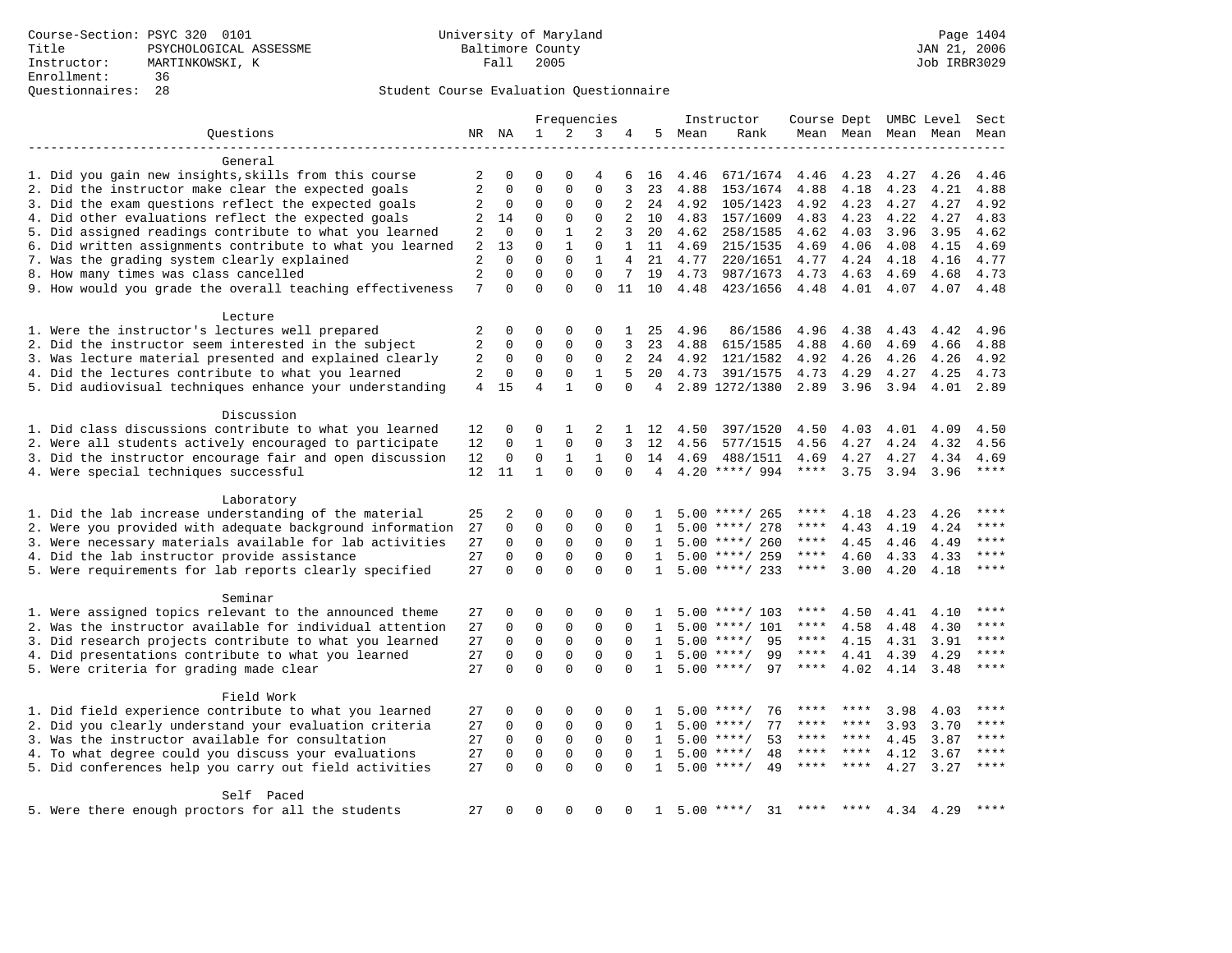|                    | Course-Section: PSYC 320 0101 | University of Maryland                  | Page 1404    |
|--------------------|-------------------------------|-----------------------------------------|--------------|
| Title              | PSYCHOLOGICAL ASSESSME        | Baltimore County                        | JAN 21, 2006 |
| Instructor:        | MARTINKOWSKI, K               | 2005<br>Fall                            | Job IRBR3029 |
| Enrollment:        | 36                            |                                         |              |
| Ouestionnaires: 28 |                               | Student Course Evaluation Ouestionnaire |              |

| Credits Earned |          | Cum. GPA      |   |             | Expected Grades | Reasons             | Type |                             |    |                                   | Majors |  |
|----------------|----------|---------------|---|-------------|-----------------|---------------------|------|-----------------------------|----|-----------------------------------|--------|--|
| $00 - 27$      | $\Omega$ | $0.00 - 0.99$ |   | Α           | 15              | Required for Majors |      | Graduate                    | 0  | Major                             | 22     |  |
| $28 - 55$      | 2        | $1.00 - 1.99$ |   | В           |                 |                     |      |                             |    |                                   |        |  |
| $56 - 83$      |          | $2.00 - 2.99$ |   | $\sim$<br>◡ | 2               | General             |      | Under-grad                  | 28 | Non-major                         | 6      |  |
| $84 - 150$     | 9        | $3.00 - 3.49$ | 8 | D           | 0               |                     |      |                             |    |                                   |        |  |
| Grad.          | 0        | $3.50 - 4.00$ | 4 | F           | 0               | Electives           |      |                             |    | #### - Means there are not enough |        |  |
|                |          |               |   | Ρ           | 0               |                     |      | responses to be significant |    |                                   |        |  |
|                |          |               |   |             | $\Omega$        | Other               | 18   |                             |    |                                   |        |  |
|                |          |               |   | っ           |                 |                     |      |                             |    |                                   |        |  |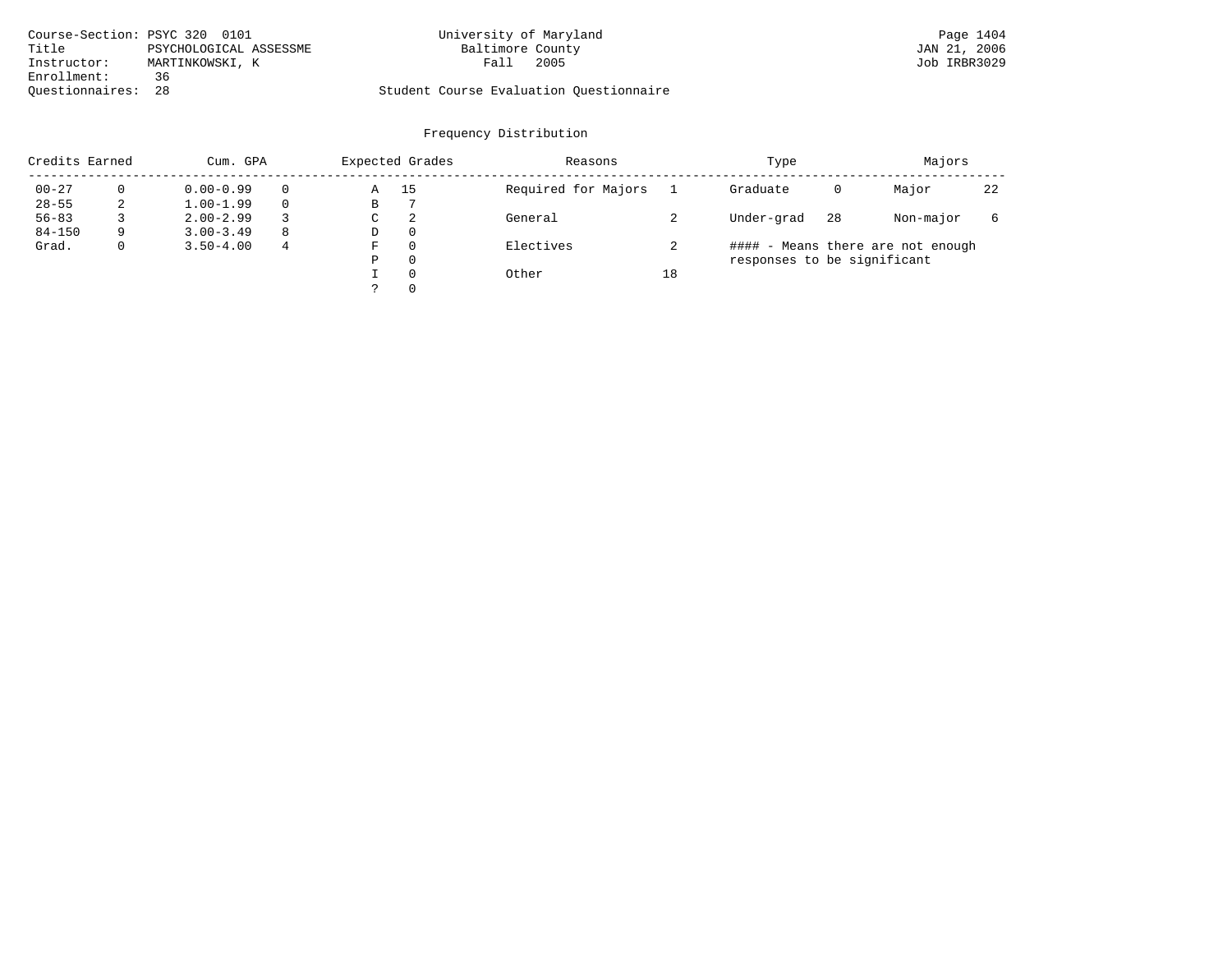|                                                           |                |                | Frequencies  |          | Instructor |     | Course Dept |      | UMBC Level     |      | Sect |      |      |      |
|-----------------------------------------------------------|----------------|----------------|--------------|----------|------------|-----|-------------|------|----------------|------|------|------|------|------|
| Ouestions                                                 | NR.            | ΝA             |              |          | 3          |     | 5.          | Mean | Rank           | Mean | Mean | Mean | Mean | Mean |
| General                                                   |                |                |              |          |            |     |             |      |                |      |      |      |      |      |
| 1. Did you gain new insights, skills from this course     |                |                |              | $\Omega$ |            |     |             | 4.39 | 780/1674       | 4.39 | 4.23 | 4.27 | 4.26 | 4.39 |
| 2. Did the instructor make clear the expected goals       |                | $\Omega$       | $\Omega$     | $\Omega$ | 4          | 6   | 18          | 4.50 | 578/1674       | 4.50 | 4.18 | 4.23 | 4.21 | 4.50 |
| 3. Did the exam questions reflect the expected goals      |                | $\Omega$       | $\Omega$     |          |            | 11  | 14          | 4.31 | 792/1423       | 4.31 | 4.23 | 4.27 | 4.27 | 4.31 |
| 4. Did other evaluations reflect the expected goals       |                | $\mathfrak{D}$ |              | $\Omega$ |            | 10  | 14          | 4.46 | 552/1609       | 4.46 | 4.23 | 4.22 | 4.27 | 4.46 |
| 5. Did assigned readings contribute to what you learned   | $\overline{2}$ |                | $\Omega$     |          |            | 12  | 1 O         | 4.11 | 702/1585       | 4.11 | 4.03 | 3.96 | 3.95 | 4.11 |
| 6. Did written assignments contribute to what you learned | 2              | $\Omega$       |              |          |            | 1 O | 13          | 4.00 | 870/1535       | 4.00 | 4.06 | 4.08 | 4.15 | 4.00 |
| 7. Was the grading system clearly explained               | $\overline{2}$ | $\Omega$       | $\Omega$     |          |            | 8   | 17          | 4.41 | 658/1651       | 4.41 | 4.24 | 4.18 | 4.16 | 4.41 |
| 8. How many times was class cancelled                     |                |                | $\Omega$     | $\Omega$ |            | 24  | 2           |      | 4.04 1553/1673 | 4.04 | 4.63 | 4.69 | 4.68 | 4.04 |
| 9. How would you grade the overall teaching effectiveness | 5              | <sup>n</sup>   | <sup>n</sup> |          | 4          | 14  | 7           | 4.04 | 936/1656       | 4.04 | 4.01 | 4.07 | 4.07 | 4.04 |
| Lecture                                                   |                |                |              |          |            |     |             |      |                |      |      |      |      |      |
| 1. Were the instructor's lectures well prepared           |                |                |              |          |            |     | 19          | 4.73 | 538/1586       | 4.73 | 4.38 | 4.43 | 4.42 | 4.73 |
| 2. Did the instructor seem interested in the subject      | 5              | $\Omega$       | $\Omega$     | $\Omega$ |            |     | 2.2.        | 4.81 | 811/1585       | 4.81 | 4.60 | 4.69 | 4.66 | 4.81 |
| 3. Was lecture material presented and explained clearly   | 4              | $\Omega$       |              |          |            | 10  | 14          | 4.37 | 808/1582       | 4.37 | 4.26 | 4.26 | 4.26 | 4.37 |
| 4. Did the lectures contribute to what you learned        | 4              | $\Omega$       |              |          |            |     | 19          | 4.48 | 717/1575       | 4.48 | 4.29 | 4.27 | 4.25 | 4.48 |
| 5. Did audiovisual techniques enhance your understanding  | $\overline{4}$ |                |              |          |            |     | 19          | 4.56 | 272/1380       | 4.56 | 3.96 | 3.94 | 4.01 | 4.56 |
| Discussion                                                |                |                |              |          |            |     |             |      |                |      |      |      |      |      |
| 1. Did class discussions contribute to what you learned   | 8              | $\Omega$       |              | $\Omega$ |            |     |             | 4.13 | 751/1520       | 4.13 | 4.03 | 4.01 | 4.09 | 4.13 |
| 2. Were all students actively encouraged to participate   |                | $\Omega$       | $\Omega$     | $\Omega$ |            |     | 19          | 4.67 | 483/1515       | 4.67 | 4.27 | 4.24 | 4.32 | 4.67 |
| 3. Did the instructor encourage fair and open discussion  | 7              | $\Omega$       | O            | $\Omega$ |            |     | 19          | 4.75 | 414/1511       | 4.75 | 4.27 | 4.27 | 4.34 | 4.75 |
| 4. Were special techniques successful                     | 7              |                |              |          | 6          |     |             | 3.80 | 614/994        | 3.80 | 3.75 | 3.94 | 3.96 | 3.80 |

| Credits Earned |          | Cum. GPA      |   |             | Expected Grades | Reasons             | Type |                             |     |                                   |    |
|----------------|----------|---------------|---|-------------|-----------------|---------------------|------|-----------------------------|-----|-----------------------------------|----|
| $00 - 27$      | $\Omega$ | $0.00 - 0.99$ |   | Α           | 12              | Required for Majors |      | Graduate                    | 0   | Major                             | 21 |
| $28 - 55$      | ᅩ        | $1.00 - 1.99$ |   | B           | 12              |                     |      |                             |     |                                   |    |
| $56 - 83$      | 2        | $2.00 - 2.99$ |   | $\sim$<br>J |                 | General             |      | Under-grad                  | -31 | Non-major                         | 10 |
| $84 - 150$     | 9        | $3.00 - 3.49$ | 4 | D           | 0               |                     |      |                             |     |                                   |    |
| Grad.          | 0        | $3.50 - 4.00$ |   | F           | 0               | Electives           |      |                             |     | #### - Means there are not enough |    |
|                |          |               |   | Ρ           | 0               |                     |      | responses to be significant |     |                                   |    |
|                |          |               |   |             | $\Omega$        | Other               | 17   |                             |     |                                   |    |
|                |          |               |   |             |                 |                     |      |                             |     |                                   |    |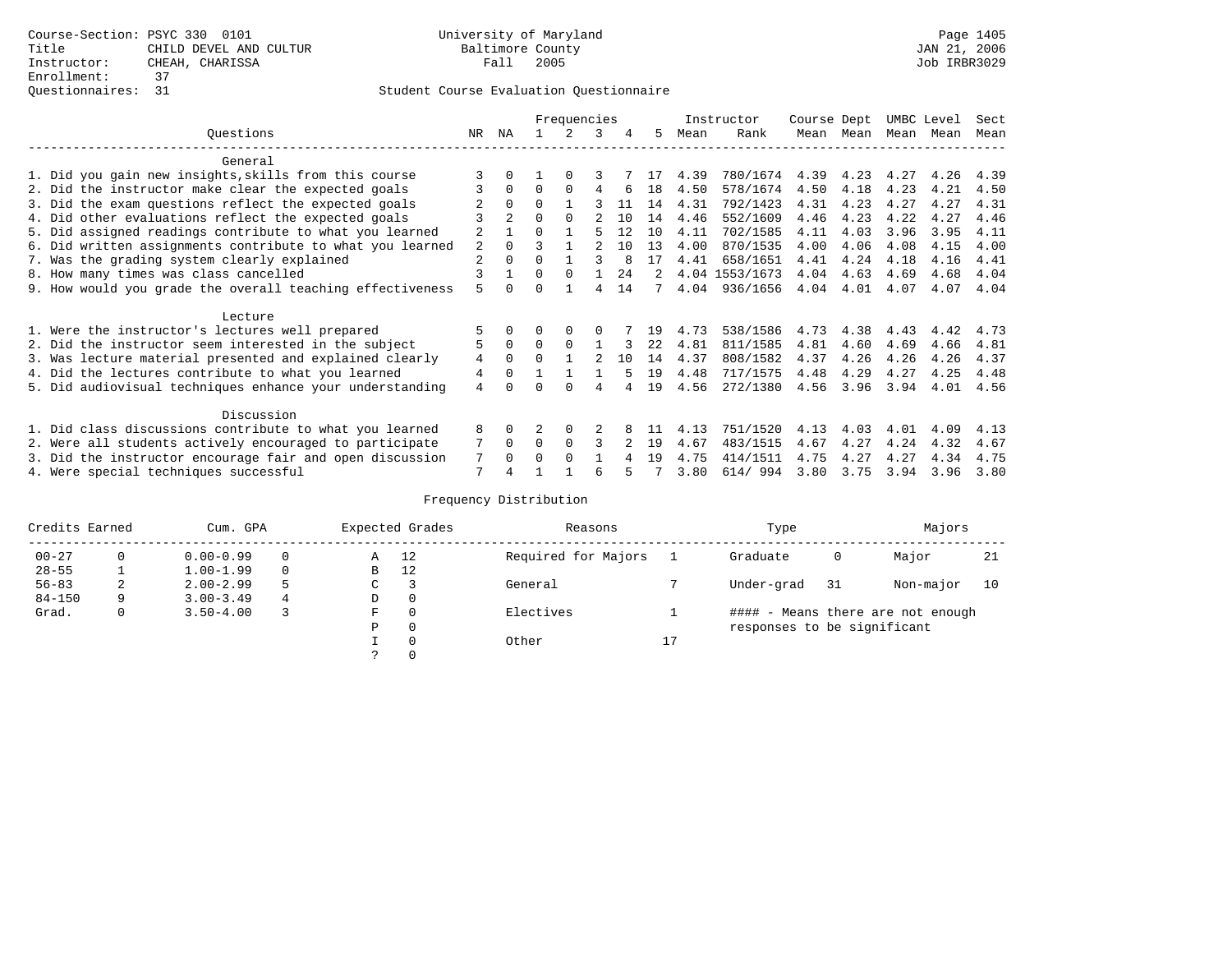|                                                                    | Frequencies |              |                  | Instructor     | Course Dept UMBC Level |                     |                |      | Sect               |           |       |      |                          |             |
|--------------------------------------------------------------------|-------------|--------------|------------------|----------------|------------------------|---------------------|----------------|------|--------------------|-----------|-------|------|--------------------------|-------------|
| Questions                                                          |             | NR NA        | $\mathbf{1}$     | 2              | 3                      |                     | 5.             | Mean | Rank               |           |       |      | Mean Mean Mean Mean Mean |             |
| General                                                            |             |              |                  |                |                        |                     |                |      |                    |           |       |      |                          |             |
| 1. Did you gain new insights, skills from this course              | 9           | 0            | 1                | $\Omega$       | 4                      | 3                   | 6              |      | 3.93 1296/1674     | 4.34      | 4.23  | 4.27 | 4.26                     | 3.93        |
| 2. Did the instructor make clear the expected goals                | 9           | $\mathbf 0$  | $\mathbf{1}$     | 2              | 3                      | $\overline{4}$      | $\overline{4}$ |      | 3.57 1465/1674     | 4.25      | 4.18  | 4.23 | 4.21                     | 3.57        |
| 3. Did the exam questions reflect the expected goals               |             | 0            | $\mathbf{1}$     | $\mathbf{1}$   | 4                      | 3                   | 5              |      | 3.71 1188/1423     | 4.36      | 4.23  | 4.27 | 4.27                     | 3.71        |
| 4. Did other evaluations reflect the expected goals                | 9<br>9      | 5            | $\mathbf{1}$     | $\overline{2}$ | 3                      | $\mathbf{1}$        | $\overline{a}$ |      | 3.11 1548/1609     | 4.27      | 4.23  | 4.22 | 4.27                     | 3.11        |
| 5. Did assigned readings contribute to what you learned            | 9           | $\Omega$     | $\mathbf{1}$     | $\Omega$       | $\overline{2}$         | $\overline{4}$      | 7              |      | 4.14 662/1585      | 3.89      | 4.03  | 3.96 | 3.95                     | 4.14        |
| 6. Did written assignments contribute to what you learned          | 9           | 5            | $\overline{2}$   | $\Omega$       | $\overline{2}$         | 3                   | $\overline{2}$ |      | 3.33 1355/1535     | 4.02      | 4.06  | 4.08 | 4.15                     | 3.33        |
| 7. Was the grading system clearly explained                        | 9           | 1            | 3                | $\mathbf 0$    | 2                      | 5                   | 3              |      | 3.38 1490/1651     | 4.20      | 4.24  | 4.18 | 4.16                     | 3.38        |
| 8. How many times was class cancelled                              | 9           | $\mathbf{1}$ | $\mathbf 0$      | $\mathbf 0$    | $\mathbf 0$            | 7                   | 6              |      | 4.46 1246/1673     | 4.81      | 4.63  | 4.69 | 4.68                     | 4.46        |
| 9. How would you grade the overall teaching effectiveness          | 10          | $\mathbf 0$  | $\mathbf{1}$     | $\mathfrak{D}$ | 5                      | 5                   | $\Omega$       |      | 3.08 1530/1656     | 3.99      | 4.01  | 4.07 | 4.07                     | 3.69        |
|                                                                    |             |              |                  |                |                        |                     |                |      |                    |           |       |      |                          |             |
| Lecture                                                            |             |              |                  |                |                        |                     |                |      |                    |           |       |      |                          |             |
| 1. Were the instructor's lectures well prepared                    | 9           | 0            | 1                | 0              | 2                      | 6                   | 5              |      | 4.00 1300/1586     | 4.38      | 4.38  | 4.43 | 4.42                     | 4.25        |
| 2. Did the instructor seem interested in the subject               | 9           | 0            | $\mathbf 0$      | $\mathbf 0$    | $\overline{2}$         | 4                   | 8              |      | 4.43 1292/1585     | 4.29      | 4.60  | 4.69 | 4.66                     | 4.51        |
| 3. Was lecture material presented and explained clearly            | 9           | $\mathbf 0$  | 0<br>$\mathbf 0$ | 2              | 5<br>5                 | 5<br>$\overline{a}$ | 2              |      | 3.50 1406/1582     | 4.23      | 4.26  | 4.26 | 4.26                     | 3.95        |
| 4. Did the lectures contribute to what you learned                 | 9           | 0            | $\Omega$         | $\overline{c}$ |                        |                     | 5              |      | 3.71 1309/1575     | 4.34      | 4.29  | 4.27 | 4.25                     | 4.08        |
| 5. Did audiovisual techniques enhance your understanding           | 9           | $\mathbf{1}$ |                  | $\overline{a}$ | $\overline{4}$         | 4                   | 3              |      | 3.62 992/1380      | 3.95      | 3.96  | 3.94 | 4.01                     | 3.97        |
| Discussion                                                         |             |              |                  |                |                        |                     |                |      |                    |           |       |      |                          |             |
| 1. Did class discussions contribute to what you learned            | 13          | 0            | 1                | 1              | 1                      | 1                   | 6              | 4.00 | 810/1520           | 4.30      | 4.03  | 4.01 | 4.09                     | 4.00        |
| 2. Were all students actively encouraged to participate            | 13          | 0            | $\mathbf{1}$     | $\mathbf{0}$   | 3                      | 1                   | 5              |      | 3.90 1137/1515     | 4.25      | 4.27  | 4.24 | 4.32                     | 3.90        |
| 3. Did the instructor encourage fair and open discussion           | 13          | 0            | 0                | 2              | 3                      | $\mathbf{1}$        | 4              |      | 3.70 1249/1511     | 4.18      | 4.27  | 4.27 | 4.34                     | 3.70        |
| 4. Were special techniques successful                              | 13          | 7            | $\mathbf{1}$     | $\Omega$       | $\mathbf{1}$           | $\Omega$            | $\mathbf{1}$   |      | $3.00$ ****/ 994   | 3.87 3.75 |       | 3.94 | 3.96                     | $***$       |
| Laboratory                                                         |             |              |                  |                |                        |                     |                |      |                    |           |       |      |                          |             |
| 1. Did the lab increase understanding of the material              | 12          | 1            | 1                | 0              | 0                      | 1                   | 8              | 4.50 | 93/ 265            | 4.23      | 4.18  | 4.23 | 4.26                     | 4.50        |
| 2. Were you provided with adequate background information          | 13          | $\Omega$     | $\mathbf 0$      | 0              | $\mathbf{1}$           | 3                   | 6              | 4.50 | 86/ 278            | 4.36      | 4.43  | 4.19 | 4.24                     | 4.50        |
| 3. Were necessary materials available for lab activities           | 13          | 4            | 0                | $\mathsf 0$    | $\mathsf 0$            | $\mathbf 0$         | 6              | 5.00 | 1/260              | 4.37      | 4.45  | 4.46 | 4.49                     | 5.00        |
| 4. Did the lab instructor provide assistance                       | 13          | $\mathbf{1}$ | 0                | 0              | $\mathsf 0$            | 3                   | 6              | 4.67 | 89/ 259            | 4.53      | 4.60  | 4.33 | 4.33                     | 4.67        |
| 5. Were requirements for lab reports clearly specified             | 13          | 6            | $\mathbf 0$      | $\Omega$       | $\mathbf 0$            | $\mathbf 0$         | 4              |      | $5.00$ ****/ 233   | 3.00      | 3.00  | 4.20 | 4.18                     | ****        |
|                                                                    |             |              |                  |                |                        |                     |                |      |                    |           |       |      |                          |             |
| Seminar<br>1. Were assigned topics relevant to the announced theme | 21          | 1            | 0                | 0              | 1                      | 0                   | $\Omega$       | 3.00 | ****/ 103          | ****      | 4.50  | 4.41 | 4.10                     |             |
| 4. Did presentations contribute to what you learned                | 21          | $\mathbf{1}$ | $\mathsf 0$      | $\mathbf{0}$   | $\mathbf{1}$           | $\mathbf 0$         | $\mathbf 0$    | 3.00 | $***/$<br>99       | ****      | 4.41  | 4.39 | 4.29                     | ****        |
| 5. Were criteria for grading made clear                            | 21          | $\mathbf{1}$ | $\mathbf 0$      | $\mathbf 0$    | $\mathbf{1}$           | $\Omega$            | $\Omega$       | 3.00 | 97<br>$***$ /      | ****      | 4.02  |      |                          | ****        |
|                                                                    |             |              |                  |                |                        |                     |                |      |                    |           |       | 4.14 | 3.48                     |             |
| Field Work                                                         |             |              |                  |                |                        |                     |                |      |                    |           |       |      |                          |             |
| 1. Did field experience contribute to what you learned             | 21          | 0            | 2                | 0              | 0                      | 0                   | 0              | 1.00 | ****/<br>76        |           |       | 3.98 | 4.03                     |             |
| 2. Did you clearly understand your evaluation criteria             | 21          | 0            | $\overline{2}$   | 0              | $\mathsf 0$            | 0                   | 0              | 1.00 | 77<br>$***$ /      | ****      |       | 3.93 | 3.70                     | ****        |
| 3. Was the instructor available for consultation                   | 21          | $\mathbf{1}$ | 0                | 0              | $\mathsf 0$            | 1                   | $\mathbf 0$    | 4.00 | 53<br>$***$ /      |           | ****  | 4.45 | 3.87                     | ****        |
| 4. To what degree could you discuss your evaluations               | 21          | $\mathbf{1}$ | $\mathbf 0$      | $\Omega$       | $\mathbf{1}$           | $\Omega$            | $\Omega$       |      | $3.00$ ****/<br>48 | ****      | ****  | 4.12 | 3.67                     | ****        |
| Self Paced                                                         |             |              |                  |                |                        |                     |                |      |                    |           |       |      |                          |             |
| 1. Did self-paced system contribute to what you learned            | 21          | 0            | 0                | 0              | 1                      | 1                   | 0              | 3.50 | 61<br>$* * * * /$  |           |       | 4.09 | 3.20                     |             |
| 2. Did study questions make clear the expected goal                | 21          | 0            | $\mathbf 0$      | 0              | $\mathbf{0}$           | $\mathbf{1}$        | $\mathbf{1}$   | 4.50 | 52<br>$***$ /      |           |       | 4.26 | 3.50                     |             |
| 3. Were your contacts with the instructor helpful                  | 21          | $\mathbf{1}$ | $\mathbf 0$      | $\Omega$       | $\mathbf{0}$           | $\Omega$            | $\mathbf{1}$   | 5.00 | $***$ /<br>50      |           |       | 4.44 | 3.82                     | ****        |
| 4. Was the feedback/tutoring by proctors helpful                   | 21          | $\mathbf{1}$ | $\Omega$         | $\cap$         | $\cap$                 | $\cap$              | $\mathbf{1}$   | 5.00 | 35<br>$* * * * /$  | ****      | $***$ | 4.36 | 3.29                     | $***$ * * * |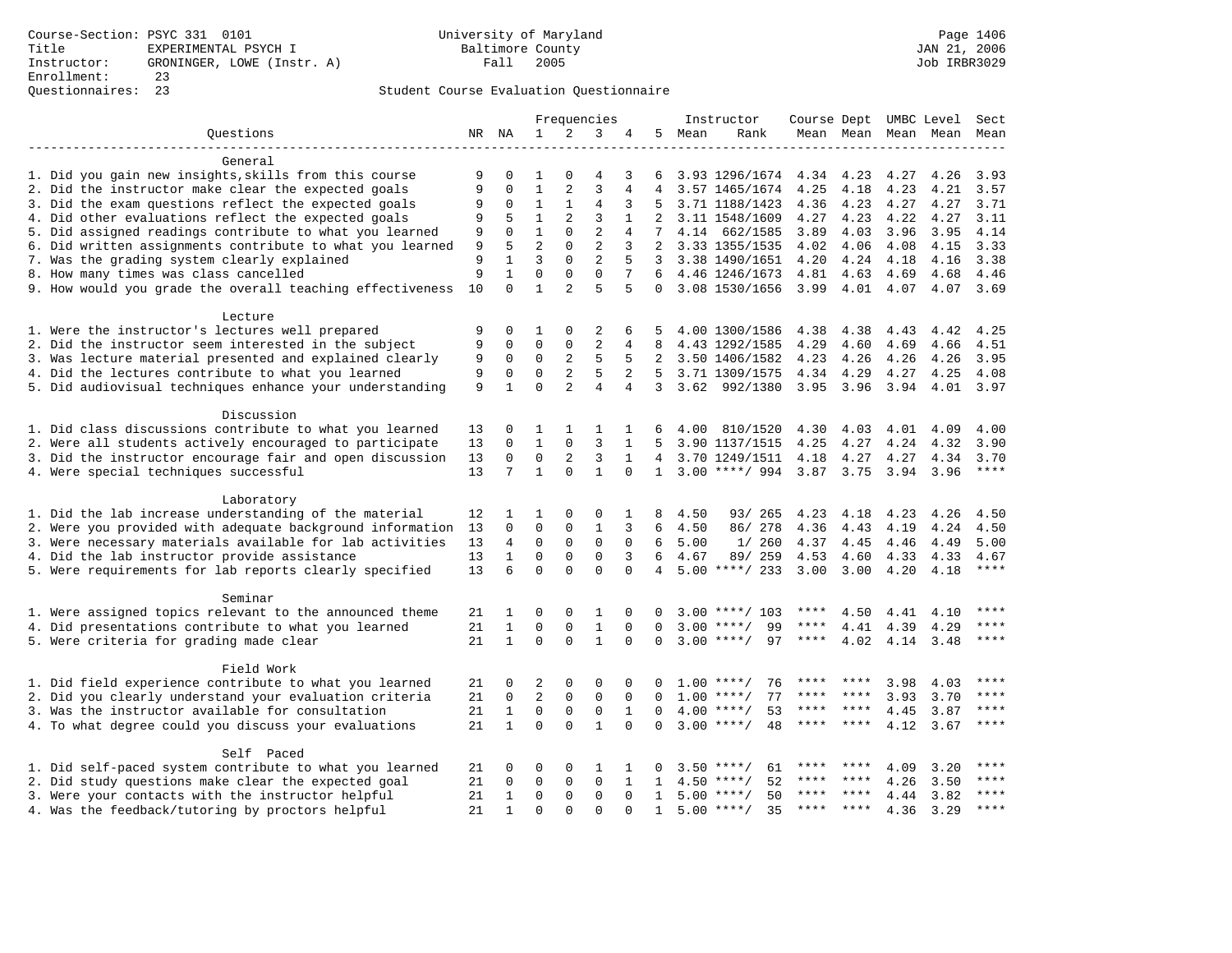| Course-Section: PSYC 331 0101 |                            | University of Maryland                  | Page 1406    |
|-------------------------------|----------------------------|-----------------------------------------|--------------|
| Title                         | EXPERIMENTAL PSYCH I       | Baltimore County                        | JAN 21, 2006 |
| Instructor:                   | GRONINGER, LOWE (Instr. A) | 2005<br>Fall                            | Job IRBR3029 |
| Enrollment:                   | 23                         |                                         |              |
| Ouestionnaires: 23            |                            | Student Course Evaluation Ouestionnaire |              |

| Credits Earned |   | Cum. GPA      |          | Expected Grades |    | Reasons             | Type |                             | Majors |                                   |    |
|----------------|---|---------------|----------|-----------------|----|---------------------|------|-----------------------------|--------|-----------------------------------|----|
| $00 - 27$      |   | $0.00 - 0.99$ | $\Omega$ | Α               | -2 | Required for Majors |      | Graduate                    | 0      | Major                             | 14 |
| $28 - 55$      |   | $1.00 - 1.99$ | $\Omega$ | В               | 9  |                     |      |                             |        |                                   |    |
| $56 - 83$      | 2 | $2.00 - 2.99$ | 3        | С               | 2  | General             |      | Under-grad                  | 23     | Non-major                         |    |
| $84 - 150$     |   | $3.00 - 3.49$ | $\Omega$ | D               | 0  |                     |      |                             |        |                                   |    |
| Grad.          | 0 | $3.50 - 4.00$ | -2       | F               | 0  | Electives           |      |                             |        | #### - Means there are not enough |    |
|                |   |               |          | Ρ               | 0  |                     |      | responses to be significant |        |                                   |    |
|                |   |               |          |                 | 0  | Other               | 14   |                             |        |                                   |    |
|                |   |               |          |                 | 0  |                     |      |                             |        |                                   |    |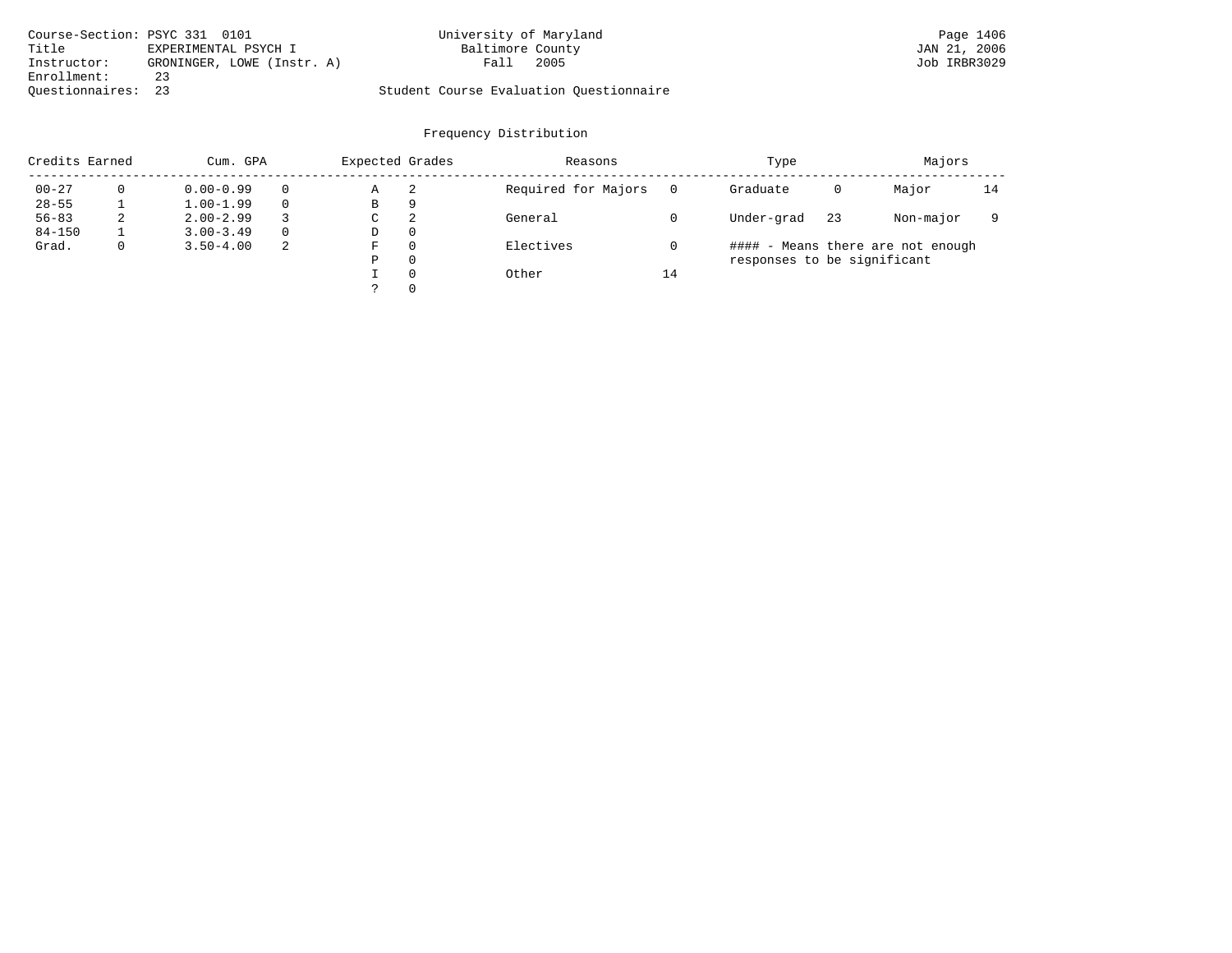|                                                           |        | Frequencies  |                | Instructor     |                |                 |                 |      | Course Dept UMBC Level   | Sect      |       |      |                          |       |
|-----------------------------------------------------------|--------|--------------|----------------|----------------|----------------|-----------------|-----------------|------|--------------------------|-----------|-------|------|--------------------------|-------|
| Questions                                                 |        | NR NA        | $\mathbf{1}$   | 2              | 3              | 4               | 5               | Mean | Rank                     |           |       |      | Mean Mean Mean Mean Mean |       |
| General                                                   |        |              |                |                |                |                 |                 |      |                          |           |       |      |                          |       |
| 1. Did you gain new insights, skills from this course     | 9      | $\mathbf 0$  | 1              | $\Omega$       | 4              | 3               | 6               |      | 3.93 1296/1674 4.34      |           | 4.23  | 4.27 | 4.26                     | 3.93  |
| 2. Did the instructor make clear the expected goals       | 9      | $\mathbf 0$  | $\mathbf{1}$   | $\overline{a}$ | $\overline{3}$ | 4               |                 |      | 3.57 1465/1674           | 4.25      | 4.18  | 4.23 | 4.21                     | 3.57  |
| 3. Did the exam questions reflect the expected goals      |        | $\mathbf 0$  | $\mathbf{1}$   | $\mathbf{1}$   | $\overline{4}$ | 3               | 5               |      | 3.71 1188/1423           | 4.36      | 4.23  | 4.27 | 4.27                     | 3.71  |
| 4. Did other evaluations reflect the expected goals       | 9<br>9 | 5            | $\mathbf{1}$   | 2              | 3              | $\mathbf{1}$    | 2               |      | 3.11 1548/1609           | 4.27      | 4.23  | 4.22 | 4.27                     | 3.11  |
| 5. Did assigned readings contribute to what you learned   | 9      | $\Omega$     | $\mathbf{1}$   | $\Omega$       | $\overline{2}$ | 4               | $7\overline{ }$ |      | 4.14 662/1585            | 3.89      | 4.03  | 3.96 | 3.95                     | 4.14  |
| 6. Did written assignments contribute to what you learned | 9      | 5            | $\overline{a}$ | $\Omega$       | $\overline{2}$ | 3               |                 |      | 2 3.33 1355/1535         | 4.02      | 4.06  | 4.08 | 4.15                     | 3.33  |
| 7. Was the grading system clearly explained               | 9      | 1            | 3              | $\mathbf 0$    | 2              | 5               |                 |      | 3 3.38 1490/1651         | 4.20      | 4.24  | 4.18 | 4.16                     | 3.38  |
| 8. How many times was class cancelled                     | 9      | $\mathbf{1}$ | $\mathbf 0$    | $\mathbf 0$    | $\mathbf{0}$   | $7\overline{ }$ | 6               |      | 4.46 1246/1673           | 4.81      | 4.63  | 4.69 | 4.68                     | 4.46  |
| 9. How would you grade the overall teaching effectiveness | 15     | $\Omega$     | $\Omega$       | $\Omega$       | $\overline{2}$ | 4               | 2               | 4.00 | 955/1656                 | 3.99      | 4.01  | 4.07 | 4.07                     | 3.69  |
|                                                           |        |              |                |                |                |                 |                 |      |                          |           |       |      |                          |       |
| Lecture                                                   |        |              |                |                |                |                 |                 |      |                          |           |       |      |                          |       |
| 1. Were the instructor's lectures well prepared           | 18     | $\mathbf 0$  | 0              | $\Omega$       | $\Omega$       | 1               |                 |      | $4.80$ ****/1586         | 4.38      | 4.38  | 4.43 | 4.42                     | 4.25  |
| 2. Did the instructor seem interested in the subject      | 18     | $\mathbf 0$  | $\mathbf 0$    | $\mathbf{0}$   | $\mathbf{0}$   | 2               | 3               |      | $4.60$ ****/1585         | 4.29      | 4.60  | 4.69 | 4.66                     | 4.51  |
| 3. Was lecture material presented and explained clearly   | 17     | $\mathbf 0$  | $\mathbf 0$    | $\mathbf 0$    | $\mathbf{1}$   | 3               | 2               |      | 4.17 1025/1582           | 4.23      | 4.26  | 4.26 | 4.26                     | 3.95  |
| 4. Did the lectures contribute to what you learned        | 18     | $\mathbf 0$  | $\mathbf 0$    | $\mathbf 0$    | $\mathbf{1}$   | 2               | 2               |      | $4.20$ ****/1575         | 4.34 4.29 |       | 4.27 | 4.25                     | 4.08  |
| 5. Did audiovisual techniques enhance your understanding  | 19     | $\Omega$     | $\Omega$       | $\mathbf{1}$   | $\mathbf{1}$   | $\Omega$        |                 |      | $2, 3.75$ ****/1380      | 3.95 3.96 |       | 3.94 | 4.01                     | 3.97  |
| Discussion                                                |        |              |                |                |                |                 |                 |      |                          |           |       |      |                          |       |
| 1. Did class discussions contribute to what you learned   | 13     | 0            | 1              | 1              | 1              | 1               | 6               | 4.00 | 810/1520                 | 4.30      | 4.03  | 4.01 | 4.09                     | 4.00  |
| 2. Were all students actively encouraged to participate   | 13     | $\mathbf 0$  | $\mathbf 1$    | $\mathbf{0}$   | 3              | 1               | 5               |      | 3.90 1137/1515           | 4.25      | 4.27  | 4.24 | 4.32                     | 3.90  |
| 3. Did the instructor encourage fair and open discussion  | 13     | $\mathbf 0$  | 0              | 2              | 3              | 1               | 4               |      | 3.70 1249/1511           | 4.18      | 4.27  | 4.27 | 4.34                     | 3.70  |
| 4. Were special techniques successful                     | 13     | 7            | $\mathbf{1}$   | $\Omega$       | $\mathbf{1}$   |                 | $\mathbf{1}$    |      | 3.00 ****/ 994 3.87 3.75 |           |       | 3.94 | 3.96                     | $***$ |
| Laboratory                                                |        |              |                |                |                |                 |                 |      |                          |           |       |      |                          |       |
| 1. Did the lab increase understanding of the material     | 12     | 1            | 1              | 0              | 0              | 1               | 8               | 4.50 | 93/ 265                  | 4.23      | 4.18  | 4.23 | 4.26                     | 4.50  |
| 2. Were you provided with adequate background information | 13     | $\Omega$     | $\mathbf 0$    | $\mathbf{0}$   | $\mathbf{1}$   | 3               | 6               | 4.50 | 86/278                   | 4.36      | 4.43  | 4.19 | 4.24                     | 4.50  |
| 3. Were necessary materials available for lab activities  | 13     | 4            | $\mathbf 0$    | $\mathsf 0$    | $\mathbf 0$    | $\mathbf 0$     | 6               | 5.00 | 1/260                    | 4.37      | 4.45  | 4.46 | 4.49                     | 5.00  |
| 4. Did the lab instructor provide assistance              | 13     | $\mathbf{1}$ | 0              | 0              | $\mathbf 0$    | 3               | 6               | 4.67 | 89/ 259                  | 4.53      | 4.60  | 4.33 | 4.33                     | 4.67  |
| 5. Were requirements for lab reports clearly specified    | 13     | 6            | $\Omega$       | $\Omega$       | $\Omega$       | $\Omega$        | 4               |      | $5.00$ ****/ 233         | 3.00      | 3.00  | 4.20 | 4.18                     | ****  |
| Seminar                                                   |        |              |                |                |                |                 |                 |      |                          |           |       |      |                          |       |
| 1. Were assigned topics relevant to the announced theme   | 21     | 1            | 0              | 0              | 1              | 0               | $\Omega$        | 3.00 | ****/ 103                | ****      | 4.50  | 4.41 | 4.10                     |       |
| 4. Did presentations contribute to what you learned       | 21     | $\mathbf{1}$ | $\mathbf 0$    | $\mathbf{0}$   | $\mathbf{1}$   | $\mathbf 0$     | $\mathbf 0$     | 3.00 | 99<br>$* * * * /$        | ****      | 4.41  | 4.39 | 4.29                     | ****  |
| 5. Were criteria for grading made clear                   | 21     | $\mathbf{1}$ | $\Omega$       | $\Omega$       | $\mathbf{1}$   | $\Omega$        | $\Omega$        | 3.00 | 97<br>$* * * * /$        | ****      | 4.02  | 4.14 | 3.48                     | ****  |
|                                                           |        |              |                |                |                |                 |                 |      |                          |           |       |      |                          |       |
| Field Work                                                |        |              |                |                |                |                 |                 |      |                          |           |       |      |                          |       |
| 1. Did field experience contribute to what you learned    | 21     | 0            | 2              | 0              | 0              | 0               | 0               | 1.00 | ****/<br>76              |           |       | 3.98 | 4.03                     | ****  |
| 2. Did you clearly understand your evaluation criteria    | 21     | $\mathbf 0$  | $\overline{2}$ | $\mathsf 0$    | $\mathbf 0$    | $\mathbf 0$     | 0               | 1.00 | 77<br>$***/$             | ****      | ****  | 3.93 | 3.70                     | ****  |
| 3. Was the instructor available for consultation          | 21     | $\mathbf{1}$ | $\mathbf 0$    | $\mathsf 0$    | $\mathbf 0$    | $\mathbf{1}$    | $\mathbf 0$     | 4.00 | 53<br>$***$ /            | ****      | ****  | 4.45 | 3.87                     | ****  |
| 4. To what degree could you discuss your evaluations      | 21     | $\mathbf{1}$ | $\Omega$       | $\Omega$       | $\mathbf{1}$   | $\Omega$        | $\Omega$        |      | $3.00$ ****/<br>48       | ****      | ****  | 4.12 | 3.67                     | $***$ |
| Self Paced                                                |        |              |                |                |                |                 |                 |      |                          |           |       |      |                          |       |
| 1. Did self-paced system contribute to what you learned   | 21     | $\mathbf 0$  | 0              | 0              | $\mathbf{1}$   |                 |                 | 3.50 | $***$ /<br>61            |           |       | 4.09 | 3.20                     |       |
| 2. Did study questions make clear the expected goal       | 21     | $\mathbf 0$  | $\mathbf 0$    | $\mathbf 0$    | $\Omega$       | $\mathbf{1}$    | 1               | 4.50 | $***$ /<br>52            |           |       | 4.26 | 3.50                     | ****  |
| 3. Were your contacts with the instructor helpful         | 21     | $\mathbf{1}$ | $\Omega$       | $\Omega$       | $\Omega$       | $\Omega$        | $\mathbf{1}$    |      | $5.00$ ****/<br>50       |           | ****  | 4.44 | 3.82                     | ****  |
| 4. Was the feedback/tutoring by proctors helpful          | 21     | $\mathbf{1}$ | $\Omega$       | $\cap$         | $\cap$         | $\cap$          | $\mathbf{1}$    |      | $5.00$ ****/<br>35       | ****      | $***$ | 4.36 | 3.29                     | ****  |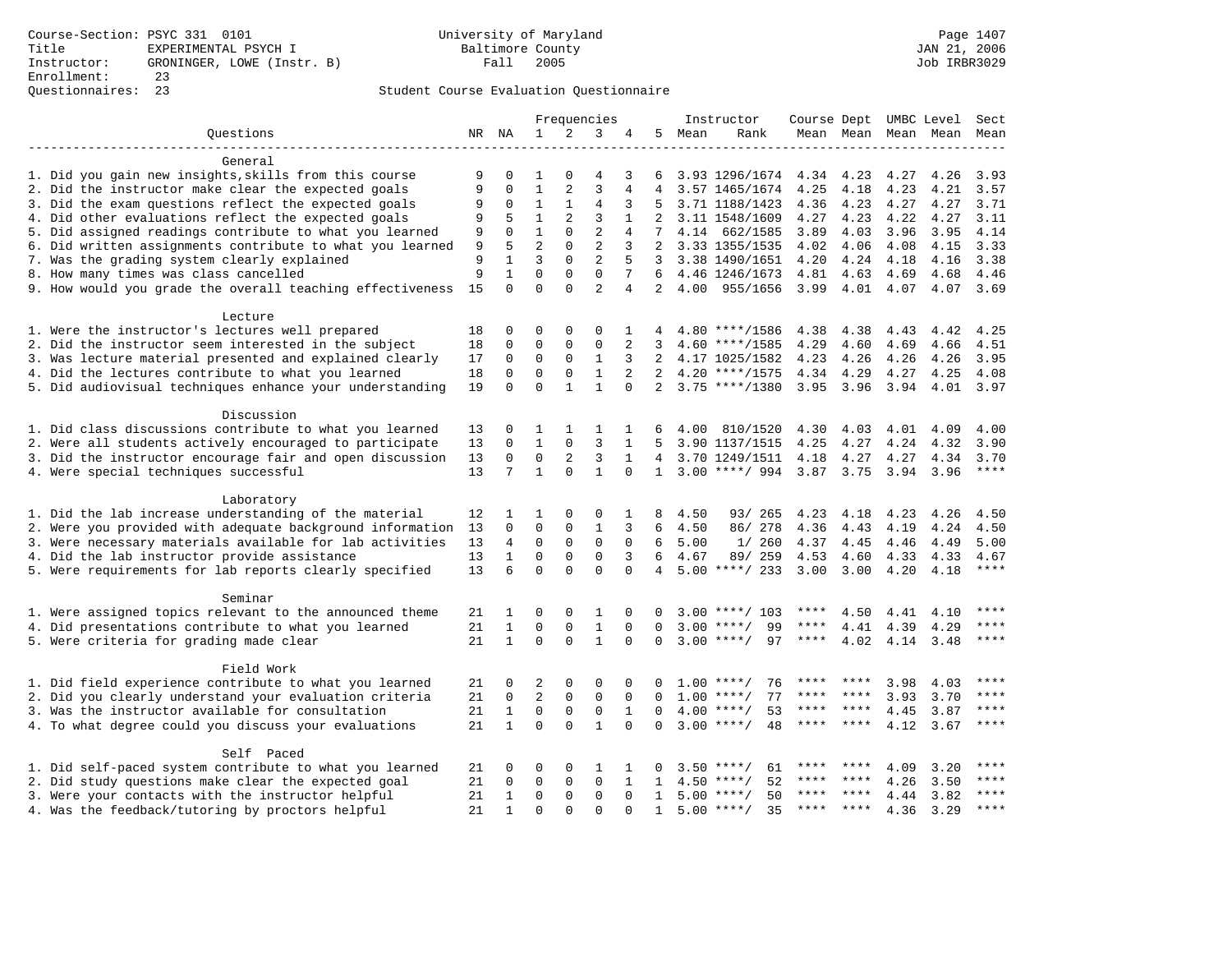| Course-Section: PSYC 331 0101 |                            | University of Maryland                  | Page 1407    |
|-------------------------------|----------------------------|-----------------------------------------|--------------|
| Title                         | EXPERIMENTAL PSYCH I       | Baltimore County                        | JAN 21, 2006 |
| Instructor:                   | GRONINGER, LOWE (Instr. B) | 2005<br>Fall                            | Job IRBR3029 |
| Enrollment:                   | 23                         |                                         |              |
| Ouestionnaires: 23            |                            | Student Course Evaluation Ouestionnaire |              |

| Credits Earned |              | Cum. GPA      |          | Expected Grades |          | Reasons             | Type |                             |    |                                   |    |  |  | Majors |  |
|----------------|--------------|---------------|----------|-----------------|----------|---------------------|------|-----------------------------|----|-----------------------------------|----|--|--|--------|--|
| $00 - 27$      |              | $0.00 - 0.99$ |          | Α               | 2        | Required for Majors |      | Graduate                    | 0  | Major                             | 14 |  |  |        |  |
| $28 - 55$      |              | $1.00 - 1.99$ |          | В               | 9        |                     |      |                             |    |                                   |    |  |  |        |  |
| $56 - 83$      | 2            | $2.00 - 2.99$ |          | C               | 2        | General             |      | Under-grad                  | 23 | Non-major                         |    |  |  |        |  |
| $84 - 150$     |              | $3.00 - 3.49$ | $\Omega$ | D               | $\Omega$ |                     |      |                             |    |                                   |    |  |  |        |  |
| Grad.          | $\mathbf{0}$ | $3.50 - 4.00$ | -2       | F               | $\Omega$ | Electives           |      |                             |    | #### - Means there are not enough |    |  |  |        |  |
|                |              |               |          | Ρ               | $\Omega$ |                     |      | responses to be significant |    |                                   |    |  |  |        |  |
|                |              |               |          |                 | $\Omega$ | Other               | 14   |                             |    |                                   |    |  |  |        |  |
|                |              |               |          |                 | $\Omega$ |                     |      |                             |    |                                   |    |  |  |        |  |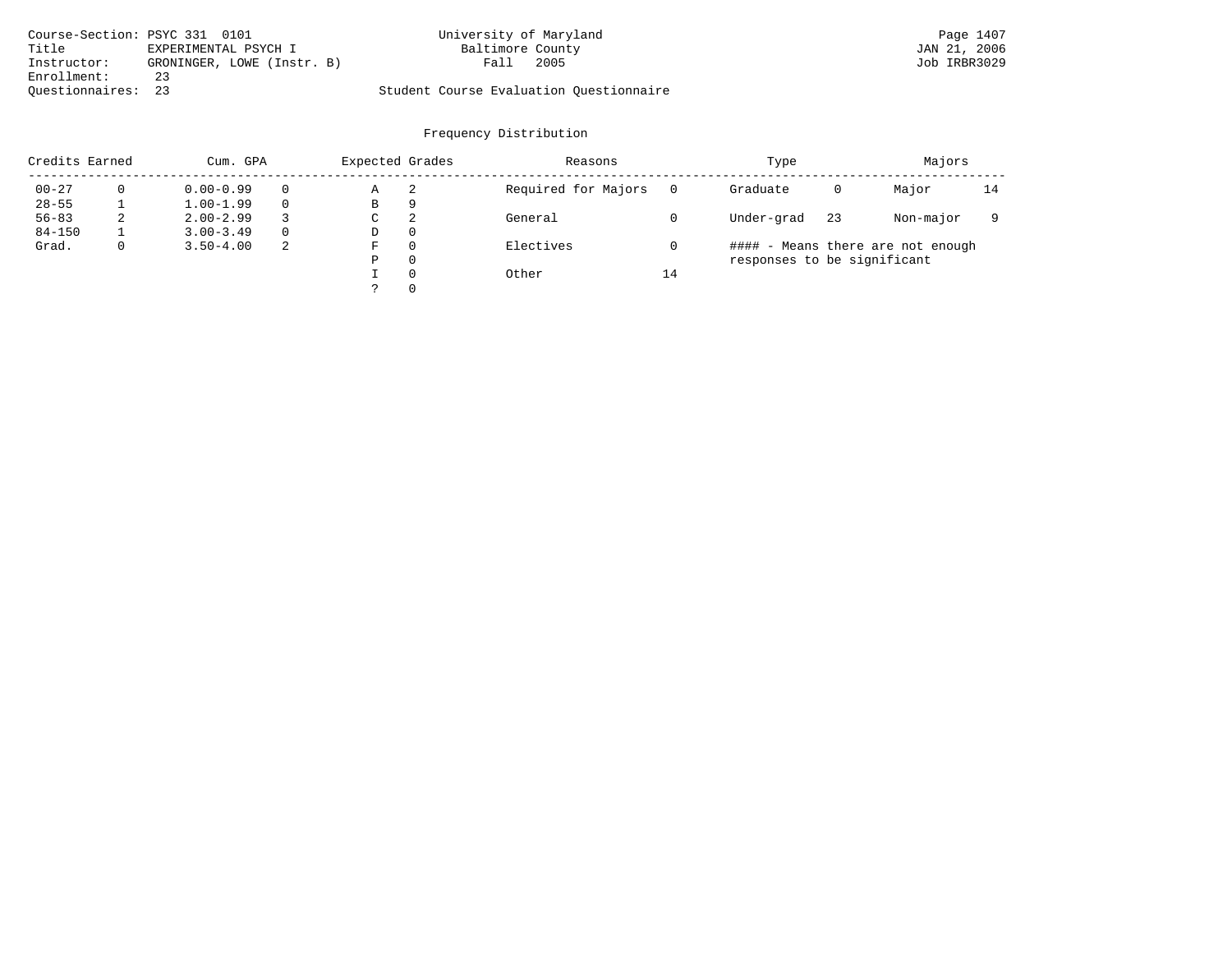|                                                           |    | Frequencies    |                | Instructor     |                |                 |                 |      | Course Dept UMBC Level   | Sect      |       |      |                     |             |
|-----------------------------------------------------------|----|----------------|----------------|----------------|----------------|-----------------|-----------------|------|--------------------------|-----------|-------|------|---------------------|-------------|
| Questions                                                 |    | NR NA          | $\mathbf{1}$   | 2              | 3              | 4               | 5               | Mean | Rank                     |           |       |      | Mean Mean Mean Mean | Mean        |
| General                                                   |    |                |                |                |                |                 |                 |      |                          |           |       |      |                     |             |
| 1. Did you gain new insights, skills from this course     | 9  | $\mathbf 0$    | 1              | $\Omega$       | 4              | 3               | 6               |      | 3.93 1296/1674 4.34      |           | 4.23  | 4.27 | 4.26                | 3.93        |
| 2. Did the instructor make clear the expected goals       | 9  | $\mathbf 0$    | $\mathbf{1}$   | $\overline{a}$ | $\overline{3}$ | 4               |                 |      | 3.57 1465/1674           | 4.25      | 4.18  | 4.23 | 4.21                | 3.57        |
| 3. Did the exam questions reflect the expected goals      | 9  | $\mathbf 0$    | $\mathbf{1}$   | $\mathbf{1}$   | $\overline{4}$ | 3               | 5               |      | 3.71 1188/1423           | 4.36      | 4.23  | 4.27 | 4.27                | 3.71        |
| 4. Did other evaluations reflect the expected goals       | 9  | 5              | $\mathbf{1}$   | 2              | 3              | $\mathbf{1}$    | 2               |      | 3.11 1548/1609           | 4.27      | 4.23  | 4.22 | 4.27                | 3.11        |
| 5. Did assigned readings contribute to what you learned   | 9  | $\Omega$       | $\mathbf{1}$   | $\Omega$       | $\overline{2}$ | 4               | $7\overline{ }$ |      | 4.14 662/1585            | 3.89      | 4.03  | 3.96 | 3.95                | 4.14        |
| 6. Did written assignments contribute to what you learned | 9  | 5              | $\overline{a}$ | $\Omega$       | $\overline{2}$ | 3               | 2               |      | 3.33 1355/1535           | 4.02      | 4.06  | 4.08 | 4.15                | 3.33        |
| 7. Was the grading system clearly explained               | 9  | 1              | 3              | $\mathbf 0$    | 2              | 5               |                 |      | 3 3.38 1490/1651         | 4.20      | 4.24  | 4.18 | 4.16                | 3.38        |
| 8. How many times was class cancelled                     | 9  | $\mathbf{1}$   | $\mathbf 0$    | $\mathbf 0$    | $\mathbf 0$    | $7\overline{ }$ | 6               |      | 4.46 1246/1673           | 4.81      | 4.63  | 4.69 | 4.68                | 4.46        |
| 9. How would you grade the overall teaching effectiveness | 13 | $\mathbf{1}$   | $\Omega$       | $\Omega$       | 3              | 3               | 3               | 4.00 | 955/1656                 | 3.99      | 4.01  | 4.07 | 4.07                | 3.69        |
| Lecture                                                   |    |                |                |                |                |                 |                 |      |                          |           |       |      |                     |             |
| 1. Were the instructor's lectures well prepared           | 13 | $\mathbf 0$    | 0              | $\mathbf 0$    | $\mathbf{1}$   | 3               | 6               | 4.50 | 858/1586                 | 4.38      | 4.38  | 4.43 | 4.42                | 4.25        |
| 2. Did the instructor seem interested in the subject      | 13 | $\mathbf 0$    | $\mathbf 0$    | $\mathbf{0}$   | $\mathbf 0$    | 4               | 6               |      | 4.60 1142/1585           | 4.29      | 4.60  | 4.69 | 4.66                | 4.51        |
| 3. Was lecture material presented and explained clearly   | 12 | $\mathbf 0$    | $\mathbf 0$    | $\mathbf 0$    | $\overline{2}$ | 5               | $\overline{4}$  |      | 4.18 1007/1582           | 4.23      | 4.26  | 4.26 | 4.26                | 3.95        |
| 4. Did the lectures contribute to what you learned        | 12 | $\mathbf 0$    | $\mathbf 0$    | $1\,$          | $\mathbf 0$    | 3               | $7^{\circ}$     | 4.45 | 755/1575                 | 4.34      | 4.29  | 4.27 | 4.25                | 4.08        |
| 5. Did audiovisual techniques enhance your understanding  | 15 | $\overline{2}$ | $\Omega$       | $\mathbf{1}$   | $\Omega$       | $\mathbf{1}$    | $\overline{4}$  | 4.33 | 426/1380                 | 3.95 3.96 |       | 3.94 | 4.01                | 3.97        |
|                                                           |    |                |                |                |                |                 |                 |      |                          |           |       |      |                     |             |
| Discussion                                                |    |                |                |                |                |                 |                 |      |                          |           |       |      |                     |             |
| 1. Did class discussions contribute to what you learned   | 13 | 0              | 1              | 1              | 1              | 1               | 6               | 4.00 | 810/1520                 | 4.30      | 4.03  | 4.01 | 4.09                | 4.00        |
| 2. Were all students actively encouraged to participate   | 13 | $\mathbf 0$    | $\mathbf 1$    | $\mathbf{0}$   | 3              | 1               | 5               |      | 3.90 1137/1515           | 4.25      | 4.27  | 4.24 | 4.32                | 3.90        |
| 3. Did the instructor encourage fair and open discussion  | 13 | $\mathbf 0$    | 0              | 2              | 3              | 1               | 4               |      | 3.70 1249/1511           | 4.18      | 4.27  | 4.27 | 4.34                | 3.70        |
| 4. Were special techniques successful                     | 13 | 7              | $\mathbf{1}$   | $\Omega$       | $\mathbf{1}$   |                 | 1               |      | 3.00 ****/ 994 3.87 3.75 |           |       | 3.94 | 3.96                | $***$       |
| Laboratory                                                |    |                |                |                |                |                 |                 |      |                          |           |       |      |                     |             |
| 1. Did the lab increase understanding of the material     | 12 | 1              | 1              | 0              | 0              | 1               | 8               | 4.50 | 93/ 265                  | 4.23      | 4.18  | 4.23 | 4.26                | 4.50        |
| 2. Were you provided with adequate background information | 13 | $\Omega$       | $\mathbf 0$    | 0              | $\mathbf{1}$   | 3               | 6               | 4.50 | 86/278                   | 4.36      | 4.43  | 4.19 | 4.24                | 4.50        |
| 3. Were necessary materials available for lab activities  | 13 | 4              | $\mathbf 0$    | $\mathsf 0$    | $\mathbf 0$    | $\mathbf 0$     | 6               | 5.00 | 1/260                    | 4.37      | 4.45  | 4.46 | 4.49                | 5.00        |
| 4. Did the lab instructor provide assistance              | 13 | $\mathbf{1}$   | 0              | 0              | $\mathbf 0$    | 3               | 6               | 4.67 | 89/ 259                  | 4.53      | 4.60  | 4.33 | 4.33                | 4.67        |
| 5. Were requirements for lab reports clearly specified    | 13 | 6              | $\Omega$       | $\Omega$       | $\Omega$       | $\Omega$        | 4               |      | $5.00$ ****/ 233         | 3.00      | 3.00  | 4.20 | 4.18                | ****        |
| Seminar                                                   |    |                |                |                |                |                 |                 |      |                          |           |       |      |                     |             |
| 1. Were assigned topics relevant to the announced theme   | 21 | 1              | 0              | 0              | 1              | 0               | $\Omega$        | 3.00 | ****/ 103                |           | 4.50  | 4.41 | 4.10                |             |
| 4. Did presentations contribute to what you learned       | 21 | $\mathbf{1}$   | $\mathbf 0$    | $\mathbf{0}$   | $\mathbf{1}$   | $\mathbf 0$     | $\mathbf 0$     | 3.00 | 99<br>$***$ /            | ****      | 4.41  | 4.39 | 4.29                | ****        |
| 5. Were criteria for grading made clear                   | 21 | $\mathbf{1}$   | $\Omega$       | $\Omega$       | $\mathbf{1}$   | $\Omega$        | $\Omega$        | 3.00 | 97<br>$* * * * /$        | ****      | 4.02  | 4.14 | 3.48                | ****        |
| Field Work                                                |    |                |                |                |                |                 |                 |      |                          |           |       |      |                     |             |
| 1. Did field experience contribute to what you learned    | 21 | 0              | 2              | 0              | 0              | 0               | 0               | 1.00 | ****/<br>76              |           |       | 3.98 | 4.03                | ****        |
| 2. Did you clearly understand your evaluation criteria    | 21 | $\mathbf 0$    | $\overline{2}$ | $\mathsf 0$    | $\mathbf 0$    | $\mathbf 0$     | 0               | 1.00 | 77<br>$***/$             | ****      |       | 3.93 | 3.70                | ****        |
| 3. Was the instructor available for consultation          | 21 | $\mathbf{1}$   | $\mathbf 0$    | $\mathsf 0$    | $\mathbf 0$    | $\mathbf{1}$    | $\mathbf 0$     | 4.00 | 53<br>$***$ /            |           | ****  | 4.45 | 3.87                | ****        |
| 4. To what degree could you discuss your evaluations      | 21 | $\mathbf{1}$   | $\Omega$       | $\Omega$       | $\mathbf{1}$   | $\Omega$        | $\Omega$        |      | $3.00$ ****/<br>48       | ****      | ****  | 4.12 | 3.67                | $***$       |
| Self Paced                                                |    |                |                |                |                |                 |                 |      |                          |           |       |      |                     |             |
| 1. Did self-paced system contribute to what you learned   | 21 | 0              | 0              | $\mathbf 0$    | $\mathbf{1}$   |                 |                 | 3.50 | $***$ /<br>61            |           |       | 4.09 | 3.20                |             |
| 2. Did study questions make clear the expected goal       | 21 | $\mathbf 0$    | $\mathbf 0$    | $\mathbf 0$    | $\mathbf 0$    | $\mathbf{1}$    | 1               | 4.50 | $***$ /<br>52            |           |       | 4.26 | 3.50                | ****        |
| 3. Were your contacts with the instructor helpful         | 21 | $\mathbf{1}$   | $\Omega$       | $\Omega$       | $\Omega$       | $\Omega$        | $\mathbf{1}$    | 5.00 | $***$ /<br>50            |           | ****  | 4.44 | 3.82                | ****        |
| 4. Was the feedback/tutoring by proctors helpful          | 21 | $\mathbf{1}$   | $\Omega$       | $\cap$         | $\cap$         | $\cap$          | $\mathbf{1}$    |      | $5.00$ ****/<br>35       | ****      | $***$ | 4.36 | 3.29                | $***$ * * * |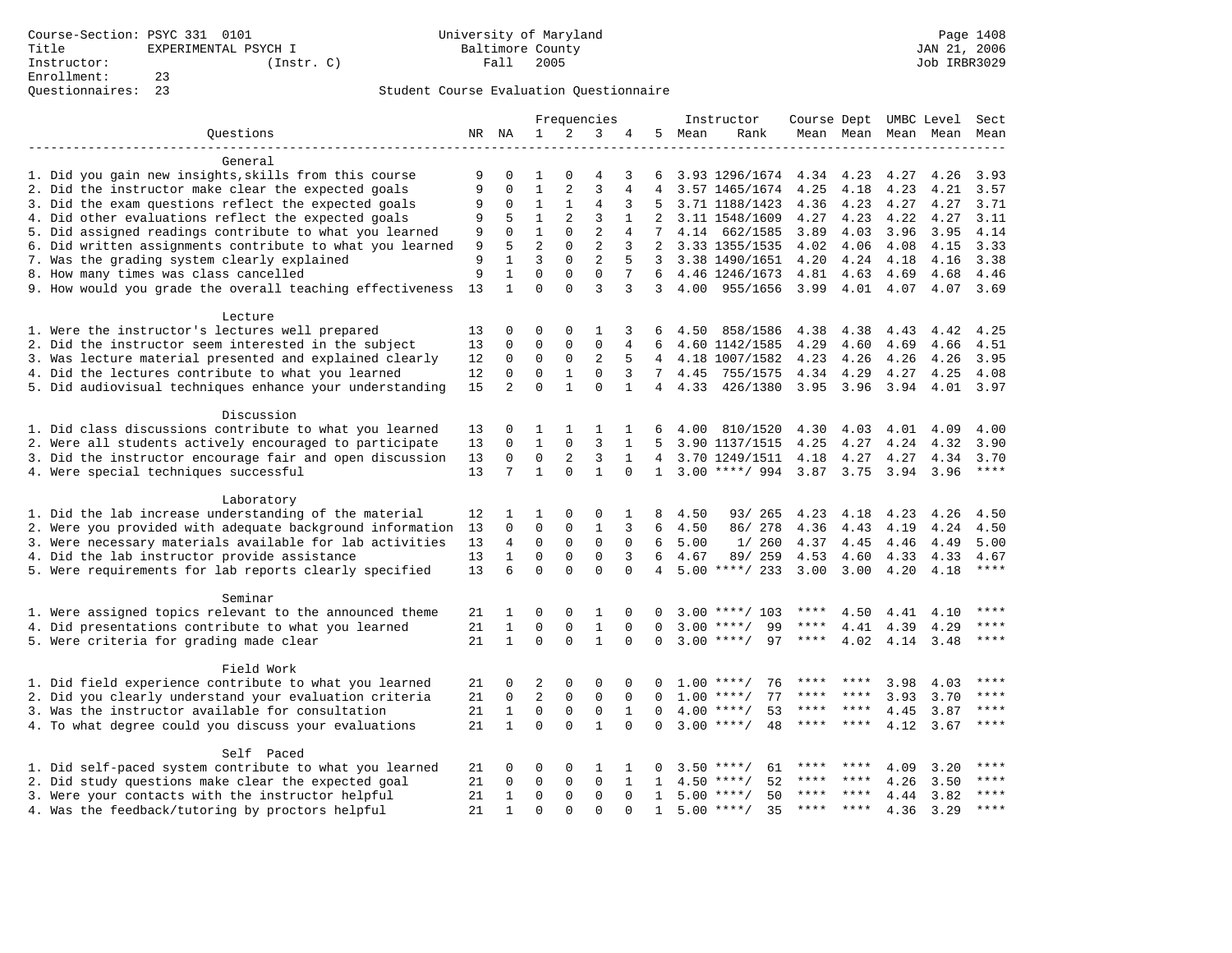| Course-Section: PSYC 331 0101 |                      | University of Maryland                  | Page 1408    |
|-------------------------------|----------------------|-----------------------------------------|--------------|
| Title                         | EXPERIMENTAL PSYCH I | Baltimore County                        | JAN 21, 2006 |
| Instructor:                   | (Instr. C)           | 2005<br>Fall                            | Job IRBR3029 |
| Enrollment:                   |                      |                                         |              |
| Ouestionnaires: 23            |                      | Student Course Evaluation Ouestionnaire |              |

| Credits Earned |              | Cum. GPA      | Expected Grades |    | Reasons  | Type                | Majors |                             |    |                                   |    |
|----------------|--------------|---------------|-----------------|----|----------|---------------------|--------|-----------------------------|----|-----------------------------------|----|
| $00 - 27$      |              | $0.00 - 0.99$ |                 | Α  | -2       | Required for Majors |        | Graduate                    | 0  | Major                             | 14 |
| $28 - 55$      |              | $1.00 - 1.99$ |                 | В  | 9        |                     |        |                             |    |                                   |    |
| $56 - 83$      | 2            | $2.00 - 2.99$ |                 | C. | 2        | General             |        | Under-grad                  | 23 | Non-major                         |    |
| $84 - 150$     |              | $3.00 - 3.49$ | $\Omega$        | D  | 0        |                     |        |                             |    |                                   |    |
| Grad.          | $\mathbf{0}$ | $3.50 - 4.00$ | -2              | F  | $\Omega$ | Electives           |        |                             |    | #### - Means there are not enough |    |
|                |              |               |                 | P  | $\Omega$ |                     |        | responses to be significant |    |                                   |    |
|                |              |               |                 |    | $\Omega$ | Other               | 14     |                             |    |                                   |    |
|                |              |               |                 |    | $\Omega$ |                     |        |                             |    |                                   |    |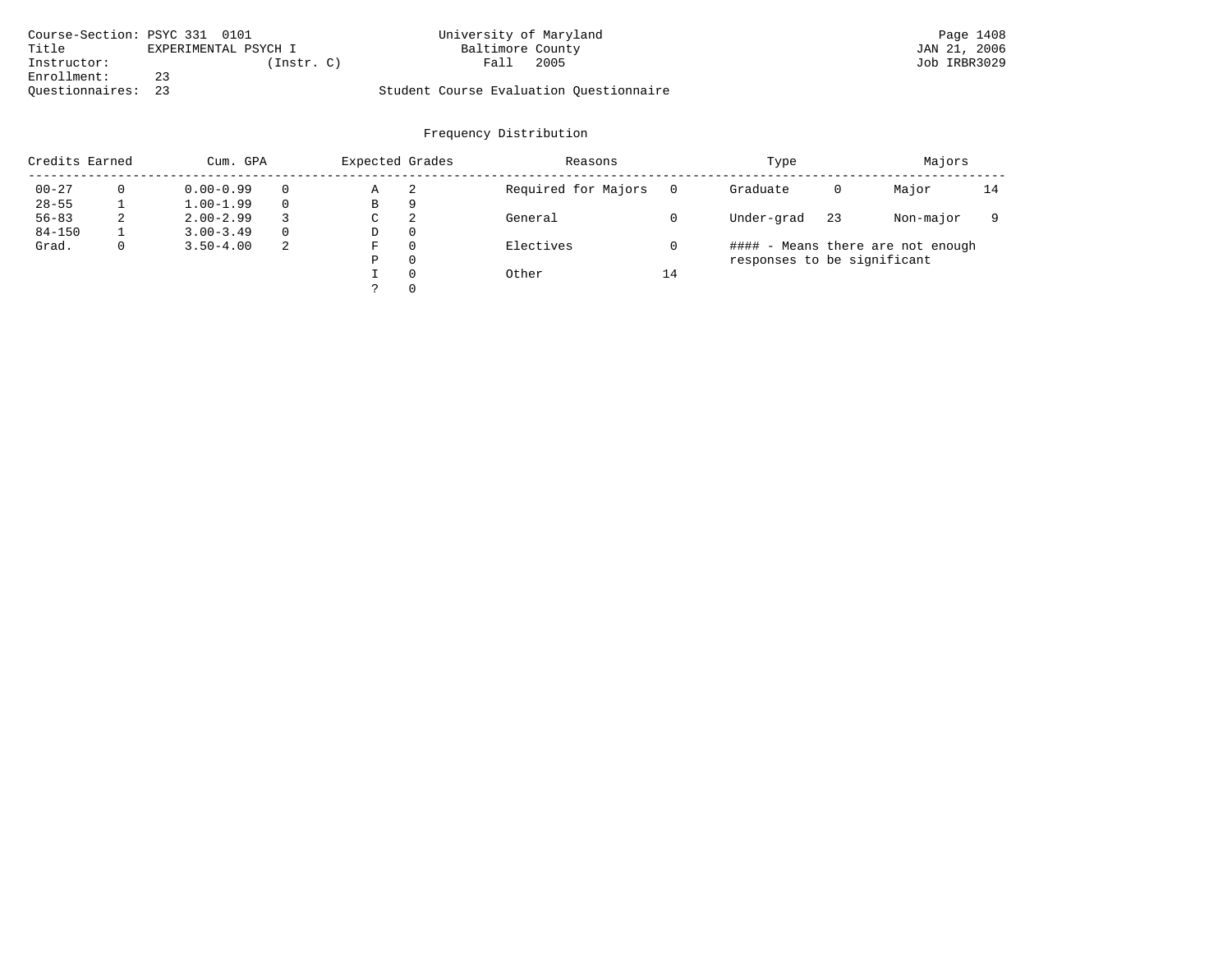|                                                           | Frequencies |                         |                | Instructor                     |                |                   |                     | Course Dept UMBC Level |                                 | Sect          |       |      |                          |               |
|-----------------------------------------------------------|-------------|-------------------------|----------------|--------------------------------|----------------|-------------------|---------------------|------------------------|---------------------------------|---------------|-------|------|--------------------------|---------------|
| Questions                                                 |             | NR NA                   | $\mathbf{1}$   | 2                              | 3              | 4                 |                     | 5 Mean                 | Rank                            |               |       |      | Mean Mean Mean Mean Mean |               |
|                                                           |             |                         |                |                                |                |                   |                     |                        |                                 |               |       |      |                          |               |
| General                                                   |             |                         | $\mathbf{1}$   |                                |                |                   |                     |                        |                                 |               |       |      |                          |               |
| 1. Did you gain new insights, skills from this course     | 10          | 0                       | $\overline{2}$ | $\mathbf 0$<br>$\mathbf{1}$    | 2<br>3         | 3                 | 3<br>$\overline{a}$ |                        | 3.78 1398/1674                  | 4.34 4.23     |       | 4.27 | 4.26                     | 3.78          |
| 2. Did the instructor make clear the expected goals       | 10          | 0                       | $\mathbf{1}$   | 3                              | $\mathbf{1}$   | 1<br>$\mathbf{1}$ | 3                   |                        | 3.00 1608/1674                  | 4.25          | 4.18  | 4.23 | 4.21                     | 3.00          |
| 3. Did the exam questions reflect the expected goals      | 10          | 0                       | $\mathbf{1}$   | $\Omega$                       | $\mathbf{1}$   | $\mathbf{1}$      |                     |                        | 3.22 1338/1423                  | 4.36          | 4.23  | 4.27 | 4.27                     | 3.22<br>$***$ |
| 4. Did other evaluations reflect the expected goals       | 10          | 5                       | $\mathbf{1}$   |                                | $\mathbf{1}$   |                   | $\mathbf{1}$<br>3   |                        | $3.25$ ****/1609                | 4.27          | 4.23  | 4.22 | 4.27                     |               |
| 5. Did assigned readings contribute to what you learned   | 10          | $\mathbf 0$             | $\mathbf{1}$   | $\overline{2}$<br>$\mathbf{1}$ | $\mathbf{1}$   | $\overline{2}$    |                     |                        | 3.44 1267/1585                  | 3.89          | 4.03  | 3.96 | 3.95                     | 3.44          |
| 6. Did written assignments contribute to what you learned | 10          | 3                       | $\mathbf{1}$   | $\overline{2}$                 | $\overline{a}$ | 3                 | $\Omega$            |                        | 3.00 1435/1535                  | 4.02          | 4.06  | 4.08 | 4.15                     | 3.00          |
| 7. Was the grading system clearly explained               | 10          | $\mathbf 0$<br>$\Omega$ | $\Omega$       | $\Omega$                       | $\Omega$       | 4<br>5            | $\Omega$            |                        | 3.00 1562/1651                  | 4.20          | 4.24  | 4.18 | 4.16                     | 3.00          |
| 8. How many times was class cancelled                     | 10          |                         | 3              | $\Omega$                       | $\overline{2}$ |                   | 4                   |                        | 4.44 1267/1673                  | 4.81 4.63     |       | 4.69 | 4.68                     | 4.44          |
| 9. How would you grade the overall teaching effectiveness | 12          | $\Omega$                |                |                                |                | 2                 | $\Omega$            |                        | 2.43 1625/1656                  |               |       |      | 3.99 4.01 4.07 4.07      | 3.11          |
| Lecture                                                   |             |                         |                |                                |                |                   |                     |                        |                                 |               |       |      |                          |               |
| 1. Were the instructor's lectures well prepared           | 10          | $\mathbf 0$             | 1              | $\mathbf{1}$                   | 4              | 1                 | 2                   |                        | 3.22 1525/1586                  | 4.38          | 4.38  | 4.43 | 4.42                     | 3.31          |
| 2. Did the instructor seem interested in the subject      | 10          | 0                       | $\overline{2}$ | $\mathbf{1}$                   | $\mathbf{1}$   | $\mathbf{1}$      | 4                   |                        | 3.44 1556/1585                  | 4.29          | 4.60  | 4.69 | 4.66                     | 3.64          |
| 3. Was lecture material presented and explained clearly   | 10          | $\mathbf 0$             | $\overline{4}$ | $\mathbf 0$                    | $\mathbf{1}$   | 3                 | $\mathbf{1}$        |                        | 2.67 1557/1582                  | 4.23          | 4.26  | 4.26 | 4.26                     | 3.00          |
| 4. Did the lectures contribute to what you learned        | 10          | $\mathbf 0$             | $\overline{2}$ | $\mathbf{1}$                   | $\mathbf{1}$   | 4                 | $\mathbf{1}$        |                        | 3.11 1472/1575                  | 4.34          | 4.29  | 4.27 | 4.25                     | 3.36          |
| 5. Did audiovisual techniques enhance your understanding  | 10          | $\Omega$                | 3              | $\mathbf{1}$                   | $\Omega$       | 3                 | $\overline{2}$      |                        | 3.00 1217/1380                  | 3.95 3.96     |       | 3.94 | 4.01                     | 3.00          |
|                                                           |             |                         |                |                                |                |                   |                     |                        |                                 |               |       |      |                          |               |
| Discussion                                                |             |                         |                |                                |                |                   |                     |                        |                                 |               |       |      |                          |               |
| 1. Did class discussions contribute to what you learned   | 11          | 0                       | 1              | 0                              | 1              | 3                 | 3                   | 3.88                   | 942/1520                        | 4.30          | 4.03  | 4.01 | 4.09                     | 3.88          |
| 2. Were all students actively encouraged to participate   | 12          | 0                       | $\mathbf{1}$   | $\mathsf 0$                    | $\mathbf{1}$   | 2                 | 3                   |                        | 3.86 1158/1515                  | 4.25          | 4.27  | 4.24 | 4.32                     | 3.86          |
| 3. Did the instructor encourage fair and open discussion  | 12          | 0                       | $\mathbf{1}$   | 1                              | 2              | 2                 |                     |                        | 1 3.14 1396/1511                | 4.18          | 4.27  | 4.27 | 4.34                     | 3.14          |
| 4. Were special techniques successful                     | 12          | 5                       | $\Omega$       | $\Omega$                       | $\Omega$       | $\mathbf{1}$      |                     |                        | 1 4.50 ****/ 994 3.87 3.75 3.94 |               |       |      | 3.96                     | $***$         |
| Laboratory                                                |             |                         |                |                                |                |                   |                     |                        |                                 |               |       |      |                          |               |
| 1. Did the lab increase understanding of the material     | 13          | $\Omega$                | 1              | $\Omega$                       | $\Omega$       | 2                 | 3                   | 4.00                   | 178/ 265                        | 4.23          | 4.18  | 4.23 | 4.26                     | 4.00          |
| 2. Were you provided with adequate background information | 13          | 0                       | $\mathbf 0$    | $\mathbf 0$                    | 0              | 2                 | 4                   | 4.67                   | 57/ 278                         | 4.36          | 4.43  | 4.19 | 4.24                     | 4.67          |
| 3. Were necessary materials available for lab activities  | 13          | 2                       | $\mathsf 0$    | $\mathbf 0$                    | 0              | 2                 | 2                   |                        | $4.50$ ****/ 260                | 4.37          | 4.45  | 4.46 | 4.49                     | $***$         |
| 4. Did the lab instructor provide assistance              | 13          | $\mathbf{1}$            | $\mathbf 0$    | $\mathbf 0$                    | $\mathbf 0$    | $\mathbf{1}$      | $\overline{4}$      | 4.80                   | 45/ 259                         | 4.53          | 4.60  | 4.33 | 4.33                     | 4.80          |
| 5. Were requirements for lab reports clearly specified    | 13          | 3                       | $\mathbf 0$    | $\Omega$                       | $\mathbf 0$    | $\mathbf{1}$      | $\overline{a}$      |                        | $4.67$ ****/ 233                | $3.00$ $3.00$ |       | 4.20 | 4.18                     | $***$         |
|                                                           |             |                         |                |                                |                |                   |                     |                        |                                 |               |       |      |                          |               |
| Seminar                                                   |             |                         |                |                                |                |                   |                     |                        |                                 |               |       |      |                          |               |
| 1. Were assigned topics relevant to the announced theme   | 18          | 0                       | 0              | $\mathbf 0$                    | 0              | 0                 | 1                   |                        | $5.00$ ****/ 103                | ****          | 4.50  | 4.41 | 4.10                     | ****          |
| 2. Was the instructor available for individual attention  | 18          | $\mathbf 0$             | $\mathbf 0$    | $\mathbf{0}$                   | $\mathbf 0$    | $\mathbf{1}$      | $\Omega$            |                        | 4.00 ****/ 101                  | ****          | 4.58  | 4.48 | 4.30                     | ****          |
| 3. Did research projects contribute to what you learned   | 18          | $\mathbf 0$             | $\mathbf 0$    | $\mathbf 0$                    | $\mathbf 0$    | $\mathbf{1}$      | $\Omega$            |                        | $4.00$ ****/<br>95              | $***$ * * *   | 4.15  | 4.31 | 3.91                     | $***$         |
| 4. Did presentations contribute to what you learned       | 18          | $\mathbf 0$             | $\mathbf 0$    | $\mathbf{0}$                   | $\mathbf 0$    | $\Omega$          | 1                   |                        | 99<br>$5.00$ ****/              | $***$ * * *   | 4.41  | 4.39 | 4.29                     | ****          |
| 5. Were criteria for grading made clear                   | 18          | $\mathbf 0$             | $\mathbf 0$    | $\Omega$                       | $\Omega$       | $\Omega$          | $\mathbf{1}$        |                        | 97<br>$5.00$ ****/              | $***$ * * *   | 4.02  | 4.14 | 3.48                     | ****          |
| Field Work                                                |             |                         |                |                                |                |                   |                     |                        |                                 |               |       |      |                          |               |
| 1. Did field experience contribute to what you learned    | 18          | 0                       | 1              | $\mathsf 0$                    | 0              | 0                 | 0                   |                        | $1.00$ ****/<br>76              |               |       | 3.98 | 4.03                     | ****          |
| 2. Did you clearly understand your evaluation criteria    | 18          | $\mathbf 0$             | $\mathbf 0$    | $\mathbf 0$                    | $\mathbf{0}$   | $\mathbf 0$       | 1                   |                        | $5.00$ ****/<br>77              | ****          | ****  | 3.93 | 3.70                     | ****          |
| 3. Was the instructor available for consultation          | 18          | $\Omega$                | $\mathbf 0$    | $\Omega$                       | $\Omega$       | 1                 | 0                   |                        | $4.00$ ****/<br>53              | ****          | ****  | 4.45 | 3.87                     | ****          |
|                                                           |             |                         |                |                                |                |                   |                     |                        |                                 |               |       |      |                          |               |
| Self Paced                                                |             |                         |                |                                |                |                   |                     |                        |                                 |               |       |      |                          |               |
| 1. Did self-paced system contribute to what you learned   | 18          | 0                       | 0              | $\mathbf 0$                    | 0              | 1                 | 0                   | 4.00                   | 61<br>$***$ /                   | ****          | ****  | 4.09 | 3.20                     | ****          |
| 2. Did study questions make clear the expected goal       | 18          | $\Omega$                | $\mathbf 0$    | $\mathbf 0$                    | 0              | $\mathbf{1}$      | $\Omega$            |                        | 52<br>$4.00$ ****/              | ****          | ****  | 4.26 | 3.50                     | ****          |
| 4. Was the feedback/tutoring by proctors helpful          | 18          | $\mathbf 0$             | $\mathbf 0$    | $\mathbf 0$                    | 0              | $\mathbf 0$       | $\mathbf{1}$        |                        | 35<br>$5.00$ ****/              | ****          | $***$ | 4.36 | 3.29                     | $***$         |
| 5. Were there enough proctors for all the students        | 18          | $\Omega$                | $\Omega$       | $\Omega$                       | $\Omega$       | $\Omega$          | $\mathbf{1}$        |                        | $5.00$ ****/<br>31              | ****          | ****  | 4.34 | 4.29                     | $***$ * * *   |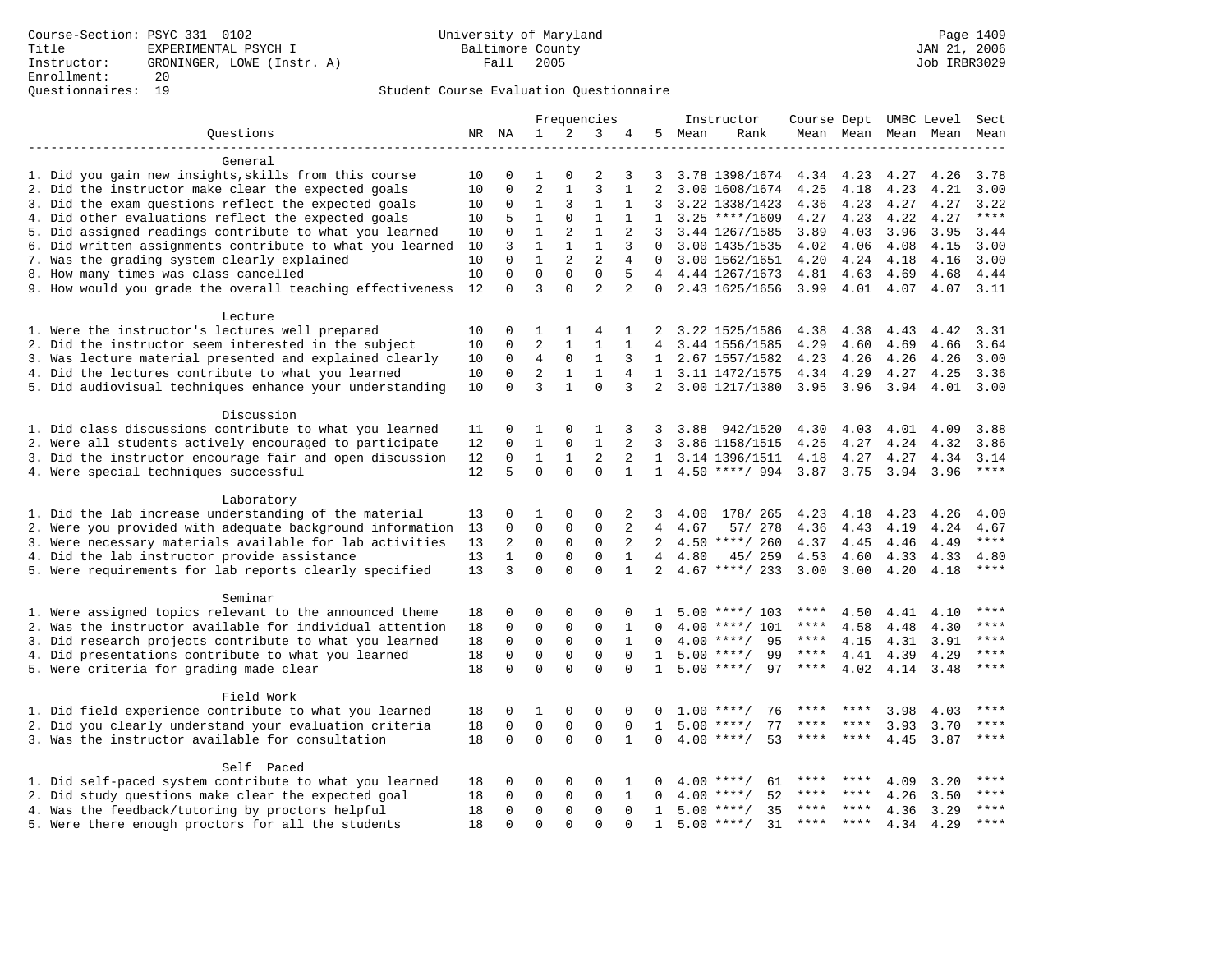| Course-Section: PSYC 331 0102 |                            | University of Maryland                  | Page 1409    |
|-------------------------------|----------------------------|-----------------------------------------|--------------|
| Title                         | EXPERIMENTAL PSYCH I       | Baltimore County                        | JAN 21, 2006 |
| Instructor:                   | GRONINGER, LOWE (Instr. A) | 2005<br>Fall                            | Job IRBR3029 |
| Enrollment:                   | 20                         |                                         |              |
| Ouestionnaires: 19            |                            | Student Course Evaluation Questionnaire |              |

| Credits Earned<br>Cum. GPA |  | Expected Grades |          | Reasons | Type     | Majors              |  |                             |    |                                   |     |
|----------------------------|--|-----------------|----------|---------|----------|---------------------|--|-----------------------------|----|-----------------------------------|-----|
| $00 - 27$                  |  | $0.00 - 0.99$   | $\Omega$ | Α       | 2        | Required for Majors |  | Graduate                    | 0  | Major                             |     |
| $28 - 55$                  |  | $1.00 - 1.99$   | $\Omega$ | В       | 4        |                     |  |                             |    |                                   |     |
| $56 - 83$                  |  | $2.00 - 2.99$   | 2        | C       | 2        | General             |  | Under-grad                  | 19 | Non-major                         | -11 |
| $84 - 150$                 |  | $3.00 - 3.49$   | $\Omega$ | D       |          |                     |  |                             |    |                                   |     |
| Grad.                      |  | $3.50 - 4.00$   |          | F       | $\Omega$ | Electives           |  |                             |    | #### - Means there are not enough |     |
|                            |  |                 |          | Ρ       | 0        |                     |  | responses to be significant |    |                                   |     |
|                            |  |                 |          |         | $\Omega$ | Other               |  |                             |    |                                   |     |
|                            |  |                 |          |         | $\Omega$ |                     |  |                             |    |                                   |     |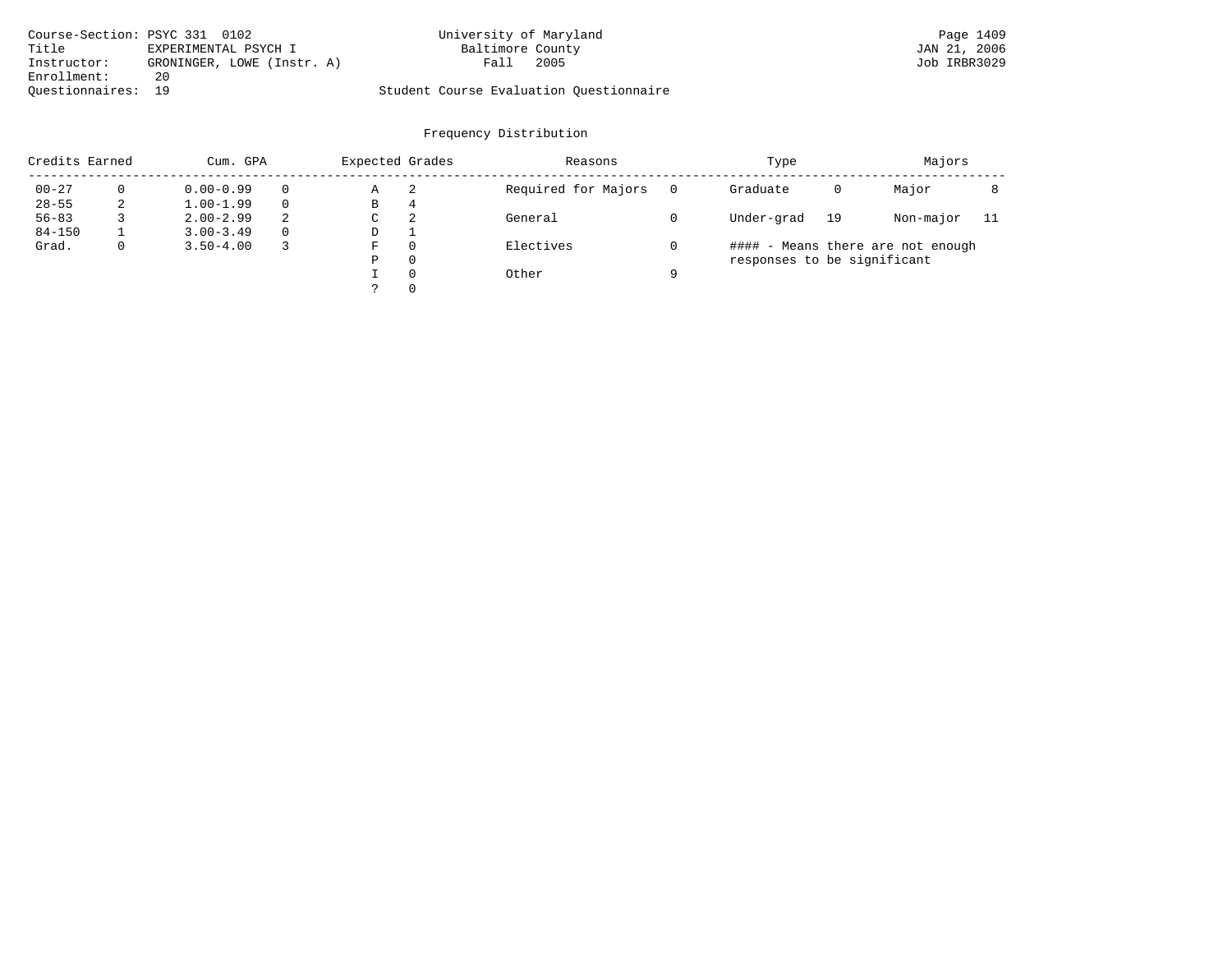|                                                                                                         | Frequencies |                |                   | Instructor     |                |                  | Course Dept UMBC Level Sect |        |                                  |              |              |              |                          |              |
|---------------------------------------------------------------------------------------------------------|-------------|----------------|-------------------|----------------|----------------|------------------|-----------------------------|--------|----------------------------------|--------------|--------------|--------------|--------------------------|--------------|
| Questions                                                                                               | NR NA       |                | $\mathbf{1}$      | 2              | 3              | 4                |                             | 5 Mean | Rank                             |              |              |              | Mean Mean Mean Mean Mean |              |
|                                                                                                         |             |                |                   |                |                |                  |                             |        |                                  |              |              |              |                          |              |
| General                                                                                                 |             |                |                   |                |                |                  |                             |        |                                  |              |              |              |                          |              |
| 1. Did you gain new insights, skills from this course                                                   | 10          | 0              | 1                 | $\Omega$       | $\overline{2}$ | 3                | 3                           |        | 3.78 1398/1674                   | 4.34         | 4.23         | 4.27         | 4.26                     | 3.78         |
| 2. Did the instructor make clear the expected goals                                                     | 10          | 0              | 2                 | 1              | 3              | 1                | 2                           |        | 3.00 1608/1674                   | 4.25         | 4.18         | 4.23         | 4.21                     | 3.00         |
| 3. Did the exam questions reflect the expected goals                                                    | 10          | 0              | $\mathbf{1}$      | 3              | $\mathbf{1}$   | 1                | 3                           |        | 3.22 1338/1423                   | 4.36         | 4.23         | 4.27         | 4.27                     | 3.22         |
| 4. Did other evaluations reflect the expected goals                                                     | 10          | 5              | $\mathbf{1}$      | $\Omega$       | $\mathbf{1}$   | 1                | $\mathbf{1}$                |        | $3.25$ ****/1609                 | 4.27         | 4.23         | 4.22         | 4.27                     | $***$        |
| 5. Did assigned readings contribute to what you learned                                                 | 10          | 0              | $\mathbf{1}$      | $\overline{c}$ | $1\,$          | $\overline{2}$   | 3                           |        | 3.44 1267/1585                   | 3.89         | 4.03         | 3.96         | 3.95                     | 3.44         |
| 6. Did written assignments contribute to what you learned                                               | 10          | 3              | $\mathbf{1}$      | $\mathbf{1}$   | $\mathbf{1}$   | 3                | $\Omega$                    |        | 3.00 1435/1535                   | 4.02         | 4.06         | 4.08         | 4.15                     | 3.00         |
| 7. Was the grading system clearly explained                                                             | 10          | $\Omega$       | $\mathbf{1}$      | 2              | $\overline{2}$ | 4                | $\Omega$                    |        | 3.00 1562/1651                   | 4.20         | 4.24         | 4.18         | 4.16                     | 3.00         |
| 8. How many times was class cancelled                                                                   | 10          | 0              | $\mathbf 0$       | $\mathbf 0$    | $\mathbf 0$    | 5                | $4\overline{ }$             |        | 4.44 1267/1673                   | 4.81         | 4.63         | 4.69         | 4.68                     | 4.44         |
| 9. How would you grade the overall teaching effectiveness                                               | 14          | $\Omega$       | $\mathbf{1}$      | $\Omega$       | $\Omega$       | $\overline{2}$   | 2                           |        | 3.80 1200/1656                   | 3.99         | 4.01         | 4.07         | 4.07                     | 3.11         |
|                                                                                                         |             |                |                   |                |                |                  |                             |        |                                  |              |              |              |                          |              |
| Lecture                                                                                                 |             |                |                   | 0              | 2              |                  |                             |        |                                  |              |              |              |                          |              |
| 1. Were the instructor's lectures well prepared<br>2. Did the instructor seem interested in the subject | 14<br>13    | 0<br>0         | 1<br>$\mathbf{1}$ | $\mathbf{1}$   | $\mathbf 0$    | 0<br>$\mathbf 0$ | 2<br>4                      |        | 3.40 1499/1586                   | 4.38<br>4.29 | 4.38         | 4.43         | 4.42<br>4.66             | 3.31<br>3.64 |
| 3. Was lecture material presented and explained clearly                                                 | 13          | 0              | 2                 | $\mathbf 0$    | $\mathbf 0$    | 2                | 2                           |        | 3.83 1518/1585<br>3.33 1457/1582 | 4.23         | 4.60<br>4.26 | 4.69<br>4.26 | 4.26                     | 3.00         |
| 4. Did the lectures contribute to what you learned                                                      | 14          | 0              | $\mathbf{1}$      | 1              | $\mathbf 0$    | $\mathbf 0$      | 3                           |        | 3.60 1350/1575                   | 4.34         | 4.29         |              | 4.25                     | 3.36         |
| 5. Did audiovisual techniques enhance your understanding                                                | 13          | $\overline{2}$ | $\mathbf{1}$      | $\Omega$       | $\mathbf 0$    | 2                | $\mathbf{1}$                |        | $3.50$ ****/1380                 | 3.95         | 3.96         | 4.27<br>3.94 | 4.01                     | 3.00         |
|                                                                                                         |             |                |                   |                |                |                  |                             |        |                                  |              |              |              |                          |              |
| Discussion                                                                                              |             |                |                   |                |                |                  |                             |        |                                  |              |              |              |                          |              |
| 1. Did class discussions contribute to what you learned                                                 | 11          | 0              | 1                 | $\Omega$       | 1              | 3                | 3                           | 3.88   | 942/1520                         | 4.30         | 4.03         | 4.01         | 4.09                     | 3.88         |
| 2. Were all students actively encouraged to participate                                                 | 12          | 0              | $\mathbf{1}$      | 0              | $\mathbf{1}$   | 2                | 3                           |        | 3.86 1158/1515                   | 4.25         | 4.27         | 4.24         | 4.32                     | 3.86         |
| 3. Did the instructor encourage fair and open discussion                                                | 12          | 0              | $\mathbf{1}$      | $\mathbf{1}$   | 2              | 2                |                             |        | 1 3.14 1396/1511                 | 4.18         | 4.27         | 4.27         | 4.34                     | 3.14         |
| 4. Were special techniques successful                                                                   | 12          | 5              | $\Omega$          | $\Omega$       | $\Omega$       | $\mathbf{1}$     |                             |        | 1 4.50 ****/ 994 3.87 3.75 3.94  |              |              |              | 3.96                     | ****         |
|                                                                                                         |             |                |                   |                |                |                  |                             |        |                                  |              |              |              |                          |              |
| Laboratory                                                                                              |             |                |                   |                |                |                  |                             |        |                                  |              |              |              |                          |              |
| 1. Did the lab increase understanding of the material                                                   | 13          | 0              | 1                 | $\Omega$       | $\Omega$       | 2                | 3                           | 4.00   | 178/ 265                         | 4.23         | 4.18         | 4.23         | 4.26                     | 4.00         |
| 2. Were you provided with adequate background information                                               | 13          | 0              | $\mathbf{0}$      | 0              | $\mathbf 0$    | 2                | 4                           | 4.67   | 57/ 278                          | 4.36         | 4.43         | 4.19         | 4.24                     | 4.67         |
| 3. Were necessary materials available for lab activities                                                | 13          | $\overline{2}$ | $\mathbf 0$       | $\mathbf 0$    | $\mathbf 0$    | 2                | 2                           |        | $4.50$ ****/ 260                 | 4.37         | 4.45         | 4.46         | 4.49                     | $***$        |
| 4. Did the lab instructor provide assistance                                                            | 13          | $\mathbf{1}$   | $\mathbf 0$       | $\mathbf 0$    | $\mathbf 0$    | $\mathbf{1}$     | 4                           | 4.80   | 45/ 259                          | 4.53         | 4.60         | 4.33         | 4.33                     | 4.80         |
| 5. Were requirements for lab reports clearly specified                                                  | 13          | 3              | $\Omega$          | $\Omega$       | $\Omega$       | $\mathbf{1}$     | $\overline{a}$              |        | $4.67$ ****/ 233                 | 3.00         | 3.00         | 4.20         | 4.18                     | ****         |
|                                                                                                         |             |                |                   |                |                |                  |                             |        |                                  |              |              |              |                          |              |
| Seminar                                                                                                 |             |                |                   |                |                |                  |                             |        |                                  |              |              |              |                          |              |
| 1. Were assigned topics relevant to the announced theme                                                 | 18          | 0              | $\Omega$          | $\Omega$       | $\Omega$       | $\Omega$         | 1                           |        | $5.00$ ****/ 103                 |              | 4.50         | 4.41         | 4.10                     |              |
| 2. Was the instructor available for individual attention                                                | 18          | 0              | $\mathbf 0$       | 0              | $\mathbf 0$    | 1                | 0                           | 4.00   | ****/ 101                        | ****         | 4.58         | 4.48         | 4.30                     | ****         |
| 3. Did research projects contribute to what you learned                                                 | 18          | 0              | $\mathsf 0$       | $\mathsf 0$    | $\mathsf 0$    | $\mathbf{1}$     | $\Omega$                    |        | $4.00$ ****/<br>95               | ****         | 4.15         | 4.31         | 3.91                     | ****         |
| 4. Did presentations contribute to what you learned                                                     | 18          | 0              | $\mathbf 0$       | 0              | $\mathbf 0$    | $\Omega$         | $\mathbf{1}$                |        | $5.00$ ****/<br>99               | $***$ * * *  | 4.41         | 4.39         | 4.29                     | ****         |
| 5. Were criteria for grading made clear                                                                 | 18          | 0              | $\mathbf 0$       | $\Omega$       | $\Omega$       | $\Omega$         | $\mathbf{1}$                |        | 97<br>$5.00$ ****/               | $***$ * * *  | 4.02         | 4.14         | 3.48                     | $***$        |
| Field Work                                                                                              |             |                |                   |                |                |                  |                             |        |                                  |              |              |              |                          |              |
| 1. Did field experience contribute to what you learned                                                  | 18          | 0              | 1                 | 0              | 0              | $\mathbf 0$      | 0                           |        | $1.00$ ****/<br>76               |              |              | 3.98         | 4.03                     | ****         |
| 2. Did you clearly understand your evaluation criteria                                                  | 18          | 0              | $\mathbf 0$       | $\mathbf 0$    | $\mathbf 0$    | $\mathbf 0$      | $\mathbf{1}$                |        | $5.00$ ****/<br>77               | ****         | ****         | 3.93         | 3.70                     | ****         |
| 3. Was the instructor available for consultation                                                        | 18          | $\Omega$       | $\mathbf 0$       | $\Omega$       | $\Omega$       | $\mathbf{1}$     | $\Omega$                    |        | $4.00$ ****/<br>53               | ****         | $***$        | 4.45         | 3.87                     | ****         |
|                                                                                                         |             |                |                   |                |                |                  |                             |        |                                  |              |              |              |                          |              |
| Self Paced                                                                                              |             |                |                   |                |                |                  |                             |        |                                  |              |              |              |                          |              |
| 1. Did self-paced system contribute to what you learned                                                 | 18          | 0              | 0                 | $\Omega$       | $\mathbf 0$    | 1                | 0                           | 4.00   | 61<br>$***$ /                    | ****         | ****         | 4.09         | 3.20                     | $***$ * * *  |
| 2. Did study questions make clear the expected goal                                                     | 18          | $\Omega$       | $\mathbf{0}$      | 0              | $\mathbf 0$    | 1                | $\Omega$                    | 4.00   | 52<br>$***$ /                    | ****         | ****         | 4.26         | 3.50                     | ****         |
| 4. Was the feedback/tutoring by proctors helpful                                                        | 18          | 0              | $\mathbf 0$       | 0              | $\mathbf 0$    | $\mathbf 0$      | 1                           |        | $5.00$ ****/<br>35               | ****         | ****         | 4.36         | 3.29                     | $***$        |
| 5. Were there enough proctors for all the students                                                      | 18          | $\Omega$       | $\Omega$          | $\Omega$       | $\Omega$       | $\Omega$         | $\mathbf{1}$                |        | $5.00$ ****/<br>31               | ****         | $***$        | 4.34         | 4.29                     | $***$ * * *  |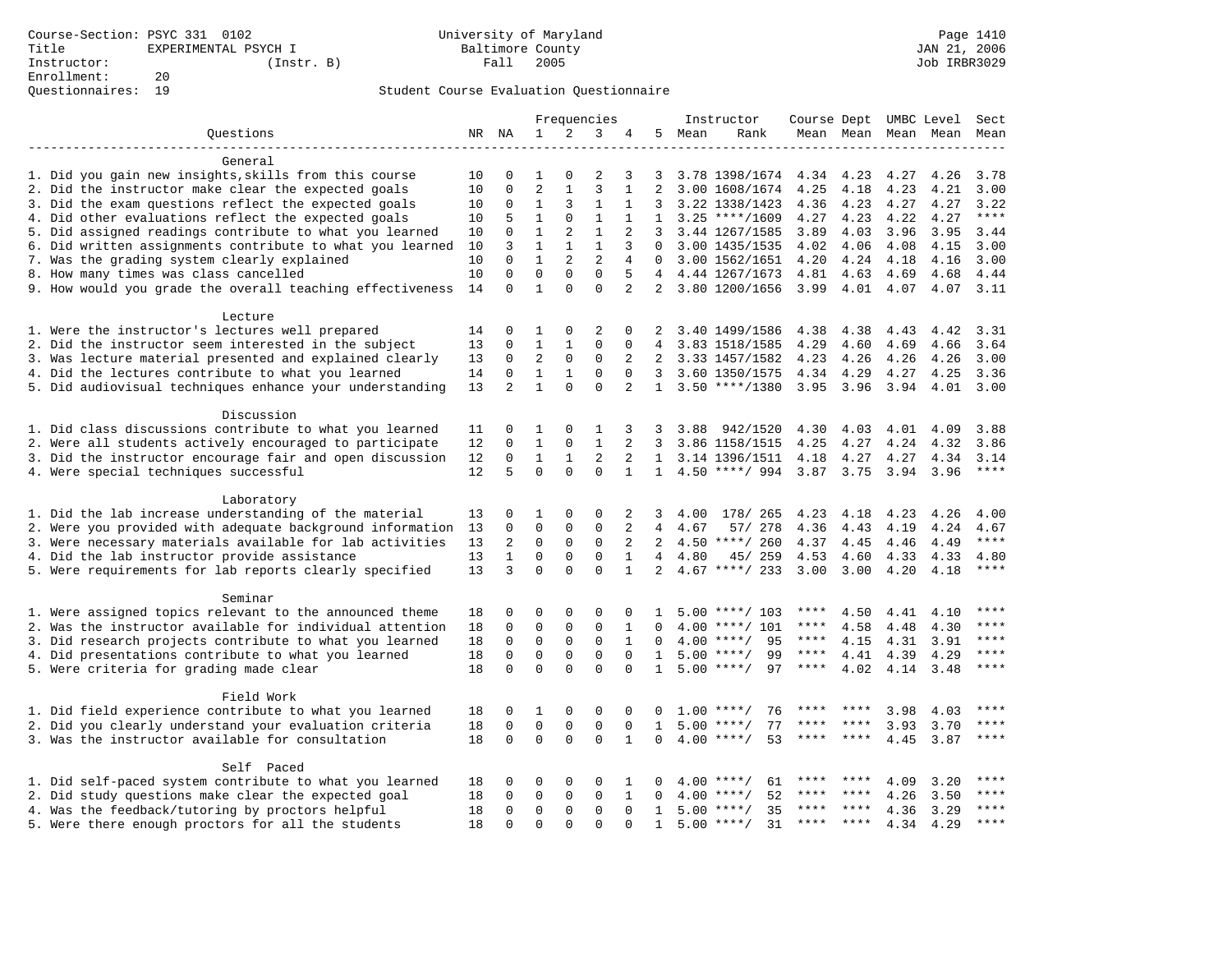| Course-Section: PSYC 331 0102 |                      | University of Maryland                  | Page 1410    |
|-------------------------------|----------------------|-----------------------------------------|--------------|
| Title                         | EXPERIMENTAL PSYCH I | Baltimore County                        | JAN 21, 2006 |
| Instructor:                   | (Instr. B)           | 2005<br>Fall                            | Job IRBR3029 |
| Enrollment:                   | 20                   |                                         |              |
| Ouestionnaires: 19            |                      | Student Course Evaluation Ouestionnaire |              |

| Credits Earned |          | Cum. GPA      |   |   | Expected Grades<br>Reasons |                     |          | Type                        |    | Majors                            |     |
|----------------|----------|---------------|---|---|----------------------------|---------------------|----------|-----------------------------|----|-----------------------------------|-----|
| $00 - 27$      | $\Omega$ | $0.00 - 0.99$ |   | Α | -2                         | Required for Majors | $\Omega$ | Graduate                    | 0  | Major                             |     |
| $28 - 55$      | 2        | $1.00 - 1.99$ |   | В | 4                          |                     |          |                             |    |                                   |     |
| $56 - 83$      |          | $2.00 - 2.99$ | 2 | C | 2                          | General             |          | Under-grad                  | 19 | Non-major                         | -11 |
| $84 - 150$     |          | $3.00 - 3.49$ |   | D |                            |                     |          |                             |    |                                   |     |
| Grad.          | 0        | $3.50 - 4.00$ |   | F | 0                          | Electives           |          |                             |    | #### - Means there are not enough |     |
|                |          |               |   | Ρ | 0                          |                     |          | responses to be significant |    |                                   |     |
|                |          |               |   |   | $\Omega$                   | Other               | a        |                             |    |                                   |     |
|                |          |               |   |   |                            |                     |          |                             |    |                                   |     |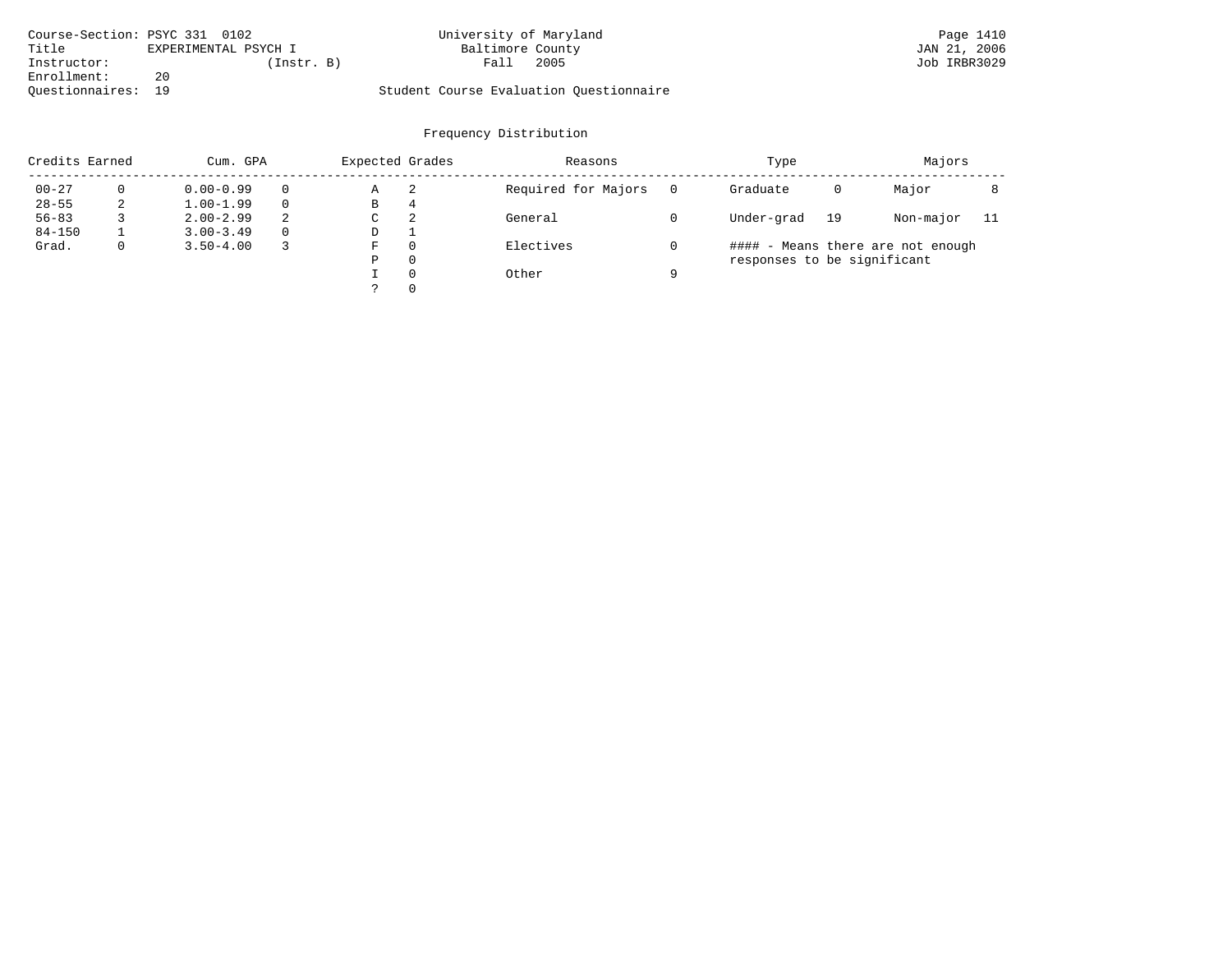|                                                           | Frequencies |                | Instructor     |              |                |                | Course Dept UMBC Level |      | Sect               |             |           |      |           |                  |
|-----------------------------------------------------------|-------------|----------------|----------------|--------------|----------------|----------------|------------------------|------|--------------------|-------------|-----------|------|-----------|------------------|
| Questions                                                 |             | NR NA          | $\mathbf{1}$   | 2            | 3              | 4              | 5                      | Mean | Rank               |             | Mean Mean |      | Mean Mean | Mean             |
|                                                           |             |                |                |              |                |                |                        |      |                    |             |           |      |           |                  |
| General                                                   |             |                |                |              |                |                |                        |      |                    |             |           |      |           |                  |
| 1. Did you gain new insights, skills from this course     | 12          | 0              | 1              | O            | 1              | 4              | 3                      |      | 3.89 1334/1674     | 4.34        | 4.23      | 4.27 | 4.26      | 3.89             |
| 2. Did the instructor make clear the expected goals       | 13          | 0              | $\mathbf{1}$   | $\mathbf{1}$ | 3              | $\overline{a}$ | $\mathbf{1}$           |      | 3.13 1596/1674     | 4.25        | 4.18      | 4.23 | 4.21      | 3.13             |
| 3. Did the exam questions reflect the expected goals      | 13          | $\mathbf 0$    | $\mathbf{0}$   | 1            | $\Omega$       | 4              | 3                      | 4.13 | 943/1423           | 4.36        | 4.23      | 4.27 | 4.27      | 4.13             |
| 4. Did other evaluations reflect the expected goals       | 13          | 3              | $\Omega$       | 0            | $\mathbf{1}$   | 4              | $\Omega$               |      | $3.80$ ****/1609   | 4.27        | 4.23      | 4.22 | 4.27      | $***$            |
| 5. Did assigned readings contribute to what you learned   | 13          | $\mathbf{1}$   | $\Omega$       | $\mathbf 0$  | $\mathbf{1}$   | 2              | 4                      | 4.43 | 395/1585           | 3.89        | 4.03      | 3.96 | 3.95      | 4.43             |
| 6. Did written assignments contribute to what you learned | 13          | $\overline{2}$ | $\overline{2}$ | 0            | $\mathbf 0$    | 4              | $\Omega$               |      | 3.00 1435/1535     | 4.02        | 4.06      | 4.08 | 4.15      | 3.00             |
| 7. Was the grading system clearly explained               | 13          | $\Omega$       | $\Omega$       | $\mathbf{1}$ | 4              | 1              | 2                      |      | 3.50 1442/1651     | 4.20        | 4.24      | 4.18 | 4.16      | 3.50             |
| 8. How many times was class cancelled                     | 13          | $\Omega$       | $\mathbf{0}$   | $\mathbf 0$  | $\mathbf 0$    | $\mathbf{1}$   | 7                      | 4.88 | 760/1673           | 4.81        | 4.63      | 4.69 | 4.68      | 4.88             |
| 9. How would you grade the overall teaching effectiveness | 16          | $\Omega$       | $\mathbf{1}$   | $\mathbf{1}$ | $\mathbf{1}$   | $\overline{2}$ | $\Omega$               |      | $2.80$ ****/1656   | 3.99        | 4.01      | 4.07 | 4.07      | $***$            |
| Lecture                                                   |             |                |                |              |                |                |                        |      |                    |             |           |      |           |                  |
| 1. Were the instructor's lectures well prepared           | 13          | $\Omega$       | $\Omega$       | 1            | 1              | 2              | 4                      |      | 4.13 1237/1586     | 4.38        | 4.38      | 4.43 | 4.42      | 4.13             |
| 2. Did the instructor seem interested in the subject      | 13          | 0              | $\overline{c}$ | 0            | 3              | $\mathbf{1}$   | $\overline{2}$         |      | 3.13 1572/1585     | 4.29        | 4.60      | 4.69 | 4.66      | 3.40             |
| 3. Was lecture material presented and explained clearly   | 13          | 0              | $\mathsf 0$    | $\mathsf 0$  | 3              | 4              | $\mathbf{1}$           |      | 3.75 1302/1582     | 4.23        | 4.26      | 4.26 | 4.26      | 3.75             |
| 4. Did the lectures contribute to what you learned        | 13          | 0              | $\mathbf 0$    | $\mathbf{1}$ | $\overline{c}$ | 2              | 3                      |      | 3.88 1230/1575     | 4.34        | 4.29      | 4.27 | 4.25      | 3.88             |
| 5. Did audiovisual techniques enhance your understanding  | 13          | $\Omega$       | $\Omega$       | $\mathbf{1}$ | $\overline{a}$ | $\mathbf{1}$   | $\overline{4}$         | 4.00 | 666/1380           | 3.95        | 3.96      | 3.94 | 4.01      | 4.00             |
|                                                           |             |                |                |              |                |                |                        |      |                    |             |           |      |           |                  |
| Discussion                                                |             |                |                |              |                |                |                        |      |                    |             |           |      |           |                  |
| 1. Did class discussions contribute to what you learned   | 15          | 0              | $\Omega$       | 0            | $\mathbf 0$    | 2              | 4                      | 4.67 | 295/1520           | 4.30        | 4.03      | 4.01 | 4.09      | 4.67             |
| 2. Were all students actively encouraged to participate   | 14          | $\Omega$       | $\Omega$       | $\Omega$     | $\mathbf{1}$   | $\overline{2}$ | $\overline{4}$         | 4.43 | 733/1515           | 4.25        | 4.27      | 4.24 | 4.32      | 4.43             |
| 3. Did the instructor encourage fair and open discussion  | 15          | 0              | $\mathbf{0}$   | 0            | $\mathbf 0$    | $\overline{2}$ | 4                      | 4.67 | 507/1511           | 4.18        | 4.27      | 4.27 | 4.34      | 4.67             |
| 4. Were special techniques successful                     | 15          | $\overline{a}$ | $\Omega$       | $\Omega$     | $\mathbf{1}$   | $\mathbf{1}$   | $\overline{a}$         |      | $4.25$ ****/ 994   | 3.87 3.75   |           | 3.94 | 3.96      | $***$            |
|                                                           |             |                |                |              |                |                |                        |      |                    |             |           |      |           |                  |
| Laboratory                                                |             |                |                |              |                |                |                        |      |                    |             |           |      |           |                  |
| 1. Did the lab increase understanding of the material     | 15          | $\Omega$       | $\Omega$       | $\Omega$     | $\Omega$       | $\Omega$       | 6                      | 5.00 | 1/265              | 4.23        | 4.18      | 4.23 | 4.26      | 5.00             |
| 2. Were you provided with adequate background information | 15          | 0              | $\mathbf 0$    | 0            | $\mathbf{1}$   | 1              | 4                      | 4.50 | 86/ 278            | 4.36        | 4.43      | 4.19 | 4.24      | 4.50             |
| 3. Were necessary materials available for lab activities  | 15          | $\overline{2}$ | $\mathsf 0$    | $\mathsf 0$  | $\mathsf 0$    | $\mathbf{1}$   | 3                      |      | $4.75$ ****/ 260   | 4.37        | 4.45      | 4.46 | 4.49      | $***$            |
| 4. Did the lab instructor provide assistance              | 15          | $\Omega$       | $\mathbf 0$    | 0            | $\mathbf 0$    | $\Omega$       | 6                      | 5.00 | 1/259              | 4.53        | 4.60      | 4.33 | 4.33      | 5.00             |
| 5. Were requirements for lab reports clearly specified    | 15          | 4              | $\mathbf 0$    | $\Omega$     | $\Omega$       | $\Omega$       | 2                      |      | $5.00$ ****/ 233   | 3.00        | 3.00      | 4.20 | 4.18      | $***$            |
|                                                           |             |                |                |              |                |                |                        |      |                    |             |           |      |           |                  |
| Seminar                                                   |             |                |                |              |                |                |                        |      |                    |             |           |      |           |                  |
| 1. Were assigned topics relevant to the announced theme   | 19          | 0              | $\mathbf 0$    | $\mathbf 0$  | $\mathbf 0$    | 1              | 1.                     |      | $4.50$ ****/ 103   | ****        | 4.50      | 4.41 | 4.10      |                  |
| 2. Was the instructor available for individual attention  | 19          | 0              | $\Omega$       | $\mathbf 0$  | $\mathbf{1}$   | $\Omega$       | $\mathbf{1}$           |      | $4.00$ ****/ 101   | ****        | 4.58      | 4.48 | 4.30      | ****             |
| 3. Did research projects contribute to what you learned   | 19          | $\mathbf{1}$   | $\mathbf 0$    | $\mathbf{1}$ | $\mathbf 0$    | $\mathbf 0$    | $\Omega$               | 2.00 | 95<br>$***$ /      | $***$ * *   | 4.15      | 4.31 | 3.91      | ****             |
| 4. Did presentations contribute to what you learned       | 19          | $\Omega$       | $\mathbf 0$    | $\mathbf{1}$ | $\mathbf 0$    | $\Omega$       | $\mathbf{1}$           | 3.50 | $***/$<br>99       | $***$ * * * | 4.41      | 4.39 | 4.29      | $***$            |
| 5. Were criteria for grading made clear                   | 19          | $\Omega$       | $\mathbf{1}$   | $\Omega$     | $\Omega$       | $\Omega$       | $\mathbf{1}$           |      | $3.00$ ****/<br>97 | ****        | 4.02      | 4.14 | 3.48      | ****             |
| Field Work                                                |             |                |                |              |                |                |                        |      |                    |             |           |      |           |                  |
| 1. Did field experience contribute to what you learned    | 19          | 0              | 0              | 1            | 0              | 0              | 1                      |      | $3.50$ ****/<br>76 |             |           | 3.98 | 4.03      | $***$ * * *      |
|                                                           |             |                | $\mathsf 0$    |              | $\mathsf 0$    |                |                        |      | 77                 | ****        | ****      |      |           | ****             |
| 2. Did you clearly understand your evaluation criteria    | 19          | 0              |                | 0            |                | 1              | 1                      |      | $4.50$ ****/       | ****        |           | 3.93 | 3.70      | ****             |
| 3. Was the instructor available for consultation          | 19          | 1              | $\mathbf 0$    | $\mathbf 0$  | $\mathbf{1}$   | $\Omega$       | $\Omega$               |      | $3.00$ ****/<br>53 | ****        | ****      | 4.45 | 3.87      |                  |
| 4. To what degree could you discuss your evaluations      | 19          | $\mathbf 0$    | $\mathbf{1}$   | $\mathbf 0$  | $\mathbf{1}$   | $\mathbf 0$    | 0                      | 2.00 | 48<br>$***$ /      |             | ****      | 4.12 | 3.67      | $***$<br>* * * * |
| 5. Did conferences help you carry out field activities    | 19          | $\mathbf{1}$   | $\Omega$       | $\Omega$     | $\Omega$       | $\Omega$       | $\mathbf{1}$           | 5.00 | 49<br>$* * * * /$  |             |           | 4.27 | 3.27      |                  |
| Self Paced                                                |             |                |                |              |                |                |                        |      |                    |             |           |      |           |                  |
| 1. Did self-paced system contribute to what you learned   | 19          | 0              | $\mathbf 0$    | 0            | $\mathbf 0$    | 1              | 1                      |      | 61<br>$4.50$ ****/ |             |           | 4.09 | 3.20      | ****             |
| 2. Did study questions make clear the expected goal       | 19          | 0              | $\mathbf 0$    | $\mathbf 0$  | $\mathbf 0$    | 1              | 1                      | 4.50 | 52<br>$***$ /      |             |           | 4.26 | 3.50      | $***$            |
| 3. Were your contacts with the instructor helpful         | 19          | $\Omega$       | $\mathbf 0$    | $\mathbf 0$  | $\mathbf 0$    | $\Omega$       | 2                      | 5.00 | 50<br>$***/$       | ****        | ****      | 4.44 | 3.82      | ****             |
| 4. Was the feedback/tutoring by proctors helpful          | 19          | $\Omega$       | $\Omega$       | $\Omega$     | $\Omega$       | $\Omega$       | $\overline{2}$         | 5.00 | $***/$<br>35       | ****        | ****      | 4.36 | 3.29      | ****             |
| 5. Were there enough proctors for all the students        | 19          | $\Omega$       | $\Omega$       | $\Omega$     | $\mathbf{1}$   | $\Omega$       | $\mathbf{1}$           |      | 31<br>$4.00$ ****/ | ****        | ****      | 4.34 | 4.29      | ****             |
|                                                           |             |                |                |              |                |                |                        |      |                    |             |           |      |           |                  |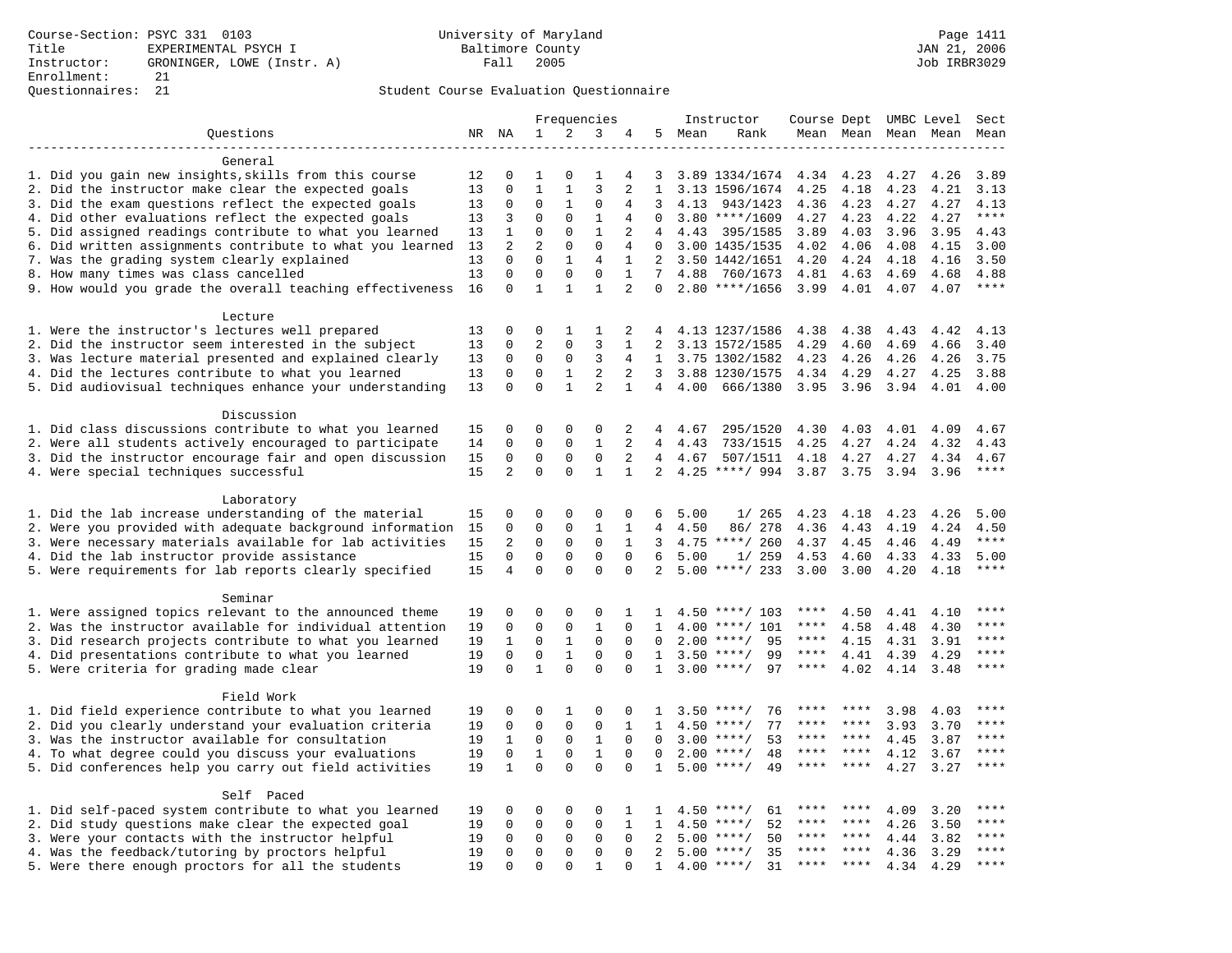| Course-Section: PSYC 331 0103 |                            | University of Maryland                  | Page 1411    |
|-------------------------------|----------------------------|-----------------------------------------|--------------|
| Title                         | EXPERIMENTAL PSYCH I       | Baltimore County                        | JAN 21, 2006 |
| Instructor:                   | GRONINGER, LOWE (Instr. A) | 2005<br>Fall                            | Job IRBR3029 |
| Enrollment:                   | 21                         |                                         |              |
| Ouestionnaires: 21            |                            | Student Course Evaluation Questionnaire |              |

| Credits Earned |             |               | Expected Grades<br>Cum. GPA |   |          | Reasons             | Type | Majors                      |    |                                   |    |
|----------------|-------------|---------------|-----------------------------|---|----------|---------------------|------|-----------------------------|----|-----------------------------------|----|
| $00 - 27$      |             | $0.00 - 0.99$ |                             | Α | 4        | Required for Majors |      | Graduate                    | 0  | Major                             |    |
| $28 - 55$      |             | $1.00 - 1.99$ |                             | В | 4        |                     |      |                             |    |                                   |    |
| $56 - 83$      |             | $2.00 - 2.99$ | 2                           | C |          | General             |      | Under-grad                  | 21 | Non-major                         | 14 |
| $84 - 150$     |             | $3.00 - 3.49$ | -2                          | D | $\Omega$ |                     |      |                             |    |                                   |    |
| Grad.          | $\mathbf 0$ | $3.50 - 4.00$ |                             | F | $\Omega$ | Electives           |      |                             |    | #### - Means there are not enough |    |
|                |             |               |                             | Ρ | $\Omega$ |                     |      | responses to be significant |    |                                   |    |
|                |             |               |                             |   | $\Omega$ | Other               |      |                             |    |                                   |    |
|                |             |               |                             |   | $\Omega$ |                     |      |                             |    |                                   |    |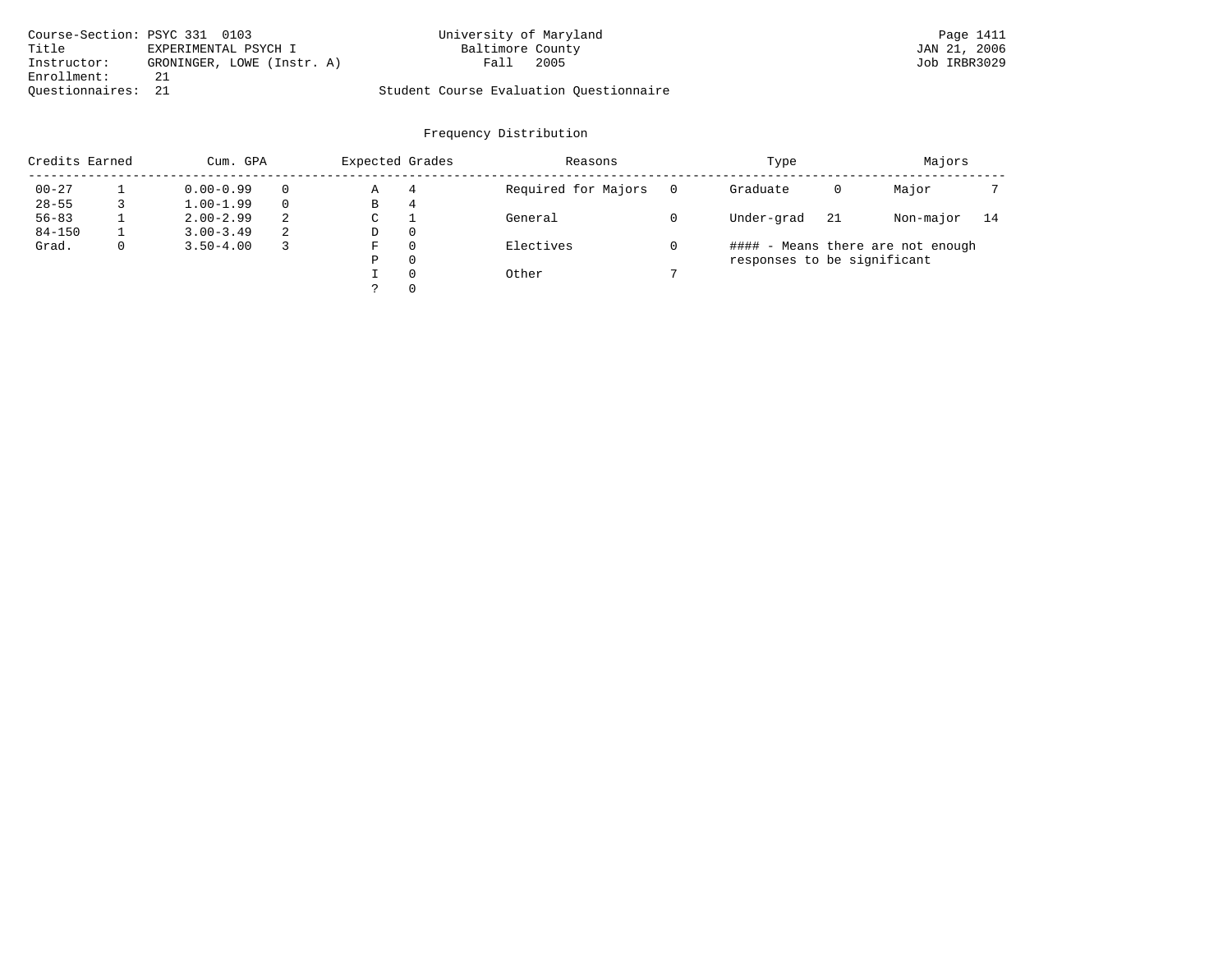| $\mathbf{1}$<br>2<br>3<br>Questions<br>NR NA<br>5<br>Mean<br>Rank<br>Mean Mean<br>4                                                                                                                                                                                                                |              | Mean Mean    | Mean            |
|----------------------------------------------------------------------------------------------------------------------------------------------------------------------------------------------------------------------------------------------------------------------------------------------------|--------------|--------------|-----------------|
|                                                                                                                                                                                                                                                                                                    |              |              |                 |
|                                                                                                                                                                                                                                                                                                    |              |              |                 |
| General                                                                                                                                                                                                                                                                                            |              |              |                 |
| 1. Did you gain new insights, skills from this course<br>3.89 1334/1674<br>4.23<br>12<br>0<br>1<br>$\Omega$<br>1<br>4<br>3<br>4.34                                                                                                                                                                 | 4.27         | 4.26         | 3.89            |
| 2. Did the instructor make clear the expected goals<br>13<br>$\mathbf 0$<br>$\mathbf{1}$<br>$\mathbf{1}$<br>3<br>2<br>$\mathbf{1}$<br>3.13 1596/1674<br>4.25<br>4.18                                                                                                                               | 4.23         | 4.21         | 3.13            |
| 3. Did the exam questions reflect the expected goals<br>13<br>0<br>0<br>1<br>0<br>3<br>943/1423<br>4.36<br>4.23<br>4<br>4.13                                                                                                                                                                       | 4.27         | 4.27         | 4.13            |
| 4. Did other evaluations reflect the expected goals<br>3<br>$\mathbf 0$<br>$\mathbf 0$<br>$\mathbf{1}$<br>$\Omega$<br>$3.80$ ****/1609<br>4.27<br>4.23<br>13<br>$\overline{4}$                                                                                                                     | 4.22         | 4.27         | $***$           |
| $\mathbf{1}$<br>5. Did assigned readings contribute to what you learned<br>$\mathbf{1}$<br>$\mathbf 0$<br>$\mathbf{0}$<br>2<br>3.89<br>13<br>4<br>4.43<br>395/1585<br>4.03                                                                                                                         | 3.96         | 3.95         | 4.43            |
| $\overline{2}$<br>$\overline{a}$<br>$\Omega$<br>6. Did written assignments contribute to what you learned<br>$\mathbf{0}$<br>13<br>4<br>$\Omega$<br>3.00 1435/1535<br>4.02<br>4.06                                                                                                                 | 4.08         | 4.15         | 3.00            |
| 7. Was the grading system clearly explained<br>13<br>$\Omega$<br>$\Omega$<br>$\mathbf{1}$<br>$\overline{4}$<br>$\mathbf{1}$<br>2<br>3.50 1442/1651<br>4.20<br>4.24<br>$\mathbf 0$<br>$\mathbf 0$<br>$\mathbf 0$                                                                                    | 4.18         | 4.16         | 3.50            |
| 8. How many times was class cancelled<br>13<br>$\mathbf 0$<br>$\mathbf{1}$<br>7<br>760/1673<br>4.81<br>4.88<br>4.63<br>$\Omega$<br>$\Omega$<br>$\overline{2}$<br>18<br>$\Omega$<br>$\Omega$<br>$4.33$ ****/1656<br>3.99<br>$\mathbf{1}$                                                            | 4.69<br>4.07 | 4.68<br>4.07 | 4.88<br>****    |
| 9. How would you grade the overall teaching effectiveness<br>4.01                                                                                                                                                                                                                                  |              |              |                 |
| Lecture                                                                                                                                                                                                                                                                                            |              |              |                 |
| 1. Were the instructor's lectures well prepared<br>0<br>0<br>0<br>0<br>$\mathbf 1$<br>16<br>4<br>$4.80$ ****/1586<br>4.38<br>4.38                                                                                                                                                                  | 4.43         | 4.42         | 4.13            |
| 2. Did the instructor seem interested in the subject<br>$\mathbf{1}$<br>$\mathbf{1}$<br>15<br>0<br>0<br>2<br>2<br>4.29<br>4.60<br>3.67 1539/1585                                                                                                                                                   | 4.69         | 4.66         | 3.40            |
| 3. Was lecture material presented and explained clearly<br>0<br>$\mathbf 0$<br>$\mathbf 0$<br>$\mathbf{1}$<br>0<br>$4.80$ ****/1582<br>4.23<br>4.26<br>16<br>$\overline{4}$                                                                                                                        | 4.26         | 4.26         | 3.75            |
| 4. Did the lectures contribute to what you learned<br>$\mathbf 0$<br>$\mathbf 0$<br>$\mathbf 0$<br>$\Omega$<br>$\mathbf{1}$<br>4.34<br>4.29<br>16<br>$\overline{4}$<br>$4.80$ ****/1575                                                                                                            | 4.27         | 4.25         | 3.88            |
| 5. Did audiovisual techniques enhance your understanding<br>$\mathbf{1}$<br>$\Omega$<br>$\Omega$<br>$\Omega$<br>3<br>$4.25$ ****/1380<br>3.95<br>3.96<br>16<br>$\mathbf{1}$                                                                                                                        | 3.94         | 4.01         | 4.00            |
|                                                                                                                                                                                                                                                                                                    |              |              |                 |
| Discussion                                                                                                                                                                                                                                                                                         |              |              |                 |
| 1. Did class discussions contribute to what you learned<br>0<br>0<br>0<br>0<br>2<br>4.30<br>4.03<br>15<br>4<br>4.67<br>295/1520                                                                                                                                                                    | 4.01         | 4.09         | 4.67            |
| $\mathbf 0$<br>$\mathbf 0$<br>$\mathbf{1}$<br>2<br>2. Were all students actively encouraged to participate<br>0<br>4<br>4.43<br>733/1515<br>4.25<br>4.27<br>14                                                                                                                                     | 4.24         | 4.32         | 4.43            |
| 3. Did the instructor encourage fair and open discussion<br>0<br>$\mathbf{0}$<br>$\mathbf 0$<br>2<br>15<br>0<br>4<br>507/1511<br>4.18<br>4.27<br>4.67                                                                                                                                              | 4.27         | 4.34         | 4.67            |
| 4. Were special techniques successful<br>15<br>$\overline{a}$<br>$\Omega$<br>$\Omega$<br>$\mathbf{1}$<br>$\mathbf{1}$<br>$\overline{2}$<br>$4.25$ ****/ 994<br>3.87<br>3.75                                                                                                                        | 3.94         | 3.96         | $***$           |
|                                                                                                                                                                                                                                                                                                    |              |              |                 |
| Laboratory                                                                                                                                                                                                                                                                                         |              |              |                 |
| 1. Did the lab increase understanding of the material<br>0<br>$\mathsf 0$<br>$\mathsf 0$<br>15<br>0<br>0<br>6<br>5.00<br>1/265<br>4.23<br>4.18                                                                                                                                                     | 4.23         | 4.26         | 5.00            |
| 2. Were you provided with adequate background information<br>0<br>$\mathbf{1}$<br>15<br>0<br>0<br>1<br>4<br>4.50<br>86/ 278<br>4.36<br>4.43                                                                                                                                                        | 4.19         | 4.24         | 4.50            |
| 3. Were necessary materials available for lab activities<br>15<br>2<br>$\mathbf 0$<br>$\mathbf 0$<br>$\mathbf 0$<br>$\mathbf{1}$<br>3<br>$4.75$ ****/ 260<br>4.37<br>4.45                                                                                                                          | 4.46         | 4.49         | $***$           |
| 4. Did the lab instructor provide assistance<br>$\mathbf 0$<br>$\mathbf 0$<br>$\mathbf{0}$<br>$\Omega$<br>15<br>0<br>6<br>5.00<br>1/259<br>4.53<br>4.60                                                                                                                                            | 4.33         | 4.33         | 5.00            |
| 15<br>$\mathbf 0$<br>$\Omega$<br>$\mathbf{0}$<br>$\mathbf 0$<br>2<br>5. Were requirements for lab reports clearly specified<br>4<br>$5.00$ ****/ 233<br>3.00<br>3.00                                                                                                                               | 4.20         | 4.18         | $***$           |
|                                                                                                                                                                                                                                                                                                    |              |              |                 |
| Seminar                                                                                                                                                                                                                                                                                            |              |              |                 |
| 1. Were assigned topics relevant to the announced theme<br>19<br>0<br>0<br>$\Omega$<br>0<br>1<br>****<br>4.50<br>$\mathbf{1}$<br>$4.50$ ****/ 103<br>****                                                                                                                                          | 4.41         | 4.10         | ****<br>* * * * |
| 2. Was the instructor available for individual attention<br>$\mathbf 0$<br>$\mathbf 0$<br>$\mathbf 0$<br>$\mathbf{1}$<br>$\mathbf 0$<br>19<br>1<br>$4.00$ ****/ 101<br>4.58<br>$***$ * *                                                                                                           | 4.48         | 4.30         | ****            |
| $\mathbf 0$<br>$\,1$<br>$\mathsf 0$<br>3. Did research projects contribute to what you learned<br>19<br>$\mathbf{1}$<br>$\mathbf 0$<br>$2.00$ ****/<br>95<br>4.15<br>$\mathbf 0$<br>$\mathbf 0$<br>$\mathsf 0$<br>$\mathbf{1}$<br>99<br>$***$ * * *<br>$\mathbf 0$<br>$\mathbf{1}$<br>$3.50$ ****/ | 4.31         | 3.91         | $***$           |
| 4. Did presentations contribute to what you learned<br>19<br>$\mathsf 0$<br>4.41<br>$\mathbf{1}$<br>$\Omega$<br>$\Omega$<br>5. Were criteria for grading made clear<br>19<br>$\Omega$<br>$\Omega$<br>$3.00$ ****/<br>97<br>$***$ * * *<br>4.02<br>1                                                | 4.39<br>4.14 | 4.29<br>3.48 | ****            |
|                                                                                                                                                                                                                                                                                                    |              |              |                 |
| Field Work                                                                                                                                                                                                                                                                                         |              |              |                 |
| 1. Did field experience contribute to what you learned<br>19<br>0<br>0<br>1<br>0<br>$\mathbf 0$<br>$3.50$ ****/<br>76<br>****<br>1<br>****                                                                                                                                                         | 3.98         | 4.03         | ****            |
| 2. Did you clearly understand your evaluation criteria<br>$\mathbf 0$<br>$\mathbf 0$<br>$\mathbf 0$<br>$\mathbf 0$<br>77<br>19<br>1<br>$\mathbf{1}$<br>$4.50$ ****/<br>****<br>****                                                                                                                | 3.93         | 3.70         | $***$ * * *     |
| $\mathbf{1}$<br>3. Was the instructor available for consultation<br>19<br>$\mathbf{1}$<br>$\mathbf 0$<br>$\mathbf 0$<br>$\Omega$<br>$3.00$ ****/<br>53<br>$\Omega$<br>****<br>****                                                                                                                 | 4.45         | 3.87         | ****            |
| $1\,$<br>$\,1$<br>4. To what degree could you discuss your evaluations<br>19<br>$\mathbf 0$<br>$\mathbf{0}$<br>$\Omega$<br>2.00<br>$***$ /<br>48<br>$***$<br>$***$ *<br>$\Omega$                                                                                                                   | 4.12         | 3.67         | $***$           |
| $\mathbf{1}$<br>$\Omega$<br>$\Omega$<br>$\Omega$<br>5. Did conferences help you carry out field activities<br>19<br>$\Omega$<br>$5.00$ ****/<br>49<br>****<br>$* * * *$<br>$\mathbf{1}$                                                                                                            | 4.27         | 3.27         | ****            |
|                                                                                                                                                                                                                                                                                                    |              |              |                 |
| Self Paced                                                                                                                                                                                                                                                                                         |              |              |                 |
| 1. Did self-paced system contribute to what you learned<br>0<br>0<br>0<br>61<br>19<br>0<br>1<br>1<br>$4.50$ ****/                                                                                                                                                                                  | 4.09         | 3.20         | ****            |
| 2. Did study questions make clear the expected goal<br>19<br>$\mathbf 0$<br>$\mathbf 0$<br>$\mathbf 0$<br>$\mathbf{1}$<br>52<br>0<br>1<br>$4.50$ ****/<br>****<br>****                                                                                                                             | 4.26         | 3.50         | ****            |
| 3. Were your contacts with the instructor helpful<br>$\mathbf 0$<br>50<br>19<br>$\Omega$<br>$\mathbf 0$<br>$\mathbf 0$<br>$\Omega$<br>2<br>5.00<br>$***/$<br>****<br>****                                                                                                                          | 4.44         | 3.82         | $***$ * * *     |
| $\mathbf 0$<br>$\mathbf 0$<br>$\mathbf{0}$<br>$\Omega$<br>$\overline{2}$<br>35<br>4. Was the feedback/tutoring by proctors helpful<br>19<br>0<br>$5.00$ ****/<br>****<br>****                                                                                                                      | 4.36         | 3.29         | ****            |
| 5. Were there enough proctors for all the students<br>19<br>$\Omega$<br>$\mathbf{1}$<br>4.00<br>$***$ /<br>31<br>$\Omega$<br>$\Omega$<br>$\Omega$<br>$\mathbf{1}$<br>****                                                                                                                          | 4.34         | 4.29         | $***$           |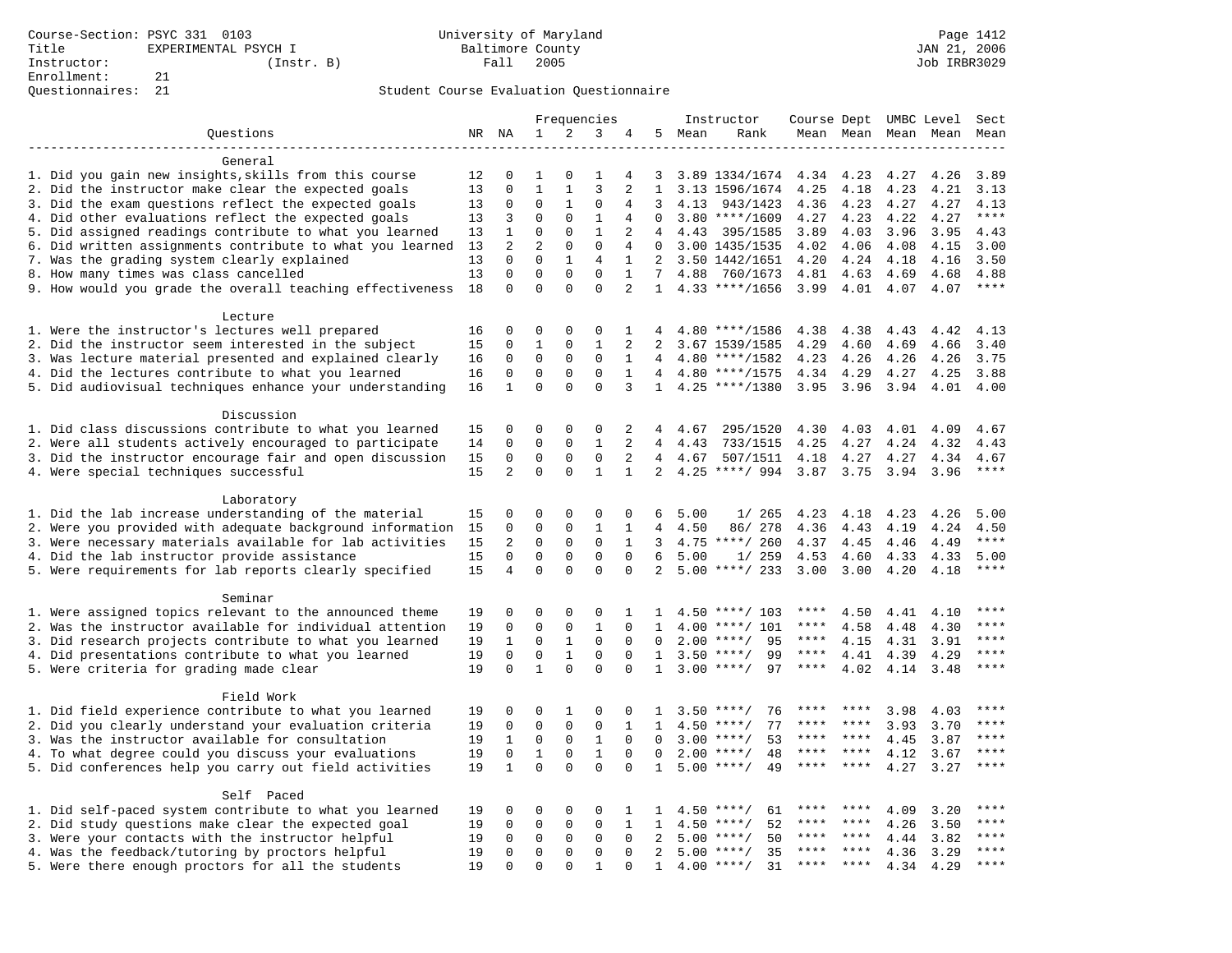| Course-Section: PSYC 331 0103 |                      | University of Maryland                  | Page 1412    |
|-------------------------------|----------------------|-----------------------------------------|--------------|
| Title                         | EXPERIMENTAL PSYCH I | Baltimore County                        | JAN 21, 2006 |
| Instructor:                   | (Instr. B)           | 2005<br>Fall                            | Job IRBR3029 |
| Enrollment:                   |                      |                                         |              |
| Ouestionnaires: 21            |                      | Student Course Evaluation Ouestionnaire |              |

| Credits Earned |   | Cum. GPA      |          | Expected Grades |   | Reasons             | Type                        |     | Majors                            |    |
|----------------|---|---------------|----------|-----------------|---|---------------------|-----------------------------|-----|-----------------------------------|----|
| $00 - 27$      |   | $0.00 - 0.99$ | $\Omega$ | Α               | 4 | Required for Majors | Graduate                    | 0   | Major                             |    |
| $28 - 55$      |   | $1.00 - 1.99$ | $\Omega$ | В               | 4 |                     |                             |     |                                   |    |
| $56 - 83$      |   | $2.00 - 2.99$ | 2        | С               |   | General             | Under-grad                  | -21 | Non-major                         | 14 |
| $84 - 150$     |   | $3.00 - 3.49$ | -2       | D               | 0 |                     |                             |     |                                   |    |
| Grad.          | 0 | $3.50 - 4.00$ | 3        | F               | 0 | Electives           |                             |     | #### - Means there are not enough |    |
|                |   |               |          | Ρ               | 0 |                     | responses to be significant |     |                                   |    |
|                |   |               |          |                 | 0 | Other               |                             |     |                                   |    |
|                |   |               |          |                 | 0 |                     |                             |     |                                   |    |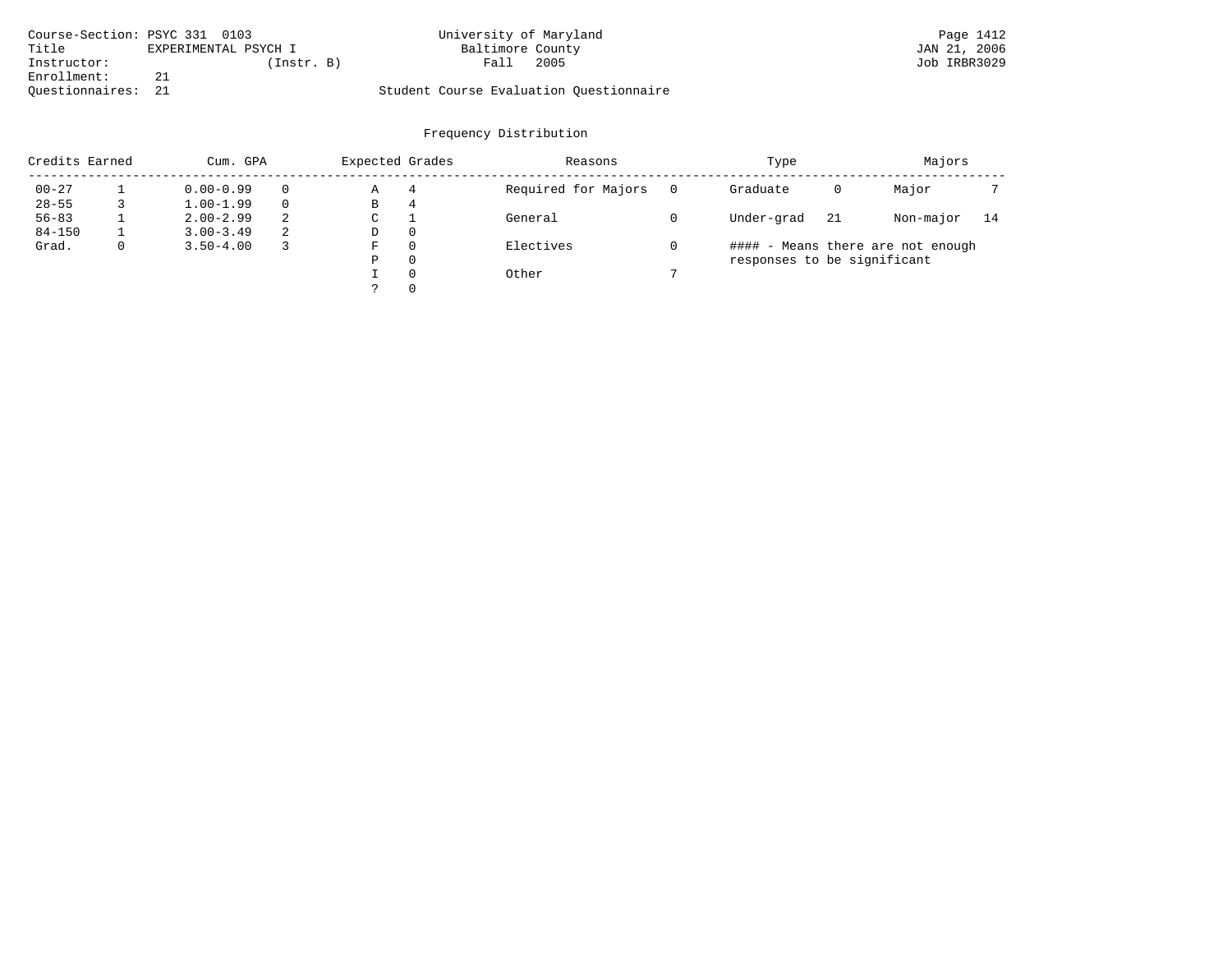|                                                           |                |                |              |                | Frequencies    |                |          |      | Instructor       | Course Dept |           |      | UMBC Level | Sect        |
|-----------------------------------------------------------|----------------|----------------|--------------|----------------|----------------|----------------|----------|------|------------------|-------------|-----------|------|------------|-------------|
| Ouestions                                                 | NR             | ΝA             | $\mathbf{1}$ | $\mathfrak{D}$ | ς              |                | 5        | Mean | Rank             |             | Mean Mean |      | Mean Mean  | Mean        |
| General                                                   |                |                |              |                |                |                |          |      |                  |             |           |      |            |             |
| 1. Did you gain new insights, skills from this course     |                | 0              |              | 0              |                |                |          |      | 4.18 1036/1674   | 4.34        | 4.23      | 4.27 | 4.26       | 4.18        |
| 2. Did the instructor make clear the expected goals       |                | $\Omega$       | 0            | 0              | $\overline{2}$ | 4              |          | 4.27 | 906/1674         | 4.25        | 4.18      | 4.23 | 4.21       | 4.27        |
| 3. Did the exam questions reflect the expected goals      |                | $\Omega$       | $\Omega$     |                | $\overline{a}$ |                |          | 4.09 | 962/1423         | 4.36        | 4.23      | 4.27 | 4.27       | 4.09        |
| 4. Did other evaluations reflect the expected goals       |                | $\mathbf{1}$   | $\Omega$     | $\Omega$       | 3              |                |          |      | 4.10 1029/1609   | 4.27        | 4.23      | 4.22 | 4.27       | 4.10        |
| 5. Did assigned readings contribute to what you learned   | 1              | $\Omega$       | $\Omega$     | $\Omega$       | ζ              | 4              | 4        | 4.09 | 708/1585         | 3.89        | 4.03      | 3.96 | 3.95       | 4.09        |
| 6. Did written assignments contribute to what you learned | $\mathbf{1}$   |                | $\Omega$     | $\Omega$       | ζ              | 4              |          | 4.00 | 870/1535         | 4.02        | 4.06      | 4.08 | 4.15       | 4.00        |
| 7. Was the grading system clearly explained               |                | $\Omega$       | $\Omega$     | $\Omega$       | ς              |                |          | 4.36 | 727/1651         | 4.20        | 4.24      | 4.18 | 4.16       | 4.36        |
| 8. How many times was class cancelled                     | 1              | $\Omega$       | $\Omega$     | $\Omega$       | $\Omega$       | 6              |          |      | 4.45 1257/1673   | 4.81        | 4.63      | 4.69 | 4.68       | 4.45        |
| 9. How would you grade the overall teaching effectiveness | $\mathbf{1}$   | $\Omega$       | $\Omega$     | $\cap$         | ς              | 8              | $\Omega$ |      | 3.73 1260/1656   | 3.99        | 4.01      | 4.07 | 4.07       | 3.73        |
| Lecture                                                   |                |                |              |                |                |                |          |      |                  |             |           |      |            |             |
| 1. Were the instructor's lectures well prepared           |                | 0              | 0            | $\Omega$       | 0              |                | 11       | 5.00 | 1/1586           | 4.38        | 4.38      | 4.43 | 4.42       | 5.00        |
| 2. Did the instructor seem interested in the subject      | 1              | $\Omega$       | $\Omega$     | 0              | $\Omega$       | 2              | 9        | 4.82 | 786/1585         | 4.29        | 4.60      | 4.69 | 4.66       | 4.82        |
| 3. Was lecture material presented and explained clearly   | 1              | $\Omega$       | $\Omega$     | $\Omega$       | $\mathfrak{D}$ |                |          | 4.45 | 704/1582         | 4.23        | 4.26      | 4.26 | 4.26       | 4.45        |
| 4. Did the lectures contribute to what you learned        | 1              |                | O            | 0              | $\overline{2}$ |                |          | 4.50 | 692/1575         | 4.34        | 4.29      | 4.27 | 4.25       | 4.50        |
| 5. Did audiovisual techniques enhance your understanding  | $\overline{a}$ |                | $\Omega$     | $\Omega$       | $\Omega$       | 3              | 6        | 4.67 | 200/1380         | 3.95        | 3.96      | 3.94 | 4.01       | 4.67        |
| Discussion                                                |                |                |              |                |                |                |          |      |                  |             |           |      |            |             |
| 1. Did class discussions contribute to what you learned   | 6              | 0              | O            |                |                |                |          | 3.83 | 967/1520         | 4.30        | 4.03      | 4.01 | 4.09       | 3.83        |
| 2. Were all students actively encouraged to participate   |                | $\Omega$       | $\Omega$     | $\mathbf 0$    | $\overline{2}$ |                |          |      | 4.00 1024/1515   | 4.25        | 4.27      | 4.24 | 4.32       | 4.00        |
| 3. Did the instructor encourage fair and open discussion  | 7              | 0              | 0            | $\mathbf{1}$   | 1              |                |          |      | 3.80 1194/1511   | 4.18        | 4.27      | 4.27 | 4.34       | 3.80        |
| 4. Were special techniques successful                     | 7              | $\mathfrak{D}$ | $\cap$       | 1              | $\cap$         | $\overline{2}$ | 0        |      | 3.33 811/994     | 3.87 3.75   |           | 3.94 | 3.96       | 3.33        |
| Laboratory                                                |                |                |              |                |                |                |          |      |                  |             |           |      |            |             |
| 1. Did the lab increase understanding of the material     | 5              | 0              | O            | 2              | 0              | 0              |          | 4.14 | 164/ 265         | 4.23        | 4.18      | 4.23 | 4.26       | 4.14        |
| 2. Were you provided with adequate background information | 5              | $\Omega$       | 0            | $\mathbf 0$    | $\overline{2}$ | 0              |          | 4.43 | 110/ 278         | 4.36        | 4.43      | 4.19 | 4.24       | 4.43        |
| 3. Were necessary materials available for lab activities  | 5              |                | $\mathbf{1}$ | $\Omega$       | $\mathbf{1}$   |                |          | 3.83 | 237/ 260         | 4.37        | 4.45      | 4.46 | 4.49       | 3.83        |
| 4. Did the lab instructor provide assistance              | 6              | $\Omega$       | $\Omega$     | $\mathbf{1}$   | $\mathbf{1}$   | $\Omega$       | 4        | 4.17 | 176/259          | 4.53        | 4.60      | 4.33 | 4.33       | 4.17        |
| 5. Were requirements for lab reports clearly specified    | $\mathsf{R}$   |                | $\cap$       | $\cap$         | $\cap$         | U              |          |      | $5.00$ ****/ 233 | 3.00        | 3.00      | 4.20 | 4.18       | $***$ * * * |

| Credits Earned |   | Cum. GPA      |          | Expected Grades |          | Reasons             |    | Type                        |    | Majors                            |  |
|----------------|---|---------------|----------|-----------------|----------|---------------------|----|-----------------------------|----|-----------------------------------|--|
| $00 - 27$      |   | $0.00 - 0.99$ | $\Omega$ | A               |          | Required for Majors |    | Graduate                    | 0  | Major                             |  |
| $28 - 55$      |   | $1.00 - 1.99$ | $\Omega$ | B               | 4        |                     |    |                             |    |                                   |  |
| $56 - 83$      | 2 | $2.00 - 2.99$ |          | C               |          | General             |    | Under-grad                  | 12 | Non-major                         |  |
| $84 - 150$     |   | $3.00 - 3.49$ |          | D               | $\Omega$ |                     |    |                             |    |                                   |  |
| Grad.          |   | $3.50 - 4.00$ |          | F               |          | Electives           |    |                             |    | #### - Means there are not enough |  |
|                |   |               |          | Ρ               |          |                     |    | responses to be significant |    |                                   |  |
|                |   |               |          |                 |          | Other               | 10 |                             |    |                                   |  |
|                |   |               |          |                 |          |                     |    |                             |    |                                   |  |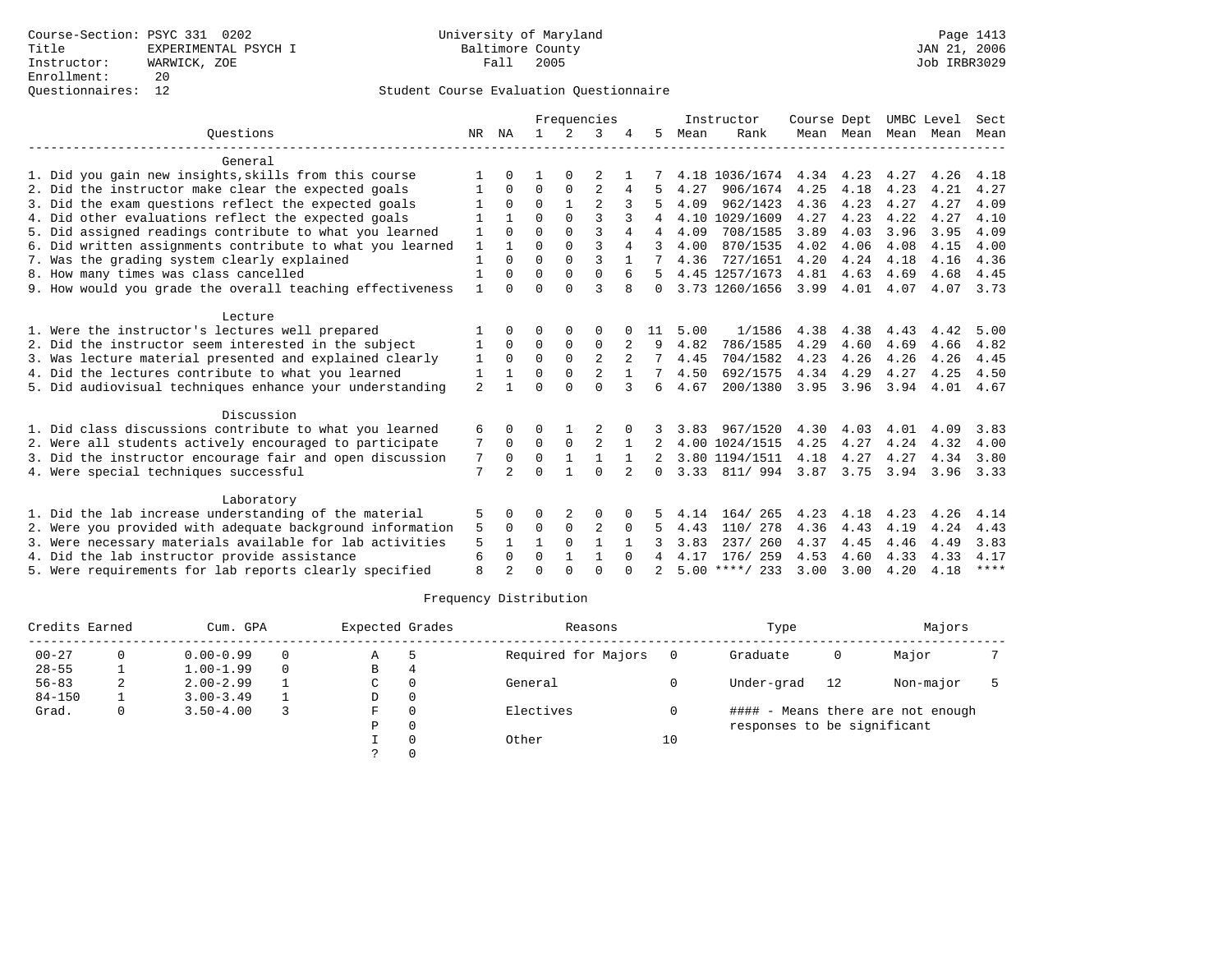|                                                                    |                             |                          |                         |                          | Frequencies    |                |                |        | Instructor         | Course Dept UMBC Level |             |                     |              | Sect         |
|--------------------------------------------------------------------|-----------------------------|--------------------------|-------------------------|--------------------------|----------------|----------------|----------------|--------|--------------------|------------------------|-------------|---------------------|--------------|--------------|
| Questions                                                          |                             | NR NA                    | 1                       | 2                        | 3              | 4              |                | 5 Mean | Rank               |                        |             | Mean Mean Mean Mean |              | Mean         |
|                                                                    |                             |                          |                         |                          |                |                |                |        |                    |                        |             |                     |              |              |
| General                                                            |                             |                          |                         |                          |                |                |                |        |                    |                        |             |                     |              |              |
| 1. Did you gain new insights, skills from this course              | 0                           | 0                        | $\Omega$                | 1                        | 4              | 3              | 14             | 4.36   | 817/1674           | 4.34                   | 4.23        | 4.27                | 4.26         | 4.36         |
| 2. Did the instructor make clear the expected goals                | $\mathbf{0}$                | $\mathbf 0$              | $\Omega$                | $\mathbf{1}$             | $\overline{3}$ | 8              | 10             | 4.23   | 968/1674           | 4.25                   | 4.18        | 4.23                | 4.21         | 4.23         |
| 3. Did the exam questions reflect the expected goals               | $\mathbf 0$                 | $\Omega$                 | $\mathbf{1}$            | $\Omega$                 | 3              | 6              | 12             | 4.27   | 828/1423           | 4.36                   | 4.23        | 4.27                | 4.27         | 4.27         |
| 4. Did other evaluations reflect the expected goals                | $\mathbf 0$                 | 5                        | $\mathbf 0$             | 3                        | $\mathbf{1}$   | 6              | 7              |        | 4.00 1094/1609     | 4.27                   | 4.23        | 4.22                | 4.27         | 4.00         |
| 5. Did assigned readings contribute to what you learned            | $\mathbf 0$                 | $\mathbf{0}$             | $\mathbf{1}$            | $\mathbf{1}$             | 5              | 6              | 9              | 3.95   | 838/1585           | 3.89                   | 4.03        | 3.96                | 3.95         | 3.95         |
| 6. Did written assignments contribute to what you learned          | 0                           | 6                        | $\mathbf 0$             | 3                        | 2              | 2              | 9              | 4.06   | 844/1535           | 4.02                   | 4.06        | 4.08                | 4.15         | 4.06         |
| 7. Was the grading system clearly explained                        | $\mathbf 0$<br>$\mathbf{1}$ | $\Omega$<br>$\mathbf{1}$ | $\Omega$<br>$\mathbf 0$ | $\mathbf{1}$<br>$\Omega$ | 3<br>$\Omega$  | 4              | 14             |        | 4.41 673/1651      | 4.20                   | 4.24        | 4.18                | 4.16         | 4.41         |
| 8. How many times was class cancelled                              | $\overline{4}$              | $\mathbf{1}$             | $\Omega$                | $\Omega$                 | 5              | 10<br>9        | 10<br>3        |        | 4.50 1203/1673     | 4.81                   | 4.63        | 4.69                | 4.68<br>4.07 | 4.50<br>3.88 |
| 9. How would you grade the overall teaching effectiveness          |                             |                          |                         |                          |                |                |                |        | 3.88 1139/1656     | 3.99                   | 4.01        | 4.07                |              |              |
| Lecture                                                            |                             |                          |                         |                          |                |                |                |        |                    |                        |             |                     |              |              |
| 1. Were the instructor's lectures well prepared                    | $\mathbf 0$                 | $\mathbf 0$              | 0                       | 0                        | 4              | 5              | 13             |        | 4.41 1004/1586     | 4.38                   | 4.38        | 4.43                | 4.42         | 4.41         |
| 2. Did the instructor seem interested in the subject               | $\mathbf 0$                 | $\mathbf 0$              | 0                       | 1                        | 2              | 3              | 16             |        | 4.55 1191/1585     | 4.29                   | 4.60        | 4.69                | 4.66         | 4.55         |
| 3. Was lecture material presented and explained clearly            | 0                           | $\mathbf 0$              | 0                       | 1                        | 4              | 7              | 10             |        | 4.18 1007/1582     | 4.23                   | 4.26        | 4.26                | 4.26         | 4.18         |
| 4. Did the lectures contribute to what you learned                 | $\mathbf{0}$                | $\overline{c}$           | $\mathbf 0$             | $\mathbf{1}$             | 4              | 5              | 10             |        | 4.20 1010/1575     | 4.34                   | 4.29        | 4.27                | 4.25         | 4.20         |
| 5. Did audiovisual techniques enhance your understanding           | $\mathsf 0$                 | $\overline{4}$           | $\mathbf{1}$            | $\mathbf{1}$             | 3              | 3              | 10             |        | 4.11 612/1380      | 3.95                   | 3.96        | 3.94                | 4.01         | 4.11         |
|                                                                    |                             |                          |                         |                          |                |                |                |        |                    |                        |             |                     |              |              |
| Discussion                                                         |                             |                          |                         |                          |                |                |                |        |                    |                        |             |                     |              |              |
| 1. Did class discussions contribute to what you learned            | 7                           | $\mathbf 0$              | 1                       | 1                        | 3              | 1              | 9              | 4.07   | 790/1520           | 4.30                   | 4.03        | 4.01                | 4.09         | 4.07         |
| 2. Were all students actively encouraged to participate            | 7                           | $\Omega$                 | $\mathbf{1}$            | $\mathbf{1}$             | $\overline{4}$ | 2              | 7              |        | 3.87 1154/1515     | 4.25                   | 4.27        | 4.24                | 4.32         | 3.87         |
| 3. Did the instructor encourage fair and open discussion           | 7                           | $\mathbf 0$              | $\mathbf{1}$            | $\mathbf 0$              | 6              | $\mathbf{1}$   | 7              |        | 3.87 1161/1511     | 4.18                   | 4.27        | 4.27                | 4.34         | 3.87         |
| 4. Were special techniques successful                              | 7                           | 5                        | $\mathbf{1}$            | $\overline{2}$           | 3              | $\overline{2}$ | $\overline{2}$ | 3.20   | 847/994            | 3.87                   | 3.75        | 3.94                | 3.96         | 3.20         |
|                                                                    |                             |                          |                         |                          |                |                |                |        |                    |                        |             |                     |              |              |
| Laboratory                                                         |                             |                          |                         |                          |                |                |                |        |                    |                        |             |                     |              |              |
| 1. Did the lab increase understanding of the material              | 14                          | $\mathbf 0$              | 0                       | $\mathbf 0$              | 1              | 1              | 6              | 4.63   | 69/ 265            | 4.23                   | 4.18        | 4.23                | 4.26         | 4.63         |
| 2. Were you provided with adequate background information          | 14                          | $\mathbf 0$              | $\mathbf 0$             | $\mathbf{0}$             | $\mathbf{1}$   | 1              | 6              | 4.63   | 67/ 278            | 4.36                   | 4.43        | 4.19                | 4.24         | 4.63         |
| 3. Were necessary materials available for lab activities           | 14                          | $\Omega$                 | $\Omega$                | $\Omega$                 | 2              | $\mathbf{1}$   | 5              | 4.38   | 166/ 260           | 4.37                   | 4.45        | 4.46                | 4.49         | 4.38         |
| 4. Did the lab instructor provide assistance                       | 14                          | $\mathbf 0$              | $\mathbf 0$             | $\mathbf{0}$             | $\overline{2}$ | $\mathbf{1}$   | 5              | 4.38   | 135/ 259           | 4.53                   | 4.60        | 4.33                | 4.33         | 4.38         |
| 5. Were requirements for lab reports clearly specified             | 14                          | 3                        | $\mathbf 0$             | $\Omega$                 | $\mathbf{1}$   | $\Omega$       | $\overline{4}$ |        | $4.60$ ****/ 233   | 3.00                   | 3.00        | 4.20                | 4.18         | $***$        |
|                                                                    |                             |                          |                         |                          |                |                |                |        |                    |                        |             |                     |              |              |
| Seminar<br>1. Were assigned topics relevant to the announced theme | 21                          | $\mathbf 0$              | 0                       | $\mathbf{0}$             | 1              | 0              |                |        | $3.00$ ****/ 103   | ****                   | 4.50        | 4.41                | 4.10         | ****         |
| 2. Was the instructor available for individual attention           | 21                          | $\mathbf 0$              | $\mathbf 0$             | $\mathbf{0}$             | $\mathbf{1}$   | 0              | $\Omega$       | 3.00   | $***/101$          | ****                   | 4.58        | 4.48                | 4.30         | ****         |
| 3. Did research projects contribute to what you learned            | 21                          | $\mathbf 0$              | $\mathbf 0$             | $\mathsf 0$              | $\mathbf{1}$   | $\mathbf 0$    | $\mathbf 0$    | 3.00   | $***/$<br>95       | $***$ * *              | 4.15        | 4.31                | 3.91         | ****         |
| 4. Did presentations contribute to what you learned                | 21                          | $\mathbf 0$              | $\mathbf 0$             | $\mathbf 0$              | $\mathbf{1}$   | $\mathbf 0$    | $\Omega$       | 3.00   | 99<br>$***/$       | $***$ * * *            | 4.41        | 4.39                | 4.29         | $***$        |
| 5. Were criteria for grading made clear                            | 21                          | $\mathbf 0$              | $\mathbf 0$             | $\Omega$                 | $\mathbf{1}$   | 0              | $\Omega$       |        | $3.00$ ****/<br>97 | $***$ * * *            | 4.02        | 4.14                | 3.48         | $***$        |
|                                                                    |                             |                          |                         |                          |                |                |                |        |                    |                        |             |                     |              |              |
| Field Work                                                         |                             |                          |                         |                          |                |                |                |        |                    |                        |             |                     |              |              |
| 1. Did field experience contribute to what you learned             | 21                          | $\mathbf 0$              | 0                       | $\Omega$                 | 1              | $\Omega$       | $\Omega$       |        | $3.00$ ****/<br>76 |                        |             | 3.98                | 4.03         | * * * *      |
| 2. Did you clearly understand your evaluation criteria             | 21                          | $\Omega$                 | $\mathbf 0$             | $\Omega$                 | $1\,$          | $\Omega$       | $\Omega$       | 3.00   | 77<br>$***$ /      | ****                   | ****        | 3.93                | 3.70         | $***$        |
| 3. Was the instructor available for consultation                   | 21                          | $\mathbf 0$              | 0                       | $\mathsf 0$              | $\mathbf{1}$   | $\mathbf 0$    | $\mathbf 0$    | 3.00   | $***/$<br>53       | ****                   | $***$ * * * | 4.45                | 3.87         | $***$        |
| 4. To what degree could you discuss your evaluations               | 21                          | $\mathbf 0$              | $\mathbf 0$             | $\mathbf 0$              | $1\,$          | 0              | $\Omega$       | 3.00   | $***$ /<br>48      | $***$ * * *            | $***$       | 4.12                | 3.67         | $***$        |
| 5. Did conferences help you carry out field activities             | 21                          | $\Omega$                 | $\Omega$                | $\Omega$                 | $\mathbf{1}$   | $\Omega$       | $\Omega$       | 3.00   | $***$ /<br>49      | ****                   | ****        | 4.27                | 3.27         | $***$        |
|                                                                    |                             |                          |                         |                          |                |                |                |        |                    |                        |             |                     |              |              |
| Self Paced                                                         |                             |                          |                         |                          |                |                |                |        |                    |                        |             |                     |              |              |
| 1. Did self-paced system contribute to what you learned            | 21                          | $\mathbf 0$              | $\mathbf 0$             | $\mathbf 0$              | 1              | 0              | $\Omega$       |        | 61<br>$3.00$ ****/ | ****                   |             | 4.09                | 3.20         | $***$        |
| 2. Did study questions make clear the expected goal                | 21                          | $\mathbf 0$              | $\mathbf 0$             | $\mathbf 0$              | $\mathbf{1}$   | $\mathbf 0$    | $\Omega$       | 3.00   | $***/$<br>52       | ****                   | $* * * * *$ | 4.26                | 3.50         | ****         |
| 3. Were your contacts with the instructor helpful                  | 21                          | $\mathbf 0$              | $\mathbf 0$             | $\mathbf 0$              | 1              | 0              | $\Omega$       | 3.00   | 50<br>$***/$       | ****                   | ****        | 4.44                | 3.82         | ****         |
| 4. Was the feedback/tutoring by proctors helpful                   | 21                          | $\mathbf 0$              | $\mathbf 0$             | $\mathbf{0}$             | $\mathbf{1}$   | $\Omega$       | $\Omega$       | 3.00   | 35<br>$***/$       |                        |             | 4.36                | 3.29         | ****         |
| 5. Were there enough proctors for all the students                 | 21                          | $\Omega$                 | $\Omega$                | $\Omega$                 | $\mathbf{1}$   | $\Omega$       | $\Omega$       |        | $3.00$ ****/<br>31 | ****                   | $***$       | 4.34                | 4.29         | ****         |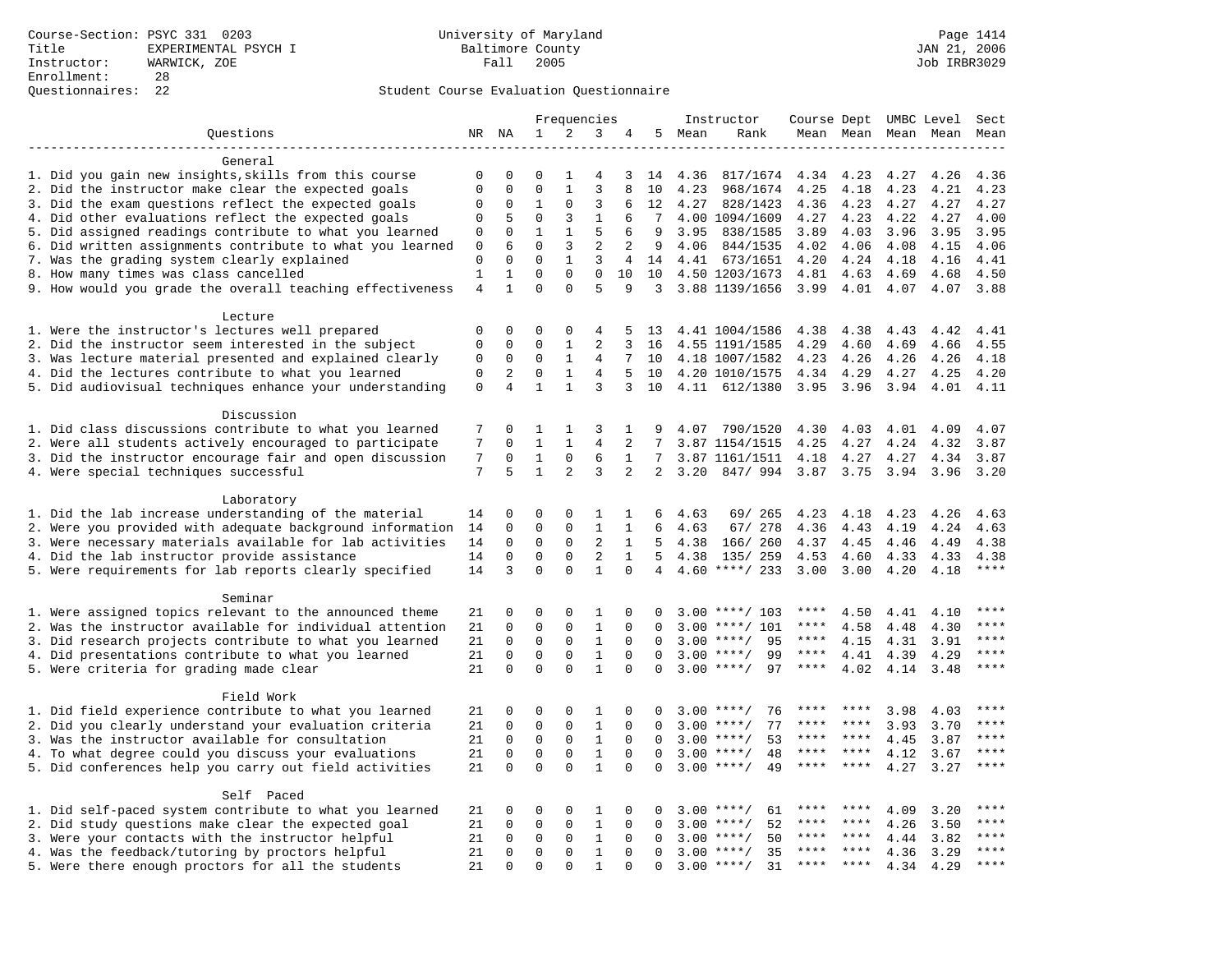| Course-Section: PSYC 331 0203 |                      | University of Maryland                  | Page 1414    |
|-------------------------------|----------------------|-----------------------------------------|--------------|
| Title                         | EXPERIMENTAL PSYCH I | Baltimore County                        | JAN 21, 2006 |
| Instructor:                   | WARWICK, ZOE         | 2005<br>Fall                            | Job IRBR3029 |
| Enrollment:                   | 28                   |                                         |              |
| Ouestionnaires: 22            |                      | Student Course Evaluation Questionnaire |              |

| Credits Earned |   | Cum. GPA      |          | Expected Grades |          | Reasons             |    | Type                        |    | Majors                            |    |
|----------------|---|---------------|----------|-----------------|----------|---------------------|----|-----------------------------|----|-----------------------------------|----|
| $00 - 27$      |   | $0.00 - 0.99$ |          | Α               | - 11     | Required for Majors |    | Graduate                    | 0  | Major                             | 18 |
| $28 - 55$      |   | $1.00 - 1.99$ | $\Omega$ | В               | 9        |                     |    |                             |    |                                   |    |
| $56 - 83$      |   | $2.00 - 2.99$ | .5       | C               |          | General             |    | Under-grad                  | 22 | Non-major                         |    |
| $84 - 150$     |   | $3.00 - 3.49$ | 4        | D               | 0        |                     |    |                             |    |                                   |    |
| Grad.          | 0 | $3.50 - 4.00$ | 4        | F               |          | Electives           |    |                             |    | #### - Means there are not enough |    |
|                |   |               |          | Ρ               | 0        |                     |    | responses to be significant |    |                                   |    |
|                |   |               |          |                 | $\Omega$ | Other               | 19 |                             |    |                                   |    |
|                |   |               |          |                 |          |                     |    |                             |    |                                   |    |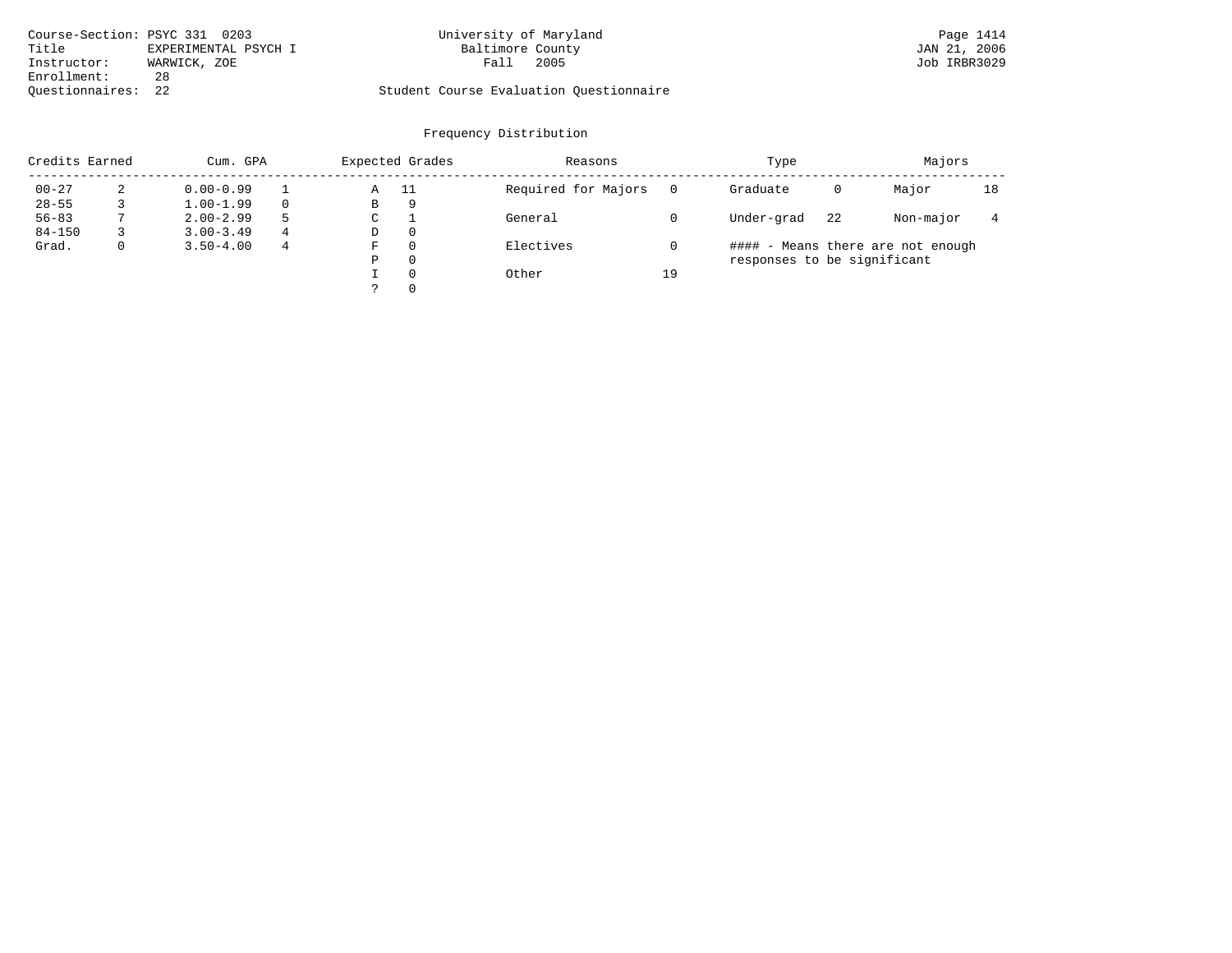|                                                           |                |                |              |             | Frequencies    |                |                |        | Instructor         |              |                      |      | Course Dept UMBC Level Sect |               |
|-----------------------------------------------------------|----------------|----------------|--------------|-------------|----------------|----------------|----------------|--------|--------------------|--------------|----------------------|------|-----------------------------|---------------|
| Questions                                                 |                | NR NA          | $\mathbf{1}$ | 2           | 3              | 4              |                | 5 Mean | Rank               |              |                      |      | Mean Mean Mean Mean Mean    |               |
|                                                           |                |                |              |             |                |                |                |        |                    |              |                      |      |                             |               |
| General                                                   |                |                |              |             |                |                |                |        |                    |              |                      |      |                             |               |
| 1. Did you gain new insights, skills from this course     | $\mathbf 0$    | $\Omega$       | $\Omega$     | $\Omega$    | 2              | 1              | 8              | 4.55   | 558/1674           | 4.34         | 4.23                 | 4.27 | 4.26                        | 4.55          |
| 2. Did the instructor make clear the expected goals       | $\Omega$       | 0              | $\Omega$     | $\Omega$    | $\mathbf{1}$   | $\mathbf{1}$   | 9              | 4.73   | 303/1674           | 4.25         | 4.18                 | 4.23 | 4.21                        | 4.73          |
| 3. Did the exam questions reflect the expected goals      | $\Omega$       | $\mathbf 0$    | $\Omega$     | 0           | $\mathbf 0$    | $\overline{2}$ | 9              | 4.82   | 195/1423           | 4.36         | 4.23                 | 4.27 | 4.27                        | 4.82          |
| 4. Did other evaluations reflect the expected goals       | 1              | 3              | $\Omega$     | $\Omega$    | $\mathbf{1}$   | $\mathbf{1}$   | 5              | 4.57   | 408/1609           | 4.27         | 4.23                 | 4.22 | 4.27                        | 4.57          |
| 5. Did assigned readings contribute to what you learned   | 1              | $\mathbf{1}$   | $\Omega$     | $\Omega$    | $\overline{4}$ | $\overline{2}$ | 3              | 3.89   | 926/1585           | 3.89         | 4.03                 | 3.96 | 3.95                        | 3.89          |
| 6. Did written assignments contribute to what you learned | 1              | $\overline{2}$ | $\Omega$     | $\Omega$    | $\overline{2}$ | 2              | $\overline{4}$ | 4.25   | 667/1535           | 4.02         | 4.06                 | 4.08 | 4.15                        | 4.25          |
| 7. Was the grading system clearly explained               | $1\,$          | 0              | $\mathbf 0$  | 0           | $\mathbf 0$    | $\mathbf{1}$   | 9              | 4.90   | 116/1651           | 4.20         | 4.24                 | 4.18 | 4.16                        | 4.90          |
| 8. How many times was class cancelled                     | $\mathbf{1}$   | $\mathbf{1}$   | 0            | 0           | $\mathbf 0$    | $\mathbf 0$    | 9              | 5.00   | 1/1673             | 4.81         | 4.63                 | 4.69 | 4.68                        | 5.00          |
| 9. How would you grade the overall teaching effectiveness | $\mathbf{1}$   | $\Omega$       | $\Omega$     | $\Omega$    | $\mathbf{1}$   | $\mathbf{1}$   | 8              | 4.70   | 230/1656           | 3.99 4.01    |                      | 4.07 | 4.07                        | 4.20          |
| Lecture                                                   |                |                |              |             |                |                |                |        |                    |              |                      |      |                             |               |
| 1. Were the instructor's lectures well prepared           | $\Omega$       | $\Omega$       | $\Omega$     | $\Omega$    | $\Omega$       | 1              | 10             | 4.91   | 214/1586           | 4.38         | 4.38                 | 4.43 | 4.42                        | 4.41          |
| 2. Did the instructor seem interested in the subject      | $\Omega$       | $\mathbf 0$    | $\mathbf{0}$ | 0           | $\mathbf 0$    | $\mathbf{1}$   | 10             | 4.91   | 567/1585           | 4.29         | 4.60                 | 4.69 | 4.66                        | 4.23          |
| 3. Was lecture material presented and explained clearly   | 0              | $\mathsf 0$    | $\mathsf 0$  | 0           | $\mathsf 0$    | $\overline{2}$ | 9              | 4.82   | 236/1582           | 4.23         | 4.26                 | 4.26 | 4.26                        | 4.42          |
| 4. Did the lectures contribute to what you learned        | 0              | $\mathbf 0$    | $\mathsf 0$  | 0           | $\mathbf 0$    | $\overline{2}$ | 9              | 4.82   | 268/1575           | 4.34         | 4.29                 | 4.27 | 4.25                        | 4.35          |
| 5. Did audiovisual techniques enhance your understanding  | $\overline{2}$ | $\overline{a}$ | $\Omega$     | $\Omega$    | $\overline{2}$ | $\mathbf{1}$   | $\overline{4}$ | 4.29   | 463/1380           |              | $3.95$ $3.96$        | 3.94 | 4.01                        | 3.57          |
| Discussion                                                |                |                |              |             |                |                |                |        |                    |              |                      |      |                             |               |
| 1. Did class discussions contribute to what you learned   | 6              | 0              | $\mathbf{0}$ | $\mathbf 0$ | $\mathbf{1}$   | 1              | 3              | 4.40   | 512/1520           | 4.30         | 4.03                 | 4.01 | 4.09                        | 4.40          |
| 2. Were all students actively encouraged to participate   | 6              | 0              | $\mathbf 0$  | 0           | $\mathbf 0$    | 3              | 2              | 4.40   | 759/1515           | 4.25         | 4.27                 | 4.24 | 4.32                        | 4.40          |
| 3. Did the instructor encourage fair and open discussion  | 6              | $\mathbf 0$    | $\mathbf 0$  | $\mathbf 0$ | $\mathbf 0$    | 3              | $\overline{a}$ | 4.40   | 751/1511           | 4.18         | 4.27                 | 4.27 | 4.34                        | 4.40          |
| 4. Were special techniques successful                     | 6              | $\mathbf{1}$   | $\mathbf 0$  | 2           | $\mathbf 0$    | $\Omega$       | $\overline{2}$ | 3.50   | 732/994            | 3.87 3.75    |                      | 3.94 | 3.96                        | 3.50          |
|                                                           |                |                |              |             |                |                |                |        |                    |              |                      |      |                             |               |
| Laboratory                                                |                |                |              |             |                |                |                |        |                    |              |                      |      |                             |               |
| 1. Did the lab increase understanding of the material     | 9              | 0              | $\Omega$     | 1           | $\Omega$       | 0              | 1              |        | $3.50$ ****/ 265   | 4.23         | 4.18                 | 4.23 | 4.26                        | $***$ * * *   |
| 2. Were you provided with adequate background information | 9              | 0              | $\mathbf{0}$ | $\mathbf 0$ | $\mathbf 0$    | $\Omega$       | $\overline{2}$ |        | $5.00$ ****/ 278   | 4.36         | 4.43                 | 4.19 | 4.24                        | $***$         |
| 3. Were necessary materials available for lab activities  | 9              | $\mathbf 0$    | $\mathbf 0$  | $\mathbf 0$ | $\mathbf 0$    | $\mathbf 0$    | 2              |        | $5.00$ ****/ 260   | 4.37         | 4.45                 | 4.46 | 4.49                        | $***$         |
| 4. Did the lab instructor provide assistance              | 9              | $\Omega$       | $\mathbf 0$  | $\Omega$    | $\mathbf 0$    | $\Omega$       | $\overline{2}$ |        | $5.00$ ****/ 259   | 4.53         | 4.60                 | 4.33 | 4.33                        | $***$         |
| 5. Were requirements for lab reports clearly specified    | 9              | $\Omega$       | $\Omega$     | $\Omega$    | $\Omega$       | $\Omega$       | 2              |        | $5.00$ ****/ 233   | 3.00         | 3.00                 | 4.20 | 4.18                        | $***$ * * *   |
| Seminar                                                   |                |                |              |             |                |                |                |        |                    |              |                      |      |                             |               |
| 1. Were assigned topics relevant to the announced theme   | 10             | 0              | 0            | $\Omega$    | 0              | 0              | 1              |        | $5.00$ ****/ 103   | ****         | 4.50                 | 4.41 | 4.10                        | ****          |
| 2. Was the instructor available for individual attention  | 10             | $\mathbf 0$    | $\mathbf 0$  | $\mathbf 0$ | $\mathbf 0$    | $\mathbf{1}$   | $\Omega$       |        | 4.00 ****/ 101     | $***$ * * *  | 4.58                 | 4.48 | 4.30                        | $***$         |
| 4. Did presentations contribute to what you learned       | 10             | 0              | $\mathbf 0$  | $\mathbf 0$ | $\mathbf 0$    | $\mathbf 0$    | 1              |        | $5.00$ ****/<br>99 | $***$ * * *  | 4.41                 | 4.39 | 4.29                        | ****          |
| 5. Were criteria for grading made clear                   | 10             | $\Omega$       | $\Omega$     | $\Omega$    | $\Omega$       | $\Omega$       | $\mathbf{1}$   |        | $5.00$ ****/<br>97 | $***$ * * *  | 4.02                 | 4.14 | 3.48                        | $***$         |
| Field Work                                                |                |                |              |             |                |                |                |        |                    |              |                      |      |                             |               |
| 1. Did field experience contribute to what you learned    | 10             | 0              | 0            | $\mathbf 0$ | 1              | 0              | 0              |        | $3.00$ ****/<br>76 | ****         | ****                 | 3.98 | 4.03                        | ****          |
| 2. Did you clearly understand your evaluation criteria    | 10             | 0              | $\mathbf 0$  | 0           | $\mathbf{1}$   | 0              | 0              |        | 77<br>$3.00$ ****/ | ****         | ****                 | 3.93 | 3.70                        | ****          |
| 3. Was the instructor available for consultation          | 10             | $\mathbf 0$    | $\mathbf 0$  | 0           | $\mathsf 0$    | $\mathbf 0$    | 1              |        | $5.00$ ****/<br>53 | ****         | $***$ *              | 4.45 | 3.87                        | $***$ * * *   |
| 4. To what degree could you discuss your evaluations      | 10             | $\mathbf 0$    | $\mathbf 0$  | $\mathbf 0$ | $\mathbf 0$    | $\mathbf{1}$   | $\Omega$       | 4.00   | 48<br>$***$ /      | ****         | ****                 | 4.12 | 3.67                        | $***$         |
| 5. Did conferences help you carry out field activities    | 10             | $\Omega$       | $\Omega$     | $\Omega$    | $\mathbf{1}$   | $\Omega$       | $\Omega$       |        | $3.00$ ****/<br>49 | ****         | ****                 | 4.27 | 3.27                        | ****          |
|                                                           |                |                |              |             |                |                |                |        |                    |              |                      |      |                             |               |
| Self Paced                                                |                |                |              |             |                |                |                |        |                    |              |                      |      |                             | ****          |
| 1. Did self-paced system contribute to what you learned   | 10             | 0              | $\Omega$     | 0           | 0              | 0              | 1              |        | $5.00$ ****/<br>61 | ****         | ****                 | 4.09 | 3.20                        | ****          |
| 2. Did study questions make clear the expected goal       | 10             | $\Omega$       | 0            | $\Omega$    | 0              | $\Omega$       | 1              | 5.00   | $* * * * /$<br>52  |              | ****                 | 4.26 | 3.50                        | ****          |
| 3. Were your contacts with the instructor helpful         | 10             | $\Omega$       | $\mathbf 0$  | $\mathbf 0$ | $\mathbf{1}$   | $\Omega$       | $\Omega$       |        | $3.00$ ****/<br>50 | ****         | ****                 | 4.44 | 3.82                        |               |
| 4. Was the feedback/tutoring by proctors helpful          | 10             | 0              | $\mathbf{0}$ | $\mathbf 0$ | $\mathbf 0$    | $\mathbf 0$    | 1              |        | $5.00$ ****/<br>35 | ****<br>**** | $***$ *<br>$* * * *$ | 4.36 | 3.29                        | ****<br>$***$ |
| 5. Were there enough proctors for all the students        | 10             | $\Omega$       | $\Omega$     | $\Omega$    | $\Omega$       | $\Omega$       | $\mathbf{1}$   |        | $5.00$ ****/<br>31 |              |                      | 4.34 | 4.29                        |               |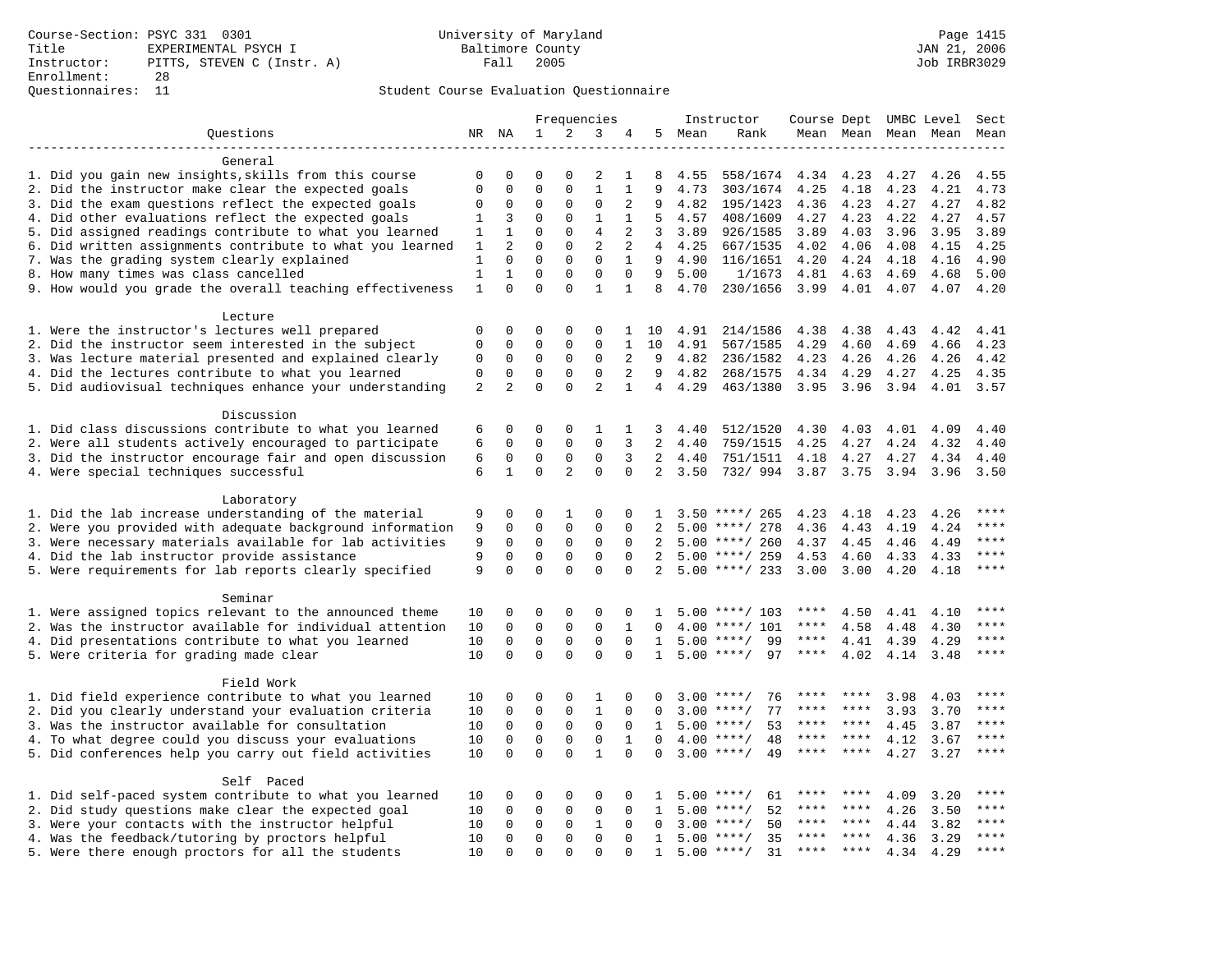| Course-Section: PSYC 331 0301 |                            | University of Maryland                  | Page 1415    |
|-------------------------------|----------------------------|-----------------------------------------|--------------|
| Title                         | EXPERIMENTAL PSYCH I       | Baltimore County                        | JAN 21, 2006 |
| Instructor:                   | PITTS, STEVEN C (Instr. A) | 2005<br>Fall                            | Job IRBR3029 |
| Enrollment:                   | 28                         |                                         |              |
| Ouestionnaires: 11            |                            | Student Course Evaluation Ouestionnaire |              |

| Credits Earned |          | Cum. GPA      |          | Expected Grades |          | Reasons             |   | Type                        |    | Majors                            |   |
|----------------|----------|---------------|----------|-----------------|----------|---------------------|---|-----------------------------|----|-----------------------------------|---|
| $00 - 27$      |          | $0.00 - 0.99$ | $\Omega$ | Α               | 4        | Required for Majors |   | Graduate                    | 0  | Major                             |   |
| $28 - 55$      |          | $1.00 - 1.99$ | $\Omega$ | В               | כ        |                     |   |                             |    |                                   |   |
| $56 - 83$      |          | $2.00 - 2.99$ | 3        | C               |          | General             |   | Under-grad                  | 11 | Non-major                         | z |
| $84 - 150$     | $\Omega$ | $3.00 - 3.49$ |          | D               | 0        |                     |   |                             |    |                                   |   |
| Grad.          | 0        | $3.50 - 4.00$ | 0        | F               | 0        | Electives           |   |                             |    | #### - Means there are not enough |   |
|                |          |               |          | Ρ               | 0        |                     |   | responses to be significant |    |                                   |   |
|                |          |               |          |                 | $\Omega$ | Other               | a |                             |    |                                   |   |
|                |          |               |          |                 | 0        |                     |   |                             |    |                                   |   |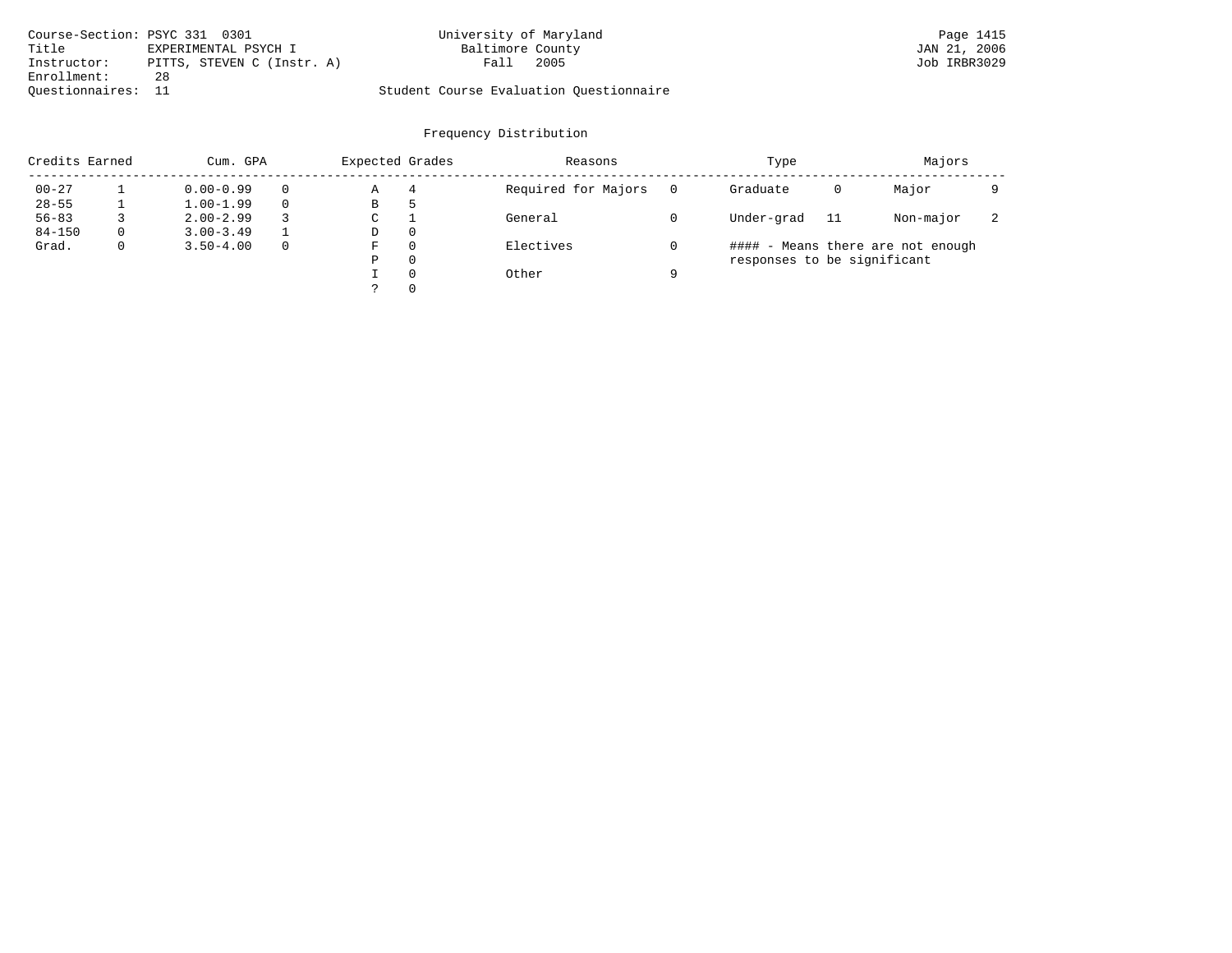|                                                           |                |                |                |                | Frequencies    |                |                |      | Instructor         |             |               |      | Course Dept UMBC Level Sect |             |
|-----------------------------------------------------------|----------------|----------------|----------------|----------------|----------------|----------------|----------------|------|--------------------|-------------|---------------|------|-----------------------------|-------------|
| Questions                                                 |                | NR NA          | $\mathbf{1}$   | 2              | 3              | 4              | 5              | Mean | Rank               |             |               |      | Mean Mean Mean Mean         | Mean        |
|                                                           |                |                |                |                |                |                |                |      |                    |             |               |      |                             |             |
| General                                                   |                |                |                |                |                |                |                |      |                    |             |               |      |                             |             |
| 1. Did you gain new insights, skills from this course     | $\mathbf 0$    | $\Omega$       | $\Omega$       | $\Omega$       | 2              | 1              | 8              | 4.55 | 558/1674           | 4.34        | 4.23          | 4.27 | 4.26                        | 4.55        |
| 2. Did the instructor make clear the expected goals       | $\Omega$       | 0              | $\Omega$       | $\Omega$       | $\mathbf{1}$   | $\mathbf{1}$   | 9              | 4.73 | 303/1674           | 4.25        | 4.18          | 4.23 | 4.21                        | 4.73        |
| 3. Did the exam questions reflect the expected goals      | $\Omega$       | $\mathbf 0$    | $\Omega$       | 0              | $\mathbf 0$    | $\overline{2}$ | 9              | 4.82 | 195/1423           | 4.36        | 4.23          | 4.27 | 4.27                        | 4.82        |
| 4. Did other evaluations reflect the expected goals       | $\mathbf{1}$   | 3              | $\Omega$       | $\Omega$       | $\mathbf{1}$   | $\mathbf{1}$   | 5              | 4.57 | 408/1609           | 4.27        | 4.23          | 4.22 | 4.27                        | 4.57        |
| 5. Did assigned readings contribute to what you learned   | 1              | $\mathbf{1}$   | $\Omega$       | 0              | 4              | 2              | 3              | 3.89 | 926/1585           | 3.89        | 4.03          | 3.96 | 3.95                        | 3.89        |
| 6. Did written assignments contribute to what you learned | 1              | $\overline{2}$ | $\Omega$       | $\Omega$       | $\overline{2}$ | 2              | $\overline{4}$ | 4.25 | 667/1535           | 4.02        | 4.06          | 4.08 | 4.15                        | 4.25        |
| 7. Was the grading system clearly explained               | $\mathbf{1}$   | 0              | $\mathbf{0}$   | 0              | $\mathbf 0$    | $\mathbf{1}$   | 9              | 4.90 | 116/1651           | 4.20        | 4.24          | 4.18 | 4.16                        | 4.90        |
| 8. How many times was class cancelled                     | $\mathbf{1}$   | $\mathbf{1}$   | 0              | $\Omega$       | $\mathbf 0$    | $\Omega$       | 9              | 5.00 | 1/1673             | 4.81        | 4.63          | 4.69 | 4.68                        | 5.00        |
| 9. How would you grade the overall teaching effectiveness | $\overline{2}$ | $\Omega$       | $\Omega$       | $\Omega$       | $\overline{a}$ | 5              | $\overline{a}$ | 4.00 | 955/1656           |             | $3.99$ 4.01   | 4.07 | 4.07                        | 4.20        |
| Lecture                                                   |                |                |                |                |                |                |                |      |                    |             |               |      |                             |             |
| 1. Were the instructor's lectures well prepared           | 3              | 0              | $\mathbf 0$    | $\mathbf 0$    | 2              | 1              | 5              |      | 4.38 1034/1586     | 4.38        | 4.38          | 4.43 | 4.42                        | 4.41        |
| 2. Did the instructor seem interested in the subject      | 3              | $\mathbf 0$    | $\Omega$       | 0              | $\overline{4}$ | $\mathbf 0$    | $\overline{4}$ |      | 4.00 1472/1585     | 4.29        | 4.60          | 4.69 | 4.66                        | 4.23        |
| 3. Was lecture material presented and explained clearly   | 3              | $\mathbf 0$    | $\mathbf 0$    | 0              | 3              | $\mathbf 0$    | 5              | 4.25 | 935/1582           | 4.23        | 4.26          | 4.26 | 4.26                        | 4.42        |
| 4. Did the lectures contribute to what you learned        | $\overline{4}$ | $\mathbf 0$    | $\mathbf 0$    | 0              | 3              | $\Omega$       |                |      | 4 4.14 1060/1575   | 4.34        | 4.29          | 4.27 | 4.25                        | 4.35        |
| 5. Did audiovisual techniques enhance your understanding  | $\overline{4}$ | $\mathbf{1}$   | $\overline{2}$ | $\Omega$       | $\mathbf{1}$   | $\Omega$       | $\overline{3}$ |      | 3.33 1127/1380     |             | $3.95$ $3.96$ | 3.94 | 4.01                        | 3.57        |
|                                                           |                |                |                |                |                |                |                |      |                    |             |               |      |                             |             |
| Discussion                                                |                |                |                |                |                |                |                |      |                    |             |               |      |                             |             |
| 1. Did class discussions contribute to what you learned   | 6              | 0              | $\mathbf 0$    | $\mathbf 0$    | 1              | 1              | 3              | 4.40 | 512/1520           | 4.30        | 4.03          | 4.01 | 4.09                        | 4.40        |
| 2. Were all students actively encouraged to participate   | 6              | $\Omega$       | $\Omega$       | 0              | $\mathbf 0$    | 3              | $\overline{2}$ | 4.40 | 759/1515           | 4.25        | 4.27          | 4.24 | 4.32                        | 4.40        |
| 3. Did the instructor encourage fair and open discussion  | 6              | $\mathbf 0$    | $\mathbf 0$    | $\mathsf 0$    | $\mathsf 0$    | 3              | $\overline{a}$ | 4.40 | 751/1511           | 4.18        | 4.27          | 4.27 | 4.34                        | 4.40        |
| 4. Were special techniques successful                     | 6              | $\mathbf{1}$   | $\Omega$       | $\overline{a}$ | $\Omega$       | $\Omega$       | $\overline{2}$ | 3.50 | 732/ 994 3.87 3.75 |             |               | 3.94 | 3.96                        | 3.50        |
|                                                           |                |                |                |                |                |                |                |      |                    |             |               |      |                             |             |
| Laboratory                                                |                |                |                |                |                |                |                |      |                    |             |               |      |                             |             |
| 1. Did the lab increase understanding of the material     | 9              | 0              | $\Omega$       | $\mathbf{1}$   | $\Omega$       | $\Omega$       | $\mathbf{1}$   |      | $3.50$ ****/ 265   | 4.23        | 4.18          | 4.23 | 4.26                        |             |
| 2. Were you provided with adequate background information | 9              | 0              | $\mathbf{0}$   | $\mathbf 0$    | $\mathbf 0$    | $\mathbf 0$    | 2              |      | $5.00$ ****/ 278   | 4.36        | 4.43          | 4.19 | 4.24                        | ****        |
| 3. Were necessary materials available for lab activities  | 9              | 0              | $\mathbf 0$    | $\mathbf 0$    | $\mathbf 0$    | $\Omega$       | 2              |      | $5.00$ ****/ 260   | 4.37        | 4.45          | 4.46 | 4.49                        | $***$       |
| 4. Did the lab instructor provide assistance              | 9              | 0              | $\mathbf 0$    | 0              | $\mathbf 0$    | $\Omega$       | 2              |      | $5.00$ ****/ 259   | 4.53        | 4.60          | 4.33 | 4.33                        | $***$ * * * |
| 5. Were requirements for lab reports clearly specified    | 9              | $\Omega$       | $\mathbf 0$    | $\Omega$       | $\Omega$       | $\Omega$       | 2              |      | $5.00$ ****/ 233   | 3.00        | 3.00          | 4.20 | 4.18                        | ****        |
| Seminar                                                   |                |                |                |                |                |                |                |      |                    |             |               |      |                             |             |
| 1. Were assigned topics relevant to the announced theme   | 10             | $\Omega$       | $\Omega$       | $\Omega$       | $\Omega$       | $\Omega$       | 1              |      | $5.00$ ****/ 103   | ****        | 4.50          | 4.41 | 4.10                        | $***$ * * * |
| 2. Was the instructor available for individual attention  | 10             | $\mathbf 0$    | $\mathbf 0$    | 0              | $\mathbf 0$    | $\mathbf{1}$   | 0              |      | 4.00 ****/ 101     | $***$ * * * | 4.58          | 4.48 | 4.30                        | $***$       |
| 4. Did presentations contribute to what you learned       | 10             | $\Omega$       | $\mathbf 0$    | $\mathbf 0$    | $\Omega$       | $\Omega$       | $\mathbf{1}$   |      | $5.00$ ****/<br>99 | $***$ * * * | 4.41          | 4.39 | 4.29                        | $***$       |
| 5. Were criteria for grading made clear                   | 10             | $\Omega$       | $\Omega$       | $\Omega$       | $\Omega$       | $\Omega$       | $\mathbf{1}$   |      | $5.00$ ****/<br>97 | $***$ * * * | 4.02          | 4.14 | 3.48                        | $***$       |
| Field Work                                                |                |                |                |                |                |                |                |      |                    |             |               |      |                             |             |
| 1. Did field experience contribute to what you learned    | 10             | 0              | 0              | 0              | 1              | 0              | 0              |      | $3.00$ ****/<br>76 | ****        | ****          | 3.98 | 4.03                        | $***$ * * * |
| 2. Did you clearly understand your evaluation criteria    | 10             | 0              | $\mathbf 0$    | 0              | $\mathbf{1}$   | $\Omega$       | $\Omega$       |      | 77<br>$3.00$ ****/ | $***$ * *   | $***$ *       | 3.93 | 3.70                        | $***$       |
| 3. Was the instructor available for consultation          | 10             | $\mathbf 0$    | $\mathbf 0$    | $\mathbf 0$    | $\mathsf 0$    | $\Omega$       | $\mathbf{1}$   |      | $5.00$ ****/<br>53 | ****        | $***$ *       | 4.45 | 3.87                        | ****        |
|                                                           |                | $\Omega$       | $\Omega$       | $\Omega$       | $\mathsf 0$    | $\mathbf{1}$   | $\Omega$       | 4.00 | $***$ /<br>48      | ****        | ****          |      |                             | ****        |
| 4. To what degree could you discuss your evaluations      | 10<br>10       | $\Omega$       | $\Omega$       | $\Omega$       | $\mathbf{1}$   | $\Omega$       | $\Omega$       | 3.00 | $***/$<br>49       |             | ****          | 4.12 | 3.67                        | $***$       |
| 5. Did conferences help you carry out field activities    |                |                |                |                |                |                |                |      |                    |             |               | 4.27 | 3.27                        |             |
| Self Paced                                                |                |                |                |                |                |                |                |      |                    |             |               |      |                             |             |
| 1. Did self-paced system contribute to what you learned   | 10             | 0              | $\Omega$       | 0              | 0              | 0              | 1              |      | $5.00$ ****/<br>61 |             |               | 4.09 | 3.20                        | * * * *     |
| 2. Did study questions make clear the expected goal       | 10             | $\Omega$       | $\mathbf 0$    | 0              | $\mathbf 0$    | $\Omega$       | $\mathbf{1}$   | 5.00 | 52<br>$***$ /      | ****        | ****          | 4.26 | 3.50                        | ****        |
| 3. Were your contacts with the instructor helpful         | 10             | 0              | $\mathbf 0$    | $\mathbf 0$    | $\mathbf{1}$   | $\mathbf 0$    | $\Omega$       | 3.00 | 50<br>$***/$       | ****        | ****          | 4.44 | 3.82                        | ****        |
| 4. Was the feedback/tutoring by proctors helpful          | 10             | 0              | $\mathbf 0$    | 0              | $\mathbf 0$    | 0              | 1              | 5.00 | $***$ /<br>35      |             | ****          | 4.36 | 3.29                        | ****        |
| 5. Were there enough proctors for all the students        | 10             | $\Omega$       | $\Omega$       | $\Omega$       | $\Omega$       | $\Omega$       | $\mathbf{1}$   |      | $5.00$ ****/<br>31 | $***$ * * * | ****          | 4.34 | 4.29                        | $***$       |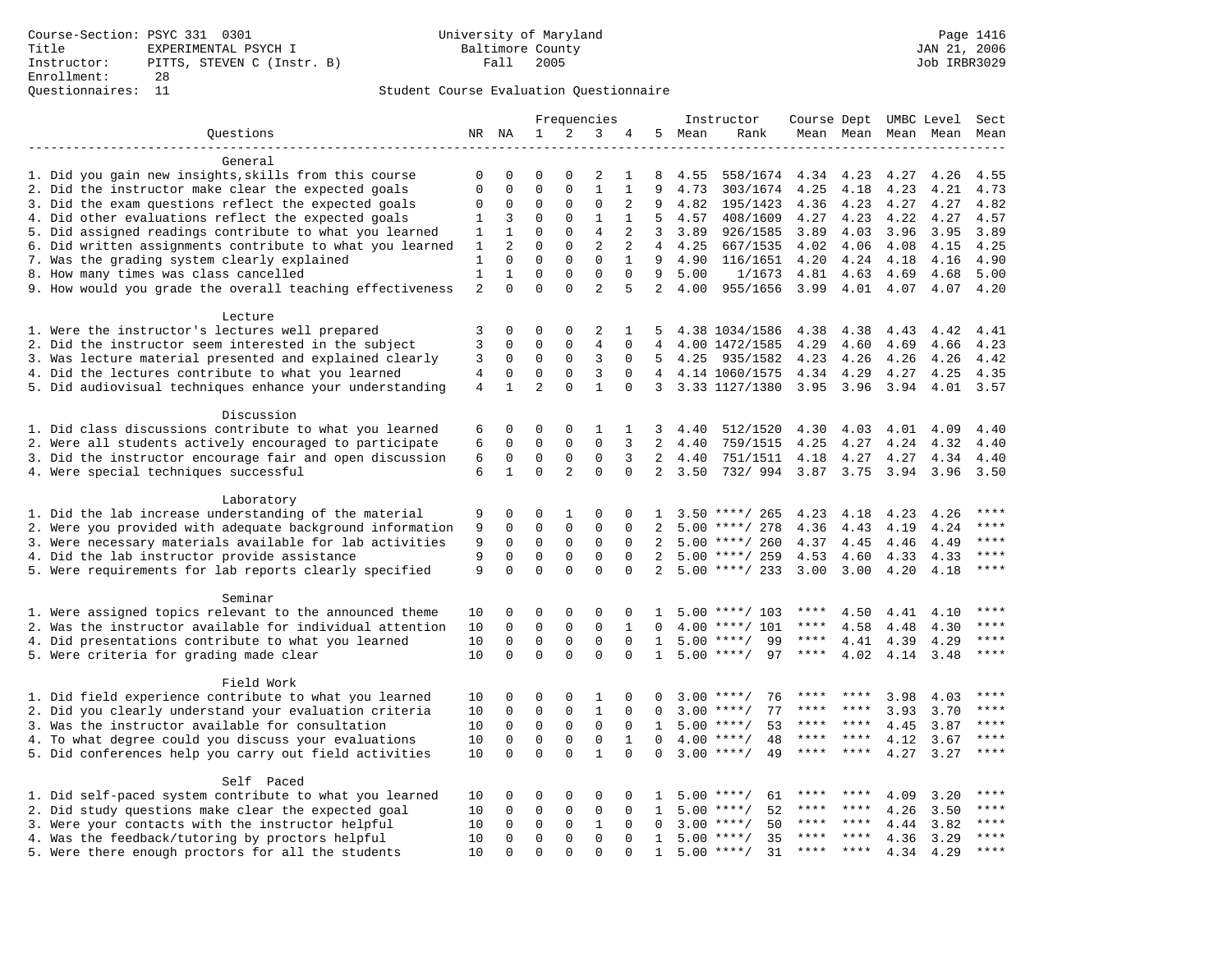|                    | Course-Section: PSYC 331 0301 | University of Maryland                  | Page 1416    |
|--------------------|-------------------------------|-----------------------------------------|--------------|
| Title              | EXPERIMENTAL PSYCH I          | Baltimore County                        | JAN 21, 2006 |
| Instructor:        | PITTS, STEVEN C (Instr. B)    | 2005<br>Fall                            | Job IRBR3029 |
| Enrollment:        | 28                            |                                         |              |
| Ouestionnaires: 11 |                               | Student Course Evaluation Questionnaire |              |

| Credits Earned |          | Cum. GPA      |              | Expected Grades |   | Reasons             |   | Type                        |     | Majors                            |   |
|----------------|----------|---------------|--------------|-----------------|---|---------------------|---|-----------------------------|-----|-----------------------------------|---|
| $00 - 27$      |          | $0.00 - 0.99$ | $\Omega$     | Α               | 4 | Required for Majors |   | Graduate                    | 0   | Major                             |   |
| $28 - 55$      |          | $1.00 - 1.99$ | $\Omega$     | В               | ל |                     |   |                             |     |                                   |   |
| $56 - 83$      |          | $2.00 - 2.99$ | 3            | С               |   | General             |   | Under-grad                  | -11 | Non-major                         | ∠ |
| $84 - 150$     | $\Omega$ | $3.00 - 3.49$ |              | D               | 0 |                     |   |                             |     |                                   |   |
| Grad.          | 0        | $3.50 - 4.00$ | $\mathbf{0}$ | F               | 0 | Electives           |   |                             |     | #### - Means there are not enough |   |
|                |          |               |              | Ρ               | 0 |                     |   | responses to be significant |     |                                   |   |
|                |          |               |              |                 | 0 | Other               | a |                             |     |                                   |   |
|                |          |               |              |                 | 0 |                     |   |                             |     |                                   |   |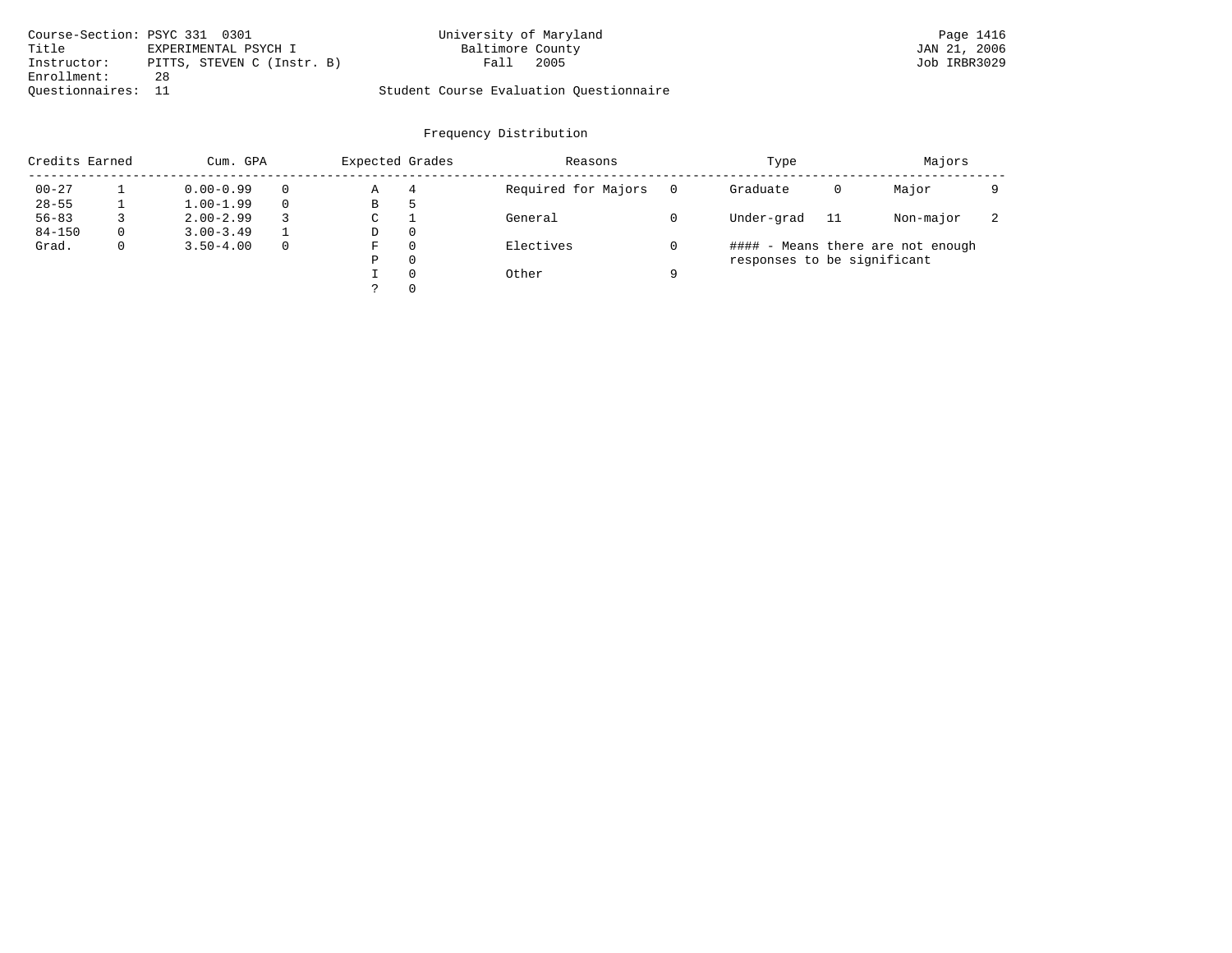|                                                           |                |                  | Frequencies      |                   |                   |                |                | Instructor | Course Dept UMBC Level        |             |                     |      | Sect      |             |
|-----------------------------------------------------------|----------------|------------------|------------------|-------------------|-------------------|----------------|----------------|------------|-------------------------------|-------------|---------------------|------|-----------|-------------|
| Questions                                                 |                | NR NA            | 1                | 2                 | 3                 | 4              |                | 5 Mean     | Rank                          |             | Mean Mean Mean Mean |      |           | Mean        |
|                                                           |                |                  |                  |                   |                   |                |                |            |                               |             |                     |      |           |             |
| General                                                   |                |                  |                  |                   |                   |                |                |            |                               |             |                     |      |           |             |
| 1. Did you gain new insights, skills from this course     | $\Omega$       | $\Omega$         | $\Omega$         | $\Omega$          | 2                 | 1              | 8              | 4.55       | 558/1674                      | 4.34        | 4.23                | 4.27 | 4.26      | 4.55        |
| 2. Did the instructor make clear the expected goals       | $\mathbf 0$    | $\mathbf 0$      | $\mathbf 0$      | $\mathbf{0}$      | $\mathbf{1}$      | $\mathbf{1}$   | 9              | 4.73       | 303/1674                      | 4.25        | 4.18                | 4.23 | 4.21      | 4.73        |
| 3. Did the exam questions reflect the expected goals      | $\Omega$       | 0                | $\Omega$         | 0                 | 0                 | 2              | 9              | 4.82       | 195/1423                      | 4.36        | 4.23                | 4.27 | 4.27      | 4.82        |
| 4. Did other evaluations reflect the expected goals       | 1              | 3                | $\mathbf 0$      | $\mathbf{0}$      | $\mathbf{1}$      | $\mathbf{1}$   | 5              | 4.57       | 408/1609                      | 4.27        | 4.23                | 4.22 | 4.27      | 4.57        |
| 5. Did assigned readings contribute to what you learned   | 1              | $\mathbf{1}$     | $\mathbf 0$      | $\mathbf{0}$      | $\overline{4}$    | 2              | 3              | 3.89       | 926/1585                      | 3.89        | 4.03                | 3.96 | 3.95      | 3.89        |
| 6. Did written assignments contribute to what you learned | 1              | $\overline{2}$   | $\Omega$         | $\Omega$          | $\overline{2}$    | $\overline{a}$ | $4 \quad$      | 4.25       | 667/1535                      | 4.02        | 4.06                | 4.08 | 4.15      | 4.25        |
| 7. Was the grading system clearly explained               | $\mathbf{1}$   | $\mathbf 0$      | $\mathbf 0$      | $\mathbf{0}$      | $\mathbf 0$       | $\mathbf{1}$   | 9              | 4.90       | 116/1651                      | 4.20        | 4.24                | 4.18 | 4.16      | 4.90        |
| 8. How many times was class cancelled                     | $\mathbf{1}$   | $\mathbf{1}$     | $\mathbf 0$      | $\Omega$          | $\mathbf 0$       | $\Omega$       | 9              | 5.00       | 1/1673                        | 4.81        | 4.63                | 4.69 | 4.68      | 5.00        |
| 9. How would you grade the overall teaching effectiveness | $\overline{c}$ | $\Omega$         | $\mathbf{1}$     | $\Omega$          | $\mathbf{1}$      | 5              |                |            | 2 3.78 1222/1656              | 3.99        | 4.01                | 4.07 | 4.07      | 4.20        |
| Lecture                                                   |                |                  |                  |                   |                   |                |                |            |                               |             |                     |      |           |             |
| 1. Were the instructor's lectures well prepared           | 3              | 0                | 1                | 1                 | 1                 | 0              | 5              |            | 3.88 1379/1586                | 4.38        | 4.38                | 4.43 | 4.42      | 4.41        |
| 2. Did the instructor seem interested in the subject      | 3              | $\mathbf 0$      | $\mathbf{1}$     | $\mathbf 0$       | 3                 | $\mathbf 0$    | $\overline{4}$ |            | 3.75 1529/1585                | 4.29        | 4.60                | 4.69 | 4.66      | 4.23        |
| 3. Was lecture material presented and explained clearly   | 3              | 0                | $\mathbf 0$      | $\mathbf{1}$      | $\mathbf{1}$      | 1              | .5             | 4.25       | 935/1582                      | 4.23        | 4.26                | 4.26 | 4.26      | 4.42        |
| 4. Did the lectures contribute to what you learned        | 4              | 0                | $\mathbf 0$      | $\mathbf 0$       | 3                 | $\mathbf 0$    |                |            | 4 4.14 1060/1575              | 4.34        | 4.29                | 4.27 | 4.25      | 4.35        |
| 5. Did audiovisual techniques enhance your understanding  | $\overline{4}$ | $\mathbf{1}$     | $\overline{2}$   | $\Omega$          | $\mathbf{1}$      | $\Omega$       |                |            | 3 3.33 1127/1380              |             | $3.95$ $3.96$       | 3.94 | 4.01 3.57 |             |
| Discussion                                                |                |                  |                  |                   |                   |                |                |            |                               |             |                     |      |           |             |
| 1. Did class discussions contribute to what you learned   | 6              | 0                | 0                | 0                 | 1                 | 1              | 3              | 4.40       | 512/1520                      | 4.30        | 4.03                | 4.01 | 4.09      | 4.40        |
| 2. Were all students actively encouraged to participate   | 6              | 0                | $\mathbf 0$      | $\mathbf{0}$      | $\mathbf 0$       | 3              | 2              | 4.40       | 759/1515                      | 4.25        | 4.27                | 4.24 | 4.32      | 4.40        |
| 3. Did the instructor encourage fair and open discussion  | 6              | $\mathbf 0$      | $\mathbf 0$      | $\mathbf{0}$      | $\mathbf 0$       | 3              | $\overline{a}$ | 4.40       | 751/1511                      | 4.18        | 4.27                | 4.27 | 4.34      | 4.40        |
| 4. Were special techniques successful                     | 6              | $\mathbf{1}$     | $\mathbf 0$      | 2                 | $\mathbf 0$       | $\Omega$       | 2              | 3.50       | 732/ 994 3.87 3.75            |             |                     | 3.94 | 3.96      | 3.50        |
|                                                           |                |                  |                  |                   |                   |                |                |            |                               |             |                     |      |           |             |
| Laboratory                                                |                |                  |                  |                   |                   |                |                |            |                               |             |                     |      |           |             |
| 1. Did the lab increase understanding of the material     | 9              | 0                | 0                | 1                 | $\Omega$          | 0              | 1              |            | $3.50$ ****/ 265              | 4.23        | 4.18                | 4.23 | 4.26      | $***$       |
| 2. Were you provided with adequate background information | 9              | $\mathbf 0$      | $\mathbf 0$      | $\mathbf 0$       | $\mathbf 0$       | $\Omega$       | 2              |            | $5.00$ ****/ 278              | 4.36        | 4.43                | 4.19 | 4.24      | $***$       |
| 3. Were necessary materials available for lab activities  | 9              | $\mathbf 0$      | $\mathbf 0$      | 0                 | 0                 | $\mathbf 0$    | 2              |            | $5.00$ ****/ 260              | 4.37        | 4.45                | 4.46 | 4.49      | $***$       |
| 4. Did the lab instructor provide assistance              | 9              | $\Omega$         | $\Omega$         | 0                 | $\Omega$          | $\Omega$       | 2              |            | $5.00$ ****/ 259              | 4.53        | 4.60                | 4.33 | 4.33      | $***$       |
| 5. Were requirements for lab reports clearly specified    | 9              | $\mathbf 0$      | $\mathbf 0$      | $\Omega$          | $\Omega$          | $\Omega$       | 2              |            | $5.00$ ****/ 233              | 3.00        | 3.00                | 4.20 | 4.18      | $***$       |
| Seminar                                                   |                |                  |                  |                   |                   |                |                |            |                               |             |                     |      |           |             |
| 1. Were assigned topics relevant to the announced theme   | 10             | 0                | 0                | 0                 | $\Omega$          | 0              | 1              |            | $5.00$ ****/ 103              | ****        | 4.50                | 4.41 | 4.10      | $***$ * * * |
| 2. Was the instructor available for individual attention  | 10             | $\Omega$         | $\Omega$         | $\mathbf 0$       | $\Omega$          | $\mathbf{1}$   | $\Omega$       |            | $4.00$ ****/ 101              | ****        | 4.58                | 4.48 | 4.30      | $***$       |
| 4. Did presentations contribute to what you learned       | 10             | $\mathbf 0$      | $\mathbf 0$      | $\mathbf 0$       | $\mathbf 0$       | $\Omega$       | 1              | 5.00       | 99<br>$***/$                  | $***$ * * * | 4.41                | 4.39 | 4.29      | $***$       |
| 5. Were criteria for grading made clear                   | 10             | $\mathbf 0$      | $\mathbf 0$      | $\Omega$          | $\mathbf 0$       | $\Omega$       | $\mathbf{1}$   |            | $5.00$ ****/<br>97            | ****        | 4.02                | 4.14 | 3.48      | ****        |
|                                                           |                |                  |                  |                   |                   |                |                |            |                               |             |                     |      |           |             |
| Field Work                                                |                |                  |                  |                   |                   | $\Omega$       |                |            | $3.00$ ****/<br>76            |             | ****                | 3.98 | 4.03      | ****        |
| 1. Did field experience contribute to what you learned    | 10             | 0<br>$\mathbf 0$ | 0<br>$\mathbf 0$ | 0<br>$\mathbf{0}$ | 1<br>$\mathbf{1}$ | 0              | 0<br>$\Omega$  | 3.00       | 77<br>$***/$                  | ****        | ****                |      |           | $***$       |
| 2. Did you clearly understand your evaluation criteria    | 10             |                  |                  |                   | $\mathbf 0$       |                |                |            |                               | ****        | ****                | 3.93 | 3.70      | $***$ * * * |
| 3. Was the instructor available for consultation          | 10             | $\mathbf 0$      | $\mathbf 0$      | $\mathbf{0}$      |                   | $\mathbf 0$    | $\mathbf{1}$   |            | $5.00$ ****/<br>53<br>$***$ / | ****        | ****                | 4.45 | 3.87      | $***$       |
| 4. To what degree could you discuss your evaluations      | 10             | $\mathbf 0$      | $\mathbf 0$      | $\mathbf 0$       | $\mathbf 0$       | $\mathbf{1}$   | $\Omega$       | 4.00       | 48                            | ****        | ****                | 4.12 | 3.67      | $***$       |
| 5. Did conferences help you carry out field activities    | 10             | $\Omega$         | $\mathbf 0$      | $\Omega$          | $\mathbf{1}$      | $\Omega$       | $\Omega$       | 3.00       | 49<br>$***$ /                 |             |                     | 4.27 | 3.27      |             |
| Self Paced                                                |                |                  |                  |                   |                   |                |                |            |                               |             |                     |      |           |             |
| 1. Did self-paced system contribute to what you learned   | 10             | 0                | $\Omega$         | 0                 | $\Omega$          | 0              |                | 5.00       | $***$ /<br>61                 |             | ****                | 4.09 | 3.20      | ****        |
| 2. Did study questions make clear the expected goal       | 10             | $\mathbf 0$      | $\mathbf 0$      | $\mathbf{0}$      | $\mathbf 0$       | $\mathbf 0$    | 1              | 5.00       | 52<br>$***$ /                 | ****        | ****                | 4.26 | 3.50      | ****        |
| 3. Were your contacts with the instructor helpful         | 10             | 0                | 0                | 0                 | $\mathbf{1}$      | $\mathbf 0$    | 0              | 3.00       | 50<br>$***$ /                 | ****        | ****                | 4.44 | 3.82      | ****        |
| 4. Was the feedback/tutoring by proctors helpful          | 10             | $\Omega$         | $\mathbf 0$      | $\Omega$          | $\Omega$          | $\Omega$       | 1              | 5.00       | 35<br>$***/$                  | $***$ * * * | $* * * *$           | 4.36 | 3.29      | $***$       |
| 5. Were there enough proctors for all the students        | 10             | $\Omega$         | $\Omega$         | $\Omega$          | $\Omega$          | $\Omega$       | $\mathbf{1}$   |            | $5.00$ ****/<br>31            | ****        | $***$ *             | 4.34 | 4.29      | $***$       |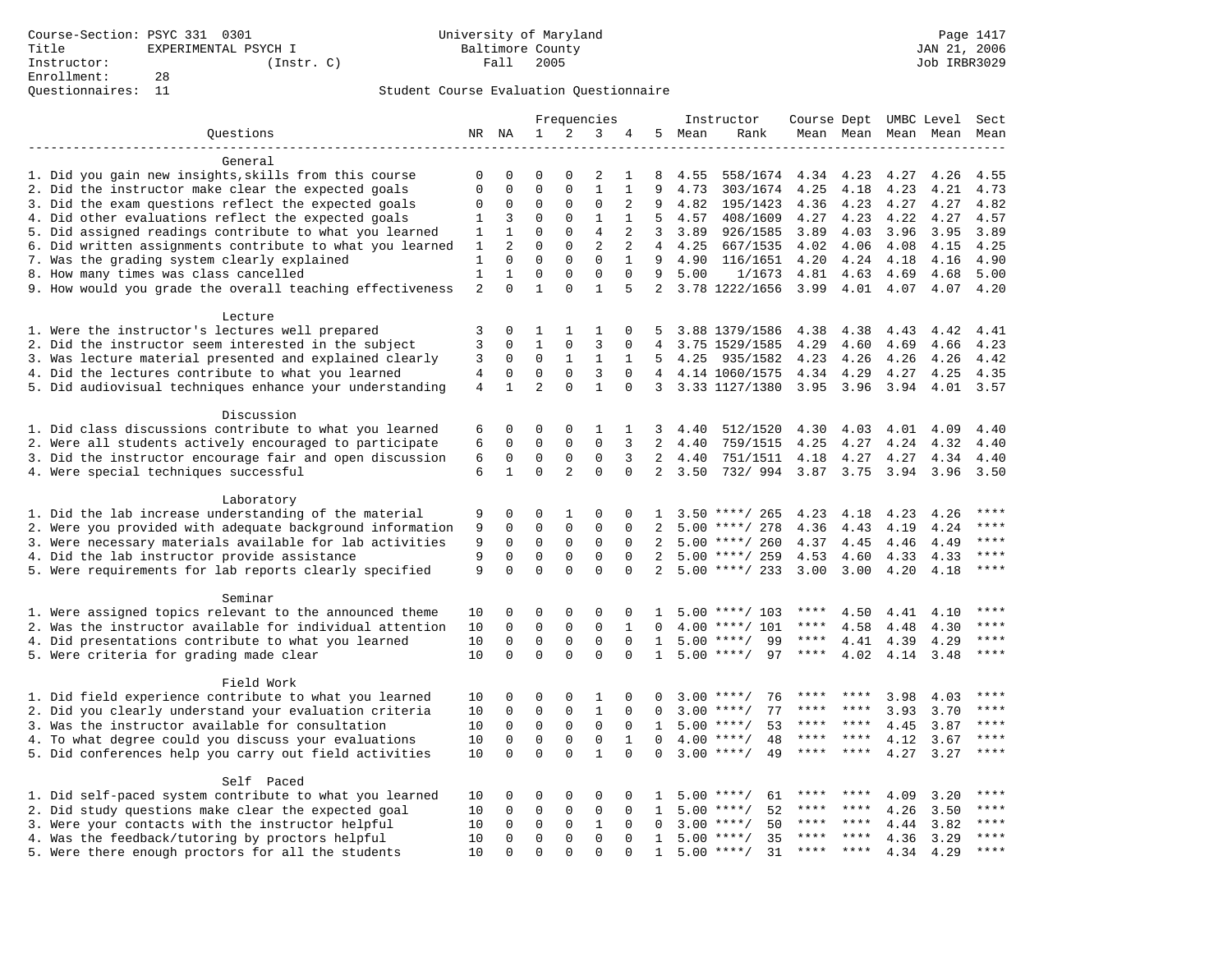| Course-Section: PSYC 331 0301 |                      | University of Maryland                  | Page 1417    |
|-------------------------------|----------------------|-----------------------------------------|--------------|
| Title                         | EXPERIMENTAL PSYCH I | Baltimore County                        | JAN 21, 2006 |
| Instructor:                   | (Instr. C)           | 2005<br>Fall                            | Job IRBR3029 |
| Enrollment:                   | 28                   |                                         |              |
| Ouestionnaires:               |                      | Student Course Evaluation Questionnaire |              |

| Credits Earned<br>Cum. GPA |   | Expected Grades |             | Reasons  |                     | Type     |                             | Majors |                                   |   |
|----------------------------|---|-----------------|-------------|----------|---------------------|----------|-----------------------------|--------|-----------------------------------|---|
| $00 - 27$                  |   | $0.00 - 0.99$   | Α           | 4        | Required for Majors | $\Omega$ | Graduate                    | 0      | Major                             |   |
| $28 - 55$                  |   | $1.00 - 1.99$   | В           | 5        |                     |          |                             |        |                                   |   |
| $56 - 83$                  |   | $2.00 - 2.99$   | $\sim$<br>◡ |          | General             |          | Under-grad                  | -11    | Non-major                         | ∠ |
| $84 - 150$                 | 0 | $3.00 - 3.49$   | D           | 0        |                     |          |                             |        |                                   |   |
| Grad.                      | 0 | $3.50 - 4.00$   | F           | 0        | Electives           |          |                             |        | #### - Means there are not enough |   |
|                            |   |                 | Ρ           | 0        |                     |          | responses to be significant |        |                                   |   |
|                            |   |                 |             | $\Omega$ | Other               | a        |                             |        |                                   |   |
|                            |   |                 |             |          |                     |          |                             |        |                                   |   |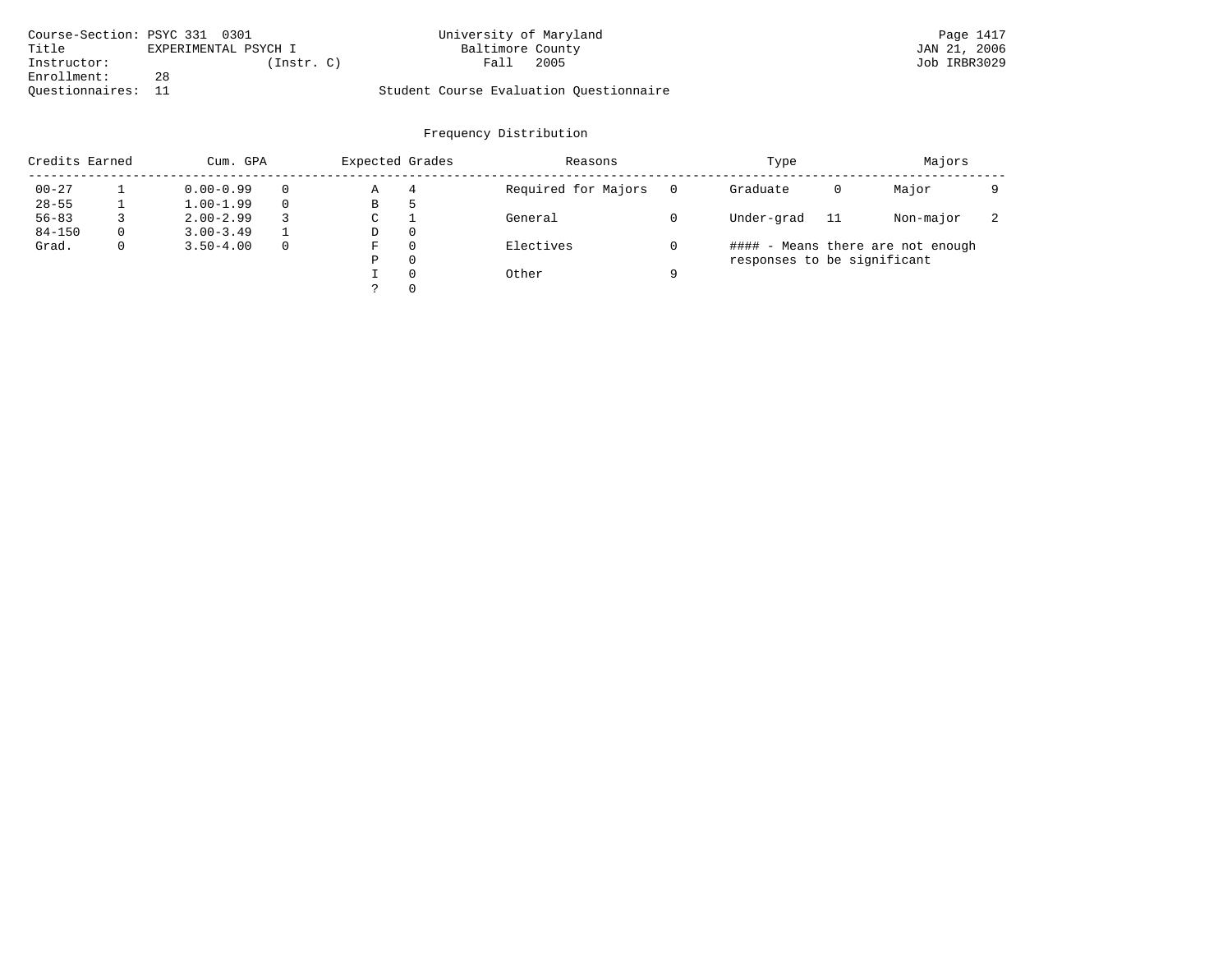|                                                           |                |                |                |                | Frequencies    |              |                 |        | Instructor         |             |               |      | Course Dept UMBC Level | Sect      |
|-----------------------------------------------------------|----------------|----------------|----------------|----------------|----------------|--------------|-----------------|--------|--------------------|-------------|---------------|------|------------------------|-----------|
| Ouestions                                                 |                |                | $\mathbf{1}$   | 2              | 3              | 4            |                 | 5 Mean | Rank               |             |               |      | Mean Mean Mean Mean    | Mean      |
|                                                           |                |                |                |                |                |              |                 |        |                    |             |               |      |                        |           |
| General                                                   |                |                |                |                |                |              |                 |        |                    |             |               |      |                        |           |
| 1. Did you gain new insights, skills from this course     | $\Omega$       | 0              | $\Omega$       | $\Omega$       | 2              | 1            | 8               | 4.55   | 558/1674           | 4.34        | 4.23          | 4.27 | 4.26                   | 4.55      |
| 2. Did the instructor make clear the expected goals       | $\mathbf 0$    | 0              | $\mathsf 0$    | $\Omega$       | $\mathbf{1}$   | 1            | 9               | 4.73   | 303/1674           | 4.25        | 4.18          | 4.23 | 4.21                   | 4.73      |
| 3. Did the exam questions reflect the expected goals      | 0              | 0              | $\mathbf 0$    | 0              | 0              | 2            | 9               | 4.82   | 195/1423           | 4.36        | 4.23          | 4.27 | 4.27                   | 4.82      |
| 4. Did other evaluations reflect the expected goals       | 1              | 3              | $\mathbf 0$    | $\mathbf{0}$   | $\mathbf{1}$   | 1            | 5               | 4.57   | 408/1609           | 4.27        | 4.23          | 4.22 | 4.27                   | 4.57      |
| 5. Did assigned readings contribute to what you learned   | 1              | $\mathbf{1}$   | $\Omega$       | $\Omega$       | $\overline{4}$ | 2            | 3               | 3.89   | 926/1585           | 3.89        | 4.03          | 3.96 | 3.95                   | 3.89      |
| 6. Did written assignments contribute to what you learned | 1              | $\overline{a}$ | $\Omega$       | $\mathbf{0}$   | $\overline{c}$ | 2            | $4\overline{ }$ | 4.25   | 667/1535           | 4.02        | 4.06          | 4.08 | 4.15                   | 4.25      |
| 7. Was the grading system clearly explained               | $\mathbf{1}$   | $\mathbf 0$    | $\mathbf 0$    | $\mathbf{0}$   | $\mathbf 0$    | $\mathbf{1}$ | 9               | 4.90   | 116/1651           | 4.20        | 4.24          | 4.18 | 4.16                   | 4.90      |
| 8. How many times was class cancelled                     | 1              | 1              | $\mathsf 0$    | $\mathbf{0}$   | 0              | $\mathbf 0$  | 9               | 5.00   | 1/1673             | 4.81        | 4.63          | 4.69 | 4.68                   | 5.00      |
| 9. How would you grade the overall teaching effectiveness | $\overline{a}$ | $\Omega$       | $\Omega$       | $\Omega$       | $\Omega$       | 6            | $\overline{3}$  | 4.33   | 615/1656           | 3.99        | 4.01          | 4.07 | 4.07                   | 4.20      |
|                                                           |                |                |                |                |                |              |                 |        |                    |             |               |      |                        |           |
| Lecture                                                   |                |                |                |                |                |              |                 |        |                    |             |               |      |                        |           |
| 1. Were the instructor's lectures well prepared           | 3              | $\mathbf 0$    | $\Omega$       | $\mathbf{0}$   | 2              | 0            | 6               | 4.50   | 858/1586           | 4.38        | 4.38          | 4.43 | 4.42                   | 4.41      |
| 2. Did the instructor seem interested in the subject      | 3              | 0              | $\mathsf 0$    | 0              | 3              | 0            | 5               |        | 4.25 1397/1585     | 4.29        | 4.60          | 4.69 | 4.66                   | 4.23      |
|                                                           | 3              |                | $\mathbf 0$    |                | 2              |              | 5               |        |                    |             |               |      |                        |           |
| 3. Was lecture material presented and explained clearly   |                | 0              |                | 0              |                | 1            |                 | 4.38   | 808/1582           | 4.23        | 4.26          | 4.26 | 4.26                   | 4.42      |
| 4. Did the lectures contribute to what you learned        | $\overline{4}$ | $\mathbf 0$    | $\mathbf 0$    | 0              | 2              | 1            |                 | 4 4.29 | 932/1575           | 4.34        | 4.29          | 4.27 | 4.25                   | 4.35      |
| 5. Did audiovisual techniques enhance your understanding  | 4              | $\mathbf{1}$   | $\overline{2}$ | $\Omega$       | $\mathbf{1}$   | $\Omega$     | $\overline{3}$  |        | 3.33 1127/1380     |             | $3.95$ $3.96$ | 3.94 | 4.01 3.57              |           |
| Discussion                                                |                |                |                |                |                |              |                 |        |                    |             |               |      |                        |           |
|                                                           |                |                |                |                |                |              |                 |        |                    |             |               |      |                        |           |
| 1. Did class discussions contribute to what you learned   | 6              | 0              | 0              | $\mathbf 0$    | 1              | 1            | 3               | 4.40   | 512/1520           | 4.30        | 4.03          | 4.01 | 4.09                   | 4.40      |
| 2. Were all students actively encouraged to participate   | 6              | $\Omega$       | $\mathbf 0$    | $\mathbf 0$    | $\mathbf 0$    | 3            | $\overline{2}$  | 4.40   | 759/1515           | 4.25        | 4.27          | 4.24 | 4.32                   | 4.40      |
| 3. Did the instructor encourage fair and open discussion  | 6              | $\mathbf 0$    | $\mathbf 0$    | 0              | $\mathbf 0$    | 3            | $2^{\circ}$     | 4.40   | 751/1511           | 4.18        | 4.27          | 4.27 | 4.34                   | 4.40      |
| 4. Were special techniques successful                     | 6              | $\mathbf{1}$   | $\Omega$       | $\overline{2}$ | $\Omega$       | $\Omega$     | $\overline{a}$  | 3.50   | 732/ 994 3.87 3.75 |             |               | 3.94 | 3.96                   | 3.50      |
|                                                           |                |                |                |                |                |              |                 |        |                    |             |               |      |                        |           |
| Laboratory                                                |                |                |                |                |                |              |                 |        |                    |             |               |      |                        | ****      |
| 1. Did the lab increase understanding of the material     | 9              | 0              | 0              | 1              | $\Omega$       | $\Omega$     | $\mathbf{1}$    |        | $3.50$ ****/ 265   | 4.23        | 4.18          | 4.23 | 4.26                   | ****      |
| 2. Were you provided with adequate background information | 9              | 0              | $\mathbf 0$    | $\mathsf 0$    | 0              | 0            | 2               |        | $5.00$ ****/ 278   | 4.36        | 4.43          | 4.19 | 4.24                   |           |
| 3. Were necessary materials available for lab activities  | 9              | $\mathbf 0$    | $\mathbf 0$    | $\mathbf 0$    | $\mathbf 0$    | $\Omega$     | 2               |        | $5.00$ ****/ 260   | 4.37        | 4.45          | 4.46 | 4.49                   | $***$     |
| 4. Did the lab instructor provide assistance              | 9              | 0              | $\mathbf 0$    | $\mathbf 0$    | $\mathbf 0$    | $\Omega$     | 2               |        | $5.00$ ****/ 259   | 4.53        | 4.60          | 4.33 | 4.33                   | ****      |
| 5. Were requirements for lab reports clearly specified    | 9              | $\Omega$       | $\Omega$       | $\Omega$       | $\Omega$       | $\Omega$     | 2               |        | $5.00$ ****/ 233   | 3.00        | 3.00          | 4.20 | 4.18                   | $***$     |
|                                                           |                |                |                |                |                |              |                 |        |                    |             |               |      |                        |           |
| Seminar                                                   |                |                | $\Omega$       |                | $\Omega$       |              |                 |        |                    | ****        |               |      |                        | $* * * *$ |
| 1. Were assigned topics relevant to the announced theme   | 10             | 0              |                | $\mathbf 0$    |                | 0            | $\mathbf{1}$    |        | $5.00$ ****/ 103   |             | 4.50          | 4.41 | 4.10                   | $***$     |
| 2. Was the instructor available for individual attention  | 10             | $\Omega$       | $\Omega$       | $\mathbf{0}$   | $\mathbf 0$    | $\mathbf{1}$ | $\Omega$        |        | $4.00$ ****/ 101   | ****        | 4.58          | 4.48 | 4.30                   |           |
| 4. Did presentations contribute to what you learned       | 10             | $\mathbf 0$    | $\mathbf 0$    | $\mathbf 0$    | $\mathbf 0$    | $\Omega$     | $\mathbf{1}$    |        | $5.00$ ****/<br>99 | $***$ * * * | 4.41          | 4.39 | 4.29                   | $***$     |
| 5. Were criteria for grading made clear                   | 10             | $\Omega$       | $\Omega$       | $\Omega$       | $\Omega$       | $\Omega$     | $\mathbf{1}$    |        | $5.00$ ****/<br>97 | ****        | 4.02          | 4.14 | 3.48                   | $***$     |
|                                                           |                |                |                |                |                |              |                 |        |                    |             |               |      |                        |           |
| Field Work                                                |                |                |                |                |                |              |                 |        |                    |             |               |      |                        | ****      |
| 1. Did field experience contribute to what you learned    | 10             | 0              | $\Omega$       | $\mathbf 0$    | 1              | 0            | 0               |        | 76<br>$3.00$ ****/ | ****        | ****          | 3.98 | 4.03                   |           |
| 2. Did you clearly understand your evaluation criteria    | 10             | 0              | $\mathbf 0$    | 0              | $\mathbf{1}$   | $\mathbf 0$  | 0               | 3.00   | 77<br>$***/$       | ****        | ****          | 3.93 | 3.70                   | ****      |
| 3. Was the instructor available for consultation          | 10             | $\mathbf 0$    | $\mathbf 0$    | $\mathbf 0$    | $\mathbf 0$    | $\Omega$     | $\mathbf{1}$    |        | $5.00$ ****/<br>53 | ****        | $***$ *       | 4.45 | 3.87                   | ****      |
| 4. To what degree could you discuss your evaluations      | 10             | $\mathbf 0$    | $\mathbf 0$    | $\mathbf 0$    | $\mathbf 0$    | $\mathbf{1}$ | $\Omega$        | 4.00   | 48<br>$***/$       | ****        | ****          | 4.12 | 3.67                   | $***$     |
| 5. Did conferences help you carry out field activities    |                | $\Omega$       | $\Omega$       | $\Omega$       | $\mathbf{1}$   | $\Omega$     | $\Omega$        | 3.00   | $***$ /<br>49      |             | * * * *       | 4.27 | 3.27                   | ****      |
|                                                           |                |                |                |                |                |              |                 |        |                    |             |               |      |                        |           |
| Self Paced                                                |                |                |                |                |                |              |                 |        |                    |             |               |      |                        |           |
| 1. Did self-paced system contribute to what you learned   | 10             | 0              | $\Omega$       | $\mathbf 0$    | $\Omega$       | $\Omega$     | 1               |        | $5.00$ ****/<br>61 |             |               | 4.09 | 3.20                   | * * * *   |
| 2. Did study questions make clear the expected goal       | 10             | $\Omega$       | 0              | 0              | $\mathbf 0$    | $\Omega$     | 1               | 5.00   | 52<br>$***$ /      | ****        | ****          | 4.26 | 3.50                   | ****      |
| 3. Were your contacts with the instructor helpful         | 10             | $\mathbf 0$    | $\mathbf 0$    | $\mathbf 0$    | $\mathbf{1}$   | $\Omega$     | $\Omega$        | 3.00   | 50<br>$***/$       | ****        | $* * * *$     | 4.44 | 3.82                   | ****      |
| 4. Was the feedback/tutoring by proctors helpful          | 10             | 0              | $\mathbf 0$    | $\mathbf{0}$   | $\mathbf 0$    | 0            | 1               | 5.00   | $***$ /<br>35      |             | ****          | 4.36 | 3.29                   | ****      |
| 5. Were there enough proctors for all the students        | 10             | $\Omega$       | $\Omega$       | $\Omega$       | $\Omega$       | $\Omega$     | $\mathbf{1}$    |        | $5.00$ ****/<br>31 | $***$ * * * | $* * * *$     | 4.34 | 4.29                   | $***$     |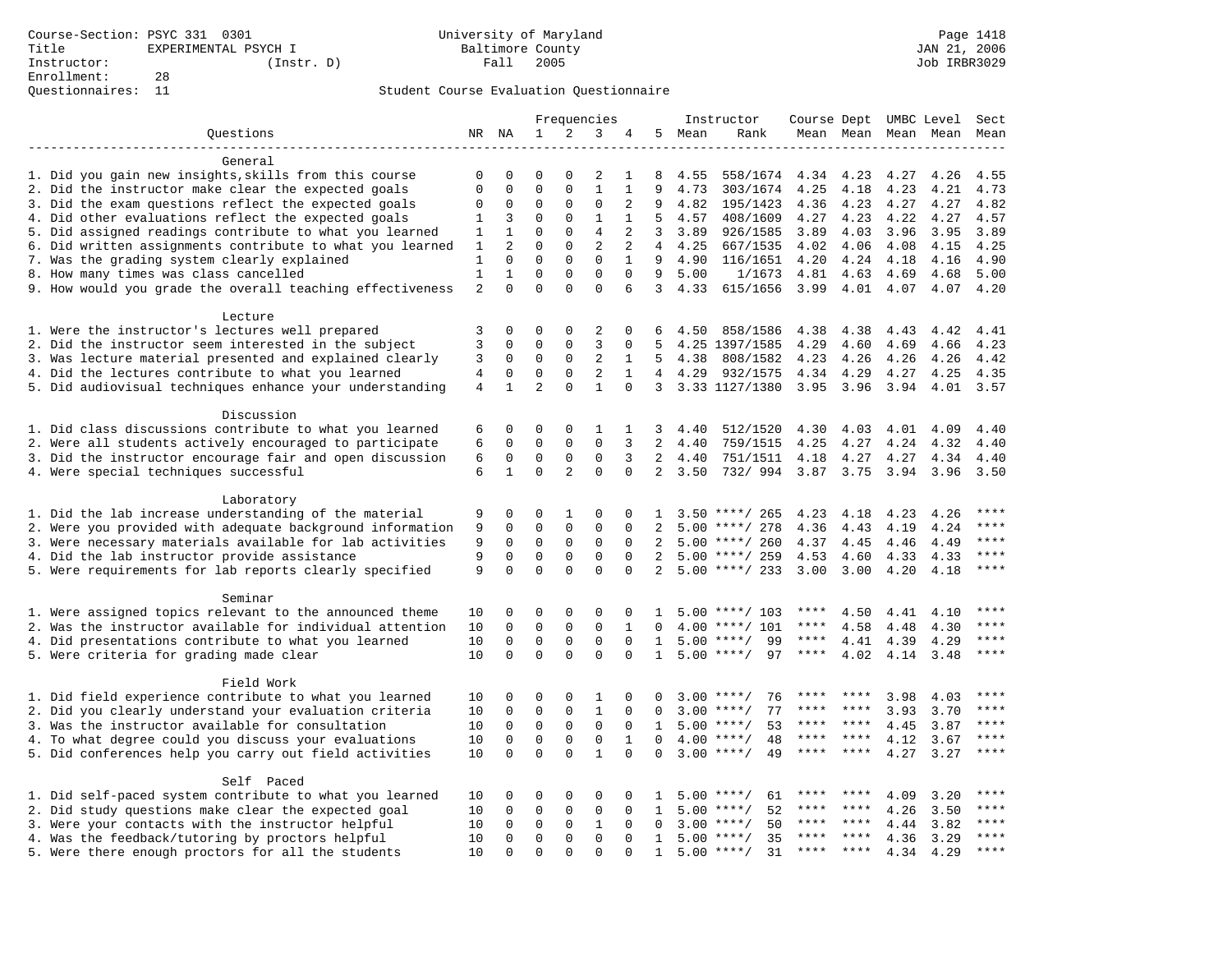| Course-Section: PSYC 331 0301 |                      | University of Maryland                  | Page 1418    |
|-------------------------------|----------------------|-----------------------------------------|--------------|
| Title                         | EXPERIMENTAL PSYCH I | Baltimore County                        | JAN 21, 2006 |
| Instructor:                   | (Instr. D)           | 2005<br>Fall                            | Job IRBR3029 |
| Enrollment:                   | 28                   |                                         |              |
| Ouestionnaires:               |                      | Student Course Evaluation Questionnaire |              |

|            | Credits Earned<br>Cum. GPA |               | Expected Grades |   | Reasons |                     | Type |                             | Majors |                                   |   |
|------------|----------------------------|---------------|-----------------|---|---------|---------------------|------|-----------------------------|--------|-----------------------------------|---|
| $00 - 27$  |                            | $0.00 - 0.99$ | $\Omega$        | Α | 4       | Required for Majors |      | Graduate                    | 0      | Major                             |   |
| $28 - 55$  |                            | $1.00 - 1.99$ | $\Omega$        | В | ל       |                     |      |                             |        |                                   |   |
| $56 - 83$  |                            | $2.00 - 2.99$ | 3               | С |         | General             |      | Under-grad                  | -11    | Non-major                         | ∠ |
| $84 - 150$ | $\Omega$                   | $3.00 - 3.49$ |                 | D | 0       |                     |      |                             |        |                                   |   |
| Grad.      | 0                          | $3.50 - 4.00$ | $\mathbf{0}$    | F | 0       | Electives           |      |                             |        | #### - Means there are not enough |   |
|            |                            |               |                 | Ρ | 0       |                     |      | responses to be significant |        |                                   |   |
|            |                            |               |                 |   | 0       | Other               | a    |                             |        |                                   |   |
|            |                            |               |                 |   | 0       |                     |      |                             |        |                                   |   |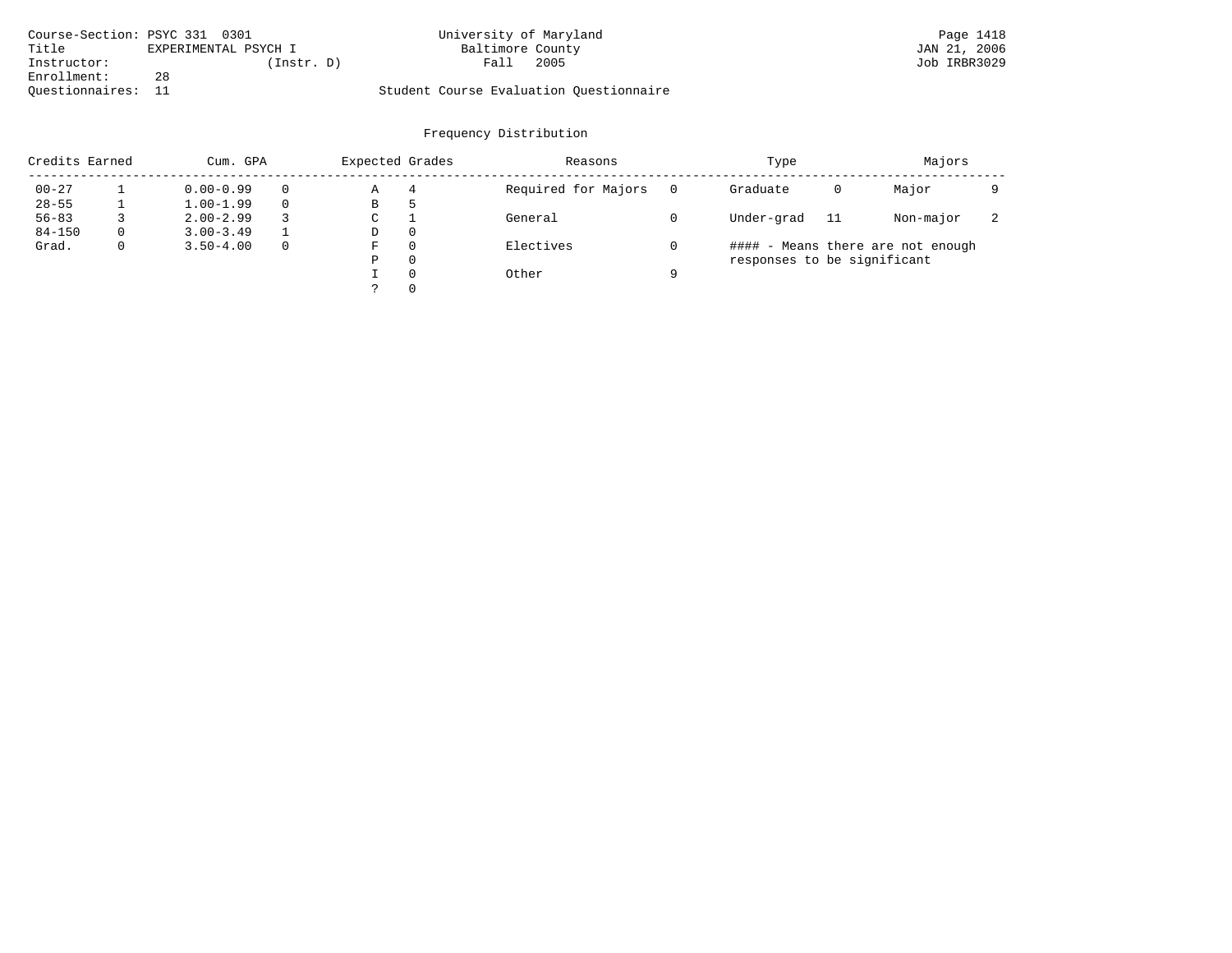|                                                           |             |                |                |              | Frequencies    |              |              |      | Instructor         | Course Dept UMBC Level |      |                     |      | Sect        |
|-----------------------------------------------------------|-------------|----------------|----------------|--------------|----------------|--------------|--------------|------|--------------------|------------------------|------|---------------------|------|-------------|
| Ouestions                                                 |             | NR NA          | 1              | 2            | 3              | 4            | 5            | Mean | Rank               |                        |      | Mean Mean Mean Mean |      | Mean        |
|                                                           |             |                |                |              |                |              |              |      |                    |                        |      |                     |      |             |
| General                                                   |             |                |                |              |                |              |              |      |                    |                        |      |                     |      |             |
| 1. Did you gain new insights, skills from this course     | $\Omega$    | O              | O              | $\Omega$     | 2              |              | 15           | 4.65 | 419/1674           | 4.34 4.23              |      | 4.27                | 4.26 | 4.65        |
| 2. Did the instructor make clear the expected goals       | $\Omega$    | $\Omega$       | $\Omega$       | 0            | $\Omega$       | 3            | 17           | 4.85 | 176/1674           | 4.25                   | 4.18 | 4.23                | 4.21 | 4.85        |
| 3. Did the exam questions reflect the expected goals      | $\Omega$    | $\Omega$       | $\Omega$       | $\Omega$     | $\Omega$       | 4            | 16           | 4.80 | 203/1423           | 4.36                   | 4.23 | 4.27                | 4.27 | 4.80        |
| 4. Did other evaluations reflect the expected goals       | $\Omega$    | $\overline{2}$ | $\Omega$       | $\Omega$     | $\overline{4}$ | $\Omega$     | 14           | 4.56 | 432/1609           | 4.27                   | 4.23 | 4.22                | 4.27 | 4.56        |
| 5. Did assigned readings contribute to what you learned   | 1           | 3              | $\overline{a}$ | $\Omega$     | 3              |              | 6            | 3.81 | 996/1585           | 3.89                   | 4.03 | 3.96                | 3.95 | 3.81        |
| 6. Did written assignments contribute to what you learned | 0           | 6              | $\Omega$       | $\mathbf 0$  | $\mathbf{1}$   |              | 11           | 4.71 | 200/1535           | 4.02                   | 4.06 | 4.08                | 4.15 | 4.71        |
| 7. Was the grading system clearly explained               | $\mathbf 0$ | $\Omega$       | $\Omega$       | $\mathbf{1}$ | 3              |              | 14           | 4.45 | 613/1651           | 4.20                   | 4.24 | 4.18                | 4.16 | 4.45        |
| 8. How many times was class cancelled                     | $\Omega$    | $\Omega$       | $\Omega$       | $\Omega$     | $\Omega$       | $\mathbf{1}$ | 19           | 4.95 | 424/1673           | 4.81                   | 4.63 | 4.69                | 4.68 | 4.95        |
| 9. How would you grade the overall teaching effectiveness | 3           | $\Omega$       | $\Omega$       | $\Omega$     | $\Omega$       | 4            | 13           | 4.76 | 178/1656           | 3.99                   | 4.01 | 4.07                | 4.07 | 4.07        |
|                                                           |             |                |                |              |                |              |              |      |                    |                        |      |                     |      |             |
| Lecture                                                   |             |                |                |              |                |              |              |      |                    |                        |      |                     |      |             |
| 1. Were the instructor's lectures well prepared           | 0           | $\Omega$       | O              | $\Omega$     | $\Omega$       |              | 17           | 4.85 | 301/1586           | 4.38                   | 4.38 | 4.43                | 4.42 | 4.47        |
| 2. Did the instructor seem interested in the subject      | $\Omega$    | $\Omega$       | $\Omega$       | $\Omega$     | $\Omega$       |              | 18           | 4.90 | 567/1585           | 4.29                   | 4.60 | 4.69                | 4.66 | 4.37        |
| 3. Was lecture material presented and explained clearly   | $\mathbf 0$ | $\Omega$       | $\Omega$       | $\Omega$     | $\mathbf{1}$   |              | 16           | 4.75 | 313/1582           | 4.23                   | 4.26 | 4.26                | 4.26 | 4.39        |
| 4. Did the lectures contribute to what you learned        | 0           | 0              | $\Omega$       | 0            | $\Omega$       |              | 19           | 4.95 | 103/1575           | 4.34                   | 4.29 | 4.27                | 4.25 | 4.71        |
| 5. Did audiovisual techniques enhance your understanding  | $\Omega$    | 5              | $\Omega$       | 1            | 5              | 4            | 5            | 3.87 | 824/1380           | 3.95                   | 3.96 | 3.94                | 4.01 | 3.52        |
|                                                           |             |                |                |              |                |              |              |      |                    |                        |      |                     |      |             |
| Discussion                                                |             |                |                |              |                |              |              |      |                    |                        |      |                     |      |             |
| 1. Did class discussions contribute to what you learned   | 4           | 0              | $\Omega$       |              |                |              | 11           | 4.50 | 397/1520           | 4.30                   | 4.03 | 4.01                | 4.09 | 4.50        |
| 2. Were all students actively encouraged to participate   | 5           | 0              | $\Omega$       | 0            | 2              | 3            | 10           | 4.53 | 603/1515           | 4.25                   | 4.27 | 4.24                | 4.32 | 4.53        |
| 3. Did the instructor encourage fair and open discussion  | 6           | 0              | 1              | $\Omega$     | 3              | $\mathbf{1}$ | 9            | 4.21 | 937/1511           | 4.18                   | 4.27 | 4.27                | 4.34 | 4.21        |
| 4. Were special techniques successful                     | 4           | 6              | $\Omega$       | $\Omega$     | $\Omega$       | 5            | 5            | 4.50 | 205/994            | 3.87                   | 3.75 | 3.94                | 3.96 | 4.50        |
|                                                           |             |                |                |              |                |              |              |      |                    |                        |      |                     |      |             |
| Laboratory                                                |             |                |                |              |                |              |              |      |                    |                        |      |                     |      |             |
| 1. Did the lab increase understanding of the material     | 19          | 0              | O              | $\Omega$     | $\Omega$       |              |              |      | $5.00$ ****/ 265   | 4.23                   | 4.18 | 4.23                | 4.26 | ****        |
| 2. Were you provided with adequate background information | 19          | $\Omega$       | $\Omega$       | 0            | $\Omega$       | $\Omega$     | $\mathbf{1}$ |      | $5.00$ ****/ 278   | 4.36                   | 4.43 | 4.19                | 4.24 | ****        |
| 3. Were necessary materials available for lab activities  | 19          | 0              | $\mathbf 0$    | $\mathbf 0$  | $\mathbf 0$    | $\Omega$     | $\mathbf{1}$ |      | $5.00$ ****/ 260   | 4.37                   | 4.45 | 4.46                | 4.49 | ****        |
| 4. Did the lab instructor provide assistance              | 19          | $\Omega$       | $\Omega$       | $\mathbf 0$  | $\mathbf 0$    | $\Omega$     | $\mathbf{1}$ |      | $5.00$ ****/ 259   | 4.53                   | 4.60 | 4.33                | 4.33 | ****        |
| 5. Were requirements for lab reports clearly specified    | 19          | $\Omega$       | $\Omega$       | $\Omega$     | $\Omega$       |              | $\Omega$     |      | $4.00$ ****/ 233   | 3.00                   | 3.00 | 4.20                | 4.18 | $***$ * * * |
|                                                           |             |                |                |              |                |              |              |      |                    |                        |      |                     |      |             |
| Seminar                                                   |             |                |                |              |                |              |              |      |                    |                        |      |                     |      |             |
| 1. Were assigned topics relevant to the announced theme   | 19          | <sup>0</sup>   | $\Omega$       | $\Omega$     | $\Omega$       | $\Omega$     |              |      | $5.00$ ****/ 103   | ****                   | 4.50 | 4.41                | 4.10 | ****        |
|                                                           |             |                |                |              |                |              |              |      |                    |                        |      |                     |      |             |
| Field Work                                                |             |                |                |              |                |              |              |      |                    | ****                   | **** |                     |      | ****        |
| 3. Was the instructor available for consultation          | 19          |                | O              | $\Omega$     | $\Omega$       | 0            | 1            |      | 53<br>$5.00$ ****/ |                        |      | 4.45                | 3.87 |             |

|            | Credits Earned<br>Cum. GPA |               |          | Expected Grades |          | Reasons             |     | Type                        |    | Majors                            |    |
|------------|----------------------------|---------------|----------|-----------------|----------|---------------------|-----|-----------------------------|----|-----------------------------------|----|
| $00 - 27$  | 0                          | $0.00 - 0.99$ | $\Omega$ | A               | 9        | Required for Majors | - 0 | Graduate                    | 0  | Major                             | 14 |
| $28 - 55$  |                            | $1.00 - 1.99$ | 2        | В               | b        |                     |     |                             |    |                                   |    |
| $56 - 83$  | 8                          | $2.00 - 2.99$ | 8        | C               |          | General             |     | Under-grad                  | 20 | Non-major                         |    |
| $84 - 150$ | 2                          | $3.00 - 3.49$ |          | D               | 0        |                     |     |                             |    |                                   |    |
| Grad.      | 0                          | $3.50 - 4.00$ | 2        | F               | $\Omega$ | Electives           |     |                             |    | #### - Means there are not enough |    |
|            |                            |               |          | Ρ               | 0        |                     |     | responses to be significant |    |                                   |    |
|            |                            |               |          |                 |          | Other               | 16  |                             |    |                                   |    |
|            |                            |               |          |                 |          |                     |     |                             |    |                                   |    |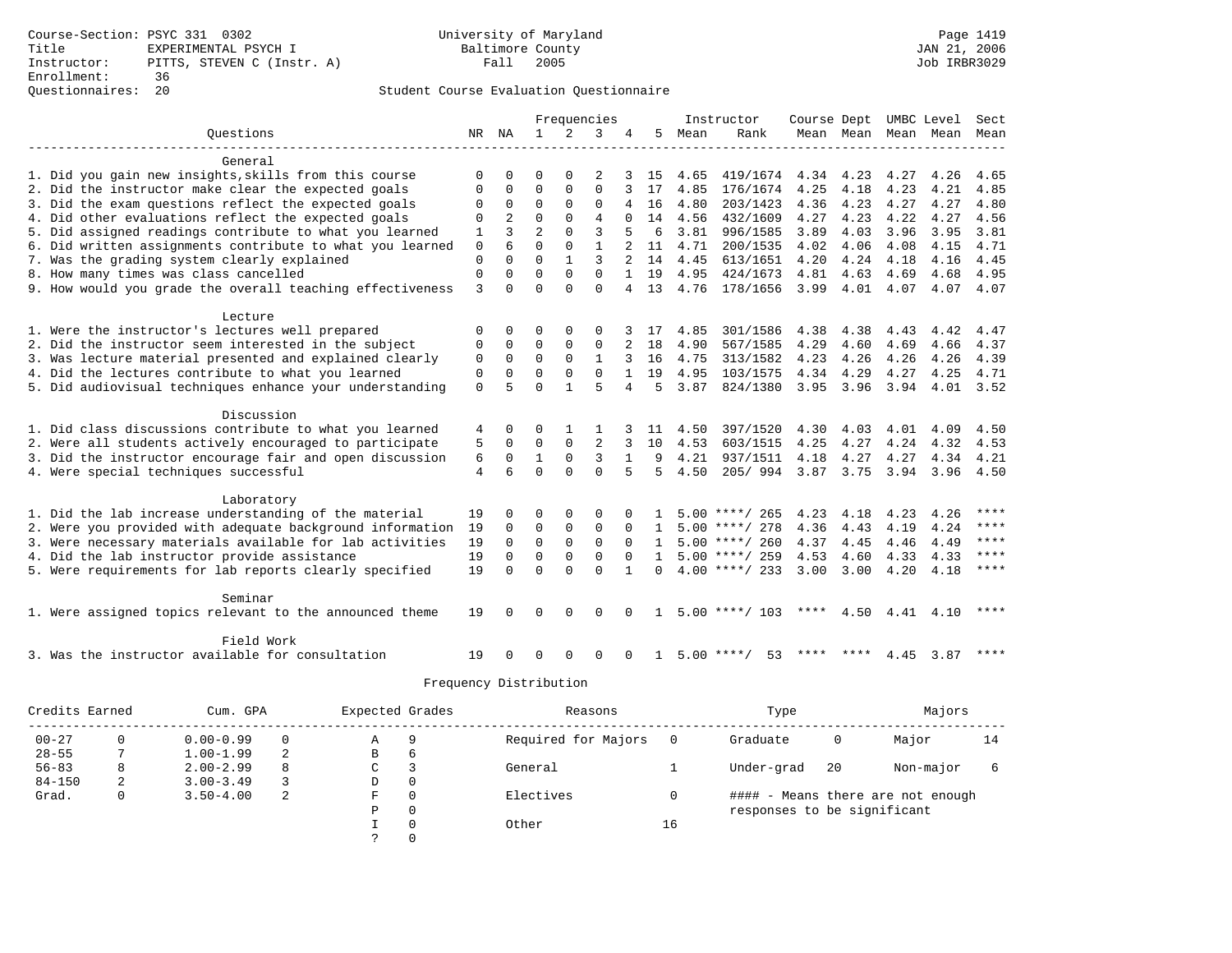|  |                                                                                                        |             |                         |                |                | Frequencies    |                |              |      | Instructor         | Course Dept UMBC Level |      |      |                          | Sect      |
|--|--------------------------------------------------------------------------------------------------------|-------------|-------------------------|----------------|----------------|----------------|----------------|--------------|------|--------------------|------------------------|------|------|--------------------------|-----------|
|  | Ouestions                                                                                              | NR NA       |                         | $\mathbf{1}$   |                | 3              |                | 5            | Mean | Rank               |                        |      |      | Mean Mean Mean Mean Mean |           |
|  |                                                                                                        |             |                         |                |                |                |                |              |      |                    |                        |      |      |                          |           |
|  | General                                                                                                |             |                         |                |                |                |                |              |      |                    |                        |      |      |                          |           |
|  | 1. Did you gain new insights, skills from this course                                                  | O           | O                       | U              | $\Omega$       | 2              |                | 15           | 4.65 | 419/1674           | 4.34 4.23              |      | 4.27 | 4.26                     | 4.65      |
|  | 2. Did the instructor make clear the expected goals                                                    | O           | $\Omega$                | $\Omega$       | $\Omega$       | $\Omega$       | 3              | 17           | 4.85 | 176/1674           | 4.25                   | 4.18 | 4.23 | 4.21                     | 4.85      |
|  | 3. Did the exam questions reflect the expected goals                                                   | $\Omega$    | $\Omega$                | $\Omega$       | $\Omega$       | $\Omega$       | 4              | 16           | 4.80 | 203/1423           | 4.36                   | 4.23 | 4.27 | 4.27                     | 4.80      |
|  | 4. Did other evaluations reflect the expected goals                                                    | $\Omega$    | $\overline{2}$          | $\Omega$       | $\Omega$       | $\overline{4}$ | $\Omega$       | 14           | 4.56 | 432/1609           | 4.27                   | 4.23 | 4.22 | 4.27                     | 4.56      |
|  | 5. Did assigned readings contribute to what you learned                                                | 1           | ζ                       | $\overline{2}$ | $\Omega$       | 3              |                | 6            | 3.81 | 996/1585           | 3.89                   | 4.03 | 3.96 | 3.95                     | 3.81      |
|  | 6. Did written assignments contribute to what you learned                                              | 0           | 6                       | $\Omega$       | $\mathbf 0$    | $\mathbf{1}$   |                | 11           | 4.71 | 200/1535           | 4.02                   | 4.06 | 4.08 | 4.15                     | 4.71      |
|  | 7. Was the grading system clearly explained                                                            | 0           | 0                       | $\Omega$       | $\mathbf{1}$   | 3              |                | 14           | 4.45 | 613/1651           | 4.20                   | 4.24 | 4.18 | 4.16                     | 4.45      |
|  | 8. How many times was class cancelled                                                                  | $\mathbf 0$ | 0                       | $\Omega$       | $\Omega$       | $\Omega$       | $\mathbf{1}$   | 19           | 4.95 | 424/1673           | 4.81                   | 4.63 | 4.69 | 4.68                     | 4.95      |
|  | 9. How would you grade the overall teaching effectiveness                                              | 6           | 3                       | 1              | $\Omega$       | 5              | 3              | 2            |      | 3.45 1399/1656     | 3.99                   | 4.01 | 4.07 | 4.07                     | 4.07      |
|  |                                                                                                        |             |                         |                |                |                |                |              |      |                    |                        |      |      |                          |           |
|  | Lecture                                                                                                |             |                         |                |                |                |                |              |      |                    |                        |      |      |                          |           |
|  | 1. Were the instructor's lectures well prepared                                                        | 5           | $\Omega$                | 0              |                | 3              |                |              |      | 4.20 1191/1586     | 4.38                   | 4.38 | 4.43 | 4.42                     | 4.47      |
|  | 2. Did the instructor seem interested in the subject                                                   | 4           | 0                       | $\mathbf 0$    |                | 4              | 1              | 9            |      | 4.06 1461/1585     | 4.29                   | 4.60 | 4.69 | 4.66                     | 4.37      |
|  | 3. Was lecture material presented and explained clearly                                                | 5           | $\mathbf 0$             | $\Omega$       | 2              | $\mathbf{1}$   | 4              | 8            | 4.20 | 998/1582           | 4.23                   | 4.26 | 4.26 | 4.26                     | 4.39      |
|  | 4. Did the lectures contribute to what you learned                                                     | 5           | $\mathbf{1}$            | $\Omega$       | $\Omega$       | $\overline{2}$ | $\overline{a}$ | 10           | 4.57 | 612/1575           | 4.34                   | 4.29 | 4.27 | 4.25                     | 4.71      |
|  | 5. Did audiovisual techniques enhance your understanding                                               | 5           | 6                       | $\Omega$       | $\overline{a}$ | 3              | $\overline{2}$ | 2            |      | 3.44 1070/1380     | 3.95                   | 3.96 | 3.94 | 4.01                     | 3.52      |
|  |                                                                                                        |             |                         |                |                |                |                |              |      |                    |                        |      |      |                          |           |
|  | Discussion                                                                                             |             |                         |                |                |                |                |              |      |                    |                        |      |      |                          |           |
|  | 1. Did class discussions contribute to what you learned                                                | 4           | 0                       | 0              | 1              |                |                | 11           | 4.50 | 397/1520           | 4.30                   | 4.03 | 4.01 | 4.09                     | 4.50      |
|  | 2. Were all students actively encouraged to participate                                                | 5           | $\mathbf 0$             | $\mathbf 0$    | $\mathbf{0}$   | $\overline{2}$ | 3              | 10           | 4.53 | 603/1515           | 4.25                   | 4.27 | 4.24 | 4.32                     | 4.53      |
|  | 3. Did the instructor encourage fair and open discussion                                               | 6           | 0                       | 1              | $\Omega$       | 3              | $\mathbf{1}$   | 9            | 4.21 | 937/1511           | 4.18                   | 4.27 | 4.27 | 4.34                     | 4.21      |
|  | 4. Were special techniques successful                                                                  | 4           | 6                       | $\Omega$       | $\Omega$       | $\Omega$       | 5              | 5            | 4.50 | 205/994            | 3.87                   | 3.75 | 3.94 | 3.96                     | 4.50      |
|  | Laboratory                                                                                             |             |                         |                |                |                |                |              |      |                    |                        |      |      |                          |           |
|  | 1. Did the lab increase understanding of the material                                                  | 19          | $\Omega$                | $\Omega$       | $\Omega$       | 0              | 0              |              |      | 5.00 ****/ 265     | 4.23                   | 4.18 | 4.23 | 4.26                     | ****      |
|  | 2. Were you provided with adequate background information                                              | 19          | $\Omega$                | $\mathbf 0$    | $\mathbf 0$    | 0              | $\Omega$       | $\mathbf{1}$ |      | $5.00$ ****/ 278   | 4.36                   | 4.43 | 4.19 | 4.24                     | ****      |
|  | 3. Were necessary materials available for lab activities                                               | 19          | $\Omega$                | $\Omega$       | $\mathbf{0}$   | $\Omega$       | $\Omega$       | $\mathbf{1}$ |      | $5.00$ ****/ 260   | 4.37                   | 4.45 | 4.46 | 4.49                     | ****      |
|  |                                                                                                        | 19          |                         | $\mathbf 0$    | $\mathbf{0}$   | 0              | $\Omega$       | $\mathbf{1}$ |      | $5.00$ ****/ 259   | 4.53                   | 4.60 | 4.33 | 4.33                     | ****      |
|  | 4. Did the lab instructor provide assistance<br>5. Were requirements for lab reports clearly specified | 19          | $\mathbf 0$<br>$\Omega$ | $\Omega$       | $\Omega$       | $\Omega$       | $\mathbf{1}$   | $\Omega$     |      | $4.00$ ****/ 233   | 3.00                   | 3.00 | 4.20 | 4.18                     | $* * * *$ |
|  |                                                                                                        |             |                         |                |                |                |                |              |      |                    |                        |      |      |                          |           |
|  | Seminar                                                                                                |             |                         |                |                |                |                |              |      |                    |                        |      |      |                          |           |
|  | 1. Were assigned topics relevant to the announced theme                                                | 19          | $\Omega$                | $\Omega$       | $\Omega$       | $\Omega$       | $\Omega$       | 1.           |      | $5.00$ ****/ 103   | ****                   | 4.50 | 4.41 | 4.10                     | ****      |
|  |                                                                                                        |             |                         |                |                |                |                |              |      |                    |                        |      |      |                          |           |
|  | Field Work                                                                                             |             |                         |                |                |                |                |              |      |                    |                        |      |      |                          |           |
|  | 3. Was the instructor available for consultation                                                       | 19          | $\Omega$                | $\Omega$       | $\Omega$       | 0              | $\Omega$       | $\mathbf{1}$ |      | $5.00$ ****/<br>53 | **** ****              |      | 4.45 | 3.87                     | ****      |
|  |                                                                                                        |             |                         |                |                |                |                |              |      |                    |                        |      |      |                          |           |

|            | Credits Earned<br>Cum. GPA |               |          | Expected Grades |          | Reasons             |     | Type                        |    | Majors                            |    |
|------------|----------------------------|---------------|----------|-----------------|----------|---------------------|-----|-----------------------------|----|-----------------------------------|----|
| $00 - 27$  | 0                          | $0.00 - 0.99$ | $\Omega$ | A               | 9        | Required for Majors | - 0 | Graduate                    | 0  | Major                             | 14 |
| $28 - 55$  |                            | $1.00 - 1.99$ | 2        | В               | b        |                     |     |                             |    |                                   |    |
| $56 - 83$  | 8                          | $2.00 - 2.99$ | 8        | C               |          | General             |     | Under-grad                  | 20 | Non-major                         |    |
| $84 - 150$ | 2                          | $3.00 - 3.49$ |          | D               | 0        |                     |     |                             |    |                                   |    |
| Grad.      | 0                          | $3.50 - 4.00$ | 2        | F               | $\Omega$ | Electives           |     |                             |    | #### - Means there are not enough |    |
|            |                            |               |          | Ρ               | 0        |                     |     | responses to be significant |    |                                   |    |
|            |                            |               |          |                 |          | Other               | 16  |                             |    |                                   |    |
|            |                            |               |          |                 |          |                     |     |                             |    |                                   |    |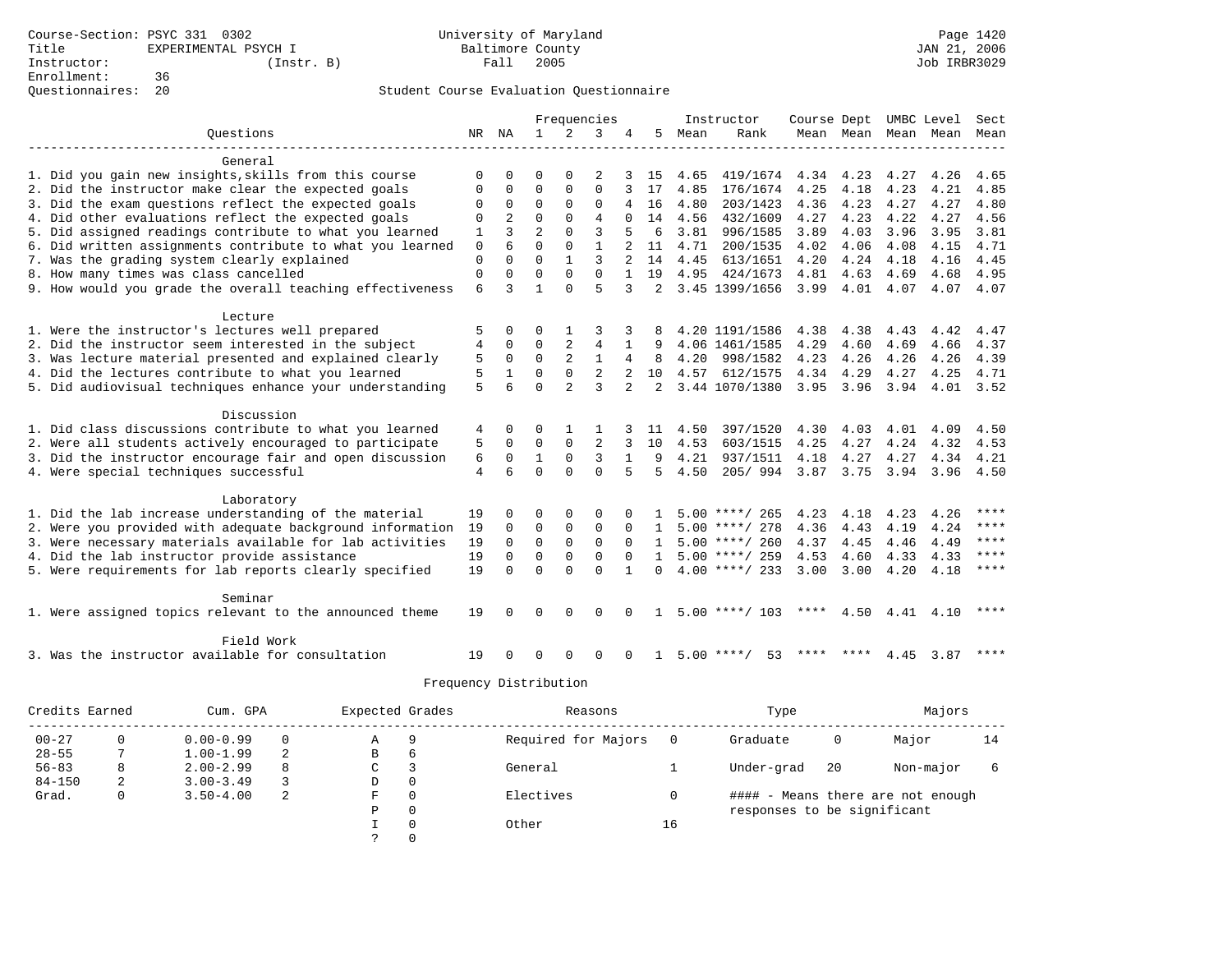|  |                                                           |             |              |                |                | Frequencies    |                |              |      | Instructor         | Course Dept UMBC Level |      |                     |           | Sect      |
|--|-----------------------------------------------------------|-------------|--------------|----------------|----------------|----------------|----------------|--------------|------|--------------------|------------------------|------|---------------------|-----------|-----------|
|  | Ouestions                                                 | NR          | NA           | 1              | $\mathfrak{D}$ | 3              |                | 5            | Mean | Rank               |                        |      | Mean Mean Mean Mean |           | Mean      |
|  |                                                           |             |              |                |                |                |                |              |      |                    |                        |      |                     |           |           |
|  | General                                                   |             |              |                |                |                |                |              |      |                    |                        |      |                     |           |           |
|  | 1. Did you gain new insights, skills from this course     | O           | U            | U              | O              | 2              |                | 15           | 4.65 | 419/1674           | 4.34                   | 4.23 | 4.27                | 4.26      | 4.65      |
|  | 2. Did the instructor make clear the expected goals       | 0           | $\mathbf 0$  | $\Omega$       | $\mathbf{0}$   | 0              |                | 17           | 4.85 | 176/1674           | 4.25                   | 4.18 | 4.23                | 4.21      | 4.85      |
|  | 3. Did the exam questions reflect the expected goals      | 0           | $\mathbf 0$  | $\Omega$       | $\Omega$       | $\Omega$       | 4              | 16           | 4.80 | 203/1423           | 4.36                   | 4.23 | 4.27                | 4.27      | 4.80      |
|  | 4. Did other evaluations reflect the expected goals       | 0           | 2            | $\Omega$       | $\Omega$       | $\overline{4}$ | $\Omega$       | 14           | 4.56 | 432/1609           | 4.27                   | 4.23 | 4.22                | 4.27      | 4.56      |
|  | 5. Did assigned readings contribute to what you learned   | 1           | ζ            | $\overline{a}$ | $\Omega$       | 3              | 5              | 6            | 3.81 | 996/1585           | 3.89                   | 4.03 | 3.96                | 3.95      | 3.81      |
|  | 6. Did written assignments contribute to what you learned | $\mathbf 0$ | 6            | $\Omega$       | $\mathbf{0}$   | $\mathbf{1}$   |                | 11           | 4.71 | 200/1535           | 4.02                   | 4.06 | 4.08                | 4.15      | 4.71      |
|  | 7. Was the grading system clearly explained               | $\mathbf 0$ | $\Omega$     | $\Omega$       | $\mathbf{1}$   | 3              | $\overline{2}$ | 14           | 4.45 | 613/1651           | 4.20                   | 4.24 | 4.18                | 4.16      | 4.45      |
|  | 8. How many times was class cancelled                     | 0           | $\Omega$     | $\Omega$       | $\Omega$       | $\Omega$       | $\mathbf{1}$   | 19           | 4.95 | 424/1673           | 4.81                   | 4.63 | 4.69                | 4.68      | 4.95      |
|  | 9. How would you grade the overall teaching effectiveness | 6           | $\mathbf{1}$ | $\Omega$       | $\Omega$       | 4              | 6              | 3            |      | 3.92 1090/1656     | 3.99                   | 4.01 | 4.07                | 4.07      | 4.07      |
|  | Lecture                                                   |             |              |                |                |                |                |              |      |                    |                        |      |                     |           |           |
|  | 1. Were the instructor's lectures well prepared           | 4           | 0            | 0              | $\mathbf 0$    | 3              |                |              |      | 4.38 1034/1586     | 4.38                   | 4.38 | 4.43                | 4.42      | 4.47      |
|  | 2. Did the instructor seem interested in the subject      | 4           | $\Omega$     | $\Omega$       | 2              | 3              | 1              | 10           |      | 4.19 1427/1585     | 4.29                   | 4.60 | 4.69                | 4.66      | 4.37      |
|  | 3. Was lecture material presented and explained clearly   | 4           | $\mathbf 0$  | $\Omega$       | 2              | $\overline{2}$ | 3              | 9            |      | 4.19 1007/1582     | 4.23                   | 4.26 | 4.26                | 4.26      | 4.39      |
|  | 4. Did the lectures contribute to what you learned        | 4           | $\mathbf{1}$ | $\Omega$       | $\Omega$       | $\overline{a}$ |                | 11           |      | 4.60 579/1575      | 4.34                   | 4.29 | 4.27                | 4.25      | 4.71      |
|  | 5. Did audiovisual techniques enhance your understanding  | 5           | 6            | $\Omega$       | ζ              | $\overline{2}$ | $\overline{a}$ | 2            |      | 3.33 1127/1380     | 3.95 3.96              |      | 3.94                | 4.01 3.52 |           |
|  |                                                           |             |              |                |                |                |                |              |      |                    |                        |      |                     |           |           |
|  | Discussion                                                |             |              |                |                |                |                |              |      |                    |                        |      |                     |           |           |
|  | 1. Did class discussions contribute to what you learned   | 4           | $\Omega$     | $\Omega$       | $\mathbf{1}$   | 1              |                | 11           | 4.50 | 397/1520           | 4.30                   | 4.03 | 4.01                | 4.09      | 4.50      |
|  | 2. Were all students actively encouraged to participate   | 5           | $\mathbf 0$  | 0              | $\Omega$       | $\overline{2}$ | 3              | 10           | 4.53 | 603/1515           | 4.25                   | 4.27 | 4.24                | 4.32      | 4.53      |
|  | 3. Did the instructor encourage fair and open discussion  | 6           | $\mathbf 0$  | $\mathbf{1}$   | $\Omega$       | 3              | $\mathbf{1}$   | 9            | 4.21 | 937/1511           | 4.18                   | 4.27 | 4.27                | 4.34      | 4.21      |
|  | 4. Were special techniques successful                     | 4           | 6            | $\Omega$       | $\Omega$       | $\Omega$       | 5              | 5            | 4.50 | 205/994            | 3.87 3.75              |      | 3.94                | 3.96      | 4.50      |
|  | Laboratory                                                |             |              |                |                |                |                |              |      |                    |                        |      |                     |           |           |
|  | 1. Did the lab increase understanding of the material     | 19          | $\Omega$     | $\Omega$       | $\Omega$       | $\Omega$       |                | -1.          |      | $5.00$ ****/ 265   | 4.23                   | 4.18 | 4.23                | 4.26      | ****      |
|  | 2. Were you provided with adequate background information | 19          | $\Omega$     | $\Omega$       | $\mathbf 0$    | 0              | $\Omega$       | $\mathbf{1}$ |      | $5.00$ ****/ 278   | 4.36                   | 4.43 | 4.19                | 4.24      | ****      |
|  | 3. Were necessary materials available for lab activities  | 19          | $\mathbf 0$  | $\mathbf 0$    | $\mathbf{0}$   | 0              | $\mathbf 0$    | 1            |      | $5.00$ ****/ 260   | 4.37                   | 4.45 | 4.46                | 4.49      | $* * * *$ |
|  | 4. Did the lab instructor provide assistance              | 19          | $\Omega$     | $\Omega$       | 0              | 0              | $\Omega$       | $\mathbf{1}$ |      | $5.00$ ****/ 259   | 4.53                   | 4.60 | 4.33                | 4.33      | ****      |
|  | 5. Were requirements for lab reports clearly specified    | 19          | $\Omega$     | $\Omega$       | $\Omega$       | $\Omega$       | $\mathbf{1}$   | $\Omega$     |      | $4.00$ ****/ 233   | 3.00                   | 3.00 | 4.20                | 4.18      | $* * * *$ |
|  |                                                           |             |              |                |                |                |                |              |      |                    |                        |      |                     |           |           |
|  | Seminar                                                   |             |              |                |                |                |                |              |      |                    |                        |      |                     |           |           |
|  | 1. Were assigned topics relevant to the announced theme   | 19          | $\Omega$     | 0              | $\Omega$       | $\Omega$       | $\Omega$       | 1            |      | $5.00$ ****/ 103   | ****                   | 4.50 |                     | 4.41 4.10 | ****      |
|  | Field Work                                                |             |              |                |                |                |                |              |      |                    |                        |      |                     |           |           |
|  | 3. Was the instructor available for consultation          | 19          |              | $\Omega$       | $\Omega$       | $\Omega$       | $\Omega$       | $\mathbf{1}$ |      | 53<br>$5.00$ ****/ | **** ****              |      | 4.45                | 3.87      | ****      |
|  |                                                           |             |              |                |                |                |                |              |      |                    |                        |      |                     |           |           |

|            | Credits Earned<br>Cum. GPA |               |   | Expected Grades |          | Reasons             |    | Type                        |    | Majors                            |    |
|------------|----------------------------|---------------|---|-----------------|----------|---------------------|----|-----------------------------|----|-----------------------------------|----|
| $00 - 27$  |                            | $0.00 - 0.99$ | 0 | Α               | 9        | Required for Majors |    | Graduate                    | 0  | Major                             | 14 |
| $28 - 55$  |                            | $1.00 - 1.99$ |   | B               | b        |                     |    |                             |    |                                   |    |
| $56 - 83$  | 8                          | $2.00 - 2.99$ | 8 | C               |          | General             |    | Under-grad                  | 20 | Non-major                         |    |
| $84 - 150$ | 2                          | $3.00 - 3.49$ |   | D               | $\Omega$ |                     |    |                             |    |                                   |    |
| Grad.      | 0                          | $3.50 - 4.00$ | 2 | F               |          | Electives           |    |                             |    | #### - Means there are not enough |    |
|            |                            |               |   | Ρ               |          |                     |    | responses to be significant |    |                                   |    |
|            |                            |               |   |                 |          | Other               | 16 |                             |    |                                   |    |
|            |                            |               |   |                 |          |                     |    |                             |    |                                   |    |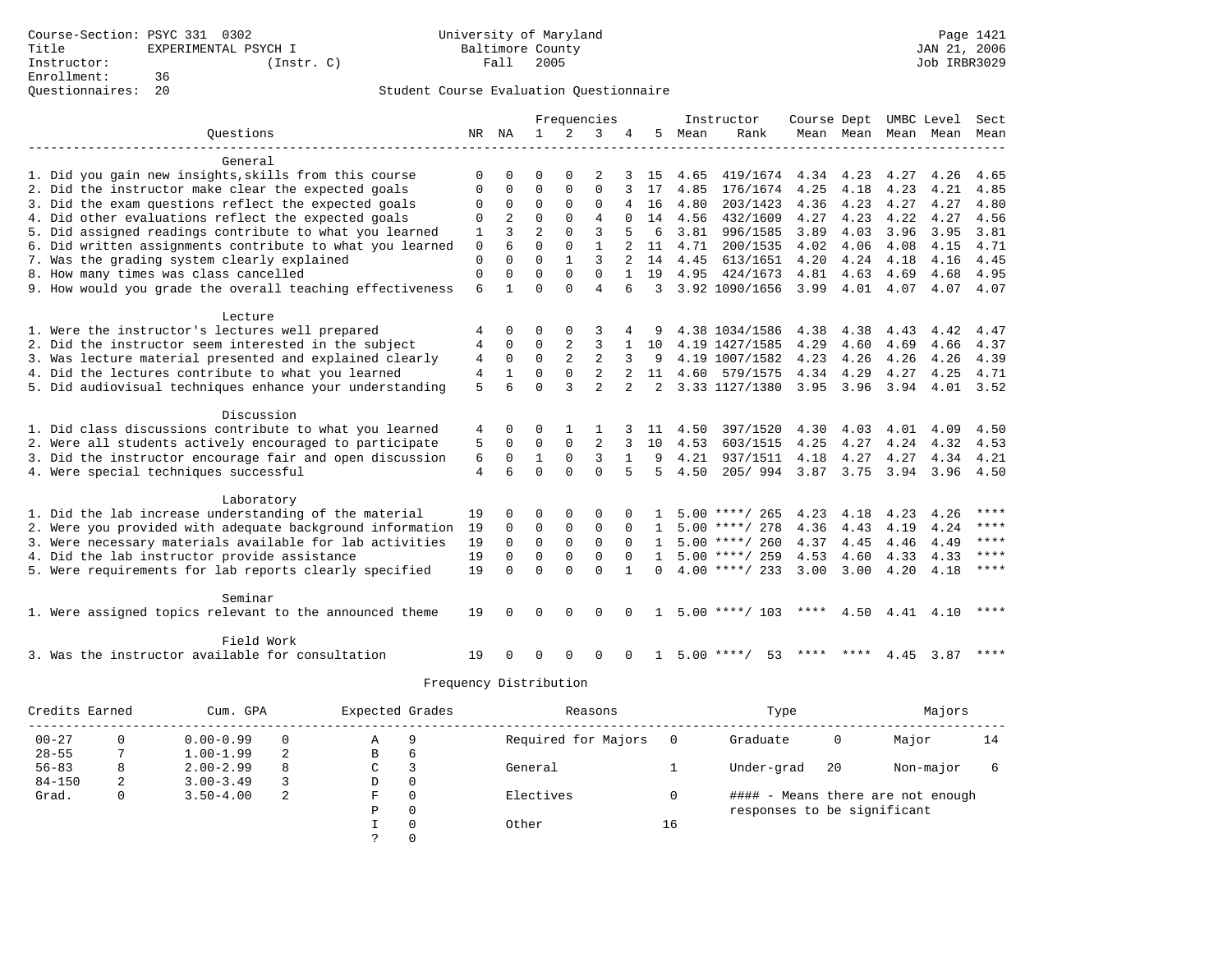|                                                           |             |                |                |                | Frequencies    |                |              |      | Instructor         | Course Dept |           |                     | UMBC Level | Sect      |
|-----------------------------------------------------------|-------------|----------------|----------------|----------------|----------------|----------------|--------------|------|--------------------|-------------|-----------|---------------------|------------|-----------|
| Ouestions                                                 | NR          | NA             | 1              |                | 3              |                | 5            | Mean | Rank               |             |           | Mean Mean Mean Mean |            | Mean      |
|                                                           |             |                |                |                |                |                |              |      |                    |             |           |                     |            |           |
| General                                                   |             |                |                |                |                |                |              |      |                    |             |           |                     |            |           |
| 1. Did you gain new insights, skills from this course     | O           | U              | U              | O              | 2              |                | 15           | 4.65 | 419/1674           | 4.34        | 4.23      | 4.27                | 4.26       | 4.65      |
| 2. Did the instructor make clear the expected goals       | 0           | 0              | $\Omega$       | $\mathbf{0}$   | 0              |                | 17           | 4.85 | 176/1674           | 4.25        | 4.18      | 4.23                | 4.21       | 4.85      |
| 3. Did the exam questions reflect the expected goals      | 0           | 0              | $\Omega$       | $\Omega$       | 0              | 4              | 16           | 4.80 | 203/1423           | 4.36        | 4.23      | 4.27                | 4.27       | 4.80      |
| 4. Did other evaluations reflect the expected goals       | 0           | $\overline{a}$ | $\Omega$       | $\Omega$       | $\overline{4}$ | $\Omega$       | 14           | 4.56 | 432/1609           | 4.27        | 4.23      | 4.22                | 4.27       | 4.56      |
| 5. Did assigned readings contribute to what you learned   | 1           | ζ              | $\overline{a}$ | $\Omega$       | 3              | 5              | 6            | 3.81 | 996/1585           | 3.89        | 4.03      | 3.96                | 3.95       | 3.81      |
| 6. Did written assignments contribute to what you learned | $\mathbf 0$ | 6              | $\Omega$       | $\Omega$       | $\mathbf{1}$   |                | 11           | 4.71 | 200/1535           | 4.02        | 4.06      | 4.08                | 4.15       | 4.71      |
| 7. Was the grading system clearly explained               | 0           | $\Omega$       | $\Omega$       | $\mathbf{1}$   | 3              |                | 14           | 4.45 | 613/1651           | 4.20        | 4.24      | 4.18                | 4.16       | 4.45      |
| 8. How many times was class cancelled                     | $\mathbf 0$ | $\Omega$       | $\Omega$       | $\Omega$       | $\Omega$       | $\mathbf{1}$   | 19           | 4.95 | 424/1673           | 4.81        | 4.63      | 4.69                | 4.68       | 4.95      |
| 9. How would you grade the overall teaching effectiveness | 6           | $\mathbf{1}$   | U              | $\Omega$       | $\mathbf{1}$   | 9              | 3            | 4.15 | 838/1656           | 3.99        | 4.01      | 4.07                | 4.07       | 4.07      |
| Lecture                                                   |             |                |                |                |                |                |              |      |                    |             |           |                     |            |           |
| 1. Were the instructor's lectures well prepared           | 4           | $\Omega$       | 0              | $\Omega$       | 3              |                | 10           |      | 4.44 960/1586      | 4.38        | 4.38      | 4.43                | 4.42       | 4.47      |
| 2. Did the instructor seem interested in the subject      | 4           | 0              | 0              | 2              | 2              |                | 11           |      | 4.31 1367/1585     | 4.29        | 4.60      | 4.69                | 4.66       | 4.37      |
| 3. Was lecture material presented and explained clearly   | 4           | $\Omega$       | $\Omega$       | $\mathbf{1}$   | $\mathbf{1}$   | 4              | 10           | 4.44 | 733/1582           | 4.23        | 4.26      | 4.26                | 4.26       | 4.39      |
| 4. Did the lectures contribute to what you learned        | 4           | $\mathbf{1}$   | O              | 0              | $\mathbf{1}$   |                | 12           | 4.73 | 391/1575           | 4.34        | 4.29      | 4.27                | 4.25       | 4.71      |
| 5. Did audiovisual techniques enhance your understanding  | 5           | 6              | O              | $\overline{a}$ | $\mathbf{z}$   | $\overline{a}$ | 2            |      | 3.44 1070/1380     | 3.95        | 3.96      | 3.94                | 4.01       | 3.52      |
|                                                           |             |                |                |                |                |                |              |      |                    |             |           |                     |            |           |
| Discussion                                                |             |                |                |                |                |                |              |      |                    |             |           |                     |            |           |
| 1. Did class discussions contribute to what you learned   | 4           | 0              | 0              | $\mathbf{1}$   | 1              |                | 11           | 4.50 | 397/1520           | 4.30        | 4.03      | 4.01                | 4.09       | 4.50      |
| 2. Were all students actively encouraged to participate   | 5           | $\mathbf 0$    | 0              | $\Omega$       | 2              | 3              | 10           | 4.53 | 603/1515           | 4.25        | 4.27      | 4.24                | 4.32       | 4.53      |
| 3. Did the instructor encourage fair and open discussion  | 6           | $\mathbf 0$    | $\mathbf{1}$   | $\mathbf 0$    | 3              | $\mathbf{1}$   | 9            | 4.21 | 937/1511           | 4.18        | 4.27      | 4.27                | 4.34       | 4.21      |
| 4. Were special techniques successful                     | 4           | 6              | $\Omega$       | $\Omega$       | $\Omega$       | 5              | 5            | 4.50 | 205/994            | 3.87        | 3.75      | 3.94                | 3.96       | 4.50      |
|                                                           |             |                |                |                |                |                |              |      |                    |             |           |                     |            |           |
| Laboratory                                                | 19          | U              | $\Omega$       |                |                | O              |              |      | $5.00$ ****/ 265   | 4.23        |           |                     |            | ****      |
| 1. Did the lab increase understanding of the material     |             |                | $\Omega$       | 0              | 0              |                |              |      |                    |             | 4.18      | 4.23                | 4.26       | ****      |
| 2. Were you provided with adequate background information | 19          | $\Omega$       |                | $\mathbf 0$    | $\Omega$       | $\Omega$       | $\mathbf{1}$ |      | $5.00$ ****/ 278   | 4.36        | 4.43      | 4.19                | 4.24       | ****      |
| 3. Were necessary materials available for lab activities  | 19          | $\mathbf 0$    | $\mathbf 0$    | $\mathbf{0}$   | 0              | $\Omega$       | $\mathbf{1}$ |      | $5.00$ ****/ 260   | 4.37        | 4.45      | 4.46                | 4.49       | ****      |
| 4. Did the lab instructor provide assistance              | 19          | $\Omega$       | $\Omega$       | 0              | 0              | $\Omega$       | $\mathbf{1}$ |      | $5.00$ ****/ 259   | 4.53        | 4.60      | 4.33                | 4.33       | $* * * *$ |
| 5. Were requirements for lab reports clearly specified    | 19          | $\Omega$       | $\Omega$       | $\Omega$       | $\Omega$       | -1             | $\Omega$     |      | $4.00$ ****/ 233   | 3.00        | 3.00      | 4.20                | 4.18       |           |
| Seminar                                                   |             |                |                |                |                |                |              |      |                    |             |           |                     |            |           |
| 1. Were assigned topics relevant to the announced theme   | 19          | $\Omega$       | $\Omega$       | $\Omega$       | $\Omega$       | $\Omega$       | 1            |      | $5.00$ ****/ 103   | ****        | 4.50      | 4.41                | 4.10       | ****      |
| Field Work                                                |             |                |                |                |                |                |              |      |                    |             |           |                     |            |           |
|                                                           |             |                |                |                |                |                |              |      |                    |             | **** **** |                     |            | ****      |
| 3. Was the instructor available for consultation          | 19          | $\Omega$       | $\Omega$       | $\Omega$       | 0              | $\Omega$       | $\mathbf{1}$ |      | $5.00$ ****/<br>53 |             |           | 4.45                | 3.87       |           |

| Credits Earned |   | Cum. GPA      |    | Expected Grades |          | Reasons             |     | Type                        |    | Majors                            |    |
|----------------|---|---------------|----|-----------------|----------|---------------------|-----|-----------------------------|----|-----------------------------------|----|
| $00 - 27$      | 0 | $0.00 - 0.99$ | 0  | Α               | 9        | Required for Majors | - 0 | Graduate                    | 0  | Major                             | 14 |
| $28 - 55$      |   | $1.00 - 1.99$ | -2 | в               | b        |                     |     |                             |    |                                   |    |
| $56 - 83$      | 8 | $2.00 - 2.99$ | 8  | C               |          | General             |     | Under-grad                  | 20 | Non-major                         |    |
| $84 - 150$     | 2 | $3.00 - 3.49$ |    | D               | 0        |                     |     |                             |    |                                   |    |
| Grad.          | 0 | $3.50 - 4.00$ | 2  | F               | $\Omega$ | Electives           |     |                             |    | #### - Means there are not enough |    |
|                |   |               |    | Ρ               | 0        |                     |     | responses to be significant |    |                                   |    |
|                |   |               |    |                 |          | Other               | 16  |                             |    |                                   |    |
|                |   |               |    |                 |          |                     |     |                             |    |                                   |    |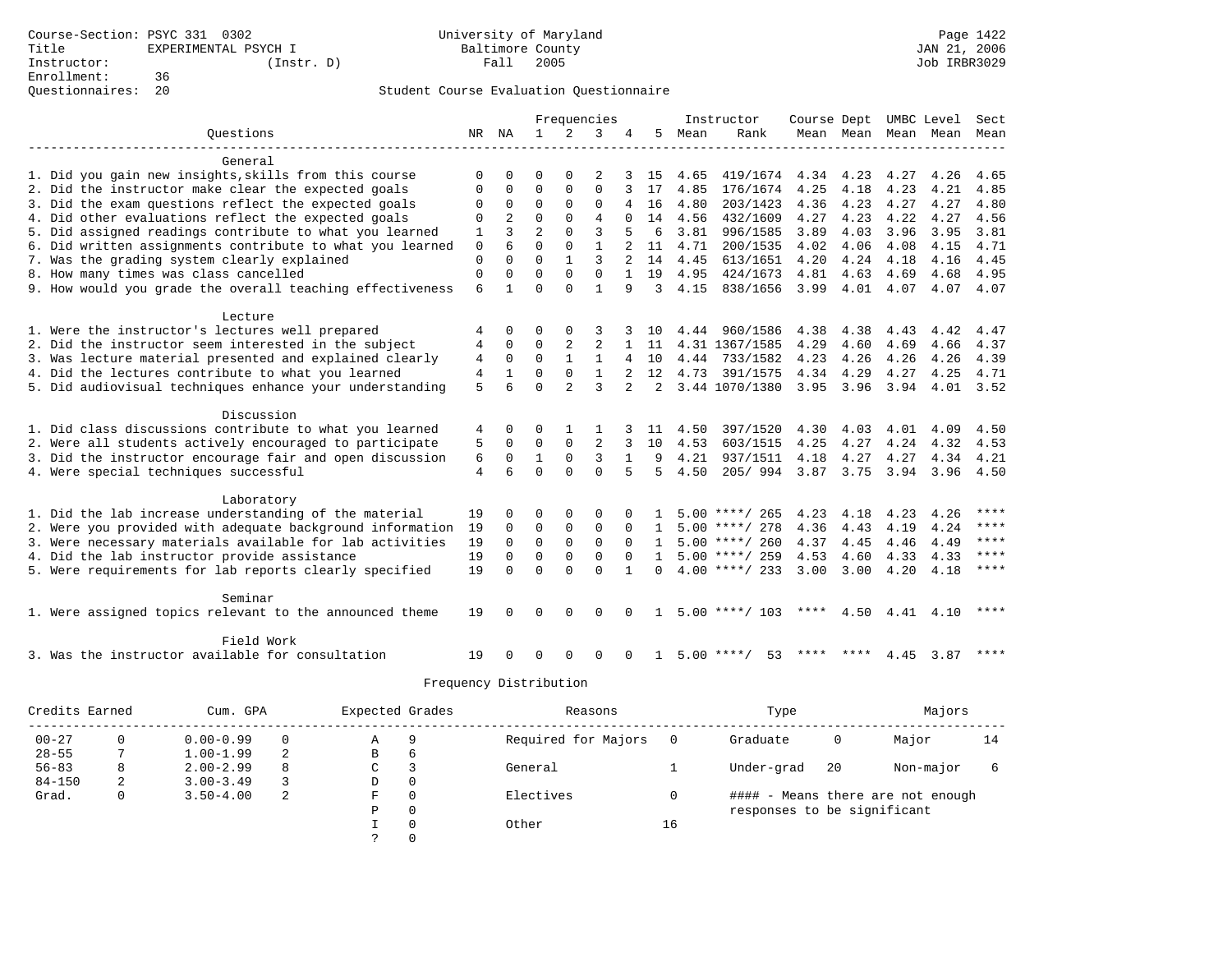|                                                           |              |          | Frequencies  |                |                |                |              | Instructor | Course Dept      |           | UMBC Level |      | Sect |             |
|-----------------------------------------------------------|--------------|----------|--------------|----------------|----------------|----------------|--------------|------------|------------------|-----------|------------|------|------|-------------|
| Ouestions                                                 | NR           | ΝA       | $\mathbf{1}$ | $\mathfrak{D}$ | 3              |                | 5            | Mean       | Rank             |           | Mean Mean  | Mean | Mean | Mean        |
| General                                                   |              |          |              |                |                |                |              |            |                  |           |            |      |      |             |
| 1. Did you gain new insights, skills from this course     | $\Omega$     | $\Omega$ | O            | $\Omega$       | $\Omega$       |                | 1 O          | 4.67       | 406/1674         | 4.34      | 4.23       | 4.27 | 4.26 | 4.67        |
| 2. Did the instructor make clear the expected goals       | $\Omega$     | $\Omega$ | $\Omega$     | $\Omega$       | $\Omega$       |                | 13           | 4.87       | 168/1674         | 4.25      | 4.18       | 4.23 | 4.21 | 4.87        |
| 3. Did the exam questions reflect the expected goals      |              | $\Omega$ | $\Omega$     | $\Omega$       | $\Omega$       |                | 12           | 4.80       | 203/1423         | 4.36      | 4.23       | 4.27 | 4.27 | 4.80        |
| 4. Did other evaluations reflect the expected goals       |              |          | $\Omega$     | $\Omega$       | $\Omega$       | 4              |              | 4.64       | 343/1609         | 4.27      | 4.23       | 4.22 | 4.27 | 4.64        |
| 5. Did assigned readings contribute to what you learned   | $\mathbf 0$  | $\Omega$ | $\Omega$     | 3              | 5              | $\overline{a}$ |              |            | 3.60 1164/1585   | 3.89      | 4.03       | 3.96 | 3.95 | 3.60        |
| 6. Did written assignments contribute to what you learned | $\mathsf 0$  | 5        | $\Omega$     | $\Omega$       | $\mathbf{1}$   | 3              | 6            | 4.50       | 373/1535         | 4.02      | 4.06       | 4.08 | 4.15 | 4.50        |
| 7. Was the grading system clearly explained               | $\mathbf{0}$ | $\Omega$ | $\Omega$     | $\Omega$       | $\overline{c}$ |                | 11           | 4.60       | 393/1651         | 4.20      | 4.24       | 4.18 | 4.16 | 4.60        |
| 8. How many times was class cancelled                     | $\mathbf 0$  | $\Omega$ | $\Omega$     | $\Omega$       | $\Omega$       | $\Omega$       | 15           | 5.00       | 1/1673           | 4.81      | 4.63       | 4.69 | 4.68 | 5.00        |
| 9. How would you grade the overall teaching effectiveness | $\mathbf{1}$ |          | $\Omega$     | $\cap$         | $\Omega$       |                | 12           | 4.92       | 85/1656          | 3.99      | 4.01       | 4.07 | 4.07 | 4.34        |
| Lecture                                                   |              |          |              |                |                |                |              |            |                  |           |            |      |      |             |
| 1. Were the instructor's lectures well prepared           | O            | $\cap$   | U            | $\Omega$       | $\Omega$       |                | 15           | 5.00       | 1/1586           | 4.38      | 4.38       | 4.43 | 4.42 | 4.72        |
| 2. Did the instructor seem interested in the subject      | 0            | $\Omega$ | $\Omega$     | $\mathbf 0$    | $\mathbf 0$    | $\Omega$       | 15           | 5.00       | 1/1585           | 4.29      | 4.60       | 4.69 | 4.66 | 4.61        |
| 3. Was lecture material presented and explained clearly   | 0            | $\Omega$ | $\Omega$     | $\Omega$       | $\Omega$       |                | 12           | 4.80       | 246/1582         | 4.23      | 4.26       | 4.26 | 4.26 | 4.78        |
| 4. Did the lectures contribute to what you learned        | 0            | $\Omega$ | $\Omega$     | $\Omega$       | $\Omega$       |                | 13           | 4.87       | 214/1575         | 4.34      | 4.29       | 4.27 | 4.25 | 4.62        |
| 5. Did audiovisual techniques enhance your understanding  | $\Omega$     | ∩        | U            | $\cap$         | $\Omega$       |                | 10           | 4.67       | 200/1380         | 3.95      | 3.96       | 3.94 | 4.01 | 4.64        |
| Discussion                                                |              |          |              |                |                |                |              |            |                  |           |            |      |      |             |
| 1. Did class discussions contribute to what you learned   | 6            | 0        | 0            |                |                |                | 5.           | 4.44       | 466/1520         | 4.30      | 4.03       | 4.01 | 4.09 | 4.44        |
| 2. Were all students actively encouraged to participate   | 6            | $\Omega$ | $\Omega$     | $\mathbf{1}$   | $\mathbf{1}$   | 1              | 6            | 4.33       | 827/1515         | 4.25      | 4.27       | 4.24 | 4.32 | 4.33        |
| 3. Did the instructor encourage fair and open discussion  | 6            | 0        | $\Omega$     | $\mathbf 0$    | $\mathbf{1}$   |                |              | 4.67       | 507/1511         | 4.18      | 4.27       | 4.27 | 4.34 | 4.67        |
| 4. Were special techniques successful                     | 6            | 7        | $\Omega$     | $\cap$         | $\cap$         | $\mathbf{1}$   | $\mathbf{1}$ |            | $4.50$ ****/ 994 | 3.87 3.75 |            | 3.94 | 3.96 | $***$ * * * |
| Laboratory                                                |              |          |              |                |                |                |              |            |                  |           |            |      |      |             |
| 1. Did the lab increase understanding of the material     | 14           | $\Omega$ | O            | $\Omega$       | 0              |                |              |            | $4.00$ ****/ 265 | 4.23      | 4.18       | 4.23 | 4.26 | $***$       |
| 2. Were you provided with adequate background information | 14           | $\Omega$ | $\Omega$     | $\mathbf 0$    | $\Omega$       | 1              | $\Omega$     |            | $4.00$ ****/ 278 | 4.36      | 4.43       | 4.19 | 4.24 | ****        |
| 3. Were necessary materials available for lab activities  | 14           | $\Omega$ | $\Omega$     | $\Omega$       | $\Omega$       |                | 0            |            | $4.00$ ****/ 260 | 4.37      | 4.45       | 4.46 | 4.49 | $* * * *$   |
| 4. Did the lab instructor provide assistance              | 14           | $\Omega$ | $\Omega$     | $\Omega$       | $\Omega$       | $\mathbf{1}$   | 0            |            | $4.00$ ****/ 259 | 4.53      | 4.60       | 4.33 | 4.33 | ****        |
| 5. Were requirements for lab reports clearly specified    | 14           | $\Omega$ | $\Omega$     | ∩              | $\cap$         |                | <sup>n</sup> |            | $4.00$ ****/ 233 | 3.00      | 3.00       | 4.20 | 4.18 | $***$ * * * |

| Credits Earned |   | Cum. GPA      |   | Expected Grades |          | Reasons             |    | Type                        |    | Majors                            |    |
|----------------|---|---------------|---|-----------------|----------|---------------------|----|-----------------------------|----|-----------------------------------|----|
| $00 - 27$      |   | $0.00 - 0.99$ |   | Α               | 8        | Required for Majors |    | Graduate                    | 0  | Major                             | 10 |
| $28 - 55$      | 4 | $1.00 - 1.99$ |   | В               |          |                     |    |                             |    |                                   |    |
| $56 - 83$      |   | $2.00 - 2.99$ |   | C               |          | General             |    | Under-grad                  | 15 | Non-major                         |    |
| $84 - 150$     |   | $3.00 - 3.49$ | 5 | D               | $\Omega$ |                     |    |                             |    |                                   |    |
| Grad.          | 0 | $3.50 - 4.00$ |   | F.              | $\Omega$ | Electives           |    |                             |    | #### - Means there are not enough |    |
|                |   |               |   | P               | $\Omega$ |                     |    | responses to be significant |    |                                   |    |
|                |   |               |   |                 |          | Other               | 15 |                             |    |                                   |    |
|                |   |               |   | $\mathcal{L}$   |          |                     |    |                             |    |                                   |    |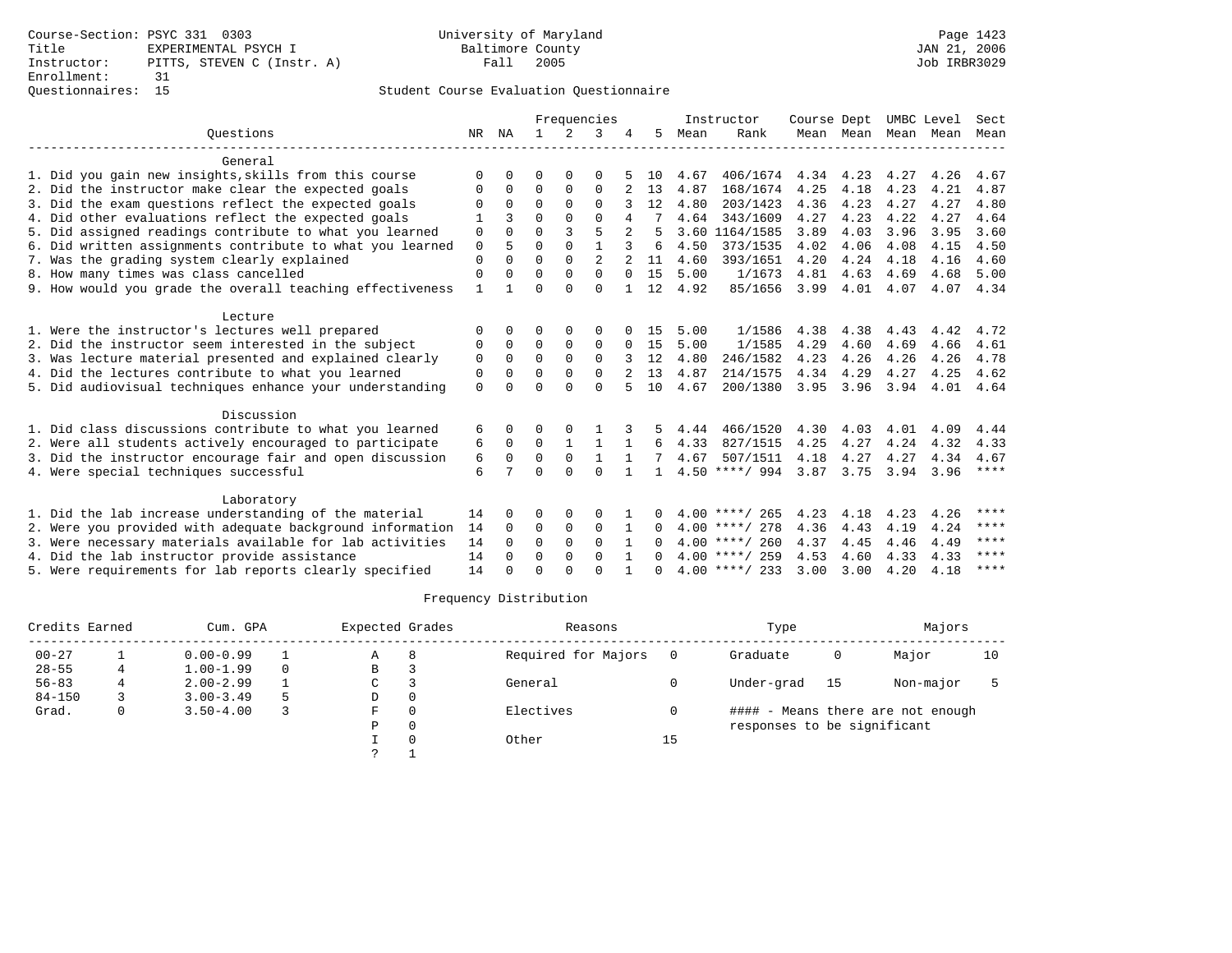|                                                           |    |                |          |              | Frequencies    |              |                |      | Instructor       | Course Dept |           | UMBC Level |      | Sect        |
|-----------------------------------------------------------|----|----------------|----------|--------------|----------------|--------------|----------------|------|------------------|-------------|-----------|------------|------|-------------|
| Ouestions                                                 | NR | ΝA             |          | 2            | 3              |              | 5.             | Mean | Rank             |             | Mean Mean | Mean Mean  |      | Mean        |
| General                                                   |    |                |          |              |                |              |                |      |                  |             |           |            |      |             |
| 1. Did you gain new insights, skills from this course     | 0  | 0              | U        | $\Omega$     | 0              |              | 10             | 4.67 | 406/1674         | 4.34        | 4.23      | 4.27       | 4.26 | 4.67        |
| 2. Did the instructor make clear the expected goals       | 0  | 0              | 0        | 0            | 0              | 2            | 13             | 4.87 | 168/1674         | 4.25        | 4.18      | 4.23       | 4.21 | 4.87        |
| 3. Did the exam questions reflect the expected goals      | U  | $\Omega$       | $\Omega$ | $\Omega$     | $\Omega$       |              | 12             | 4.80 | 203/1423         | 4.36        | 4.23      | 4.27       | 4.27 | 4.80        |
| 4. Did other evaluations reflect the expected goals       |    | ζ              | $\Omega$ | $\Omega$     | $\Omega$       | 4            |                | 4.64 | 343/1609         | 4.27        | 4.23      | 4.22       | 4.27 | 4.64        |
| 5. Did assigned readings contribute to what you learned   | 0  | $\Omega$       | 0        | 3            | 5              |              |                |      | 3.60 1164/1585   | 3.89        | 4.03      | 3.96       | 3.95 | 3.60        |
| 6. Did written assignments contribute to what you learned | 0  | 5              | $\Omega$ | $\Omega$     | $\mathbf{1}$   |              | 6              | 4.50 | 373/1535         | 4.02        | 4.06      | 4.08       | 4.15 | 4.50        |
| 7. Was the grading system clearly explained               | 0  | $\Omega$       | $\Omega$ | $\Omega$     | $\mathfrak{D}$ |              | 11             | 4.60 | 393/1651         | 4.20        | 4.24      | 4.18       | 4.16 | 4.60        |
| 8. How many times was class cancelled                     | 0  | $\Omega$       | $\Omega$ | $\Omega$     | 0              | $\Omega$     | 15             | 5.00 | 1/1673           | 4.81        | 4.63      | 4.69       | 4.68 | 5.00        |
| 9. How would you grade the overall teaching effectiveness | 3  | ζ              | 0        | $\Omega$     | $\mathbf{1}$   |              | $\overline{1}$ | 4.00 | 955/1656         | 3.99        | 4.01      | 4.07       | 4.07 | 4.34        |
| Lecture                                                   |    |                |          |              |                |              |                |      |                  |             |           |            |      |             |
| 1. Were the instructor's lectures well prepared           | 6  | <sup>0</sup>   | U        | O            | O              |              |                | 4.56 | 805/1586         | 4.38        | 4.38      | 4.43       | 4.42 | 4.72        |
| 2. Did the instructor seem interested in the subject      | 6  | 0              | 0        | $\mathbf{1}$ | 0              | 2            | 6              | 4.44 | 1275/1585        | 4.29        | 4.60      | 4.69       | 4.66 | 4.61        |
| 3. Was lecture material presented and explained clearly   | 6  | $\Omega$       | $\Omega$ | $\Omega$     | $\mathbf{1}$   | 2            |                | 4.56 | 578/1582         | 4.23        | 4.26      | 4.26       | 4.26 | 4.78        |
| 4. Did the lectures contribute to what you learned        | 7  | $\Omega$       | $\Omega$ | $\Omega$     | 2              |              |                | 4.38 | 847/1575         | 4.34        | 4.29      | 4.27       | 4.25 | 4.62        |
| 5. Did audiovisual techniques enhance your understanding  | 5  | $\mathfrak{D}$ | U        | $\Omega$     | $\Omega$       | 3            | 5              | 4.63 | 227/1380         | 3.95        | 3.96      | 3.94       | 4.01 | 4.64        |
| Discussion                                                |    |                |          |              |                |              |                |      |                  |             |           |            |      |             |
| 1. Did class discussions contribute to what you learned   | 6  | 0              | 0        |              |                |              | 5.             | 4.44 | 466/1520         | 4.30        | 4.03      | 4.01       | 4.09 | 4.44        |
| 2. Were all students actively encouraged to participate   | 6  | $\Omega$       | $\Omega$ | $\mathbf{1}$ | $\mathbf{1}$   | $\mathbf{1}$ | 6              | 4.33 | 827/1515         | 4.25        | 4.27      | 4.24       | 4.32 | 4.33        |
| 3. Did the instructor encourage fair and open discussion  | 6  | $\Omega$       | $\Omega$ | $\mathbf 0$  | $\mathbf{1}$   |              |                | 4.67 | 507/1511         | 4.18        | 4.27      | 4.27       | 4.34 | 4.67        |
| 4. Were special techniques successful                     | 6  | 7              | U        | $\Omega$     | $\cap$         |              | 1              |      | $4.50$ ****/ 994 | 3.87        | 3.75      | 3.94       | 3.96 | ****        |
| Laboratory                                                |    |                |          |              |                |              |                |      |                  |             |           |            |      |             |
| 1. Did the lab increase understanding of the material     | 14 | $\Omega$       | U        | 0            | 0              |              |                |      | $4.00$ ****/ 265 | 4.23        | 4.18      | 4.23       | 4.26 | ****        |
| 2. Were you provided with adequate background information | 14 | $\Omega$       | $\Omega$ | 0            | 0              | 1            | 0              |      | $4.00$ ****/ 278 | 4.36        | 4.43      | 4.19       | 4.24 | ****        |
| 3. Were necessary materials available for lab activities  | 14 | $\Omega$       | $\Omega$ | $\Omega$     | $\Omega$       |              |                |      | $4.00$ ****/ 260 | 4.37        | 4.45      | 4.46       | 4.49 | ****        |
| 4. Did the lab instructor provide assistance              | 14 | $\Omega$       | $\Omega$ | $\Omega$     | $\Omega$       | $\mathbf{1}$ | $\Omega$       |      | $4.00$ ****/ 259 | 4.53        | 4.60      | 4.33       | 4.33 | ****        |
| 5. Were requirements for lab reports clearly specified    | 14 | U              | U        | $\cap$       | $\cap$         |              |                |      | $4.00$ ****/ 233 | 3.00        | 3.00      | 4.20       | 4.18 | $***$ * * * |

| Credits Earned |   | Cum. GPA      |          | Expected Grades |   | Reasons             |    | Type                        |    | Majors                            |    |
|----------------|---|---------------|----------|-----------------|---|---------------------|----|-----------------------------|----|-----------------------------------|----|
| $00 - 27$      |   | $0.00 - 0.99$ |          | Α               | 8 | Required for Majors |    | Graduate                    | 0  | Major                             | 10 |
| $28 - 55$      |   | $1.00 - 1.99$ | $\Omega$ | В               |   |                     |    |                             |    |                                   |    |
| $56 - 83$      |   | $2.00 - 2.99$ |          | C               |   | General             |    | Under-grad                  | 15 | Non-major                         |    |
| $84 - 150$     |   | $3.00 - 3.49$ |          | D               |   |                     |    |                             |    |                                   |    |
| Grad.          | 0 | $3.50 - 4.00$ |          | F               |   | Electives           |    |                             |    | #### - Means there are not enough |    |
|                |   |               |          | P               |   |                     |    | responses to be significant |    |                                   |    |
|                |   |               |          |                 |   | Other               | 15 |                             |    |                                   |    |
|                |   |               |          |                 |   |                     |    |                             |    |                                   |    |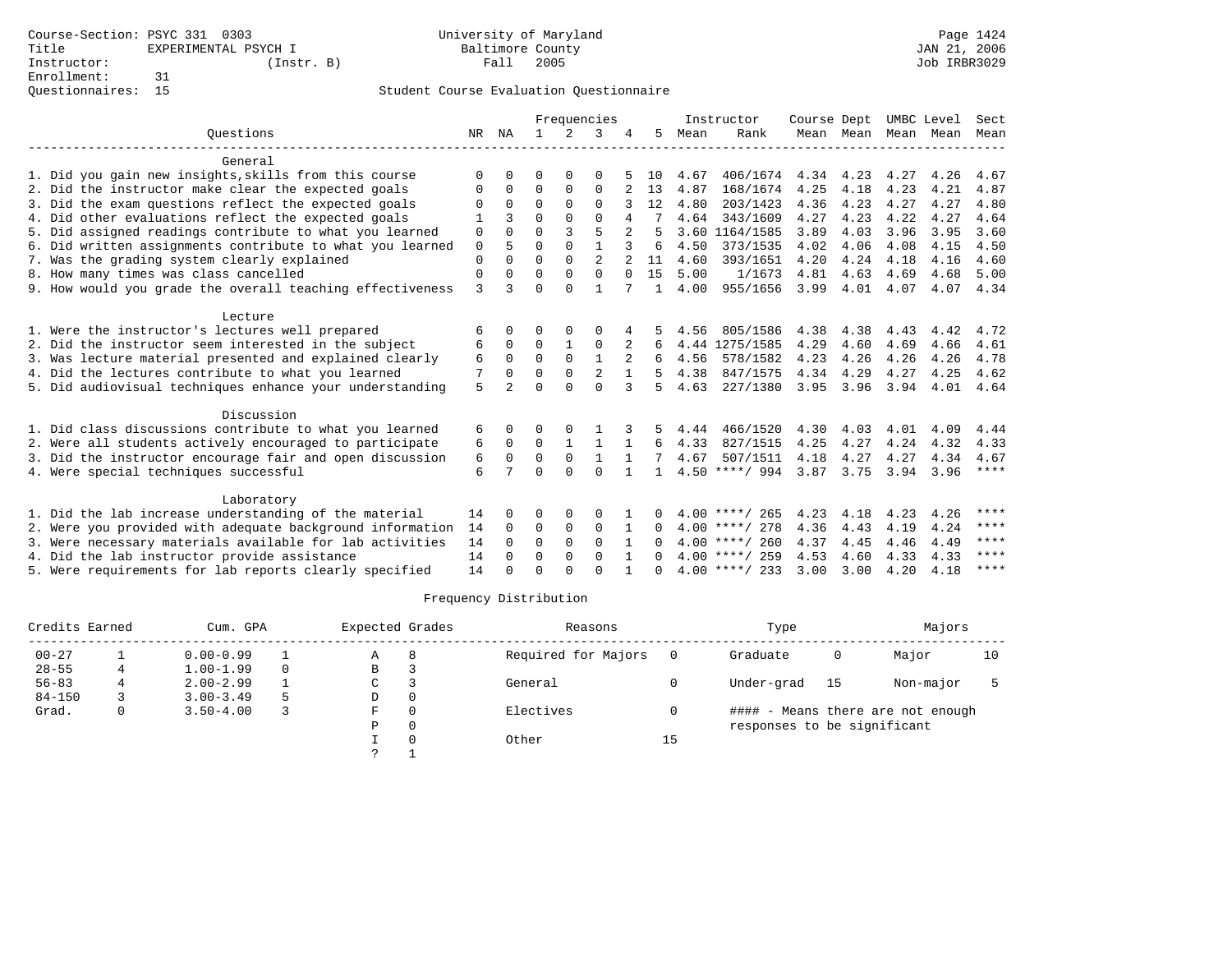|                                                           |             |                |              |              | Frequencies    |                |              |      | Instructor       | Course Dept |      | UMBC Level          |      | Sect        |
|-----------------------------------------------------------|-------------|----------------|--------------|--------------|----------------|----------------|--------------|------|------------------|-------------|------|---------------------|------|-------------|
| Ouestions                                                 | NR          | ΝA             | $\mathbf{1}$ | 2            | 3              |                | 5            | Mean | Rank             |             |      | Mean Mean Mean Mean |      | Mean        |
| General                                                   |             |                |              |              |                |                |              |      |                  |             |      |                     |      |             |
| 1. Did you gain new insights, skills from this course     | $\Omega$    | $\Omega$       | U            | $\Omega$     | 0              |                | 10           | 4.67 | 406/1674         | 4.34        | 4.23 | 4.27                | 4.26 | 4.67        |
| 2. Did the instructor make clear the expected goals       | 0           | $\Omega$       | 0            | 0            | 0              |                | 13           | 4.87 | 168/1674         | 4.25        | 4.18 | 4.23                | 4.21 | 4.87        |
| 3. Did the exam questions reflect the expected goals      | 0           | $\Omega$       | $\Omega$     | $\Omega$     | $\Omega$       |                | 12           | 4.80 | 203/1423         | 4.36        | 4.23 | 4.27                | 4.27 | 4.80        |
| 4. Did other evaluations reflect the expected goals       |             |                | U            | $\cap$       | $\Omega$       | 4              |              | 4.64 | 343/1609         | 4.27        | 4.23 | 4.22                | 4.27 | 4.64        |
| 5. Did assigned readings contribute to what you learned   | 0           | $\Omega$       | $\Omega$     | 3            | 5              | $\overline{a}$ | 5            |      | 3.60 1164/1585   | 3.89        | 4.03 | 3.96                | 3.95 | 3.60        |
| 6. Did written assignments contribute to what you learned | $\mathbf 0$ | 5              | $\Omega$     | $\Omega$     |                |                | 6            | 4.50 | 373/1535         | 4.02        | 4.06 | 4.08                | 4.15 | 4.50        |
| 7. Was the grading system clearly explained               | 0           | $\Omega$       | $\Omega$     | $\Omega$     | $\overline{a}$ |                | 11           | 4.60 | 393/1651         | 4.20        | 4.24 | 4.18                | 4.16 | 4.60        |
| 8. How many times was class cancelled                     | 0           | $\Omega$       | $\Omega$     | $\Omega$     | $\Omega$       | $\Omega$       | 15           | 5.00 | 1/1673           | 4.81        | 4.63 | 4.69                | 4.68 | 5.00        |
| 9. How would you grade the overall teaching effectiveness | 3           | ζ              | U            | $\Omega$     | $\mathbf{1}$   | 6              | 2            | 4.11 | 882/1656         | 3.99        | 4.01 | 4.07                | 4.07 | 4.34        |
| Lecture                                                   |             |                |              |              |                |                |              |      |                  |             |      |                     |      |             |
| 1. Were the instructor's lectures well prepared           | 6           | 0              | U            | $\Omega$     | O              |                | 6            | 4.67 | 663/1586         | 4.38        | 4.38 | 4.43                | 4.42 | 4.72        |
| 2. Did the instructor seem interested in the subject      | 6           | 0              | $\Omega$     | $\mathbf{1}$ | $\Omega$       |                | 6            |      | 4.44 1275/1585   | 4.29        | 4.60 | 4.69                | 4.66 | 4.61        |
| 3. Was lecture material presented and explained clearly   | 7           | $\Omega$       | $\Omega$     | $\Omega$     | $\Omega$       | $\mathbf{1}$   |              | 4.88 | 180/1582         | 4.23        | 4.26 | 4.26                | 4.26 | 4.78        |
| 4. Did the lectures contribute to what you learned        | 7           | $\Omega$       | $\Omega$     | $\Omega$     | $\mathbf{1}$   |                | 6            | 4.63 | 551/1575         | 4.34        | 4.29 | 4.27                | 4.25 | 4.62        |
| 5. Did audiovisual techniques enhance your understanding  | 5           | $\mathfrak{D}$ | U            | $\Omega$     | $\Omega$       | 3              | 5            | 4.63 | 227/1380         | 3.95        | 3.96 | 3.94                | 4.01 | 4.64        |
| Discussion                                                |             |                |              |              |                |                |              |      |                  |             |      |                     |      |             |
| 1. Did class discussions contribute to what you learned   | 6           | 0              | U            | O            |                |                | 5.           | 4.44 | 466/1520         | 4.30        | 4.03 | 4.01                | 4.09 | 4.44        |
| 2. Were all students actively encouraged to participate   | 6           | $\Omega$       | $\Omega$     | $\mathbf{1}$ | $\mathbf{1}$   | $\mathbf{1}$   | 6            | 4.33 | 827/1515         | 4.25        | 4.27 | 4.24                | 4.32 | 4.33        |
| 3. Did the instructor encourage fair and open discussion  | 6           | $\Omega$       | $\Omega$     | $\Omega$     | $\mathbf{1}$   | $\mathbf{1}$   |              | 4.67 | 507/1511         | 4.18        | 4.27 | 4.27                | 4.34 | 4.67        |
| 4. Were special techniques successful                     | 6           |                | U            | $\Omega$     | $\Omega$       |                |              |      | $4.50$ ****/ 994 | 3.87        | 3.75 | 3.94                | 3.96 | $***$ * * * |
| Laboratory                                                |             |                |              |              |                |                |              |      |                  |             |      |                     |      |             |
| 1. Did the lab increase understanding of the material     | 14          | 0              | 0            | $\Omega$     | $\Omega$       |                |              |      | $4.00$ ****/ 265 | 4.23        | 4.18 | 4.23                | 4.26 | ****        |
| 2. Were you provided with adequate background information | 14          | $\Omega$       | $\Omega$     | $\Omega$     | $\Omega$       | -1             | $\Omega$     |      | $4.00$ ****/ 278 | 4.36        | 4.43 | 4.19                | 4.24 | $* * * *$   |
| 3. Were necessary materials available for lab activities  | 14          | $\Omega$       | $\Omega$     | $\Omega$     | $\Omega$       | -1             | 0            |      | $4.00$ ****/ 260 | 4.37        | 4.45 | 4.46                | 4.49 | ****        |
| 4. Did the lab instructor provide assistance              | 14          | $\Omega$       | $\Omega$     | $\Omega$     | $\Omega$       | $\mathbf{1}$   | $\Omega$     |      | $4.00$ ****/ 259 | 4.53        | 4.60 | 4.33                | 4.33 | ****        |
| 5. Were requirements for lab reports clearly specified    | 14          | U              | U            | $\cap$       | $\cap$         |                | <sup>n</sup> |      | $4.00$ ****/ 233 | 3.00        | 3.00 | 4.20                | 4.18 | $***$ * * * |

| Credits Earned |   | Cum. GPA      |          | Expected Grades |          | Reasons             |    | Type                        |    | Majors                            |    |
|----------------|---|---------------|----------|-----------------|----------|---------------------|----|-----------------------------|----|-----------------------------------|----|
| $00 - 27$      |   | $0.00 - 0.99$ |          | Α               | 8        | Required for Majors |    | Graduate                    | 0  | Major                             | 10 |
| $28 - 55$      | 4 | $1.00 - 1.99$ | $\Omega$ | В               |          |                     |    |                             |    |                                   |    |
| $56 - 83$      |   | $2.00 - 2.99$ |          | C               |          | General             |    | Under-grad                  | 15 | Non-major                         |    |
| $84 - 150$     |   | $3.00 - 3.49$ | 5        | D               |          |                     |    |                             |    |                                   |    |
| Grad.          | 0 | $3.50 - 4.00$ |          | F               |          | Electives           |    |                             |    | #### - Means there are not enough |    |
|                |   |               |          | P               | $\Omega$ |                     |    | responses to be significant |    |                                   |    |
|                |   |               |          |                 |          | Other               | 15 |                             |    |                                   |    |
|                |   |               |          | っ               |          |                     |    |                             |    |                                   |    |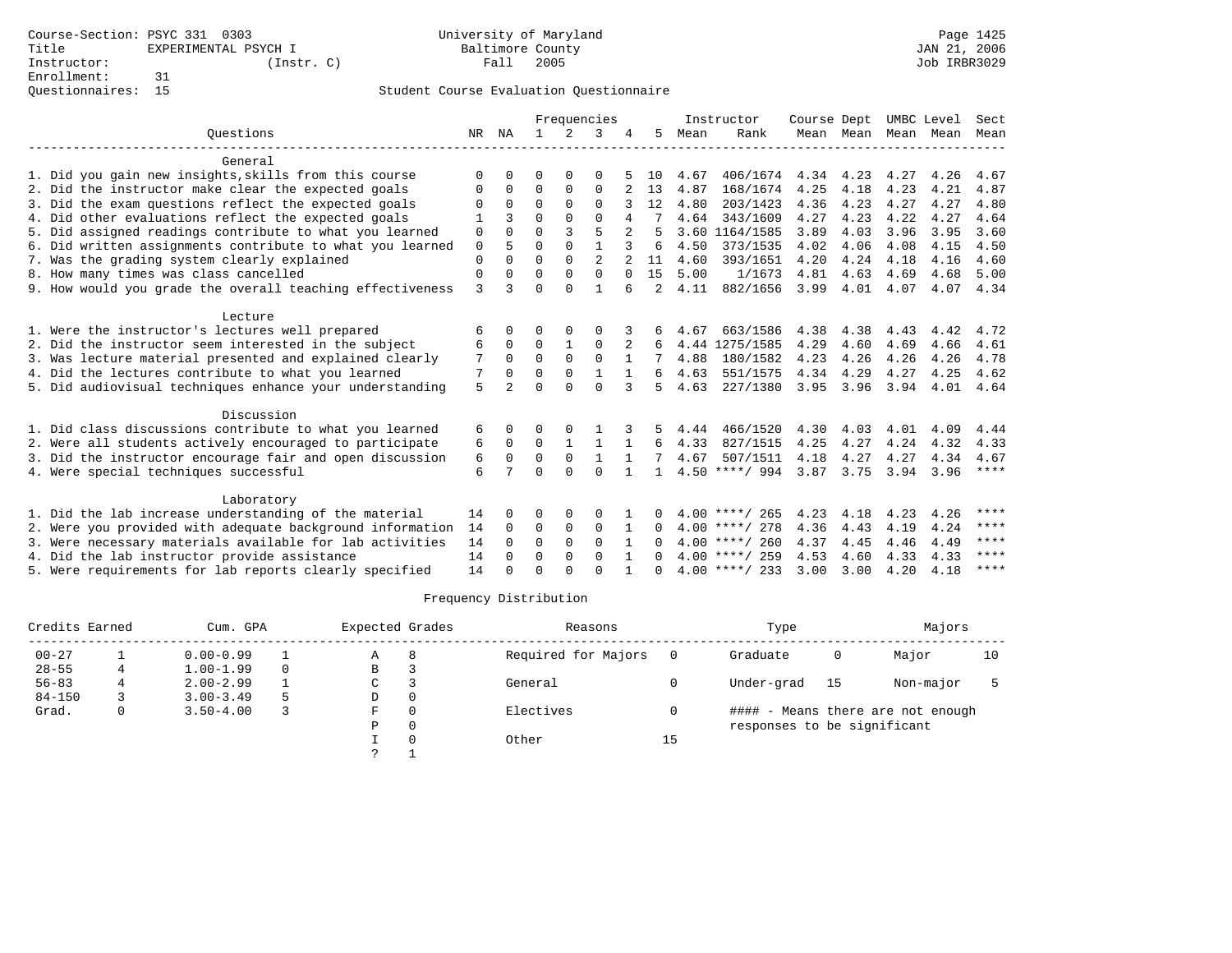|                                                           |              |               | Frequencies  |               |                |              |              | Instructor | Course Dept      |           | UMBC Level |      | Sect |             |
|-----------------------------------------------------------|--------------|---------------|--------------|---------------|----------------|--------------|--------------|------------|------------------|-----------|------------|------|------|-------------|
| Ouestions                                                 | NR           | ΝA            | $\mathbf{1}$ | $\mathcal{L}$ | 3              |              | 5.           | Mean       | Rank             |           | Mean Mean  | Mean | Mean | Mean        |
| General                                                   |              |               |              |               |                |              |              |            |                  |           |            |      |      |             |
| 1. Did you gain new insights, skills from this course     | $\Omega$     | $\Omega$      | O            | $\Omega$      | $\Omega$       |              | 10           | 4.67       | 406/1674         | 4.34      | 4.23       | 4.27 | 4.26 | 4.67        |
| 2. Did the instructor make clear the expected goals       | 0            | 0             | $\mathbf 0$  | 0             | $\mathbf{0}$   |              | 13           | 4.87       | 168/1674         | 4.25      | 4.18       | 4.23 | 4.21 | 4.87        |
| 3. Did the exam questions reflect the expected goals      | $\Omega$     | $\Omega$      | $\Omega$     | $\Omega$      | $\Omega$       |              | 12           | 4.80       | 203/1423         | 4.36      | 4.23       | 4.27 | 4.27 | 4.80        |
| 4. Did other evaluations reflect the expected goals       |              | ς             | $\Omega$     | $\Omega$      | $\Omega$       |              |              | 4.64       | 343/1609         | 4.27      | 4.23       | 4.22 | 4.27 | 4.64        |
| 5. Did assigned readings contribute to what you learned   | $\mathbf 0$  | $\Omega$      | $\Omega$     | 3             | 5              |              |              |            | 3.60 1164/1585   | 3.89      | 4.03       | 3.96 | 3.95 | 3.60        |
| 6. Did written assignments contribute to what you learned | 0            | 5             | $\Omega$     | $\Omega$      | $\mathbf{1}$   | 3            | 6            | 4.50       | 373/1535         | 4.02      | 4.06       | 4.08 | 4.15 | 4.50        |
| 7. Was the grading system clearly explained               | $\mathbf{0}$ | $\Omega$      | $\Omega$     | $\Omega$      | $\mathfrak{D}$ |              | 11           | 4.60       | 393/1651         | 4.20      | 4.24       | 4.18 | 4.16 | 4.60        |
| 8. How many times was class cancelled                     | $\mathbf 0$  | $\Omega$      | $\Omega$     | $\Omega$      | $\Omega$       | $\Omega$     | 15           | 5.00       | 1/1673           | 4.81      | 4.63       | 4.69 | 4.68 | 5.00        |
| 9. How would you grade the overall teaching effectiveness | $\mathbf{3}$ | ς             | $\Omega$     | $\Omega$      | $\Omega$       | б            | ζ            | 4.33       | 615/1656         | 3.99      | 4.01       | 4.07 | 4.07 | 4.34        |
| Lecture                                                   |              |               |              |               |                |              |              |            |                  |           |            |      |      |             |
| 1. Were the instructor's lectures well prepared           | 6            | U             | O            | $\Omega$      | O              |              |              | 4.67       | 663/1586         | 4.38      | 4.38       | 4.43 | 4.42 | 4.72        |
| 2. Did the instructor seem interested in the subject      | 6            | $\mathbf 0$   | $\mathbf 0$  | $\mathbf{1}$  | $\mathbf 0$    |              |              |            | 4.56 1183/1585   | 4.29      | 4.60       | 4.69 | 4.66 | 4.61        |
| 3. Was lecture material presented and explained clearly   | 7            | $\Omega$      | $\Omega$     | $\Omega$      | $\Omega$       | 1            | 7            | 4.88       | 180/1582         | 4.23      | 4.26       | 4.26 | 4.26 | 4.78        |
| 4. Did the lectures contribute to what you learned        | 7            | $\Omega$      | $\Omega$     | $\Omega$      |                |              | 6            | 4.63       | 551/1575         | 4.34      | 4.29       | 4.27 | 4.25 | 4.62        |
| 5. Did audiovisual techniques enhance your understanding  | 5            | $\mathcal{D}$ | $\cap$       | $\cap$        | $\Omega$       | 3            | 5            | 4.63       | 227/1380         | 3.95      | 3.96       | 3.94 | 4.01 | 4.64        |
| Discussion                                                |              |               |              |               |                |              |              |            |                  |           |            |      |      |             |
| 1. Did class discussions contribute to what you learned   | 6            | 0             | 0            |               |                |              | 5.           | 4.44       | 466/1520         | 4.30      | 4.03       | 4.01 | 4.09 | 4.44        |
| 2. Were all students actively encouraged to participate   | 6            | $\Omega$      | $\Omega$     | $\mathbf{1}$  | 1              | $\mathbf{1}$ | 6            | 4.33       | 827/1515         | 4.25      | 4.27       | 4.24 | 4.32 | 4.33        |
| 3. Did the instructor encourage fair and open discussion  | 6            | $\Omega$      | $\Omega$     | $\mathbf{0}$  | $\mathbf{1}$   |              |              | 4.67       | 507/1511         | 4.18      | 4.27       | 4.27 | 4.34 | 4.67        |
| 4. Were special techniques successful                     | 6            | 7             | $\cap$       | $\cap$        | $\cap$         | $\mathbf{1}$ | $\mathbf{1}$ |            | $4.50$ ****/ 994 | 3.87 3.75 |            | 3.94 | 3.96 | $***$ * * * |
| Laboratory                                                |              |               |              |               |                |              |              |            |                  |           |            |      |      |             |
| 1. Did the lab increase understanding of the material     | 14           | O             | O            | $\Omega$      | 0              |              |              |            | $4.00$ ****/ 265 | 4.23      | 4.18       | 4.23 | 4.26 | $***$       |
| 2. Were you provided with adequate background information | 14           | $\Omega$      | $\Omega$     | $\mathbf 0$   | $\Omega$       | 1            | $\Omega$     |            | $4.00$ ****/ 278 | 4.36      | 4.43       | 4.19 | 4.24 | ****        |
| 3. Were necessary materials available for lab activities  | 14           | $\Omega$      | $\Omega$     | $\Omega$      | $\Omega$       |              | 0            |            | $4.00$ ****/ 260 | 4.37      | 4.45       | 4.46 | 4.49 | ****        |
| 4. Did the lab instructor provide assistance              | 14           | $\Omega$      | $\Omega$     | $\Omega$      | $\Omega$       | $\mathbf{1}$ | 0            |            | $4.00$ ****/ 259 | 4.53      | 4.60       | 4.33 | 4.33 | ****        |
| 5. Were requirements for lab reports clearly specified    | 14           | $\Omega$      | $\Omega$     | $\cap$        | $\cap$         |              | <sup>n</sup> |            | $4.00$ ****/ 233 | 3.00      | 3.00       | 4.20 | 4.18 | $***$ * * * |

| Credits Earned |   | Cum. GPA      |   | Expected Grades |          | Reasons             |    | Type                        |    | Majors                            |    |
|----------------|---|---------------|---|-----------------|----------|---------------------|----|-----------------------------|----|-----------------------------------|----|
| $00 - 27$      |   | $0.00 - 0.99$ |   | Α               | 8        | Required for Majors |    | Graduate                    | 0  | Major                             | 10 |
| $28 - 55$      | 4 | $1.00 - 1.99$ |   | В               |          |                     |    |                             |    |                                   |    |
| $56 - 83$      |   | $2.00 - 2.99$ |   | C               |          | General             |    | Under-grad                  | 15 | Non-major                         |    |
| $84 - 150$     |   | $3.00 - 3.49$ | 5 | D               | $\Omega$ |                     |    |                             |    |                                   |    |
| Grad.          | 0 | $3.50 - 4.00$ |   | F.              | $\Omega$ | Electives           |    |                             |    | #### - Means there are not enough |    |
|                |   |               |   | P               | $\Omega$ |                     |    | responses to be significant |    |                                   |    |
|                |   |               |   |                 |          | Other               | 15 |                             |    |                                   |    |
|                |   |               |   | $\mathcal{L}$   |          |                     |    |                             |    |                                   |    |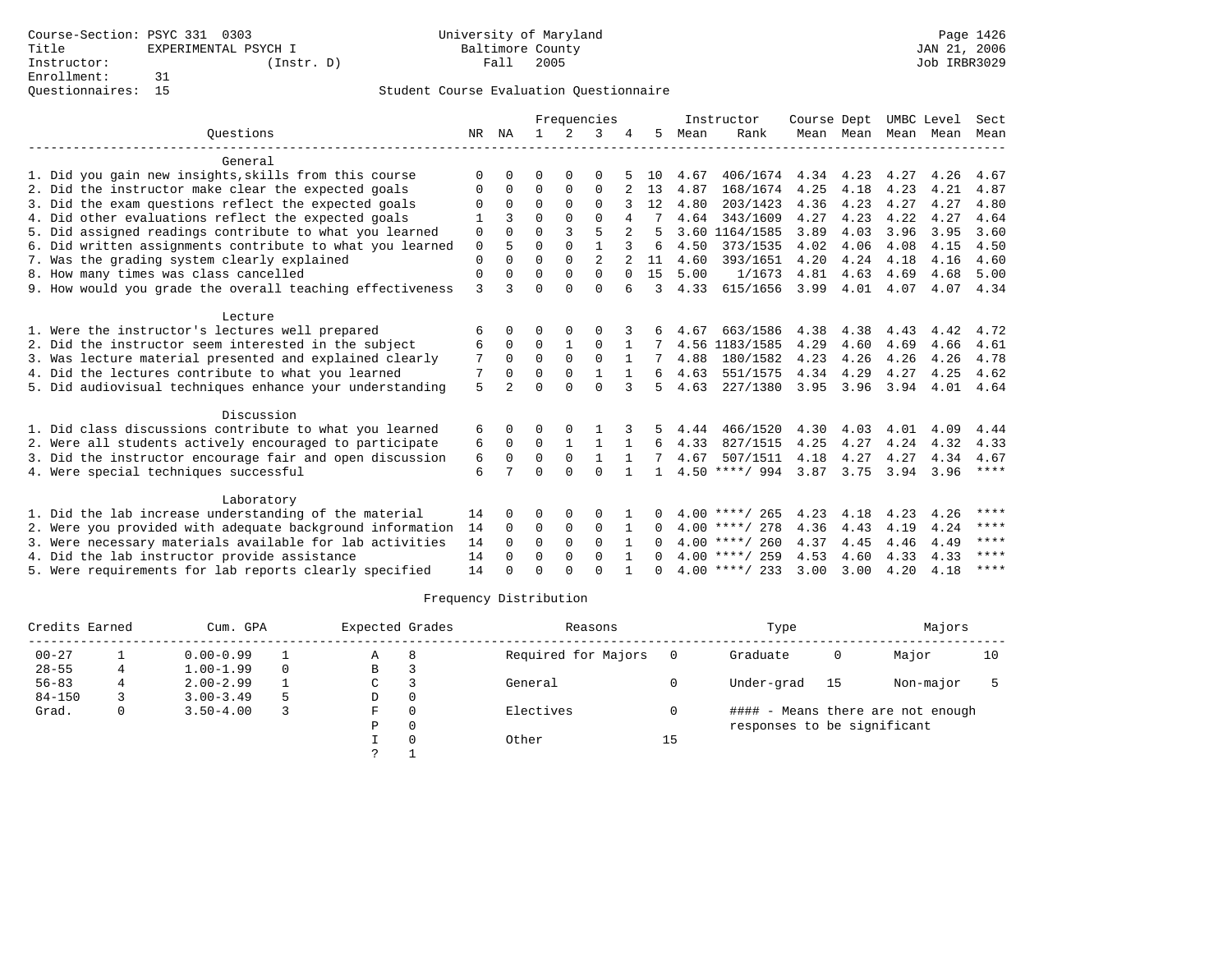|                                                           |                     |                            | Frequencies                 |                            |                   |                | Instructor   | Course Dept UMBC Level |                    |           |         | Sect                |      |             |
|-----------------------------------------------------------|---------------------|----------------------------|-----------------------------|----------------------------|-------------------|----------------|--------------|------------------------|--------------------|-----------|---------|---------------------|------|-------------|
| Questions                                                 |                     | NR NA                      | $\mathbf 1$                 | $\overline{a}$             | 3                 | 4              | 5            | Mean                   | Rank               |           |         | Mean Mean Mean Mean |      | Mean        |
|                                                           |                     |                            |                             |                            |                   |                |              |                        |                    |           |         |                     |      |             |
| General                                                   |                     |                            |                             |                            |                   |                |              |                        |                    |           |         |                     |      |             |
| 1. Did you gain new insights, skills from this course     | 1                   | $\Omega$                   | $\Omega$                    | $\Omega$                   | 3                 | 8              | 8            | 4.26                   | 941/1674           | 4.34      | 4.23    | 4.27                | 4.26 | 4.26        |
| 2. Did the instructor make clear the expected goals       | $\mathbf{1}$        | $\Omega$                   | $\mathbf{0}$                | $\mathbf{1}$               | $\overline{2}$    |                | 11           | 4.37                   | 790/1674           | 4.25      | 4.18    | 4.23                | 4.21 | 4.37        |
| 3. Did the exam questions reflect the expected goals      | 1                   | $\Omega$                   | $\mathbf 1$                 | $\Omega$                   | 5                 | 5              | 8            |                        | 4.00 1016/1423     | 4.36      | 4.23    | 4.27                | 4.27 | 4.00        |
| 4. Did other evaluations reflect the expected goals       | 1                   | $\mathbf{1}$               | $\mathbf{0}$                | $\mathbf 0$                | 4                 | 4              | 10           | 4.33                   | 743/1609           | 4.27      | 4.23    | 4.22                | 4.27 | 4.33        |
| 5. Did assigned readings contribute to what you learned   | 1                   | $\mathbf 0$                | $\mathbf{0}$                | $\mathbf{1}$               | $\overline{4}$    | 3              | 11           | 4.26                   | 548/1585           | 3.89      | 4.03    | 3.96                | 3.95 | 4.26        |
| 6. Did written assignments contribute to what you learned | 1                   | $\overline{4}$             | $\mathbf 0$                 | $\mathbf 0$                | 2                 | 4              | 9            | 4.47                   | 427/1535           | 4.02      | 4.06    | 4.08                | 4.15 | 4.47        |
| 7. Was the grading system clearly explained               | 1                   | $\Omega$                   | $\Omega$                    | $\Omega$                   | $\mathbf{1}$      | $\overline{4}$ | 14           | 4.68                   | 309/1651           | 4.20      | 4.24    | 4.18                | 4.16 | 4.68        |
| 8. How many times was class cancelled                     | $\mathbf{1}$        | $\Omega$                   | $\Omega$                    | $\Omega$                   | $\Omega$          | $\Omega$       | 19           | 5.00                   | 1/1673             | 4.81      | 4.63    | 4.69                | 4.68 | 5.00        |
| 9. How would you grade the overall teaching effectiveness | $\overline{4}$      | $\Omega$                   | $\Omega$                    | $\Omega$                   | $\overline{2}$    | 5              | 9            | 4.44                   | 479/1656           | 3.99      | 4.01    | 4.07                | 4.07 | 4.44        |
|                                                           |                     |                            |                             |                            |                   |                |              |                        |                    |           |         |                     |      |             |
| Lecture                                                   |                     |                            |                             |                            |                   |                |              |                        |                    |           |         |                     |      |             |
| 1. Were the instructor's lectures well prepared           | 3<br>$\overline{a}$ | $\mathbf 0$<br>$\mathbf 0$ | $\mathbf 0$<br>$\mathbf{0}$ | $\mathbf 0$<br>$\mathbf 0$ | 1<br>$\mathbf{0}$ | 7              | 9<br>14      | 4.47                   | 901/1586           | 4.38      | 4.38    | 4.43                | 4.42 | 4.47        |
| 2. Did the instructor seem interested in the subject      |                     |                            |                             |                            |                   | 4              |              | 4.78                   | 874/1585           | 4.29      | 4.60    | 4.69                | 4.66 | 4.78        |
| 3. Was lecture material presented and explained clearly   | 3                   | $\mathbf 0$                | $\mathbf 0$                 | 1                          | $\overline{4}$    | 3              | 9            |                        | 4.18 1016/1582     | 4.23      | 4.26    | 4.26                | 4.26 | 4.18        |
| 4. Did the lectures contribute to what you learned        | 3                   | $\mathbf 0$                | $\mathbf{0}$                | $\mathbf{1}$               | $\mathbf{1}$      | 2              | 13           | 4.59                   | 601/1575           | 4.34      | 4.29    | 4.27                | 4.25 | 4.59        |
| 5. Did audiovisual techniques enhance your understanding  | 3                   | $\overline{a}$             | $\Omega$                    | $\Omega$                   | $\overline{a}$    | $\overline{4}$ | 9            | 4.47                   | 333/1380           | 3.95      | 3.96    | 3.94                | 4.01 | 4.47        |
| Discussion                                                |                     |                            |                             |                            |                   |                |              |                        |                    |           |         |                     |      |             |
| 1. Did class discussions contribute to what you learned   | 7                   | $\Omega$                   | $\Omega$                    | 2                          | 0                 | 4              | 7            | 4.23                   | 663/1520           | 4.30      | 4.03    | 4.01                | 4.09 | 4.23        |
| 2. Were all students actively encouraged to participate   | 7                   | $\mathbf 0$                | $\mathbf 0$                 | $\mathbf{1}$               | $\mathbf{1}$      | 5              | 6            | 4.23                   | 914/1515           | 4.25      | 4.27    | 4.24                | 4.32 | 4.23        |
| 3. Did the instructor encourage fair and open discussion  | 7                   | $\mathsf 0$                | $\mathbf 0$                 | $\mathbf 0$                | $\overline{2}$    | $\overline{4}$ | 7            | 4.38                   | 769/1511           | 4.18      | 4.27    | 4.27                | 4.34 | 4.38        |
| 4. Were special techniques successful                     | 7                   | $\overline{2}$             | $\Omega$                    | $\mathbf{1}$               | 2                 | $\overline{4}$ | 4            | 4.00                   | 474/994            | 3.87      | 3.75    | 3.94                | 3.96 | 4.00        |
|                                                           |                     |                            |                             |                            |                   |                |              |                        |                    |           |         |                     |      |             |
| Laboratory                                                |                     |                            |                             |                            |                   |                |              |                        |                    |           |         |                     |      |             |
| 1. Did the lab increase understanding of the material     | 14                  | 0                          | $\overline{2}$              | 2                          | 2                 | $\Omega$       | $\Omega$     | 2.00                   | 265/ 265           | 4.23      | 4.18    | 4.23                | 4.26 | 2.00        |
| 2. Were you provided with adequate background information | 14                  | $\mathbf 0$                | $\mathbf 0$                 | 3                          | $\overline{2}$    | 1              | $\mathbf 0$  | 2.67                   | 272/ 278           | 4.36      | 4.43    | 4.19                | 4.24 | 2.67        |
| 3. Were necessary materials available for lab activities  | 14                  | 0                          | $\mathbf 0$                 | 1                          | 4                 | 1              | $\Omega$     | 3.00                   | 257/ 260           | 4.37      | 4.45    | 4.46                | 4.49 | 3.00        |
| 4. Did the lab instructor provide assistance              | 14                  | $\mathbf 0$                | $\mathbf 0$                 | 2                          | $\overline{2}$    | $\mathbf{1}$   | $\mathbf{1}$ | 3.17                   | 249/259            | 4.53      | 4.60    | 4.33                | 4.33 | 3.17        |
| 5. Were requirements for lab reports clearly specified    | 14                  | $\Omega$                   | $\mathbf{1}$                | $\mathbf{1}$               | $\overline{a}$    | $\mathbf{1}$   | $\mathbf{1}$ | 3.00                   | 221/ 233           | 3.00      | 3.00    | 4.20                | 4.18 | 3.00        |
|                                                           |                     |                            |                             |                            |                   |                |              |                        |                    |           |         |                     |      |             |
| Seminar                                                   |                     |                            |                             |                            |                   |                |              |                        |                    |           |         |                     |      |             |
| 1. Were assigned topics relevant to the announced theme   | 17                  | 1                          | $\mathbf{0}$                | $\overline{c}$             | $\mathsf 0$       | 0              |              |                        | $2.00$ ****/ 103   | ****      | 4.50    | 4.41                | 4.10 | $***$ * * * |
| 2. Was the instructor available for individual attention  | 17                  | 1                          | $\mathbf 0$                 | $\mathbf{1}$               | $\mathbf{1}$      | $\mathbf 0$    | $\Omega$     | 2.50                   | $***/101$          | ****      | 4.58    | 4.48                | 4.30 | ****        |
| 3. Did research projects contribute to what you learned   | 17                  | 2                          | $\mathbf{0}$                | $\mathbf 0$                | $\mathbf{1}$      | $\Omega$       | $\Omega$     | 3.00                   | 95<br>$***/$       | $***$ * * | 4.15    | 4.31                | 3.91 | $***$       |
| 4. Did presentations contribute to what you learned       | 17                  | $\mathbf{1}$               | $\Omega$                    | $\mathbf{1}$               | $\mathbf{1}$      | $\Omega$       | $\Omega$     | 2.50                   | $***/$<br>99       | $***$ * * | 4.41    | 4.39                | 4.29 | $***$ * * * |
| 5. Were criteria for grading made clear                   | 17                  | $\mathbf{1}$               | $\Omega$                    | $\Omega$                   | $\overline{a}$    | $\Omega$       | $\Omega$     |                        | $3.00$ ****/<br>97 | ****      | 4.02    | 4.14                | 3.48 | ****        |
|                                                           |                     |                            |                             |                            |                   |                |              |                        |                    |           |         |                     |      |             |
| Field Work                                                |                     |                            |                             |                            |                   |                |              |                        |                    |           |         |                     |      |             |
| 1. Did field experience contribute to what you learned    | 18                  | $\mathbf 0$                | $\mathbf 0$                 | 1                          | 1                 | 0              | $\Omega$     | 2.50                   | 76<br>$***$ /      |           |         | 3.98                | 4.03 | * * * *     |
| 2. Did you clearly understand your evaluation criteria    | 18                  | $\mathbf 0$                | $\mathbf 0$                 | $\mathbf{1}$               | $\mathbf 0$       | $\mathbf{1}$   | $\Omega$     | 3.00                   | 77<br>$***$ /      | ****      | ****    | 3.93                | 3.70 | ****        |
| 3. Was the instructor available for consultation          | 18                  | $\mathbf 0$                | $\mathbf 0$                 | $\mathbf 0$                | $\mathbf{1}$      | $\mathbf{1}$   | $\Omega$     | 3.50                   | $***/$<br>53       | ****      | $***$ * | 4.45                | 3.87 | ****        |
| 4. To what degree could you discuss your evaluations      | 18                  | $\mathbf 0$                | $\mathbf 0$                 | $\mathbf 0$                | $\mathbf{1}$      | $\mathbf{1}$   | $\mathbf 0$  | 3.50                   | $***/$<br>48       | ****      | $***$ * | 4.12                | 3.67 | $***$       |
| 5. Did conferences help you carry out field activities    | 18                  | $\Omega$                   | $\mathbf 0$                 | $\Omega$                   | $\Omega$          | 2              | $\Omega$     | 4.00                   | $***$ /<br>49      | ****      | $***$   | 4.27                | 3.27 | $***$       |
|                                                           |                     |                            |                             |                            |                   |                |              |                        |                    |           |         |                     |      |             |
| Self Paced                                                |                     |                            |                             |                            |                   |                |              |                        |                    |           |         |                     |      |             |
| 1. Did self-paced system contribute to what you learned   | 18                  | 0                          | $\mathbf 0$                 | 1                          | 0                 | 1              | $\Omega$     | 3.00                   | $***$ /<br>61      |           |         | 4.09                | 3.20 | ****        |
| 2. Did study questions make clear the expected goal       | 18                  | $\Omega$                   | $\mathsf 0$                 | $\mathbf 1$                | $\Omega$          | $\mathbf{1}$   | $\Omega$     | 3.00                   | $***/$<br>52       | ****      | $***$ * | 4.26                | 3.50 | ****        |
| 3. Were your contacts with the instructor helpful         | 18                  | $\mathsf{O}\xspace$        | $\mathsf 0$                 | $\mathsf{O}\xspace$        | $\mathbf{1}$      | $\mathbf{1}$   | $\mathbf 0$  | 3.50                   | 50<br>$***/$       | ****      | ****    | 4.44                | 3.82 | $***$       |
| 4. Was the feedback/tutoring by proctors helpful          | 19                  | 0                          | $\mathbf 0$                 | $\mathbf 0$                | $\mathbf 0$       | $\mathbf{1}$   | $\Omega$     | 4.00                   | $***/$<br>35       | ****      | ****    | 4.36                | 3.29 | ****        |
| 5. Were there enough proctors for all the students        | 18                  | $\Omega$                   | $\mathbf{0}$                | $\Omega$                   | $\mathbf{1}$      | 1              | $\Omega$     |                        | $3.50$ ****/<br>31 | $***$ * * | ****    | 4.34                | 4.29 | ****        |
|                                                           |                     |                            |                             |                            |                   |                |              |                        |                    |           |         |                     |      |             |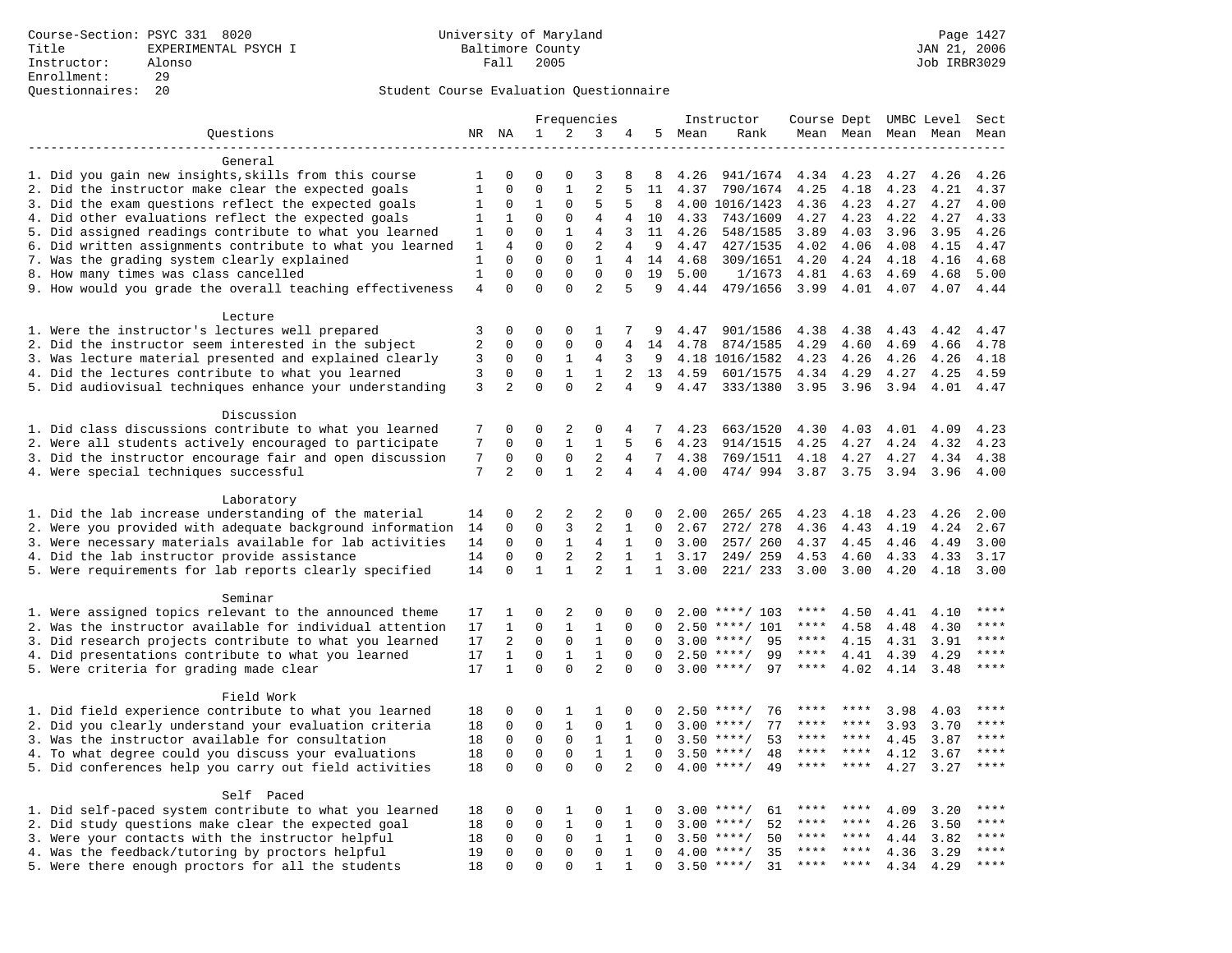| Course-Section: PSYC 331 8020 |                      | University of Maryland                  | Page 1427    |
|-------------------------------|----------------------|-----------------------------------------|--------------|
| Title                         | EXPERIMENTAL PSYCH I | Baltimore County                        | JAN 21, 2006 |
| Instructor:                   | Alonso               | 2005<br>Fall                            | Job IRBR3029 |
| Enrollment:                   | 29                   |                                         |              |
| Ouestionnaires: 20            |                      | Student Course Evaluation Questionnaire |              |

# University of Maryland Page 1427 Page 1427 8021 8020 Page 1427

| Credits Earned |             | Cum. GPA      |          | Expected Grades |          | Reasons             |    | Type                        |    | Majors                            |    |
|----------------|-------------|---------------|----------|-----------------|----------|---------------------|----|-----------------------------|----|-----------------------------------|----|
| $00 - 27$      |             | $0.00 - 0.99$ |          | Α               |          | Required for Majors |    | Graduate                    | 0  | Major                             | 15 |
| $28 - 55$      | 0           | $1.00 - 1.99$ |          | В               | 4        |                     |    |                             |    |                                   |    |
| $56 - 83$      | 2           | $2.00 - 2.99$ | 2        | C               |          | General             |    | Under-grad                  | 20 | Non-major                         |    |
| $84 - 150$     |             | $3.00 - 3.49$ |          | D               | $\Omega$ |                     |    |                             |    |                                   |    |
| Grad.          | $\mathbf 0$ | $3.50 - 4.00$ | $\Omega$ | F               | $\Omega$ | Electives           |    |                             |    | #### - Means there are not enough |    |
|                |             |               |          | Ρ               | $\Omega$ |                     |    | responses to be significant |    |                                   |    |
|                |             |               |          |                 | $\Omega$ | Other               | 15 |                             |    |                                   |    |
|                |             |               |          |                 |          |                     |    |                             |    |                                   |    |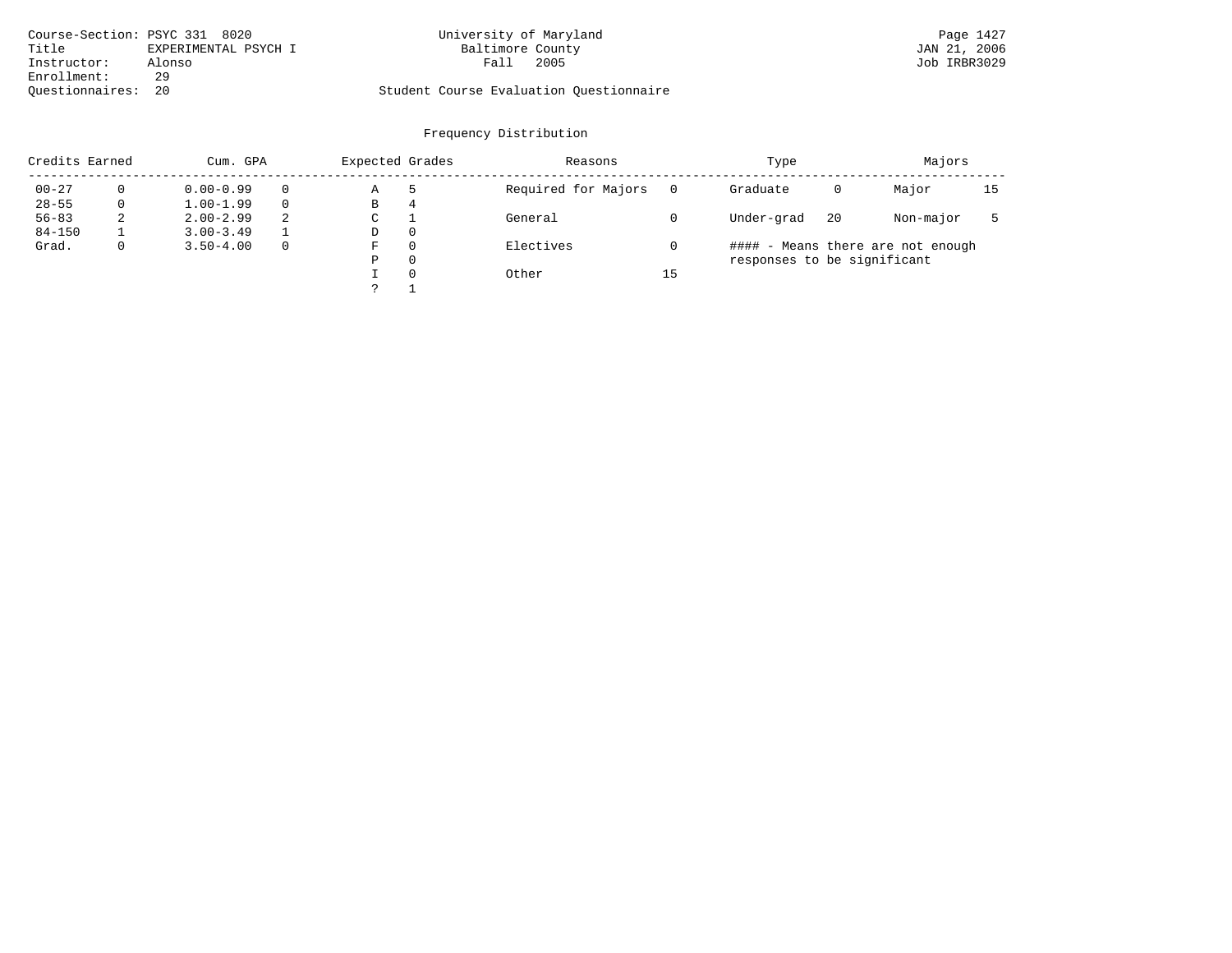# Questionnaires: 4 Student Course Evaluation Questionnaire

|                                                           |          |             |          |                | Frequencies |          |              |      | Instructor     | Course Dept |      | UMBC Level |      | Sect |
|-----------------------------------------------------------|----------|-------------|----------|----------------|-------------|----------|--------------|------|----------------|-------------|------|------------|------|------|
| Questions                                                 | NR.      | ΝA          |          |                | 3           | 4        | 5.           | Mean | Rank           | Mean        | Mean | Mean       | Mean | Mean |
| General                                                   |          |             |          |                |             |          |              |      |                |             |      |            |      |      |
| 1. Did you gain new insights, skills from this course     |          | $\Omega$    | O        |                |             |          |              |      | 2.75 1650/1674 | 3.63        | 4.23 | 4.27       | 4.26 | 2.75 |
| 2. Did the instructor make clear the expected goals       |          | $\Omega$    | $\Omega$ |                | 2           | $\Omega$ | 0            |      | 2.50 1661/1674 | 3.62        | 4.18 | 4.23       | 4.21 | 2.50 |
| 3. Did the exam questions reflect the expected goals      |          | $\Omega$    |          |                |             |          | 0            |      | 2.50 1409/1423 | 3.66        | 4.23 | 4.27       | 4.27 | 2.50 |
| 4. Did other evaluations reflect the expected goals       | O        | $\Omega$    | O        | $\Omega$       |             |          |              |      | 3.75 1320/1609 | 4.21        | 4.23 | 4.22       | 4.27 | 3.75 |
| 5. Did assigned readings contribute to what you learned   | 0        | $\Omega$    | 0        | $\mathfrak{D}$ |             |          | 0            |      | 2.75 1517/1585 | 3.45        | 4.03 | 3.96       | 3.95 | 2.75 |
| 6. Did written assignments contribute to what you learned | 0        |             | U        |                |             |          |              | 4.00 | 870/1535       | 4.13        | 4.06 | 4.08       | 4.15 | 4.00 |
| 7. Was the grading system clearly explained               | 0        |             |          |                |             |          |              |      | 2.50 1610/1651 | 3.94        | 4.24 | 4.18       | 4.16 | 2.50 |
| 8. How many times was class cancelled                     | $\Omega$ | $\Omega$    | $\Omega$ | $\Omega$       |             |          | $\Omega$     |      | 3.75 1640/1673 | 4.46        | 4.63 | 4.69       | 4.68 | 3.75 |
| 9. How would you grade the overall teaching effectiveness | $\Omega$ |             |          |                |             |          | <sup>n</sup> |      | 3.25 1474/1656 | 3.56        | 4.01 | 4.07       | 4.07 | 3.69 |
| Lecture                                                   |          |             |          |                |             |          |              |      |                |             |      |            |      |      |
| 1. Were the instructor's lectures well prepared           |          |             |          |                |             |          |              |      | 2.75 1562/1586 | 3.75        | 4.38 | 4.43       | 4.42 | 2.31 |
| 2. Did the instructor seem interested in the subject      | 0        | $\Omega$    | $\Omega$ | $\Omega$       | $\Omega$    |          |              |      | 4.50 1225/1585 | 4.13        | 4.60 | 4.69       | 4.66 | 3.25 |
| 3. Was lecture material presented and explained clearly   | 0        | $\Omega$    | 0        |                | $\Omega$    |          | 0            |      | 2.50 1564/1582 | 3.61        | 4.26 | 4.26       | 4.26 | 2.25 |
| 4. Did the lectures contribute to what you learned        | 0        | $\mathbf 0$ |          |                |             |          | $\Omega$     |      | 3.00 1487/1575 | 3.73        | 4.29 | 4.27       | 4.25 | 2.88 |
| 5. Did audiovisual techniques enhance your understanding  | $\Omega$ |             |          |                |             |          |              |      | 1.33 1376/1380 | 3.48        | 3.96 | 3.94       | 4.01 | 2.58 |
|                                                           |          |             |          |                |             |          |              |      |                |             |      |            |      |      |
| Discussion                                                |          |             |          |                |             |          |              |      |                |             |      |            |      |      |
| 1. Did class discussions contribute to what you learned   | $\Omega$ | $\Omega$    |          |                |             |          |              |      | 2.50 1470/1520 | 3.52        | 4.03 | 4.01       | 4.09 | 2.50 |
| 2. Were all students actively encouraged to participate   | 0        | $\Omega$    | $\Omega$ | $\Omega$       |             |          |              |      | 3.50 1303/1515 | 3.99        | 4.27 | 4.24       | 4.32 | 3.50 |
| 3. Did the instructor encourage fair and open discussion  | 0        |             | U        | $\Omega$       |             |          |              |      | 3.75 1221/1511 | 4.04        | 4.27 | 4.27       | 4.34 | 3.75 |
| 4. Were special techniques successful                     | $\Omega$ |             |          |                |             |          |              | 1.00 | 988/994        | 2.75        | 3.75 | 3.94       | 3.96 | 1.00 |

| Credits Earned |          | Cum. GPA      |          | Expected Grades |          | Reasons             |   | Type                        |   | Majors                            |  |
|----------------|----------|---------------|----------|-----------------|----------|---------------------|---|-----------------------------|---|-----------------------------------|--|
| $00 - 27$      | $\Omega$ | $0.00 - 0.99$ |          | А               | -2       | Required for Majors | 0 | Graduate                    | 0 | Major                             |  |
| $28 - 55$      | 0        | $1.00 - 1.99$ |          | В               | 2        |                     |   |                             |   |                                   |  |
| $56 - 83$      | 0        | $2.00 - 2.99$ | 2        | $\sim$<br>◡     | 0        | General             |   | Under-grad                  | 4 | Non-major                         |  |
| $84 - 150$     |          | $3.00 - 3.49$ | $\Omega$ | D               | 0        |                     |   |                             |   |                                   |  |
| Grad.          | 0        | $3.50 - 4.00$ | 2        | F               | 0        | Electives           | 0 |                             |   | #### - Means there are not enough |  |
|                |          |               |          | Ρ               | 0        |                     |   | responses to be significant |   |                                   |  |
|                |          |               |          |                 | $\Omega$ | Other               |   |                             |   |                                   |  |
|                |          |               |          |                 |          |                     |   |                             |   |                                   |  |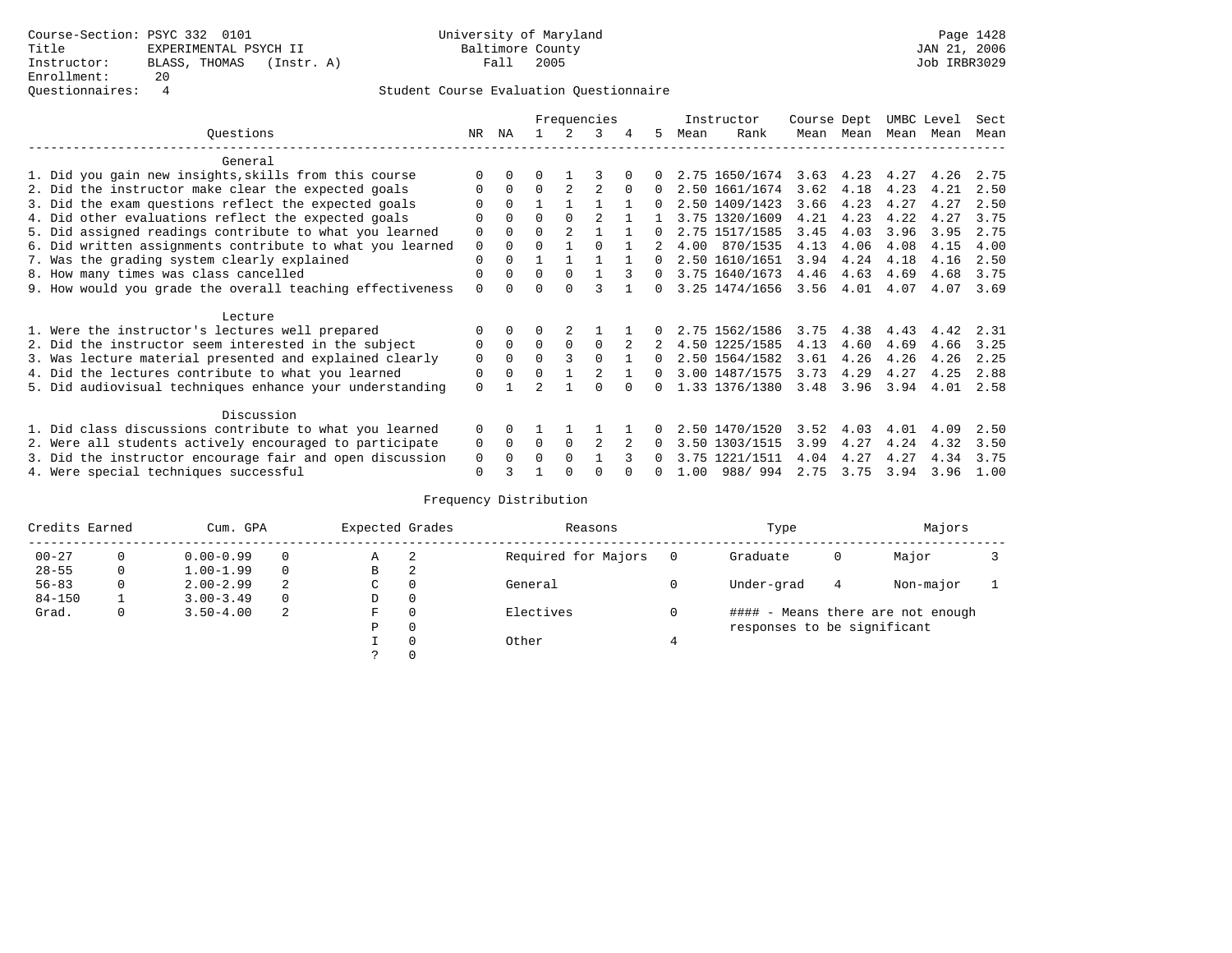# Questionnaires: 4 Student Course Evaluation Questionnaire

|                                                           |                          |          |          |          | Frequencies |          |              |      | Instructor     | Course Dept |           | UMBC Level |      | Sect |
|-----------------------------------------------------------|--------------------------|----------|----------|----------|-------------|----------|--------------|------|----------------|-------------|-----------|------------|------|------|
| Ouestions                                                 | NR.                      | ΝA       |          |          | २           |          | 5.           | Mean | Rank           |             | Mean Mean | Mean       | Mean | Mean |
| General                                                   |                          |          |          |          |             |          |              |      |                |             |           |            |      |      |
| 1. Did you gain new insights, skills from this course     |                          |          |          |          |             |          |              |      | 2.75 1650/1674 | 3.63        | 4.23      | 4.27       | 4.26 | 2.75 |
| 2. Did the instructor make clear the expected goals       | O                        | $\Omega$ | 0        |          |             |          | $\Omega$     |      | 2.50 1661/1674 | 3.62        | 4.18      | 4.23       | 4.21 | 2.50 |
| 3. Did the exam questions reflect the expected goals      |                          | $\Omega$ |          |          |             |          |              |      | 2.50 1409/1423 | 3.66        | 4.23      | 4.27       | 4.27 | 2.50 |
| 4. Did other evaluations reflect the expected goals       | U                        | $\Omega$ | $\Omega$ | $\cap$   |             |          |              |      | 3.75 1320/1609 | 4.21        | 4.23      | 4.22       | 4.27 | 3.75 |
| 5. Did assigned readings contribute to what you learned   | 0                        |          | $\Omega$ |          |             |          | 0            |      | 2.75 1517/1585 | 3.45        | 4.03      | 3.96       | 3.95 | 2.75 |
| 6. Did written assignments contribute to what you learned | $\mathbf 0$              | $\Omega$ | O        |          | $\Omega$    |          |              | 4.00 | 870/1535       | 4.13        | 4.06      | 4.08       | 4.15 | 4.00 |
| 7. Was the grading system clearly explained               | $\mathbf 0$              | $\Omega$ |          |          |             |          | 0            |      | 2.50 1610/1651 | 3.94        | 4.24      | 4.18       | 4.16 | 2.50 |
| 8. How many times was class cancelled                     | 0                        | $\Omega$ | $\Omega$ | $\Omega$ |             |          | $\Omega$     |      | 3.75 1640/1673 | 4.46        | 4.63      | 4.69       | 4.68 | 3.75 |
| 9. How would you grade the overall teaching effectiveness | 3                        |          |          |          |             |          | <sup>n</sup> | 4.00 | 955/1656       | 3.56        | 4.01      | 4.07       | 4.07 | 3.69 |
| Lecture                                                   |                          |          |          |          |             |          |              |      |                |             |           |            |      |      |
| 1. Were the instructor's lectures well prepared           |                          |          |          |          |             |          |              |      | 2.50 1573/1586 | 3.75        | 4.38      | 4.43       | 4.42 | 2.31 |
| 2. Did the instructor seem interested in the subject      | 2                        | $\Omega$ | 0        |          |             |          | $\Omega$     |      | 2.50 1583/1585 | 4.13        | 4.60      | 4.69       | 4.66 | 3.25 |
| 3. Was lecture material presented and explained clearly   | 2                        | $\Omega$ | $\Omega$ |          |             | $\Omega$ | 0            |      | 2.50 1564/1582 | 3.61        | 4.26      | 4.26       | 4.26 | 2.25 |
| 4. Did the lectures contribute to what you learned        | 2                        | $\Omega$ | $\Omega$ |          |             | $\Omega$ | $\Omega$     |      | 2.50 1547/1575 | 3.73        | 4.29      | 4.27       | 4.25 | 2.88 |
| 5. Did audiovisual techniques enhance your understanding  | $\overline{\mathcal{L}}$ |          |          |          |             |          | <sup>n</sup> |      | 3.00 1217/1380 | 3.48        | 3.96      | 3.94       | 4.01 | 2.58 |
| Discussion                                                |                          |          |          |          |             |          |              |      |                |             |           |            |      |      |
| 1. Did class discussions contribute to what you learned   | $\Omega$                 | 0        |          |          |             |          |              |      | 2.50 1470/1520 | 3.52        | 4.03      | 4.01       | 4.09 | 2.50 |
| 2. Were all students actively encouraged to participate   | 0                        | $\Omega$ | $\Omega$ | $\Omega$ |             |          |              | 3.50 | 1303/1515      | 3.99        | 4.27      | 4.24       | 4.32 | 3.50 |
| 3. Did the instructor encourage fair and open discussion  | 0                        |          | $\Omega$ | $\Omega$ |             |          |              |      | 3.75 1221/1511 | 4.04        | 4.27      | 4.27       | 4.34 | 3.75 |
| 4. Were special techniques successful                     | $\Omega$                 |          |          |          |             |          |              | 1.00 | 988/994        | 2.75        | 3.75      | 3.94       | 3.96 | 1.00 |

| Credits Earned |          | Cum. GPA      |          | Expected Grades |          | Reasons             |   | Type                        |   | Majors                            |  |
|----------------|----------|---------------|----------|-----------------|----------|---------------------|---|-----------------------------|---|-----------------------------------|--|
| $00 - 27$      | $\Omega$ | $0.00 - 0.99$ |          | А               | -2       | Required for Majors | 0 | Graduate                    | 0 | Major                             |  |
| $28 - 55$      | 0        | $1.00 - 1.99$ |          | В               | 2        |                     |   |                             |   |                                   |  |
| $56 - 83$      | 0        | $2.00 - 2.99$ | 2        | $\sim$<br>◡     | 0        | General             |   | Under-grad                  | 4 | Non-major                         |  |
| $84 - 150$     |          | $3.00 - 3.49$ | $\Omega$ | D               | 0        |                     |   |                             |   |                                   |  |
| Grad.          | 0        | $3.50 - 4.00$ | 2        | F               | 0        | Electives           | 0 |                             |   | #### - Means there are not enough |  |
|                |          |               |          | Ρ               | 0        |                     |   | responses to be significant |   |                                   |  |
|                |          |               |          |                 | $\Omega$ | Other               |   |                             |   |                                   |  |
|                |          |               |          |                 |          |                     |   |                             |   |                                   |  |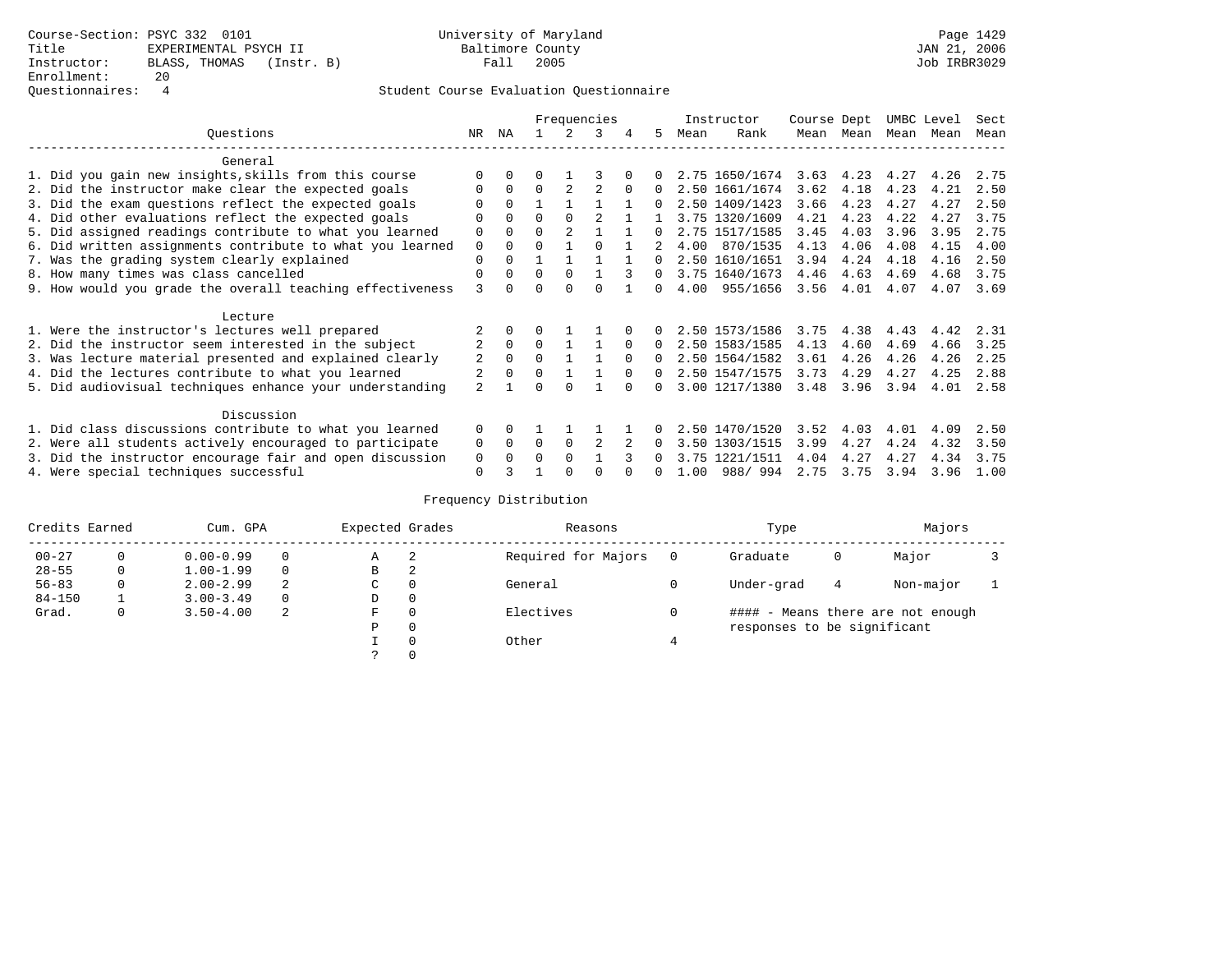|                                                           |          |          |          |                | Frequencies  |          |          |      | Instructor     | Course Dept |           | UMBC Level |      | Sect |
|-----------------------------------------------------------|----------|----------|----------|----------------|--------------|----------|----------|------|----------------|-------------|-----------|------------|------|------|
| Ouestions                                                 | NR       | ΝA       |          |                |              | 4        | 5.       | Mean | Rank           |             | Mean Mean | Mean       | Mean | Mean |
| General                                                   |          |          |          |                |              |          |          |      |                |             |           |            |      |      |
| 1. Did you gain new insights, skills from this course     |          |          |          |                |              |          |          |      | 2.75 1650/1674 | 3.63        | 4.23      | 4.27       | 4.26 | 2.75 |
| 2. Did the instructor make clear the expected goals       |          | $\Omega$ | $\Omega$ |                |              |          |          |      | 2.50 1661/1674 | 3.62        | 4.18      | 4.23       | 4.21 | 2.50 |
| 3. Did the exam questions reflect the expected goals      |          | $\Omega$ |          |                |              |          |          |      | 2.50 1409/1423 | 3.66        | 4.23      | 4.27       | 4.27 | 2.50 |
| 4. Did other evaluations reflect the expected goals       |          | $\Omega$ | U        | $\Omega$       |              |          |          |      | 3.75 1320/1609 | 4.21        | 4.23      | 4.22       | 4.27 | 3.75 |
| 5. Did assigned readings contribute to what you learned   | 0        | $\Omega$ | 0        | $\mathfrak{D}$ |              |          |          |      | 2.75 1517/1585 | 3.45        | 4.03      | 3.96       | 3.95 | 2.75 |
| 6. Did written assignments contribute to what you learned | 0        | $\Omega$ | U        |                | <sup>0</sup> |          |          | 4.00 | 870/1535       | 4.13        | 4.06      | 4.08       | 4.15 | 4.00 |
| 7. Was the grading system clearly explained               | 0        | $\Omega$ |          |                |              |          | $\Omega$ |      | 2.50 1610/1651 | 3.94        | 4.24      | 4.18       | 4.16 | 2.50 |
| 8. How many times was class cancelled                     | 0        | $\Omega$ | U        | $\Omega$       |              |          | 0        |      | 3.75 1640/1673 | 4.46        | 4.63      | 4.69       | 4.68 | 3.75 |
| 9. How would you grade the overall teaching effectiveness | ζ        |          |          |                |              |          |          |      | 3.00 1540/1656 | 3.56        | 4.01      | 4.07       | 4.07 | 3.69 |
| Lecture                                                   |          |          |          |                |              |          |          |      |                |             |           |            |      |      |
| 1. Were the instructor's lectures well prepared           |          |          |          |                | O            |          |          |      | 1.00 1585/1586 | 3.75        | 4.38      | 4.43       | 4.42 | 2.31 |
| 2. Did the instructor seem interested in the subject      | 3        | $\Omega$ |          | $\Omega$       | $\Omega$     |          | 0        |      | 1.00 1585/1585 | 4.13        | 4.60      | 4.69       | 4.66 | 3.25 |
| 3. Was lecture material presented and explained clearly   | 3        | $\Omega$ |          | $\Omega$       | $\Omega$     | $\Omega$ |          |      | 1.00 1581/1582 | 3.61        | 4.26      | 4.26       | 4.26 | 2.25 |
| 4. Did the lectures contribute to what you learned        | 3        | 0        | U        | $\Omega$       |              | $\Omega$ | 0        |      | 3.00 1487/1575 | 3.73        | 4.29      | 4.27       | 4.25 | 2.88 |
| 5. Did audiovisual techniques enhance your understanding  | 3        |          |          |                |              |          |          |      | 3.00 1217/1380 | 3.48        | 3.96      | 3.94       | 4.01 | 2.58 |
| Discussion                                                |          |          |          |                |              |          |          |      |                |             |           |            |      |      |
| 1. Did class discussions contribute to what you learned   | $\Omega$ | 0        |          |                |              |          |          |      | 2.50 1470/1520 | 3.52        | 4.03      | 4.01       | 4.09 | 2.50 |
| 2. Were all students actively encouraged to participate   | 0        | $\Omega$ | $\Omega$ | $\Omega$       |              |          |          |      | 3.50 1303/1515 | 3.99        | 4.27      | 4.24       | 4.32 | 3.50 |
| 3. Did the instructor encourage fair and open discussion  | 0        |          | O        | $\Omega$       |              |          |          |      | 3.75 1221/1511 | 4.04        | 4.27      | 4.27       | 4.34 | 3.75 |
| 4. Were special techniques successful                     | 0        |          |          |                |              |          |          | 1.00 | 988/994        | 2.75        | 3.75      | 3.94       | 3.96 | 1.00 |

| Credits Earned |          | Cum. GPA      |          | Expected Grades |          | Reasons             |   | Type                        |   | Majors                            |  |
|----------------|----------|---------------|----------|-----------------|----------|---------------------|---|-----------------------------|---|-----------------------------------|--|
| $00 - 27$      | $\Omega$ | $0.00 - 0.99$ |          | А               | -2       | Required for Majors | 0 | Graduate                    | 0 | Major                             |  |
| $28 - 55$      | 0        | $1.00 - 1.99$ |          | В               | 2        |                     |   |                             |   |                                   |  |
| $56 - 83$      | 0        | $2.00 - 2.99$ | 2        | $\sim$<br>◡     | 0        | General             |   | Under-grad                  | 4 | Non-major                         |  |
| $84 - 150$     |          | $3.00 - 3.49$ | $\Omega$ | D               | 0        |                     |   |                             |   |                                   |  |
| Grad.          | 0        | $3.50 - 4.00$ | 2        | F               | 0        | Electives           | 0 |                             |   | #### - Means there are not enough |  |
|                |          |               |          | Ρ               | 0        |                     |   | responses to be significant |   |                                   |  |
|                |          |               |          |                 | $\Omega$ | Other               |   |                             |   |                                   |  |
|                |          |               |          |                 |          |                     |   |                             |   |                                   |  |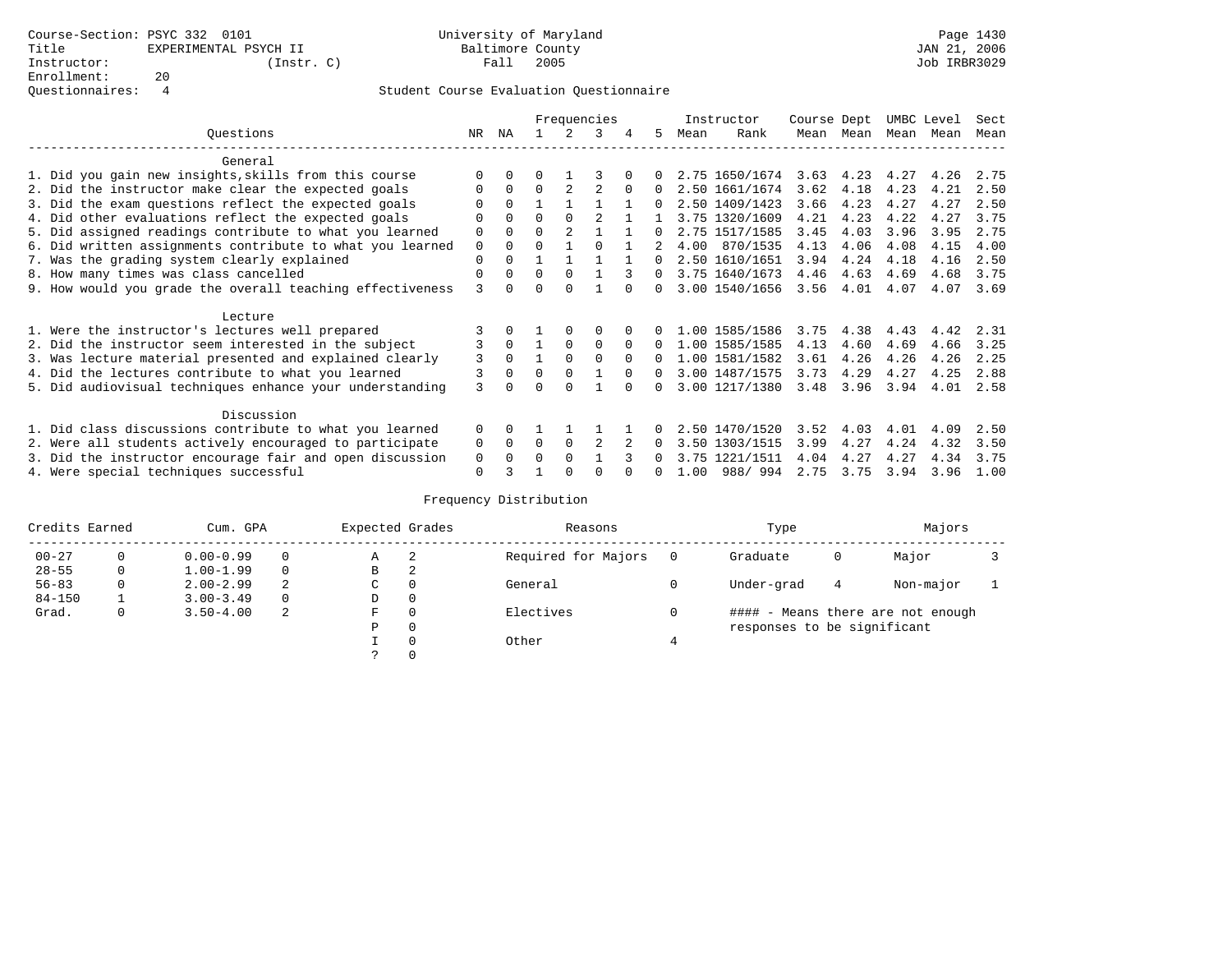|                                                           |                |          |          |          | Frequencies |          |          |      | Instructor     | Course Dept |      | UMBC Level |      | Sect |
|-----------------------------------------------------------|----------------|----------|----------|----------|-------------|----------|----------|------|----------------|-------------|------|------------|------|------|
| Ouestions                                                 | NR.            | ΝA       |          |          | 3           |          | 5.       | Mean | Rank           | Mean        | Mean | Mean       | Mean | Mean |
| General                                                   |                |          |          |          |             |          |          |      |                |             |      |            |      |      |
| 1. Did you gain new insights, skills from this course     | ∩              |          | O        |          |             |          |          |      | 2.75 1650/1674 | 3.63        | 4.23 | 4.27       | 4.26 | 2.75 |
| 2. Did the instructor make clear the expected goals       | $\Omega$       | $\Omega$ | $\Omega$ |          |             | $\Omega$ | 0        |      | 2.50 1661/1674 | 3.62        | 4.18 | 4.23       | 4.21 | 2.50 |
| 3. Did the exam questions reflect the expected goals      |                | $\Omega$ |          |          |             |          |          |      | 2.50 1409/1423 | 3.66        | 4.23 | 4.27       | 4.27 | 2.50 |
| 4. Did other evaluations reflect the expected goals       | $\Omega$       |          | $\Omega$ |          |             |          |          |      | 3.75 1320/1609 | 4.21        | 4.23 | 4.22       | 4.27 | 3.75 |
| 5. Did assigned readings contribute to what you learned   | $\Omega$       |          | $\Omega$ |          |             |          | 0        |      | 2.75 1517/1585 | 3.45        | 4.03 | 3.96       | 3.95 | 2.75 |
| 6. Did written assignments contribute to what you learned | $\mathbf 0$    |          | $\Omega$ |          |             |          |          | 4.00 | 870/1535       | 4.13        | 4.06 | 4.08       | 4.15 | 4.00 |
| 7. Was the grading system clearly explained               | $\Omega$       |          |          |          |             |          | 0        |      | 2.50 1610/1651 | 3.94        | 4.24 | 4.18       | 4.16 | 2.50 |
| 8. How many times was class cancelled                     | $\Omega$       | 0        | $\Omega$ | $\Omega$ |             |          | $\Omega$ |      | 3.75 1640/1673 | 4.46        | 4.63 | 4.69       | 4.68 | 3.75 |
| 9. How would you grade the overall teaching effectiveness | $\mathfrak{D}$ |          | U        | ∩        | $\cap$      |          |          | 4.50 | 381/1656       | 3.56        | 4.01 | 4.07       | 4.07 | 3.69 |
|                                                           |                |          |          |          |             |          |          |      |                |             |      |            |      |      |
| Lecture                                                   |                |          |          |          |             |          |          |      |                |             |      |            |      |      |
| 1. Were the instructor's lectures well prepared           |                |          |          |          |             |          |          |      | 3.00 1539/1586 | 3.75        | 4.38 | 4.43       | 4.42 | 2.31 |
| 2. Did the instructor seem interested in the subject      |                | $\Omega$ | $\Omega$ | $\Omega$ | $\Omega$    | $\Omega$ |          | 5.00 | 1/1585         | 4.13        | 4.60 | 4.69       | 4.66 | 3.25 |
| 3. Was lecture material presented and explained clearly   | 3              | $\Omega$ | $\Omega$ |          |             | $\cap$   | 0        |      | 3.00 1504/1582 | 3.61        | 4.26 | 4.26       | 4.26 | 2.25 |
| 4. Did the lectures contribute to what you learned        |                |          | $\Omega$ |          |             | $\Omega$ | 0        |      | 3.00 1487/1575 | 3.73        | 4.29 | 4.27       | 4.25 | 2.88 |
| 5. Did audiovisual techniques enhance your understanding  | 3              |          |          |          |             |          |          |      | 3.00 1217/1380 | 3.48        | 3.96 | 3.94       | 4.01 | 2.58 |
|                                                           |                |          |          |          |             |          |          |      |                |             |      |            |      |      |
| Discussion                                                |                |          |          |          |             |          |          |      |                |             |      |            |      |      |
| 1. Did class discussions contribute to what you learned   | $\Omega$       |          |          |          |             |          |          |      | 2.50 1470/1520 | 3.52        | 4.03 | 4.01       | 4.09 | 2.50 |
| 2. Were all students actively encouraged to participate   | 0              | 0        | $\Omega$ | $\Omega$ |             |          |          |      | 3.50 1303/1515 | 3.99        | 4.27 | 4.24       | 4.32 | 3.50 |
| 3. Did the instructor encourage fair and open discussion  | 0              |          | O        |          |             |          |          |      | 3.75 1221/1511 | 4.04        | 4.27 | 4.27       | 4.34 | 3.75 |
| 4. Were special techniques successful                     | $\Omega$       |          |          |          |             |          |          | 1.00 | 988/994        | 2.75        | 3.75 | 3.94       | 3.96 | 1.00 |

| Credits Earned |          | Cum. GPA      |          | Expected Grades |          | Reasons             |   | Type                        |   | Majors                            |  |
|----------------|----------|---------------|----------|-----------------|----------|---------------------|---|-----------------------------|---|-----------------------------------|--|
| $00 - 27$      | $\Omega$ | $0.00 - 0.99$ |          | А               | -2       | Required for Majors | 0 | Graduate                    | 0 | Major                             |  |
| $28 - 55$      | 0        | $1.00 - 1.99$ |          | В               | 2        |                     |   |                             |   |                                   |  |
| $56 - 83$      | 0        | $2.00 - 2.99$ | 2        | $\sim$<br>◡     | 0        | General             |   | Under-grad                  | 4 | Non-major                         |  |
| $84 - 150$     |          | $3.00 - 3.49$ | $\Omega$ | D               | 0        |                     |   |                             |   |                                   |  |
| Grad.          | 0        | $3.50 - 4.00$ | 2        | F               | 0        | Electives           | 0 |                             |   | #### - Means there are not enough |  |
|                |          |               |          | Ρ               | 0        |                     |   | responses to be significant |   |                                   |  |
|                |          |               |          |                 | $\Omega$ | Other               |   |                             |   |                                   |  |
|                |          |               |          |                 |          |                     |   |                             |   |                                   |  |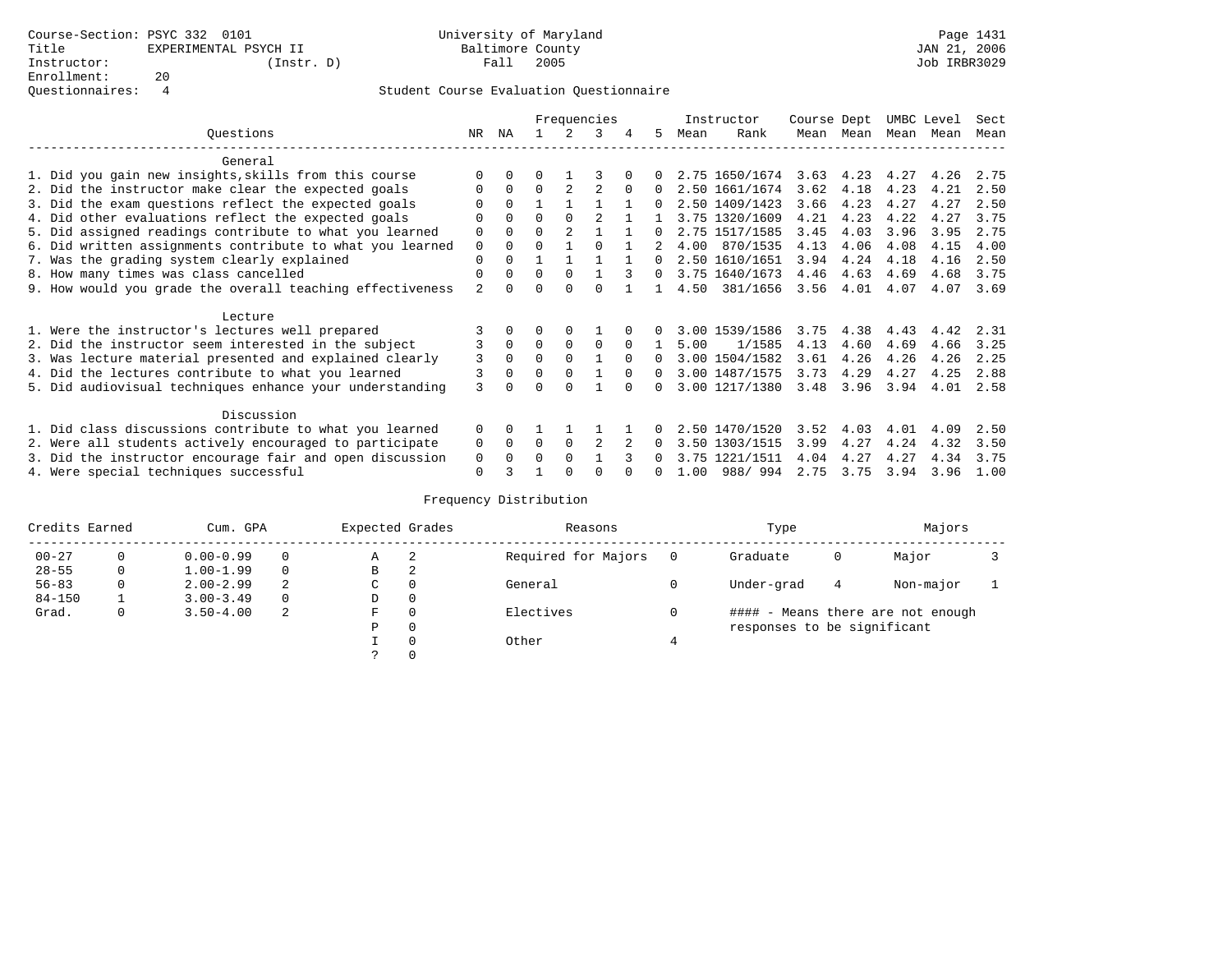# Questionnaires: 16 Student Course Evaluation Questionnaire

|                                                           |              |          |              |                | Frequencies    |   |    |      | Instructor     | Course Dept |                   | UMBC Level |      | Sect |
|-----------------------------------------------------------|--------------|----------|--------------|----------------|----------------|---|----|------|----------------|-------------|-------------------|------------|------|------|
| Ouestions                                                 | NR           | ΝA       |              | $\mathcal{L}$  | 3              | 4 | 5  | Mean | Rank           |             | Mean Mean         | Mean       | Mean | Mean |
| General                                                   |              |          |              |                |                |   |    |      |                |             |                   |            |      |      |
| 1. Did you gain new insights, skills from this course     |              | $\Omega$ | 0            | $\Omega$       | 4              |   |    |      | 4.00 1196/1674 |             | $3.63 \quad 4.23$ | 4.27       | 4.26 | 4.00 |
| 2. Did the instructor make clear the expected goals       | <sup>0</sup> | $\Omega$ | 0            |                |                | 6 | 6  |      | 4.06 1104/1674 | 3.62        | 4.18              | 4.23       | 4.21 | 4.06 |
| 3. Did the exam questions reflect the expected goals      |              | $\Omega$ | $\Omega$     | $\overline{2}$ | 4              |   |    |      | 3.69 1203/1423 | 3.66        | 4.23              | 4.27       | 4.27 | 3.69 |
| 4. Did other evaluations reflect the expected goals       |              | $\Omega$ | O            |                |                |   |    | 4.25 | 852/1609       | 4.21        | 4.23              | 4.22       | 4.27 | 4.25 |
| 5. Did assigned readings contribute to what you learned   | 0            | $\Omega$ | O            | 4              | 4              |   |    |      | 3.44 1274/1585 | 3.45        | 4.03              | 3.96       | 3.95 | 3.44 |
| 6. Did written assignments contribute to what you learned | $\mathbf 0$  | $\Omega$ |              |                |                |   | 8  | 4.13 | 807/1535       | 4.13        | 4.06              | 4.08       | 4.15 | 4.13 |
| 7. Was the grading system clearly explained               | 0            | $\Omega$ |              |                | $\mathfrak{D}$ | 4 |    |      | 4.06 1057/1651 | 3.94        | 4.24              | 4.18       | 4.16 | 4.06 |
| 8. How many times was class cancelled                     | 0            | $\Omega$ | $\Omega$     | $\Omega$       |                | 9 | 6  |      | 4.31 1375/1673 | 4.46        | 4.63              | 4.69       | 4.68 | 4.31 |
| 9. How would you grade the overall teaching effectiveness |              |          |              | <sup>n</sup>   | ς              | q |    |      | 3.93 1090/1656 | 3.56        | 4.01              | 4.07       | 4.07 | 3.61 |
| Lecture                                                   |              |          |              |                |                |   |    |      |                |             |                   |            |      |      |
| 1. Were the instructor's lectures well prepared           |              | $\Omega$ |              |                |                |   |    |      | 4.25 1144/1586 | 3.75        | 4.38              | 4.43       | 4.42 | 4.13 |
| 2. Did the instructor seem interested in the subject      |              | $\Omega$ | $\Omega$     | $\Omega$       |                | 4 | 10 |      | 4.60 1142/1585 | 4.13        | 4.60              | 4.69       | 4.66 | 4.40 |
| 3. Was lecture material presented and explained clearly   | 0            | $\Omega$ | 0            | $\Omega$       | 4              |   | 5  |      | 4.06 1099/1582 | 3.61        | 4.26              | 4.26       | 4.26 | 4.13 |
| 4. Did the lectures contribute to what you learned        | 0            | $\Omega$ | <sup>0</sup> |                |                | 4 | 7  |      | 4.06 1115/1575 | 3.73        | 4.29              | 4.27       | 4.25 | 3.93 |
| 5. Did audiovisual techniques enhance your understanding  | 0            | 6        |              |                |                |   |    | 3.60 | 998/1380       | 3.48        | 3.96              | 3.94       | 4.01 | 3.60 |
| Discussion                                                |              |          |              |                |                |   |    |      |                |             |                   |            |      |      |
| 1. Did class discussions contribute to what you learned   | 3            | $\Omega$ | U            |                |                |   |    |      | 3.77 1018/1520 | 3.52        | 4.03              | 4.01       | 4.09 | 3.77 |
| 2. Were all students actively encouraged to participate   | 3            | $\Omega$ |              | $\Omega$       | 3              |   | 6  | 4.00 | 1024/1515      | 3.99        | 4.27              | 4.24       | 4.32 | 4.00 |
| 3. Did the instructor encourage fair and open discussion  | 3            |          |              | $\mathfrak{D}$ | 2              |   | 6  | 3.77 | 1216/1511      | 4.04        | 4.27              | 4.27       | 4.34 | 3.77 |
| 4. Were special techniques successful                     | 3            | 8        |              |                |                |   |    | 3.20 | 847/994        | 2.75        | 3.75              | 3.94       | 3.96 | 3.20 |

| Credits Earned |   | Cum. GPA      |          |             | Expected Grades | Reasons             |          | Type                        |    | Majors                            |    |
|----------------|---|---------------|----------|-------------|-----------------|---------------------|----------|-----------------------------|----|-----------------------------------|----|
| $00 - 27$      |   | $0.00 - 0.99$ |          | А           | -2              | Required for Majors | $\Omega$ | Graduate                    | 0  | Major                             | 14 |
| $28 - 55$      | 0 | $1.00 - 1.99$ |          | B           | 10              |                     |          |                             |    |                                   |    |
| $56 - 83$      | 2 | $2.00 - 2.99$ |          | $\sim$<br>J |                 | General             |          | Under-grad                  | 16 | Non-major                         |    |
| $84 - 150$     | 8 | $3.00 - 3.49$ | $\sigma$ | D           | 0               |                     |          |                             |    |                                   |    |
| Grad.          | 0 | $3.50 - 4.00$ | 2        | F           | 0               | Electives           | 0        |                             |    | #### - Means there are not enough |    |
|                |   |               |          | Ρ           | 0               |                     |          | responses to be significant |    |                                   |    |
|                |   |               |          |             | $\Omega$        | Other               | 15       |                             |    |                                   |    |
|                |   |               |          | C           |                 |                     |          |                             |    |                                   |    |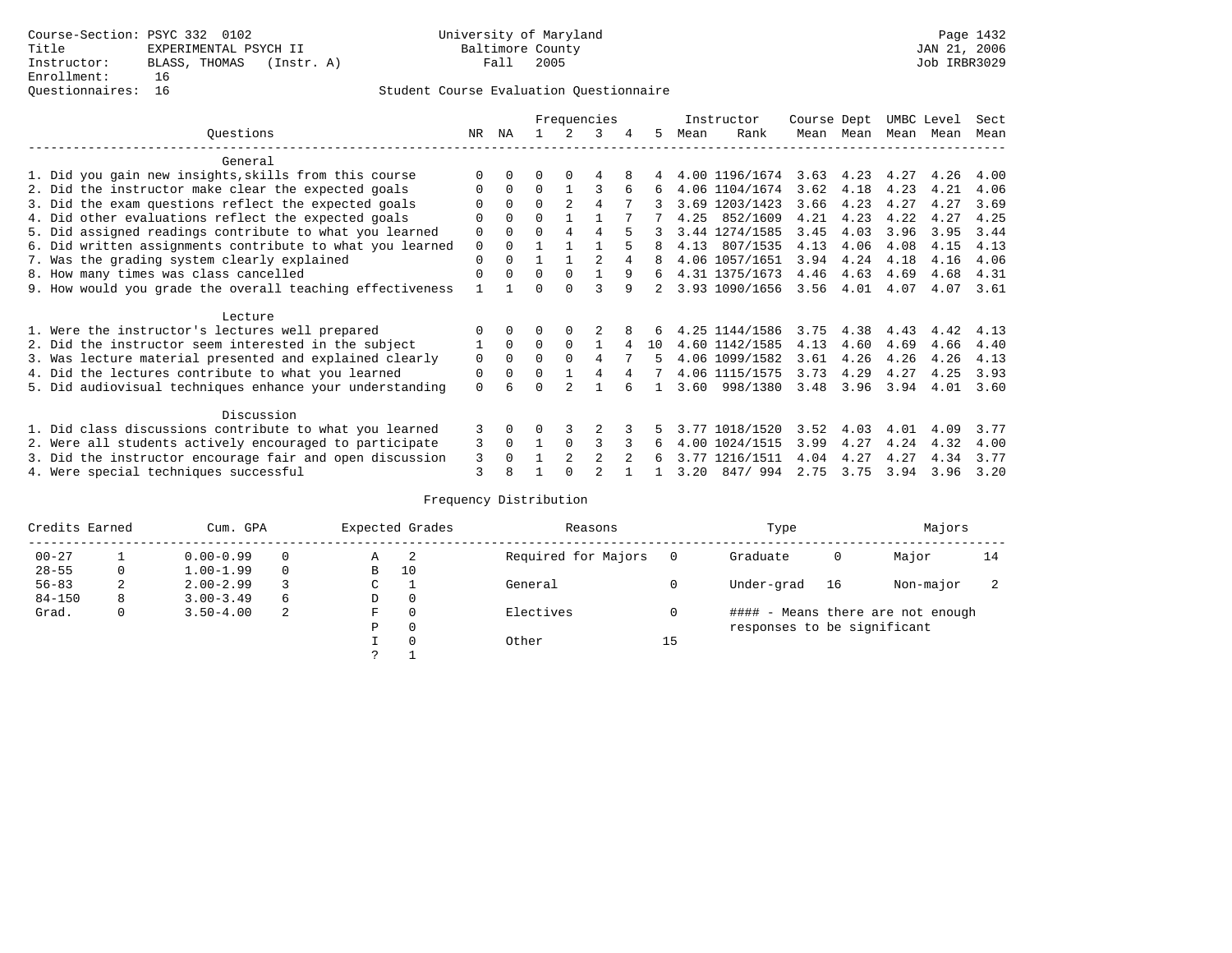|                                                           |             |          |          |               | Frequencies |          |          |      | Instructor               | Course Dept |           | UMBC Level |      | Sect |
|-----------------------------------------------------------|-------------|----------|----------|---------------|-------------|----------|----------|------|--------------------------|-------------|-----------|------------|------|------|
| Ouestions                                                 | NR          | ΝA       |          |               | 3           | 4        | 5.       | Mean | Rank                     |             | Mean Mean | Mean       | Mean | Mean |
| General                                                   |             |          |          |               |             |          |          |      |                          |             |           |            |      |      |
| 1. Did you gain new insights, skills from this course     | $\Omega$    | $\Omega$ |          |               |             |          |          |      | 4.00 1196/1674 3.63 4.23 |             |           | 4.27       | 4.26 | 4.00 |
| 2. Did the instructor make clear the expected goals       | 0           | $\Omega$ | $\Omega$ |               |             | 6        | 6        |      | 4.06 1104/1674           | 3.62        | 4.18      | 4.23       | 4.21 | 4.06 |
| 3. Did the exam questions reflect the expected goals      | $\Omega$    | $\Omega$ | $\Omega$ |               |             |          |          |      | 3.69 1203/1423           | 3.66        | 4.23      | 4.27       | 4.27 | 3.69 |
| 4. Did other evaluations reflect the expected goals       | 0           | $\Omega$ | $\Omega$ |               |             |          |          | 4.25 | 852/1609                 | 4.21        | 4.23      | 4.22       | 4.27 | 4.25 |
| 5. Did assigned readings contribute to what you learned   | $\mathbf 0$ | $\Omega$ | $\Omega$ | 4             | 4           |          |          |      | 3.44 1274/1585           | 3.45        | 4.03      | 3.96       | 3.95 | 3.44 |
| 6. Did written assignments contribute to what you learned | $\mathbf 0$ | $\Omega$ |          |               |             |          |          | 4.13 | 807/1535                 | 4.13        | 4.06      | 4.08       | 4.15 | 4.13 |
| 7. Was the grading system clearly explained               | $\Omega$    | $\Omega$ |          |               |             | 4        | 8        |      | 4.06 1057/1651           | 3.94        | 4.24      | 4.18       | 4.16 | 4.06 |
| 8. How many times was class cancelled                     | 0           | $\Omega$ | $\Omega$ | $\Omega$      |             | 9        | 6        |      | 4.31 1375/1673           | 4.46        | 4.63      | 4.69       | 4.68 | 4.31 |
| 9. How would you grade the overall teaching effectiveness | 9           |          |          |               |             |          | $\Omega$ |      | 3.00 1540/1656           | $3.56$ 4.01 |           | 4.07       | 4.07 | 3.61 |
| Lecture                                                   |             |          |          |               |             |          |          |      |                          |             |           |            |      |      |
| 1. Were the instructor's lectures well prepared           | 14          | $\Omega$ |          | $\Omega$      | 0           |          |          |      | $3.00$ ****/1586         | 3.75        | 4.38      | 4.43       | 4.42 | 4.13 |
| 2. Did the instructor seem interested in the subject      | 14          | $\Omega$ |          | $\Omega$      | $\Omega$    | $\Omega$ |          |      | $3.00$ ****/1585         | 4.13        | 4.60      | 4.69       | 4.66 | 4.40 |
| 3. Was lecture material presented and explained clearly   | 14          | $\Omega$ |          | $\Omega$      | $\Omega$    | $\Omega$ |          |      | $3.00$ ****/1582         | 3.61        | 4.26      | 4.26       | 4.26 | 4.13 |
| 4. Did the lectures contribute to what you learned        | 14          |          | 0        | $\cap$        | $\cap$      |          |          |      | $5.00$ ****/1575         | 3.73 4.29   |           | 4.27       | 4.25 | 3.93 |
| Discussion                                                |             |          |          |               |             |          |          |      |                          |             |           |            |      |      |
| 1. Did class discussions contribute to what you learned   | 3           | $\Omega$ | $\Omega$ | 3             |             |          | 5.       |      | 3.77 1018/1520           | 3.52        | 4.03      | 4.01       | 4.09 | 3.77 |
| 2. Were all students actively encouraged to participate   | 3           | $\Omega$ |          | $\Omega$      | 3           |          | 6        |      | 4.00 1024/1515           | 3.99        | 4.27      | 4.24       | 4.32 | 4.00 |
| 3. Did the instructor encourage fair and open discussion  | 3           | $\cap$   |          | $\mathcal{D}$ |             |          |          | 3.77 | 1216/1511                | 4.04        | 4.27      | 4.27       | 4.34 | 3.77 |
| 4. Were special techniques successful                     | 3           | 8        |          | $\cap$        |             |          |          | 3.20 | 847/994                  | 2.75        | 3.75      | 3.94       | 3.96 | 3.20 |

| Credits Earned |          | Cum. GPA      |          |   | Expected Grades            | Reasons             |    | Type                        |    | Majors                            |                          |
|----------------|----------|---------------|----------|---|----------------------------|---------------------|----|-----------------------------|----|-----------------------------------|--------------------------|
| $00 - 27$      |          | $0.00 - 0.99$ | $\Omega$ | Α | $\overline{\phantom{0}}^2$ | Required for Majors |    | Graduate                    | 0  | Major                             | 14                       |
| $28 - 55$      | $\Omega$ | $1.00 - 1.99$ | $\Omega$ | в | 10                         |                     |    |                             |    |                                   |                          |
| $56 - 83$      | ∠        | $2.00 - 2.99$ |          | C |                            | General             |    | Under-grad                  | 16 | Non-major                         | $\overline{\phantom{a}}$ |
| $84 - 150$     | 8        | $3.00 - 3.49$ | 6        | D | $\mathbf 0$                |                     |    |                             |    |                                   |                          |
| Grad.          | $\Omega$ | $3.50 - 4.00$ | 2        | F | $\Omega$                   | Electives           |    |                             |    | #### - Means there are not enough |                          |
|                |          |               |          | P | $\Omega$                   |                     |    | responses to be significant |    |                                   |                          |
|                |          |               |          |   | $\Omega$                   | Other               | 15 |                             |    |                                   |                          |
|                |          |               |          |   |                            |                     |    |                             |    |                                   |                          |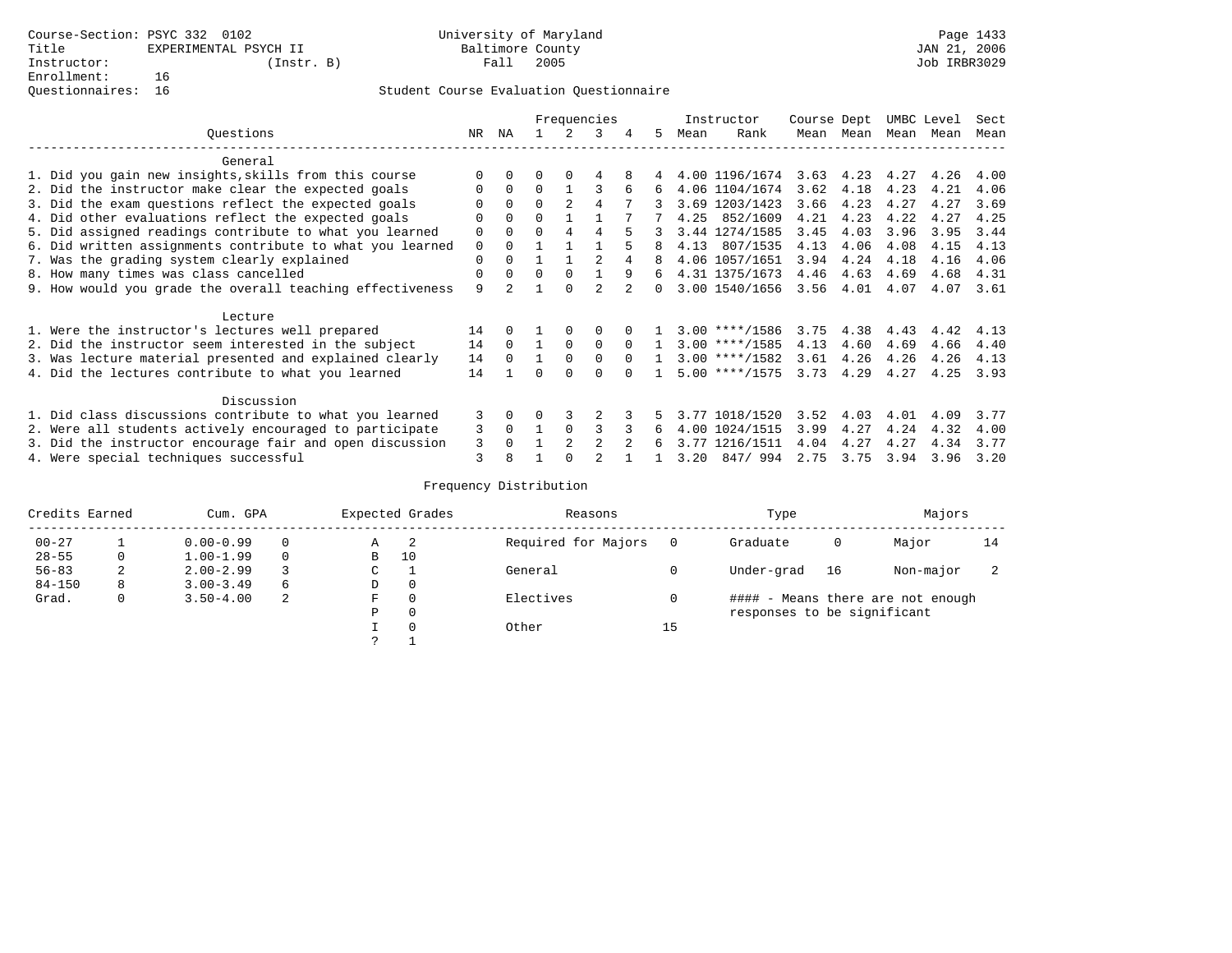|                                                           |          |                |          |                | Frequencies    |               |          |      | Instructor       | Course Dept |      | UMBC Level |      | Sect |
|-----------------------------------------------------------|----------|----------------|----------|----------------|----------------|---------------|----------|------|------------------|-------------|------|------------|------|------|
| Ouestions                                                 | NR       | ΝA             |          |                | 3              | 4             | 5.       | Mean | Rank             | Mean        | Mean | Mean       | Mean | Mean |
| General                                                   |          |                |          |                |                |               |          |      |                  |             |      |            |      |      |
| 1. Did you gain new insights, skills from this course     |          |                |          |                | 4              |               |          |      | 4.00 1196/1674   | 3.63        | 4.23 | 4.27       | 4.26 | 4.00 |
| 2. Did the instructor make clear the expected goals       | 0        | $\Omega$       | 0        |                | 3              | 6             | 6        |      | 4.06 1104/1674   | 3.62        | 4.18 | 4.23       | 4.21 | 4.06 |
| 3. Did the exam questions reflect the expected goals      | O        | $\Omega$       | $\Omega$ | $\mathfrak{D}$ | $\overline{4}$ |               |          |      | 3.69 1203/1423   | 3.66        | 4.23 | 4.27       | 4.27 | 3.69 |
| 4. Did other evaluations reflect the expected goals       | 0        | $\Omega$       | $\Omega$ |                |                |               |          | 4.25 | 852/1609         | 4.21        | 4.23 | 4.22       | 4.27 | 4.25 |
| 5. Did assigned readings contribute to what you learned   | 0        |                | $\Omega$ | 4              | 4              | 5             |          |      | 3.44 1274/1585   | 3.45        | 4.03 | 3.96       | 3.95 | 3.44 |
| 6. Did written assignments contribute to what you learned | 0        |                |          |                |                |               | 8        | 4.13 | 807/1535         | 4.13        | 4.06 | 4.08       | 4.15 | 4.13 |
| 7. Was the grading system clearly explained               | 0        | $\cap$         |          |                | 2              | 4             |          |      | 4.06 1057/1651   | 3.94        | 4.24 | 4.18       | 4.16 | 4.06 |
| 8. How many times was class cancelled                     | $\Omega$ |                | $\Omega$ | $\Omega$       |                | 9             | ნ.       |      | 4.31 1375/1673   | 4.46        | 4.63 | 4.69       | 4.68 | 4.31 |
| 9. How would you grade the overall teaching effectiveness | 10       | $\mathfrak{D}$ | U        |                | $\overline{2}$ | 2             |          |      | 3.50 1377/1656   | 3.56        | 4.01 | 4.07       | 4.07 | 3.61 |
| Lecture                                                   |          |                |          |                |                |               |          |      |                  |             |      |            |      |      |
| 1. Were the instructor's lectures well prepared           | 13       |                |          |                |                |               |          |      | $2.67$ ****/1586 | 3.75        | 4.38 | 4.43       | 4.42 | 4.13 |
| 2. Did the instructor seem interested in the subject      | 13       | $\Omega$       |          | $\Omega$       |                |               | $\Omega$ |      | $2.67$ ****/1585 | 4.13        | 4.60 | 4.69       | 4.66 | 4.40 |
| 3. Was lecture material presented and explained clearly   | 13       | $\Omega$       |          | $\Omega$       |                |               | $\Omega$ |      | $2.67$ ****/1582 | 3.61        | 4.26 | 4.26       | 4.26 | 4.13 |
| 4. Did the lectures contribute to what you learned        | 13       |                | $\Omega$ | $\Omega$       |                |               | $\Omega$ |      | $3.50$ ****/1575 | 3.73        | 4.29 | 4.27       | 4.25 | 3.93 |
| 5. Did audiovisual techniques enhance your understanding  | 13       |                |          |                |                |               |          |      | $2.00$ ****/1380 | 3.48        | 3.96 | 3.94       | 4.01 | 3.60 |
| Discussion                                                |          |                |          |                |                |               |          |      |                  |             |      |            |      |      |
| 1. Did class discussions contribute to what you learned   | 3        | $\Omega$       | 0        |                |                |               | 5.       |      | 3.77 1018/1520   | 3.52        | 4.03 | 4.01       | 4.09 | 3.77 |
| 2. Were all students actively encouraged to participate   | 3        | $\Omega$       |          | $\Omega$       |                |               | 6.       |      | 4.00 1024/1515   | 3.99        | 4.27 | 4.24       | 4.32 | 4.00 |
| 3. Did the instructor encourage fair and open discussion  | 3        | $\Omega$       |          | $\mathfrak{D}$ | $\mathfrak{D}$ | $\mathcal{L}$ |          |      | 3.77 1216/1511   | 4.04        | 4.27 | 4.27       | 4.34 | 3.77 |
| 4. Were special techniques successful                     | 3        |                |          |                |                |               |          | 3.20 | 847/994          | 2.75        | 3.75 | 3.94       | 3.96 | 3.20 |

| Credits Earned |   | Cum. GPA      |          |             | Expected Grades | Reasons             |          | Type                        |    | Majors                            |    |
|----------------|---|---------------|----------|-------------|-----------------|---------------------|----------|-----------------------------|----|-----------------------------------|----|
| $00 - 27$      |   | $0.00 - 0.99$ |          | А           | -2              | Required for Majors | $\Omega$ | Graduate                    | 0  | Major                             | 14 |
| $28 - 55$      | 0 | $1.00 - 1.99$ |          | B           | 10              |                     |          |                             |    |                                   |    |
| $56 - 83$      | 2 | $2.00 - 2.99$ |          | $\sim$<br>◡ |                 | General             |          | Under-grad                  | 16 | Non-major                         |    |
| $84 - 150$     | 8 | $3.00 - 3.49$ | $\sigma$ | D           | 0               |                     |          |                             |    |                                   |    |
| Grad.          | 0 | $3.50 - 4.00$ | 2        | F           | 0               | Electives           | 0        |                             |    | #### - Means there are not enough |    |
|                |   |               |          | Ρ           | 0               |                     |          | responses to be significant |    |                                   |    |
|                |   |               |          |             | $\Omega$        | Other               | 15       |                             |    |                                   |    |
|                |   |               |          | C           |                 |                     |          |                             |    |                                   |    |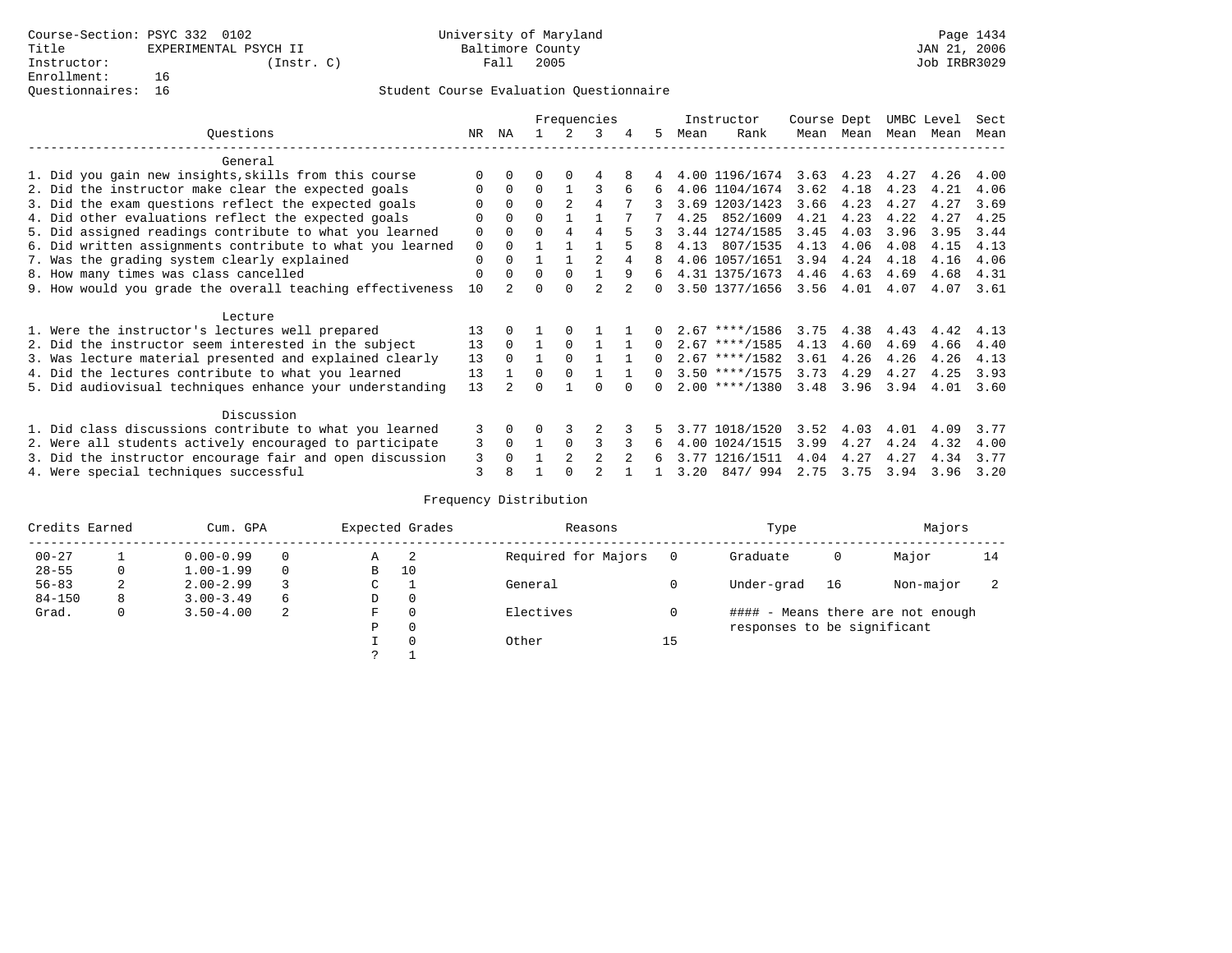|                                                           |    |          |          |                | Frequencies    |   |    |      | Instructor       | Course Dept |           |      | UMBC Level | Sect |
|-----------------------------------------------------------|----|----------|----------|----------------|----------------|---|----|------|------------------|-------------|-----------|------|------------|------|
| Ouestions                                                 | NR | ΝA       |          |                | 3              | 4 | 5. | Mean | Rank             |             | Mean Mean |      | Mean Mean  | Mean |
| General                                                   |    |          |          |                |                |   |    |      |                  |             |           |      |            |      |
| 1. Did you gain new insights, skills from this course     |    |          |          |                |                |   |    |      | 4.00 1196/1674   | 3.63        | 4.23      | 4.27 | 4.26       | 4.00 |
| 2. Did the instructor make clear the expected goals       |    | $\Omega$ | $\Omega$ |                |                |   | 6  |      | 4.06 1104/1674   | 3.62        | 4.18      | 4.23 | 4.21       | 4.06 |
| 3. Did the exam questions reflect the expected goals      |    | $\Omega$ | $\Omega$ | $\mathfrak{D}$ | 4              |   |    |      | 3.69 1203/1423   | 3.66        | 4.23      | 4.27 | 4.27       | 3.69 |
| 4. Did other evaluations reflect the expected goals       | O  | $\Omega$ | U        |                |                |   |    | 4.25 | 852/1609         | 4.21        | 4.23      | 4.22 | 4.27       | 4.25 |
| 5. Did assigned readings contribute to what you learned   | 0  | $\Omega$ | 0        | 4              | 4              |   |    |      | 3.44 1274/1585   | 3.45        | 4.03      | 3.96 | 3.95       | 3.44 |
| 6. Did written assignments contribute to what you learned | 0  | $\Omega$ |          |                |                |   |    | 4.13 | 807/1535         | 4.13        | 4.06      | 4.08 | 4.15       | 4.13 |
| 7. Was the grading system clearly explained               | 0  | $\Omega$ |          |                | $\mathcal{D}$  | 4 |    |      | 4.06 1057/1651   | 3.94        | 4.24      | 4.18 | 4.16       | 4.06 |
| 8. How many times was class cancelled                     | 0  | $\Omega$ | U        | $\Omega$       |                | 9 | 6  |      | 4.31 1375/1673   | 4.46        | 4.63      | 4.69 | 4.68       | 4.31 |
| 9. How would you grade the overall teaching effectiveness | 6  |          |          |                |                |   |    | 4.00 | 955/1656         | 3.56        | 4.01      | 4.07 | 4.07       | 3.61 |
| Lecture                                                   |    |          |          |                |                |   |    |      |                  |             |           |      |            |      |
| 1. Were the instructor's lectures well prepared           | 11 |          |          | $\Omega$       |                |   |    |      | 4.00 1300/1586   | 3.75        | 4.38      | 4.43 | 4.42       | 4.13 |
| 2. Did the instructor seem interested in the subject      | 11 | $\Omega$ | $\Omega$ | $\mathbf 0$    | $\Omega$       | 4 |    |      | 4.20 1423/1585   | 4.13        | 4.60      | 4.69 | 4.66       | 4.40 |
| 3. Was lecture material presented and explained clearly   | 11 | $\Omega$ | $\Omega$ | $\Omega$       |                |   |    | 4.20 | 998/1582         | 3.61        | 4.26      | 4.26 | 4.26       | 4.13 |
| 4. Did the lectures contribute to what you learned        | 11 | $\Omega$ | 0        |                | <sup>0</sup>   |   |    |      | 3.80 1264/1575   | 3.73        | 4.29      | 4.27 | 4.25       | 3.93 |
| 5. Did audiovisual techniques enhance your understanding  | 11 |          |          |                |                |   |    |      | $4.00$ ****/1380 | 3.48        | 3.96      | 3.94 | 4.01       | 3.60 |
| Discussion                                                |    |          |          |                |                |   |    |      |                  |             |           |      |            |      |
| 1. Did class discussions contribute to what you learned   | 3  | $\Omega$ | U        |                |                |   |    |      | 3.77 1018/1520   | 3.52        | 4.03      | 4.01 | 4.09       | 3.77 |
| 2. Were all students actively encouraged to participate   | 3  | $\Omega$ |          | $\Omega$       | 3              |   | 6  | 4.00 | 1024/1515        | 3.99        | 4.27      | 4.24 | 4.32       | 4.00 |
| 3. Did the instructor encourage fair and open discussion  | 3  |          |          | $\mathfrak{D}$ | $\overline{2}$ |   |    | 3.77 | 1216/1511        | 4.04        | 4.27      | 4.27 | 4.34       | 3.77 |
| 4. Were special techniques successful                     | 3  | 8        |          |                |                |   |    | 3.20 | 847/994          | 2.75        | 3.75      | 3.94 | 3.96       | 3.20 |

| Credits Earned |   | Cum. GPA      |   |   | Expected Grades | Reasons             |    | Type                        |    | Majors                            |    |
|----------------|---|---------------|---|---|-----------------|---------------------|----|-----------------------------|----|-----------------------------------|----|
| $00 - 27$      |   | $0.00 - 0.99$ |   | Α | -2              | Required for Majors |    | Graduate                    | 0  | Major                             | 14 |
| $28 - 55$      | 0 | $1.00 - 1.99$ |   | B | 10              |                     |    |                             |    |                                   |    |
| $56 - 83$      | 2 | $2.00 - 2.99$ |   | ◡ |                 | General             |    | Under-grad                  | 16 | Non-major                         |    |
| $84 - 150$     | 8 | $3.00 - 3.49$ | 6 | D | 0               |                     |    |                             |    |                                   |    |
| Grad.          | 0 | $3.50 - 4.00$ | 2 | F | 0               | Electives           |    |                             |    | #### - Means there are not enough |    |
|                |   |               |   | Ρ | 0               |                     |    | responses to be significant |    |                                   |    |
|                |   |               |   |   | $\Omega$        | Other               | 15 |                             |    |                                   |    |
|                |   |               |   | っ |                 |                     |    |                             |    |                                   |    |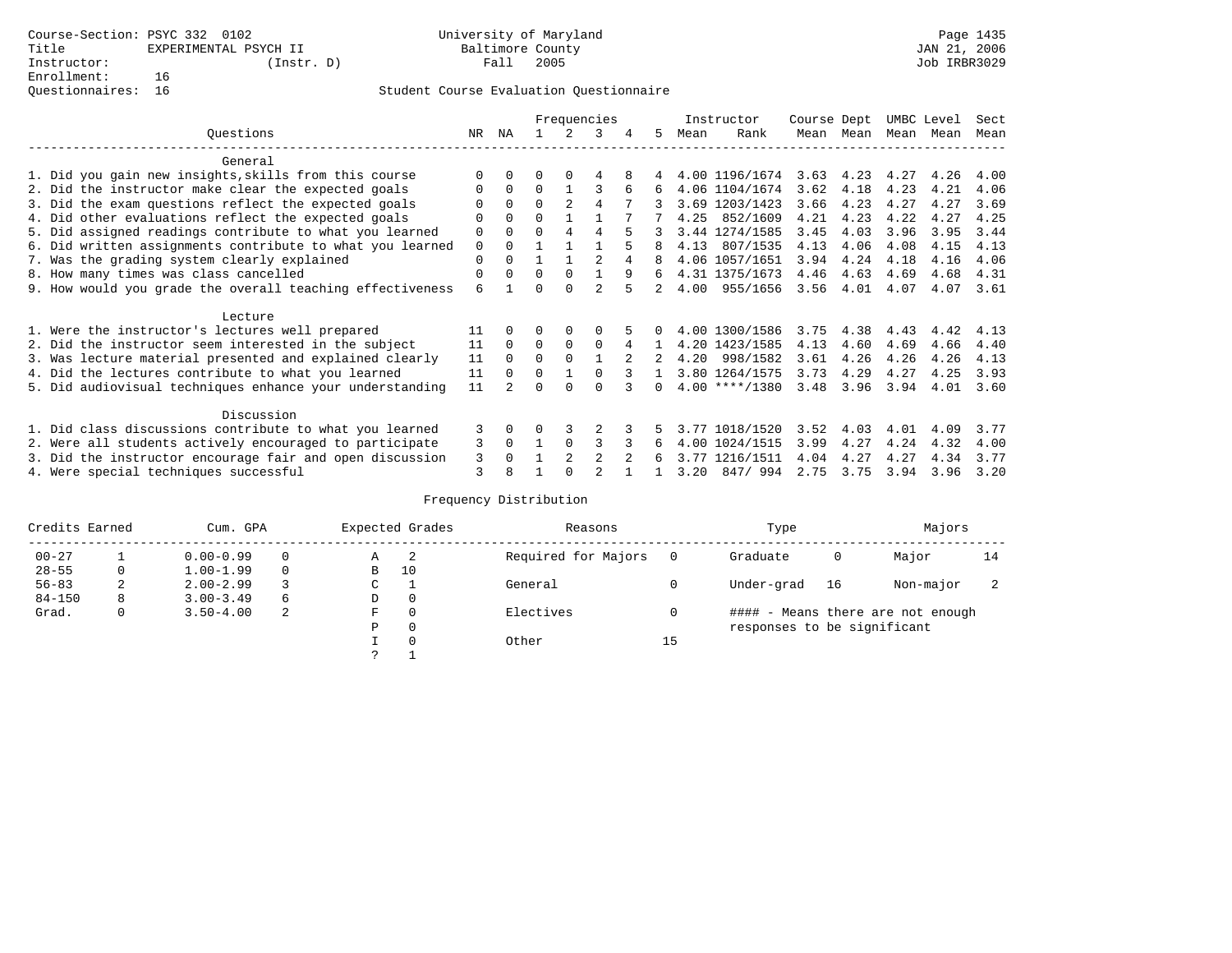#### Questionnaires: 11 Student Course Evaluation Questionnaire

|                                                           |          |          |                |                | Frequencies    |          |          |      | Instructor       | Course Dept |      | UMBC Level |      | Sect |
|-----------------------------------------------------------|----------|----------|----------------|----------------|----------------|----------|----------|------|------------------|-------------|------|------------|------|------|
| Ouestions                                                 | NR.      | ΝA       |                |                | 3              | 4        | 5        | Mean | Rank             | Mean        | Mean | Mean       | Mean | Mean |
| General                                                   |          |          |                |                |                |          |          |      |                  |             |      |            |      |      |
| 1. Did you gain new insights, skills from this course     |          | $\Omega$ | U              | $\Omega$       | 4              |          |          |      | 3.91 1322/1674   | 3.63        | 4.23 | 4.27       | 4.26 | 3.91 |
| 2. Did the instructor make clear the expected goals       | 0        | $\Omega$ | $\Omega$       | $\overline{2}$ | 4              |          | 4        |      | 3.64 1436/1674   | 3.62        | 4.18 | 4.23       | 4.21 | 3.64 |
| 3. Did the exam questions reflect the expected goals      | O        | $\Omega$ | $\Omega$       | $\Omega$       | ς              |          |          |      | 4.00 1016/1423   | 3.66        | 4.23 | 4.27       | 4.27 | 4.00 |
| 4. Did other evaluations reflect the expected goals       | $\Omega$ | $\Omega$ | 0              |                | <sup>0</sup>   |          | 8        | 4.55 | 443/1609         | 4.21        | 4.23 | 4.22       | 4.27 | 4.55 |
| 5. Did assigned readings contribute to what you learned   | 0        | $\Omega$ |                |                | $\mathfrak{D}$ | 4        |          |      | 3.64 1142/1585   | 3.45        | 4.03 | 3.96       | 3.95 | 3.64 |
| 6. Did written assignments contribute to what you learned | 0        | $\Omega$ | $\Omega$       | $\Omega$       |                |          | 4        | 4.27 | 643/1535         | 4.13        | 4.06 | 4.08       | 4.15 | 4.27 |
| 7. Was the grading system clearly explained               | $\Omega$ | $\Omega$ | 0              | $\Omega$       | 2              |          | 8        | 4.55 | 471/1651         | 3.94        | 4.24 | 4.18       | 4.16 | 4.55 |
| 8. How many times was class cancelled                     | $\Omega$ | $\Omega$ | $\Omega$       | $\Omega$       | $\Omega$       | 4        | 7        |      | 4.64 1103/1673   | 4.46        | 4.63 | 4.69       | 4.68 | 4.64 |
| 9. How would you grade the overall teaching effectiveness | 4        |          |                | $\Omega$       | 4              |          |          |      | 3.57 1344/1656   | 3.56        | 4.01 | 4.07       | 4.07 | 3.43 |
| Lecture                                                   |          |          |                |                |                |          |          |      |                  |             |      |            |      |      |
| 1. Were the instructor's lectures well prepared           |          | $\Omega$ |                | $\Omega$       |                |          |          |      | 4.27 1128/1586   | 3.75        | 4.38 | 4.43       | 4.42 | 4.01 |
| 2. Did the instructor seem interested in the subject      | 0        | $\Omega$ | $\Omega$       | $\mathbf{1}$   | 0              | $\Omega$ | $10^{-}$ | 4.73 | 981/1585         | 4.13        | 4.60 | 4.69       | 4.66 | 4.30 |
| 3. Was lecture material presented and explained clearly   | $\Omega$ | $\Omega$ | $\Omega$       |                |                | 4        |          |      | 3.82 1266/1582   | 3.61        | 4.26 | 4.26       | 4.26 | 4.02 |
| 4. Did the lectures contribute to what you learned        | $\Omega$ | $\Omega$ |                |                |                | 5        | 3        |      | 3.73 1304/1575   | 3.73        | 4.29 | 4.27       | 4.25 | 3.86 |
| 5. Did audiovisual techniques enhance your understanding  | $\Omega$ |          | $\mathfrak{D}$ |                |                |          |          |      | 2.86 1275/1380   | 3.48        | 3.96 | 3.94       | 4.01 | 3.35 |
| Discussion                                                |          |          |                |                |                |          |          |      |                  |             |      |            |      |      |
| 1. Did class discussions contribute to what you learned   | 3        | $\Omega$ |                |                |                |          | 2        |      | 3.38 1234/1520   | 3.52        | 4.03 | 4.01       | 4.09 | 3.38 |
| 2. Were all students actively encouraged to participate   | 3        | $\Omega$ |                |                |                |          | 4        |      | 3.75 1209/1515   | 3.99        | 4.27 | 4.24       | 4.32 | 3.75 |
| 3. Did the instructor encourage fair and open discussion  | 3        | $\cap$   |                | $\Omega$       |                |          | 5        |      | 4.13 1004/1511   | 4.04        | 4.27 | 4.27       | 4.34 | 4.13 |
| 4. Were special techniques successful                     | 3        |          |                | $\cap$         | U              |          |          |      | $3.00$ ****/ 994 | 2.75        | 3.75 | 3.94       | 3.96 | **** |

| Credits Earned |          | Cum. GPA      |   | Expected Grades |          | Reasons             |          | Type                        |     | Majors                            |  |
|----------------|----------|---------------|---|-----------------|----------|---------------------|----------|-----------------------------|-----|-----------------------------------|--|
| $00 - 27$      | $\Omega$ | $0.00 - 0.99$ |   | Α               | 9        | Required for Majors | $\Omega$ | Graduate                    | 0   | Major                             |  |
| $28 - 55$      | 0        | $1.00 - 1.99$ |   | В               |          |                     |          |                             |     |                                   |  |
| $56 - 83$      | 5        | $2.00 - 2.99$ | 2 | $\sim$<br>◡     | 0        | General             |          | Under-grad                  | -11 | Non-major                         |  |
| $84 - 150$     |          | $3.00 - 3.49$ | 4 | D               | <b>.</b> |                     |          |                             |     |                                   |  |
| Grad.          | 0        | $3.50 - 4.00$ | 4 | F               | 0        | Electives           | 0        |                             |     | #### - Means there are not enough |  |
|                |          |               |   | Ρ               | 0        |                     |          | responses to be significant |     |                                   |  |
|                |          |               |   |                 | $\Omega$ | Other               | ⊥⊥       |                             |     |                                   |  |
|                |          |               |   |                 |          |                     |          |                             |     |                                   |  |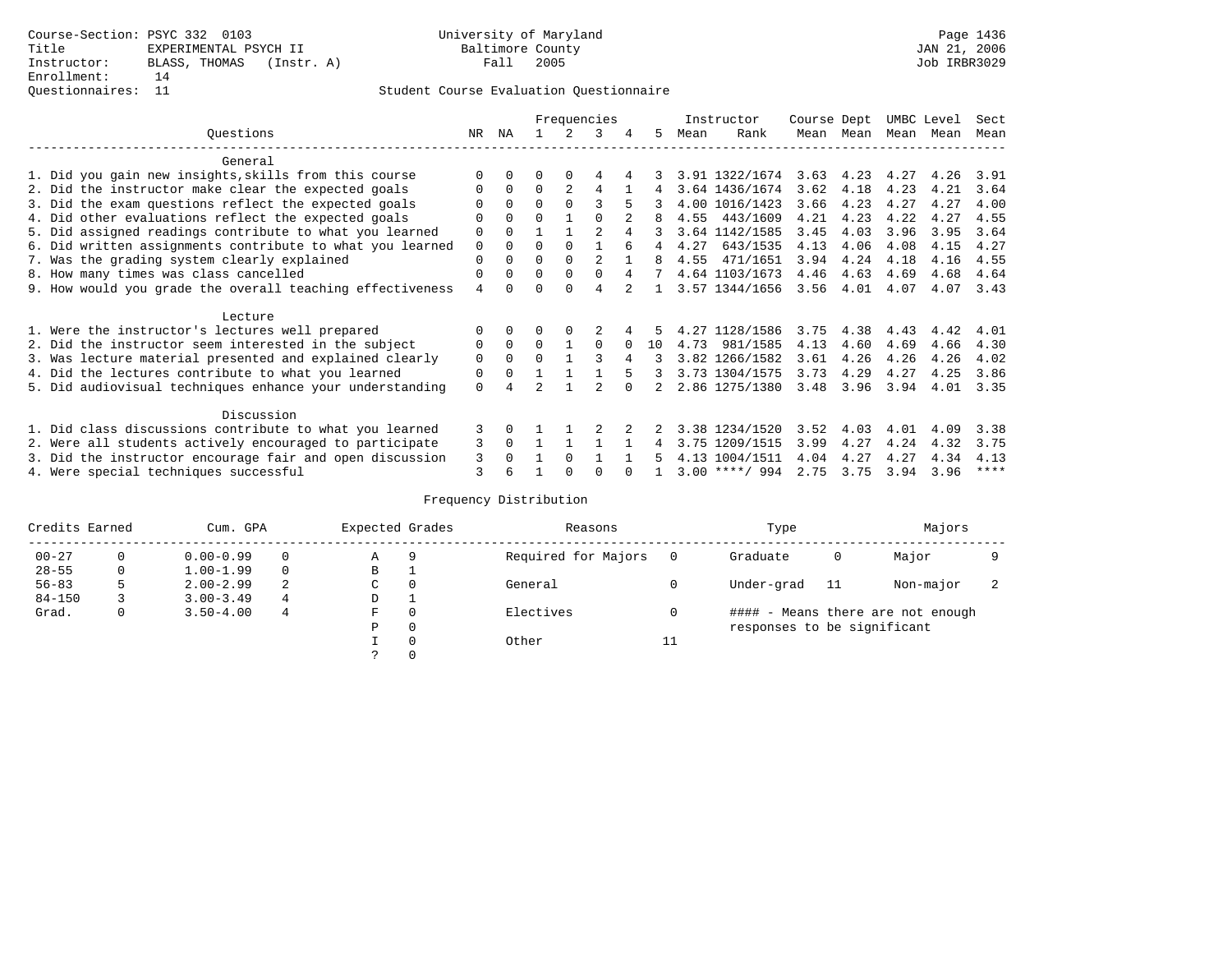|                                                           |             |          |          |          | Frequencies   |          |              |      | Instructor       | Course Dept |           | UMBC Level |      | Sect |
|-----------------------------------------------------------|-------------|----------|----------|----------|---------------|----------|--------------|------|------------------|-------------|-----------|------------|------|------|
| Ouestions                                                 | NR.         | ΝA       |          |          | 3             | 4        | 5.           | Mean | Rank             |             | Mean Mean | Mean       | Mean | Mean |
| General                                                   |             |          |          |          |               |          |              |      |                  |             |           |            |      |      |
| 1. Did you gain new insights, skills from this course     |             | $\Omega$ | 0        | $\Omega$ | 4             |          |              |      | 3.91 1322/1674   | 3.63        | 4.23      | 4.27       | 4.26 | 3.91 |
| 2. Did the instructor make clear the expected goals       | O           | $\Omega$ | $\Omega$ | 2        | 4             |          |              |      | 3.64 1436/1674   | 3.62        | 4.18      | 4.23       | 4.21 | 3.64 |
| 3. Did the exam questions reflect the expected goals      |             | $\Omega$ | $\Omega$ | $\Omega$ |               |          |              |      | 4.00 1016/1423   | 3.66        | 4.23      | 4.27       | 4.27 | 4.00 |
| 4. Did other evaluations reflect the expected goals       | O           | $\Omega$ | $\Omega$ |          | $\cap$        |          |              | 4.55 | 443/1609         | 4.21        | 4.23      | 4.22       | 4.27 | 4.55 |
| 5. Did assigned readings contribute to what you learned   | $\mathbf 0$ | $\Omega$ |          |          | $\mathcal{D}$ |          |              |      | 3.64 1142/1585   | 3.45        | 4.03      | 3.96       | 3.95 | 3.64 |
| 6. Did written assignments contribute to what you learned | $\mathbf 0$ | $\Omega$ | 0        | $\Omega$ |               |          |              | 4.27 | 643/1535         | 4.13        | 4.06      | 4.08       | 4.15 | 4.27 |
| 7. Was the grading system clearly explained               | $\Omega$    | $\Omega$ | 0        | $\Omega$ |               |          | 8            | 4.55 | 471/1651         | 3.94        | 4.24      | 4.18       | 4.16 | 4.55 |
| 8. How many times was class cancelled                     | $\Omega$    | $\Omega$ | $\Omega$ | $\Omega$ | $\Omega$      |          |              |      | 4.64 1103/1673   | 4.46        | 4.63      | 4.69       | 4.68 | 4.64 |
| 9. How would you grade the overall teaching effectiveness | 7           |          | U        | ∩        |               |          | <sup>n</sup> |      | 3.33 1444/1656   | 3.56        | 4.01      | 4.07       | 4.07 | 3.43 |
| Lecture                                                   |             |          |          |          |               |          |              |      |                  |             |           |            |      |      |
| 1. Were the instructor's lectures well prepared           |             |          |          |          |               |          |              |      | 4.00 1300/1586   | 3.75        | 4.38      | 4.43       | 4.42 | 4.01 |
| 2. Did the instructor seem interested in the subject      |             | $\Omega$ | $\Omega$ |          |               | $\Omega$ |              |      | 3.75 1529/1585   | 4.13        | 4.60      | 4.69       | 4.66 | 4.30 |
| 3. Was lecture material presented and explained clearly   | 7           | $\Omega$ | $\Omega$ | $\Omega$ | 2             | $\Omega$ |              |      | 4.00 1129/1582   | 3.61        | 4.26      | 4.26       | 4.26 | 4.02 |
| 4. Did the lectures contribute to what you learned        |             | $\Omega$ | $\Omega$ |          |               | $\Omega$ |              |      | 3.75 1289/1575   | 3.73        | 4.29      | 4.27       | 4.25 | 3.86 |
| 5. Did audiovisual techniques enhance your understanding  | 6           |          |          |          |               |          |              |      | 3.50 1036/1380   | 3.48        | 3.96      | 3.94       | 4.01 | 3.35 |
| Discussion                                                |             |          |          |          |               |          |              |      |                  |             |           |            |      |      |
| 1. Did class discussions contribute to what you learned   | 3           | 0        |          |          |               |          |              |      | 3.38 1234/1520   | 3.52        | 4.03      | 4.01       | 4.09 | 3.38 |
| 2. Were all students actively encouraged to participate   | 3           | $\Omega$ |          |          |               |          | 4            |      | 3.75 1209/1515   | 3.99        | 4.27      | 4.24       | 4.32 | 3.75 |
| 3. Did the instructor encourage fair and open discussion  | 3           | $\Omega$ |          | $\Omega$ |               |          |              |      | 4.13 1004/1511   | 4.04        | 4.27      | 4.27       | 4.34 | 4.13 |
| 4. Were special techniques successful                     | 3           |          |          |          |               |          |              |      | $3.00$ ****/ 994 | 2.75        | 3.75      | 3.94       | 3.96 | **** |

| Credits Earned |          | Cum. GPA      |   | Expected Grades |          | Reasons             |          | Type                        |     | Majors                            |  |
|----------------|----------|---------------|---|-----------------|----------|---------------------|----------|-----------------------------|-----|-----------------------------------|--|
| $00 - 27$      | $\Omega$ | $0.00 - 0.99$ |   | Α               | 9        | Required for Majors | $\Omega$ | Graduate                    | 0   | Major                             |  |
| $28 - 55$      | 0        | $1.00 - 1.99$ |   | В               |          |                     |          |                             |     |                                   |  |
| $56 - 83$      | 5        | $2.00 - 2.99$ | 2 | $\sim$<br>◡     | 0        | General             |          | Under-grad                  | -11 | Non-major                         |  |
| $84 - 150$     |          | $3.00 - 3.49$ | 4 | D               | <b>.</b> |                     |          |                             |     |                                   |  |
| Grad.          | 0        | $3.50 - 4.00$ | 4 | F               | 0        | Electives           | 0        |                             |     | #### - Means there are not enough |  |
|                |          |               |   | Ρ               | 0        |                     |          | responses to be significant |     |                                   |  |
|                |          |               |   |                 | $\Omega$ | Other               | ⊥⊥       |                             |     |                                   |  |
|                |          |               |   |                 |          |                     |          |                             |     |                                   |  |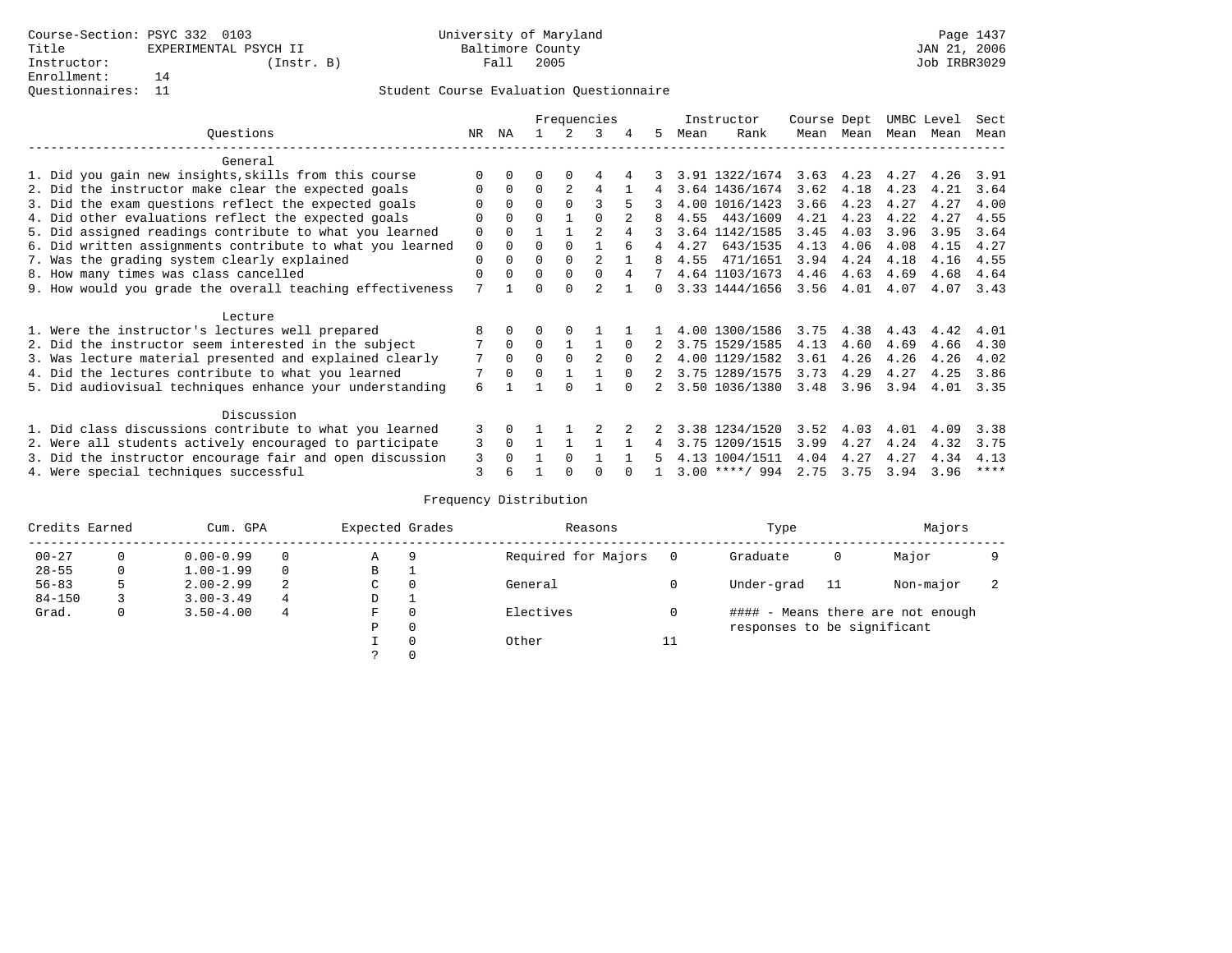|                                                           |             |          |          |               | Frequencies    |   |             |      | Instructor       | Course Dept |                   | UMBC Level |      | Sect        |
|-----------------------------------------------------------|-------------|----------|----------|---------------|----------------|---|-------------|------|------------------|-------------|-------------------|------------|------|-------------|
| Ouestions                                                 | NR          | ΝA       |          | $\mathcal{L}$ | 3              | 4 | 5.          | Mean | Rank             |             | Mean Mean         | Mean Mean  |      | Mean        |
| General                                                   |             |          |          |               |                |   |             |      |                  |             |                   |            |      |             |
| 1. Did you gain new insights, skills from this course     |             | $\Omega$ | 0        | $\Omega$      | 4              |   |             |      | 3.91 1322/1674   |             | $3.63 \quad 4.23$ | 4.27       | 4.26 | 3.91        |
| 2. Did the instructor make clear the expected goals       | 0           | $\Omega$ | $\Omega$ | 2             | 4              |   | 4           |      | 3.64 1436/1674   | 3.62        | 4.18              | 4.23       | 4.21 | 3.64        |
| 3. Did the exam questions reflect the expected goals      |             | $\Omega$ | $\Omega$ | $\Omega$      | ς              | 5 |             |      | 4.00 1016/1423   | 3.66        | 4.23              | 4.27       | 4.27 | 4.00        |
| 4. Did other evaluations reflect the expected goals       |             | $\Omega$ | U        |               |                |   |             | 4.55 | 443/1609         | 4.21        | 4.23              | 4.22       | 4.27 | 4.55        |
| 5. Did assigned readings contribute to what you learned   | 0           | $\Omega$ |          |               | $\mathfrak{D}$ |   |             |      | 3.64 1142/1585   | 3.45        | 4.03              | 3.96       | 3.95 | 3.64        |
| 6. Did written assignments contribute to what you learned | $\mathbf 0$ | $\Omega$ | U        | $\Omega$      |                | 6 | 4           | 4.27 | 643/1535         | 4.13        | 4.06              | 4.08       | 4.15 | 4.27        |
| 7. Was the grading system clearly explained               | 0           | $\Omega$ | O        | $\Omega$      | 2              |   | 8           | 4.55 | 471/1651         | 3.94        | 4.24              | 4.18       | 4.16 | 4.55        |
| 8. How many times was class cancelled                     | U           | $\Omega$ | $\Omega$ | $\Omega$      | $\Omega$       | 4 | $7^{\circ}$ |      | 4.64 1103/1673   | 4.46        | 4.63              | 4.69       | 4.68 | 4.64        |
| 9. How would you grade the overall teaching effectiveness | 7           |          |          | <sup>n</sup>  |                |   | $\Omega$    |      | 3.00 1540/1656   | 3.56        | 4.01              | 4.07       | 4.07 | 3.43        |
| Lecture                                                   |             |          |          |               |                |   |             |      |                  |             |                   |            |      |             |
| 1. Were the instructor's lectures well prepared           | 6           |          |          |               |                |   |             |      | 3.60 1460/1586   | 3.75        | 4.38              | 4.43       | 4.42 | 4.01        |
| 2. Did the instructor seem interested in the subject      | 5           | $\Omega$ | $\Omega$ | $\Omega$      | 2              |   | 3           |      | 4.17 1434/1585   | 4.13        | 4.60              | 4.69       | 4.66 | 4.30        |
| 3. Was lecture material presented and explained clearly   | 5           | $\Omega$ | 0        | $\Omega$      |                |   | 2           |      | 3.83 1255/1582   | 3.61        | 4.26              | 4.26       | 4.26 | 4.02        |
| 4. Did the lectures contribute to what you learned        | 5           | $\Omega$ | $\Omega$ |               |                |   | 2           |      | 3.67 1329/1575   | 3.73        | 4.29              | 4.27       | 4.25 | 3.86        |
| 5. Did audiovisual techniques enhance your understanding  | 5           |          |          |               |                |   |             | 3.80 | 866/1380         | 3.48        | 3.96              | 3.94       | 4.01 | 3.35        |
| Discussion                                                |             |          |          |               |                |   |             |      |                  |             |                   |            |      |             |
| 1. Did class discussions contribute to what you learned   | 3           | $\Omega$ |          |               |                |   |             |      | 3.38 1234/1520   | 3.52        | 4.03              | 4.01       | 4.09 | 3.38        |
| 2. Were all students actively encouraged to participate   | 3           | $\Omega$ |          |               |                |   | 4           |      | 3.75 1209/1515   | 3.99        | 4.27              | 4.24       | 4.32 | 3.75        |
| 3. Did the instructor encourage fair and open discussion  | 3           |          |          | $\Omega$      |                |   |             |      | 4.13 1004/1511   | 4.04        | 4.27              | 4.27       | 4.34 | 4.13        |
| 4. Were special techniques successful                     | 3           | 6        |          |               |                |   |             |      | $3.00$ ****/ 994 | 2.75        | 3.75              | 3.94       | 3.96 | $***$ * * * |

| Credits Earned |   | Cum. GPA      |          | Expected Grades |              | Reasons             |          | Type                        |     | Majors                            |  |
|----------------|---|---------------|----------|-----------------|--------------|---------------------|----------|-----------------------------|-----|-----------------------------------|--|
| $00 - 27$      | 0 | $0.00 - 0.99$ | $\Omega$ | Α               | 9            | Required for Majors | - 0      | Graduate                    | 0   | Major                             |  |
| $28 - 55$      | 0 | $1.00 - 1.99$ | $\Omega$ | В               | ᅩ            |                     |          |                             |     |                                   |  |
| $56 - 83$      |   | $2.00 - 2.99$ | 2        | C               | 0            | General             |          | Under-grad                  | -11 | Non-major                         |  |
| $84 - 150$     |   | $3.00 - 3.49$ | 4        | D               | ᅩ            |                     |          |                             |     |                                   |  |
| Grad.          | 0 | $3.50 - 4.00$ | 4        | F               | $\mathbf{0}$ | Electives           | $\Omega$ |                             |     | #### - Means there are not enough |  |
|                |   |               |          | Ρ               | $\mathbf{0}$ |                     |          | responses to be significant |     |                                   |  |
|                |   |               |          |                 | 0            | Other               | 11       |                             |     |                                   |  |
|                |   |               |          |                 | 0            |                     |          |                             |     |                                   |  |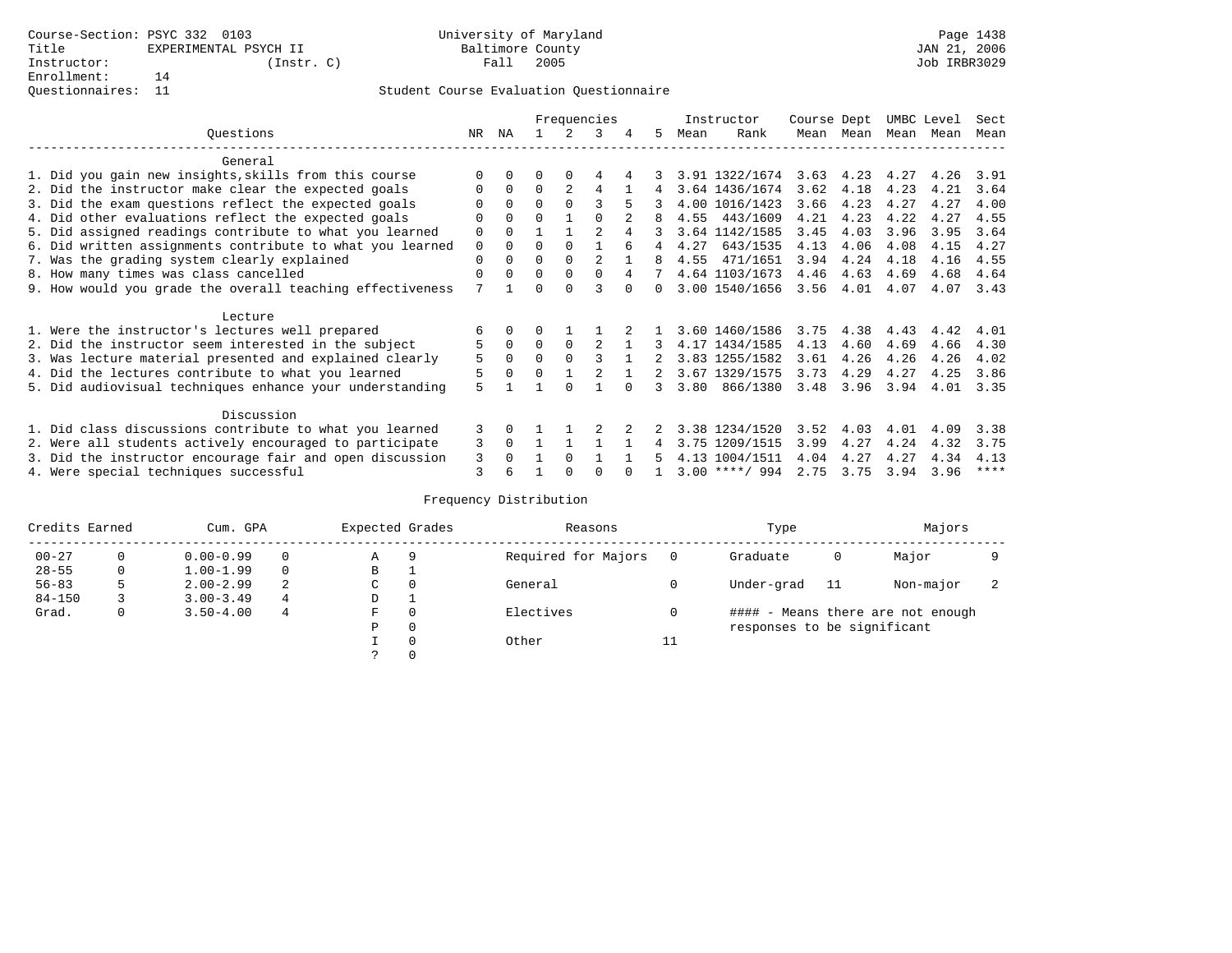|                                                           |             |              |          |               | Frequencies    |   |             |      | Instructor       | Course Dept |                   | UMBC Level |      | Sect        |
|-----------------------------------------------------------|-------------|--------------|----------|---------------|----------------|---|-------------|------|------------------|-------------|-------------------|------------|------|-------------|
| Ouestions                                                 | NR          | ΝA           |          | $\mathcal{L}$ | 3              | 4 | 5.          | Mean | Rank             |             | Mean Mean         | Mean Mean  |      | Mean        |
| General                                                   |             |              |          |               |                |   |             |      |                  |             |                   |            |      |             |
| 1. Did you gain new insights, skills from this course     |             | $\Omega$     | 0        | $\Omega$      | 4              |   |             |      | 3.91 1322/1674   |             | $3.63 \quad 4.23$ | 4.27       | 4.26 | 3.91        |
| 2. Did the instructor make clear the expected goals       | 0           | $\Omega$     | $\Omega$ | 2             | 4              |   | 4           |      | 3.64 1436/1674   | 3.62        | 4.18              | 4.23       | 4.21 | 3.64        |
| 3. Did the exam questions reflect the expected goals      |             | $\Omega$     | $\Omega$ | $\Omega$      | ς              | 5 |             |      | 4.00 1016/1423   | 3.66        | 4.23              | 4.27       | 4.27 | 4.00        |
| 4. Did other evaluations reflect the expected goals       |             | $\Omega$     | U        |               |                |   |             | 4.55 | 443/1609         | 4.21        | 4.23              | 4.22       | 4.27 | 4.55        |
| 5. Did assigned readings contribute to what you learned   | 0           | $\Omega$     |          |               | $\mathfrak{D}$ |   |             |      | 3.64 1142/1585   | 3.45        | 4.03              | 3.96       | 3.95 | 3.64        |
| 6. Did written assignments contribute to what you learned | $\mathbf 0$ | $\Omega$     | U        | $\Omega$      |                | 6 | 4           | 4.27 | 643/1535         | 4.13        | 4.06              | 4.08       | 4.15 | 4.27        |
| 7. Was the grading system clearly explained               | 0           | $\Omega$     | O        | $\Omega$      | 2              |   | 8           | 4.55 | 471/1651         | 3.94        | 4.24              | 4.18       | 4.16 | 4.55        |
| 8. How many times was class cancelled                     | 0           | $\Omega$     | $\Omega$ | $\Omega$      | $\Omega$       | 4 | $7^{\circ}$ |      | 4.64 1103/1673   | 4.46        | 4.63              | 4.69       | 4.68 | 4.64        |
| 9. How would you grade the overall teaching effectiveness | 5           | <sup>n</sup> |          | $\cap$        | $\mathfrak{D}$ |   |             |      | 3.83 1177/1656   | 3.56        | 4.01              | 4.07       | 4.07 | 3.43        |
| Lecture                                                   |             |              |          |               |                |   |             |      |                  |             |                   |            |      |             |
| 1. Were the instructor's lectures well prepared           | 5           |              |          |               |                |   |             |      | 4.17 1211/1586   | 3.75        | 4.38              | 4.43       | 4.42 | 4.01        |
| 2. Did the instructor seem interested in the subject      | 4           | $\Omega$     | $\Omega$ | $\Omega$      |                |   | 5           |      | 4.57 1166/1585   | 4.13        | 4.60              | 4.69       | 4.66 | 4.30        |
| 3. Was lecture material presented and explained clearly   | 4           | $\Omega$     | 0        | $\Omega$      |                | 2 | 4           | 4.43 | 748/1582         | 3.61        | 4.26              | 4.26       | 4.26 | 4.02        |
| 4. Did the lectures contribute to what you learned        | 4           | $\Omega$     | $\Omega$ |               |                | 2 | 4           | 4.29 | 932/1575         | 3.73        | 4.29              | 4.27       | 4.25 | 3.86        |
| 5. Did audiovisual techniques enhance your understanding  | 3           |              |          |               |                |   |             |      | 3.25 1160/1380   | 3.48        | 3.96              | 3.94       | 4.01 | 3.35        |
| Discussion                                                |             |              |          |               |                |   |             |      |                  |             |                   |            |      |             |
| 1. Did class discussions contribute to what you learned   | 3           | $\Omega$     |          |               |                |   |             |      | 3.38 1234/1520   | 3.52        | 4.03              | 4.01       | 4.09 | 3.38        |
| 2. Were all students actively encouraged to participate   | 3           | $\Omega$     |          |               |                |   | 4           |      | 3.75 1209/1515   | 3.99        | 4.27              | 4.24       | 4.32 | 3.75        |
| 3. Did the instructor encourage fair and open discussion  | 3           |              |          | $\Omega$      |                |   |             |      | 4.13 1004/1511   | 4.04        | 4.27              | 4.27       | 4.34 | 4.13        |
| 4. Were special techniques successful                     | 3           | 6            |          |               |                |   |             |      | $3.00$ ****/ 994 | 2.75        | 3.75              | 3.94       | 3.96 | $***$ * * * |

| Credits Earned |          | Cum. GPA      |   | Expected Grades |          | Reasons             |          | Type                        |     | Majors                            |  |
|----------------|----------|---------------|---|-----------------|----------|---------------------|----------|-----------------------------|-----|-----------------------------------|--|
| $00 - 27$      | $\Omega$ | $0.00 - 0.99$ |   | Α               | 9        | Required for Majors | $\Omega$ | Graduate                    | 0   | Major                             |  |
| $28 - 55$      | 0        | $1.00 - 1.99$ |   | В               |          |                     |          |                             |     |                                   |  |
| $56 - 83$      | 5        | $2.00 - 2.99$ | 2 | $\sim$<br>◡     | 0        | General             |          | Under-grad                  | -11 | Non-major                         |  |
| $84 - 150$     |          | $3.00 - 3.49$ | 4 | D               | <b>.</b> |                     |          |                             |     |                                   |  |
| Grad.          | 0        | $3.50 - 4.00$ | 4 | F               | 0        | Electives           | 0        |                             |     | #### - Means there are not enough |  |
|                |          |               |   | Ρ               | 0        |                     |          | responses to be significant |     |                                   |  |
|                |          |               |   |                 | $\Omega$ | Other               | ⊥⊥       |                             |     |                                   |  |
|                |          |               |   |                 |          |                     |          |                             |     |                                   |  |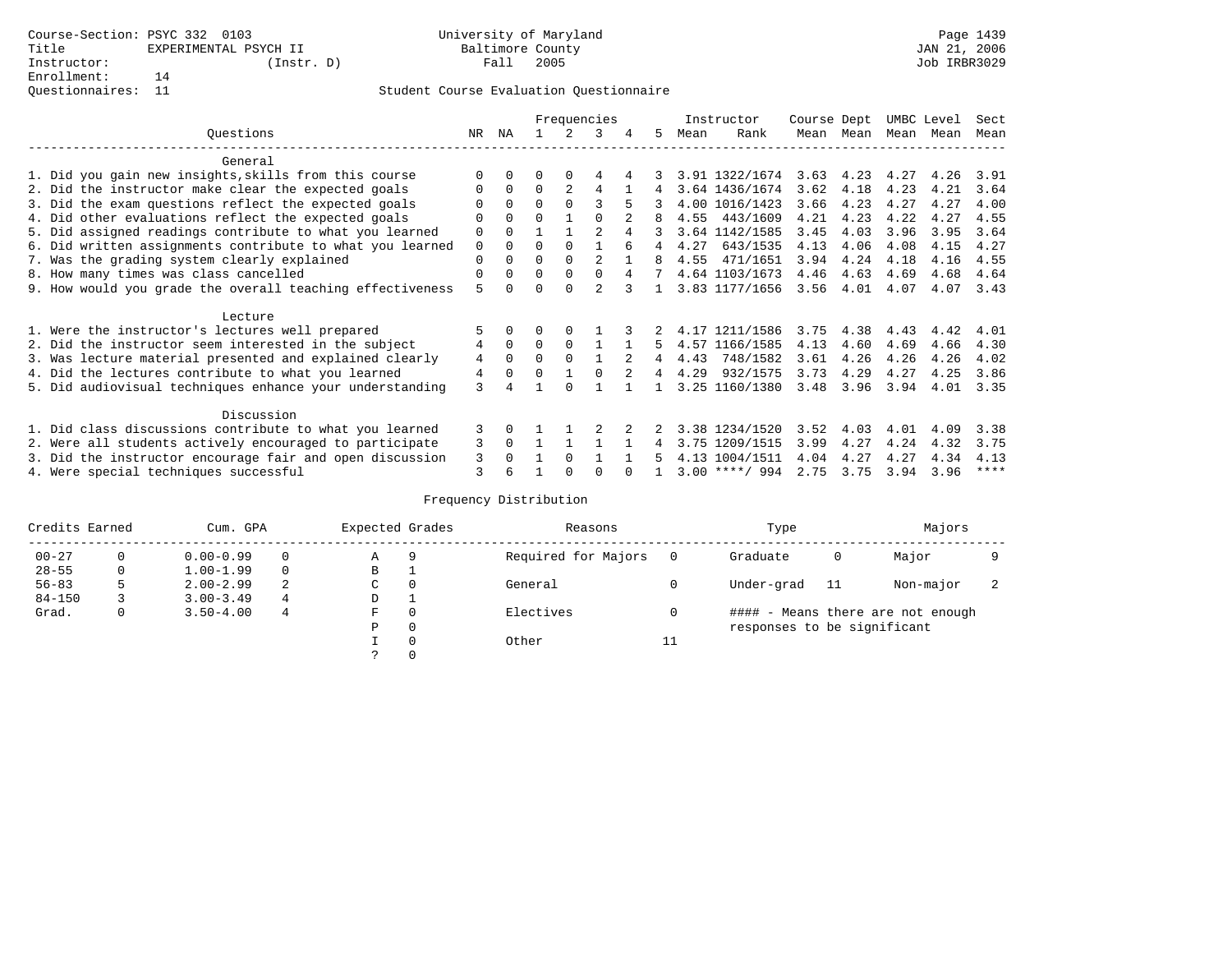|                                                                     |              |                |                |                | Frequencies    |              |                |      | Instructor         | Course Dept |              |              | UMBC Level               | Sect        |
|---------------------------------------------------------------------|--------------|----------------|----------------|----------------|----------------|--------------|----------------|------|--------------------|-------------|--------------|--------------|--------------------------|-------------|
| Ouestions                                                           |              | NR NA          | $\mathbf{1}$   | 2              | 3              | 4            | 5              | Mean | Rank               |             |              |              | Mean Mean Mean Mean Mean |             |
|                                                                     |              |                |                |                |                |              |                |      |                    |             |              |              |                          |             |
| General                                                             |              |                |                |                |                |              |                |      |                    |             |              |              |                          |             |
| 1. Did you gain new insights, skills from this course               |              |                | 3              |                |                |              |                |      | 3.26 1581/1674     | 3.63        | 4.23         | 4.27         | 4.26                     | 3.26        |
| 2. Did the instructor make clear the expected goals                 | 1            | $\Omega$       | $\Omega$       |                | $\overline{2}$ |              |                |      | 4.16 1035/1674     | 3.62        | 4.18         | 4.23         | 4.21                     | 4.16        |
| 3. Did the exam questions reflect the expected goals                |              | 0              | 0              |                | 0              |              | 10             |      | 4.42 672/1423      | 3.66        | 4.23         | 4.27         | 4.27                     | 4.42        |
| 4. Did other evaluations reflect the expected goals                 | 1            | $\Omega$       | $\Omega$       | 2              | $\overline{4}$ | 4            | 9              |      | 4.05 1061/1609     | 4.21        | 4.23         | 4.22         | 4.27                     | 4.05        |
| 5. Did assigned readings contribute to what you learned             | $\mathbf{1}$ | $\overline{a}$ | $\overline{3}$ | $\mathbf{1}$   | 3              | 4            | 6              |      | 3.53 1211/1585     | 3.45        | 4.03         | 3.96         | 3.95                     | 3.53        |
| 6. Did written assignments contribute to what you learned           | $1\,$        | $\Omega$       | $\mathbf{1}$   | $\mathbf{1}$   | $\overline{4}$ |              | 8              | 3.95 | 961/1535           | 4.13        | 4.06         | 4.08         | 4.15                     | 3.95        |
| 7. Was the grading system clearly explained                         | 2            | $\Omega$       | $\Omega$       | 2              | $\Omega$       | 3            | 13             | 4.50 | 524/1651           | 3.94        | 4.24         | 4.18         | 4.16                     | 4.50        |
| 8. How many times was class cancelled                               |              |                | $\Omega$       | $\Omega$       | $\Omega$       |              | 17             |      | 4.94 424/1673      | 4.46        | 4.63         | 4.69         | 4.68                     | 4.94        |
| 9. How would you grade the overall teaching effectiveness           | 4            | $\Omega$       | $\Omega$       | $\overline{a}$ | 7              | 5            | 2              |      | 3.44 1407/1656     |             | $3.56$ 4.01  | 4.07         | 4.07 3.44                |             |
| Lecture                                                             |              |                |                |                |                |              |                |      |                    |             |              |              |                          |             |
| 1. Were the instructor's lectures well prepared                     |              | $\Omega$       | 0              | 0              | 3              |              | 11             | 4.42 | 974/1586           | 3.75        | 4.38         | 4.43         | 4.42                     | 4.42        |
| 2. Did the instructor seem interested in the subject                | 1            | 0              | 0              | 0              | $\mathbf{1}$   | 9            | 9              |      | 4.42 1292/1585     | 4.13        | 4.60         | 4.69         | 4.66                     | 4.42        |
| 3. Was lecture material presented and explained clearly             | 1            | $\mathbf 0$    | $\mathbf 0$    | $\mathbf{1}$   | $\overline{4}$ | 6            | 8              |      | 4.11 1079/1582     | 3.61        | 4.26         | 4.26         | 4.26                     | 4.11        |
| 4. Did the lectures contribute to what you learned                  | 1            | $\mathbf{1}$   | $\mathbf{1}$   | $\mathbf{1}$   | 5              | 3            | 8              |      | 3.89 1225/1575     | 3.73        | 4.29         | 4.27         | 4.25                     | 3.89        |
| 5. Did audiovisual techniques enhance your understanding            | $\mathbf{1}$ | $\Omega$       |                | $\Omega$       | 5              | 6            | 7              |      | 3.95 744/1380      | 3.48        | 3.96         | 3.94         | 4.01                     | 3.95        |
|                                                                     |              |                |                |                |                |              |                |      |                    |             |              |              |                          |             |
| Discussion                                                          |              |                |                |                |                |              |                |      |                    |             |              |              |                          |             |
| 1. Did class discussions contribute to what you learned             | 5            | $\Omega$       |                | $\Omega$       | 2              |              |                | 4.13 | 751/1520           | 3.52        | 4.03         | 4.01         | 4.09                     | 4.13        |
| 2. Were all students actively encouraged to participate             | 5            | $\Omega$       | 0              | 0              | 2              |              | 10             | 4.53 | 603/1515           | 3.99        | 4.27         | 4.24         | 4.32                     | 4.53        |
| 3. Did the instructor encourage fair and open discussion            | 5            | 0              | $\mathbf 0$    | $\mathbf{0}$   | $\overline{4}$ | 4            |                | 4.20 | 955/1511 4.04 4.27 |             |              | 4.27         | 4.34                     | 4.20        |
| 4. Were special techniques successful                               | 6            | 6              | $\Omega$       | $\Omega$       | ζ              | $\mathbf{1}$ | $\overline{4}$ | 4.13 | 432/994            | 2.75        | 3.75         | 3.94         | 3.96 4.13                |             |
|                                                                     |              |                |                |                |                |              |                |      |                    |             |              |              |                          |             |
| Laboratory<br>1. Did the lab increase understanding of the material | 17           |                | $\Omega$       | $\Omega$       | $\Omega$       |              |                |      | $4.33$ ****/ 265   | 3.50        |              |              |                          | ****        |
| 2. Were you provided with adequate background information           | 17           | $\Omega$       | 0              | $\mathbf 0$    | $\Omega$       | $\Omega$     |                |      | $5.00$ ****/ 278   | 4.00        | 4.18<br>4.43 | 4.23<br>4.19 | 4.26<br>4.24             | ****        |
| 3. Were necessary materials available for lab activities            | 17           | $\Omega$       | $\Omega$       | $\Omega$       | $\mathbf{1}$   | $\Omega$     | $2^{1}$        |      | $4.33$ ****/ 260   | 4.50        | 4.45         | 4.46         | 4.49                     | $***$       |
| 4. Did the lab instructor provide assistance                        | 17           | $\Omega$       | $\Omega$       | $\Omega$       | $\Omega$       | $\Omega$     | 3              |      | $5.00$ ****/ 259   | 4.50        | 4.60         | 4.33         | 4.33                     | $***$ *     |
| 5. Were requirements for lab reports clearly specified              | 18           | $\Omega$       | $\Omega$       | $\Omega$       | $\Omega$       | $\Omega$     |                |      | $5.00$ ****/ 233   | $***$ * * * | 3.00         | 4.20         | 4.18                     | $* * * * *$ |
|                                                                     |              |                |                |                |                |              |                |      |                    |             |              |              |                          |             |
| Seminar                                                             |              |                |                |                |                |              |                |      |                    |             |              |              |                          |             |
| 1. Were assigned topics relevant to the announced theme             | 19           | $\Omega$       | 0              | $\mathbf 0$    | 0              |              |                |      | $5.00$ ****/ 103   | ****        | 4.50         | 4.41         | 4.10                     | ****        |
| 2. Was the instructor available for individual attention            | 19           | 0              | $\mathbf 0$    | $\mathbf{0}$   | $\mathbf 0$    | $\Omega$     | 1              |      | $5.00$ ****/ 101   | $***$ * *   | 4.58         | 4.48         | 4.30                     | ****        |
| 3. Did research projects contribute to what you learned             | 19           | $\Omega$       | $\Omega$       | $\Omega$       | $\Omega$       | $\Omega$     | $\mathbf{1}$   |      | $5.00$ ****/<br>95 | ****        | 4.15         | 4.31         | 3.91                     | ****        |
| 4. Did presentations contribute to what you learned                 | 19           | $\Omega$       | $\Omega$       | $\Omega$       | $\Omega$       |              | $\Omega$       |      | $4.00$ ****/<br>99 | ****        | 4.41         | 4.39         | 4.29                     | ****        |
| 5. Were criteria for grading made clear                             | 19           | $\cap$         | $\Omega$       | $\Omega$       | $\cap$         |              | $\mathbf{1}$   |      | $5.00$ ****/<br>97 | ****        | 4.02         | 4.14         | 3.48                     | $* * * *$   |

| Credits Earned |   | Cum. GPA      |             |   | Expected Grades | Reasons             |    | Type                        |     | Majors                            |    |
|----------------|---|---------------|-------------|---|-----------------|---------------------|----|-----------------------------|-----|-----------------------------------|----|
| $00 - 27$      |   | $0.00 - 0.99$ |             | Α |                 | Required for Majors |    | Graduate                    | 0   | Major                             | 16 |
| $28 - 55$      |   | $1.00 - 1.99$ | $\Omega$    | B | 10              |                     |    |                             |     |                                   |    |
| $56 - 83$      |   | $2.00 - 2.99$ | 0<br>4<br>C |   |                 | General             |    | Under-grad                  | -20 | Non-major                         |    |
| $84 - 150$     | 4 | $3.00 - 3.49$ | 5<br>0<br>D |   |                 |                     |    |                             |     |                                   |    |
| Grad.          |   | $3.50 - 4.00$ |             | F | $\Omega$        | Electives           |    |                             |     | #### - Means there are not enough |    |
|                |   |               |             | Ρ | $\Omega$        |                     |    | responses to be significant |     |                                   |    |
|                |   |               |             |   | $\Omega$        | Other               | 18 |                             |     |                                   |    |
|                |   |               |             |   |                 |                     |    |                             |     |                                   |    |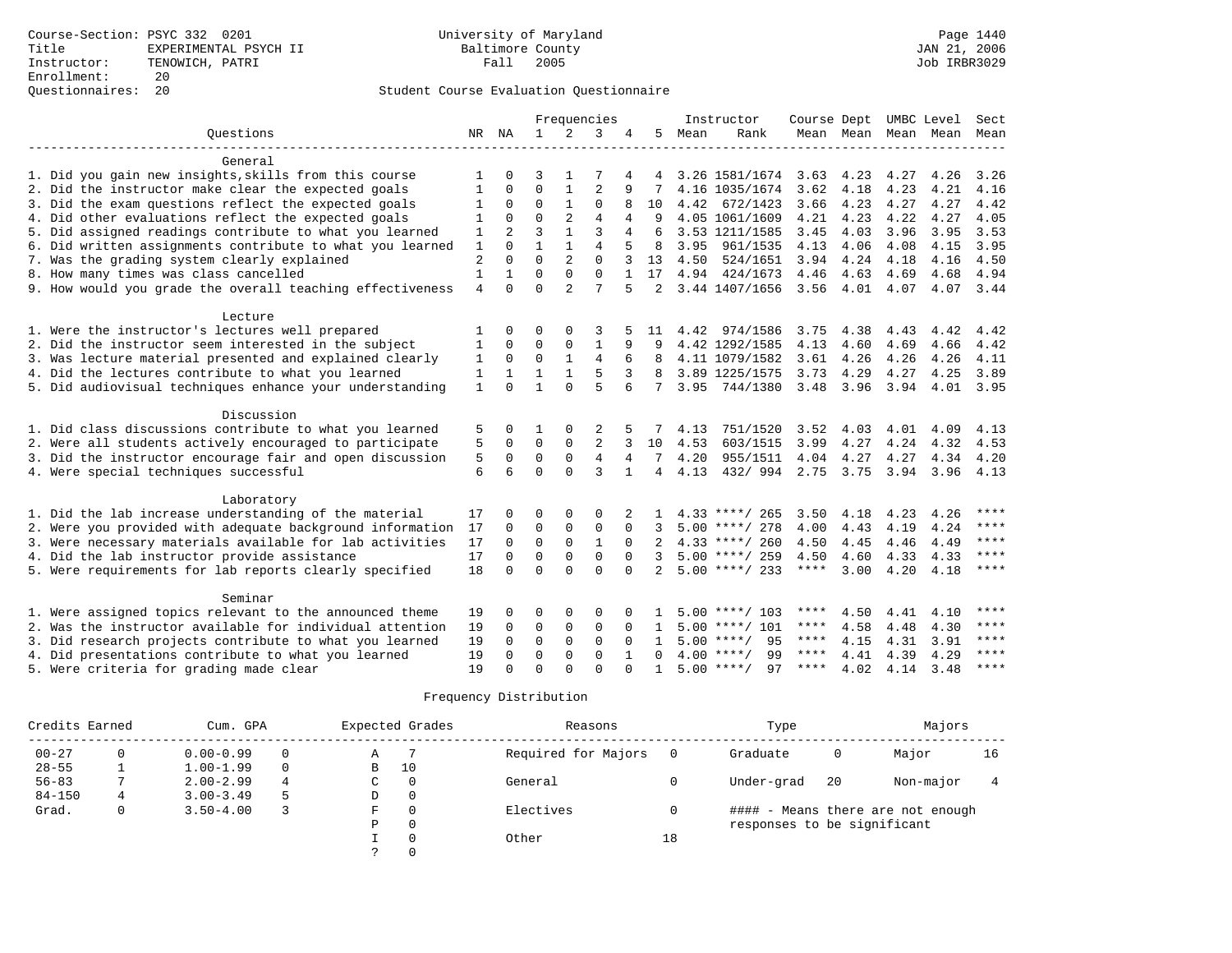|                                                           |          |              |          |          | Frequencies |          |   |      | Instructor     | Course Dept |      |           | UMBC Level | Sect |
|-----------------------------------------------------------|----------|--------------|----------|----------|-------------|----------|---|------|----------------|-------------|------|-----------|------------|------|
| Ouestions                                                 | NR       | ΝA           |          |          | २           | 4        | 5 | Mean | Rank           | Mean        | Mean | Mean Mean |            | Mean |
| General                                                   |          |              |          |          |             |          |   |      |                |             |      |           |            |      |
| 1. Did you gain new insights, skills from this course     |          | <sup>0</sup> | 0        | $\Omega$ |             |          |   |      | 4.00 1196/1674 | 3.63        | 4.23 | 4.27      | 4.26       | 4.00 |
| 2. Did the instructor make clear the expected goals       |          | $\Omega$     | 0        | $\Omega$ | $\Omega$    |          | 0 | 4.00 | 1146/1674      | 3.62        | 4.18 | 4.23      | 4.21       | 4.00 |
| 3. Did the exam questions reflect the expected goals      |          | $\Omega$     | $\Omega$ | $\Omega$ | $\Omega$    | $\Omega$ |   | 5.00 | 1/1423         | 3.66        | 4.23 | 4.27      | 4.27       | 5.00 |
| 4. Did other evaluations reflect the expected goals       | 0        | $\Omega$     | $\Omega$ | $\Omega$ | $\Omega$    | $\Omega$ |   | 5.00 | 1/1609         | 4.21        | 4.23 | 4.22      | 4.27       | 5.00 |
| 5. Did assigned readings contribute to what you learned   | 0        | $\Omega$     |          | $\Omega$ | $\Omega$    |          |   | 5.00 | 1/1585         | 3.45        | 4.03 | 3.96      | 3.95       | 5.00 |
| 6. Did written assignments contribute to what you learned | 0        | 0            | U        | $\Omega$ | 0           | $\Omega$ |   | 5.00 | 1/1535         | 4.13        | 4.06 | 4.08      | 4.15       | 5.00 |
| 7. Was the grading system clearly explained               | 0        | 0            | U        | $\Omega$ | $\Omega$    |          |   | 5.00 | 1/1651         | 3.94        | 4.24 | 4.18      | 4.16       | 5.00 |
| 8. How many times was class cancelled                     | 0        | <sup>0</sup> | 0        | $\Omega$ | $\Omega$    | $\Omega$ |   | 5.00 | 1/1673         | 4.46        | 4.63 | 4.69      | 4.68       | 5.00 |
| 9. How would you grade the overall teaching effectiveness | $\Omega$ |              |          |          |             |          |   |      | 3.00 1540/1656 | 3.56        | 4.01 | 4.07      | 4.07       | 3.00 |
| Lecture                                                   |          |              |          |          |             |          |   |      |                |             |      |           |            |      |
| 1. Were the instructor's lectures well prepared           |          |              |          |          |             |          |   | 5.00 | 1/1586         | 3.75        | 4.38 | 4.43      | 4.42       | 5.00 |
| 2. Did the instructor seem interested in the subject      | 0        | $\Omega$     | 0        | 0        | 0           | $\Omega$ |   | 5.00 | 1/1585         | 4.13        | 4.60 | 4.69      | 4.66       | 5.00 |
| 3. Was lecture material presented and explained clearly   | 0        | $\Omega$     | U        | $\Omega$ | $\Omega$    | $\Omega$ |   | 5.00 | 1/1582         | 3.61        | 4.26 | 4.26      | 4.26       | 5.00 |
| 4. Did the lectures contribute to what you learned        | 0        | $\Omega$     | 0        | $\Omega$ | $\Omega$    | $\Omega$ |   | 5.00 | 1/1575         | 3.73        | 4.29 | 4.27      | 4.25       | 5.00 |
| 5. Did audiovisual techniques enhance your understanding  | $\Omega$ |              |          |          |             |          |   | 4.00 | 666/1380       | 3.48        | 3.96 | 3.94      | 4.01       | 4.00 |
| Discussion                                                |          |              |          |          |             |          |   |      |                |             |      |           |            |      |
| 1. Did class discussions contribute to what you learned   | 0        | 0            | 0        | $\Omega$ | $\Omega$    |          |   | 5.00 | 1/1520         | 3.52        | 4.03 | 4.01      | 4.09       | 5.00 |
| 2. Were all students actively encouraged to participate   | 0        | $\Omega$     | 0        | 0        | 0           | $\Omega$ |   | 5.00 | 1/1515         | 3.99        | 4.27 | 4.24      | 4.32       | 5.00 |
| 3. Did the instructor encourage fair and open discussion  | 0        |              |          | $\Omega$ | 0           | $\Omega$ |   | 5.00 | 1/1511         | 4.04        | 4.27 | 4.27      | 4.34       | 5.00 |
| 4. Were special techniques successful                     | 0        |              |          |          |             |          |   | 3.00 | 881/ 994       | 2.75        | 3.75 | 3.94      | 3.96       | 3.00 |

| Credits Earned |   | Cum. GPA      |              | Expected Grades |          | Reasons             | Type                        |   | Majors                            |  |
|----------------|---|---------------|--------------|-----------------|----------|---------------------|-----------------------------|---|-----------------------------------|--|
| $00 - 27$      |   | $0.00 - 0.99$ | $\Omega$     | Α               |          | Required for Majors | Graduate                    | 0 | Major                             |  |
| $28 - 55$      | 0 | $1.00 - 1.99$ | $\Omega$     | В               | 0        |                     |                             |   |                                   |  |
| $56 - 83$      | 0 | $2.00 - 2.99$ | $\Omega$     | 0<br>С          |          | General             | Under-grad                  |   | Non-major                         |  |
| $84 - 150$     |   | $3.00 - 3.49$ |              | D               | 0        |                     |                             |   |                                   |  |
| Grad.          | 0 | $3.50 - 4.00$ | $\mathbf{0}$ | F               | 0        | Electives           |                             |   | #### - Means there are not enough |  |
|                |   |               |              | Ρ               | 0        |                     | responses to be significant |   |                                   |  |
|                |   |               |              |                 | $\Omega$ | Other               |                             |   |                                   |  |
|                |   |               |              | っ               | 0        |                     |                             |   |                                   |  |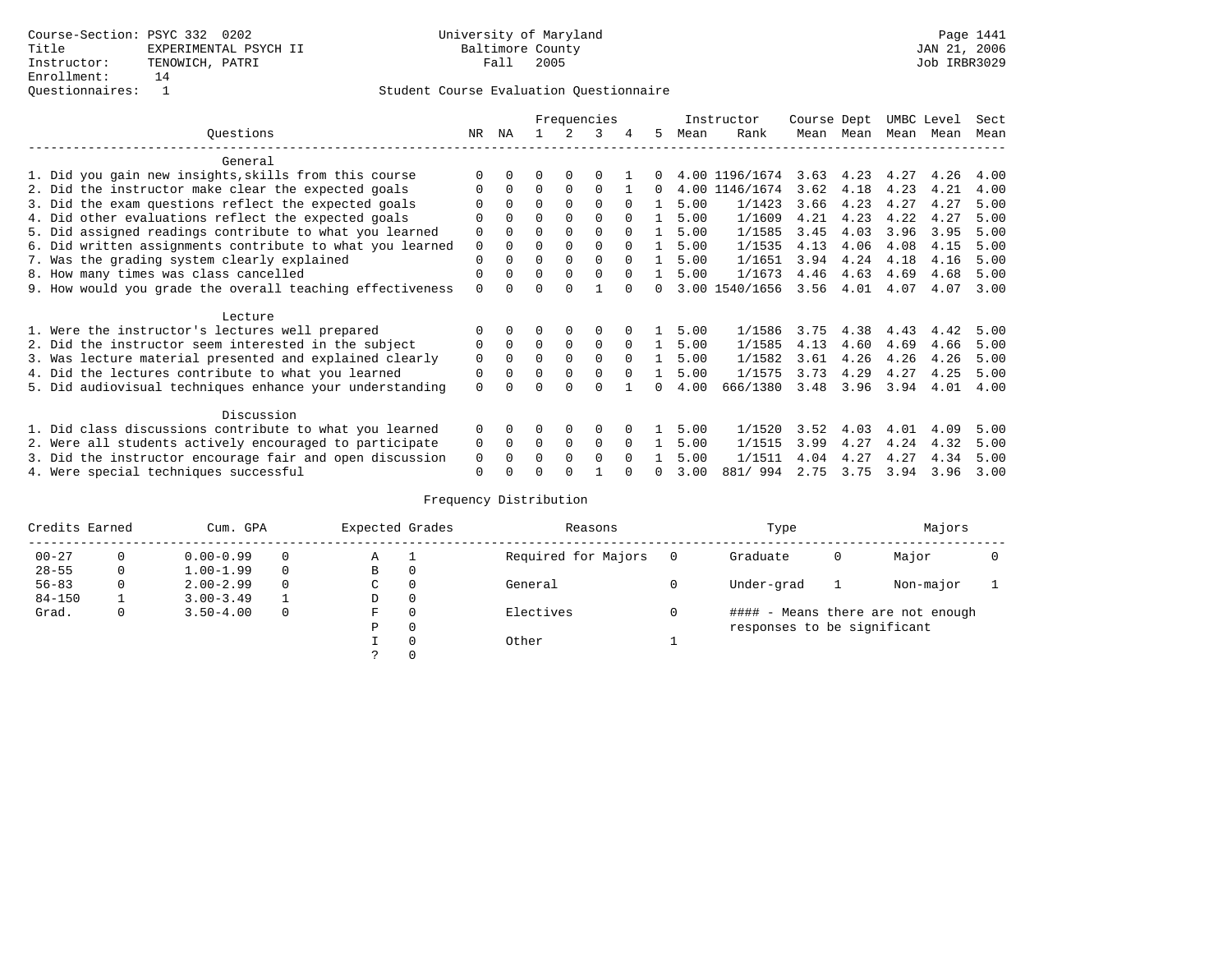|                                                           |          |              | Frequencies  |               |                |              |              | Instructor | Course Dept      |      | UMBC Level |      | Sect |             |
|-----------------------------------------------------------|----------|--------------|--------------|---------------|----------------|--------------|--------------|------------|------------------|------|------------|------|------|-------------|
| Ouestions                                                 | NR       | ΝA           | $\mathbf{1}$ | $\mathcal{L}$ | 3              |              | 5.           | Mean       | Rank             |      | Mean Mean  | Mean | Mean | Mean        |
| General                                                   |          |              |              |               |                |              |              |            |                  |      |            |      |      |             |
| 1. Did you gain new insights, skills from this course     | $\Omega$ | U            | 0            | O             | 3              |              |              |            | 4.00 1196/1674   | 3.63 | 4.23       | 4.27 | 4.26 | 4.00        |
| 2. Did the instructor make clear the expected goals       |          | $\Omega$     | $\Omega$     | $\Omega$      | $\Omega$       |              |              | 4.83       | 191/1674         | 3.62 | 4.18       | 4.23 | 4.21 | 4.83        |
| 3. Did the exam questions reflect the expected goals      | ∩        | 0            | $\Omega$     | $\Omega$      |                |              |              | 4.29       | 819/1423         | 3.66 | 4.23       | 4.27 | 4.27 | 4.29        |
| 4. Did other evaluations reflect the expected goals       | $\Omega$ |              | $\Omega$     | $\Omega$      | $\mathfrak{D}$ |              |              | 4.29       | 812/1609         | 4.21 | 4.23       | 4.22 | 4.27 | 4.29        |
| 5. Did assigned readings contribute to what you learned   |          | 0            | $\Omega$     | $\Omega$      | $\mathbf{3}$   |              |              | 3.83       | 976/1585         | 3.45 | 4.03       | 3.96 | 3.95 | 3.83        |
| 6. Did written assignments contribute to what you learned | $\Omega$ | $\cap$       | $\cap$       | $\mathbf{1}$  | $\mathfrak{D}$ | $\mathbf{1}$ |              |            | 3.86 1066/1535   | 4.13 | 4.06       | 4.08 | 4.15 | 3.86        |
| 7. Was the grading system clearly explained               | $\Omega$ |              | $\Omega$     | $\Omega$      | $\mathbf{1}$   |              |              | 4.57       | 432/1651         | 3.94 | 4.24       | 4.18 | 4.16 | 4.57        |
| 8. How many times was class cancelled                     | 0        | <sup>0</sup> | $\Omega$     | $\Omega$      | $\Omega$       | $\Omega$     |              | 5.00       | 1/1673           | 4.46 | 4.63       | 4.69 | 4.68 | 5.00        |
| 9. How would you grade the overall teaching effectiveness | 1        |              | $\Omega$     | $\Omega$      | 1              | 5            | 0            |            | 3.83 1177/1656   | 3.56 | 4.01       | 4.07 | 4.07 | 3.83        |
| Lecture                                                   |          |              |              |               |                |              |              |            |                  |      |            |      |      |             |
| 1. Were the instructor's lectures well prepared           | $\Omega$ |              | 0            | $\Omega$      |                |              |              | 4.43       | 974/1586         | 3.75 | 4.38       | 4.43 | 4.42 | 4.43        |
| 2. Did the instructor seem interested in the subject      | 0        | $\Omega$     | $\Omega$     | 0             | $\Omega$       | 3            | 4            |            | 4.57 1166/1585   | 4.13 | 4.60       | 4.69 | 4.66 | 4.57        |
| 3. Was lecture material presented and explained clearly   | 0        | $\Omega$     | $\Omega$     | $\Omega$      | $\overline{a}$ | 3            |              |            | 4.00 1129/1582   | 3.61 | 4.26       | 4.26 | 4.26 | 4.00        |
| 4. Did the lectures contribute to what you learned        | 0        | 0            | $\Omega$     |               |                | $\Omega$     |              | 4.29       | 932/1575         | 3.73 | 4.29       | 4.27 | 4.25 | 4.29        |
| 5. Did audiovisual techniques enhance your understanding  | $\Omega$ |              | $\Omega$     | $\cap$        | $\Omega$       |              | 5            | 4.83       | 103/1380         | 3.48 | 3.96       | 3.94 | 4.01 | 4.83        |
| Discussion                                                |          |              |              |               |                |              |              |            |                  |      |            |      |      |             |
| 1. Did class discussions contribute to what you learned   | 3        | 0            | 0            | O             |                |              |              | 4.25       | 645/1520         | 3.52 | 4.03       | 4.01 | 4.09 | 4.25        |
| 2. Were all students actively encouraged to participate   | 3        | 0            | 0            | 0             | $\mathbf 0$    |              |              | 4.75       | 384/1515         | 3.99 | 4.27       | 4.24 | 4.32 | 4.75        |
| 3. Did the instructor encourage fair and open discussion  | 3        | $\Omega$     | $\Omega$     | $\mathbf 0$   | 2              |              |              |            | 3.75 1221/1511   | 4.04 | 4.27       | 4.27 | 4.34 | 3.75        |
| 4. Were special techniques successful                     | 3        |              | 1            | $\cap$        | $\mathbf{1}$   | $\mathbf{1}$ | 0            | 2.67       | 954/994          | 2.75 | 3.75       | 3.94 | 3.96 | 2.67        |
| Laboratory                                                |          |              |              |               |                |              |              |            |                  |      |            |      |      |             |
| 1. Did the lab increase understanding of the material     | 5        | 0            | 0            | 0             |                |              | 0            | 3.50       | 229/<br>265      | 3.50 | 4.18       | 4.23 | 4.26 | 3.50        |
| 2. Were you provided with adequate background information | 5        | 0            | $\Omega$     | $\Omega$      | $\mathbf 0$    |              | 0            | 4.00       | 188/ 278         | 4.00 | 4.43       | 4.19 | 4.24 | 4.00        |
| 3. Were necessary materials available for lab activities  | 5        | 0            | $\Omega$     | $\Omega$      | $\Omega$       |              |              | 4.50       | 137/ 260         | 4.50 | 4.45       | 4.46 | 4.49 | 4.50        |
| 4. Did the lab instructor provide assistance              | 5        | 0            | $\Omega$     | $\Omega$      | $\Omega$       |              |              | 4.50       | 115/ 259         | 4.50 | 4.60       | 4.33 | 4.33 | 4.50        |
| 5. Were requirements for lab reports clearly specified    | 5        |              | ∩            | ∩             |                | ∩            | <sup>n</sup> |            | $3.00$ ****/ 233 | **** | 3.00       | 4.20 | 4.18 | $***$ * * * |

| Credits Earned |   | Cum. GPA      |          | Expected Grades |          | Reasons             | Type                        |   | Majors                            |  |
|----------------|---|---------------|----------|-----------------|----------|---------------------|-----------------------------|---|-----------------------------------|--|
| $00 - 27$      |   | $0.00 - 0.99$ |          | Α               | - 2      | Required for Majors | Graduate                    | 0 | Major                             |  |
| $28 - 55$      | 0 | $1.00 - 1.99$ | $\Omega$ | B               |          |                     |                             |   |                                   |  |
| $56 - 83$      | 2 | $2.00 - 2.99$ | $\Omega$ | C               |          | General             | Under-grad                  |   | Non-major                         |  |
| $84 - 150$     | 0 | $3.00 - 3.49$ |          | D               | $\Omega$ |                     |                             |   |                                   |  |
| Grad.          |   | $3.50 - 4.00$ | 2        | F.              |          | Electives           |                             |   | #### - Means there are not enough |  |
|                |   |               |          | P               | $\Omega$ |                     | responses to be significant |   |                                   |  |
|                |   |               |          |                 |          | Other               |                             |   |                                   |  |
|                |   |               |          |                 |          |                     |                             |   |                                   |  |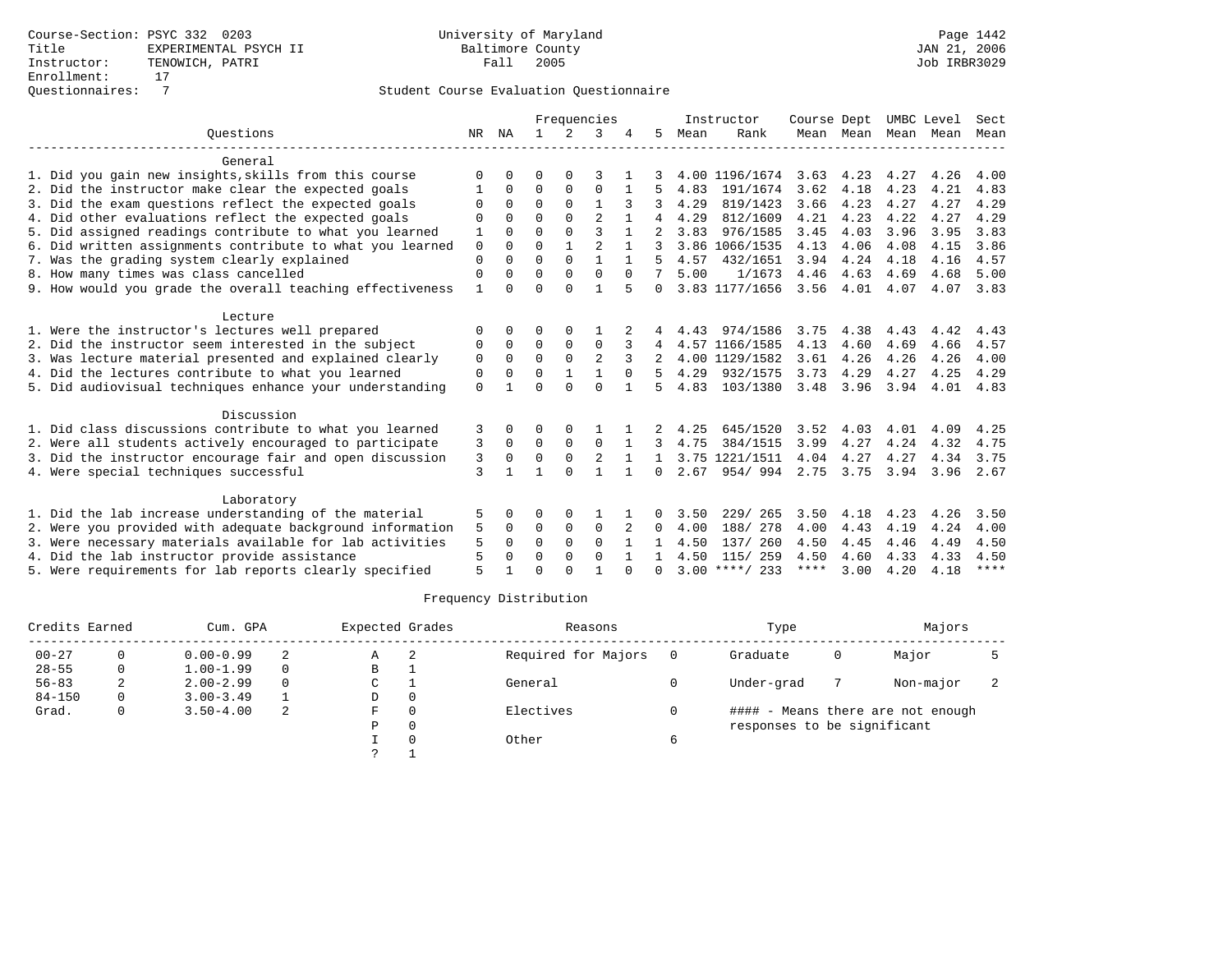|                                                                                                               |                     | Frequencies                |                             |                         |                   | Instructor     | Course Dept UMBC Level |      |                            |              | Sect         |                     |              |              |
|---------------------------------------------------------------------------------------------------------------|---------------------|----------------------------|-----------------------------|-------------------------|-------------------|----------------|------------------------|------|----------------------------|--------------|--------------|---------------------|--------------|--------------|
| Questions                                                                                                     |                     | NR NA                      | $\mathbf 1$                 | 2                       | 3                 | 4              | 5                      | Mean | Rank                       |              |              | Mean Mean Mean Mean |              | Mean         |
|                                                                                                               |                     |                            |                             |                         |                   |                |                        |      |                            |              |              |                     |              |              |
| General                                                                                                       |                     |                            |                             |                         |                   |                |                        |      |                            |              |              |                     |              |              |
| 1. Did you gain new insights, skills from this course                                                         | 2                   | 0                          | 1                           | 1                       | 3                 | 2              | 5                      |      | 3.75 1407/1674             | 3.63         | 4.23         | 4.27                | 4.26         | 3.75         |
| 2. Did the instructor make clear the expected goals                                                           | $\mathbf{1}$        | $\Omega$                   | $\mathbf{1}$                | $\mathbf{1}$            | $\overline{2}$    | 5              | $\overline{4}$         |      | 3.77 1364/1674             | 3.62         | 4.18         | 4.23                | 4.21         | 3.77         |
| 3. Did the exam questions reflect the expected goals                                                          | 2                   | $\Omega$                   | $\mathbf 1$                 | $\mathbf{1}$            | 1                 | 3              | 6                      |      | 4.00 1016/1423             | 3.66         | 4.23         | 4.27                | 4.27         | 4.00         |
| 4. Did other evaluations reflect the expected goals                                                           | 1                   | $\mathbf 0$                | $\overline{2}$              | $\mathbf 0$             | $\overline{2}$    | 4              | 5                      |      | 3.77 1313/1609             | 4.21         | 4.23         | 4.22                | 4.27         | 3.77         |
| 5. Did assigned readings contribute to what you learned                                                       | 1                   | 0                          | 2                           | $\mathbf{1}$            | $\overline{4}$    | 3              | 3                      |      | 3.31 1344/1585             | 3.45         | 4.03         | 3.96                | 3.95         | 3.31         |
| 6. Did written assignments contribute to what you learned                                                     | 1                   | $\Omega$                   | $\overline{2}$              | $\mathbf 0$             | 4                 | 3              | 4                      |      | 3.54 1278/1535             | 4.13         | 4.06         | 4.08                | 4.15         | 3.54         |
| 7. Was the grading system clearly explained                                                                   | 2                   | $\Omega$                   | $\mathbf{1}$                | $\mathbf{1}$            | $\mathbf{1}$      | 3              | 6                      |      | 4.00 1097/1651             | 3.94         | 4.24         | 4.18                | 4.16         | 4.00         |
| 8. How many times was class cancelled                                                                         | $\mathbf{1}$        | $\mathbf 0$                | $\Omega$                    | $\Omega$                | $\Omega$          | $\Omega$       | 13                     | 5.00 | 1/1673                     | 4.46         | 4.63         | 4.69                | 4.68         | 5.00         |
| 9. How would you grade the overall teaching effectiveness                                                     | 6                   | $\mathbf{1}$               | $\Omega$                    | $\Omega$                | $\overline{2}$    | 5              | $\Omega$               |      | 3.71 1267/1656             | 3.56         | 4.01         | 4.07                | 4.07         | 3.71         |
|                                                                                                               |                     |                            |                             |                         |                   |                |                        |      |                            |              |              |                     |              |              |
| Lecture                                                                                                       |                     |                            |                             |                         |                   |                |                        |      |                            |              |              |                     |              |              |
| 1. Were the instructor's lectures well prepared                                                               | 2<br>$\overline{a}$ | $\mathbf 0$<br>$\mathbf 0$ | $\mathbf 0$<br>$\mathbf{0}$ | $\mathbf 0$<br>$\Omega$ | 1<br>$\mathbf{1}$ | 3<br>3         | 8                      | 4.58 | 774/1586                   | 3.75         | 4.38         | 4.43                | 4.42         | 4.58         |
| 2. Did the instructor seem interested in the subject                                                          | 2                   | 0                          | $\mathbf 0$                 | $\mathsf{O}$            | $\mathbf{2}$      | 5              | 8<br>5                 | 4.25 | 4.58 1158/1585             | 4.13         | 4.60<br>4.26 | 4.69                | 4.66         | 4.58<br>4.25 |
| 3. Was lecture material presented and explained clearly<br>4. Did the lectures contribute to what you learned | $\overline{a}$      | $\mathbf 0$                | $\mathbf{1}$                | $\mathbf 0$             | $\mathbf{1}$      | $\overline{4}$ | 6                      |      | 935/1582<br>4.17 1040/1575 | 3.61<br>3.73 | 4.29         | 4.26<br>4.27        | 4.26<br>4.25 | 4.17         |
|                                                                                                               | $\overline{a}$      | $\mathbf{1}$               | $\Omega$                    | $\mathbf 0$             | $\overline{a}$    | 4              | 5                      | 4.27 | 472/1380                   | 3.48         |              |                     | 4.01         | 4.27         |
| 5. Did audiovisual techniques enhance your understanding                                                      |                     |                            |                             |                         |                   |                |                        |      |                            |              | 3.96         | 3.94                |              |              |
| Discussion                                                                                                    |                     |                            |                             |                         |                   |                |                        |      |                            |              |              |                     |              |              |
| 1. Did class discussions contribute to what you learned                                                       | 4                   | $\Omega$                   | 1                           | $\Omega$                | 3                 | 2              | 4                      | 3.80 | 986/1520                   | 3.52         | 4.03         | 4.01                | 4.09         | 3.80         |
| 2. Were all students actively encouraged to participate                                                       | 4                   | $\mathbf 0$                | $\mathbf 0$                 | $\mathbf{1}$            | 2                 | 2              | 5                      | 4.10 | 993/1515                   | 3.99         | 4.27         | 4.24                | 4.32         | 4.10         |
| 3. Did the instructor encourage fair and open discussion                                                      | 4                   | $\mathbf 0$                | $\mathbf 0$                 | $\mathbf 0$             | $\overline{a}$    | 2              | 6                      | 4.40 | 751/1511                   | 4.04         | 4.27         | 4.27                | 4.34         | 4.40         |
| 4. Were special techniques successful                                                                         | $\overline{4}$      | 5                          | $\Omega$                    | $\Omega$                | $\Omega$          | $\overline{2}$ | 3                      | 4.60 | 167/ 994 2.75              |              | 3.75         | 3.94                | 3.96         | 4.60         |
|                                                                                                               |                     |                            |                             |                         |                   |                |                        |      |                            |              |              |                     |              |              |
| Laboratory                                                                                                    |                     |                            |                             |                         |                   |                |                        |      |                            |              |              |                     |              |              |
| 1. Did the lab increase understanding of the material                                                         | 11                  | 1                          | 0                           | $\Omega$                | 1                 | 1              | $\Omega$               |      | $3.50$ ****/ 265           | 3.50         | 4.18         | 4.23                | 4.26         |              |
| 2. Were you provided with adequate background information                                                     | 11                  | $\mathbf 0$                | $\mathbf{0}$                | $\mathbf 0$             | $\mathbf{1}$      | $\mathbf{1}$   | $\mathbf{1}$           |      | $4.00$ ****/ 278           | 4.00         | 4.43         | 4.19                | 4.24         | ****         |
| 3. Were necessary materials available for lab activities                                                      | 11                  | 0                          | $\mathbf{0}$                | $\mathbf 0$             | 1                 | 2              | $\Omega$               |      | $3.67$ ****/ 260           | 4.50         | 4.45         | 4.46                | 4.49         | $***$        |
| 4. Did the lab instructor provide assistance                                                                  | 11                  | $\mathbf 0$                | $\mathbf 0$                 | 1                       | $\mathbf 0$       | $\mathbf{1}$   | $\mathbf{1}$           |      | $3.67$ ****/ 259           | 4.50         | 4.60         | 4.33                | 4.33         | $***$        |
| 5. Were requirements for lab reports clearly specified                                                        | 11                  | $\Omega$                   | $\Omega$                    | $\Omega$                | $\Omega$          | $\mathbf{1}$   | 2                      |      | $4.67$ ****/ 233           | $***$ * * *  | 3.00         | 4.20                | 4.18         | ****         |
|                                                                                                               |                     |                            |                             |                         |                   |                |                        |      |                            |              |              |                     |              |              |
| Seminar                                                                                                       |                     |                            |                             |                         |                   |                |                        |      |                            |              |              |                     |              |              |
| 1. Were assigned topics relevant to the announced theme                                                       | 11                  | 1                          | $\mathbf 0$                 | $\mathsf 0$             | $\mathbf{1}$      | 1              | 0                      |      | $3.50$ ****/ 103           | ****         | 4.50         | 4.41                | 4.10         | $***$ * * *  |
| 2. Was the instructor available for individual attention                                                      | 11                  | 0                          | $\mathbf 0$                 | $\mathbf 0$             | $\mathbf{1}$      | 2              | $\Omega$               | 3.67 | ****/ 101                  | ****         | 4.58         | 4.48                | 4.30         | ****         |
| 3. Did research projects contribute to what you learned                                                       | 11                  | $\mathbf 0$                | $\mathbf 0$                 | $\mathbf 0$             | $\mathbf 0$       | $\mathbf{1}$   | 2                      | 4.67 | ****/<br>95                | $***$ * * *  | 4.15         | 4.31                | 3.91         | $***$        |
| 4. Did presentations contribute to what you learned                                                           | 11                  | $\Omega$                   | $\mathbf{0}$                | $\Omega$                | $\mathbf{1}$      | 2              | $\Omega$               | 3.67 | $***$ /<br>99              | $***$ * * *  | 4.41         | 4.39                | 4.29         | $***$ * * *  |
| 5. Were criteria for grading made clear                                                                       | 11                  | $\Omega$                   | $\Omega$                    | $\Omega$                | $\Omega$          | $\mathbf{1}$   | $\overline{2}$         |      | $4.67$ ****/<br>97         | ****         | 4.02         | 4.14                | 3.48         | ****         |
|                                                                                                               |                     |                            |                             |                         |                   |                |                        |      |                            |              |              |                     |              |              |
| Field Work                                                                                                    |                     |                            |                             |                         |                   |                |                        |      |                            |              |              |                     |              |              |
| 1. Did field experience contribute to what you learned                                                        | 11                  | 0                          | $\mathbf 0$                 | $\mathbf 0$             | 0                 | 2              | 1                      |      | 76<br>$4.33$ ****/         | ****         |              | 3.98                | 4.03         | * * * *      |
| 2. Did you clearly understand your evaluation criteria                                                        | 11                  | $\mathbf 0$                | $\mathbf 0$                 | $\mathbf 0$             | $\mathbf 0$       | $\mathbf{1}$   | 2                      |      | 77<br>$4.67$ ****/         | ****         | ****         | 3.93                | 3.70         | ****         |
| 3. Was the instructor available for consultation                                                              | 11                  | $\mathbf 0$                | $\mathbf 0$                 | $\mathbf 0$             | $\mathbf 0$       | $\mathbf{1}$   | 2                      |      | $4.67$ ****/<br>53         | ****         | $***$ *      | 4.45                | 3.87         | ****         |
| 4. To what degree could you discuss your evaluations                                                          | 11                  | $\mathbf 0$                | $\mathbf 0$                 | $\mathbf 0$             | $\mathbf{1}$      | $\mathbf{1}$   | $\mathbf{1}$           |      | $4.00$ ****/<br>48         | $***$ * * *  | $***$ *      | 4.12                | 3.67         | $***$        |
| 5. Did conferences help you carry out field activities                                                        | 11                  | $\Omega$                   | $\mathbf 0$                 | $\Omega$                | $\mathbf{1}$      | $\Omega$       |                        | 4.33 | $***$ /<br>49              | $***$ * * *  | $***$        | 4.27                | 3.27         | $***$        |
|                                                                                                               |                     |                            |                             |                         |                   |                |                        |      |                            |              |              |                     |              |              |
| Self Paced                                                                                                    |                     |                            |                             |                         |                   |                |                        |      |                            | ****         | ****         |                     |              | ****         |
| 1. Did self-paced system contribute to what you learned                                                       | 11                  | 0                          | $\mathbf 0$                 | $\mathbf 0$             | 0                 | 2              | 1                      |      | $4.33$ ****/<br>61         | ****         | $***$ *      | 4.09                | 3.20         | ****         |
| 2. Did study questions make clear the expected goal                                                           | 11                  | $\Omega$                   | $\mathsf 0$                 | $\mathsf{O}$            | $\Omega$          | $\mathbf{1}$   | $\overline{2}$         |      | $4.67$ ****/<br>52         | ****         | ****         | 4.26                | 3.50         | $***$        |
| 3. Were your contacts with the instructor helpful                                                             | 11                  | $\mathsf{O}\xspace$        | $\mathsf 0$                 | $\mathsf{O}\xspace$     | $\mathbf{1}$      | $\mathbf{1}$   | 1                      | 4.00 | 50<br>$***$ /              | ****         | ****         | 4.44                | 3.82         | ****         |
| 4. Was the feedback/tutoring by proctors helpful                                                              | 11                  | 0                          | $\mathbf 0$                 | $\mathbf 0$<br>$\Omega$ | $\mathbf{1}$      | $\mathbf{1}$   | 1                      | 4.00 | $***/$<br>35               | $***$ * * *  | ****         | 4.36                | 3.29         | ****         |
| 5. Were there enough proctors for all the students                                                            | 11                  | $\Omega$                   | $\Omega$                    |                         | $\mathbf{1}$      | $\Omega$       | 2                      |      | $4.33$ ****/<br>31         |              |              | 4.34                | 4.29         |              |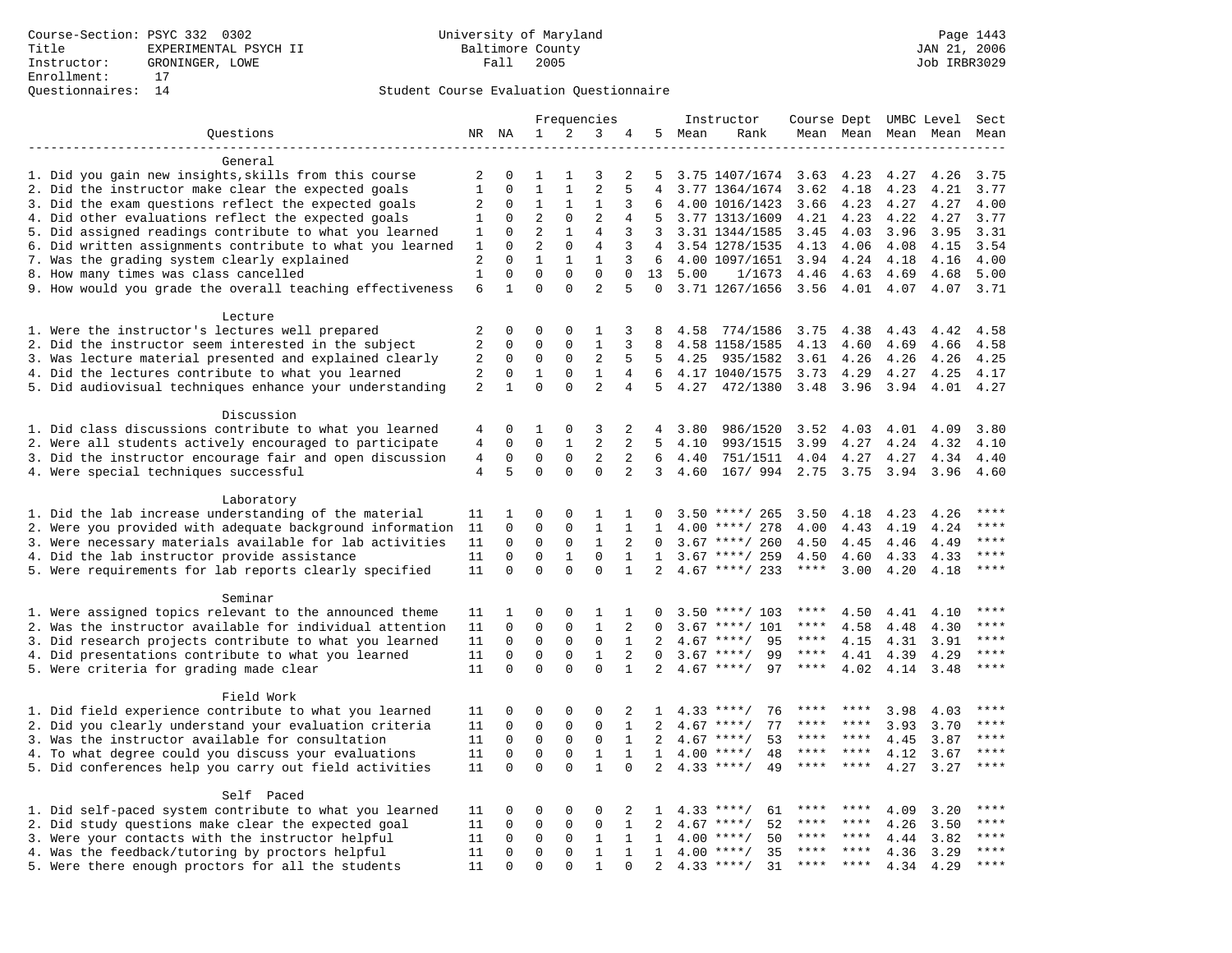| Course-Section: PSYC 332 0302 |                       | University of Maryland                  |      | Page 1443    |
|-------------------------------|-----------------------|-----------------------------------------|------|--------------|
| Title                         | EXPERIMENTAL PSYCH II | Baltimore County                        |      | JAN 21, 2006 |
| Instructor:                   | GRONINGER, LOWE       | Fall                                    | 2005 | Job IRBR3029 |
| Enrollment:                   |                       |                                         |      |              |
| Ouestionnaires: 14            |                       | Student Course Evaluation Ouestionnaire |      |              |

| Credits Earned |   | Cum. GPA      | Expected Grades   |          | Reasons             |    | Type                        |    | Majors                            |  |
|----------------|---|---------------|-------------------|----------|---------------------|----|-----------------------------|----|-----------------------------------|--|
| $00 - 27$      | 2 | $0.00 - 0.99$ | Α                 |          | Required for Majors |    | Graduate                    | 0  | Major                             |  |
| $28 - 55$      |   | $1.00 - 1.99$ | В                 | 6        |                     |    |                             |    |                                   |  |
| $56 - 83$      | 0 | $2.00 - 2.99$ | General<br>4<br>C |          |                     |    | Under-grad                  | 14 | Non-major                         |  |
| $84 - 150$     |   | $3.00 - 3.49$ | D                 | 0        |                     |    |                             |    |                                   |  |
| Grad.          | 0 | $3.50 - 4.00$ | F                 | 0        | Electives           |    |                             |    | #### - Means there are not enough |  |
|                |   |               | Ρ                 | 0        |                     |    | responses to be significant |    |                                   |  |
|                |   |               |                   | $\Omega$ | Other               | 10 |                             |    |                                   |  |
|                |   |               |                   | 0        |                     |    |                             |    |                                   |  |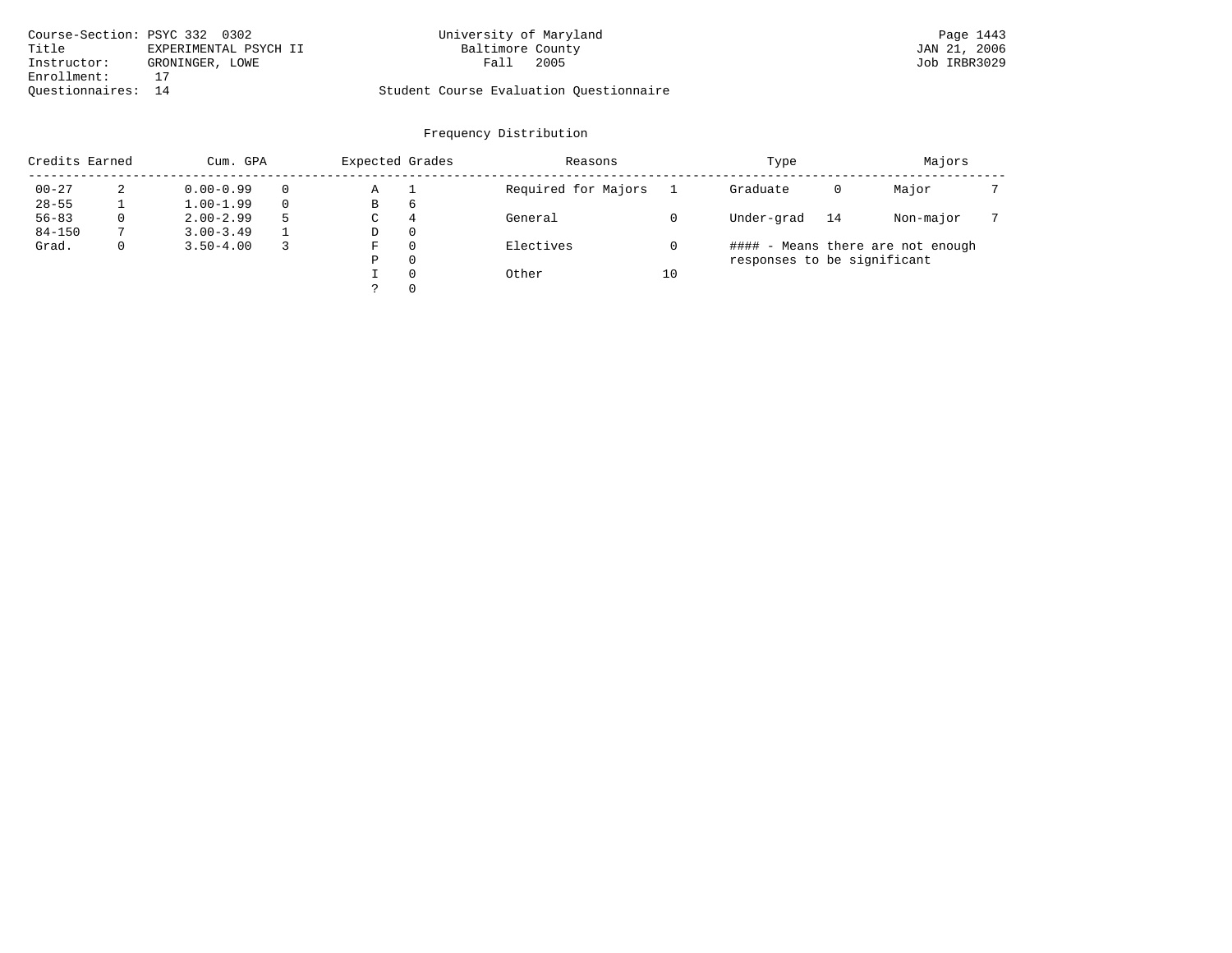|                                                           |                |                      |                      | Frequencies    |                      |                |              |      | Instructor                           | Course Dept UMBC Level |                |      |                          | Sect        |
|-----------------------------------------------------------|----------------|----------------------|----------------------|----------------|----------------------|----------------|--------------|------|--------------------------------------|------------------------|----------------|------|--------------------------|-------------|
| Ouestions                                                 |                | NR NA                | $\mathbf{1}$         | 2              | 3                    | 4              | 5            | Mean | Rank                                 |                        |                |      | Mean Mean Mean Mean Mean |             |
|                                                           |                |                      |                      |                |                      |                |              |      |                                      |                        |                |      |                          |             |
| General                                                   |                |                      |                      |                |                      |                |              |      |                                      |                        |                |      |                          |             |
| 1. Did you gain new insights, skills from this course     |                |                      |                      |                | 2                    | 9              |              |      | 4.00 1196/1674                       | 3.63                   | 4.23           | 4.27 | 4.26                     | 4.00        |
| 2. Did the instructor make clear the expected goals       | 2              | 0                    | $\mathbf 0$          | 1              | $\overline{4}$       | 6              |              |      | 3.94 1233/1674                       | 3.62                   | 4.18           | 4.23 | 4.21                     | 3.94        |
| 3. Did the exam questions reflect the expected goals      | 2              | $\mathbf 0$          | $\overline{2}$       | $\overline{3}$ | $\mathbf 0$          |                |              |      | 3.69 1203/1423                       | 3.66                   | 4.23           | 4.27 | 4.27                     | 3.69        |
| 4. Did other evaluations reflect the expected goals       | 2              | $\Omega$             | $\Omega$             | $\Omega$       | $\overline{2}$       |                |              |      | 4.31 771/1609                        | 4.21                   | 4.23           | 4.22 | 4.27                     | 4.31        |
| 5. Did assigned readings contribute to what you learned   | 3              | $\mathbf{1}$         | $\mathbf{1}$         | $\mathbf{1}$   | 3                    |                | 4            |      | 3.71 1084/1585                       | 3.45                   | 4.03           | 3.96 | 3.95                     | 3.71        |
| 6. Did written assignments contribute to what you learned | 3              | $\Omega$             | $\Omega$             | $\Omega$       | 3                    | 5              | 7            | 4.27 | 655/1535                             | 4.13                   | 4.06           | 4.08 | 4.15                     | 4.27        |
| 7. Was the grading system clearly explained               | 3              | $\Omega$             | $\Omega$             |                | $\Omega$             |                | 9            | 4.47 | 583/1651                             | 3.94                   | 4.24           | 4.18 | 4.16                     | 4.47        |
| 8. How many times was class cancelled                     | $\overline{4}$ | $\Omega$             | $\Omega$             | $\Omega$       | $\Omega$             | $\Omega$       | 14           | 5.00 | 1/1673                               | 4.46                   | 4.63           | 4.69 | 4.68                     | 5.00        |
| 9. How would you grade the overall teaching effectiveness | 6              | $\cap$               | $\mathbf{1}$         | $\cap$         | 5                    | 3              | 3            |      | 3.58 1339/1656                       |                        | $3.56$ 4.01    | 4.07 | 4.07 3.58                |             |
|                                                           |                |                      |                      |                |                      |                |              |      |                                      |                        |                |      |                          |             |
| Lecture                                                   |                |                      |                      |                |                      |                |              |      |                                      |                        |                |      |                          |             |
| 1. Were the instructor's lectures well prepared           | 2              | 0                    | 0                    | 2              |                      |                | 9            |      | 4.25 1144/1586                       | 3.75                   | 4.38           | 4.43 | 4.42                     | 4.25        |
| 2. Did the instructor seem interested in the subject      | 2              | $\mathbf 0$          | 0                    | 2              | 1                    |                | 11           |      | 4.38 1328/1585                       | 4.13                   | 4.60           | 4.69 | 4.66                     | 4.38        |
| 3. Was lecture material presented and explained clearly   | 2              | $\mathbf{0}$         | 2                    | $\overline{2}$ | 3                    | 4              | -5           |      | 3.50 1406/1582                       | 3.61                   | 4.26           | 4.26 | 4.26                     | 3.50        |
| 4. Did the lectures contribute to what you learned        | 2              | $\Omega$             | $\overline{a}$       | $\overline{2}$ | $\mathbf{1}$         | $\overline{4}$ | 7            |      | 3.75 1289/1575                       | 3.73                   | 4.29           | 4.27 | 4.25                     | 3.75        |
| 5. Did audiovisual techniques enhance your understanding  | 2              |                      |                      | $\Omega$       | ζ                    | $\Omega$       | 11           |      | 4.33 426/1380                        |                        | 3.48 3.96 3.94 |      | 4.01                     | 4.33        |
| Discussion                                                |                |                      |                      |                |                      |                |              |      |                                      |                        |                |      |                          |             |
| 1. Did class discussions contribute to what you learned   | 7              | $\Omega$             | 0                    | 2              |                      |                | 6            | 4.09 | 780/1520                             | 3.52                   | 4.03           | 4.01 | 4.09                     | 4.09        |
| 2. Were all students actively encouraged to participate   | 7              | $\Omega$             | $\mathbf{1}$         | $\Omega$       | $\mathbf{1}$         |                | 8            | 4.36 | 798/1515                             | 3.99                   | 4.27           | 4.24 | 4.32                     | 4.36        |
| 3. Did the instructor encourage fair and open discussion  | 7              | $\Omega$             | $\mathbf 0$          | $\mathbf 0$    | $\mathbf{1}$         | $\mathbf{1}$   | 9            | 4.73 | 447/1511                             | 4.04                   | 4.27           | 4.27 | 4.34                     | 4.73        |
| 4. Were special techniques successful                     | 7              | 5                    | $\Omega$             | $\mathbf{1}$   | $\Omega$             | $\Omega$       | 5            | 4.50 | 205/994                              | 2.75 3.75              |                | 3.94 | 3.96                     | 4.50        |
|                                                           |                |                      |                      |                |                      |                |              |      |                                      |                        |                |      |                          |             |
| Laboratory                                                |                |                      |                      |                |                      |                |              |      |                                      |                        |                |      |                          |             |
| 1. Did the lab increase understanding of the material     | 14             |                      | $\Omega$             | $\Omega$       | $\Omega$             |                |              |      | $5.00$ ****/ 265                     | 3.50                   | 4.18           | 4.23 | 4.26                     | ****        |
| 2. Were you provided with adequate background information | 14             | $\Omega$             | $\mathbf 0$          | 0              | $\mathbf 0$          |                |              |      | $4.75$ ****/ 278                     | 4.00                   | 4.43           | 4.19 | 4.24                     | ****        |
| 3. Were necessary materials available for lab activities  | 15             | $\Omega$             | $\Omega$             | $\mathbf 0$    | $\mathbf 0$          |                | $2^{\circ}$  |      | $4.67$ ****/ 260                     | 4.50                   | 4.45           | 4.46 | 4.49                     | $***$ * * * |
| 4. Did the lab instructor provide assistance              | 15             | $\Omega$             | $\Omega$             | $\mathbf 0$    | $\mathbf 0$          | $\Omega$       | 3            |      | $5.00$ ****/ 259                     | 4.50                   | 4.60           | 4.33 | 4.33                     | $***$ *     |
| 5. Were requirements for lab reports clearly specified    | 15             | $\mathbf{1}$         | $\Omega$             | $\cap$         | $\Omega$             | $\Omega$       |              |      | $2, 5.00$ ****/ 233                  | $***$ * * *            | 3.00           | 4.20 | 4.18                     | $***$ *     |
| Seminar                                                   |                |                      |                      |                |                      |                |              |      |                                      |                        |                |      |                          |             |
|                                                           |                |                      |                      |                |                      |                |              |      |                                      | ****                   |                |      |                          | ****        |
| 1. Were assigned topics relevant to the announced theme   | 17<br>17       | $\Omega$<br>$\Omega$ | 0<br>$\mathbf 0$     | 0              | 0                    | $\Omega$       | $\mathbf{1}$ |      | $5.00$ ****/ 103<br>$5.00$ ****/ 101 | ****                   | 4.50           | 4.41 | 4.10                     | ****        |
| 2. Was the instructor available for individual attention  |                | $\Omega$             |                      | 0              | 0                    |                |              |      | $5.00$ ****/<br>95                   | ****                   | 4.58           | 4.48 | 4.30                     | ****        |
| 3. Did research projects contribute to what you learned   | 17             |                      | $\Omega$<br>$\Omega$ | $\Omega$       | $\Omega$             | $\Omega$       | $\mathbf{1}$ |      | $5.00$ ****/<br>99                   | ****                   | 4.15           | 4.31 | 3.91                     | $***$ * * * |
| 4. Did presentations contribute to what you learned       | 17             | $\Omega$             |                      | $\Omega$       | $\Omega$<br>$\Omega$ |                | $\mathbf{1}$ |      | $5.00$ ****/<br>97                   | ****                   | 4.41<br>4.02   | 4.39 | 4.29<br>3.48             | $* * * *$   |
| 5. Were criteria for grading made clear                   | 17             | $\Omega$             | $\Omega$             | $\Omega$       |                      |                | $\mathbf{1}$ |      |                                      |                        |                | 4.14 |                          |             |

| Credits Earned |   | Cum. GPA      |          | Expected Grades |          | Reasons             |    | Type                        |    | Majors                            |    |
|----------------|---|---------------|----------|-----------------|----------|---------------------|----|-----------------------------|----|-----------------------------------|----|
| $00 - 27$      |   | $0.00 - 0.99$ | $\Omega$ | А               |          | Required for Majors |    | Graduate                    | 0  | Major                             | 12 |
| $28 - 55$      | 2 | $1.00 - 1.99$ | $\Omega$ | В               | 3        |                     |    |                             |    |                                   |    |
| $56 - 83$      |   | $2.00 - 2.99$ |          | C               | 4        | General             |    | Under-grad                  | 18 | Non-major                         |    |
| $84 - 150$     |   | $3.00 - 3.49$ | 8        | D               | 0        |                     |    |                             |    |                                   |    |
| Grad.          |   | $3.50 - 4.00$ |          | F               | 0        | Electives           |    |                             |    | #### - Means there are not enough |    |
|                |   |               |          | P               | 0        |                     |    | responses to be significant |    |                                   |    |
|                |   |               |          |                 | $\Omega$ | Other               | 16 |                             |    |                                   |    |
|                |   |               |          |                 |          |                     |    |                             |    |                                   |    |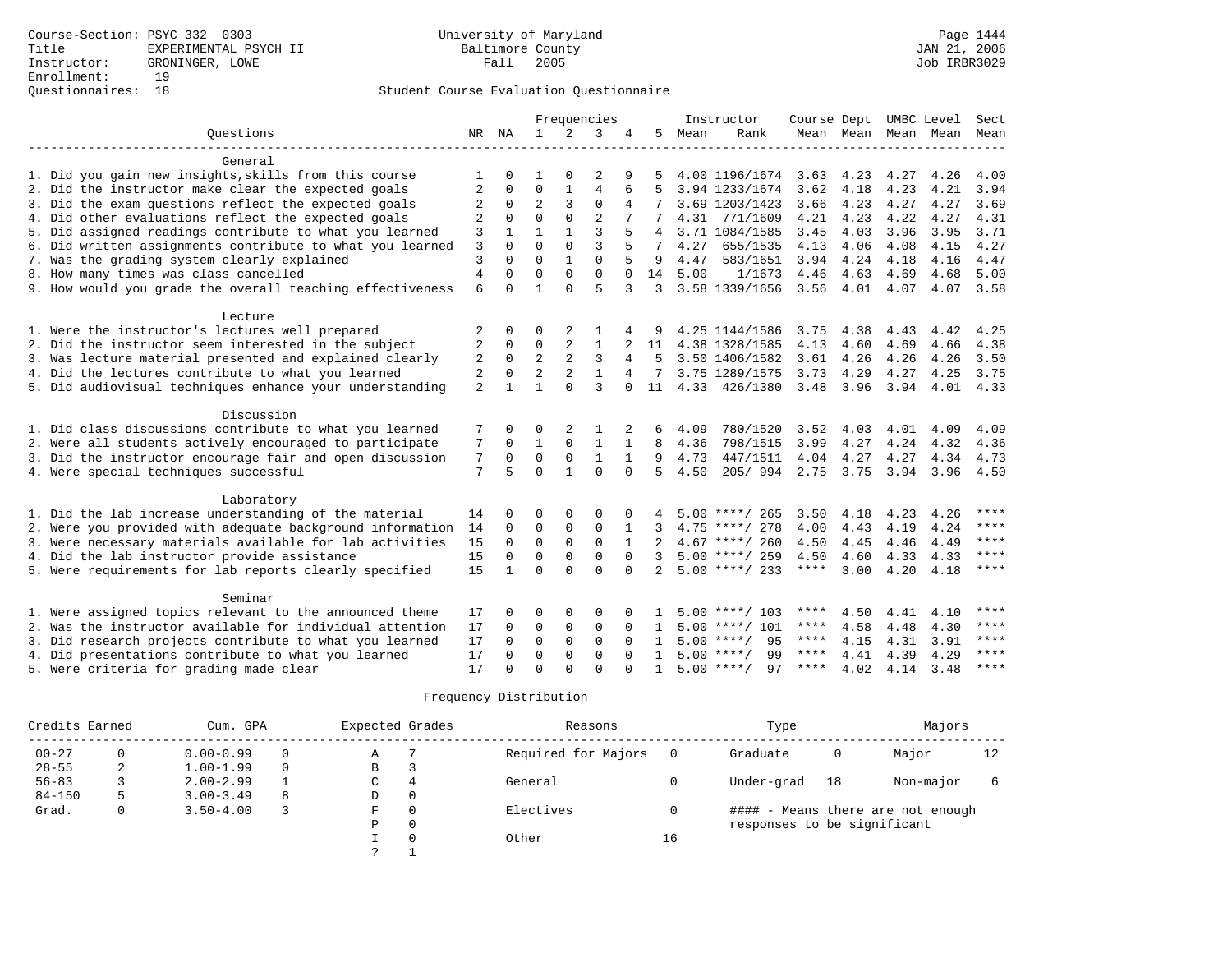# Questionnaires: 83 Student Course Evaluation Questionnaire

|                                                           |    |                |          |               | Frequencies |      |          |      | Instructor       | Course Dept |           | UMBC Level |      | Sect        |
|-----------------------------------------------------------|----|----------------|----------|---------------|-------------|------|----------|------|------------------|-------------|-----------|------------|------|-------------|
| Ouestions                                                 | NR | ΝA             |          | $\mathcal{L}$ | 3           | 4    | 5.       | Mean | Rank             |             | Mean Mean | Mean Mean  |      | Mean        |
| General                                                   |    |                |          |               |             |      |          |      |                  |             |           |            |      |             |
| 1. Did you gain new insights, skills from this course     | 4  |                |          |               | 15          | 22   | 38       |      | 4.18 1046/1674   | 4.49        | 4.23      | 4.27       | 4.26 | 4.18        |
| 2. Did the instructor make clear the expected goals       | 4  | $\Omega$       |          | 11            | 20          | 21   | 25       |      | 3.71 1401/1674   | 4.27        | 4.18      | 4.23       | 4.21 | 3.71        |
| 3. Did the exam questions reflect the expected goals      |    | $\Omega$       | 4        |               | 16          | 26   | 26       |      | 3.80 1158/1423   | 4.34        | 4.23      | 4.27       | 4.27 | 3.80        |
| 4. Did other evaluations reflect the expected goals       | 4  | 56             |          |               |             |      | 6        |      | 3.22 1525/1609   | 3.87        | 4.23      | 4.22       | 4.27 | 3.22        |
| 5. Did assigned readings contribute to what you learned   | 4  | $\overline{1}$ |          | 6             | 13          | 19   | 37       | 4.04 | 748/1585         | 4.20        | 4.03      | 3.96       | 3.95 | 4.04        |
| 6. Did written assignments contribute to what you learned | 4  | 61             | R        |               |             | 5    | $\Omega$ |      | $2.28$ ****/1535 | 4.42        | 4.06      | 4.08       | 4.15 | $***$ * * * |
| 7. Was the grading system clearly explained               | 4  | $\Omega$       |          | 4             | 11          | 12   | 50       | 4.32 | 795/1651         | 4.62        | 4.24      | 4.18       | 4.16 | 4.32        |
| 8. How many times was class cancelled                     | 4  | $\Omega$       | $\Omega$ | $\Omega$      | $\Omega$    |      | 76       | 4.96 | 283/1673         | 4.94        | 4.63      | 4.69       | 4.68 | 4.96        |
| 9. How would you grade the overall teaching effectiveness | 5  |                | ς        |               | 26          | 31   | 16       |      | 3.71 1275/1656   | 4.18        | 4.01      | 4.07       | 4.07 | 3.71        |
| Lecture                                                   |    |                |          |               |             |      |          |      |                  |             |           |            |      |             |
| 1. Were the instructor's lectures well prepared           | 5  |                |          |               | 1 N         | 19   | 39       |      | 4.08 1265/1586   | 4.52        | 4.38      | 4.43       | 4.42 | 4.08        |
| 2. Did the instructor seem interested in the subject      | 5  | $\Omega$       | $\Omega$ | $\Omega$      | 4           | 9    | 65       | 4.78 | 853/1585         | 4.89        | 4.60      | 4.69       | 4.66 | 4.78        |
| 3. Was lecture material presented and explained clearly   | 6  | $\Omega$       |          | 10            | 14          | 24   | 24       |      | 3.68 1344/1582   | 4.25        | 4.26      | 4.26       | 4.26 | 3.68        |
| 4. Did the lectures contribute to what you learned        | 5  | $\Omega$       |          | 5             | 13          | 2.2. | 35       |      | 4.04 1126/1575   | 4.48        | 4.29      | 4.27       | 4.25 | 4.04        |
| 5. Did audiovisual techniques enhance your understanding  | 7  | 50             | a        |               | 4           | 4    | ર        |      | 2.46 1329/1380   | 3.61        | 3.96      | 3.94       | 4.01 | 2.46        |
| Discussion                                                |    |                |          |               |             |      |          |      |                  |             |           |            |      |             |
| 1. Did class discussions contribute to what you learned   | 35 | $\Omega$       | 9        |               | 11          |      | 1 3      |      | 3.19 1309/1520   | 3.55        | 4.03      | 4.01       | 4.09 | 3.19        |
| 2. Were all students actively encouraged to participate   | 35 | $\Omega$       | 5        | 3             | 16          | 8    | 16       |      | 3.56 1285/1515   | 3.92        | 4.27      | 4.24       | 4.32 | 3.56        |
| 3. Did the instructor encourage fair and open discussion  | 35 | $\Omega$       |          | 4             | 11          | 12   | 19       |      | 3.88 1155/1511   | 4.30        | 4.27      | 4.27       | 4.34 | 3.88        |
| 4. Were special techniques successful                     | 34 | 45             |          |               |             |      |          |      | $3.75$ ****/ 994 | ****        | 3.75      | 3.94       | 3.96 | $***$ * * * |

| Credits Earned |    | Cum. GPA      |    |               | Expected Grades | Reasons             |    | Type                        |    | Majors                            |    |
|----------------|----|---------------|----|---------------|-----------------|---------------------|----|-----------------------------|----|-----------------------------------|----|
| $00 - 27$      | 2  | $0.00 - 0.99$ |    | A             | 13              | Required for Majors |    | Graduate                    | 0  | Major                             | 53 |
| $28 - 55$      | 10 | $1.00 - 1.99$ |    | В             | 49              |                     |    |                             |    |                                   |    |
| $56 - 83$      | 22 | $2.00 - 2.99$ | 16 | $\sim$<br>◡   |                 | General             |    | Under-grad                  | 83 | Non-major                         | 30 |
| $84 - 150$     | 20 | $3.00 - 3.49$ | 23 | D             | -2              |                     |    |                             |    |                                   |    |
| Grad.          | 0  | $3.50 - 4.00$ | 11 | F             | 0               | Electives           |    |                             |    | #### - Means there are not enough |    |
|                |    |               |    | Ρ             | 0               |                     |    | responses to be significant |    |                                   |    |
|                |    |               |    |               | 0               | Other               | 66 |                             |    |                                   |    |
|                |    |               |    | $\mathcal{L}$ |                 |                     |    |                             |    |                                   |    |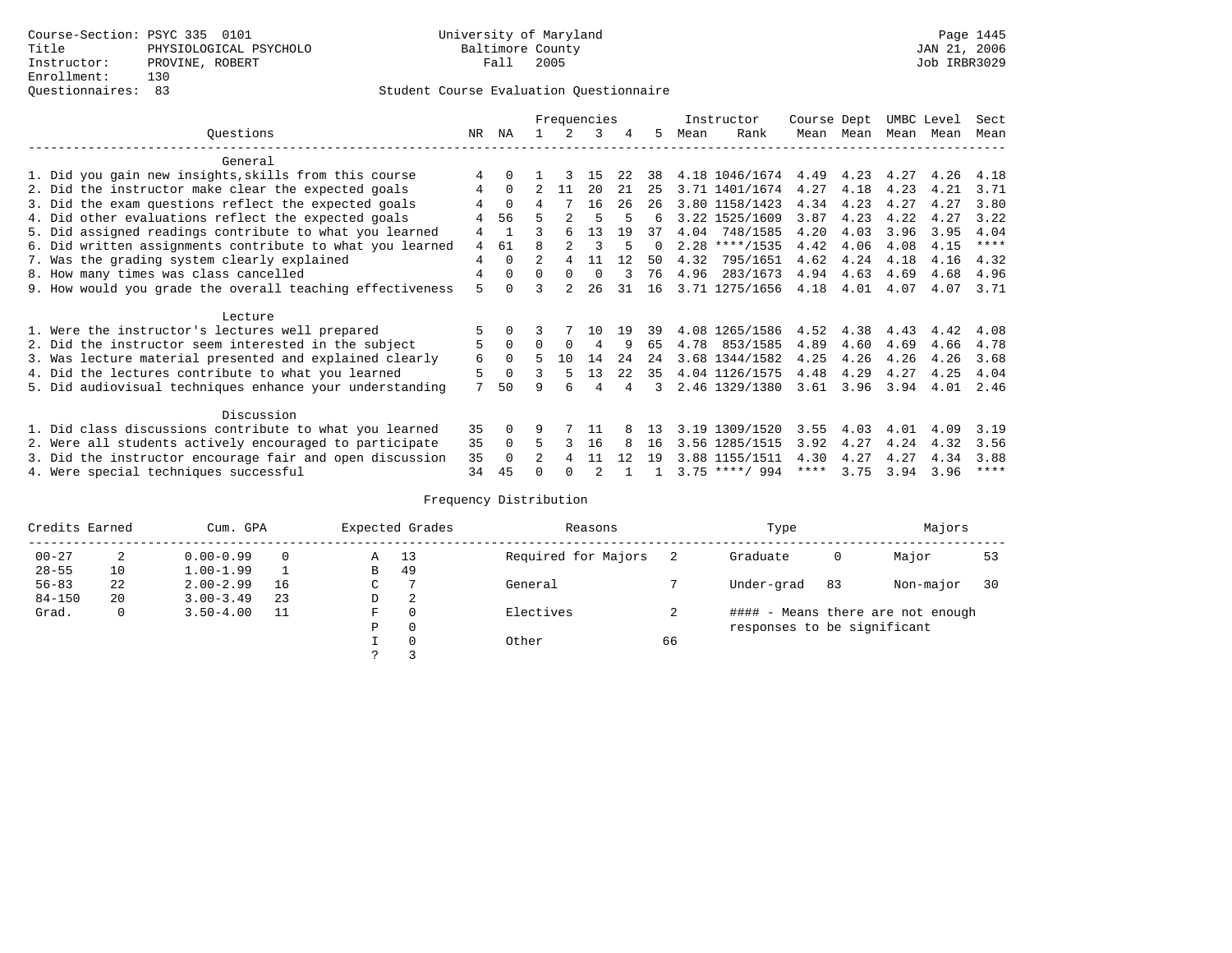|                                                           |     |          |                |             | Frequencies  |          |      |      | Instructor       | Course Dept |           | UMBC Level |      | Sect |
|-----------------------------------------------------------|-----|----------|----------------|-------------|--------------|----------|------|------|------------------|-------------|-----------|------------|------|------|
| Ouestions                                                 | NR. | ΝA       |                |             | 3            | 4        | 5.   | Mean | Rank             |             | Mean Mean | Mean Mean  |      | Mean |
| General                                                   |     |          |                |             |              |          |      |      |                  |             |           |            |      |      |
| 1. Did you gain new insights, skills from this course     | 12  | $\Omega$ | 0              | $\Omega$    | $\Omega$     |          | 20   | 4.80 | 243/1674         | 4.49        | 4.23      | 4.27       | 4.26 | 4.80 |
| 2. Did the instructor make clear the expected goals       | 12  | $\Omega$ | $\Omega$       | $\Omega$    | $\Omega$     |          | 21   | 4.84 | 184/1674         | 4.27        | 4.18      | 4.23       | 4.21 | 4.84 |
| 3. Did the exam questions reflect the expected goals      | 12  | $\Omega$ | $\Omega$       | $\Omega$    | $\Omega$     |          | 2.2. | 4.88 | 146/1423         | 4.34        | 4.23      | 4.27       | 4.27 | 4.88 |
| 4. Did other evaluations reflect the expected goals       | 12  | $\Omega$ | $\Omega$       |             |              |          | 16   | 4.52 | 466/1609         | 3.87        | 4.23      | 4.22       | 4.27 | 4.52 |
| 5. Did assigned readings contribute to what you learned   | 12  | $\Omega$ |                | $\Omega$    | 4            |          | 16   | 4.36 | 452/1585         | 4.20        | 4.03      | 3.96       | 3.95 | 4.36 |
| 6. Did written assignments contribute to what you learned | 12  |          | 0              |             |              |          | 14   | 4.42 | 494/1535         | 4.42        | 4.06      | 4.08       | 4.15 | 4.42 |
| 7. Was the grading system clearly explained               | 12  | $\Omega$ | $\Omega$       | $\Omega$    |              |          | 24   | 4.92 | 93/1651          | 4.62        | 4.24      | 4.18       | 4.16 | 4.92 |
| 8. How many times was class cancelled                     | 12  | $\Omega$ | $\Omega$       | $\Omega$    | 0            |          | 23   | 4.92 | 565/1673         | 4.94        | 4.63      | 4.69       | 4.68 | 4.92 |
| 9. How would you grade the overall teaching effectiveness | 20  |          | U              | $\cap$      | U            |          | 11   | 4.65 | 274/1656         | 4.18        | 4.01      | 4.07       | 4.07 | 4.65 |
| Lecture                                                   |     |          |                |             |              |          |      |      |                  |             |           |            |      |      |
| 1. Were the instructor's lectures well prepared           | 13  |          |                | $\Omega$    |              |          | 23   | 4.96 | 107/1586         | 4.52        | 4.38      | 4.43       | 4.42 | 4.96 |
| 2. Did the instructor seem interested in the subject      | 13  | $\Omega$ | $\Omega$       | $\Omega$    | $\Omega$     | $\Omega$ | 24   | 5.00 | 1/1585           | 4.89        | 4.60      | 4.69       | 4.66 | 5.00 |
| 3. Was lecture material presented and explained clearly   | 13  | $\Omega$ | $\Omega$       | $\Omega$    | $\Omega$     |          | 20   | 4.83 | 217/1582         | 4.25        | 4.26      | 4.26       | 4.26 | 4.83 |
| 4. Did the lectures contribute to what you learned        | 13  | $\Omega$ | 0              | $\Omega$    | <sup>0</sup> |          | 22   | 4.92 | 154/1575         | 4.48        | 4.29      | 4.27       | 4.25 | 4.92 |
| 5. Did audiovisual techniques enhance your understanding  | 13  |          |                | U           |              |          | 19   | 4.75 | 143/1380         | 3.61        | 3.96      | 3.94       | 4.01 | 4.75 |
| Discussion                                                |     |          |                |             |              |          |      |      |                  |             |           |            |      |      |
| 1. Did class discussions contribute to what you learned   | 26  | $\Omega$ |                | $\Omega$    |              |          |      | 3.91 | 924/1520         | 3.55        | 4.03      | 4.01       | 4.09 | 3.91 |
| 2. Were all students actively encouraged to participate   | 26  | $\Omega$ | 0              | $\mathbf 0$ | 3            |          | 6    | 4.27 | 881/1515         | 3.92        | 4.27      | 4.24       | 4.32 | 4.27 |
| 3. Did the instructor encourage fair and open discussion  | 26  |          | 0              | $\Omega$    |              |          |      | 4.73 | 447/1511         | 4.30        | 4.27      | 4.27       | 4.34 | 4.73 |
| 4. Were special techniques successful                     | 26  |          | $\mathfrak{D}$ |             |              |          |      |      | $3.50$ ****/ 994 | ****        | 3.75      | 3.94       | 3.96 | **** |

| Credits Earned |    | Cum. GPA      |               |    | Expected Grades | Reasons             |    | Type                        |     | Majors                            |    |
|----------------|----|---------------|---------------|----|-----------------|---------------------|----|-----------------------------|-----|-----------------------------------|----|
| $00 - 27$      |    | $0.00 - 0.99$ |               | Α  | 17              | Required for Majors |    | Graduate                    | 0   | Major                             | 18 |
| $28 - 55$      | 0  | $1.00 - 1.99$ | $\Omega$      | В  | 4               |                     |    |                             |     |                                   |    |
| $56 - 83$      |    | $2.00 - 2.99$ |               | C. |                 | General             |    | Under-grad                  | -37 | Non-major                         | 19 |
| $84 - 150$     | 14 | $3.00 - 3.49$ | $\mathcal{L}$ | D  | 0               |                     |    |                             |     |                                   |    |
| Grad.          | 0  | $3.50 - 4.00$ |               | F  | $\Omega$        | Electives           |    |                             |     | #### - Means there are not enough |    |
|                |    |               |               | Ρ  | 0               |                     |    | responses to be significant |     |                                   |    |
|                |    |               |               |    | $\Omega$        | Other               | 23 |                             |     |                                   |    |
|                |    |               |               |    |                 |                     |    |                             |     |                                   |    |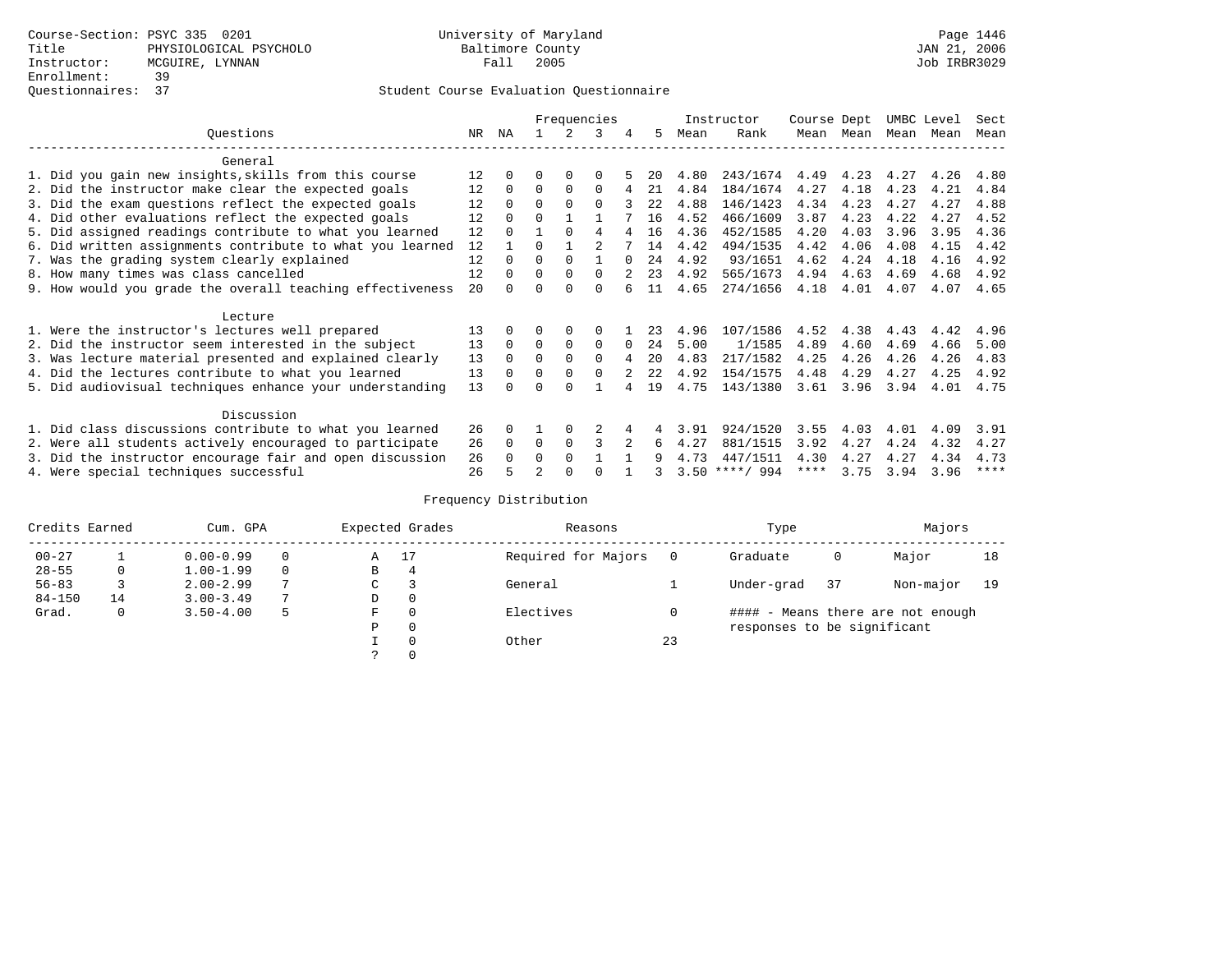|                                                           |             |          |                |          | Frequencies |    |    |      | Instructor     | Course Dept |      | UMBC Level |      | Sect |
|-----------------------------------------------------------|-------------|----------|----------------|----------|-------------|----|----|------|----------------|-------------|------|------------|------|------|
| Ouestions                                                 | NR.         | ΝA       |                | 2.       | 3           | 4  | 5  | Mean | Rank           | Mean        | Mean | Mean       | Mean | Mean |
| General                                                   |             |          |                |          |             |    |    |      |                |             |      |            |      |      |
| 1. Did you gain new insights, skills from this course     | $\Omega$    |          |                |          |             | 15 | 12 |      | 4.03 1179/1674 | 4.19        | 4.23 | 4.27       | 4.26 | 4.03 |
| 2. Did the instructor make clear the expected goals       | 0           | $\Omega$ | $\overline{a}$ | 4        | 8           | 12 | 8  |      | 3.59 1460/1674 | 3.90        | 4.18 | 4.23       | 4.21 | 3.59 |
| 3. Did the exam questions reflect the expected goals      | $\Omega$    | $\Omega$ | 4              | 5        |             | 12 | 12 |      | 3.68 1209/1423 | 3.81        | 4.23 | 4.27       | 4.27 | 3.68 |
| 4. Did other evaluations reflect the expected goals       | $\Omega$    |          |                |          | 10          |    | 12 |      | 3.90 1224/1609 | 3.95        | 4.23 | 4.22       | 4.27 | 3.90 |
| 5. Did assigned readings contribute to what you learned   | 0           |          |                |          | ς           | 9  | 19 | 4.29 | 521/1585       | 4.41        | 4.03 | 3.96       | 3.95 | 4.29 |
| 6. Did written assignments contribute to what you learned | $\mathbf 0$ | $\Omega$ | 5              | 4        | 6           | 12 |    |      | 3.35 1349/1535 | 3.69        | 4.06 | 4.08       | 4.15 | 3.35 |
| 7. Was the grading system clearly explained               | $\Omega$    | $\cap$   |                |          |             | 11 | 15 |      | 4.09 1044/1651 | 4.19        | 4.24 | 4.18       | 4.16 | 4.09 |
| 8. How many times was class cancelled                     | $\Omega$    | $\Omega$ | $\Omega$       | $\Omega$ |             | 21 | 12 |      | 4.32 1368/1673 | 4.63        | 4.63 | 4.69       | 4.68 | 4.32 |
| 9. How would you grade the overall teaching effectiveness | 5           |          |                |          |             | 12 | 6  |      | 3.66 1302/1656 | 3.83        | 4.01 | 4.07       | 4.07 | 3.66 |
| Lecture                                                   |             |          |                |          |             |    |    |      |                |             |      |            |      |      |
| 1. Were the instructor's lectures well prepared           |             | $\Omega$ |                |          | 4           | 10 | 18 |      | 4.29 1112/1586 | 4.41        | 4.38 | 4.43       | 4.42 | 4.29 |
| 2. Did the instructor seem interested in the subject      | 0           | $\Omega$ | $\Omega$       |          |             | 5  | 27 |      | 4.71 1024/1585 | 4.80        | 4.60 | 4.69       | 4.66 | 4.71 |
| 3. Was lecture material presented and explained clearly   | $\Omega$    | $\Omega$ | $\Omega$       | 6        |             | 10 | 11 |      | 3.76 1296/1582 | 4.09        | 4.26 | 4.26       | 4.26 | 3.76 |
| 4. Did the lectures contribute to what you learned        | 1           | $\Omega$ | $\Omega$       | 3        | 7           | 14 | 9  |      | 3.88 1230/1575 | 4.10        | 4.29 | 4.27       | 4.25 | 3.88 |
| 5. Did audiovisual techniques enhance your understanding  | 2           |          |                | ς        | 6           | 9  |    |      | 3.50 1036/1380 | 3.66        | 3.96 | 3.94       | 4.01 | 3.50 |
| Discussion                                                |             |          |                |          |             |    |    |      |                |             |      |            |      |      |
| 1. Did class discussions contribute to what you learned   | 12          | $\Omega$ |                |          |             | 4  | 5  |      | 2.95 1384/1520 | 3.64        | 4.03 | 4.01       | 4.09 | 2.95 |
| 2. Were all students actively encouraged to participate   | 12          | $\Omega$ | 4              | 3        | 6           | 4  | 5  |      | 3.14 1407/1515 | 3.78        | 4.27 | 4.24       | 4.32 | 3.14 |
| 3. Did the instructor encourage fair and open discussion  | 12          | $\Omega$ | $\mathfrak{D}$ |          | 5           | 9  | 5. |      | 3.64 1278/1511 | 4.26        | 4.27 | 4.27       | 4.34 | 3.64 |
| 4. Were special techniques successful                     | 12          | 11       |                |          |             |    |    | 2.82 | 935/994        | 3.32        | 3.75 | 3.94       | 3.96 | 2.82 |

| Credits Earned |          | Cum. GPA      |              |             | Expected Grades | Reasons             |    | Type                        |      | Majors                            |    |
|----------------|----------|---------------|--------------|-------------|-----------------|---------------------|----|-----------------------------|------|-----------------------------------|----|
| $00 - 27$      | $\Omega$ | $0.00 - 0.99$ |              | Α           | 9               | Required for Majors |    | Graduate                    | 0    | Major                             | 22 |
| $28 - 55$      | 3        | $1.00 - 1.99$ |              | B           | 15              |                     |    |                             |      |                                   |    |
| $56 - 83$      | 12       | $2.00 - 2.99$ | <sub>6</sub> | $\sim$<br>◡ | 6               | General             |    | Under-grad                  | - 34 | Non-major                         | 12 |
| $84 - 150$     | 8        | $3.00 - 3.49$ | 9            | D           | 0               |                     |    |                             |      |                                   |    |
| Grad.          | 0        | $3.50 - 4.00$ | 9            | F           | 0               | Electives           |    |                             |      | #### - Means there are not enough |    |
|                |          |               |              | Ρ           | 0               |                     |    | responses to be significant |      |                                   |    |
|                |          |               |              |             | $\Omega$        | Other               | 26 |                             |      |                                   |    |
|                |          |               |              | C           |                 |                     |    |                             |      |                                   |    |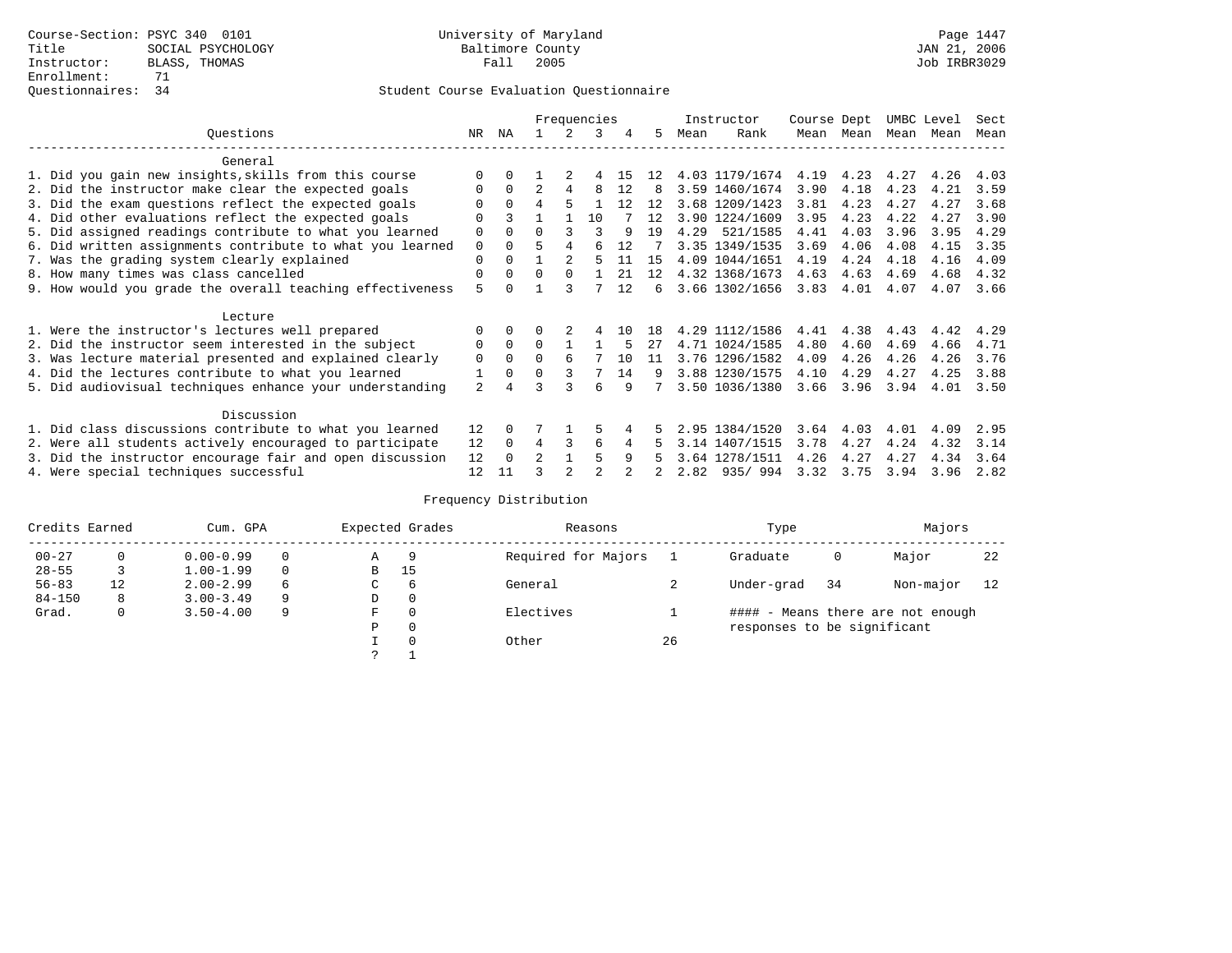|                                                           |          |             |          | Frequencies    |          |    |    |      | Instructor       | Course Dept |           |      | UMBC Level | Sect |
|-----------------------------------------------------------|----------|-------------|----------|----------------|----------|----|----|------|------------------|-------------|-----------|------|------------|------|
| Ouestions                                                 | NR       | ΝA          |          |                |          |    | 5  | Mean | Rank             |             | Mean Mean |      | Mean Mean  | Mean |
| General                                                   |          |             |          |                |          |    |    |      |                  |             |           |      |            |      |
| 1. Did you gain new insights, skills from this course     | $\Omega$ |             |          |                |          | 11 | 19 | 4.35 | 829/1674         | 4.19        | 4.23      | 4.27 | 4.26       | 4.35 |
| 2. Did the instructor make clear the expected goals       | 0        | $\Omega$    |          | $\Omega$       | 6        | 11 | 16 | 4.21 | 993/1674         | 3.90        | 4.18      | 4.23 | 4.21       | 4.21 |
| 3. Did the exam questions reflect the expected goals      | 0        | $\Omega$    |          |                | 6        | 11 | 13 |      | 3.94 1070/1423   | 3.81        | 4.23      | 4.27 | 4.27       | 3.94 |
| 4. Did other evaluations reflect the expected goals       | $\Omega$ |             |          |                | б        | 14 | 11 |      | 4.00 1094/1609   | 3.95        | 4.23      | 4.22 | 4.27       | 4.00 |
| 5. Did assigned readings contribute to what you learned   | 0        | $\Omega$    | U        | $\Omega$       |          | 10 | 21 | 4.53 | 313/1585         | 4.41        | 4.03      | 3.96 | 3.95       | 4.53 |
| 6. Did written assignments contribute to what you learned | 0        | $\Omega$    |          | 2              | 6        | 11 | 14 | 4.03 | 861/1535         | 3.69        | 4.06      | 4.08 | 4.15       | 4.03 |
| 7. Was the grading system clearly explained               | 0        | $\Omega$    |          | $\overline{2}$ | 2        | 10 | 19 | 4.29 | 820/1651         | 4.19        | 4.24      | 4.18 | 4.16       | 4.29 |
| 8. How many times was class cancelled                     | 0        | $\Omega$    | $\Omega$ | $\Omega$       | $\Omega$ |    | 32 | 4.94 | 424/1673         | 4.63        | 4.63      | 4.69 | 4.68       | 4.94 |
| 9. How would you grade the overall teaching effectiveness | 4        | U           | U        |                |          | 13 | 9  | 4.00 | 955/1656         | 3.83        | 4.01      | 4.07 | 4.07       | 4.00 |
| Lecture                                                   |          |             |          |                |          |    |    |      |                  |             |           |      |            |      |
| 1. Were the instructor's lectures well prepared           |          | $\Omega$    | 0        |                |          | 10 | 19 | 4.52 | 847/1586         | 4.41        | 4.38      | 4.43 | 4.42       | 4.52 |
| 2. Did the instructor seem interested in the subject      | 3        | $\Omega$    | $\Omega$ | $\Omega$       | $\Omega$ | 3  | 28 | 4.90 | 567/1585         | 4.80        | 4.60      | 4.69 | 4.66       | 4.90 |
| 3. Was lecture material presented and explained clearly   | 3        | $\Omega$    | $\Omega$ | $\mathbf{1}$   | ς        | 9  | 18 | 4.42 | 762/1582         | 4.09        | 4.26      | 4.26 | 4.26       | 4.42 |
| 4. Did the lectures contribute to what you learned        | 3        | $\mathbf 0$ |          |                |          | 8  | 18 | 4.32 | 895/1575         | 4.10        | 4.29      | 4.27 | 4.25       | 4.32 |
| 5. Did audiovisual techniques enhance your understanding  | 3        |             |          |                |          |    | 11 | 3.82 | 852/1380         | 3.66        | 3.96      | 3.94 | 4.01       | 3.82 |
| Discussion                                                |          |             |          |                |          |    |    |      |                  |             |           |      |            |      |
| 1. Did class discussions contribute to what you learned   | 10       | $\Omega$    |          |                | $\Omega$ | 9  | 13 | 4.33 | 572/1520         | 3.64        | 4.03      | 4.01 | 4.09       | 4.33 |
| 2. Were all students actively encouraged to participate   | 10       | $\Omega$    | 1        | $\mathbf{1}$   | $\Omega$ |    | 15 | 4.42 | 746/1515         | 3.78        | 4.27      | 4.24 | 4.32       | 4.42 |
| 3. Did the instructor encourage fair and open discussion  | 10       | $\Omega$    | 0        | $\Omega$       | $\Omega$ |    | 21 | 4.88 | 278/1511         | 4.26        | 4.27      | 4.27 | 4.34       | 4.88 |
| 4. Were special techniques successful                     | 10       |             |          | っ              |          | 10 | 6  | 3.82 | 609/994          | 3.32        | 3.75      | 3.94 | 3.96       | 3.82 |
| Seminar                                                   |          |             |          |                |          |    |    |      |                  |             |           |      |            |      |
| 1. Were assigned topics relevant to the announced theme   | 33       |             | U        | <sup>0</sup>   | O        |    | 0  |      | $4.00$ ****/ 103 | ****        | 4.50      | 4.41 | 4.10       | **** |

| Credits Earned |    | Cum. GPA      |          | Expected Grades |          | Reasons             |    | Type                        |    | Majors                            |    |
|----------------|----|---------------|----------|-----------------|----------|---------------------|----|-----------------------------|----|-----------------------------------|----|
| $00 - 27$      | z. | $0.00 - 0.99$ | $\Omega$ | Α               | -2       | Required for Majors |    | Graduate                    | 0  | Major                             | 15 |
| $28 - 55$      |    | $1.00 - 1.99$ |          | B               | 12       |                     |    |                             |    |                                   |    |
| $56 - 83$      |    | $2.00 - 2.99$ | 12       | C.              | 14       | General             |    | Under-grad                  | 34 | Non-major                         | 19 |
| $84 - 150$     | Q  | $3.00 - 3.49$ | 5        | D               |          |                     |    |                             |    |                                   |    |
| Grad.          |    | $3.50 - 4.00$ |          | F               | $\Omega$ | Electives           |    |                             |    | #### - Means there are not enough |    |
|                |    |               |          | Р               | 0        |                     |    | responses to be significant |    |                                   |    |
|                |    |               |          |                 | 0        | Other               | 21 |                             |    |                                   |    |
|                |    |               |          |                 |          |                     |    |                             |    |                                   |    |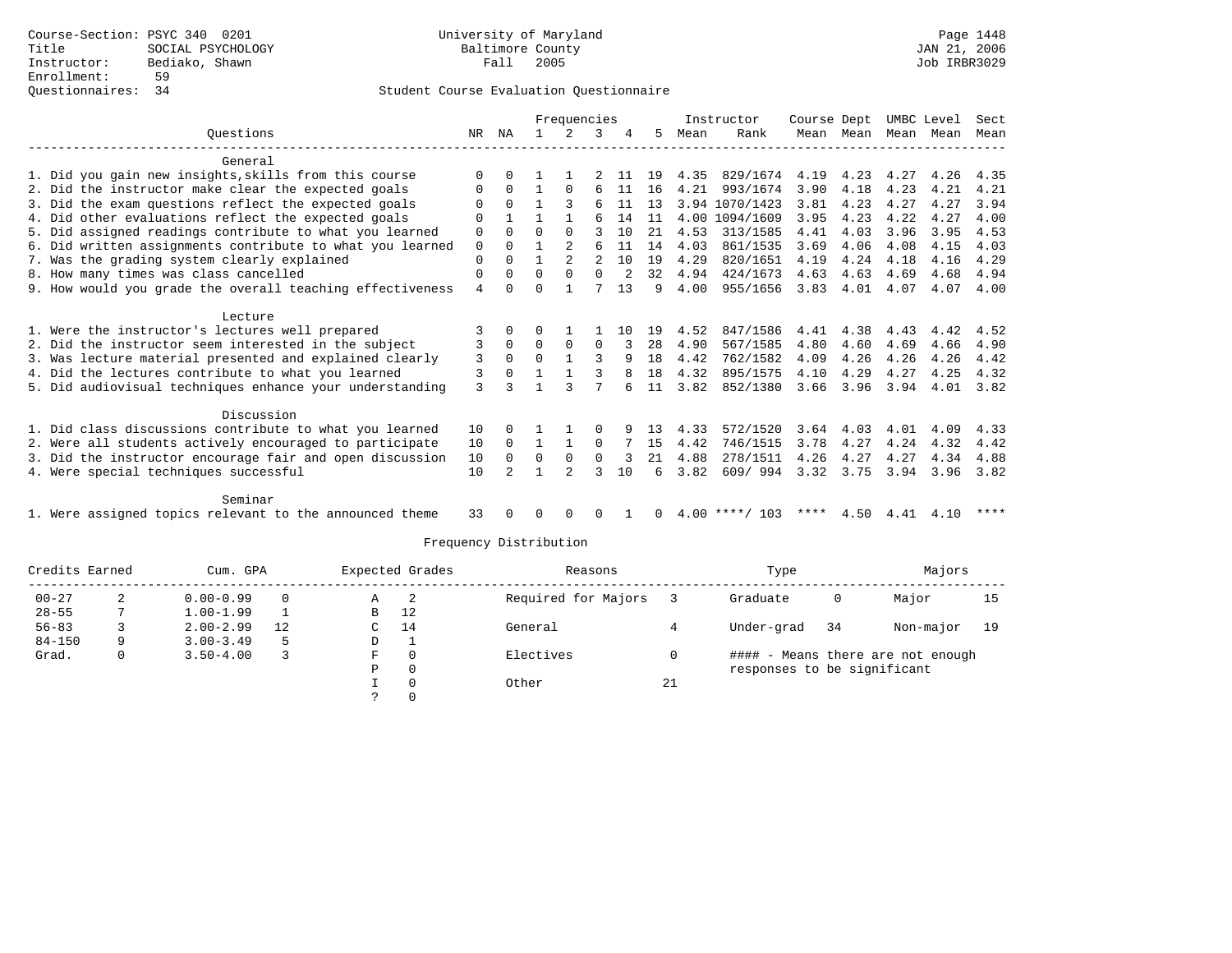|                                                           |             |              |                |             | Frequencies    |          |      |      | Instructor       | Course Dept |           | UMBC Level |      | Sect |
|-----------------------------------------------------------|-------------|--------------|----------------|-------------|----------------|----------|------|------|------------------|-------------|-----------|------------|------|------|
| Ouestions                                                 | NR.         | ΝA           |                |             | 3              | 4        | 5.   | Mean | Rank             |             | Mean Mean | Mean       | Mean | Mean |
| General                                                   |             |              |                |             |                |          |      |      |                  |             |           |            |      |      |
| 1. Did you gain new insights, skills from this course     |             | 0            |                |             |                |          | 26   | 4.70 | 367/1674         | 4.80        | 4.23      | 4.27       | 4.26 | 4.70 |
| 2. Did the instructor make clear the expected goals       | O           | $\Omega$     | $\Omega$       |             |                |          | 19   | 4.47 | 641/1674         | 4.48        | 4.18      | 4.23       | 4.21 | 4.47 |
| 3. Did the exam questions reflect the expected goals      |             | $\Omega$     | $\Omega$       | $\Omega$    |                |          | 20   | 4.60 | 459/1423         | 4.47        | 4.23      | 4.27       | 4.27 | 4.60 |
| 4. Did other evaluations reflect the expected goals       | O           | 9            | $\overline{2}$ | $\Omega$    |                |          | 16   | 4.43 | 614/1609         | 4.46        | 4.23      | 4.22       | 4.27 | 4.43 |
| 5. Did assigned readings contribute to what you learned   |             | $\Omega$     | 0              | $\Omega$    | ς              |          | 20   | 4.59 | 277/1585         | 4.59        | 4.03      | 3.96       | 3.95 | 4.59 |
| 6. Did written assignments contribute to what you learned | $\mathbf 0$ | ζ            | 6              | $\Omega$    | $\mathfrak{D}$ |          | 13   |      | 3.74 1155/1535   | 4.20        | 4.06      | 4.08       | 4.15 | 3.74 |
| 7. Was the grading system clearly explained               | $\mathbf 0$ |              |                | $\Omega$    | 8              |          | 12   |      | 4.04 1077/1651   | 4.27        | 4.24      | 4.18       | 4.16 | 4.04 |
| 8. How many times was class cancelled                     | 0           | $\Omega$     | $\Omega$       | $\Omega$    | $\Omega$       |          | 25   | 4.83 | 832/1673         | 4.82        | 4.63      | 4.69       | 4.68 | 4.83 |
| 9. How would you grade the overall teaching effectiveness | $\Omega$    | <sup>n</sup> | ∩              | ∩           | $\cap$         |          | 21   | 4.70 | 230/1656         | 4.43        | 4.01      | 4.07       | 4.07 | 4.70 |
| Lecture                                                   |             |              |                |             |                |          |      |      |                  |             |           |            |      |      |
| 1. Were the instructor's lectures well prepared           |             |              |                | $\Omega$    |                |          |      | 4.66 | 678/1586         | 4.78        | 4.38      | 4.43       | 4.42 | 4.66 |
| 2. Did the instructor seem interested in the subject      |             | $\Omega$     | $\Omega$       | $\Omega$    |                | $\Omega$ | 28   | 4.93 | 397/1585         | 4.92        | 4.60      | 4.69       | 4.66 | 4.93 |
| 3. Was lecture material presented and explained clearly   | 1           | $\Omega$     | $\Omega$       |             |                |          | 2.2. | 4.66 | 452/1582         | 4.68        | 4.26      | 4.26       | 4.26 | 4.66 |
| 4. Did the lectures contribute to what you learned        |             | $\Omega$     |                | $\Omega$    | $\Omega$       |          | 24   | 4.72 | 407/1575         | 4.81        | 4.29      | 4.27       | 4.25 | 4.72 |
| 5. Did audiovisual techniques enhance your understanding  |             |              |                | $\cap$      |                |          | 2.1  | 4.50 | 303/1380         | 4.40        | 3.96      | 3.94       | 4.01 | 4.50 |
| Discussion                                                |             |              |                |             |                |          |      |      |                  |             |           |            |      |      |
| 1. Did class discussions contribute to what you learned   | 15          | 0            |                | $\Omega$    |                |          | 8    | 4.00 | 810/1520         | 4.33        | 4.03      | 4.01       | 4.09 | 4.00 |
| 2. Were all students actively encouraged to participate   | 15          | $\Omega$     | $\Omega$       | $\mathbf 0$ | $\Omega$       |          | 12   | 4.80 | 325/1515         | 4.84        | 4.27      | 4.24       | 4.32 | 4.80 |
| 3. Did the instructor encourage fair and open discussion  | 15          | $\Omega$     | 0              | $\Omega$    | $\Omega$       |          | 13   | 4.87 | 289/1511         | 4.88        | 4.27      | 4.27       | 4.34 | 4.87 |
| 4. Were special techniques successful                     | 15          | 10           |                |             |                |          |      |      | $4.20$ ****/ 994 | 4.50        | 3.75      | 3.94       | 3.96 | **** |

| Credits Earned |              | Cum. GPA      |          |               | Expected Grades | Reasons             |    | Type                        |    | Majors                            |    |
|----------------|--------------|---------------|----------|---------------|-----------------|---------------------|----|-----------------------------|----|-----------------------------------|----|
| $00 - 27$      | $\Omega$     | $0.00 - 0.99$ |          | Α             | 17              | Required for Majors |    | Graduate                    | 0  | Major                             | 15 |
| $28 - 55$      |              | $1.00 - 1.99$ | $\Omega$ | В             | 9               |                     |    |                             |    |                                   |    |
| $56 - 83$      | 4            | $2.00 - 2.99$ | 6        | C             | 2               | General             | 12 | Under-grad                  | 30 | Non-major                         | 15 |
| $84 - 150$     | 12           | $3.00 - 3.49$ | 6        | D             | 0               |                     |    |                             |    |                                   |    |
| Grad.          | $\mathbf{0}$ | $3.50 - 4.00$ |          | F             | $\Omega$        | Electives           |    |                             |    | #### - Means there are not enough |    |
|                |              |               |          | P             | $\Omega$        |                     |    | responses to be significant |    |                                   |    |
|                |              |               |          |               | $\Omega$        | Other               | 12 |                             |    |                                   |    |
|                |              |               |          | $\mathcal{L}$ | $\Omega$        |                     |    |                             |    |                                   |    |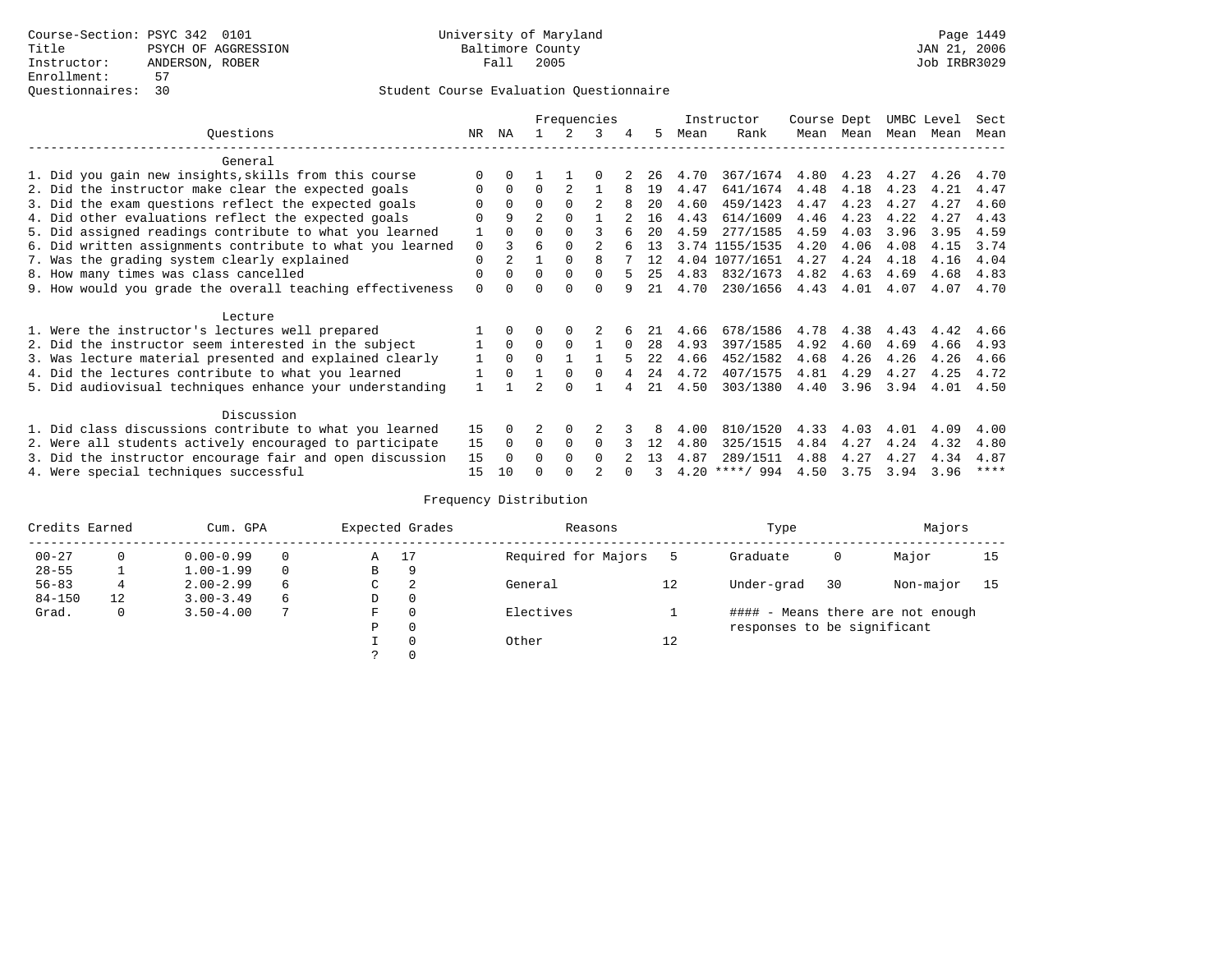|                                                                     |     |              |          |             | Frequencies  |                |   |      | Instructor       | Course Dept |           |           | UMBC Level | Sect        |
|---------------------------------------------------------------------|-----|--------------|----------|-------------|--------------|----------------|---|------|------------------|-------------|-----------|-----------|------------|-------------|
| Ouestions                                                           | NR. | ΝA           |          | 2           | 3            |                | 5 | Mean | Rank             |             | Mean Mean | Mean Mean |            | Mean        |
| General                                                             |     |              |          |             |              |                |   |      |                  |             |           |           |            |             |
| 1. Did you gain new insights, skills from this course               |     |              | U        | O           | O            |                |   | 4.90 | 148/1674         | 4.80        | 4.23      | 4.27      | 4.26       | 4.90        |
| 2. Did the instructor make clear the expected goals                 |     | $\Omega$     | $\Omega$ | $\Omega$    |              |                | 6 | 4.50 | 578/1674         | 4.48        | 4.18      | 4.23      | 4.21       | 4.50        |
| 3. Did the exam questions reflect the expected goals                |     | $\Omega$     | $\Omega$ | $\Omega$    | -1           | 4              | 4 | 4.33 | 771/1423         | 4.47        | 4.23      | 4.27      | 4.27       | 4.33        |
| 4. Did other evaluations reflect the expected goals                 |     | $\Omega$     | 0        | $\Omega$    |              |                | 6 | 4.50 | 490/1609         | 4.46        | 4.23      | 4.22      | 4.27       | 4.50        |
| 5. Did assigned readings contribute to what you learned             | 4   | $\Omega$     | $\Omega$ | $\Omega$    | $\Omega$     | 4              | 6 | 4.60 | 265/1585         | 4.59        | 4.03      | 3.96      | 3.95       | 4.60        |
| 6. Did written assignments contribute to what you learned           | 4   | $\mathbf{1}$ | 0        | $\Omega$    | $\Omega$     |                | 6 | 4.67 | 238/1535         | 4.20        | 4.06      | 4.08      | 4.15       | 4.67        |
| 7. Was the grading system clearly explained                         | 4   | $\Omega$     | $\Omega$ | $\Omega$    |              |                | 6 | 4.50 | 524/1651         | 4.27        | 4.24      | 4.18      | 4.16       | 4.50        |
| 8. How many times was class cancelled                               | 4   | $\Omega$     | 0        | $\Omega$    | $\Omega$     |                | 8 | 4.80 | 887/1673         | 4.82        | 4.63      | 4.69      | 4.68       | 4.80        |
| 9. How would you grade the overall teaching effectiveness           | 8   | $\Omega$     | U        | -1          | $\Omega$     | $\overline{a}$ |   | 4.17 | 827/1656         | 4.43        | 4.01      | 4.07      | 4.07       | 4.17        |
| Lecture                                                             |     |              |          |             |              |                |   |      |                  |             |           |           |            |             |
| 1. Were the instructor's lectures well prepared                     |     | 0            | O        | 0           | O            |                |   | 4.90 | 214/1586         | 4.78        | 4.38      | 4.43      | 4.42       | 4.90        |
| 2. Did the instructor seem interested in the subject                | 4   | $\Omega$     | 0        | $\mathbf 0$ | 0            |                | 9 | 4.90 | 567/1585         | 4.92        | 4.60      | 4.69      | 4.66       | 4.90        |
| 3. Was lecture material presented and explained clearly             | 4   | 0            | 0        | $\mathbf 0$ | $\mathbf{1}$ | -1             | 8 | 4.70 | 394/1582         | 4.68        | 4.26      | 4.26      | 4.26       | 4.70        |
| 4. Did the lectures contribute to what you learned                  | 5   | $\Omega$     | 0        | $\Omega$    | $\Omega$     |                | 8 | 4.89 | 192/1575         | 4.81        | 4.29      | 4.27      | 4.25       | 4.89        |
| 5. Did audiovisual techniques enhance your understanding            | 4   |              |          | U           |              |                |   | 4.30 | 447/1380         | 4.40        | 3.96      | 3.94      | 4.01       | 4.30        |
| Discussion                                                          |     |              |          |             |              |                |   |      |                  |             |           |           |            |             |
| 1. Did class discussions contribute to what you learned             | 5   | $\Omega$     | 0        | $\Omega$    | 0            |                | 6 | 4.67 | 295/1520         | 4.33        | 4.03      | 4.01      | 4.09       | 4.67        |
| 2. Were all students actively encouraged to participate             | 5   | $\Omega$     | $\Omega$ | $\mathbf 0$ | $\Omega$     |                | 8 | 4.89 | 230/1515         | 4.84        | 4.27      | 4.24      | 4.32       | 4.89        |
| 3. Did the instructor encourage fair and open discussion            | 5   | $\Omega$     | $\Omega$ | $\Omega$    | $\Omega$     |                |   | 4.89 | 266/1511         | 4.88        | 4.27      | 4.27      | 4.34       | 4.89        |
| 4. Were special techniques successful                               | 5   |              | U        | $\cap$      |              | $\mathfrak{D}$ |   | 4.50 | 205/994          | 4.50        | 3.75      | 3.94      | 3.96       | 4.50        |
|                                                                     |     |              |          |             |              |                |   |      |                  |             |           |           |            |             |
| Laboratory<br>1. Did the lab increase understanding of the material | 12  |              | 0        | 0           |              |                |   |      | $3.00$ ****/ 265 | ****        | 4.18      | 4.23      | 4.26       | ****        |
| 2. Were you provided with adequate background information           | 12  | $\Omega$     | $\Omega$ | $\mathbf 0$ | $\Omega$     | $\Omega$       |   |      | $5.00$ ****/ 278 | ****        | 4.43      | 4.19      | 4.24       | $***$ * * * |
| 3. Were necessary materials available for lab activities            | 12  |              | U        | $\cap$      | $\Omega$     |                |   |      | $5.00$ ****/ 260 | ****        | 4.45      | 4.46      | 4.49       | $***$ * * * |
|                                                                     |     |              |          |             |              |                |   |      |                  |             |           |           |            |             |

| Credits Earned |   | Cum. GPA      |          | Expected Grades |          | Reasons             |    | Type                        |    | Majors                            |  |
|----------------|---|---------------|----------|-----------------|----------|---------------------|----|-----------------------------|----|-----------------------------------|--|
| $00 - 27$      | 0 | $0.00 - 0.99$ | $\Omega$ | Α               |          | Required for Majors |    | Graduate                    | 0  | Major                             |  |
| $28 - 55$      | 0 | $1.00 - 1.99$ | $\Omega$ | В               | 4        |                     |    |                             |    |                                   |  |
| $56 - 83$      | 0 | $2.00 - 2.99$ | 2        | C               | $\Omega$ | General             |    | Under-grad                  | 14 | Non-major                         |  |
| $84 - 150$     | 2 | $3.00 - 3.49$ |          | D               | $\Omega$ |                     |    |                             |    |                                   |  |
| Grad.          | 0 | $3.50 - 4.00$ |          | F.              | $\Omega$ | Electives           | z. |                             |    | #### - Means there are not enough |  |
|                |   |               |          | Ρ               | $\Omega$ |                     |    | responses to be significant |    |                                   |  |
|                |   |               |          |                 |          | Other               |    |                             |    |                                   |  |
|                |   |               |          |                 |          |                     |    |                             |    |                                   |  |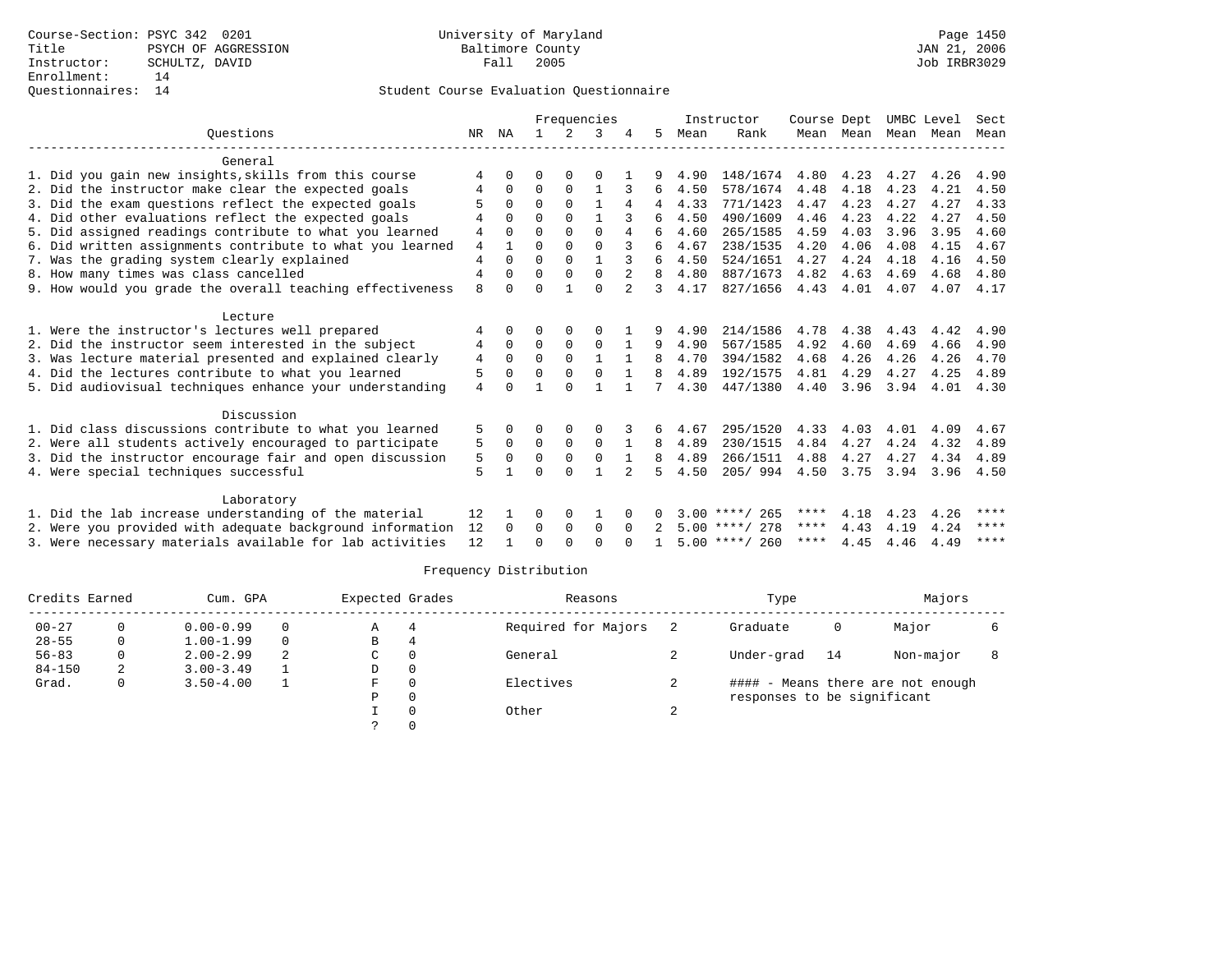|                                                           |     |              |          | Frequencies    |                |          |    |      | Instructor     | Course Dept |      | UMBC Level |      | Sect |
|-----------------------------------------------------------|-----|--------------|----------|----------------|----------------|----------|----|------|----------------|-------------|------|------------|------|------|
| Ouestions                                                 | NR. | ΝA           |          |                | 3              | 4        | 5  | Mean | Rank           | Mean        | Mean | Mean       | Mean | Mean |
| General                                                   |     |              |          |                |                |          |    |      |                |             |      |            |      |      |
| 1. Did you gain new insights, skills from this course     |     | 0            | U        | $\Omega$       |                |          | 18 | 4.85 | 195/1674       | 4.85        | 4.23 | 4.27       | 4.26 | 4.85 |
| 2. Did the instructor make clear the expected goals       | 3   | $\Omega$     | $\Omega$ | $\Omega$       |                |          | 16 | 4.75 | 270/1674       | 4.75        | 4.18 | 4.23       | 4.21 | 4.75 |
| 3. Did the exam questions reflect the expected goals      |     | $\Omega$     | $\Omega$ |                |                |          | 15 | 4.60 | 459/1423       | 4.60        | 4.23 | 4.27       | 4.27 | 4.60 |
| 4. Did other evaluations reflect the expected goals       |     | 9            |          | $\mathfrak{D}$ |                |          |    | 4.27 | 825/1609       | 4.27        | 4.23 | 4.22       | 4.27 | 4.27 |
| 5. Did assigned readings contribute to what you learned   |     | $\Omega$     |          | $\Omega$       | $\mathfrak{D}$ |          | 14 | 4.60 | 265/1585       | 4.60        | 4.03 | 3.96       | 3.95 | 4.60 |
| 6. Did written assignments contribute to what you learned |     | 12           |          |                |                | $\Omega$ | 5  | 4.00 | 870/1535       | 4.00        | 4.06 | 4.08       | 4.15 | 4.00 |
| 7. Was the grading system clearly explained               | 3   | 0            |          | $\Omega$       |                |          | 16 | 4.65 | 340/1651       | 4.65        | 4.24 | 4.18       | 4.16 | 4.65 |
| 8. How many times was class cancelled                     | 3   | <sup>0</sup> | 0        | $\Omega$       |                | 16       |    |      | 3.90 1624/1673 | 3.90        | 4.63 | 4.69       | 4.68 | 3.90 |
| 9. How would you grade the overall teaching effectiveness | 6   | <sup>n</sup> |          | <sup>n</sup>   |                |          | 12 | 4.65 | 274/1656       | 4.65        | 4.01 | 4.07       | 4.07 | 4.65 |
| Lecture                                                   |     |              |          |                |                |          |    |      |                |             |      |            |      |      |
| 1. Were the instructor's lectures well prepared           |     |              |          |                |                |          |    | 4.75 | 496/1586       | 4.75        | 4.38 | 4.43       | 4.42 | 4.75 |
| 2. Did the instructor seem interested in the subject      | 3   | $\mathbf 0$  | $\Omega$ | $\Omega$       |                |          | 19 | 4.90 | 567/1585       | 4.90        | 4.60 | 4.69       | 4.66 | 4.90 |
| 3. Was lecture material presented and explained clearly   | 3   | $\Omega$     | O        |                |                |          | 15 | 4.65 | 452/1582       | 4.65        | 4.26 | 4.26       | 4.26 | 4.65 |
| 4. Did the lectures contribute to what you learned        | 3   | 0            | U        |                |                |          | 17 | 4.75 | 359/1575       | 4.75        | 4.29 | 4.27       | 4.25 | 4.75 |
| 5. Did audiovisual techniques enhance your understanding  | 4   |              |          |                | $\mathfrak{D}$ |          |    | 4.00 | 666/1380       | 4.00        | 3.96 | 3.94       | 4.01 | 4.00 |
| Discussion                                                |     |              |          |                |                |          |    |      |                |             |      |            |      |      |
| 1. Did class discussions contribute to what you learned   | 9   | <sup>0</sup> |          |                |                |          |    | 4.29 | 616/1520       | 4.29        | 4.03 | 4.01       | 4.09 | 4.29 |
| 2. Were all students actively encouraged to participate   | 9   | 0            | 0        | $\Omega$       |                | 4        | 9  | 4.57 | 568/1515       | 4.57        | 4.27 | 4.24       | 4.32 | 4.57 |
| 3. Did the instructor encourage fair and open discussion  | 9   |              |          |                | 3              |          | q  | 4.29 | 865/1511       | 4.29        | 4.27 | 4.27       | 4.34 | 4.29 |
| 4. Were special techniques successful                     | 9   |              |          |                |                |          |    | 4.18 | 396/994        | 4.18        | 3.75 | 3.94       | 3.96 | 4.18 |

| Credits Earned |          | Cum. GPA      |          | Expected Grades |          | Reasons             |    | Type                        |    | Majors                            |    |
|----------------|----------|---------------|----------|-----------------|----------|---------------------|----|-----------------------------|----|-----------------------------------|----|
| $00 - 27$      | $\Omega$ | $0.00 - 0.99$ |          | Α               |          | Required for Majors |    | Graduate                    | 0  | Major                             |    |
| $28 - 55$      | 0        | $1.00 - 1.99$ | $\Omega$ | В               | 8        |                     |    |                             |    |                                   |    |
| $56 - 83$      | 5        | $2.00 - 2.99$ | 4        | $\sim$<br>J     |          | General             |    | Under-grad                  | 23 | Non-major                         | 15 |
| $84 - 150$     | 5        | $3.00 - 3.49$ | 4        | D               | 0        |                     |    |                             |    |                                   |    |
| Grad.          | 0        | $3.50 - 4.00$ |          | F               | 0        | Electives           | 0  |                             |    | #### - Means there are not enough |    |
|                |          |               |          | Ρ               | 0        |                     |    | responses to be significant |    |                                   |    |
|                |          |               |          |                 | $\Omega$ | Other               | ⊥⊥ |                             |    |                                   |    |
|                |          |               |          |                 |          |                     |    |                             |    |                                   |    |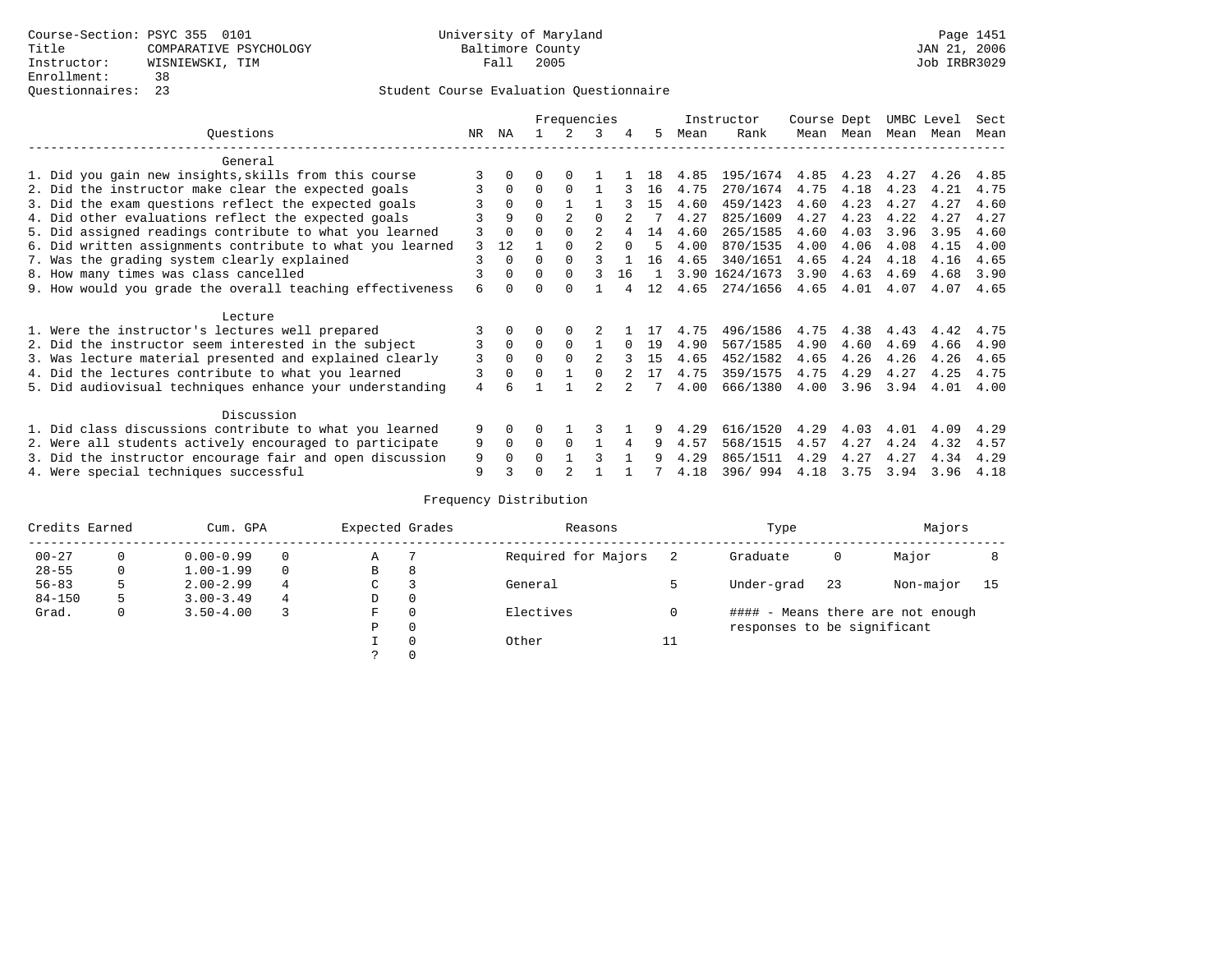|                                                           |                |                |                |                | Frequencies |          |                  |      | Instructor | Course Dept |           | UMBC Level |      | Sect |
|-----------------------------------------------------------|----------------|----------------|----------------|----------------|-------------|----------|------------------|------|------------|-------------|-----------|------------|------|------|
| Ouestions                                                 | NR.            | ΝA             |                |                | 3           | 4        | 5.               | Mean | Rank       |             | Mean Mean | Mean       | Mean | Mean |
| General                                                   |                |                |                |                |             |          |                  |      |            |             |           |            |      |      |
| 1. Did you gain new insights, skills from this course     |                | $\Omega$       | 0              | $\Omega$       |             |          | 20               | 4.68 | 393/1674   | 4.75        | 4.23      | 4.27       | 4.26 | 4.68 |
| 2. Did the instructor make clear the expected goals       | O              | $\Omega$       | $\Omega$       |                | $\Omega$    |          | 21               | 4.76 | 259/1674   | 4.66        | 4.18      | 4.23       | 4.21 | 4.76 |
| 3. Did the exam questions reflect the expected goals      |                | $\Omega$       | $\Omega$       |                |             |          | 19               | 4.64 | 404/1423   | 4.75        | 4.23      | 4.27       | 4.27 | 4.64 |
| 4. Did other evaluations reflect the expected goals       | O              | $\mathfrak{D}$ | $\Omega$       |                | $\Omega$    |          | 17               | 4.57 | 420/1609   | 4.51        | 4.23      | 4.22       | 4.27 | 4.57 |
| 5. Did assigned readings contribute to what you learned   |                | $\mathfrak{D}$ |                | $\mathfrak{D}$ |             |          | 15               | 4.32 | 502/1585   | 4.38        | 4.03      | 3.96       | 3.95 | 4.32 |
| 6. Did written assignments contribute to what you learned | $\mathbf{1}$   | $\overline{4}$ | $\Omega$       |                |             |          | 14               | 4.50 | 373/1535   | 4.53        | 4.06      | 4.08       | 4.15 | 4.50 |
| 7. Was the grading system clearly explained               |                | $\Omega$       | $\overline{2}$ |                |             |          | 16               | 4.29 | 820/1651   | 4.34        | 4.24      | 4.18       | 4.16 | 4.29 |
| 8. How many times was class cancelled                     |                | $\Omega$       | $\Omega$       | $\Omega$       | $\Omega$    |          | 21               | 4.91 | 635/1673   | 4.76        | 4.63      | 4.69       | 4.68 | 4.91 |
| 9. How would you grade the overall teaching effectiveness | $\mathfrak{D}$ | $\cap$         | ∩              | $\cap$         |             |          | 18               | 4.70 | 230/1656   | 4.80        | 4.01      | 4.07       | 4.07 | 4.70 |
| Lecture                                                   |                |                |                |                |             |          |                  |      |            |             |           |            |      |      |
| 1. Were the instructor's lectures well prepared           |                |                |                |                |             |          | 22               | 4.83 | 336/1586   | 4.94        | 4.38      | 4.43       | 4.42 | 4.83 |
| 2. Did the instructor seem interested in the subject      |                | $\Omega$       | $\Omega$       | $\Omega$       | $\Omega$    | $\Omega$ | 24               | 5.00 | 1/1585     | 5.00        | 4.60      | 4.69       | 4.66 | 5.00 |
| 3. Was lecture material presented and explained clearly   | 1              | $\Omega$       | $\Omega$       |                | $\Omega$    | $\Omega$ | 23               | 4.88 | 180/1582   | 4.88        | 4.26      | 4.26       | 4.26 | 4.88 |
| 4. Did the lectures contribute to what you learned        |                | $\Omega$       | $\Omega$       | $\Omega$       | $\Omega$    |          | 2.2 <sub>1</sub> | 4.92 | 154/1575   | 4.89        | 4.29      | 4.27       | 4.25 | 4.92 |
| 5. Did audiovisual techniques enhance your understanding  | $\overline{a}$ |                |                |                | $\cap$      |          | 2.2.             | 4.96 | 40/1380    | 4.92        | 3.96      | 3.94       | 4.01 | 4.96 |
| Discussion                                                |                |                |                |                |             |          |                  |      |            |             |           |            |      |      |
| 1. Did class discussions contribute to what you learned   |                | $\Omega$       | 0              |                |             |          | 1 २              | 4.56 | 367/1520   | 4.49        | 4.03      | 4.01       | 4.09 | 4.56 |
| 2. Were all students actively encouraged to participate   |                | $\Omega$       | $\Omega$       | $\Omega$       | $\Omega$    |          |                  | 4.94 | 124/1515   | 4.64        | 4.27      | 4.24       | 4.32 | 4.94 |
| 3. Did the instructor encourage fair and open discussion  | 7              | $\Omega$       | O              |                |             |          | 16               | 4.72 | 447/1511   | 4.61        | 4.27      | 4.27       | 4.34 | 4.72 |
| 4. Were special techniques successful                     | 7              |                |                |                |             |          | q                | 4.18 | 402/994    | 4.32        | 3.75      | 3.94       | 3.96 | 4.18 |

| Credits Earned |   | Cum. GPA      |          |    | Expected Grades | Reasons             |    | Type                        |     | Majors                            |    |
|----------------|---|---------------|----------|----|-----------------|---------------------|----|-----------------------------|-----|-----------------------------------|----|
| $00 - 27$      |   | $0.00 - 0.99$ |          | Α  | - 11            | Required for Majors |    | Graduate                    | 0   | Major                             | 10 |
| $28 - 55$      | 0 | $1.00 - 1.99$ | $\Omega$ | В  | 8               |                     |    |                             |     |                                   |    |
| $56 - 83$      |   | $2.00 - 2.99$ | 4        | C. | $\Omega$        | General             |    | Under-grad                  | -25 | Non-major                         | 15 |
| $84 - 150$     | 6 | $3.00 - 3.49$ | 4        | D  | 0               |                     |    |                             |     |                                   |    |
| Grad.          | 0 | $3.50 - 4.00$ |          | F  | $\Omega$        | Electives           |    |                             |     | #### - Means there are not enough |    |
|                |   |               |          | Ρ  | 0               |                     |    | responses to be significant |     |                                   |    |
|                |   |               |          |    | $\Omega$        | Other               | 10 |                             |     |                                   |    |
|                |   |               |          |    |                 |                     |    |                             |     |                                   |    |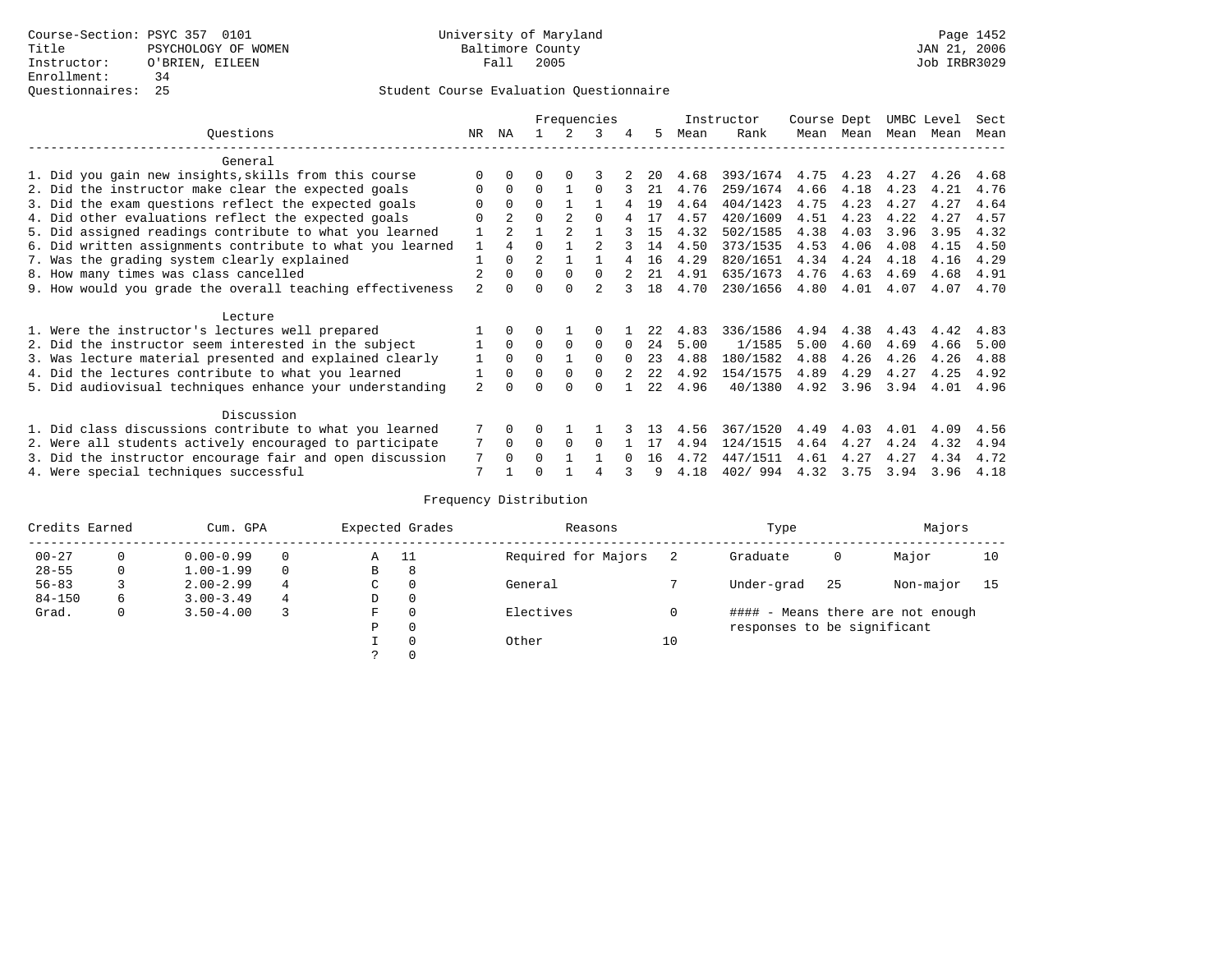|                                                           |                |                |              |                | Frequencies    |              |      |      | Instructor         | Course Dept |           | UMBC Level |      | Sect |
|-----------------------------------------------------------|----------------|----------------|--------------|----------------|----------------|--------------|------|------|--------------------|-------------|-----------|------------|------|------|
| Ouestions                                                 | NR             | ΝA             | $\mathbf{1}$ | $2^{1}$        | ζ              |              | 5.   | Mean | Rank               |             | Mean Mean | Mean       | Mean | Mean |
| General                                                   |                |                |              |                |                |              |      |      |                    |             |           |            |      |      |
| 1. Did you gain new insights, skills from this course     | 2              | $\Omega$       | $\Omega$     | $\Omega$       |                |              | -11- | 4.56 | 533/1674           | 4.75        | 4.23      | 4.27       | 4.26 | 4.56 |
| 2. Did the instructor make clear the expected goals       | 2              | $\Omega$       | $\Omega$     |                | $\Omega$       | 4            | 11   | 4.56 | 507/1674           | 4.66        | 4.18      | 4.23       | 4.21 | 4.56 |
| 3. Did the exam questions reflect the expected goals      |                | $\Omega$       | $\Omega$     | $\Omega$       | $\mathbf{1}$   |              | 11   | 4.63 | 431/1423           | 4.75        | 4.23      | 4.27       | 4.27 | 4.63 |
| 4. Did other evaluations reflect the expected goals       | $\overline{2}$ |                | $\Omega$     | $\Omega$       | ζ              | 4            |      | 4.29 | 812/1609           | 4.51        | 4.23      | 4.22       | 4.27 | 4.29 |
| 5. Did assigned readings contribute to what you learned   | $\overline{4}$ | $\Omega$       | $\Omega$     | $\Omega$       | $\overline{2}$ |              | 9    | 4.50 | 326/1585           | 4.38        | 4.03      | 3.96       | 3.95 | 4.50 |
| 6. Did written assignments contribute to what you learned | $\overline{4}$ | $\overline{a}$ | $\Omega$     | $\Omega$       |                | 3            | R    | 4.58 | 301/1535           | 4.53        | 4.06      | 4.08       | 4.15 | 4.58 |
| 7. Was the grading system clearly explained               | $\overline{4}$ | $\cap$         |              | $\Omega$       | $\overline{a}$ |              | 6    |      | 4.07 1050/1651     | 4.34        | 4.24      | 4.18       | 4.16 | 4.07 |
| 8. How many times was class cancelled                     | $\overline{4}$ |                | $\Omega$     | $\Omega$       | $\Omega$       | 4            | 10   |      | 4.71 1015/1673     | 4.76        | 4.63      | 4.69       | 4.68 | 4.71 |
| 9. How would you grade the overall teaching effectiveness | 8              | $\cap$         | $\Omega$     | $\cap$         | $\Omega$       | 3            | 7    | 4.70 | 230/1656           | 4.80        | 4.01      | 4.07       | 4.07 | 4.70 |
| Lecture                                                   |                |                |              |                |                |              |      |      |                    |             |           |            |      |      |
| 1. Were the instructor's lectures well prepared           |                |                | ∩            |                | $\Omega$       |              | 16   | 5.00 | 1/1586             | 4.94        | 4.38      | 4.43       | 4.42 | 5.00 |
| 2. Did the instructor seem interested in the subject      | 2              | $\Omega$       | $\Omega$     | $\Omega$       | $\Omega$       | <sup>0</sup> | 16   | 5.00 | 1/1585             | 5.00        | 4.60      | 4.69       | 4.66 | 5.00 |
| 3. Was lecture material presented and explained clearly   | 2              | 0              | $\mathbf 0$  | $\mathbf 0$    | 1              |              | 13   | 4.75 | 313/1582           | 4.88        | 4.26      | 4.26       | 4.26 | 4.75 |
| 4. Did the lectures contribute to what you learned        | 2              | $\Omega$       | $\Omega$     | $\Omega$       | $\mathbf{1}$   |              | 13   | 4.75 | 359/1575           | 4.89        | 4.29      | 4.27       | 4.25 | 4.75 |
| 5. Did audiovisual techniques enhance your understanding  | 3              | $\cap$         | $\Omega$     | $\Omega$       |                |              | 13   | 4.80 | 114/1380           | 4.92        | 3.96      | 3.94       | 4.01 | 4.80 |
| Discussion                                                |                |                |              |                |                |              |      |      |                    |             |           |            |      |      |
| 1. Did class discussions contribute to what you learned   | 3              | <sup>0</sup>   | $\Omega$     | 0              | 3              | 3            | 9    | 4.40 | 512/1520           | 4.49        | 4.03      | 4.01       | 4.09 | 4.40 |
| 2. Were all students actively encouraged to participate   | 3              | $\Omega$       | $\Omega$     | $\Omega$       | 3              |              | 10   | 4.47 | 681/1515           | 4.64        | 4.27      | 4.24       | 4.32 | 4.47 |
| 3. Did the instructor encourage fair and open discussion  | 3              | $\Omega$       | $\Omega$     | $\Omega$       | $\overline{2}$ |              | 11   | 4.60 | 563/1511           | 4.61        | 4.27      | 4.27       | 4.34 | 4.60 |
| 4. Were special techniques successful                     | 3              |                |              | $\mathfrak{D}$ | $\Omega$       |              | 5    | 3.78 | 628/994            |             | 4.32 3.75 | 3.94       | 3.96 | 3.78 |
| Seminar                                                   |                |                |              |                |                |              |      |      |                    |             |           |            |      |      |
| 1. Were assigned topics relevant to the announced theme   | 17             |                | $\Omega$     |                | $\Omega$       |              |      |      | $5.00$ ****/ 103   | ****        | 4.50      | 4.41       | 4.10 | **** |
| 2. Was the instructor available for individual attention  | 17             | $\Omega$       | $\Omega$     | $\Omega$       | $\Omega$       | $\Omega$     | 1.   |      | $5.00$ ****/ 101   | ****        | 4.58      | 4.48       | 4.30 | **** |
| 3. Did research projects contribute to what you learned   | 17             | $\Omega$       | $\Omega$     | $\Omega$       | $\Omega$       | $\Omega$     |      |      | $5.00$ ****/ 95    | $***$ * *   | 4.15      | 4.31       | 3.91 | **** |
| 4. Did presentations contribute to what you learned       | 17             | $\cap$         | $\Omega$     | $\Omega$       | $\Omega$       |              |      |      | $5.00$ ****/<br>99 | $***$ * *   | 4.41      | 4.39       | 4.29 | **** |
| 5. Were criteria for grading made clear                   | 17             |                | $\cap$       | $\cap$         | $\cap$         |              |      |      | $5.00$ ****/<br>97 | ****        | 4.02      | 4.14       | 3.48 | **** |

| Credits Earned |   | Cum. GPA      |          | Expected Grades |          | Reasons             | Type                        |    | Majors                            |    |
|----------------|---|---------------|----------|-----------------|----------|---------------------|-----------------------------|----|-----------------------------------|----|
| $00 - 27$      |   | $0.00 - 0.99$ |          | $\mathbb{A}$    | -6       | Required for Majors | Graduate                    | 0  | Major                             |    |
| $28 - 55$      | 0 | $1.00 - 1.99$ | $\Omega$ | B               |          |                     |                             |    |                                   |    |
| $56 - 83$      |   | $2.00 - 2.99$ |          | C               | 2        | General             | Under-grad                  | 18 | Non-major                         | 12 |
| $84 - 150$     |   | $3.00 - 3.49$ | 2        | D               | $\Omega$ |                     |                             |    |                                   |    |
| Grad.          | 0 | $3.50 - 4.00$ | 2        | F               | $\Omega$ | Electives           |                             |    | #### - Means there are not enough |    |
|                |   |               |          | P               | $\Omega$ |                     | responses to be significant |    |                                   |    |
|                |   |               |          |                 |          | Other               |                             |    |                                   |    |
|                |   |               |          |                 |          |                     |                             |    |                                   |    |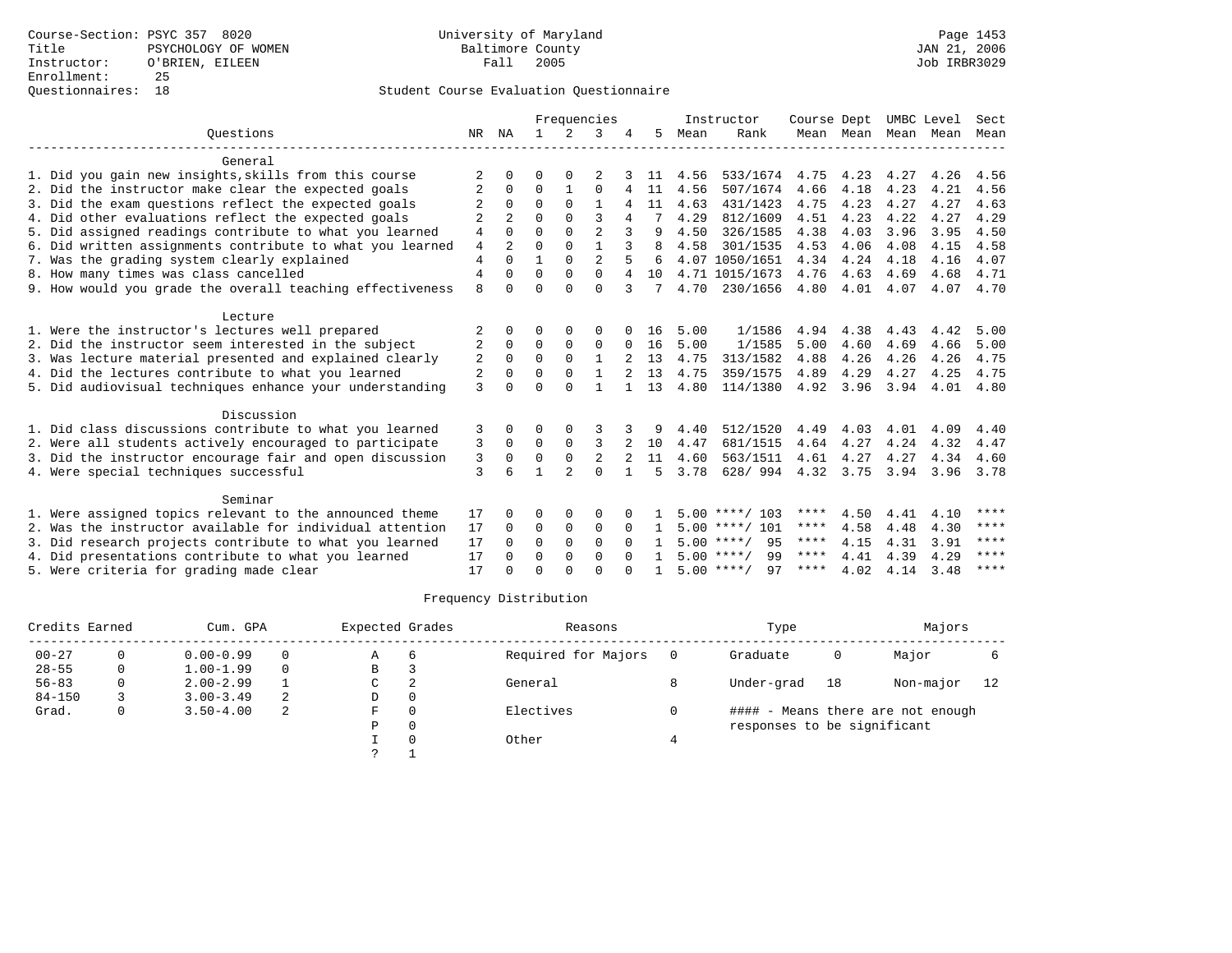|                                                           |             |              |          |             | Frequencies |          |    |      | Instructor     | Course Dept |      | UMBC Level |      | Sect |
|-----------------------------------------------------------|-------------|--------------|----------|-------------|-------------|----------|----|------|----------------|-------------|------|------------|------|------|
| Ouestions                                                 | NR.         | ΝA           |          |             | 3           |          | 5. | Mean | Rank           | Mean        | Mean | Mean       | Mean | Mean |
| General                                                   |             |              |          |             |             |          |    |      |                |             |      |            |      |      |
| 1. Did you gain new insights, skills from this course     |             | $\Omega$     | O        | $\Omega$    | O           |          |    | 5.00 | 1/1674         | 4.75        | 4.23 | 4.27       | 4.26 | 5.00 |
| 2. Did the instructor make clear the expected goals       | O           | $\Omega$     | $\Omega$ | $\Omega$    | $\Omega$    |          |    | 4.67 | 379/1674       | 4.66        | 4.18 | 4.23       | 4.21 | 4.67 |
| 3. Did the exam questions reflect the expected goals      |             | $\Omega$     | 0        | $\Omega$    | $\Omega$    | $\Omega$ | 3  | 5.00 | 1/1423         | 4.75        | 4.23 | 4.27       | 4.27 | 5.00 |
| 4. Did other evaluations reflect the expected goals       | O           | $\Omega$     | $\Omega$ | $\Omega$    | $\Omega$    |          |    | 4.67 | 312/1609       | 4.51        | 4.23 | 4.22       | 4.27 | 4.67 |
| 5. Did assigned readings contribute to what you learned   | $\mathbf 0$ |              | $\Omega$ |             | $\Omega$    |          |    | 4.33 | 482/1585       | 4.38        | 4.03 | 3.96       | 3.95 | 4.33 |
| 6. Did written assignments contribute to what you learned | $\mathbf 0$ |              | $\Omega$ |             |             |          |    | 4.50 | 373/1535       | 4.53        | 4.06 | 4.08       | 4.15 | 4.50 |
| 7. Was the grading system clearly explained               | $\Omega$    | $\Omega$     | $\Omega$ | $\Omega$    | $\Omega$    |          |    | 4.67 | 330/1651       | 4.34        | 4.24 | 4.18       | 4.16 | 4.67 |
| 8. How many times was class cancelled                     | 0           | $\Omega$     | $\Omega$ | $\Omega$    | $\Omega$    |          | 2  |      | 4.67 1072/1673 | 4.76        | 4.63 | 4.69       | 4.68 | 4.67 |
| 9. How would you grade the overall teaching effectiveness | $\Omega$    | <sup>n</sup> | U        | ∩           | U           |          | 3  | 5.00 | 1/1656         | 4.80        | 4.01 | 4.07       | 4.07 | 5.00 |
| Lecture                                                   |             |              |          |             |             |          |    |      |                |             |      |            |      |      |
| 1. Were the instructor's lectures well prepared           |             |              |          |             | 0           |          |    | 5.00 | 1/1586         | 4.94        | 4.38 | 4.43       | 4.42 | 5.00 |
| 2. Did the instructor seem interested in the subject      | 0           | $\Omega$     | $\Omega$ | $\mathbf 0$ | $\mathbf 0$ | $\Omega$ | 3  | 5.00 | 1/1585         | 5.00        | 4.60 | 4.69       | 4.66 | 5.00 |
| 3. Was lecture material presented and explained clearly   | $\mathbf 0$ | $\Omega$     | $\Omega$ | $\Omega$    | $\Omega$    | $\Omega$ | 3  | 5.00 | 1/1582         | 4.88        | 4.26 | 4.26       | 4.26 | 5.00 |
| 4. Did the lectures contribute to what you learned        | 0           | $\Omega$     | $\Omega$ | $\mathbf 0$ | $\mathbf 0$ | $\Omega$ | 3  | 5.00 | 1/1575         | 4.89        | 4.29 | 4.27       | 4.25 | 5.00 |
| 5. Did audiovisual techniques enhance your understanding  | $\Omega$    |              |          |             | $\Omega$    |          |    | 5.00 | 1/1380         | 4.92        | 3.96 | 3.94       | 4.01 | 5.00 |
| Discussion                                                |             |              |          |             |             |          |    |      |                |             |      |            |      |      |
| 1. Did class discussions contribute to what you learned   |             | $\Omega$     | O        | $\Omega$    | $\Omega$    |          |    | 4.50 | 397/1520       | 4.49        | 4.03 | 4.01       | 4.09 | 4.50 |
| 2. Were all students actively encouraged to participate   |             | $\Omega$     | $\Omega$ | 0           | $\Omega$    |          |    | 4.50 | 629/1515       | 4.64        | 4.27 | 4.24       | 4.32 | 4.50 |
| 3. Did the instructor encourage fair and open discussion  | 1           | $\Omega$     | 0        | $\Omega$    | $\Omega$    |          |    | 4.50 | 642/1511       | 4.61        | 4.27 | 4.27       | 4.34 | 4.50 |
| 4. Were special techniques successful                     |             |              |          |             |             |          |    | 5.00 | 1/994          | 4.32        | 3.75 | 3.94       | 3.96 | 5.00 |

| Credits Earned |          | Cum. GPA      |   | Expected Grades |          | Reasons             | Type                        |   | Majors                            |  |
|----------------|----------|---------------|---|-----------------|----------|---------------------|-----------------------------|---|-----------------------------------|--|
| $00 - 27$      | 0        | $0.00 - 0.99$ |   | Α               |          | Required for Majors | Graduate                    | 0 | Major                             |  |
| $28 - 55$      | 0        | $1.00 - 1.99$ |   | B               | 0        |                     |                             |   |                                   |  |
| $56 - 83$      | $\Omega$ | $2.00 - 2.99$ |   | C               | 0        | General             | Under-grad                  |   | Non-major                         |  |
| $84 - 150$     |          | $3.00 - 3.49$ |   | D               | 0        |                     |                             |   |                                   |  |
| Grad.          | 0        | $3.50 - 4.00$ | 2 | F               | 0        | Electives           |                             |   | #### - Means there are not enough |  |
|                |          |               |   | Ρ               | 0        |                     | responses to be significant |   |                                   |  |
|                |          |               |   |                 | $\Omega$ | Other               |                             |   |                                   |  |
|                |          |               |   |                 |          |                     |                             |   |                                   |  |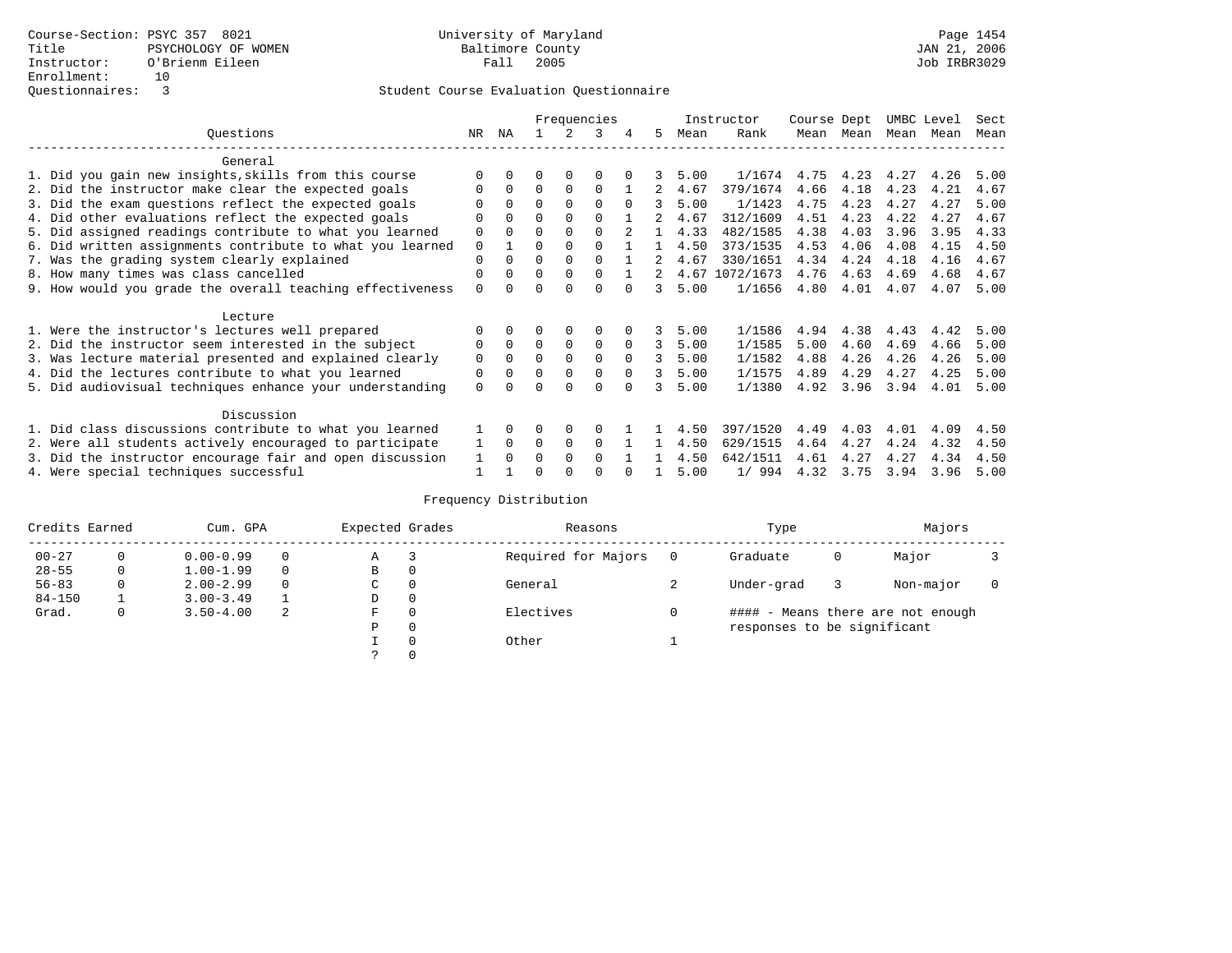# Questionnaires: 78 Student Course Evaluation Questionnaire

|                                                           |                |                |              |              | Frequencies    |                |              |      | Instructor       | Course Dept         |           | UMBC Level |      | Sect                |
|-----------------------------------------------------------|----------------|----------------|--------------|--------------|----------------|----------------|--------------|------|------------------|---------------------|-----------|------------|------|---------------------|
| Ouestions                                                 | NR.            | ΝA             |              | 2            | 3              |                | 5            | Mean | Rank             |                     | Mean Mean | Mean       | Mean | Mean                |
|                                                           |                |                |              |              |                |                |              |      |                  |                     |           |            |      |                     |
| General                                                   |                |                |              |              |                |                |              |      |                  |                     |           |            |      |                     |
| 1. Did you gain new insights, skills from this course     |                | $\Omega$       |              |              | 9              | 31             | 33           |      | 4.24 979/1674    | 4.24                | 4.23      | 4.27       | 4.26 | 4.24                |
| 2. Did the instructor make clear the expected goals       |                | $\Omega$       | 2            | 6            | 18             | 27             | 23           |      | 3.83 1326/1674   | 3.83                | 4.18      | 4.23       | 4.21 | 3.83                |
| 3. Did the exam questions reflect the expected goals      | $\overline{a}$ | $\Omega$       |              | 4            | 13             | 27             | 30           |      | 4.04 998/1423    | 4.04<br>$***$ * * * | 4.23      | 4.27       | 4.27 | 4.04<br>$* * * * *$ |
| 4. Did other evaluations reflect the expected goals       |                | 61             |              | 4            | 3              | 5              |              |      | $2.93$ ****/1609 |                     | 4.23      | 4.22       | 4.27 |                     |
| 5. Did assigned readings contribute to what you learned   | 3              | $\overline{a}$ | 5            |              | 20             | 19             | 21           |      | 3.59 1175/1585   | 3.59                | 4.03      | 3.96       | 3.95 | 3.59                |
| 6. Did written assignments contribute to what you learned | 5              | 54             | 10           | 4            | $\overline{1}$ | 2              | 2            |      | $2.05$ ****/1535 | $***$ * * *         | 4.06      | 4.08       | 4.15 | ****                |
| 7. Was the grading system clearly explained               | $\overline{2}$ | $\Omega$       | $\mathbf{1}$ | 5            | 5              | 23             | 42           | 4.32 | 795/1651         | 4.32                | 4.24      | 4.18       | 4.16 | 4.32                |
| 8. How many times was class cancelled                     | 3              | $\Omega$       | $\Omega$     | $\Omega$     | $\mathbf{1}$   | $\overline{1}$ | 73           | 4.96 | 283/1673         | 4.96                | 4.63      | 4.69       | 4.68 | 4.96                |
| 9. How would you grade the overall teaching effectiveness | $\mathbf{3}$   |                |              | $\Omega$     | 33             | 27             | 13           |      | 3.69 1286/1656   | 3.69                | 4.01      | 4.07       | 4.07 | 3.69                |
| Lecture                                                   |                |                |              |              |                |                |              |      |                  |                     |           |            |      |                     |
| 1. Were the instructor's lectures well prepared           | 2              | $\Omega$       | 0            |              | 16             | -25            | 30           |      | 4.05 1275/1586   | 4.05                | 4.38      | 4.43       | 4.42 | 4.05                |
| 2. Did the instructor seem interested in the subject      |                | $\Omega$       | $\Omega$     | 4            | $\mathbf 0$    | 14             | 57           |      | 4.65 1083/1585   | 4.65                | 4.60      | 4.69       | 4.66 | 4.65                |
| 3. Was lecture material presented and explained clearly   | 3              | $\Omega$       | 2            | 12           | 13             | 30             | 18           |      | 3.67 1348/1582   | 3.67                | 4.26      | 4.26       | 4.26 | 3.67                |
| 4. Did the lectures contribute to what you learned        | 4              | $\Omega$       | $\Omega$     | 5            |                | 25             | 37           | 4.27 | 940/1575         | 4.27                | 4.29      | 4.27       | 4.25 | 4.27                |
| 5. Did audiovisual techniques enhance your understanding  | 3              | 31             | q            |              | 14             | 11             |              |      | 2.95 1243/1380   | 2.95                | 3.96      | 3.94       | 4.01 | 2.95                |
|                                                           |                |                |              |              |                |                |              |      |                  |                     |           |            |      |                     |
| Discussion                                                |                |                |              |              |                |                |              |      |                  |                     |           |            |      |                     |
| 1. Did class discussions contribute to what you learned   | 37             |                |              |              | 15             | 10             | 4            |      | 2.98 1371/1520   | 2.98                | 4.03      | 4.01       | 4.09 | 2.98                |
| 2. Were all students actively encouraged to participate   | 37             | $\Omega$       |              | 6            | 10             | 8              | 10           |      | 3.20 1395/1515   | 3.20                | 4.27      | 4.24       | 4.32 | 3.20                |
| 3. Did the instructor encourage fair and open discussion  | 38             | $\Omega$       |              |              | 9              |                | 9            |      | 3.08 1409/1511   | 3.08                | 4.27      | 4.27       | 4.34 | 3.08                |
| 4. Were special techniques successful                     | 38             | 35             | $\cap$       | $\mathbf{1}$ |                |                |              |      | $3.80$ ****/ 994 | ****                | 3.75      | 3.94       | 3.96 | $***$ * * *         |
|                                                           |                |                |              |              |                |                |              |      |                  |                     |           |            |      |                     |
| Laboratory                                                |                |                |              |              |                |                |              |      |                  |                     |           |            |      |                     |
| 1. Did the lab increase understanding of the material     | 75             | 2              | $\Omega$     | 0            |                | $\Omega$       | 0            |      | $3.00$ ****/ 265 | ****                | 4.18      | 4.23       | 4.26 | $***$ * * *         |
| 2. Were you provided with adequate background information | 75             | $\Omega$       | $\Omega$     | $\mathbf{1}$ | $\Omega$       | 2              | $\Omega$     |      | $3.33$ ****/ 278 | ****                | 4.43      | 4.19       | 4.24 | $* * * * *$         |
| 4. Did the lab instructor provide assistance              | 76             |                | U            | $\mathbf{1}$ | $\Omega$       |                | <sup>n</sup> |      | $2.00$ ****/ 259 | ****                | 4.60      | 4.33       | 4.33 | $***$ * * *         |

| Credits Earned |              | Cum. GPA      |          |    | Expected Grades | Reasons             |    | Type                        |    | Majors                            |     |
|----------------|--------------|---------------|----------|----|-----------------|---------------------|----|-----------------------------|----|-----------------------------------|-----|
| $00 - 27$      | 0            | $0.00 - 0.99$ | 0        | Α  | -22             | Required for Majors |    | Graduate                    | 0  | Major                             | 54  |
| $28 - 55$      |              | $1.00 - 1.99$ | $\Omega$ | В  | 32              |                     |    |                             |    |                                   |     |
| $56 - 83$      | 17           | $2.00 - 2.99$ | 15       | C  | 12              | General             |    | Under-grad                  | 78 | Non-major                         | -24 |
| $84 - 150$     | 18           | $3.00 - 3.49$ | 20       | D  | 2               |                     |    |                             |    |                                   |     |
| Grad.          | $\mathbf{0}$ | $3.50 - 4.00$ | 15       | F. | $\Omega$        | Electives           |    |                             |    | #### - Means there are not enough |     |
|                |              |               |          | Ρ  | $\Omega$        |                     |    | responses to be significant |    |                                   |     |
|                |              |               |          |    | $\Omega$        | Other               | 64 |                             |    |                                   |     |
|                |              |               |          |    |                 |                     |    |                             |    |                                   |     |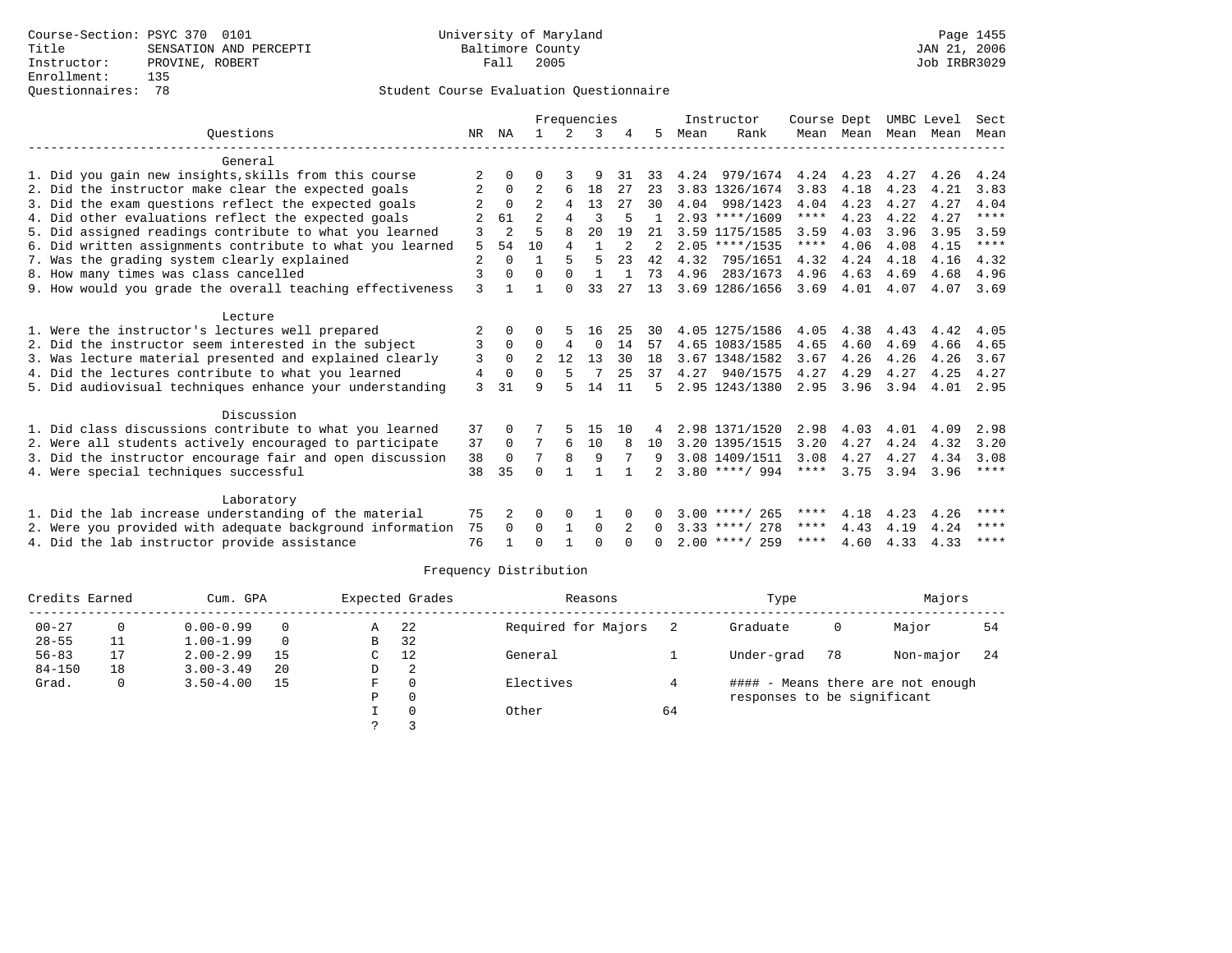|                                                           |              |              |          | Frequencies |          |          |      |      | Instructor       | Course Dept |      | UMBC Level |      | Sect        |
|-----------------------------------------------------------|--------------|--------------|----------|-------------|----------|----------|------|------|------------------|-------------|------|------------|------|-------------|
| Ouestions                                                 | NR.          | ΝA           |          |             | 3        | 4        | 5.   | Mean | Rank             | Mean        | Mean | Mean       | Mean | Mean        |
| General                                                   |              |              |          |             |          |          |      |      |                  |             |      |            |      |             |
| 1. Did you gain new insights, skills from this course     |              | $\Omega$     | O        |             |          |          | 16   | 4.29 | 916/1674         | 4.60        | 4.23 | 4.27       | 4.26 | 4.29        |
| 2. Did the instructor make clear the expected goals       |              | $\Omega$     | $\Omega$ |             |          |          | 22   | 4.64 | 406/1674         | 4.73        | 4.18 | 4.23       | 4.21 | 4.64        |
| 3. Did the exam questions reflect the expected goals      |              | $\Omega$     | $\Omega$ |             |          |          | 23   | 4.71 | 310/1423         | 4.86        | 4.23 | 4.27       | 4.27 | 4.71        |
| 4. Did other evaluations reflect the expected goals       |              | 21           | $\Omega$ |             |          |          | 5    |      | $4.43$ ****/1609 | 4.91        | 4.23 | 4.22       | 4.27 | ****        |
| 5. Did assigned readings contribute to what you learned   |              | $\mathbf{1}$ |          |             |          |          | 16   | 4.07 | 722/1585         | 4.45        | 4.03 | 3.96       | 3.95 | 4.07        |
| 6. Did written assignments contribute to what you learned | $\mathbf{1}$ | 23           | $\Omega$ |             |          | $\Omega$ | 4    |      | $4.40$ ****/1535 | 4.86        | 4.06 | 4.08       | 4.15 | $* * * * *$ |
| 7. Was the grading system clearly explained               |              | $\Omega$     |          | $\Omega$    |          |          | 25   | 4.68 | 319/1651         | 4.79        | 4.24 | 4.18       | 4.16 | 4.68        |
| 8. How many times was class cancelled                     | 0            | $\Omega$     |          | $\Omega$    | $\Omega$ | 14       | 14   |      | 4.38 1332/1673   | 4.55        | 4.63 | 4.69       | 4.68 | 4.38        |
| 9. How would you grade the overall teaching effectiveness | 6            |              | U        | $\cap$      | ς        | 10       | 9    | 4.27 | 693/1656         | 4.55        | 4.01 | 4.07       | 4.07 | 4.27        |
|                                                           |              |              |          |             |          |          |      |      |                  |             |      |            |      |             |
| Lecture                                                   |              |              |          |             |          |          |      |      |                  |             |      |            |      |             |
| 1. Were the instructor's lectures well prepared           | 0            |              |          |             |          |          | 23   | 4.69 | 633/1586         | 4.73        | 4.38 | 4.43       | 4.42 | 4.69        |
| 2. Did the instructor seem interested in the subject      | 0            | $\Omega$     | $\Omega$ |             | $\Omega$ |          | 27   | 4.86 | 664/1585         | 4.88        | 4.60 | 4.69       | 4.66 | 4.86        |
| 3. Was lecture material presented and explained clearly   | $\mathbf 0$  | $\Omega$     | $\cap$   |             | $\Omega$ |          | 22.2 | 4.69 | 409/1582         | 4.80        | 4.26 | 4.26       | 4.26 | 4.69        |
| 4. Did the lectures contribute to what you learned        | 0            | $\Omega$     |          |             | $\Omega$ |          | 22   | 4.59 | 601/1575         | 4.75        | 4.29 | 4.27       | 4.25 | 4.59        |
| 5. Did audiovisual techniques enhance your understanding  | $\Omega$     | 10           |          |             | 4        |          | 6    |      | 3.16 1193/1380   | 3.94        | 3.96 | 3.94       | 4.01 | 3.16        |
|                                                           |              |              |          |             |          |          |      |      |                  |             |      |            |      |             |
| Discussion                                                |              |              |          |             |          |          |      |      |                  |             |      |            |      |             |
| 1. Did class discussions contribute to what you learned   | 11           | $\Omega$     | U        |             |          |          |      | 4.22 | 673/1520         | 4.61        | 4.03 | 4.01       | 4.09 | 4.22        |
| 2. Were all students actively encouraged to participate   | 11           | $\Omega$     | $\Omega$ |             |          |          | 13   | 4.50 | 629/1515         | 4.75        | 4.27 | 4.24       | 4.32 | 4.50        |
| 3. Did the instructor encourage fair and open discussion  | 11           | $\Omega$     | 0        | $\Omega$    |          |          | 15   | 4.67 | 507/1511         | 4.81        | 4.27 | 4.27       | 4.34 | 4.67        |
| 4. Were special techniques successful                     | 11           | 15           |          |             |          |          |      | 3.67 | $***/994$        | 4.86        | 3.75 | 3.94       | 3.96 | ****        |

| Credits Earned |          | Cum. GPA      |   |             | Expected Grades | Reasons             |    | Type                        |     | Majors                            |    |
|----------------|----------|---------------|---|-------------|-----------------|---------------------|----|-----------------------------|-----|-----------------------------------|----|
| $00 - 27$      | $\Omega$ | $0.00 - 0.99$ |   | Α           |                 | Required for Majors | 4  | Graduate                    | 0   | Major                             | 19 |
| $28 - 55$      | 3        | $1.00 - 1.99$ |   | B           | 12              |                     |    |                             |     |                                   |    |
| $56 - 83$      |          | $2.00 - 2.99$ | 4 | $\sim$<br>◡ |                 | General             |    | Under-grad                  | -29 | Non-major                         | 10 |
| $84 - 150$     | 5        | $3.00 - 3.49$ | 4 | D           | 0               |                     |    |                             |     |                                   |    |
| Grad.          | 0        | $3.50 - 4.00$ | 5 | F           | 0               | Electives           |    |                             |     | #### - Means there are not enough |    |
|                |          |               |   | Ρ           | 0               |                     |    | responses to be significant |     |                                   |    |
|                |          |               |   |             | $\Omega$        | Other               | 16 |                             |     |                                   |    |
|                |          |               |   | C           |                 |                     |    |                             |     |                                   |    |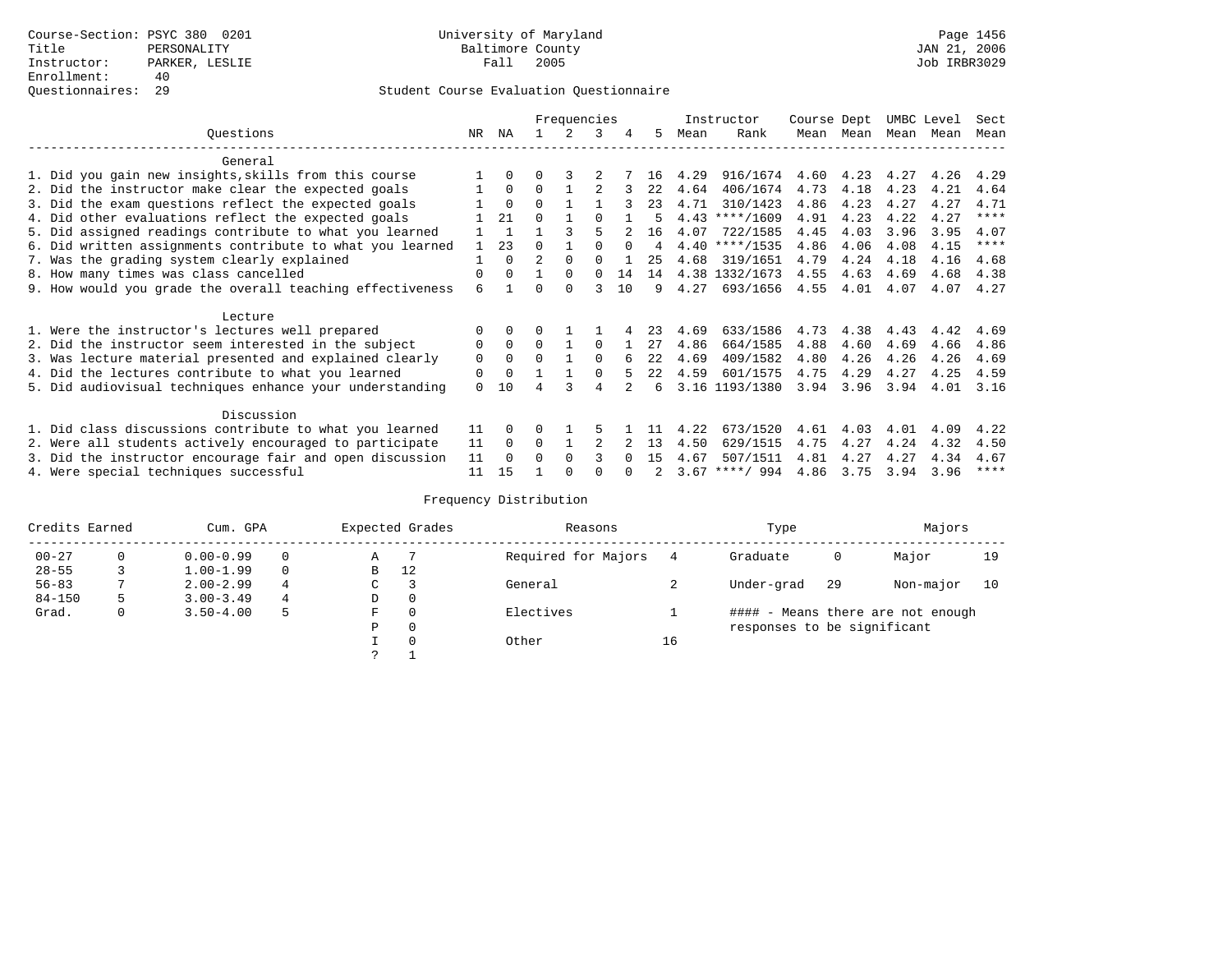|                                                                                                                     |                |                      |             | Frequencies |             |                |              |      | Instructor         | Course Dept |      | UMBC Level          |           | Sect        |
|---------------------------------------------------------------------------------------------------------------------|----------------|----------------------|-------------|-------------|-------------|----------------|--------------|------|--------------------|-------------|------|---------------------|-----------|-------------|
| Ouestions                                                                                                           |                | NR NA                | 1           | 2           | 3           | 4              | 5            | Mean | Rank               |             |      | Mean Mean Mean Mean |           | Mean        |
|                                                                                                                     |                |                      |             |             |             |                |              |      |                    |             |      |                     |           |             |
| General                                                                                                             |                |                      |             |             |             |                |              |      |                    |             |      |                     |           |             |
| 1. Did you gain new insights, skills from this course                                                               | 1              | O                    | O           | $\Omega$    | $\Omega$    | 2              | 20           | 4.91 | 148/1674           | 4.60        | 4.23 | 4.27                | 4.26      | 4.91        |
| 2. Did the instructor make clear the expected goals                                                                 | $\Omega$       | $\Omega$             | $\Omega$    | $\Omega$    | $\mathbf 0$ | 4              | 19           | 4.83 | 199/1674           | 4.73        | 4.18 | 4.23                | 4.21      | 4.83        |
| 3. Did the exam questions reflect the expected goals                                                                | 2              | 14                   | $\mathbf 0$ | $\Omega$    | $\mathbf 0$ | 0              | 7            | 5.00 | 1/1423             | 4.86        | 4.23 | 4.27                | 4.27      | 5.00        |
| 4. Did other evaluations reflect the expected goals                                                                 | 1              | $\Omega$             | $\Omega$    | $\cap$      | $\Omega$    |                | 20           | 4.91 | 121/1609           | 4.91        | 4.23 | 4.22                | 4.27      | 4.91        |
| 5. Did assigned readings contribute to what you learned                                                             | $\mathbf{1}$   | $\Omega$             | $\Omega$    | $\Omega$    | $\Omega$    | $\overline{4}$ | 18           | 4.82 | 131/1585           | 4.45        | 4.03 | 3.96                | 3.95      | 4.82        |
| 6. Did written assignments contribute to what you learned                                                           | 1              | $\Omega$             | $\Omega$    | $\Omega$    | $\Omega$    | 3              | 19           | 4.86 | 108/1535           | 4.86        | 4.06 | 4.08                | 4.15      | 4.86        |
| 7. Was the grading system clearly explained                                                                         | 1              | $\Omega$             | $\Omega$    | $\Omega$    | $\Omega$    |                | 20           |      | 4.91 116/1651      | 4.79        | 4.24 | 4.18                | 4.16      | 4.91        |
| 8. How many times was class cancelled                                                                               | $\mathbf{1}$   | $\Omega$             | $\Omega$    | 0           | $\Omega$    |                | 16           |      | 4.73 1001/1673     | 4.55        | 4.63 | 4.69                | 4.68      | 4.73        |
| 9. How would you grade the overall teaching effectiveness                                                           | 10             | $\mathbf{1}$         | $\Omega$    | $\Omega$    | $\Omega$    | 2              | 10           |      | 4.83 136/1656      | 4.55        | 4.01 | 4.07                | 4.07      | 4.83        |
|                                                                                                                     |                |                      |             |             |             |                |              |      |                    |             |      |                     |           |             |
| Lecture                                                                                                             |                |                      |             |             |             |                |              |      |                    |             |      |                     |           |             |
| 1. Were the instructor's lectures well prepared                                                                     | 2              | 0                    | 0           | $\Omega$    | $\Omega$    |                | 16           | 4.76 | 474/1586           | 4.73        | 4.38 | 4.43                | 4.42      | 4.76        |
| 2. Did the instructor seem interested in the subject                                                                | $\overline{2}$ | 0                    | 0           | 0           | $\mathbf 0$ | 2              | 19           | 4.90 | 567/1585           | 4.88        | 4.60 | 4.69                | 4.66      | 4.90        |
| 3. Was lecture material presented and explained clearly                                                             | 2              | $\mathbf 0$          | $\mathbf 0$ | $\mathbf 0$ | $\mathbf 0$ | 2              | 19           | 4.90 | 152/1582           | 4.80        | 4.26 | 4.26                | 4.26      | 4.90        |
| 4. Did the lectures contribute to what you learned                                                                  | 2              | $\Omega$             | $\Omega$    | $\Omega$    | $\Omega$    |                | 19           | 4.90 | 171/1575           | 4.75        | 4.29 | 4.27                | 4.25      | 4.90        |
| 5. Did audiovisual techniques enhance your understanding                                                            | $\overline{2}$ | $\Omega$             | $\Omega$    | $\Omega$    | 1           | 4              | 16           | 4.71 | 167/1380           | 3.94        | 3.96 | 3.94                | 4.01 4.71 |             |
|                                                                                                                     |                |                      |             |             |             |                |              |      |                    |             |      |                     |           |             |
| Discussion                                                                                                          |                |                      |             |             |             |                |              |      |                    |             |      |                     |           |             |
| 1. Did class discussions contribute to what you learned                                                             | 1              | 0                    | 0           | $\Omega$    | $\Omega$    |                | 22           | 5.00 | 1/1520             | 4.61        | 4.03 | 4.01                | 4.09      | 5.00        |
| 2. Were all students actively encouraged to participate                                                             | 1              | 0                    | 0           | $\Omega$    | $\mathbf 0$ | $\mathbf 0$    | 22           | 5.00 | 1/1515             | 4.75        | 4.27 | 4.24                | 4.32      | 5.00        |
| 3. Did the instructor encourage fair and open discussion                                                            | 1              | 0                    | 0           | $\Omega$    | $\Omega$    | 1              | 21           | 4.95 | 122/1511           | 4.81        | 4.27 | 4.27                | 4.34      | 4.95        |
| 4. Were special techniques successful                                                                               | 1              | 1                    | $\Omega$    | $\Omega$    | $\Omega$    | 3              | 18           | 4.86 | 86/ 994            | 4.86        | 3.75 | 3.94                | 3.96      | 4.86        |
|                                                                                                                     |                |                      |             |             |             |                |              |      |                    |             |      |                     |           |             |
| Seminar                                                                                                             |                | $\Omega$             | $\Omega$    | $\Omega$    | $\Omega$    |                |              |      | $5.00$ ****/ 103   | ****        | 4.50 |                     | 4.10      | ****        |
| 1. Were assigned topics relevant to the announced theme<br>2. Was the instructor available for individual attention | 22<br>22       | $\Omega$             | $\mathbf 0$ | 0           | $\mathbf 0$ | $\Omega$       | 1            |      | $5.00$ ****/ 101   | ****        | 4.58 | 4.41<br>4.48        | 4.30      | ****        |
|                                                                                                                     | 22             | $\mathbf 0$          | $\mathbf 0$ | 0           | $\mathbf 0$ | $\Omega$       | $\mathbf{1}$ |      | $5.00$ ****/<br>95 | ****        | 4.15 | 4.31                | 3.91      | $***$ * * * |
| 3. Did research projects contribute to what you learned                                                             |                |                      | $\mathbf 0$ | $\Omega$    | $\Omega$    | $\Omega$       | $\mathbf{1}$ |      | $5.00$ ****/<br>99 | $***$ * *   | 4.41 | 4.39                | 4.29      | ****        |
| 4. Did presentations contribute to what you learned                                                                 | 22             | $\Omega$<br>$\Omega$ | $\Omega$    | $\cap$      | $\Omega$    | $\cap$         | $\mathbf{1}$ |      | $5.00$ ****/<br>97 | $***$ * * * |      |                     |           | $***$ * * * |
| 5. Were criteria for grading made clear                                                                             | 22             |                      |             |             |             |                |              |      |                    |             | 4.02 | 4.14                | 3.48      |             |
| Field Work                                                                                                          |                |                      |             |             |             |                |              |      |                    |             |      |                     |           |             |
| 1. Did field experience contribute to what you learned                                                              | 22             | 0                    | 0           | $\Omega$    | $\Omega$    | <sup>0</sup>   |              |      | $5.00$ ****/<br>76 |             |      | 3.98                | 4.03      | ****        |
| 2. Did you clearly understand your evaluation criteria                                                              | 22             | $\Omega$             | $\mathbf 0$ | $\mathbf 0$ | $\mathbf 0$ | $\Omega$       | -1.          |      | $5.00$ ****/<br>77 | ****        | **** | 3.93                | 3.70      | $***$ *     |
| 3. Was the instructor available for consultation                                                                    | 22             | $\Omega$             | $\mathbf 0$ | $\mathbf 0$ | $\mathbf 0$ | $\Omega$       |              |      | $5.00$ ****/<br>53 | ****        | **** | 4.45                | 3.87      | $***$ * * * |
| 4. To what degree could you discuss your evaluations                                                                | 22             | $\Omega$             | $\Omega$    | $\Omega$    | $\Omega$    | $\Omega$       | $\mathbf{1}$ | 5.00 | $***$ /<br>48      | ****        | **** | 4.12                | 3.67      | $* * * * *$ |
| 5. Did conferences help you carry out field activities                                                              | 22             | U                    | $\Omega$    | $\cap$      | $\Omega$    |                | 1.           |      | $5.00$ ****/<br>49 | ****        | **** | 4.27                | 3.27      | $***$ * * * |
|                                                                                                                     |                |                      |             |             |             |                |              |      |                    |             |      |                     |           |             |

| Credits Earned | Cum. GPA      |          |   | Expected Grades | Reasons             |          | Type                        |    | Majors                            |    |
|----------------|---------------|----------|---|-----------------|---------------------|----------|-----------------------------|----|-----------------------------------|----|
| $00 - 27$      | $0.00 - 0.99$ |          | A | 10              | Required for Majors |          | Graduate                    | 0  | Major                             | 13 |
| $28 - 55$      | $1.00 - 1.99$ | $\Omega$ | В | 4               |                     |          |                             |    |                                   |    |
| $56 - 83$      | $2.00 - 2.99$ | $\Omega$ | C | 2               | General             |          | Under-grad                  | 23 | Non-major                         | 10 |
| $84 - 150$     | $3.00 - 3.49$ | 2        | D | $\Omega$        |                     |          |                             |    |                                   |    |
| Grad.          | $3.50 - 4.00$ | 2        | F | $\Omega$        | Electives           |          |                             |    | #### - Means there are not enough |    |
|                |               |          | Ρ | $\Omega$        |                     |          | responses to be significant |    |                                   |    |
|                |               |          |   | $\Omega$        | Other               | $\Omega$ |                             |    |                                   |    |
|                |               |          |   | $\Omega$        |                     |          |                             |    |                                   |    |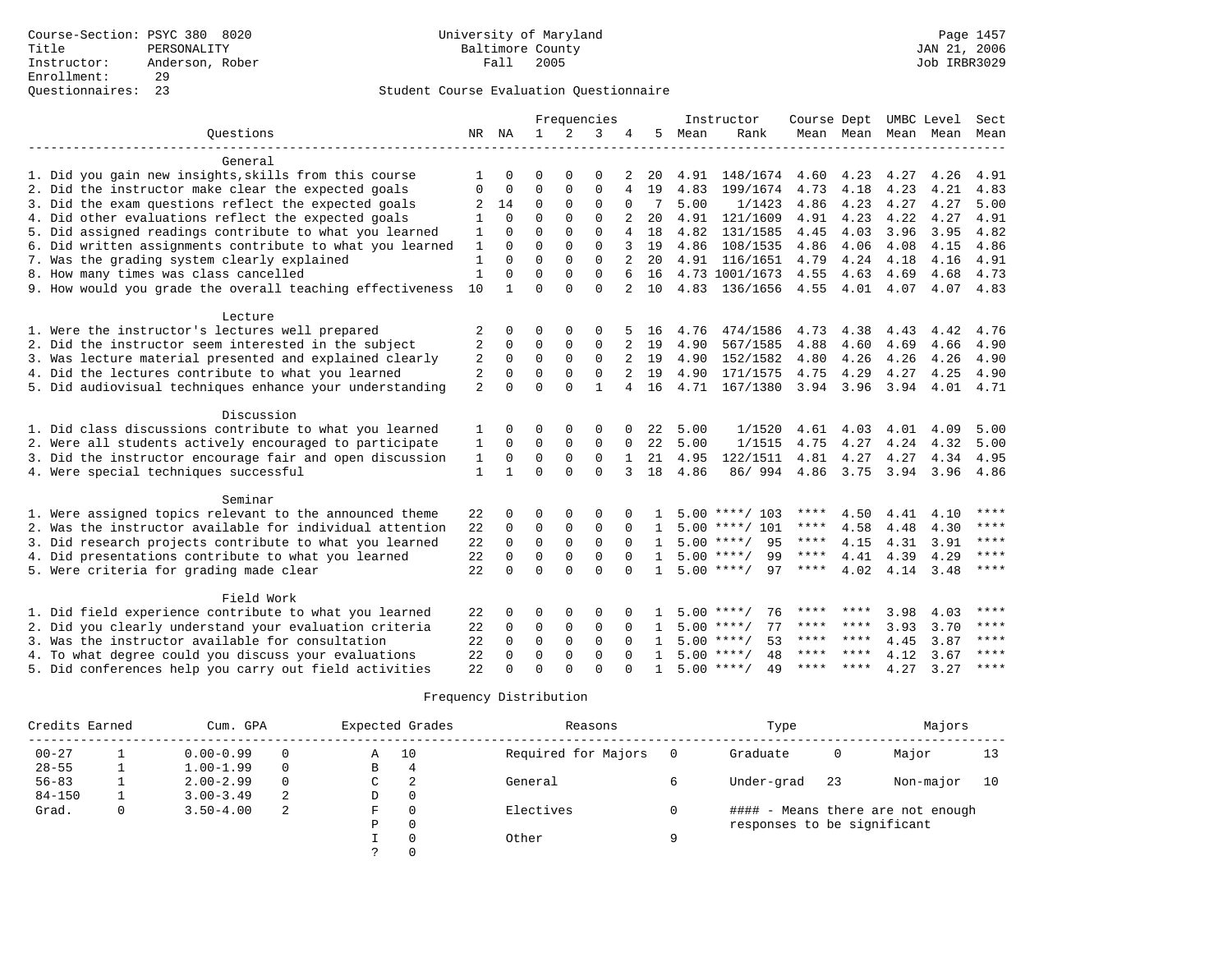|                                                           |      |             |          | Frequencies  |                |     |     |      | Instructor       | Course Dept |      | UMBC Level |      | Sect        |
|-----------------------------------------------------------|------|-------------|----------|--------------|----------------|-----|-----|------|------------------|-------------|------|------------|------|-------------|
| Ouestions                                                 | NR.  | ΝA          |          |              | 3              | 4   | 5   | Mean | Rank             | Mean        | Mean | Mean       | Mean | Mean        |
| General                                                   |      |             |          |              |                |     |     |      |                  |             |      |            |      |             |
| 1. Did you gain new insights, skills from this course     |      | 0           |          |              |                |     | 32  | 4.72 | 342/1674         | 4.72        | 4.23 | 4.27       | 4.26 | 4.72        |
| 2. Did the instructor make clear the expected goals       |      | $\Omega$    | $\Omega$ | $\Omega$     | $\Omega$       | 4   | 35  | 4.90 | 145/1674         | 4.90        | 4.18 | 4.23       | 4.21 | 4.90        |
| 3. Did the exam questions reflect the expected goals      |      | $\Omega$    | $\Omega$ | $\Omega$     | $\Omega$       |     | 38  | 4.97 | 40/1423          | 4.97        | 4.23 | 4.27       | 4.27 | 4.97        |
| 4. Did other evaluations reflect the expected goals       |      |             | 0        | $\Omega$     | 2              |     | 32  | 4.79 | 192/1609         | 4.79        | 4.23 | 4.22       | 4.27 | 4.79        |
| 5. Did assigned readings contribute to what you learned   | 4    |             | U        | $\Omega$     |                | 11  | 20  | 4.46 | 369/1585         | 4.46        | 4.03 | 3.96       | 3.95 | 4.46        |
| 6. Did written assignments contribute to what you learned | 4    | $\Omega$    | U        | <sup>0</sup> | $\mathfrak{D}$ | 1 O | 2.4 | 4.61 | 275/1535         | 4.61        | 4.06 | 4.08       | 4.15 | 4.61        |
| 7. Was the grading system clearly explained               | 4    |             | U        | <sup>0</sup> |                |     | 34  | 4.94 | 70/1651          | 4.94        | 4.24 | 4.18       | 4.16 | 4.94        |
| 8. How many times was class cancelled                     | 4    | $\Omega$    | 0        | $\Omega$     |                | 13  | 2.2 |      | 4.58 1148/1673   | 4.58        | 4.63 | 4.69       | 4.68 | 4.58        |
| 9. How would you grade the overall teaching effectiveness | 5    |             |          |              |                | 1 O | 2.2 | 4.54 | 352/1656         | 4.54        | 4.01 | 4.07       | 4.07 | 4.54        |
| Lecture                                                   |      |             |          |              |                |     |     |      |                  |             |      |            |      |             |
| 1. Were the instructor's lectures well prepared           |      |             |          |              |                |     | 34  | 4.92 | 192/1586         | 4.92        | 4.38 | 4.43       | 4.42 | 4.92        |
| 2. Did the instructor seem interested in the subject      | 3    | $\mathbf 0$ | $\Omega$ | $\Omega$     | $\Omega$       |     | 36  | 4.97 | 170/1585         | 4.97        | 4.60 | 4.69       | 4.66 | 4.97        |
| 3. Was lecture material presented and explained clearly   | 3    | $\Omega$    | 0        | $\Omega$     | $\Omega$       |     | 34  | 4.92 | 136/1582         | 4.92        | 4.26 | 4.26       | 4.26 | 4.92        |
| 4. Did the lectures contribute to what you learned        | 3    | $\Omega$    | U        | $\Omega$     | 3              |     | 33  | 4.81 | 268/1575         | 4.81        | 4.29 | 4.27       | 4.25 | 4.81        |
|                                                           | 6    |             |          |              | 5              |     | 19  | 4.45 | 341/1380         | 4.45        | 3.96 | 3.94       | 4.01 | 4.45        |
| 5. Did audiovisual techniques enhance your understanding  |      |             |          |              |                |     |     |      |                  |             |      |            |      |             |
| Discussion                                                |      |             |          |              |                |     |     |      |                  |             |      |            |      |             |
| 1. Did class discussions contribute to what you learned   | 21   | 0           |          |              |                |     |     | 4.26 | 635/1520         | 4.26        | 4.03 | 4.01       | 4.09 | 4.26        |
| 2. Were all students actively encouraged to participate   | 21   | $\Omega$    |          | $\Omega$     |                |     | 13  | 4.47 | 668/1515         | 4.47        | 4.27 | 4.24       | 4.32 | 4.47        |
| 3. Did the instructor encourage fair and open discussion  | 21   |             |          | <sup>0</sup> |                |     | 12  | 4.42 | 729/1511         | 4.42        | 4.27 | 4.27       | 4.34 | 4.42        |
| 4. Were special techniques successful                     | 2.2. | 13          |          |              |                |     |     |      | $2.60$ ****/ 994 | ****        | 3.75 | 3.94       | 3.96 | $***$ * * * |

| Credits Earned |          | Cum. GPA      |    |               | Expected Grades | Reasons             |    | Type                        |    | Majors                            |     |
|----------------|----------|---------------|----|---------------|-----------------|---------------------|----|-----------------------------|----|-----------------------------------|-----|
| $00 - 27$      | $\Omega$ | $0.00 - 0.99$ |    | Α             | 25              | Required for Majors |    | Graduate                    | 0  | Major                             | 17  |
| $28 - 55$      | 5        | $1.00 - 1.99$ |    | В             |                 |                     |    |                             |    |                                   |     |
| $56 - 83$      | 10       | $2.00 - 2.99$ | 9  | $\sim$<br>◡   | 4               | General             |    | Under-grad                  | 40 | Non-major                         | -23 |
| $84 - 150$     | 15       | $3.00 - 3.49$ | 14 | D             | 0               |                     |    |                             |    |                                   |     |
| Grad.          | 0        | $3.50 - 4.00$ |    | F             | 0               | Electives           |    |                             |    | #### - Means there are not enough |     |
|                |          |               |    | Ρ             | 0               |                     |    | responses to be significant |    |                                   |     |
|                |          |               |    |               | 0               | Other               | 21 |                             |    |                                   |     |
|                |          |               |    | $\mathcal{L}$ |                 |                     |    |                             |    |                                   |     |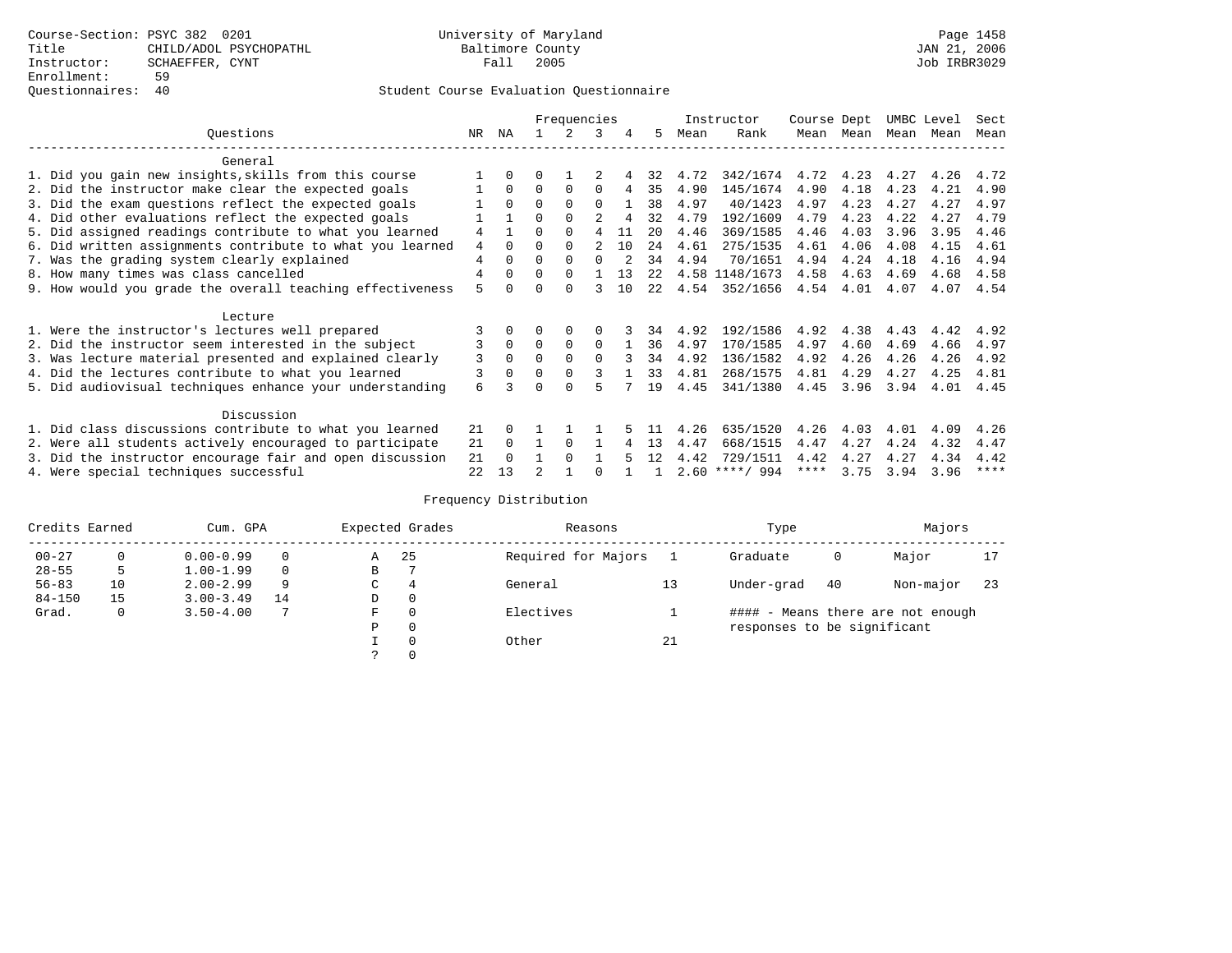|                                                           |                | Frequencies  |                |          |          |        |      | Instructor | Course Dept      |      | UMBC Level |           | Sect |      |
|-----------------------------------------------------------|----------------|--------------|----------------|----------|----------|--------|------|------------|------------------|------|------------|-----------|------|------|
| Ouestions                                                 | NR.            | ΝA           |                |          | 3        | 4      | 5.   | Mean       | Rank             |      | Mean Mean  | Mean Mean |      | Mean |
| General                                                   |                |              |                |          |          |        |      |            |                  |      |            |           |      |      |
| 1. Did you gain new insights, skills from this course     |                | $\Omega$     |                |          |          |        |      | 4.69       | 380/1674         | 4.69 | 4.23       | 4.27      | 4.26 | 4.69 |
| 2. Did the instructor make clear the expected goals       | O              | $\Omega$     | 0              | $\Omega$ |          |        | 24   | 4.60       | 460/1674         | 4.60 | 4.18       | 4.23      | 4.21 | 4.60 |
| 3. Did the exam questions reflect the expected goals      |                | $\Omega$     | $\Omega$       | $\Omega$ | ς        |        | 25   | 4.63       | 431/1423         | 4.63 | 4.23       | 4.27      | 4.27 | 4.63 |
| 4. Did other evaluations reflect the expected goals       |                | 2.2.         |                | $\Omega$ | $\cap$   |        | 11   | 4.62       | 363/1609         | 4.62 | 4.23       | 4.22      | 4.27 | 4.62 |
| 5. Did assigned readings contribute to what you learned   |                |              | $\Omega$       |          |          |        | 24   | 4.58       | 283/1585         | 4.58 | 4.03       | 3.96      | 3.95 | 4.58 |
| 6. Did written assignments contribute to what you learned |                | 22           | O              |          |          | $\cap$ | 11   | 4.83       | 119/1535         | 4.83 | 4.06       | 4.08      | 4.15 | 4.83 |
| 7. Was the grading system clearly explained               |                | $\Omega$     | $\mathfrak{D}$ |          |          |        | 2.2. | 4.26       | 855/1651         | 4.26 | 4.24       | 4.18      | 4.16 | 4.26 |
| 8. How many times was class cancelled                     |                | $\Omega$     | 0              | $\Omega$ |          | 20     | 13   |            | 4.35 1347/1673   | 4.35 | 4.63       | 4.69      | 4.68 | 4.35 |
| 9. How would you grade the overall teaching effectiveness | $\Omega$       | <sup>n</sup> |                |          |          | 10     | 24   | 4.66       | 266/1656         | 4.66 | 4.01       | 4.07      | 4.07 | 4.66 |
| Lecture                                                   |                |              |                |          |          |        |      |            |                  |      |            |           |      |      |
| 1. Were the instructor's lectures well prepared           |                |              |                | $\Omega$ |          |        | 26   | 4.76       | 496/1586         | 4.76 | 4.38       | 4.43      | 4.42 | 4.76 |
| 2. Did the instructor seem interested in the subject      | 2              | $\Omega$     | $\Omega$       | $\Omega$ | $\Omega$ |        | 32   | 4.97       | 227/1585         | 4.97 | 4.60       | 4.69      | 4.66 | 4.97 |
| 3. Was lecture material presented and explained clearly   | 3              | $\Omega$     | $\Omega$       |          | $\Omega$ |        | 27   | 4.78       | 272/1582         | 4.78 | 4.26       | 4.26      | 4.26 | 4.78 |
| 4. Did the lectures contribute to what you learned        | 2              | 0            | $\Omega$       |          | $\Omega$ |        | 32   | 4.91       | 171/1575         | 4.91 | 4.29       | 4.27      | 4.25 | 4.91 |
| 5. Did audiovisual techniques enhance your understanding  | $\overline{4}$ |              |                |          | 4        |        | 13   | 4.08       | 630/1380         | 4.08 | 3.96       | 3.94      | 4.01 | 4.08 |
| Discussion                                                |                |              |                |          |          |        |      |            |                  |      |            |           |      |      |
| 1. Did class discussions contribute to what you learned   | 16             | 0            | U              |          |          |        | 14   | 4.47       | 431/1520         | 4.47 | 4.03       | 4.01      | 4.09 | 4.47 |
| 2. Were all students actively encouraged to participate   | 16             | $\Omega$     | $\Omega$       | $\Omega$ | $\Omega$ |        | 19   | 5.00       | 1/1515           | 5.00 | 4.27       | 4.24      | 4.32 | 5.00 |
| 3. Did the instructor encourage fair and open discussion  | 16             | $\Omega$     | 0              | $\Omega$ | $\Omega$ |        | 1 R  | 4.95       | 146/1511         | 4.95 | 4.27       | 4.27      | 4.34 | 4.95 |
| 4. Were special techniques successful                     | 16             | 12           |                |          |          |        |      |            | $4.57$ ****/ 994 | **** | 3.75       | 3.94      | 3.96 | **** |

| Credits Earned |          | Cum. GPA      |   |   | Expected Grades | Reasons             |    | Type                        |    | Majors                            |    |
|----------------|----------|---------------|---|---|-----------------|---------------------|----|-----------------------------|----|-----------------------------------|----|
| $00 - 27$      | $\Omega$ | $0.00 - 0.99$ |   | Α | 22              | Required for Majors |    | Graduate                    | 0  | Major                             | 19 |
| $28 - 55$      | 0        | $1.00 - 1.99$ |   | B | 9               |                     |    |                             |    |                                   |    |
| $56 - 83$      |          | $2.00 - 2.99$ | 4 | C | 2               | General             |    | Under-grad                  | 35 | Non-major                         | 16 |
| $84 - 150$     | 13       | $3.00 - 3.49$ | 9 | D | 0               |                     |    |                             |    |                                   |    |
| Grad.          | 0        | $3.50 - 4.00$ |   | F | 0               | Electives           |    |                             |    | #### - Means there are not enough |    |
|                |          |               |   | Ρ | 0               |                     |    | responses to be significant |    |                                   |    |
|                |          |               |   |   | $\Omega$        | Other               | 20 |                             |    |                                   |    |
|                |          |               |   | っ |                 |                     |    |                             |    |                                   |    |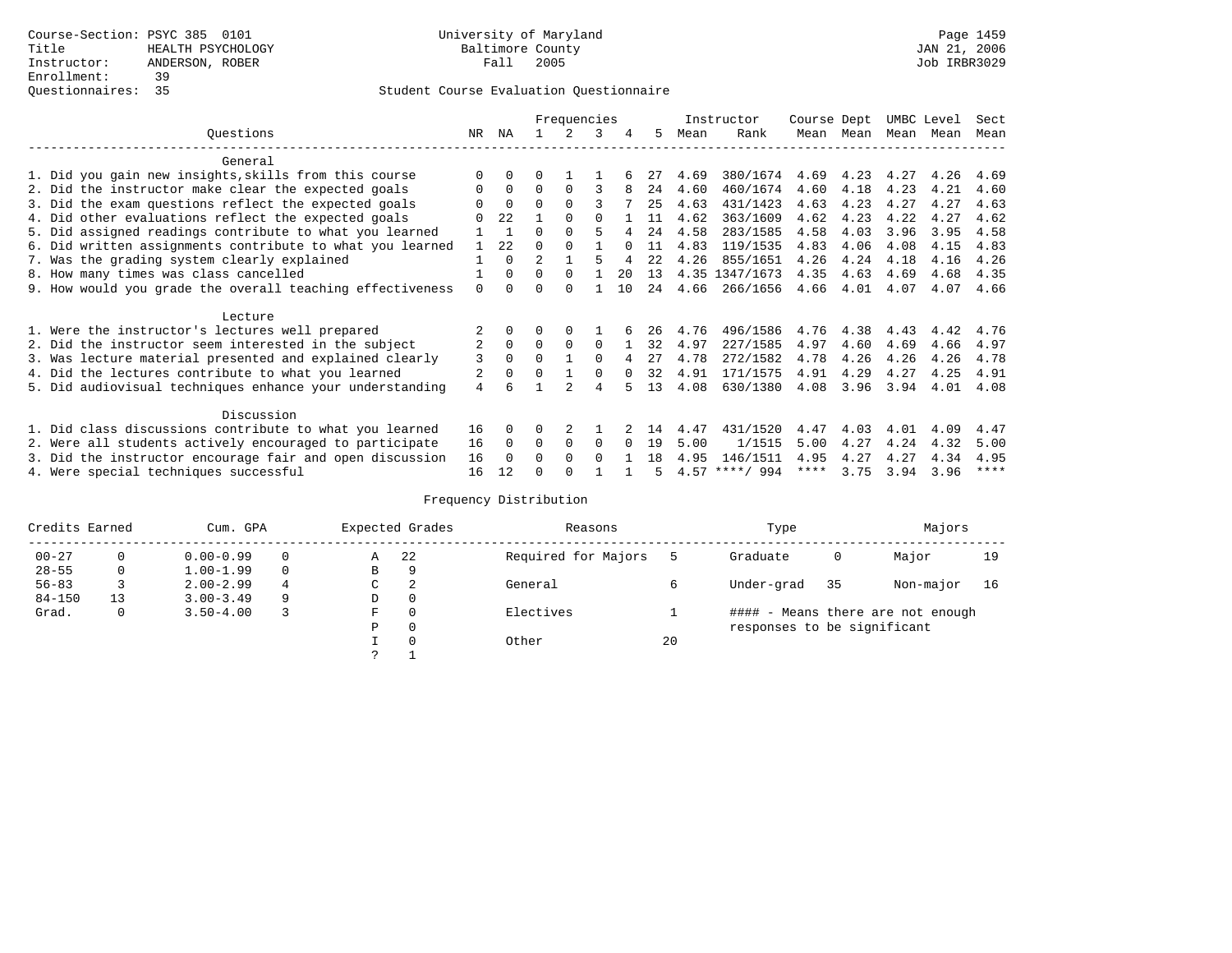|                                                           |                |                |          | Frequencies    |              |    |          |      | Instructor       | Course Dept |           | UMBC Level |           | Sect        |
|-----------------------------------------------------------|----------------|----------------|----------|----------------|--------------|----|----------|------|------------------|-------------|-----------|------------|-----------|-------------|
| Ouestions                                                 | NR             | ΝA             |          | 2.             | 3            | 4  | 5.       | Mean | Rank             |             | Mean Mean |            | Mean Mean | Mean        |
| General                                                   |                |                |          |                |              |    |          |      |                  |             |           |            |           |             |
| 1. Did you gain new insights, skills from this course     |                | $\Omega$       | O        |                | 4            |    | 14       | 4.35 | 841/1674         | 4.35        | 4.23      | 4.27       | 4.26      | 4.35        |
| 2. Did the instructor make clear the expected goals       |                | $\Omega$       | $\Omega$ |                | 6            | 10 | 6        |      | 3.91 1258/1674   | 3.91        | 4.18      | 4.23       | 4.21      | 3.91        |
| 3. Did the exam questions reflect the expected goals      |                | $\Omega$       |          | $\mathfrak{D}$ | 4            | 8  |          |      | 3.82 1150/1423   | 3.82        | 4.23      | 4.27       | 4.27      | 3.82        |
| 4. Did other evaluations reflect the expected goals       |                | 20             | $\Omega$ | $\Omega$       | O            |    |          |      | $4.67$ ****/1609 | $***$ * *   | 4.23      | 4.22       | 4.27      | $***$ * * * |
| 5. Did assigned readings contribute to what you learned   | $\overline{a}$ | $\overline{2}$ | 0        |                | 4            |    | 10       | 4.20 | 612/1585         | 4.20        | 4.03      | 3.96       | 3.95      | 4.20        |
| 6. Did written assignments contribute to what you learned |                | 2.2            | 0        | $\Omega$       | <sup>0</sup> |    | $\Omega$ |      | $4.00$ ****/1535 | $***$ * *   | 4.06      | 4.08       | 4.15      | $***$ * * * |
| 7. Was the grading system clearly explained               |                |                | 0        | $\Omega$       | 4            |    | 18       |      | 4.64 361/1651    | 4.64        | 4.24      | 4.18       | 4.16      | 4.64        |
| 8. How many times was class cancelled                     |                | $\Omega$       | $\Omega$ | 5              | 8            |    |          |      | 3.52 1652/1673   | 3.52        | 4.63      | 4.69       | 4.68      | 3.52        |
| 9. How would you grade the overall teaching effectiveness | 5              | $\cap$         |          |                |              | 9  | 4        |      | 3.84 1169/1656   | 3.84        | 4.01      | 4.07       | 4.07      | 3.84        |
| Lecture                                                   |                |                |          |                |              |    |          |      |                  |             |           |            |           |             |
| 1. Were the instructor's lectures well prepared           |                |                |          | $\Omega$       | $\Omega$     |    | 16       | 4.70 | 618/1586         | 4.70        | 4.38      | 4.43       | 4.42      | 4.70        |
| 2. Did the instructor seem interested in the subject      |                | $\Omega$       | $\Omega$ | $\Omega$       | $\Omega$     |    | 17       | 4.74 | 960/1585         | 4.74        | 4.60      | 4.69       | 4.66      | 4.74        |
| 3. Was lecture material presented and explained clearly   | 1              | $\Omega$       | $\Omega$ |                | 4            |    | 12       | 4.26 | 924/1582         | 4.26        | 4.26      | 4.26       | 4.26      | 4.26        |
| 4. Did the lectures contribute to what you learned        |                | $\Omega$       | $\Omega$ | $\Omega$       | 2            | 9  | 12       | 4.43 | 780/1575         | 4.43        | 4.29      | 4.27       | 4.25      | 4.43        |
| 5. Did audiovisual techniques enhance your understanding  |                |                |          | $\cap$         |              |    | 14       | 4.57 | 259/1380         | 4.57        | 3.96      | 3.94       | 4.01      | 4.57        |
| Discussion                                                |                |                |          |                |              |    |          |      |                  |             |           |            |           |             |
| 1. Did class discussions contribute to what you learned   | 11             | $\Omega$       |          | $\Omega$       | 3            |    |          |      | 3.77 1018/1520   | 3.77        | 4.03      | 4.01       | 4.09      | 3.77        |
| 2. Were all students actively encouraged to participate   | 11             | $\Omega$       |          | 2              | 3            |    | 5        |      | 3.62 1270/1515   | 3.62        | 4.27      | 4.24       | 4.32      | 3.62        |
| 3. Did the instructor encourage fair and open discussion  | 11             | $\Omega$       | $\Omega$ |                | 4            |    |          |      | 3.62 1286/1511   | 3.62        | 4.27      | 4.27       | 4.34      | 3.62        |
| 4. Were special techniques successful                     | 11             | 11             |          |                |              |    |          |      | $4.00$ ****/ 994 | ****        | 3.75      | 3.94       | 3.96      | $***$ * * * |

| Credits Earned |    | Cum. GPA      |          | Expected Grades |          | Reasons             |    | Type                        |     | Majors                            |    |
|----------------|----|---------------|----------|-----------------|----------|---------------------|----|-----------------------------|-----|-----------------------------------|----|
| $00 - 27$      |    | $0.00 - 0.99$ |          | Α               | 6        | Required for Majors |    | Graduate                    | 0   | Major                             | 16 |
| $28 - 55$      | 2  | $1.00 - 1.99$ | $\Omega$ | В               |          |                     |    |                             |     |                                   |    |
| $56 - 83$      |    | $2.00 - 2.99$ | 4        | C               |          | General             |    | Under-grad                  | -24 | Non-major                         |    |
| $84 - 150$     | 12 | $3.00 - 3.49$ | 8        | D               | 0        |                     |    |                             |     |                                   |    |
| Grad.          | 0  | $3.50 - 4.00$ | 6        | F               | $\Omega$ | Electives           |    |                             |     | #### - Means there are not enough |    |
|                |    |               |          | Ρ               | 3        |                     |    | responses to be significant |     |                                   |    |
|                |    |               |          |                 | $\Omega$ | Other               | 10 |                             |     |                                   |    |
|                |    |               |          |                 |          |                     |    |                             |     |                                   |    |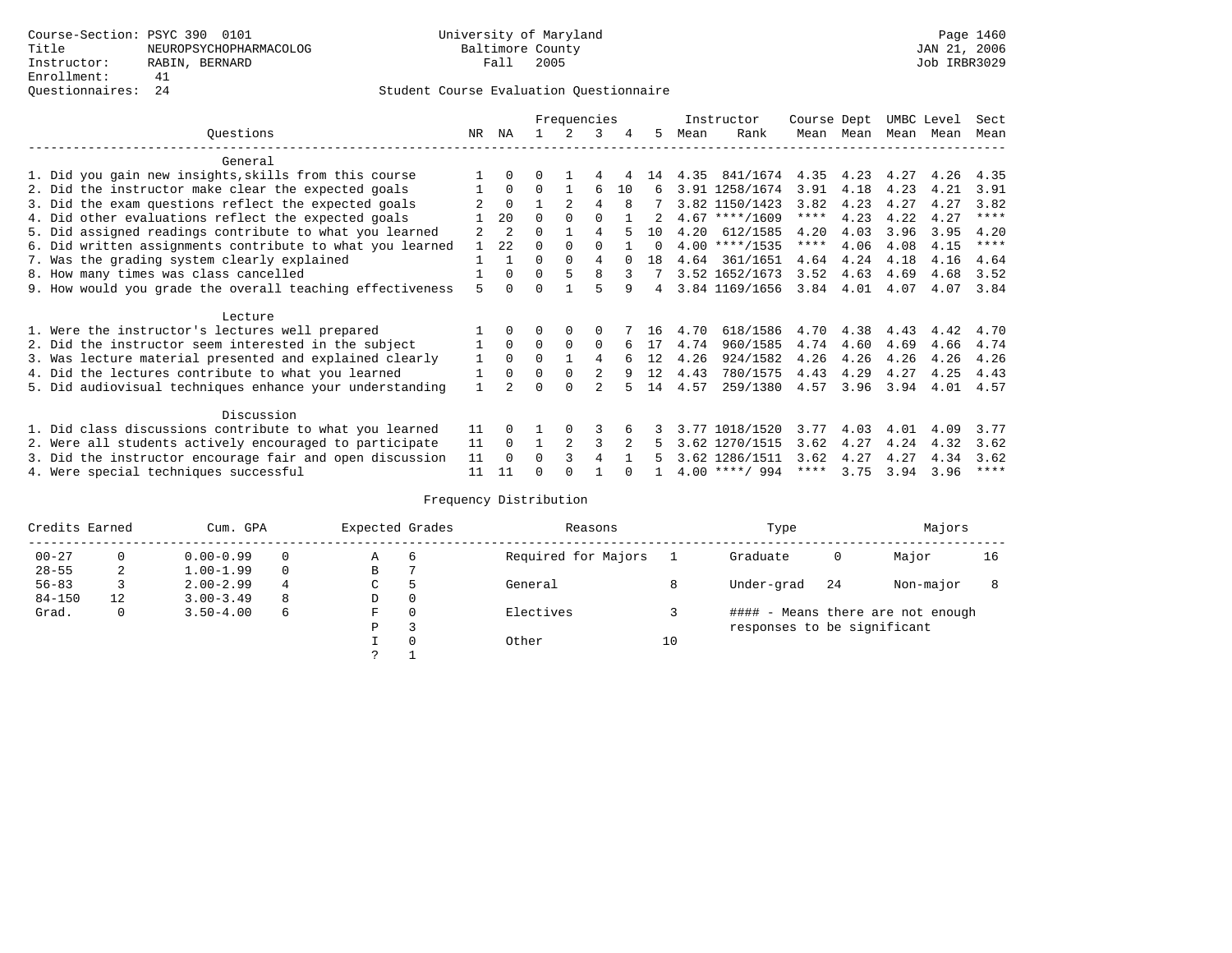|                                                           |             |              |              |          | Frequencies  |          |    |      | Instructor       | Course Dept |      | UMBC Level |      | Sect        |
|-----------------------------------------------------------|-------------|--------------|--------------|----------|--------------|----------|----|------|------------------|-------------|------|------------|------|-------------|
| Ouestions                                                 | NR.         | ΝA           |              |          | 3            | 4        | 5  | Mean | Rank             | Mean        | Mean | Mean       | Mean | Mean        |
| General                                                   |             |              |              |          |              |          |    |      |                  |             |      |            |      |             |
| 1. Did you gain new insights, skills from this course     |             | <sup>0</sup> | 0            | $\Omega$ |              |          |    | 4.82 | 233/1674         | 4.82        | 4.23 | 4.27       | 4.26 | 4.82        |
| 2. Did the instructor make clear the expected goals       |             | $\Omega$     | $\Omega$     | 0        | $\Omega$     |          | 7  | 4.70 | 338/1674         | 4.70        | 4.18 | 4.23       | 4.21 | 4.70        |
| 3. Did the exam questions reflect the expected goals      |             | $\Omega$     | $\Omega$     | $\Omega$ | $\Omega$     |          | 8  | 4.73 | 298/1423         | 4.73        | 4.23 | 4.27       | 4.27 | 4.73        |
| 4. Did other evaluations reflect the expected goals       | O           | $\Omega$     | $\Omega$     | $\Omega$ | $\Omega$     |          |    | 4.64 | 343/1609         | 4.64        | 4.23 | 4.22       | 4.27 | 4.64        |
| 5. Did assigned readings contribute to what you learned   | 0           | <sup>0</sup> | U            | $\Omega$ | 0            |          | 11 | 5.00 | 1/1585           | 5.00        | 4.03 | 3.96       | 3.95 | 5.00        |
| 6. Did written assignments contribute to what you learned | $\mathbf 0$ | $\Omega$     | U            | $\Omega$ | 0            |          | 9  | 4.82 | 127/1535         | 4.82        | 4.06 | 4.08       | 4.15 | 4.82        |
| 7. Was the grading system clearly explained               | 0           |              |              | $\Omega$ | 2            |          |    | 4.64 | 361/1651         | 4.64        | 4.24 | 4.18       | 4.16 | 4.64        |
| 8. How many times was class cancelled                     |             | 0            | <sup>0</sup> | $\Omega$ | 0            |          |    |      | 4.30 1383/1673   | 4.30        | 4.63 | 4.69       | 4.68 | 4.30        |
| 9. How would you grade the overall teaching effectiveness | $\Omega$    |              |              |          | U            |          | б. | 4.55 | 352/1656         | 4.55        | 4.01 | 4.07       | 4.07 | 4.55        |
| Lecture                                                   |             |              |              |          |              |          |    |      |                  |             |      |            |      |             |
| 1. Were the instructor's lectures well prepared           |             |              |              |          |              |          |    | 4.82 | 371/1586         | 4.82        | 4.38 | 4.43       | 4.42 | 4.82        |
| 2. Did the instructor seem interested in the subject      | 0           | $\Omega$     | $\Omega$     | $\Omega$ | $\Omega$     |          | 11 | 5.00 | 1/1585           | 5.00        | 4.60 | 4.69       | 4.66 | 5.00        |
| 3. Was lecture material presented and explained clearly   | 0           | $\Omega$     | 0            | $\Omega$ |              |          | 9  | 4.73 | 353/1582         | 4.73        | 4.26 | 4.26       | 4.26 | 4.73        |
| 4. Did the lectures contribute to what you learned        | 0           | 0            | 0            |          | <sup>n</sup> |          | 10 | 4.73 | 407/1575         | 4.73        | 4.29 | 4.27       | 4.25 | 4.73        |
| 5. Did audiovisual techniques enhance your understanding  | 0           |              |              |          |              |          | 5  | 4.33 | 426/1380         | 4.33        | 3.96 | 3.94       | 4.01 | 4.33        |
| Discussion                                                |             |              |              |          |              |          |    |      |                  |             |      |            |      |             |
| 1. Did class discussions contribute to what you learned   |             | $\Omega$     | U            | $\Omega$ | $\Omega$     |          |    | 4.78 | 213/1520         | 4.78        | 4.03 | 4.01       | 4.09 | 4.78        |
| 2. Were all students actively encouraged to participate   | 2           | $\mathbf 0$  | 0            | 0        | 0            | $\Omega$ | 9  | 5.00 | 1/1515           | 5.00        | 4.27 | 4.24       | 4.32 | 5.00        |
| 3. Did the instructor encourage fair and open discussion  | 2           |              |              | $\Omega$ | 0            | $\Omega$ | q  | 5.00 | 1/1511           | 5.00        | 4.27 | 4.27       | 4.34 | 5.00        |
| 4. Were special techniques successful                     | 2           |              |              |          |              |          |    |      | $5.00$ ****/ 994 | ****        | 3.75 | 3.94       | 3.96 | $***$ * * * |

| Credits Earned |   | Cum. GPA      | Expected Grades |   | Reasons             | Type                        |     | Majors                            |    |
|----------------|---|---------------|-----------------|---|---------------------|-----------------------------|-----|-----------------------------------|----|
| $00 - 27$      | 0 | $0.00 - 0.99$ | Α               |   | Required for Majors | Graduate                    | 0   | Major                             | 10 |
| $28 - 55$      | 0 | $1.00 - 1.99$ | В               | 6 |                     |                             |     |                                   |    |
| $56 - 83$      | 0 | $2.00 - 2.99$ | $\sim$<br>◡     |   | General             | Under-grad                  | -11 | Non-major                         |    |
| $84 - 150$     |   | $3.00 - 3.49$ | D               | 0 |                     |                             |     |                                   |    |
| Grad.          | 0 | $3.50 - 4.00$ | F               |   | Electives           |                             |     | #### - Means there are not enough |    |
|                |   |               | Ρ               | 0 |                     | responses to be significant |     |                                   |    |
|                |   |               |                 | 0 | Other               |                             |     |                                   |    |
|                |   |               | C.              |   |                     |                             |     |                                   |    |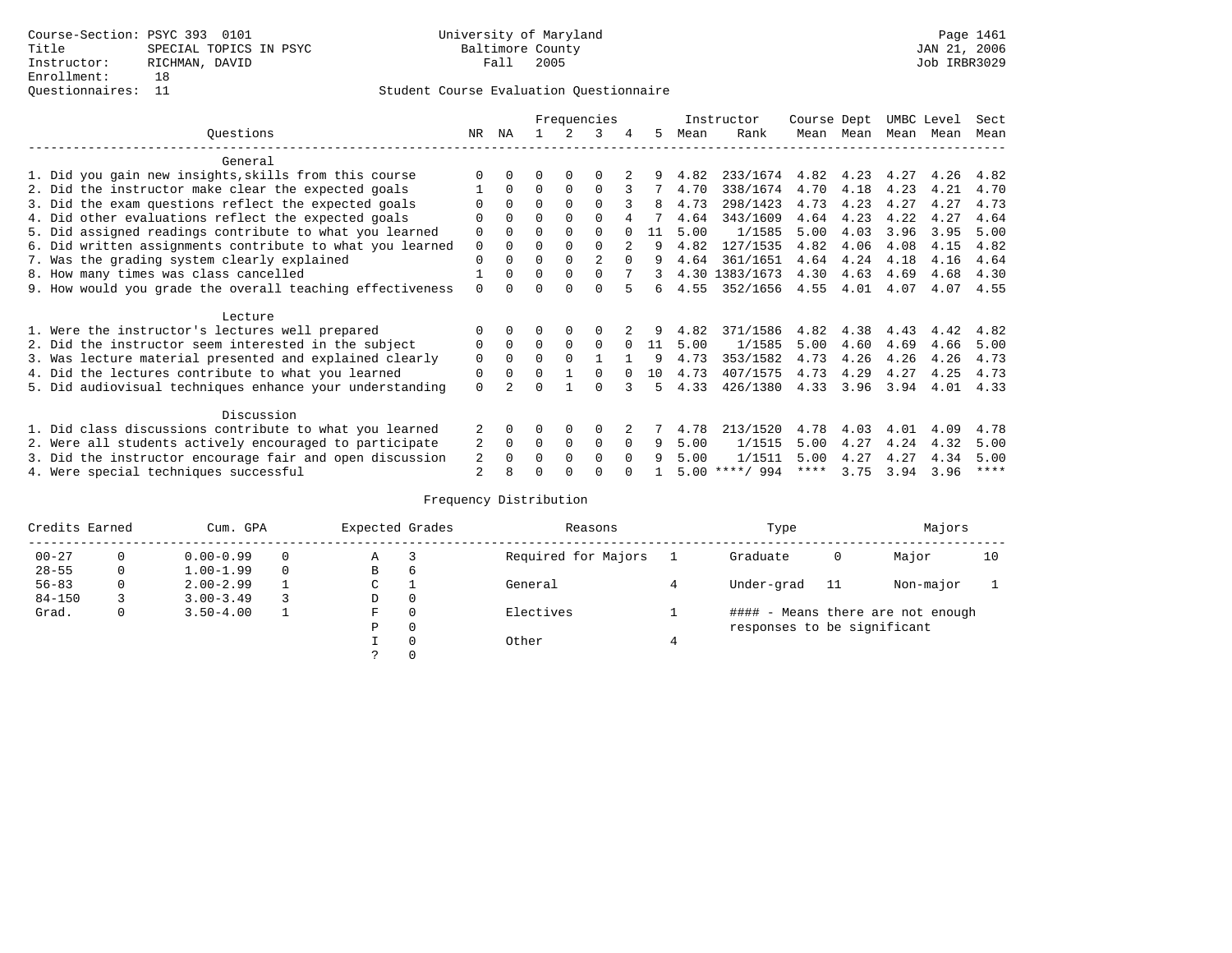|                                                           |    |              |                |               | Frequencies    |                |              |      | Instructor         | Course Dept |           | UMBC Level |      | Sect |
|-----------------------------------------------------------|----|--------------|----------------|---------------|----------------|----------------|--------------|------|--------------------|-------------|-----------|------------|------|------|
| Ouestions                                                 | NR | ΝA           | $\mathbf{1}$   | $\mathcal{L}$ | 3              |                | 5.           | Mean | Rank               |             | Mean Mean | Mean       | Mean | Mean |
| General                                                   |    |              |                |               |                |                |              |      |                    |             |           |            |      |      |
| 1. Did you gain new insights, skills from this course     | 10 | 0            |                |               |                |                |              |      | 3.90 1322/1674     | 3.90        | 4.23      | 4.27       | 4.26 | 3.90 |
| 2. Did the instructor make clear the expected goals       | 10 | $\Omega$     | $\Omega$       | 3             | 3              |                | 12           |      | 4.14 1043/1674     | 4.14        | 4.18      | 4.23       | 4.21 | 4.14 |
| 3. Did the exam questions reflect the expected goals      | 10 | $\Omega$     | 1              |               | 4              |                |              |      | 3.95 1061/1423     | 3.95        | 4.23      | 4.27       | 4.27 | 3.95 |
| 4. Did other evaluations reflect the expected goals       | 10 |              | 1              | 1             | $\overline{4}$ |                |              |      | 4.00 1094/1609     | 4.00        | 4.23      | 4.22       | 4.27 | 4.00 |
| 5. Did assigned readings contribute to what you learned   | 10 | <sup>0</sup> | $\Omega$       | $\mathbf{1}$  | $\overline{2}$ |                | 13           | 4.43 | 395/1585           | 4.43        | 4.03      | 3.96       | 3.95 | 4.43 |
| 6. Did written assignments contribute to what you learned | 10 | 5            | 1              | $\Omega$      | $\mathbf{3}$   |                |              | 4.06 | 844/1535           | 4.06        | 4.06      | 4.08       | 4.15 | 4.06 |
| 7. Was the grading system clearly explained               | 10 |              | 1              | 3             | 1              |                |              |      | 3.95 1162/1651     | 3.95        | 4.24      | 4.18       | 4.16 | 3.95 |
| 8. How many times was class cancelled                     | 10 |              | $\Omega$       | $\Omega$      | $\Omega$       |                | 13           |      | 4.65 1082/1673     | 4.65        | 4.63      | 4.69       | 4.68 | 4.65 |
| 9. How would you grade the overall teaching effectiveness | 13 |              |                | $\cap$        | 6              | 8              |              |      | 3.59 1339/1656     | 3.59        | 4.01      | 4.07       | 4.07 | 3.59 |
| Lecture                                                   |    |              |                |               |                |                |              |      |                    |             |           |            |      |      |
| 1. Were the instructor's lectures well prepared           | 11 | <sup>0</sup> |                | $\Omega$      | 4              |                | 11           |      | 4.20 1191/1586     | 4.20        | 4.38      | 4.43       | 4.42 | 4.20 |
| 2. Did the instructor seem interested in the subject      | 11 | $\Omega$     | 0              |               | $\Omega$       |                | 16           |      | 4.70 1035/1585     | 4.70        | 4.60      | 4.69       | 4.66 | 4.70 |
| 3. Was lecture material presented and explained clearly   | 11 | $\Omega$     | $\mathbf{1}$   |               | $\overline{2}$ |                | 10           |      | 4.15 1034/1582     | 4.15        | 4.26      | 4.26       | 4.26 | 4.15 |
| 4. Did the lectures contribute to what you learned        | 11 |              | $\overline{a}$ | 1             | 4              |                | 10           |      | 3.89 1220/1575     | 3.89        | 4.29      | 4.27       | 4.25 | 3.89 |
| 5. Did audiovisual techniques enhance your understanding  | 11 | 12           | $\mathfrak{D}$ | $\cap$        | $\mathfrak{D}$ | $\overline{2}$ | 2            |      | 3.25 1160/1380     | 3.25        | 3.96      | 3.94       | 4.01 | 3.25 |
| Discussion                                                |    |              |                |               |                |                |              |      |                    |             |           |            |      |      |
| 1. Did class discussions contribute to what you learned   | 19 | <sup>0</sup> | O              | $\Omega$      |                |                | 9            | 4.67 | 295/1520           | 4.67        | 4.03      | 4.01       | 4.09 | 4.67 |
| 2. Were all students actively encouraged to participate   | 19 | $\Omega$     | $\Omega$       | $\Omega$      | $\mathbf{1}$   | 0              | 11           | 4.83 | 289/1515           | 4.83        | 4.27      | 4.24       | 4.32 | 4.83 |
| 3. Did the instructor encourage fair and open discussion  | 19 | $\Omega$     | $\Omega$       | $\Omega$      | $\Omega$       |                | 11           | 4.92 | 219/1511           | 4.92        | 4.27      | 4.27       | 4.34 | 4.92 |
| 4. Were special techniques successful                     | 19 | R            | $\Omega$       | $\Omega$      | 1              | $\Omega$       | २            |      | $4.50$ ****/ 994   | ****        | 3.75      | 3.94       | 3.96 | **** |
| Seminar                                                   |    |              |                |               |                |                |              |      |                    |             |           |            |      |      |
| 1. Were assigned topics relevant to the announced theme   | 30 | 0            | 0              | 0             | $\Omega$       |                |              |      | $5.00$ ****/ 103   | ****        | 4.50      | 4.41       | 4.10 | **** |
| 2. Was the instructor available for individual attention  | 30 | 0            | $\mathbf 0$    | $\mathbf 0$   | 1              | $\Omega$       | $\Omega$     |      | $3.00$ ****/ 101   | $***$ * * * | 4.58      | 4.48       | 4.30 | **** |
| 3. Did research projects contribute to what you learned   | 30 | $\Omega$     | $\Omega$       | $\Omega$      | $\Omega$       | $\Omega$       |              |      | 95<br>$5.00$ ****/ | ****        | 4.15      | 4.31       | 3.91 | **** |
| 4. Did presentations contribute to what you learned       | 30 | 0            | $\Omega$       | $\Omega$      | $\Omega$       | $\Omega$       |              |      | 99<br>$5.00$ ****/ | ****        | 4.41      | 4.39       | 4.29 | **** |
| 5. Were criteria for grading made clear                   | 30 |              | $\Omega$       |               | $\Omega$       |                | <sup>n</sup> |      | $2.00$ ****/<br>97 | ****        | 4.02      | 4.14       | 3.48 | **** |

| Credits Earned |    | Cum. GPA      |          |   | Expected Grades | Reasons             |    | Type                        |     | Majors                            |    |
|----------------|----|---------------|----------|---|-----------------|---------------------|----|-----------------------------|-----|-----------------------------------|----|
| $00 - 27$      |    | $0.00 - 0.99$ | $\Omega$ | Α | 12              | Required for Majors |    | Graduate                    | 0   | Major                             | 19 |
| $28 - 55$      |    | $1.00 - 1.99$ | $\Omega$ | В | 6               |                     |    |                             |     |                                   |    |
| $56 - 83$      |    | $2.00 - 2.99$ | 2        | C |                 | General             |    | Under-grad                  | -31 | Non-major                         | 12 |
| $84 - 150$     | 8. | $3.00 - 3.49$ | 6        | D |                 |                     |    |                             |     |                                   |    |
| Grad.          | 0  | $3.50 - 4.00$ | 4        | F |                 | Electives           |    |                             |     | #### - Means there are not enough |    |
|                |    |               |          | D |                 |                     |    | responses to be significant |     |                                   |    |
|                |    |               |          |   |                 | Other               | 10 |                             |     |                                   |    |
|                |    |               |          |   |                 |                     |    |                             |     |                                   |    |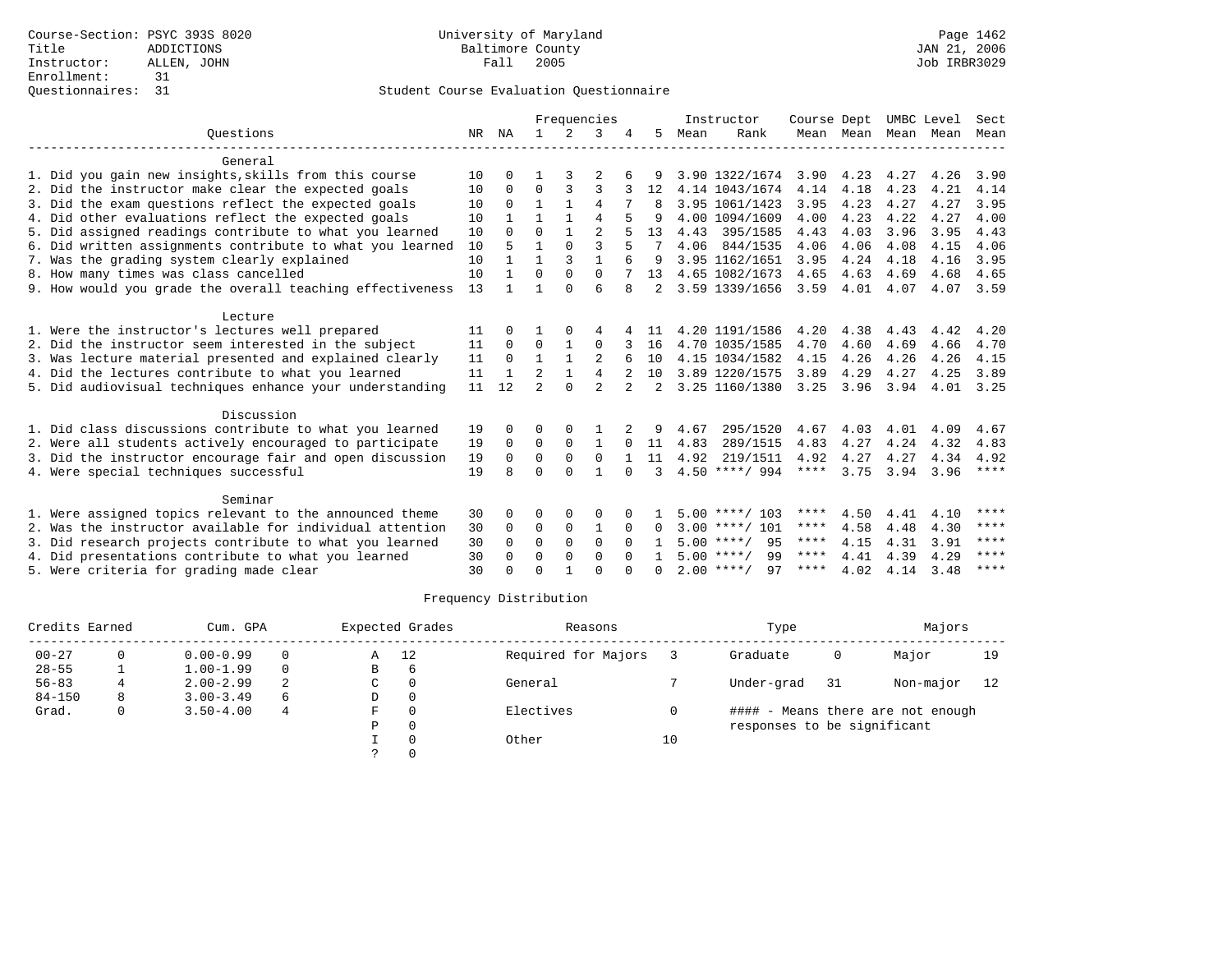| Course-Section: PSYC 393S 8021 |             |           |                                         | University of Maryland |                  |      |             |   |   |      |            |                             |      |      |              | Page 1463 |
|--------------------------------|-------------|-----------|-----------------------------------------|------------------------|------------------|------|-------------|---|---|------|------------|-----------------------------|------|------|--------------|-----------|
| Title                          | ADDICTIONS  |           |                                         |                        | Baltimore County |      |             |   |   |      |            |                             |      |      | JAN 21, 2006 |           |
| Instructor:                    | ALLEN, JOHN |           |                                         |                        | Fall             | 2005 |             |   |   |      |            |                             |      |      | Job IRBR3029 |           |
| Enrollment:                    | 14          |           |                                         |                        |                  |      |             |   |   |      |            |                             |      |      |              |           |
| Ouestionnaires:                | 14          |           | Student Course Evaluation Questionnaire |                        |                  |      |             |   |   |      |            |                             |      |      |              |           |
|                                |             |           |                                         |                        |                  |      | Frequencies |   |   |      | Instructor | Course Dept UMBC Level Sect |      |      |              |           |
|                                |             | Ouestions |                                         | NR                     | ΝA               |      |             | 4 | 5 | Mean | Rank       | Mean                        | Mean | Mean |              | Mean Mean |
|                                |             |           |                                         |                        |                  |      |             |   |   |      |            |                             |      |      |              |           |

| Credits Earned |          | Cum. GPA      |          | Expected Grades |          | Reasons             |   | Type                        |    | Majors                            |      |
|----------------|----------|---------------|----------|-----------------|----------|---------------------|---|-----------------------------|----|-----------------------------------|------|
| $00 - 27$      | $\Omega$ | $0.00 - 0.99$ |          | Α               | $\Omega$ | Required for Majors |   | Graduate                    | 0  | Major                             |      |
| $28 - 55$      | 0        | $1.00 - 1.99$ | $\Omega$ | B               | 0        |                     |   |                             |    |                                   |      |
| $56 - 83$      | 0        | $2.00 - 2.99$ |          | C               | 0        | General             |   | Under-grad                  | 14 | Non-major                         | - 14 |
| $84 - 150$     | 0        | $3.00 - 3.49$ |          | D               | 0        |                     |   |                             |    |                                   |      |
| Grad.          | 0        | $3.50 - 4.00$ | $\Omega$ | F               | 0        | Electives           | 0 |                             |    | #### - Means there are not enough |      |
|                |          |               |          | Р               | 0        |                     |   | responses to be significant |    |                                   |      |
|                |          |               |          |                 | $\Omega$ | Other               |   |                             |    |                                   |      |
|                |          |               |          |                 |          |                     |   |                             |    |                                   |      |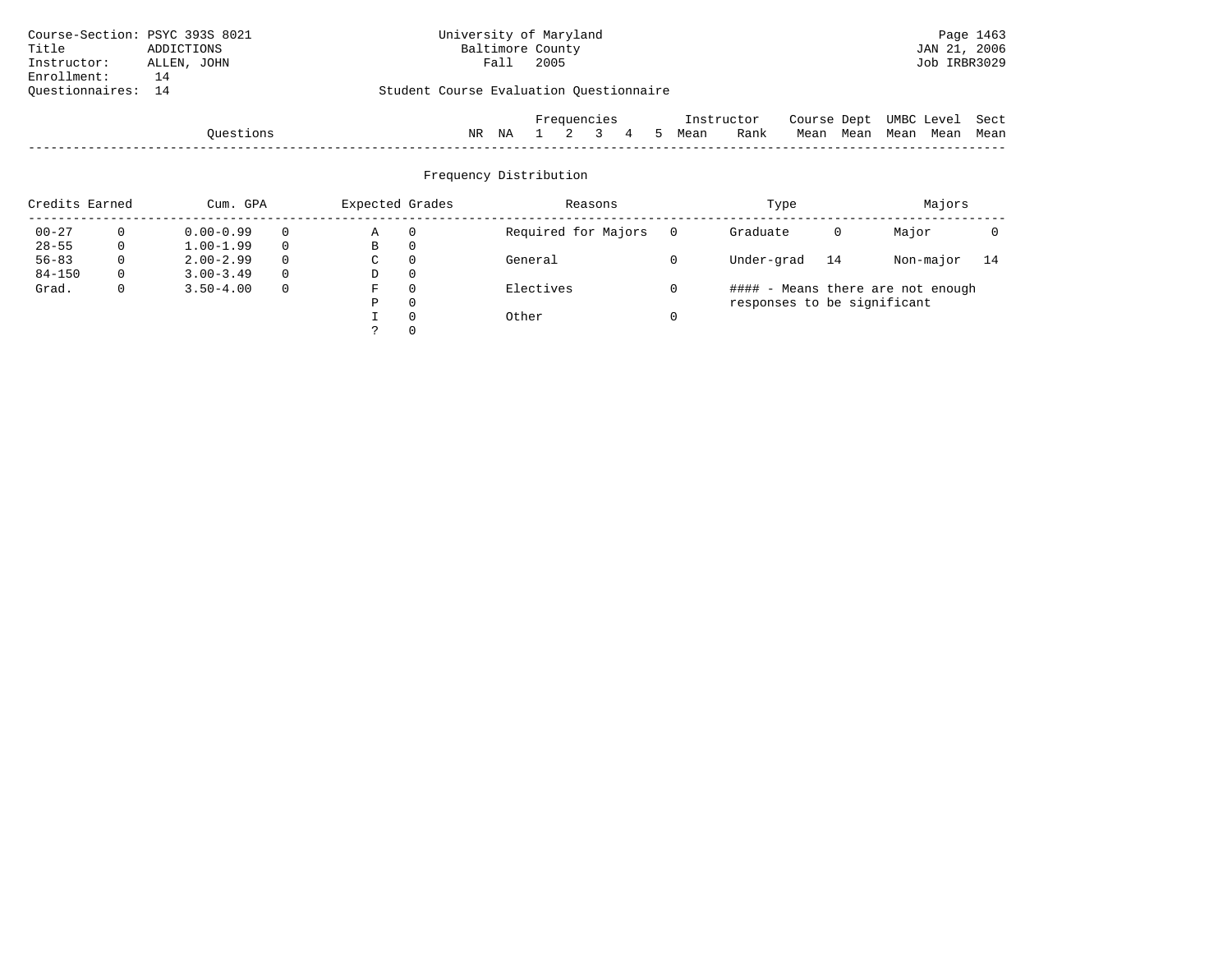|                                                           |             |          |               |          | Frequencies    |    |    |      | Instructor     | Course Dept |           | UMBC Level |      | Sect |
|-----------------------------------------------------------|-------------|----------|---------------|----------|----------------|----|----|------|----------------|-------------|-----------|------------|------|------|
| Ouestions                                                 | NR.         | ΝA       |               |          | ર              |    | 5. | Mean | Rank           |             | Mean Mean | Mean       | Mean | Mean |
| General                                                   |             |          |               |          |                |    |    |      |                |             |           |            |      |      |
| 1. Did you gain new insights, skills from this course     |             |          |               |          |                | 10 | 12 |      | 4.07 1139/1674 | 4.07        | 4.23      | 4.27       | 4.42 | 4.07 |
| 2. Did the instructor make clear the expected goals       | O           | $\Omega$ | $\Omega$      |          |                | 13 |    |      | 3.86 1305/1674 | 3.86        | 4.18      | 4.23       | 4.31 | 3.86 |
| 3. Did the exam questions reflect the expected goals      | O           | $\Omega$ | $\Omega$      |          |                | 9  | 14 | 4.29 | 819/1423       | 4.29        | 4.23      | 4.27       | 4.34 | 4.29 |
| 4. Did other evaluations reflect the expected goals       | O           | $\Omega$ |               | $\Omega$ | 4              | 14 | 9  |      | 4.07 1048/1609 | 4.07        | 4.23      | 4.22       | 4.30 | 4.07 |
| 5. Did assigned readings contribute to what you learned   | $\mathbf 0$ | $\Omega$ |               |          |                | 12 |    |      | 3.75 1049/1585 | 3.75        | 4.03      | 3.96       | 4.01 | 3.75 |
| 6. Did written assignments contribute to what you learned | $\Omega$    |          | $\mathcal{D}$ |          |                | 8  | 11 |      | 3.89 1039/1535 | 3.89        | 4.06      | 4.08       | 4.18 | 3.89 |
| 7. Was the grading system clearly explained               | $\Omega$    | $\Omega$ | $\cap$        |          | 4              | q  | 12 |      | 4.07 1050/1651 | 4.07        | 4.24      | 4.18       | 4.23 | 4.07 |
| 8. How many times was class cancelled                     | 0           | $\Omega$ | $\Omega$      | $\Omega$ | $\cap$         |    | 27 | 4.96 | 283/1673       | 4.96        | 4.63      | 4.69       | 4.67 | 4.96 |
| 9. How would you grade the overall teaching effectiveness | 2           |          |               |          | 10             | 13 |    |      | 3.46 1394/1656 | 3.46        | 4.01      | 4.07       | 4.19 | 3.46 |
| Lecture                                                   |             |          |               |          |                |    |    |      |                |             |           |            |      |      |
| 1. Were the instructor's lectures well prepared           |             |          |               |          | 6              |    | 13 |      | 4.19 1198/1586 | 4.19        | 4.38      | 4.43       | 4.46 | 4.19 |
| 2. Did the instructor seem interested in the subject      |             | $\Omega$ | $\Omega$      | $\Omega$ | $\mathfrak{D}$ |    | 22 | 4.74 | 938/1585       | 4.74        | 4.60      | 4.69       | 4.76 | 4.74 |
| 3. Was lecture material presented and explained clearly   | 1           | $\Omega$ |               | $\Omega$ | 10             | 11 | 5. |      | 3.70 1333/1582 | 3.70        | 4.26      | 4.26       | 4.31 | 3.70 |
| 4. Did the lectures contribute to what you learned        |             | $\Omega$ |               | $\Omega$ |                | 13 | 10 |      | 4.15 1060/1575 | 4.15        | 4.29      | 4.27       | 4.35 | 4.15 |
| 5. Did audiovisual techniques enhance your understanding  | 4           |          |               |          |                |    | б. |      | 3.50 1036/1380 | 3.50        | 3.96      | 3.94       | 4.04 | 3.50 |
| Discussion                                                |             |          |               |          |                |    |    |      |                |             |           |            |      |      |
| 1. Did class discussions contribute to what you learned   | 6           | 0        |               |          |                |    |    | 4.14 | 751/1520       | 4.14        | 4.03      | 4.01       | 4.18 | 4.14 |
| 2. Were all students actively encouraged to participate   | 6           | $\Omega$ | $\Omega$      | $\Omega$ |                |    | 14 | 4.50 | 629/1515       | 4.50        | 4.27      | 4.24       | 4.40 | 4.50 |
| 3. Did the instructor encourage fair and open discussion  | 6           | $\Omega$ | 0             |          |                |    | 12 | 4.14 | 997/1511       | 4.14        | 4.27      | 4.27       | 4.45 | 4.14 |
| 4. Were special techniques successful                     | 6           |          |               |          |                |    |    | 3.69 | 669/994        | 3.69        | 3.75      | 3.94       | 4.19 | 3.69 |

| Credits Earned |          | Cum. GPA      |    |             | Expected Grades | Reasons             |    | Type                        |     | Majors                            |    |
|----------------|----------|---------------|----|-------------|-----------------|---------------------|----|-----------------------------|-----|-----------------------------------|----|
| $00 - 27$      | $\Omega$ | $0.00 - 0.99$ |    | Α           | 4               | Required for Majors |    | Graduate                    | 0   | Major                             | 27 |
| $28 - 55$      | 0        | $1.00 - 1.99$ |    | B           | 14              |                     |    |                             |     |                                   |    |
| $56 - 83$      | 2        | $2.00 - 2.99$ | 10 | $\sim$<br>◡ | 8               | General             |    | Under-grad                  | -28 | Non-major                         |    |
| $84 - 150$     | 14       | $3.00 - 3.49$ | .5 | D           | 0               |                     |    |                             |     |                                   |    |
| Grad.          | 0        | $3.50 - 4.00$ | 2  | F           | 0               | Electives           | 0  |                             |     | #### - Means there are not enough |    |
|                |          |               |    | Ρ           | 0               |                     |    | responses to be significant |     |                                   |    |
|                |          |               |    |             | $\Omega$        | Other               | 20 |                             |     |                                   |    |
|                |          |               |    | C           |                 |                     |    |                             |     |                                   |    |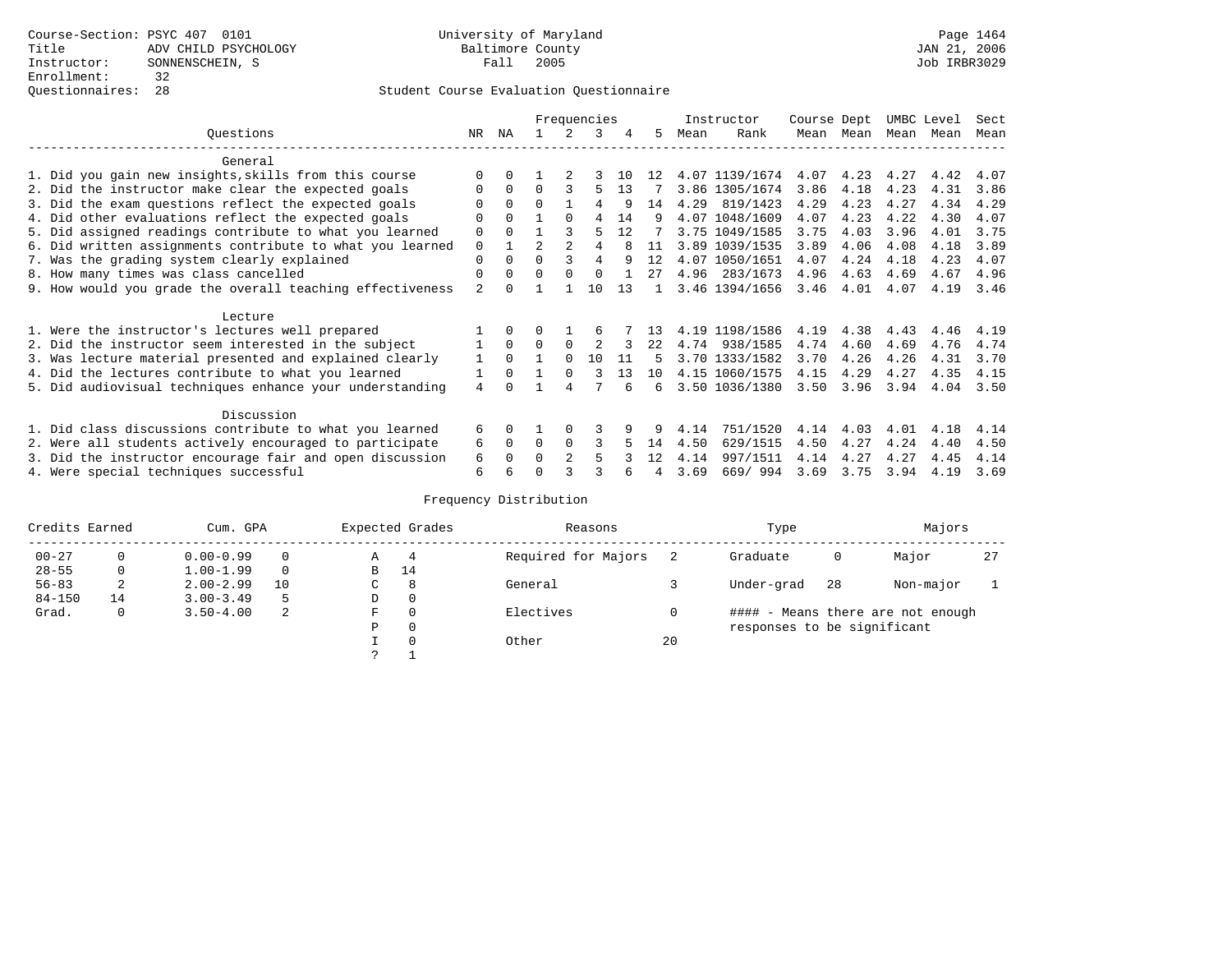|                                                           |                |             |                | Frequencies    |                |                |    |      | Instructor       | Course Dept |           | UMBC Level |      | Sect |
|-----------------------------------------------------------|----------------|-------------|----------------|----------------|----------------|----------------|----|------|------------------|-------------|-----------|------------|------|------|
| Ouestions                                                 | NR             | ΝA          | $\mathbf{1}$   | $\mathfrak{D}$ | 3              |                | 5  | Mean | Rank             |             | Mean Mean | Mean       | Mean | Mean |
| General                                                   |                |             |                |                |                |                |    |      |                  |             |           |            |      |      |
| 1. Did you gain new insights, skills from this course     | 2              | 0           |                | O              | 4              | 13             | 13 |      | 4.19 1026/1674   | 4.19        | 4.23      | 4.27       | 4.42 | 4.19 |
| 2. Did the instructor make clear the expected goals       |                | $\Omega$    | $\mathbf{1}$   | $\overline{2}$ | 5              | 12             | 11 |      | 3.97 1196/1674   | 3.97        | 4.18      | 4.23       | 4.31 | 3.97 |
| 3. Did the exam questions reflect the expected goals      |                | $\Omega$    |                |                | 5              |                | 17 | 4.10 | 962/1423         | 4.10        | 4.23      | 4.27       | 4.34 | 4.10 |
| 4. Did other evaluations reflect the expected goals       |                | $\Omega$    | $\mathbf{1}$   | 1              | 5              |                | 17 | 4.23 | 892/1609         | 4.23        | 4.23      | 4.22       | 4.30 | 4.23 |
| 5. Did assigned readings contribute to what you learned   | 3              | $\Omega$    |                | 2              | 6              | q              | 12 | 3.97 | 824/1585         | 3.97        | 4.03      | 3.96       | 4.01 | 3.97 |
| 6. Did written assignments contribute to what you learned | 3              | $\Omega$    | $\mathbf{1}$   | $\mathbf{1}$   | $\mathsf{R}$   |                | 14 | 4.03 | 857/1535         | 4.03        | 4.06      | 4.08       | 4.18 | 4.03 |
| 7. Was the grading system clearly explained               | 3              | $\Omega$    |                | 5              | $\overline{4}$ |                | 13 |      | 3.87 1252/1651   | 3.87        | 4.24      | 4.18       | 4.23 | 3.87 |
| 8. How many times was class cancelled                     | 3              | $\Omega$    | $\Omega$       | $\Omega$       | $\Omega$       | 13             | 17 |      | 4.57 1162/1673   | 4.57        | 4.63      | 4.69       | 4.67 | 4.57 |
| 9. How would you grade the overall teaching effectiveness | 10             |             |                |                |                | 8              | 5  |      | 3.68 1286/1656   | 3.68        | 4.01      | 4.07       | 4.19 | 3.68 |
| Lecture                                                   |                |             |                |                |                |                |    |      |                  |             |           |            |      |      |
| 1. Were the instructor's lectures well prepared           | 2              | $\Omega$    |                |                |                | 13             | 12 |      | 4.03 1285/1586   | 4.03        | 4.38      | 4.43       | 4.46 | 4.03 |
| 2. Did the instructor seem interested in the subject      | 2              | $\Omega$    | $\mathbf{1}$   | $\Omega$       |                |                | 24 |      | 4.65 1094/1585   | 4.65        | 4.60      | 4.69       | 4.76 | 4.65 |
| 3. Was lecture material presented and explained clearly   | 2              | $\Omega$    | $\overline{a}$ | $\mathfrak{D}$ | 3              | 12             | 12 |      | 3.97 1164/1582   | 3.97        | 4.26      | 4.26       | 4.31 | 3.97 |
| 4. Did the lectures contribute to what you learned        | 2              | $\Omega$    |                |                | 3              | 8              | 17 | 4.23 | 983/1575         | 4.23        | 4.29      | 4.27       | 4.35 | 4.23 |
| 5. Did audiovisual techniques enhance your understanding  | $\overline{a}$ |             |                |                |                | 11             | 11 | 3.97 | 718/1380         | 3.97        | 3.96      | 3.94       | 4.04 | 3.97 |
| Discussion                                                |                |             |                |                |                |                |    |      |                  |             |           |            |      |      |
| 1. Did class discussions contribute to what you learned   | 18             | $\Omega$    | 0              | 2              |                |                | 10 | 4.40 | 512/1520         | 4.40        | 4.03      | 4.01       | 4.18 | 4.40 |
| 2. Were all students actively encouraged to participate   | 18             | $\Omega$    | $\Omega$       | $\Omega$       | 2              | 3              | 10 | 4.53 | 603/1515         | 4.53        | 4.27      | 4.24       | 4.40 | 4.53 |
| 3. Did the instructor encourage fair and open discussion  | 18             | $\mathbf 0$ | 0              | $\mathbf{1}$   | $\mathbf{1}$   | $\overline{4}$ | 9  | 4.40 | 751/1511         | 4.40        | 4.27      | 4.27       | 4.45 | 4.40 |
| 4. Were special techniques successful                     | 18             | 1           | $\Omega$       | $\cap$         | 3              | 4              | 7  | 4.29 | 346/994          | 4.29        | 3.75      | 3.94       | 4.19 | 4.29 |
| Laboratory                                                |                |             |                |                |                |                |    |      |                  |             |           |            |      |      |
| 1. Did the lab increase understanding of the material     | 26             |             | O              | $\Omega$       | 0              |                |    |      | $4.83$ ****/ 265 | ****        | 4.18      | 4.23       | 4.53 | **** |
| 2. Were you provided with adequate background information | 26             | $\Omega$    | $\Omega$       | 1              | 0              | 1              |    |      | $4.43$ ****/ 278 | ****        | 4.43      | 4.19       | 4.21 | **** |
| 3. Were necessary materials available for lab activities  | 26             |             | $\Omega$       | $\mathbf{1}$   | $\mathbf{1}$   |                |    |      | $4.00$ ****/ 260 | ****        | 4.45      | 4.46       | 4.24 | **** |
| 4. Did the lab instructor provide assistance              | 26             | $\Omega$    | $\mathbf{1}$   | $\Omega$       | $\Omega$       | $\mathbf{1}$   |    |      | $4.29$ ****/ 259 | ****        | 4.60      | 4.33       | 4.31 | **** |
| 5. Were requirements for lab reports clearly specified    | 26             |             | $\Omega$       |                | $\cap$         |                |    |      | $4.33$ ****/ 233 | ****        | 3.00      | 4.20       | 4.10 | **** |

| Credits Earned |    | Cum. GPA      |          | Expected Grades |     | Reasons             |    | Type                        |    | Majors                            |    |
|----------------|----|---------------|----------|-----------------|-----|---------------------|----|-----------------------------|----|-----------------------------------|----|
| $00 - 27$      |    | $0.00 - 0.99$ | $\Omega$ | Α               | -23 | Required for Majors |    | Graduate                    | 0  | Major                             | 18 |
| $28 - 55$      | 0  | $1.00 - 1.99$ | $\Omega$ | В               |     |                     |    |                             |    |                                   |    |
| $56 - 83$      | 2  | $2.00 - 2.99$ | $\Omega$ | C               |     | General             |    | Under-grad                  | 33 | Non-major                         | 15 |
| $84 - 150$     | 13 | $3.00 - 3.49$ | 8        | D               |     |                     |    |                             |    |                                   |    |
| Grad.          | 0  | $3.50 - 4.00$ | 4        | F               |     | Electives           |    |                             |    | #### - Means there are not enough |    |
|                |    |               |          | P               |     |                     |    | responses to be significant |    |                                   |    |
|                |    |               |          |                 |     | Other               | 23 |                             |    |                                   |    |
|                |    |               |          |                 |     |                     |    |                             |    |                                   |    |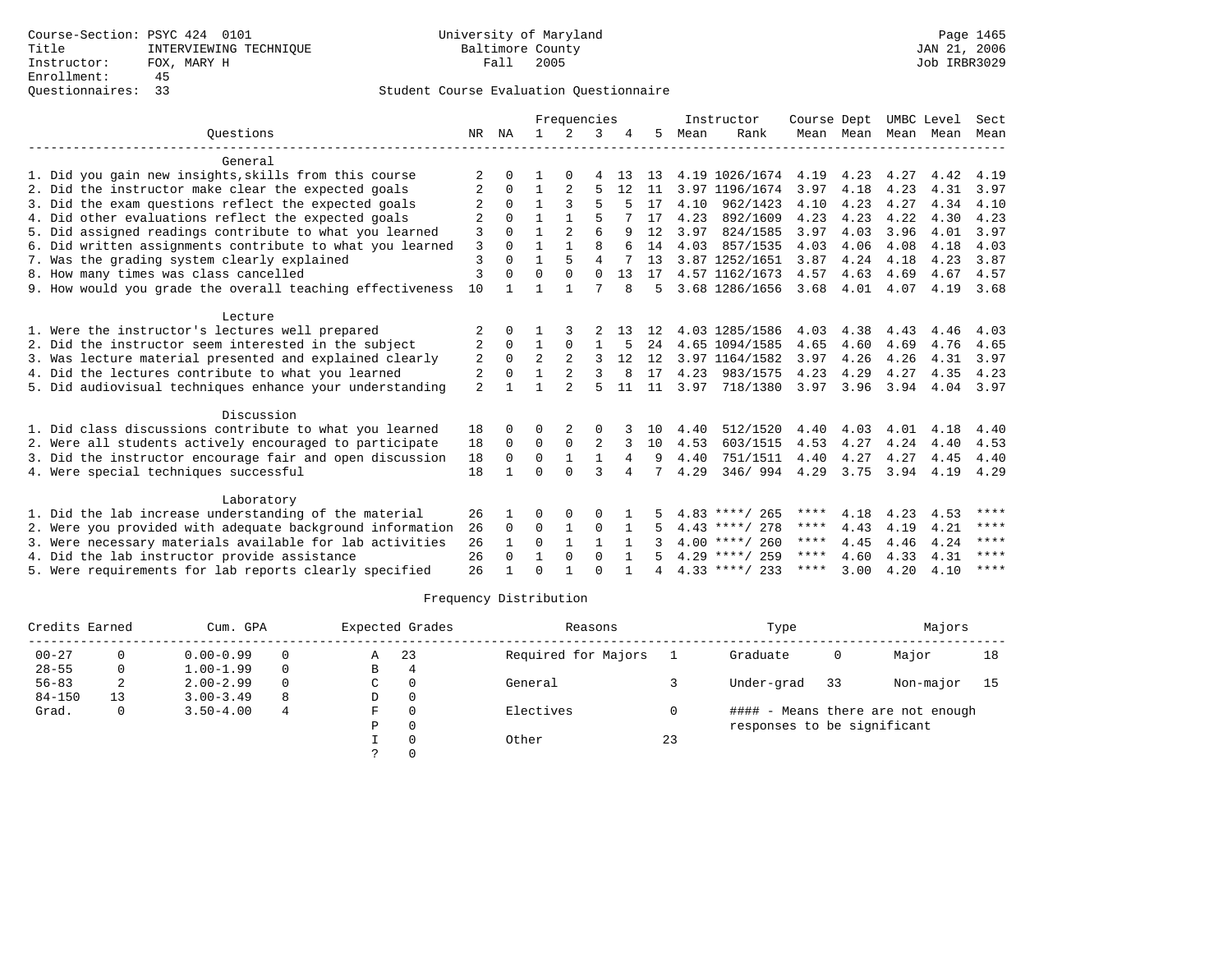|                                                           |             |             |          |             | Frequencies |          |     |      | Instructor | Course Dept |      | UMBC Level |      | Sect        |
|-----------------------------------------------------------|-------------|-------------|----------|-------------|-------------|----------|-----|------|------------|-------------|------|------------|------|-------------|
| Ouestions                                                 | NR.         | ΝA          |          |             | 3           | 4        | 5.  | Mean | Rank       | Mean        | Mean | Mean Mean  |      | Mean        |
| General                                                   |             |             |          |             |             |          |     |      |            |             |      |            |      |             |
| 1. Did you gain new insights, skills from this course     |             |             |          |             |             |          |     | 4.64 | 432/1674   | 4.64        | 4.23 | 4.27       | 4.42 | 4.64        |
| 2. Did the instructor make clear the expected goals       |             | $\Omega$    | $\Omega$ | $\Omega$    | $\Omega$    |          |     | 4.64 | 406/1674   | 4.64        | 4.18 | 4.23       | 4.31 | 4.64        |
| 3. Did the exam questions reflect the expected goals      |             | 12          | $\Omega$ | $\Omega$    | $\Omega$    | $\Omega$ |     | 5.00 | ****/1423  | ****        | 4.23 | 4.27       | 4.34 | $***$ * * * |
| 4. Did other evaluations reflect the expected goals       | $\Omega$    | 2           | $\Omega$ | $\Omega$    |             |          |     | 4.33 | 743/1609   | 4.33        | 4.23 | 4.22       | 4.30 | 4.33        |
| 5. Did assigned readings contribute to what you learned   | $\mathbf 0$ | $\Omega$    | $\Omega$ |             |             |          |     | 4.07 | 722/1585   | 4.07        | 4.03 | 3.96       | 4.01 | 4.07        |
| 6. Did written assignments contribute to what you learned | 0           | $\Omega$    | 0        | $\Omega$    |             |          |     | 4.50 | 373/1535   | 4.50        | 4.06 | 4.08       | 4.18 | 4.50        |
| 7. Was the grading system clearly explained               | $\Omega$    | $\Omega$    |          | $\Omega$    | $\Omega$    |          | 11  | 4.57 | 432/1651   | 4.57        | 4.24 | 4.18       | 4.23 | 4.57        |
| 8. How many times was class cancelled                     | $\Omega$    |             | $\Omega$ | $\Omega$    | $\cap$      |          | 11  | 4.85 | 814/1673   | 4.85        | 4.63 | 4.69       | 4.67 | 4.85        |
| 9. How would you grade the overall teaching effectiveness |             | $\Omega$    | U        | $\cap$      |             |          | 8   | 4.54 | 359/1656   | 4.54        | 4.01 | 4.07       | 4.19 | 4.54        |
| Discussion                                                |             |             |          |             |             |          |     |      |            |             |      |            |      |             |
| 1. Did class discussions contribute to what you learned   | 0           |             |          |             |             |          | 12  | 4.86 | 162/1520   | 4.86        | 4.03 | 4.01       | 4.18 | 4.86        |
| 2. Were all students actively encouraged to participate   | 0           | $\mathbf 0$ | $\Omega$ | $\Omega$    | $\Omega$    | $\Omega$ | 14  | 5.00 | 1/1515     | 5.00        | 4.27 | 4.24       | 4.40 | 5.00        |
| 3. Did the instructor encourage fair and open discussion  | 0           | $\Omega$    |          | $\Omega$    | $\Omega$    |          | 14  | 5.00 | 1/1511     | 5.00        | 4.27 | 4.27       | 4.45 | 5.00        |
| 4. Were special techniques successful                     | $\Omega$    |             | ∩        | $\cap$      | $\cap$      |          | 1 O | 4.77 | 111/ 994   | 4.77        | 3.75 | 3.94       | 4.19 | 4.77        |
| Seminar                                                   |             |             |          |             |             |          |     |      |            |             |      |            |      |             |
| 1. Were assigned topics relevant to the announced theme   |             | $\Omega$    |          | $\Omega$    | $\Omega$    |          | 8   | 4.62 | 103<br>52/ | 4.62        | 4.50 | 4.41       | 4.42 | 4.62        |
| 2. Was the instructor available for individual attention  | 1           | $\Omega$    | $\Omega$ | $\mathbf 0$ | $\Omega$    |          | 11  | 4.85 | 101<br>41/ | 4.85        | 4.58 | 4.48       | 4.65 | 4.85        |
| 3. Did research projects contribute to what you learned   |             | $\Omega$    | O        | $\Omega$    | $\Omega$    |          | 9   | 4.69 | 95<br>36/  | 4.69        | 4.15 | 4.31       | 4.60 | 4.69        |
| 4. Did presentations contribute to what you learned       |             |             |          | $\Omega$    |             |          | 10  | 4.69 | 42/<br>99  | 4.69        | 4.41 | 4.39       | 4.57 | 4.69        |
| 5. Were criteria for grading made clear                   |             |             |          | ∩           |             |          | 10  | 4.77 | 30/<br>97  | 4.77        | 4.02 | 4.14       | 4.46 | 4.77        |

| Credits Earned |   | Cum. GPA      |   |               | Expected Grades | Reasons             |    | Type                        |    | Majors                            |  |
|----------------|---|---------------|---|---------------|-----------------|---------------------|----|-----------------------------|----|-----------------------------------|--|
| $00 - 27$      | 0 | $0.00 - 0.99$ |   | Α             | - 11            | Required for Majors |    | Graduate                    | 0  | Major                             |  |
| $28 - 55$      | 0 | $1.00 - 1.99$ |   | В             | 2               |                     |    |                             |    |                                   |  |
| $56 - 83$      |   | $2.00 - 2.99$ |   | $\sim$<br>◡   | 0               | General             |    | Under-grad                  | 14 | Non-major                         |  |
| $84 - 150$     |   | $3.00 - 3.49$ | 2 | D             | 0               |                     |    |                             |    |                                   |  |
| Grad.          | 0 | $3.50 - 4.00$ |   | F             | 0               | Electives           |    |                             |    | #### - Means there are not enough |  |
|                |   |               |   | Ρ             | 0               |                     |    | responses to be significant |    |                                   |  |
|                |   |               |   |               | $\Omega$        | Other               | 10 |                             |    |                                   |  |
|                |   |               |   | $\mathcal{L}$ |                 |                     |    |                             |    |                                   |  |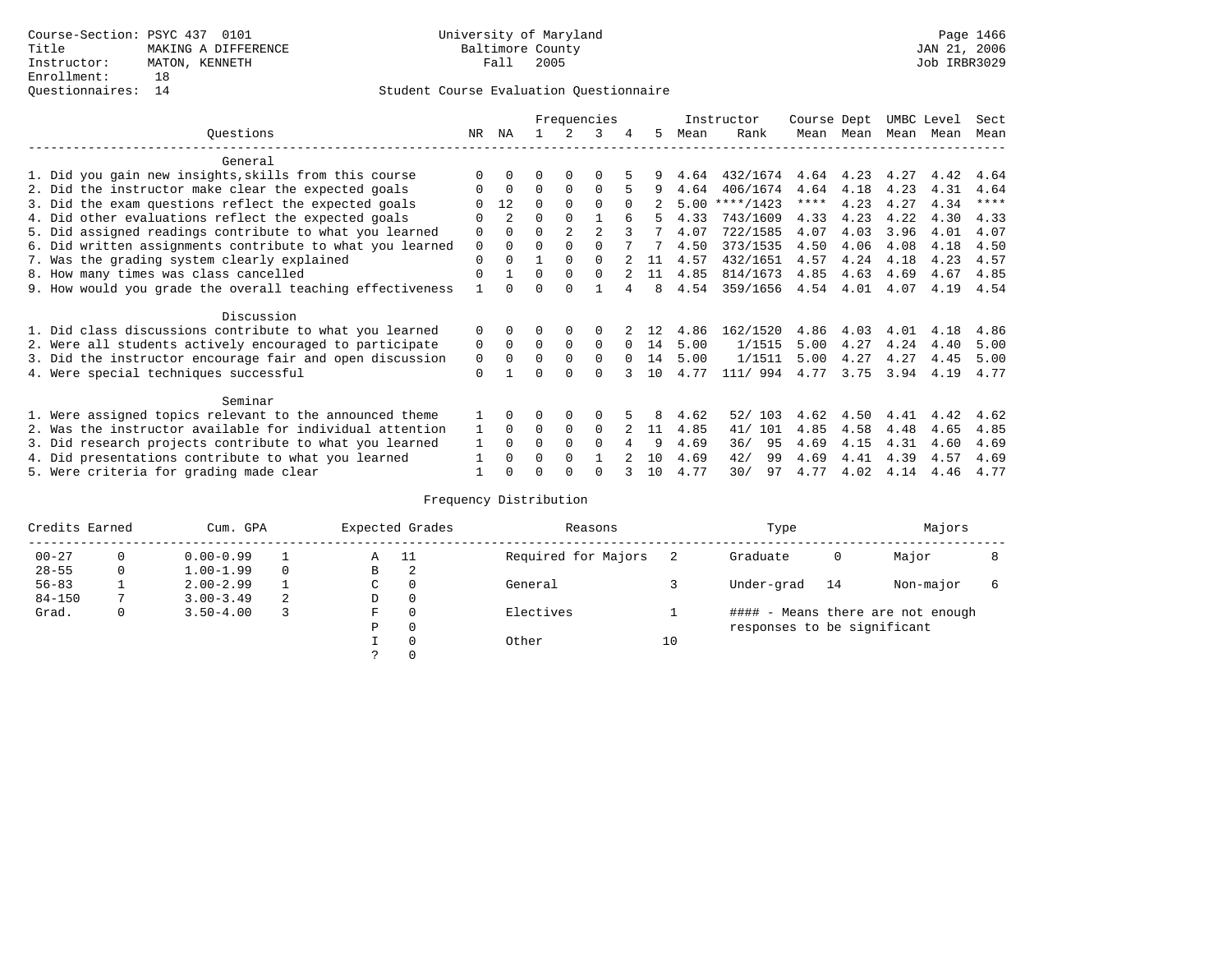|                                                           |              |          |                | Frequencies    |          |    |      |      | Instructor       | Course Dept |           | UMBC Level |      | Sect        |
|-----------------------------------------------------------|--------------|----------|----------------|----------------|----------|----|------|------|------------------|-------------|-----------|------------|------|-------------|
| Ouestions                                                 | NR.          | ΝA       |                |                | 3        | 4  | 5.   | Mean | Rank             |             | Mean Mean | Mean       | Mean | Mean        |
| General                                                   |              |          |                |                |          |    |      |      |                  |             |           |            |      |             |
| 1. Did you gain new insights, skills from this course     |              |          |                |                |          |    | 15   | 4.38 | 804/1674         | 4.46        | 4.23      | 4.27       | 4.42 | 4.38        |
| 2. Did the instructor make clear the expected goals       | O            | $\Omega$ |                |                |          | 9  | 12   | 4.25 | 931/1674         | 4.10        | 4.18      | 4.23       | 4.31 | 4.25        |
| 3. Did the exam questions reflect the expected goals      |              | $\Omega$ | $\Omega$       |                | $\Omega$ | q  | 12   | 4.25 | 845/1423         | 4.23        | 4.23      | 4.27       | 4.34 | 4.25        |
| 4. Did other evaluations reflect the expected goals       | O            |          | ζ              |                |          |    | б.   |      | 3.37 1493/1609   | 3.87        | 4.23      | 4.22       | 4.30 | 3.37        |
| 5. Did assigned readings contribute to what you learned   |              | $\Omega$ | $\mathfrak{D}$ |                |          |    | 14   | 4.22 | 593/1585         | 4.35        | 4.03      | 3.96       | 4.01 | 4.22        |
| 6. Did written assignments contribute to what you learned | $\mathbf{1}$ | 5        |                | $\overline{4}$ |          |    | 3    |      | 2.94 1456/1535   | 3.54        | 4.06      | 4.08       | 4.18 | 2.94        |
| 7. Was the grading system clearly explained               |              | $\Omega$ |                |                |          |    |      | 4.48 | 568/1651         | 3.76        | 4.24      | 4.18       | 4.23 | 4.48        |
| 8. How many times was class cancelled                     |              | $\Omega$ | $\Omega$       | $\Omega$       |          | 13 | 10   |      | 4.43 1278/1673   | 4.26        | 4.63      | 4.69       | 4.67 | 4.43        |
| 9. How would you grade the overall teaching effectiveness | $\Omega$     | $\cap$   |                | $\cap$         |          | q  | 12   | 4.29 | 667/1656         | 4.46        | 4.01      | 4.07       | 4.19 | 4.29        |
| Lecture                                                   |              |          |                |                |          |    |      |      |                  |             |           |            |      |             |
| 1. Were the instructor's lectures well prepared           | $\Omega$     |          |                |                |          |    | 16   | 4.46 | 931/1586         | 4.60        | 4.38      | 4.43       | 4.46 | 4.46        |
| 2. Did the instructor seem interested in the subject      | 0            | $\Omega$ | $\Omega$       |                | $\Omega$ |    | 2.2. | 4.83 | 737/1585         | 4.90        | 4.60      | 4.69       | 4.76 | 4.83        |
| 3. Was lecture material presented and explained clearly   | 0            | $\Omega$ |                | $\Omega$       |          |    | 16   | 4.50 | 632/1582         | 4.69        | 4.26      | 4.26       | 4.31 | 4.50        |
| 4. Did the lectures contribute to what you learned        | 0            | $\Omega$ |                | $\Omega$       |          |    | 18   | 4.58 | 601/1575         | 4.54        | 4.29      | 4.27       | 4.35 | 4.58        |
| 5. Did audiovisual techniques enhance your understanding  | $\Omega$     |          |                | $\mathcal{D}$  |          |    | Б.   | 3.71 | 938/1380         | 3.74        | 3.96      | 3.94       | 4.04 | 3.71        |
| Discussion                                                |              |          |                |                |          |    |      |      |                  |             |           |            |      |             |
| 1. Did class discussions contribute to what you learned   | $\Omega$     | $\Omega$ |                | $\Omega$       | 6        |    | 1 N  | 4.04 | 796/1520         | 4.35        | 4.03      | 4.01       | 4.18 | 4.04        |
| 2. Were all students actively encouraged to participate   | 0            | $\Omega$ |                | $\Omega$       |          |    | 19   | 4.54 | 594/1515         | 4.67        | 4.27      | 4.24       | 4.40 | 4.54        |
| 3. Did the instructor encourage fair and open discussion  | 0            | $\Omega$ | $\mathcal{D}$  |                |          |    | 13   | 4.00 | 1050/1511        | 4.45        | 4.27      | 4.27       | 4.45 | 4.00        |
| 4. Were special techniques successful                     | $\Omega$     | 21       |                |                |          |    |      |      | $1.00$ ****/ 994 | 4.43        | 3.75      | 3.94       | 4.19 | $***$ * * * |

| Credits Earned |    | Cum. GPA      |   | Expected Grades |             | Reasons             |    | Type                        |    | Majors                            |    |
|----------------|----|---------------|---|-----------------|-------------|---------------------|----|-----------------------------|----|-----------------------------------|----|
| $00 - 27$      |    | $0.00 - 0.99$ |   | Α               | 8           | Required for Majors |    | Graduate                    | 0  | Major                             | 24 |
| $28 - 55$      | 0  | $1.00 - 1.99$ |   | B               | -9          |                     |    |                             |    |                                   |    |
| $56 - 83$      | 0  | $2.00 - 2.99$ | 8 | $\sim$<br>◡     | 6           | General             |    | Under-grad                  | 24 | Non-major                         |    |
| $84 - 150$     | 14 | $3.00 - 3.49$ | 4 | D               | 0           |                     |    |                             |    |                                   |    |
| Grad.          | 0  | $3.50 - 4.00$ | 5 | F               | 0           | Electives           |    |                             |    | #### - Means there are not enough |    |
|                |    |               |   | P               |             |                     |    | responses to be significant |    |                                   |    |
|                |    |               |   |                 | $\mathbf 0$ | Other               | 13 |                             |    |                                   |    |
|                |    |               |   | $\mathcal{L}$   |             |                     |    |                             |    |                                   |    |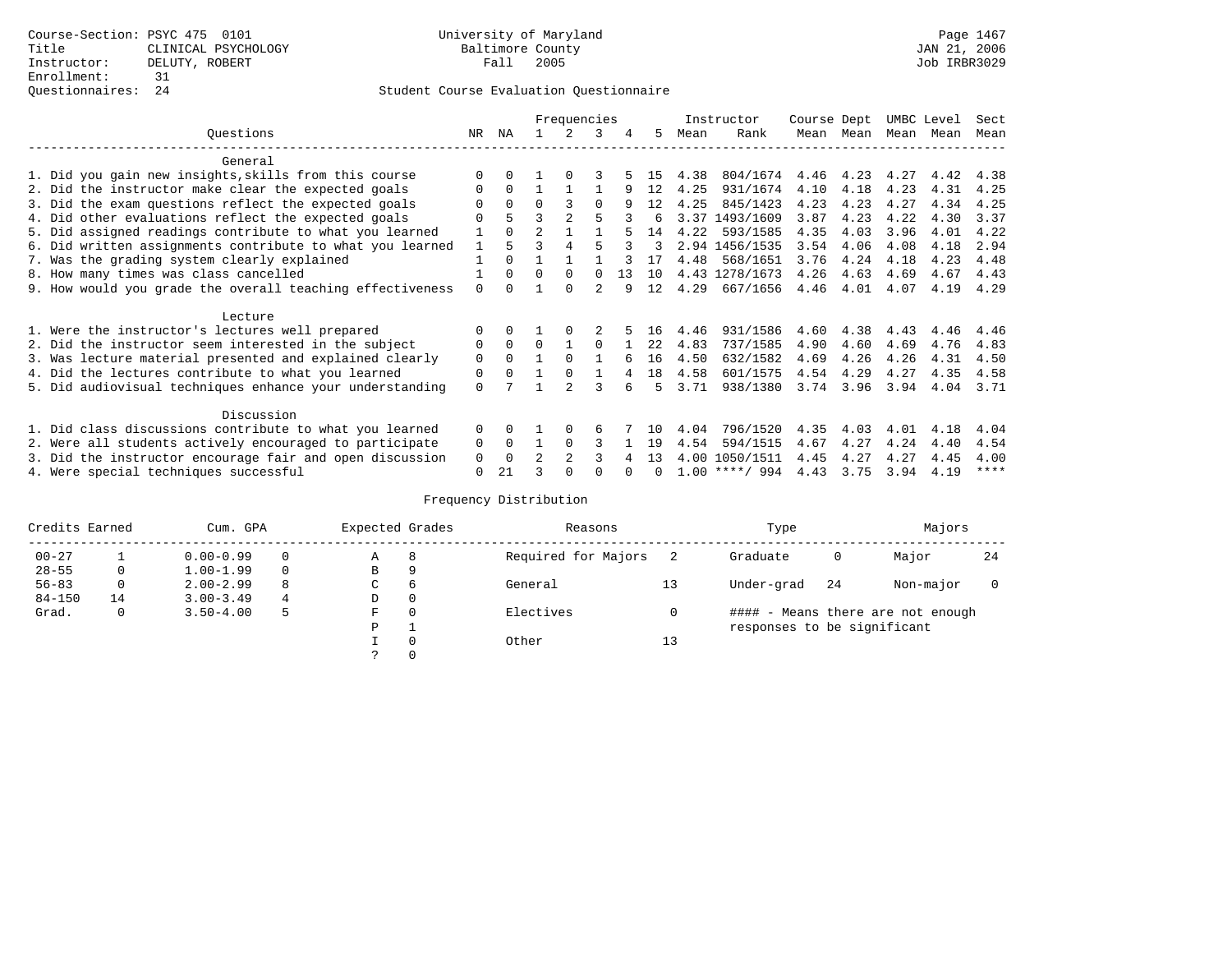|                                                           |          |              |          | Frequencies  |                |    |    |      | Instructor     | Course Dept |           | UMBC Level |      | Sect |
|-----------------------------------------------------------|----------|--------------|----------|--------------|----------------|----|----|------|----------------|-------------|-----------|------------|------|------|
| Ouestions                                                 | NR       | ΝA           |          | 2            | 3              | 4  | 5  | Mean | Rank           |             | Mean Mean | Mean       | Mean | Mean |
| General                                                   |          |              |          |              |                |    |    |      |                |             |           |            |      |      |
| 1. Did you gain new insights, skills from this course     |          | 0            | 0        | $\Omega$     |                |    | 15 | 4.54 | 558/1674       | 4.46        | 4.23      | 4.27       | 4.42 | 4.54 |
| 2. Did the instructor make clear the expected goals       | 0        | $\Omega$     |          | $\Omega$     | 4              | 13 | 6  |      | 3.96 1208/1674 | 4.10        | 4.18      | 4.23       | 4.31 | 3.96 |
| 3. Did the exam questions reflect the expected goals      |          | $\Omega$     |          |              |                |    | 13 | 4.21 | 887/1423       | 4.23        | 4.23      | 4.27       | 4.34 | 4.21 |
| 4. Did other evaluations reflect the expected goals       |          |              | 0        | $\Omega$     |                |    | 11 | 4.38 | 673/1609       | 3.87        | 4.23      | 4.22       | 4.30 | 4.38 |
| 5. Did assigned readings contribute to what you learned   |          | 0            | U        | $\Omega$     |                |    | 14 | 4.48 | 352/1585       | 4.35        | 4.03      | 3.96       | 4.01 | 4.48 |
| 6. Did written assignments contribute to what you learned | 3        |              |          | $\Omega$     | $\mathfrak{D}$ | 10 | 8  | 4.14 | 787/1535       | 3.54        | 4.06      | 4.08       | 4.18 | 4.14 |
| 7. Was the grading system clearly explained               | 0        | $\Omega$     | ς        | 5            | q              | 2  | 5  |      | 3.04 1559/1651 | 3.76        | 4.24      | 4.18       | 4.23 | 3.04 |
| 8. How many times was class cancelled                     |          | $\Omega$     | $\Omega$ | $\Omega$     | $\Omega$       | 21 | 2  |      | 4.09 1533/1673 | 4.26        | 4.63      | 4.69       | 4.67 | 4.09 |
| 9. How would you grade the overall teaching effectiveness | 0        | <sup>n</sup> | U        | <sup>n</sup> |                |    | 16 | 4.63 | 292/1656       | 4.46        | 4.01      | 4.07       | 4.19 | 4.63 |
| Lecture                                                   |          |              |          |              |                |    |    |      |                |             |           |            |      |      |
| 1. Were the instructor's lectures well prepared           |          | $\Omega$     |          |              |                |    | 19 | 4.75 | 496/1586       | 4.60        | 4.38      | 4.43       | 4.46 | 4.75 |
| 2. Did the instructor seem interested in the subject      | 0        | $\Omega$     | $\Omega$ | $\Omega$     | 0              |    | 23 | 4.96 | 284/1585       | 4.90        | 4.60      | 4.69       | 4.76 | 4.96 |
| 3. Was lecture material presented and explained clearly   | 0        | $\Omega$     | 0        | $\Omega$     | $\Omega$       |    | 21 | 4.88 | 180/1582       | 4.69        | 4.26      | 4.26       | 4.31 | 4.88 |
| 4. Did the lectures contribute to what you learned        | 0        | $\Omega$     | 0        | $\Omega$     | 3              |    | 15 | 4.50 | 692/1575       | 4.54        | 4.29      | 4.27       | 4.35 | 4.50 |
| 5. Did audiovisual techniques enhance your understanding  | $\Omega$ |              |          | $\cap$       |                |    | 5  | 3.76 | 894/1380       | 3.74 3.96   |           | 3.94       | 4.04 | 3.76 |
| Discussion                                                |          |              |          |              |                |    |    |      |                |             |           |            |      |      |
| 1. Did class discussions contribute to what you learned   | 4        | $\Omega$     | 0        |              |                |    | 15 | 4.65 | 302/1520       | 4.35        | 4.03      | 4.01       | 4.18 | 4.65 |
| 2. Were all students actively encouraged to participate   | 4        | $\Omega$     | 0        | $\mathbf 0$  | 0              | 4  | 16 | 4.80 | 325/1515       | 4.67        | 4.27      | 4.24       | 4.40 | 4.80 |
| 3. Did the instructor encourage fair and open discussion  | 4        |              |          | $\Omega$     | $\Omega$       |    | 18 | 4.90 | 244/1511       | 4.45        | 4.27      | 4.27       | 4.45 | 4.90 |
| 4. Were special techniques successful                     | 4        | 6            |          |              |                |    | 8  | 4.43 | 270/994        | 4.43        | 3.75      | 3.94       | 4.19 | 4.43 |

| Credits Earned |   | Cum. GPA      |   | Expected Grades |          | Reasons             |    | Type                        |    | Majors                            |    |
|----------------|---|---------------|---|-----------------|----------|---------------------|----|-----------------------------|----|-----------------------------------|----|
| $00 - 27$      | 0 | $0.00 - 0.99$ |   | Α               | 4        | Required for Majors |    | Graduate                    | 0  | Major                             | 18 |
| $28 - 55$      | 0 | $1.00 - 1.99$ |   | B               | 9        |                     |    |                             |    |                                   |    |
| $56 - 83$      | 0 | $2.00 - 2.99$ |   | ◡               |          | General             |    | Under-grad                  | 24 | Non-major                         |    |
| $84 - 150$     | 5 | $3.00 - 3.49$ | 4 | D               | 0        |                     |    |                             |    |                                   |    |
| Grad.          | 0 | $3.50 - 4.00$ | 5 | F               | 0        | Electives           |    |                             |    | #### - Means there are not enough |    |
|                |   |               |   | Ρ               | 0        |                     |    | responses to be significant |    |                                   |    |
|                |   |               |   |                 | $\Omega$ | Other               | 13 |                             |    |                                   |    |
|                |   |               |   |                 | 2        |                     |    |                             |    |                                   |    |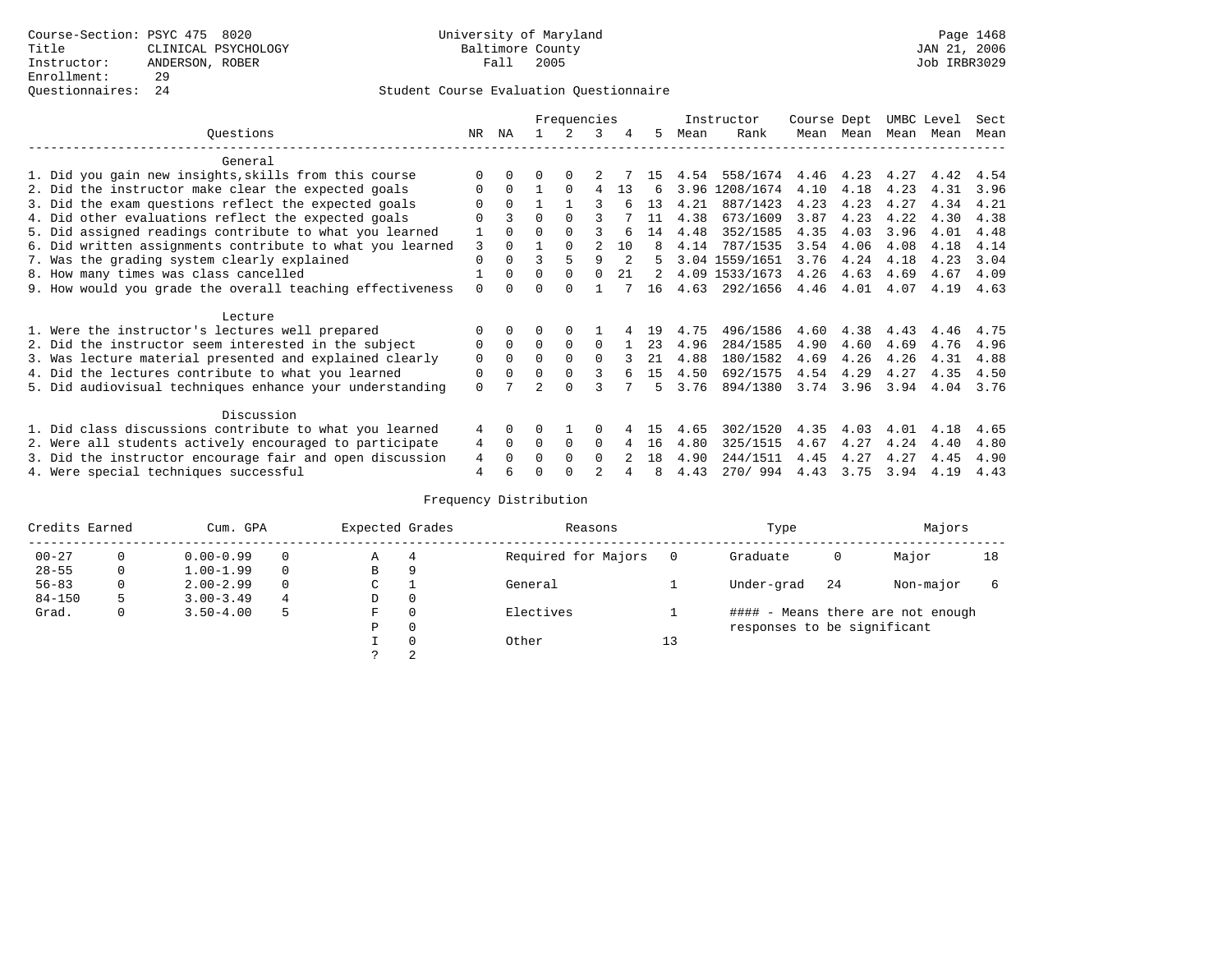|                                                           |             |                |              |              | Frequencies  |              |                |      | Instructor     | Course Dept       |      |                     | UMBC Level | Sect |
|-----------------------------------------------------------|-------------|----------------|--------------|--------------|--------------|--------------|----------------|------|----------------|-------------------|------|---------------------|------------|------|
| Ouestions                                                 | NR          | ΝA             | $\mathbf{1}$ | $2^{1}$      | 3            |              | 5.             | Mean | Rank           |                   |      | Mean Mean Mean Mean |            | Mean |
| General                                                   |             |                |              |              |              |              |                |      |                |                   |      |                     |            |      |
| 1. Did you gain new insights, skills from this course     | $\Omega$    | $\Omega$       | U            |              |              |              |                |      | 3.50 1511/1674 | 3.50              | 4.23 | 4.27                | 4.44       | 3.50 |
| 2. Did the instructor make clear the expected goals       | 0           | $\Omega$       | $\Omega$     | 1            |              |              |                |      | 3.50 1499/1674 | 3.50              | 4.18 | 4.23                | 4.34       | 3.50 |
| 4. Did other evaluations reflect the expected goals       | O           |                | U            | $\Omega$     |              |              | 0              |      | 3.67 1377/1609 | 3.67              | 4.23 | 4.22                | 4.34       | 3.67 |
| 5. Did assigned readings contribute to what you learned   | $\Omega$    | $\Omega$       | $\Omega$     | $\Omega$     | $\Omega$     |              |                |      | 4.50 326/1585  | 4.50              | 4.03 | 3.96                | 4.23       | 4.50 |
| 6. Did written assignments contribute to what you learned | $\mathbf 0$ | 2              |              | $\Omega$     |              | $\Omega$     | $\Omega$       |      | 2.00 1524/1535 | 2.00              | 4.06 | 4.08                | 4.27       | 2.00 |
| 7. Was the grading system clearly explained               | 0           | $\Omega$       | $\Omega$     | $\Omega$     | $\mathbf{1}$ | $\mathbf{1}$ |                | 4.25 | 866/1651       | 4.25              | 4.24 | 4.18                | 4.32       | 4.25 |
| 8. How many times was class cancelled                     | 0           | $\Omega$       | $\Omega$     | $\Omega$     | $\Omega$     | $\Omega$     | 4              | 5.00 | 1/1673         | 5.00              | 4.63 | 4.69                | 4.78       | 5.00 |
| 9. How would you grade the overall teaching effectiveness | $\Omega$    | $\Omega$       | U            | $\cap$       | ς            | $\Omega$     |                |      | 3.50 1377/1656 | $3.50 \quad 4.01$ |      | 4.07                | 4.15       | 3.50 |
| Lecture                                                   |             |                |              |              |              |              |                |      |                |                   |      |                     |            |      |
| 1. Were the instructor's lectures well prepared           | 3           | 0              | 0            |              | 0            |              | 0              |      | 2.00 1579/1586 | 2.00              | 4.38 | 4.43                | 4.50       | 2.00 |
| 2. Did the instructor seem interested in the subject      | 3           | $\Omega$       | $\Omega$     | $\Omega$     | $\mathbf{1}$ | $\Omega$     | $\Omega$       |      | 3.00 1574/1585 | 3.00              | 4.60 | 4.69                | 4.79       | 3.00 |
| 3. Was lecture material presented and explained clearly   | 3           | $\Omega$       | $\Omega$     | $\Omega$     |              | $\Omega$     | $\Omega$       |      | 3.00 1504/1582 | 3.00              | 4.26 | 4.26                | 4.33       | 3.00 |
| 4. Did the lectures contribute to what you learned        | 3           | $\Omega$       | U            | $\cap$       |              | $\Omega$     | $\Omega$       |      | 3.00 1487/1575 | 3.00              | 4.29 | 4.27                | 4.30       | 3.00 |
| Discussion                                                |             |                |              |              |              |              |                |      |                |                   |      |                     |            |      |
| 1. Did class discussions contribute to what you learned   | $\Omega$    | $\Omega$       | 0            | $\Omega$     | 0            |              | 2              | 4.50 | 397/1520       | 4.50              | 4.03 | 4.01                | 4.19       | 4.50 |
| 2. Were all students actively encouraged to participate   | $\Omega$    | $\Omega$       | $\Omega$     | $\Omega$     | $\Omega$     | $\Omega$     | 4              | 5.00 | 1/1515         | 5.00              | 4.27 | 4.24                | 4.47       | 5.00 |
| 3. Did the instructor encourage fair and open discussion  | $\mathbf 0$ | $\Omega$       | $\Omega$     | $\mathbf 0$  |              |              |                | 4.25 | 896/1511       | 4.25              | 4.27 | 4.27                | 4.49       | 4.25 |
| 4. Were special techniques successful                     | 0           | $\mathfrak{D}$ | U            | $\cap$       | $\Omega$     | $\Omega$     |                | 5.00 | 1/994          | 5.00              | 3.75 | 3.94                | 4.07       | 5.00 |
| Seminar                                                   |             |                |              |              |              |              |                |      |                |                   |      |                     |            |      |
| 1. Were assigned topics relevant to the announced theme   | 0           | $\Omega$       | O            | $\Omega$     |              |              | 2              | 4.25 | 71/103         | 4.25              | 4.50 | 4.41                | 4.56       | 4.25 |
| 2. Was the instructor available for individual attention  | 0           | 2              | $\Omega$     | $\Omega$     | $\Omega$     | $\Omega$     | 2              | 5.00 | 1/101          | 5.00              | 4.58 | 4.48                | 4.62       | 5.00 |
| 3. Did research projects contribute to what you learned   | $\Omega$    | 3              | $\Omega$     | $\Omega$     | $\Omega$     |              | $\Omega$       | 4.00 | 95<br>62/      | 4.00              | 4.15 | 4.31                | 4.43       | 4.00 |
| 4. Did presentations contribute to what you learned       | 0           | $\Omega$       | $\Omega$     | $\mathbf{1}$ | $\Omega$     | $\mathbf{1}$ | $\mathfrak{D}$ | 4.00 | 99<br>70/      | 4.00              | 4.41 | 4.39                | 4.54       | 4.00 |
| 5. Were criteria for grading made clear                   | O           |                |              |              | $\cap$       |              |                | 3.75 | 69/<br>97      | 3.75              | 4.02 | 4.14                | 4.26       | 3.75 |

| Credits Earned |   | Cum. GPA      |          | Expected Grades |          | Reasons             |     | Type                        | Majors                            |  |
|----------------|---|---------------|----------|-----------------|----------|---------------------|-----|-----------------------------|-----------------------------------|--|
| $00 - 27$      | 0 | $0.00 - 0.99$ | 0        | Α               |          | Required for Majors | - 0 | Graduate                    | Major                             |  |
| $28 - 55$      | 0 | $1.00 - 1.99$ | $\Omega$ | B               | 0        |                     |     |                             |                                   |  |
| $56 - 83$      | 0 | $2.00 - 2.99$ | $\Omega$ | C               | $\Omega$ | General             |     | Under-grad                  | Non-major                         |  |
| $84 - 150$     | 0 | $3.00 - 3.49$ | 0        | D               | 0        |                     |     |                             |                                   |  |
| Grad.          |   | $3.50 - 4.00$ | $\Omega$ | F.              | $\Omega$ | Electives           |     |                             | #### - Means there are not enough |  |
|                |   |               |          | D               |          |                     |     | responses to be significant |                                   |  |
|                |   |               |          |                 |          | Other               |     |                             |                                   |  |
|                |   |               |          |                 |          |                     |     |                             |                                   |  |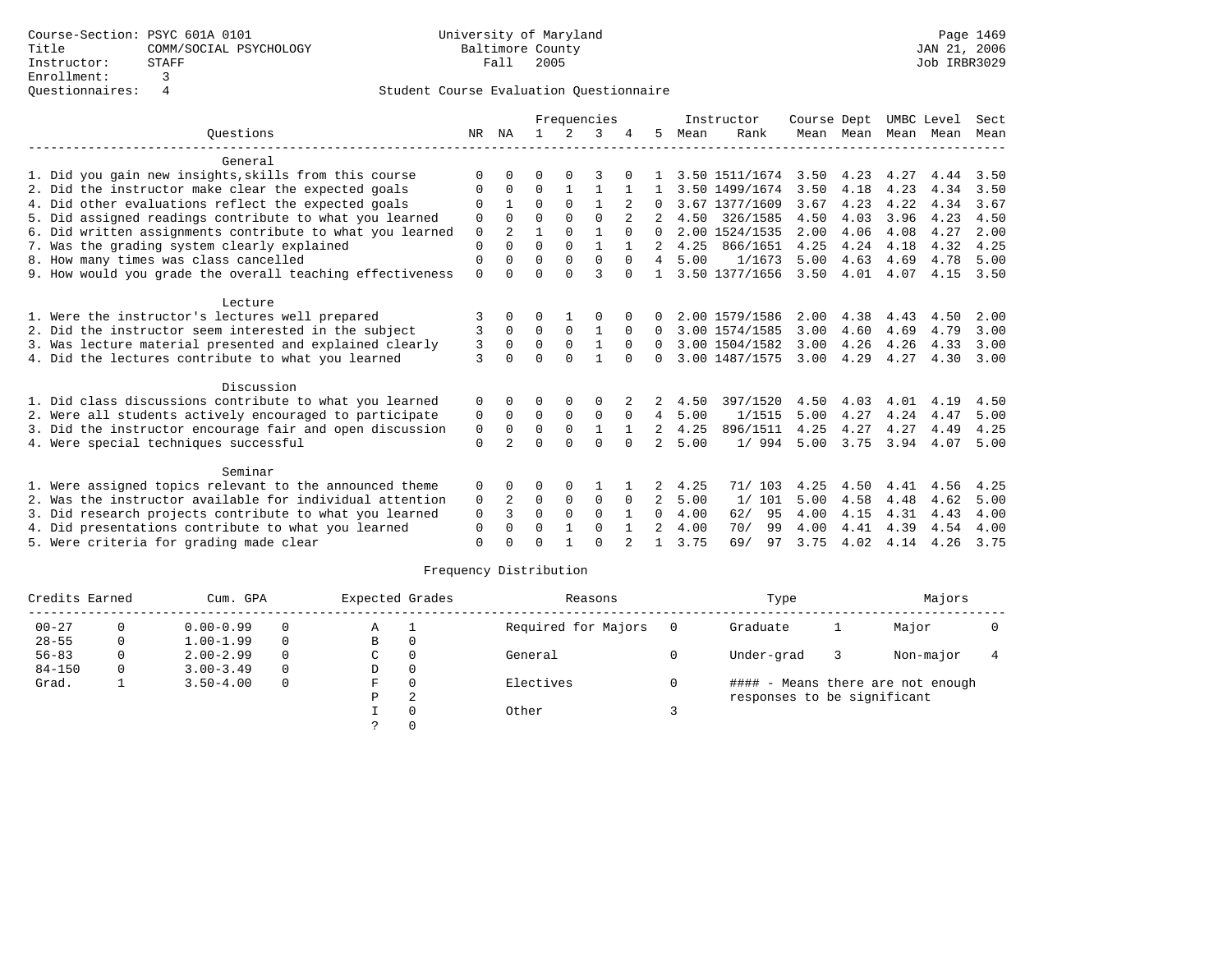| Course-Section: PSYC 601C 0101 |                        | University of Maryland                  |                  |      |             |  |            |      |             |      |      |                 | Page 1470 |
|--------------------------------|------------------------|-----------------------------------------|------------------|------|-------------|--|------------|------|-------------|------|------|-----------------|-----------|
| Title                          | INTERVIEWING TECHNIOUE |                                         | Baltimore County |      |             |  |            |      |             |      |      | JAN 21, 2006    |           |
| Instructor:                    | Fox, Mary H            |                                         | Fall             | 2005 |             |  |            |      |             |      |      | Job IRBR3029    |           |
| Enrollment:                    |                        |                                         |                  |      |             |  |            |      |             |      |      |                 |           |
| Ouestionnaires:                |                        | Student Course Evaluation Questionnaire |                  |      |             |  |            |      |             |      |      |                 |           |
|                                |                        |                                         |                  |      |             |  |            |      |             |      |      |                 |           |
|                                |                        |                                         |                  |      | Frequencies |  | Instructor |      | Course Dept |      |      | UMBC Level Sect |           |
|                                | Ouestions              | ΝR                                      | ΝA               |      |             |  | Mean       | Rank | Mean        | Mean | Mean | Mean            | Mean      |

| $\sim$ $\sim$<br>111e.S | .<br>TALC <sup>1</sup> | Na |  |  | ucan | ⊣∽∽<br>waiin | чеaт. | ucan | real. | real | mean |
|-------------------------|------------------------|----|--|--|------|--------------|-------|------|-------|------|------|
|                         |                        |    |  |  |      |              |       |      |       |      |      |

| Credits Earned |              | Cum. GPA      |          | Expected Grades |          | Reasons             | Type                        |   | Majors                            |  |
|----------------|--------------|---------------|----------|-----------------|----------|---------------------|-----------------------------|---|-----------------------------------|--|
| $00 - 27$      |              | $0.00 - 0.99$ |          | Α               | $\Omega$ | Required for Majors | Graduate                    | 0 | Major                             |  |
| $28 - 55$      | 0            | $1.00 - 1.99$ |          | В               | 0        |                     |                             |   |                                   |  |
| $56 - 83$      | 0            | $2.00 - 2.99$ |          | С               | $\Omega$ | General             | Under-grad                  |   | Non-major                         |  |
| $84 - 150$     | 0            | $3.00 - 3.49$ |          | D               | 0        |                     |                             |   |                                   |  |
| Grad.          | $\mathbf{0}$ | $3.50 - 4.00$ | $\Omega$ | F               | $\Omega$ | Electives           |                             |   | #### - Means there are not enough |  |
|                |              |               |          | P               | $\Omega$ |                     | responses to be significant |   |                                   |  |
|                |              |               |          |                 | $\Omega$ | Other               |                             |   |                                   |  |
|                |              |               |          |                 |          |                     |                             |   |                                   |  |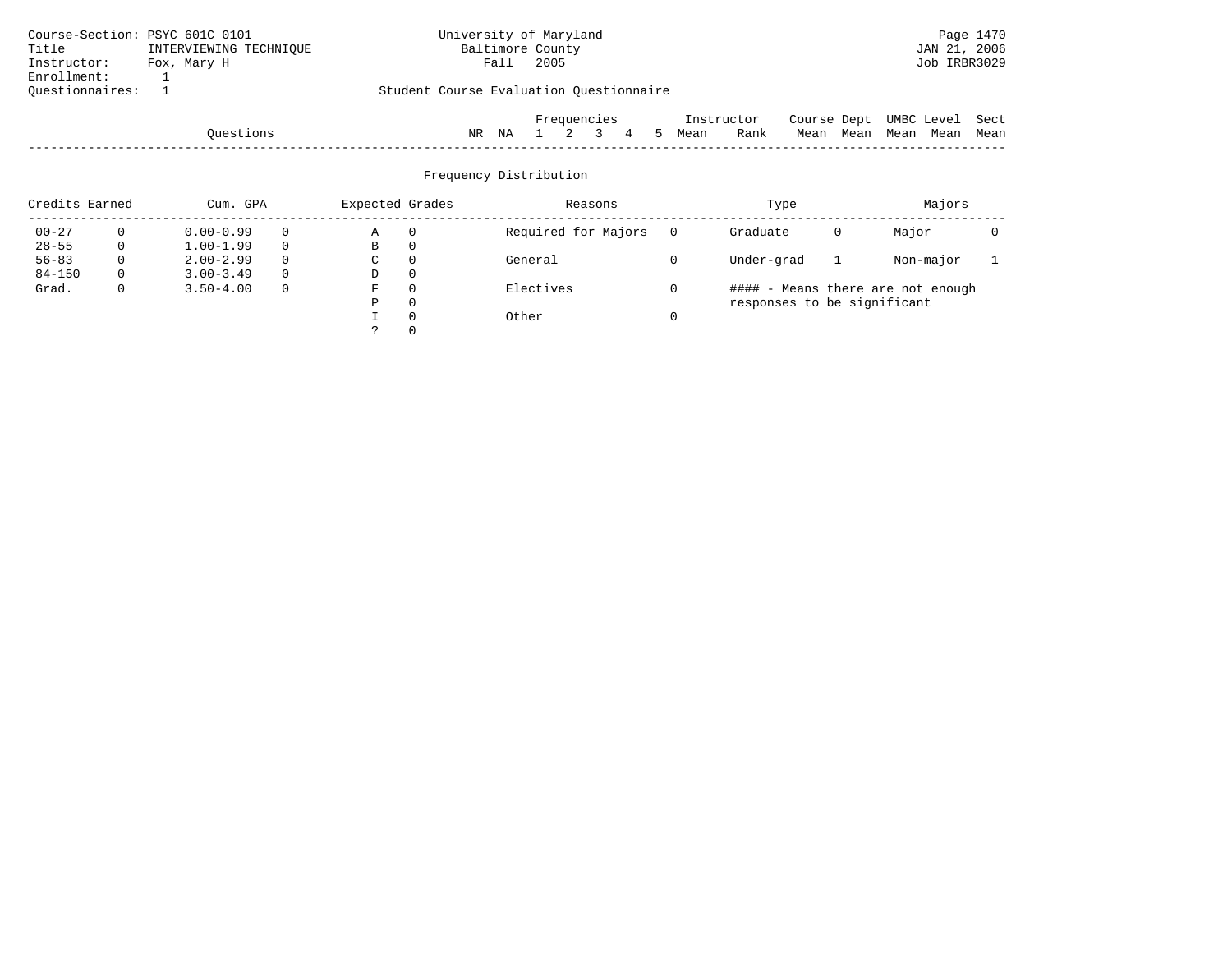|                                                           |          |          |              |              | Frequencies  |          |    |      | Instructor     | Course Dept |      |      | UMBC Level | Sect |
|-----------------------------------------------------------|----------|----------|--------------|--------------|--------------|----------|----|------|----------------|-------------|------|------|------------|------|
| Ouestions                                                 | NR.      | ΝA       |              |              |              | 4        | 5  | Mean | Rank           | Mean        | Mean | Mean | Mean       | Mean |
| General                                                   |          |          |              |              |              |          |    |      |                |             |      |      |            |      |
| 1. Did you gain new insights, skills from this course     |          |          |              | $\Omega$     |              |          |    | 5.00 | 1/1674         | 5.00        | 4.23 | 4.27 | 4.44       | 5.00 |
| 2. Did the instructor make clear the expected goals       |          | $\Omega$ |              | $\Omega$     | $\Omega$     | $\Omega$ |    | 5.00 | 1/1674         | 5.00        | 4.18 | 4.23 | 4.34       | 5.00 |
| 3. Did the exam questions reflect the expected goals      |          |          |              | $\Omega$     | $\Omega$     | $\Omega$ | 2  | 5.00 | 1/1423         | 5.00        | 4.23 | 4.27 | 4.28       | 5.00 |
| 4. Did other evaluations reflect the expected goals       |          | $\Omega$ | 0            | $\Omega$     |              |          |    | 4.33 | 743/1609       | 4.33        | 4.23 | 4.22 | 4.34       | 4.33 |
| 5. Did assigned readings contribute to what you learned   | 0        | $\Omega$ | <sup>0</sup> | <sup>0</sup> |              |          |    | 4.00 | 769/1585       | 4.00        | 4.03 | 3.96 | 4.23       | 4.00 |
| 6. Did written assignments contribute to what you learned | $\Omega$ |          |              |              |              |          |    | 3.67 | 1207/1535      | 3.67        | 4.06 | 4.08 | 4.27       | 3.67 |
| 7. Was the grading system clearly explained               |          | $\Omega$ |              | $\Omega$     |              |          | 2  | 4.67 | 330/1651       | 4.67        | 4.24 | 4.18 | 4.32       | 4.67 |
| 8. How many times was class cancelled                     |          | $\Omega$ | 0            | $\Omega$     | 0            |          |    |      | 4.33 1361/1673 | 4.33        | 4.63 | 4.69 | 4.78       | 4.33 |
| 9. How would you grade the overall teaching effectiveness |          |          |              |              |              |          |    | 5.00 | 1/1656         | 5.00        | 4.01 | 4.07 | 4.15       | 5.00 |
| Lecture                                                   |          |          |              |              |              |          |    |      |                |             |      |      |            |      |
| 1. Were the instructor's lectures well prepared           |          |          |              | $\Omega$     | <sup>0</sup> | $\Omega$ | 3. | 5.00 | 1/1586         | 5.00        | 4.38 | 4.43 | 4.50       | 5.00 |
| 2. Did the instructor seem interested in the subject      |          | $\Omega$ | <sup>0</sup> | $\Omega$     | $\Omega$     | $\Omega$ | ર  | 5.00 | 1/1585         | 5.00        | 4.60 | 4.69 | 4.79       | 5.00 |
| 3. Was lecture material presented and explained clearly   |          | $\Omega$ | U            | $\Omega$     | $\Omega$     | $\Omega$ |    | 5.00 | 1/1582         | 5.00        | 4.26 | 4.26 | 4.33       | 5.00 |
| 4. Did the lectures contribute to what you learned        |          | $\Omega$ | 0            | $\Omega$     | $\Omega$     | $\Omega$ |    | 5.00 | 1/1575         | 5.00        | 4.29 | 4.27 | 4.30       | 5.00 |
| 5. Did audiovisual techniques enhance your understanding  | 0        |          |              | <sup>0</sup> |              |          |    | 4.67 | 200/1380       | 4.67        | 3.96 | 3.94 | 3.85       | 4.67 |

| Credits Earned |   | Cum. GPA      |          | Expected Grades | Reasons             | Type                        |   | Majors                            |  |
|----------------|---|---------------|----------|-----------------|---------------------|-----------------------------|---|-----------------------------------|--|
| $00 - 27$      |   | $0.00 - 0.99$ | 0        | Α               | Required for Majors | Graduate                    | 2 | Major                             |  |
| $28 - 55$      |   | $1.00 - 1.99$ | $\Omega$ | в               |                     |                             |   |                                   |  |
| $56 - 83$      |   | $2.00 - 2.99$ | $\Omega$ | C               | General             | Under-grad                  |   | Non-major                         |  |
| $84 - 150$     | 0 | $3.00 - 3.49$ | $\Omega$ | D               |                     |                             |   |                                   |  |
| Grad.          | 4 | $3.50 - 4.00$ | $\Omega$ | F.              | Electives           |                             |   | #### - Means there are not enough |  |
|                |   |               |          | Ρ               |                     | responses to be significant |   |                                   |  |
|                |   |               |          |                 | Other               |                             |   |                                   |  |
|                |   |               |          |                 |                     |                             |   |                                   |  |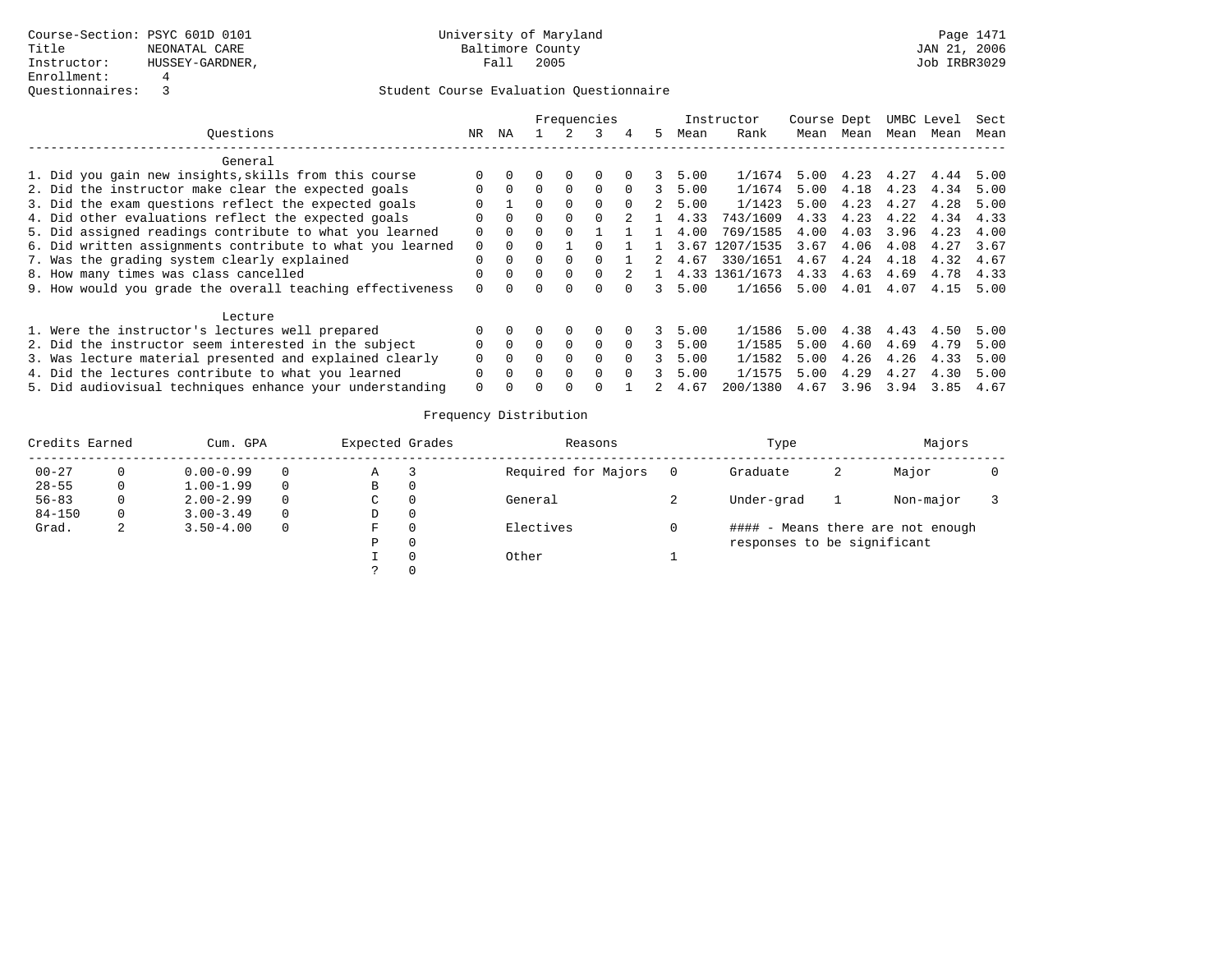|                                                           |             |                |                | Frequencies    |                |          |          |      | Instructor       | Course Dept |           | UMBC Level |      | Sect        |
|-----------------------------------------------------------|-------------|----------------|----------------|----------------|----------------|----------|----------|------|------------------|-------------|-----------|------------|------|-------------|
| Ouestions                                                 | NR          | ΝA             | $\mathbf{1}$   | 2              | 3              |          | .5       | Mean | Rank             |             | Mean Mean | Mean       | Mean | Mean        |
| General                                                   |             |                |                |                |                |          |          |      |                  |             |           |            |      |             |
| 1. Did you gain new insights, skills from this course     | $\Omega$    |                | ∩              | 3              |                |          |          |      | 3.63 1464/1674   | 3.63        | 4.23      | 4.27       | 4.44 | 3.63        |
| 2. Did the instructor make clear the expected goals       | 0           | $\Omega$       | 0              | 2              | 6              | 8        |          |      | 3.63 1436/1674   | 3.63        | 4.18      | 4.23       | 4.34 | 3.63        |
| 3. Did the exam questions reflect the expected goals      |             | 13             | $\Omega$       | $\overline{2}$ | $\Omega$       | $\Omega$ |          |      | $3.50$ ****/1423 | $***$ * * * | 4.23      | 4.27       | 4.28 | $***$ * * * |
| 4. Did other evaluations reflect the expected goals       | $\Omega$    | $\cap$         |                | $\overline{2}$ | 4              |          |          |      | 3.79 1299/1609   | 3.79        | 4.23      | 4.22       | 4.34 | 3.79        |
| 5. Did assigned readings contribute to what you learned   | 0           | $\Omega$       |                | 2              | $\overline{2}$ | 12       |          |      | 3.63 1142/1585   | 3.63        | 4.03      | 3.96       | 4.23 | 3.63        |
| 6. Did written assignments contribute to what you learned | $\mathbf 0$ | 4              | $\Omega$       |                | $\overline{4}$ | 6        | 4        |      | 3.87 1057/1535   | 3.87        | 4.06      | 4.08       | 4.27 | 3.87        |
| 7. Was the grading system clearly explained               | $\Omega$    | $\Omega$       | $\Omega$       | 3              | 5              |          |          |      | 3.68 1368/1651   | 3.68        | 4.24      | 4.18       | 4.32 | 3.68        |
| 8. How many times was class cancelled                     | $\mathbf 0$ | $\Omega$       | $\Omega$       | $\Omega$       | $\Omega$       | $\Omega$ | 19       | 5.00 | 1/1673           | 5.00        | 4.63      | 4.69       | 4.78 | 5.00        |
| 9. How would you grade the overall teaching effectiveness | 3           | 4              | $\Omega$       | $\Omega$       | 7              |          |          |      | 3.58 1339/1656   | 3.58        | 4.01      | 4.07       | 4.15 | 3.58        |
| Lecture                                                   |             |                |                |                |                |          |          |      |                  |             |           |            |      |             |
| 1. Were the instructor's lectures well prepared           | 17          |                | $\Omega$       | $\Omega$       |                |          |          |      | $4.00$ ****/1586 | ****        | 4.38      | 4.43       | 4.50 | ****        |
| 2. Did the instructor seem interested in the subject      | 17          | $\Omega$       | $\Omega$       | $\Omega$       | $\mathbf{1}$   | 0        |          |      | $4.00$ ****/1585 | ****        | 4.60      | 4.69       | 4.79 | ****        |
| 3. Was lecture material presented and explained clearly   | 17          | $\Omega$       | $\Omega$       | $\Omega$       |                | $\Omega$ |          |      | $4.00$ ****/1582 | ****        | 4.26      | 4.26       | 4.33 | ****        |
| 4. Did the lectures contribute to what you learned        | 17          | $\Omega$       | $\Omega$       | $\Omega$       |                | $\Omega$ |          |      | $4.00$ ****/1575 | ****        | 4.29      | 4.27       | 4.30 | ****        |
| 5. Did audiovisual techniques enhance your understanding  | 17          |                | $\Omega$       | $\cap$         | $\Omega$       |          | $\Omega$ |      | $4.00$ ****/1380 | ****        | 3.96      | 3.94       | 3.85 | ****        |
| Discussion                                                |             |                |                |                |                |          |          |      |                  |             |           |            |      |             |
| 1. Did class discussions contribute to what you learned   | 16          | $\Omega$       |                |                | $\Omega$       |          |          |      | $2.33$ ****/1520 | ****        | 4.03      | 4.01       | 4.19 | ****        |
| 2. Were all students actively encouraged to participate   | 16          | $\Omega$       | $\Omega$       | $\Omega$       | $\Omega$       |          |          |      | $4.67$ ****/1515 | ****        | 4.27      | 4.24       | 4.47 | ****        |
| 3. Did the instructor encourage fair and open discussion  | 16          | $\Omega$       | $\Omega$       | $\Omega$       | $\mathbf{1}$   | $\Omega$ |          |      | $4.33$ ****/1511 | ****        | 4.27      | 4.27       | 4.49 | ****        |
| 4. Were special techniques successful                     | 16          | $\overline{2}$ | $\Omega$       | $\Omega$       | $\Omega$       |          | $\cap$   |      | $4.00$ ****/ 994 | ****        | 3.75      | 3.94       | 4.07 | ****        |
| Seminar                                                   |             |                |                |                |                |          |          |      |                  |             |           |            |      |             |
| 1. Were assigned topics relevant to the announced theme   | 0           | $\Omega$       | $\Omega$       |                |                |          | 8        | 4.26 | 70/ 103          | 4.26        | 4.50      | 4.41       | 4.56 | 4.26        |
| 2. Was the instructor available for individual attention  | 0           | 0              | 0              |                | 1              | 6        | 11       | 4.42 | 63/ 101          | 4.42        | 4.58      | 4.48       | 4.62 | 4.42        |
| 3. Did research projects contribute to what you learned   | 0           | 2              | $\Omega$       | $\mathbf{1}$   | 4              | 4        | 8        | 4.12 | 61/<br>95        | 4.12        | 4.15      | 4.31       | 4.43 | 4.12        |
| 4. Did presentations contribute to what you learned       | 0           | $\Omega$       | $\Omega$       |                | 3              | 6        | 9        | 4.21 | 62/<br>99        | 4.21        | 4.41      | 4.39       | 4.54 | 4.21        |
| 5. Were criteria for grading made clear                   | $\Omega$    |                | $\mathfrak{D}$ | $\mathfrak{D}$ | $\overline{4}$ |          | 4        | 3.47 | 78/<br>97        | 3.47        | 4.02      | 4.14       | 4.26 | 3.47        |

| Credits Earned |    | Cum. GPA      |          | Expected Grades   |          | Reasons             |    | Type                        |    | Majors                            |      |
|----------------|----|---------------|----------|-------------------|----------|---------------------|----|-----------------------------|----|-----------------------------------|------|
| $00 - 27$      |    | $0.00 - 0.99$ | $\Omega$ | 13<br>$\mathbb A$ |          | Required for Majors |    | Graduate                    | 14 | Major                             |      |
| $28 - 55$      | 0  | $1.00 - 1.99$ | $\Omega$ | B                 |          |                     |    |                             |    |                                   |      |
| $56 - 83$      |    | $2.00 - 2.99$ | $\Omega$ | C                 |          | General             |    | Under-grad                  | 5  | Non-major                         | - 19 |
| $84 - 150$     | 0  | $3.00 - 3.49$ |          | D                 | $\Omega$ |                     |    |                             |    |                                   |      |
| Grad.          | 14 | $3.50 - 4.00$ | 5        | F                 |          | Electives           |    |                             |    | #### - Means there are not enough |      |
|                |    |               |          | Ρ                 |          |                     |    | responses to be significant |    |                                   |      |
|                |    |               |          |                   |          | Other               | 18 |                             |    |                                   |      |
|                |    |               |          |                   |          |                     |    |                             |    |                                   |      |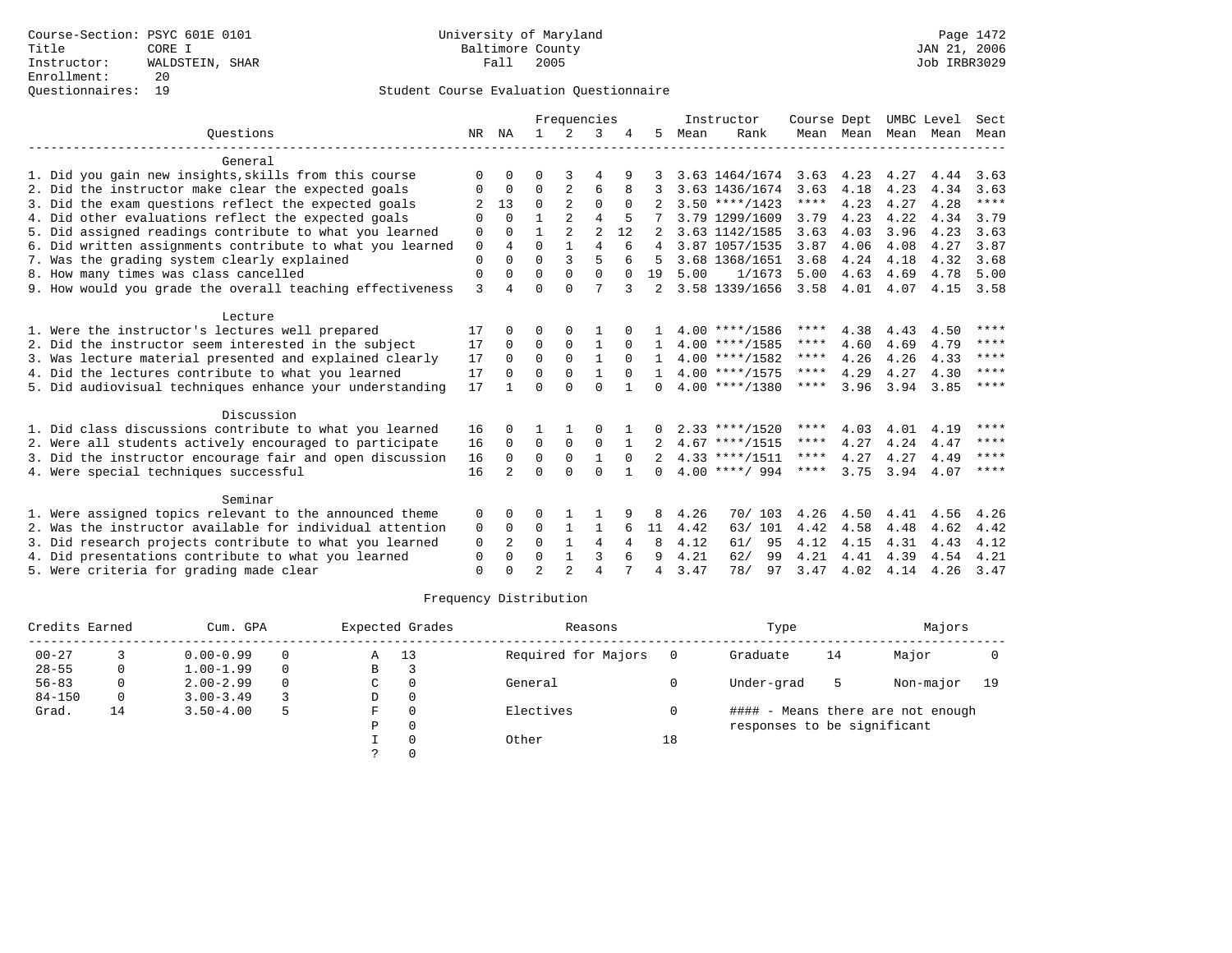|                                                           |             |                |              | Frequencies    |                |          |              |      | Instructor       | Course Dept |             | UMBC Level |      | Sect        |
|-----------------------------------------------------------|-------------|----------------|--------------|----------------|----------------|----------|--------------|------|------------------|-------------|-------------|------------|------|-------------|
| Ouestions                                                 | NR          | NA             | $\mathbf{1}$ | 2              | 3              |          | .5           | Mean | Rank             |             | Mean Mean   | Mean       | Mean | Mean        |
| General                                                   |             |                |              |                |                |          |              |      |                  |             |             |            |      |             |
| 1. Did you gain new insights, skills from this course     | ∩           |                | $\Omega$     | 2              | 6              |          |              |      | 3.67 1449/1674   | 3.67        | 4.23        | 4.27       | 4.44 | 3.67        |
| 2. Did the instructor make clear the expected goals       | 0           | $\Omega$       | 0            | $\overline{2}$ | 5              |          |              |      | 3.72 1388/1674   | 3.72        | 4.18        | 4.23       | 4.34 | 3.72        |
| 3. Did the exam questions reflect the expected goals      |             | 13             | $\Omega$     | $\mathfrak{D}$ | 0              |          |              |      | 3.80 1155/1423   | 3.80        | 4.23        | 4.27       | 4.28 | 3.80        |
| 4. Did other evaluations reflect the expected goals       | $\Omega$    | $\Omega$       | $\Omega$     | $\overline{2}$ | 4              |          |              |      | 3.94 1172/1609   | 3.94        | 4.23        | 4.22       | 4.34 | 3.94        |
| 5. Did assigned readings contribute to what you learned   | 0           | $\Omega$       | $\Omega$     | 2              | 3              | 10       |              |      | 3.78 1032/1585   | 3.78        | 4.03        | 3.96       | 4.23 | 3.78        |
| 6. Did written assignments contribute to what you learned | $\mathbf 0$ | 3              | $\Omega$     |                | 3              |          | 4            |      | 3.93 976/1535    | 3.93        | 4.06        | 4.08       | 4.27 | 3.93        |
| 7. Was the grading system clearly explained               | $\Omega$    | $\Omega$       | $\Omega$     | $\overline{2}$ | 5              |          |              |      | 3.83 1270/1651   | 3.83        | 4.24        | 4.18       | 4.32 | 3.83        |
| 8. How many times was class cancelled                     | 0           | $\Omega$       | $\Omega$     | $\Omega$       | $\Omega$       | $\Omega$ | 18           | 5.00 | 1/1673           | 5.00        | 4.63        | 4.69       | 4.78 | 5.00        |
| 9. How would you grade the overall teaching effectiveness | 3           |                |              | $\Omega$       | 3              |          |              |      | 3.64 1313/1656   |             | $3.64$ 4.01 | 4.07       | 4.15 | 3.64        |
| Lecture                                                   |             |                |              |                |                |          |              |      |                  |             |             |            |      |             |
| 1. Were the instructor's lectures well prepared           | 15          |                | $\Omega$     | $\Omega$       |                |          |              |      | $4.33$ ****/1586 | ****        | 4.38        | 4.43       | 4.50 | ****        |
| 2. Did the instructor seem interested in the subject      | 15          | $\Omega$       | $\Omega$     | $\Omega$       |                |          |              |      | $4.33$ ****/1585 | ****        | 4.60        | 4.69       | 4.79 | $***$ * * * |
| 3. Was lecture material presented and explained clearly   | 15          | $\Omega$       | $\Omega$     | $\Omega$       | 1              | $\Omega$ |              |      | $4.33$ ****/1582 | ****        | 4.26        | 4.26       | 4.33 | ****        |
| 4. Did the lectures contribute to what you learned        | 16          | $\Omega$       | $\Omega$     | $\Omega$       |                |          |              |      | $4.00$ ****/1575 | ****        | 4.29        | 4.27       | 4.30 | ****        |
| 5. Did audiovisual techniques enhance your understanding  | 16          |                | $\cap$       | $\cap$         | $\Omega$       |          | $\mathbf{1}$ |      | $4.50$ ****/1380 | ****        | 3.96        | 3.94       | 3.85 | $***$ * * * |
| Discussion                                                |             |                |              |                |                |          |              |      |                  |             |             |            |      |             |
| 1. Did class discussions contribute to what you learned   | 15          |                |              |                | $\Omega$       |          |              |      | $2.33$ ****/1520 | ****        | 4.03        | 4.01       | 4.19 | ****        |
| 2. Were all students actively encouraged to participate   | 15          | $\Omega$       | $\Omega$     | $\Omega$       | $\Omega$       | 2        | -1.          |      | $4.33$ ****/1515 | ****        | 4.27        | 4.24       | 4.47 | ****        |
| 3. Did the instructor encourage fair and open discussion  | 15          | $\Omega$       | 0            | $\Omega$       | $\mathbf{1}$   | $\Omega$ |              |      | $4.33$ ****/1511 | ****        | 4.27        | 4.27       | 4.49 | ****        |
| 4. Were special techniques successful                     | 15          | $\overline{a}$ | $\Omega$     | $\Omega$       | $\Omega$       |          | $\cap$       |      | $4.00$ ****/ 994 | ****        | 3.75        | 3.94       | 4.07 | ****        |
| Seminar                                                   |             |                |              |                |                |          |              |      |                  |             |             |            |      |             |
| 1. Were assigned topics relevant to the announced theme   | 0           |                |              |                |                | 10       | 6            | 4.17 | 73/ 103          | 4.17        | 4.50        | 4.41       | 4.56 | 4.17        |
| 2. Was the instructor available for individual attention  | 0           | $\Omega$       | 0            |                | 1              |          | 11           | 4.44 | 61/101           | 4.44        | 4.58        | 4.48       | 4.62 | 4.44        |
| 3. Did research projects contribute to what you learned   | $\mathbf 0$ | 2              | $\Omega$     | $\Omega$       | 4              | 4        | 8            | 4.25 | 58/<br>95        | 4.25        | 4.15        | 4.31       | 4.43 | 4.25        |
| 4. Did presentations contribute to what you learned       | 0           | $\Omega$       | $\Omega$     |                | 3              |          | 8            | 4.17 | 65/<br>99        | 4.17        | 4.41        | 4.39       | 4.54 | 4.17        |
| 5. Were criteria for grading made clear                   | $\Omega$    |                |              |                | $\overline{4}$ |          | 4            | 3.61 | 75/<br>97        | 3.61        | 4.02        | 4.14       | 4.26 | 3.61        |

| Credits Earned | Cum. GPA |               |          | Expected Grades |          | Reasons             |    | Type                        |    | Majors                            |    |
|----------------|----------|---------------|----------|-----------------|----------|---------------------|----|-----------------------------|----|-----------------------------------|----|
| $00 - 27$      |          | $0.00 - 0.99$ | $\Omega$ | A               | 14       | Required for Majors |    | Graduate                    | 12 | Major                             |    |
| $28 - 55$      |          | $1.00 - 1.99$ | $\Omega$ | B               | 2        |                     |    |                             |    |                                   |    |
| $56 - 83$      |          | $2.00 - 2.99$ | $\Omega$ | C               |          | General             |    | Under-grad                  | 6  | Non-major                         | 18 |
| $84 - 150$     | 0        | $3.00 - 3.49$ |          | D               | $\Omega$ |                     |    |                             |    |                                   |    |
| Grad.          | 12       | $3.50 - 4.00$ | 4        | F               |          | Electives           |    |                             |    | #### - Means there are not enough |    |
|                |          |               |          | Ρ               |          |                     |    | responses to be significant |    |                                   |    |
|                |          |               |          |                 |          | Other               | 17 |                             |    |                                   |    |
|                |          |               |          |                 |          |                     |    |                             |    |                                   |    |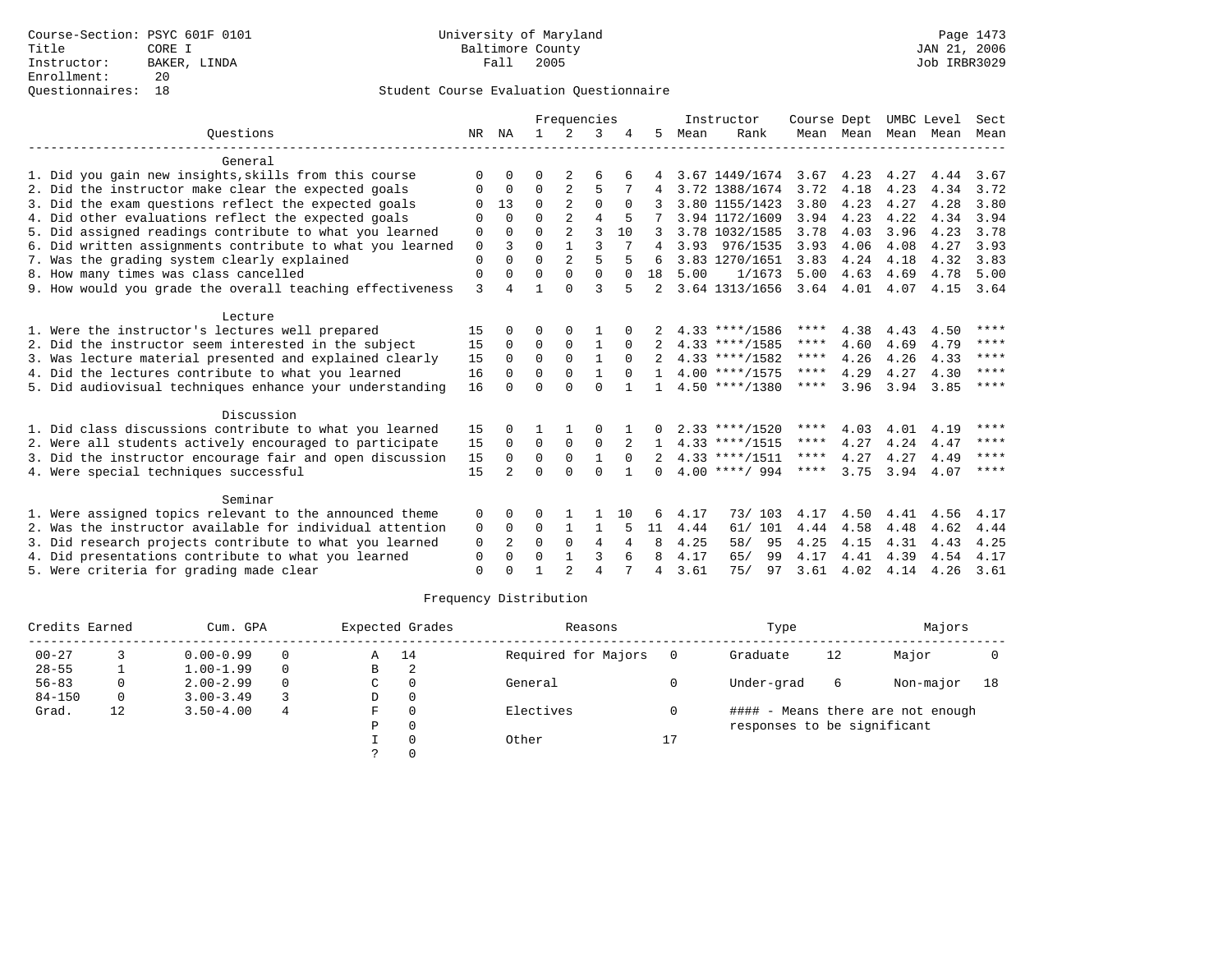# Questionnaires: 14 Student Course Evaluation Questionnaire

|                                                           |                                                           |              |              | Frequencies    |                | Instructor     |          | Course Dept |      | UMBC Level     |      | Sect        |      |      |      |
|-----------------------------------------------------------|-----------------------------------------------------------|--------------|--------------|----------------|----------------|----------------|----------|-------------|------|----------------|------|-------------|------|------|------|
|                                                           | Ouestions                                                 | NR           | ΝA           |                | $\mathcal{L}$  | 3              | 4        | 5           | Mean | Rank           |      | Mean Mean   | Mean | Mean | Mean |
|                                                           | General                                                   |              |              |                |                |                |          |             |      |                |      |             |      |      |      |
|                                                           | 1. Did you gain new insights, skills from this course     |              | $\Omega$     | U              |                |                |          |             |      | 3.64 1459/1674 |      | $3.64$ 4.23 | 4.27 | 4.44 | 3.64 |
|                                                           | 2. Did the instructor make clear the expected goals       | <sup>0</sup> | $\Omega$     |                |                | 3              |          | 3           |      | 3.36 1553/1674 | 3.36 | 4.18        | 4.23 | 4.34 | 3.36 |
|                                                           | 3. Did the exam questions reflect the expected goals      |              | $\Omega$     | $\overline{2}$ | $\mathfrak{D}$ | 5              |          |             |      | 3.07 1356/1423 | 3.07 | 4.23        | 4.27 | 4.28 | 3.07 |
|                                                           | 4. Did other evaluations reflect the expected goals       |              | $\Omega$     |                |                | 4              |          |             |      | 3.57 1423/1609 | 3.57 | 4.23        | 4.22 | 4.34 | 3.57 |
|                                                           | 5. Did assigned readings contribute to what you learned   |              |              | 0              | $\Omega$       | $\overline{a}$ |          |             | 4.38 | 432/1585       | 4.38 | 4.03        | 3.96 | 4.23 | 4.38 |
|                                                           | 6. Did written assignments contribute to what you learned |              |              | 0              | 2              |                |          | 3           |      | 3.57 1256/1535 | 3.57 | 4.06        | 4.08 | 4.27 | 3.57 |
| 7. Was the grading system clearly explained               |                                                           |              | $\Omega$     | 0              | $\Omega$       | $\mathfrak{D}$ |          | 11          | 4.64 | 351/1651       | 4.64 | 4.24        | 4.18 | 4.32 | 4.64 |
| 8. How many times was class cancelled                     |                                                           | 0            | $\Omega$     | $\Omega$       | $\Omega$       | $\Omega$       | $\Omega$ | 14          | 5.00 | 1/1673         | 5.00 | 4.63        | 4.69 | 4.78 | 5.00 |
| 9. How would you grade the overall teaching effectiveness |                                                           |              | <sup>n</sup> |                |                |                |          |             |      | 3.62 1324/1656 | 3.62 | 4.01        | 4.07 | 4.15 | 3.62 |
|                                                           | Lecture                                                   |              |              |                |                |                |          |             |      |                |      |             |      |      |      |
|                                                           | 1. Were the instructor's lectures well prepared           |              | $\Omega$     |                |                |                |          |             |      | 3.79 1406/1586 | 3.79 | 4.38        | 4.43 | 4.50 | 3.79 |
|                                                           | 2. Did the instructor seem interested in the subject      | 0            | $\Omega$     | $\Omega$       | $\Omega$       | $\Omega$       |          | 13          | 4.93 | 453/1585       | 4.93 | 4.60        | 4.69 | 4.79 | 4.93 |
|                                                           | 3. Was lecture material presented and explained clearly   | 0            | $\mathbf 0$  | 0              |                | 5              |          |             |      | 3.29 1467/1582 | 3.29 | 4.26        | 4.26 | 4.33 | 3.29 |
|                                                           | 4. Did the lectures contribute to what you learned        | 0            | $\Omega$     | $\overline{2}$ | $\overline{2}$ |                |          | 3           |      | 3.21 1455/1575 | 3.21 | 4.29        | 4.27 | 4.30 | 3.21 |
|                                                           | 5. Did audiovisual techniques enhance your understanding  |              |              |                |                |                |          |             | 3.69 | 944/1380       | 3.69 | 3.96        | 3.94 | 3.85 | 3.69 |
| Discussion                                                |                                                           |              |              |                |                |                |          |             |      |                |      |             |      |      |      |
|                                                           | 1. Did class discussions contribute to what you learned   | $\Omega$     | $\Omega$     |                |                | 5              |          |             |      | 2.86 1419/1520 | 2.86 | 4.03        | 4.01 | 4.19 | 2.86 |
|                                                           | 2. Were all students actively encouraged to participate   |              | $\Omega$     | $\Omega$       |                |                |          |             | 4.21 | 930/1515       | 4.21 | 4.27        | 4.24 | 4.47 | 4.21 |
|                                                           | 3. Did the instructor encourage fair and open discussion  |              | 0            |                |                |                |          |             |      | 3.64 1274/1511 | 3.64 | 4.27        | 4.27 | 4.49 | 3.64 |
|                                                           | 4. Were special techniques successful                     | 0            |              |                |                |                |          |             | 3.64 | 687/994        | 3.64 | 3.75        | 3.94 | 4.07 | 3.64 |

| Credits Earned |   | Cum. GPA      | Expected Grades |             | Reasons  |                     | Type | Majors                      |                                   |    |
|----------------|---|---------------|-----------------|-------------|----------|---------------------|------|-----------------------------|-----------------------------------|----|
| $00 - 27$      |   | $0.00 - 0.99$ |                 | А           | 4        | Required for Majors | 0    | Graduate                    | Major                             |    |
| $28 - 55$      | 0 | $1.00 - 1.99$ |                 | В           | 9        |                     |      |                             |                                   |    |
| $56 - 83$      |   | $2.00 - 2.99$ |                 | $\sim$<br>◡ | 0        | General             |      | Under-grad                  | Non-major                         | 12 |
| $84 - 150$     | 0 | $3.00 - 3.49$ | $\Omega$        | D           | 0        |                     |      |                             |                                   |    |
| Grad.          |   | $3.50 - 4.00$ | 4               | F           | 0        | Electives           |      |                             | #### - Means there are not enough |    |
|                |   |               |                 | Ρ           | 0        |                     |      | responses to be significant |                                   |    |
|                |   |               |                 |             | $\Omega$ | Other               | 13   |                             |                                   |    |
|                |   |               |                 |             |          |                     |      |                             |                                   |    |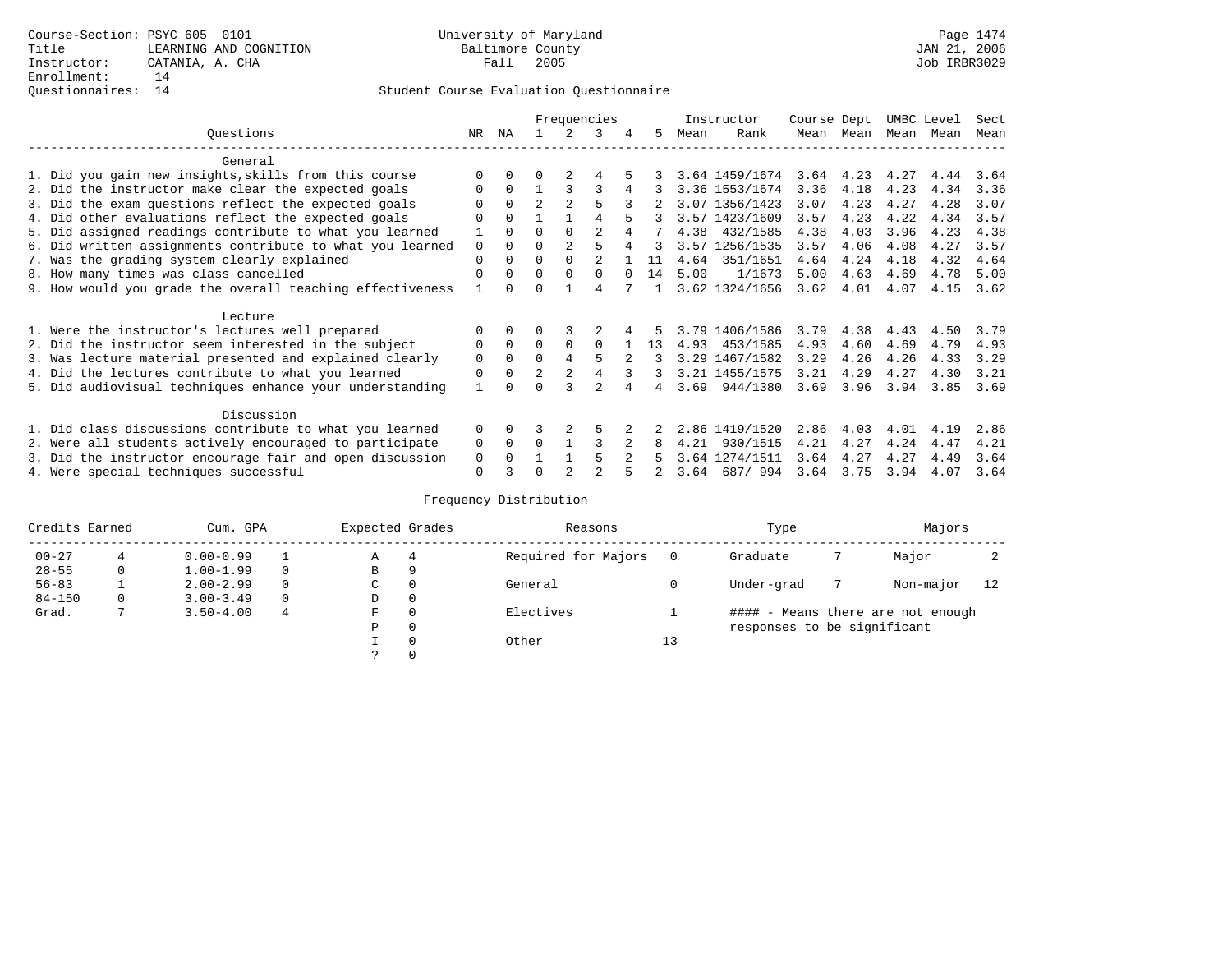|                                                           |               |              |          |          | Frequencies    |          |    |      | Instructor     | Course Dept |      | UMBC Level |      | Sect |
|-----------------------------------------------------------|---------------|--------------|----------|----------|----------------|----------|----|------|----------------|-------------|------|------------|------|------|
| Ouestions                                                 | NR.           | ΝA           |          |          | 3              |          | 5. | Mean | Rank           | Mean        | Mean | Mean       | Mean | Mean |
| General                                                   |               |              |          |          |                |          |    |      |                |             |      |            |      |      |
| 1. Did you gain new insights, skills from this course     |               | $\Omega$     | O        | $\Omega$ | O              |          |    | 4.71 | 342/1674       | 4.71        | 4.23 | 4.27       | 4.44 | 4.71 |
| 2. Did the instructor make clear the expected goals       | O             | $\Omega$     | $\Omega$ | $\Omega$ | $\Omega$       |          | 6  | 4.86 | 176/1674       | 4.86        | 4.18 | 4.23       | 4.34 | 4.86 |
| 3. Did the exam questions reflect the expected goals      |               | $\Omega$     | $\Omega$ | $\Omega$ | $\Omega$       | $\Omega$ |    | 5.00 | 1/1423         | 5.00        | 4.23 | 4.27       | 4.28 | 5.00 |
| 4. Did other evaluations reflect the expected goals       |               | $\Omega$     | $\Omega$ | $\Omega$ |                |          | 4  | 4.43 | 614/1609       | 4.43        | 4.23 | 4.22       | 4.34 | 4.43 |
| 5. Did assigned readings contribute to what you learned   |               |              | $\Omega$ |          | $\Omega$       |          |    | 4.71 | 191/1585       | 4.71        | 4.03 | 3.96       | 4.23 | 4.71 |
| 6. Did written assignments contribute to what you learned | $\mathbf 0$   | $\Omega$     |          |          | $\mathfrak{D}$ |          | 4  | 4.29 | 631/1535       | 4.29        | 4.06 | 4.08       | 4.27 | 4.29 |
| 7. Was the grading system clearly explained               | $\Omega$      | $\Omega$     | $\Omega$ | $\Omega$ | $\Omega$       |          |    | 5.00 | 1/1651         | 5.00        | 4.24 | 4.18       | 4.32 | 5.00 |
| 8. How many times was class cancelled                     |               | $\Omega$     | $\Omega$ | $\Omega$ | $\Omega$       |          |    |      | 4.14 1497/1673 | 4.14        | 4.63 | 4.69       | 4.78 | 4.14 |
| 9. How would you grade the overall teaching effectiveness |               | <sup>n</sup> | U        | ∩        | $\cap$         |          | 2  | 4.29 | 680/1656       | 4.29        | 4.01 | 4.07       | 4.15 | 4.29 |
| Lecture                                                   |               |              |          |          |                |          |    |      |                |             |      |            |      |      |
| 1. Were the instructor's lectures well prepared           |               |              |          |          |                |          | 5. | 4.71 | 581/1586       | 4.71        | 4.38 | 4.43       | 4.50 | 4.71 |
| 2. Did the instructor seem interested in the subject      | 0             | $\Omega$     | $\Omega$ | $\Omega$ | $\Omega$       |          | 6  | 4.86 | 689/1585       | 4.86        | 4.60 | 4.69       | 4.79 | 4.86 |
| 3. Was lecture material presented and explained clearly   | $\mathbf 0$   | $\Omega$     | $\Omega$ | $\Omega$ |                | $\Omega$ | б. | 4.71 | 366/1582       | 4.71        | 4.26 | 4.26       | 4.33 | 4.71 |
| 4. Did the lectures contribute to what you learned        | 0             | $\Omega$     | $\Omega$ | $\Omega$ |                |          | б. | 4.86 | 225/1575       | 4.86        | 4.29 | 4.27       | 4.30 | 4.86 |
| 5. Did audiovisual techniques enhance your understanding  | $\Omega$      |              |          |          |                |          |    |      | 3.43 1082/1380 | 3.43        | 3.96 | 3.94       | 3.85 | 3.43 |
|                                                           |               |              |          |          |                |          |    |      |                |             |      |            |      |      |
| Discussion                                                |               |              |          |          |                |          |    |      |                |             |      |            |      |      |
| 1. Did class discussions contribute to what you learned   | $\Omega$<br>0 | $\Omega$     | U        |          | O              |          |    | 4.29 | 616/1520       | 4.29        | 4.03 | 4.01       | 4.19 | 4.29 |
| 2. Were all students actively encouraged to participate   |               | $\Omega$     | $\Omega$ | $\Omega$ |                | $\Omega$ | 6  | 4.71 | 432/1515       | 4.71        | 4.27 | 4.24       | 4.47 | 4.71 |
| 3. Did the instructor encourage fair and open discussion  |               | $\Omega$     | 0        | $\Omega$ | $\Omega$       | $\Omega$ |    | 5.00 | 1/1511         | 5.00        | 4.27 | 4.27       | 4.49 | 5.00 |
| 4. Were special techniques successful                     | $\Omega$      |              |          |          |                |          |    | 5.00 | 1/994          | 5.00        | 3.75 | 3.94       | 4.07 | 5.00 |

| Credits Earned |          | Cum. GPA      | Expected Grades |             | Reasons  |                     | Type     |                             | Majors |                                   |  |
|----------------|----------|---------------|-----------------|-------------|----------|---------------------|----------|-----------------------------|--------|-----------------------------------|--|
| $00 - 27$      | $\Omega$ | $0.00 - 0.99$ |                 | Α           | 5        | Required for Majors | $\Omega$ | Graduate                    | 4      | Major                             |  |
| $28 - 55$      | 0        | $1.00 - 1.99$ |                 | В           | 0        |                     |          |                             |        |                                   |  |
| $56 - 83$      | 0        | $2.00 - 2.99$ |                 | $\sim$<br>◡ | 0        | General             |          | Under-grad                  |        | Non-major                         |  |
| $84 - 150$     |          | $3.00 - 3.49$ |                 | D           | 0        |                     |          |                             |        |                                   |  |
| Grad.          |          | $3.50 - 4.00$ |                 | F           | 0        | Electives           | 0        |                             |        | #### - Means there are not enough |  |
|                |          |               |                 | Ρ           | 0        |                     |          | responses to be significant |        |                                   |  |
|                |          |               |                 |             | $\Omega$ | Other               |          |                             |        |                                   |  |
|                |          |               |                 |             |          |                     |          |                             |        |                                   |  |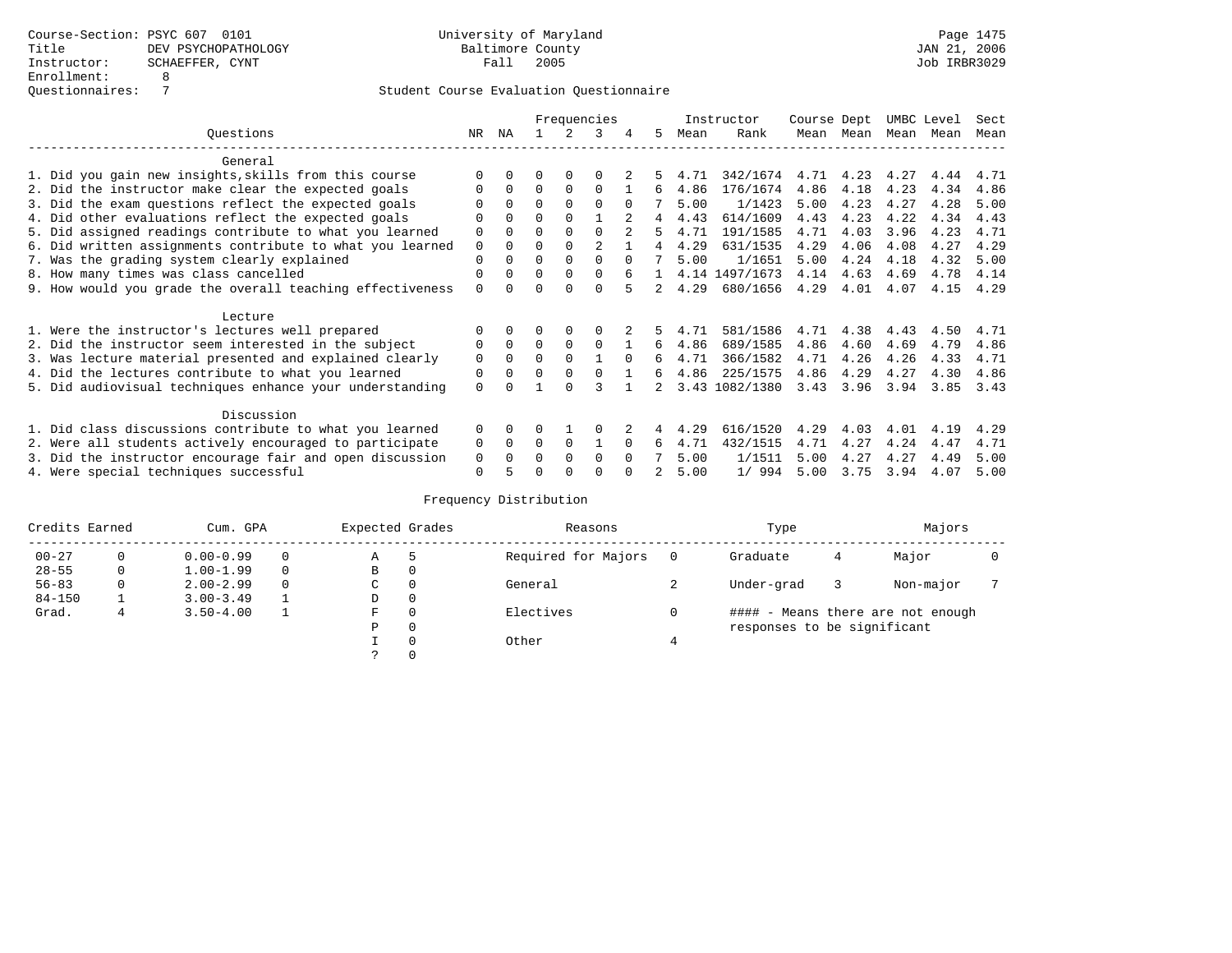|                                                           |              |               |                         |               | Frequencies             |                         |                   |      | Instructor               |             |           |      | Course Dept UMBC Level Sect |             |
|-----------------------------------------------------------|--------------|---------------|-------------------------|---------------|-------------------------|-------------------------|-------------------|------|--------------------------|-------------|-----------|------|-----------------------------|-------------|
| Questions                                                 |              | NR NA         | $\mathbf{1}$            | 2             | 3                       | 4                       | 5                 | Mean | Rank                     |             |           |      | Mean Mean Mean Mean         | Mean        |
|                                                           |              |               |                         |               |                         |                         |                   |      |                          |             |           |      |                             |             |
| General                                                   |              |               |                         |               |                         |                         |                   |      |                          |             |           |      |                             |             |
| 1. Did you gain new insights, skills from this course     | $\mathbf 0$  | $\Omega$      | $\Omega$                | $\Omega$      | $\Omega$                | 0                       | 13                | 5.00 | 1/1674                   | 5.00        | 4.23      | 4.27 | 4.44                        | 5.00        |
| 2. Did the instructor make clear the expected goals       | $\Omega$     | 0             | $\Omega$                | $\Omega$      | $\mathbf{1}$            | $\overline{2}$          | 10                | 4.69 | 338/1674                 | 4.69        | 4.18      | 4.23 | 4.34                        | 4.69        |
| 3. Did the exam questions reflect the expected goals      | $\Omega$     | 0             | $\Omega$                | 0             | $\mathbf 0$             | 0                       | 13                | 5.00 | 1/1423                   | 5.00        | 4.23      | 4.27 | 4.28                        | 5.00        |
| 4. Did other evaluations reflect the expected goals       | 0            | 1             | $\Omega$                | $\Omega$      | $\mathbf 0$             | 4                       | 8                 | 4.67 | 312/1609                 | 4.67        | 4.23      | 4.22 | 4.34                        | 4.67        |
| 5. Did assigned readings contribute to what you learned   | 1            | $\mathbf 0$   | $\mathbf{1}$            | 0             | $\mathbf 0$             | 4                       | 7                 | 4.33 | 482/1585                 | 4.33        | 4.03      | 3.96 | 4.23                        | 4.33        |
| 6. Did written assignments contribute to what you learned | 0            | $\Omega$      | $\Omega$                | $\Omega$      | $\Omega$                | 2                       | 11                | 4.85 | 116/1535                 | 4.85        | 4.06      | 4.08 | 4.27                        | 4.85        |
| 7. Was the grading system clearly explained               | $\mathbf 0$  | 0             | $\mathbf{0}$            | 0             | $\mathbf{1}$            | 4                       | 8                 | 4.54 | 484/1651                 | 4.54        | 4.24      | 4.18 | 4.32                        | 4.54        |
| 8. How many times was class cancelled                     | $\Omega$     | 0             | $\Omega$                | 0             | $\mathbf 0$             | $\Omega$                | 13                | 5.00 | 1/1673                   | 5.00        | 4.63      | 4.69 | 4.78                        | 5.00        |
| 9. How would you grade the overall teaching effectiveness | $1\,$        | $\Omega$      | $\Omega$                | $\Omega$      | $\Omega$                | 4                       | 8                 | 4.67 | 257/1656                 | 4.25        | 4.01      | 4.07 | 4.15                        | 4.25        |
| Lecture                                                   |              |               |                         |               |                         |                         |                   |      |                          |             |           |      |                             |             |
| 1. Were the instructor's lectures well prepared           | 1            | 0             | $\mathbf 0$             | $\mathbf 0$   | $\mathbf 0$             | $\Omega$                | 12                | 5.00 | 1/1586                   | 4.59        | 4.38      | 4.43 | 4.50                        | 4.59        |
| 2. Did the instructor seem interested in the subject      | $\mathbf{1}$ | 0             | $\Omega$                | 0             | $\mathbf 0$             | $\mathbf 0$             | 12                | 5.00 | 1/1585                   | 4.67        | 4.60      | 4.69 | 4.79                        | 4.67        |
| 3. Was lecture material presented and explained clearly   | 1            | $\mathbf 0$   | $\mathbf 0$             | 0             | $\mathbf{1}$            | $\mathbf{1}$            | 10                | 4.75 | 313/1582                 | 4.54        | 4.26      | 4.26 | 4.33                        | 4.54        |
| 4. Did the lectures contribute to what you learned        | $\mathbf{1}$ | 0             | $\Omega$                | $\mathbf 0$   | $\mathbf{1}$            | $\Omega$                | 11                | 4.83 | 246/1575                 | 4.28        | 4.29      | 4.27 | 4.30                        | 4.28        |
| 5. Did audiovisual techniques enhance your understanding  | $\mathbf{1}$ | 7             | $\Omega$                | $\Omega$      | $\mathbf 0$             | $\mathbf 0$             | 5                 | 5.00 | 1/1380                   | 4.80        | 3.96      | 3.94 | 3.85                        | 4.80        |
| Discussion                                                |              |               |                         |               |                         |                         |                   |      |                          |             |           |      |                             |             |
| 1. Did class discussions contribute to what you learned   | 7            | 0             | 0                       | $\mathsf 0$   | 2                       | 1                       | 3                 | 4.17 | 726/1520                 | 4.17        | 4.03      | 4.01 | 4.19                        | 4.17        |
| 2. Were all students actively encouraged to participate   | 7            | 0             | $\mathbf{1}$            | $\mathbf{1}$  | $\mathbf 0$             | $\mathbf{1}$            | 3                 |      | 3.67 1253/1515           | 3.67        | 4.27      | 4.24 | 4.47                        | 3.67        |
| 3. Did the instructor encourage fair and open discussion  | 7            | $\Omega$      | 0                       | $\Omega$      | $\overline{4}$          | $\Omega$                | $\overline{a}$    |      | 3.67 1265/1511           | 3.67        | 4.27      | 4.27 | 4.49                        | 3.67        |
|                                                           |              |               |                         |               |                         |                         |                   |      |                          |             |           |      |                             |             |
| Laboratory                                                |              |               |                         |               |                         |                         |                   |      |                          |             |           |      |                             |             |
| 1. Did the lab increase understanding of the material     | 6            | 0             | $\Omega$                | $\Omega$      | 1                       | 3                       | 3                 | 4.29 | 141/ 265                 | 4.29        | 4.18      | 4.23 | 4.51                        | 4.29        |
| 2. Were you provided with adequate background information | 6            | $\mathbf 0$   | $\Omega$                | 0             | $\mathbf 0$             | $\mathbf 0$             | 7                 | 5.00 | 1/278                    | 5.00        | 4.43      | 4.19 | 4.42                        | 5.00        |
| 3. Were necessary materials available for lab activities  | 7            | 0             | $\mathbf 0$             | 0             | $\mathbf{1}$            | $\mathbf 0$             | 5                 | 4.67 | 102/ 260                 | 4.67        | 4.45      | 4.46 | 4.67                        | 4.67        |
| 4. Did the lab instructor provide assistance              | 6            | $\mathbf 0$   | $\mathbf 0$             | $\mathbf 0$   | $\mathbf 0$             | $\Omega$                | 7                 | 5.00 | 1/259                    | 5.00        | 4.60      | 4.33 | 4.66                        | 5.00        |
| 5. Were requirements for lab reports clearly specified    | 6            | 4             | $\mathbf 0$             | $\Omega$      | $\mathbf 0$             | $\Omega$                | 3                 |      | $5.00$ ****/ 233         | $***$ * * * | 3.00      | 4.20 | 4.53                        | ****        |
| Seminar                                                   |              |               |                         |               |                         |                         |                   |      |                          |             |           |      |                             |             |
| 1. Were assigned topics relevant to the announced theme   | 12           | 0             | 0                       | 0             | 0                       | $\mathbf 0$             | 1                 |      | $5.00$ ****/ 103         | ****        | 4.50      | 4.41 | 4.56                        |             |
| 2. Was the instructor available for individual attention  | 12           | 0             | $\Omega$                | 0             | $\Omega$                | $\Omega$                | $\mathbf{1}$      | 5.00 | $***/101$                | ****        | 4.58      | 4.48 | 4.62                        | ****        |
| 3. Did research projects contribute to what you learned   | 12           | $\mathbf 0$   | $\mathbf 0$             | 0             | $\mathsf 0$             | $\mathbf 0$             | $\mathbf{1}$      |      | 95<br>$5.00$ ****/       | $***$ * * * | 4.15      | 4.31 | 4.43                        | $***$       |
| 4. Did presentations contribute to what you learned       | 12           | $\Omega$      | $\mathbf 0$             | $\Omega$      | $\Omega$                | $\Omega$                | 1                 |      | 99<br>$5.00$ ****/       | $***$ * * * | 4.41      | 4.39 | 4.54                        | $***$ * * * |
| 5. Were criteria for grading made clear                   | 12           | $\Omega$      | $\Omega$                | $\Omega$      | $\Omega$                | $\Omega$                | $\mathbf{1}$      |      | $5.00$ ****/<br>97       | $***$ * * * | 4.02      | 4.14 | 4.26                        | $***$       |
| Field Work                                                |              |               |                         |               |                         |                         |                   |      |                          |             |           |      |                             |             |
| 1. Did field experience contribute to what you learned    | 12           | 0             | 0                       | 0             | 0                       | 0                       |                   |      | 76<br>$5.00$ ****/       | ****        | ****      | 3.98 | 4.20                        | $***$ * * * |
| 2. Did you clearly understand your evaluation criteria    | 12           | 0             | $\mathbf 0$             | 0             | $\mathbf 0$             | $\Omega$                | $\mathbf{1}$      |      | $5.00$ ****/<br>77       | $***$ * *   | $***$ *   | 3.93 | 4.31                        | $***$       |
| 3. Was the instructor available for consultation          | 12           | $\mathbf 0$   | $\mathbf 0$             | $\mathsf 0$   | $\mathsf 0$             | $\Omega$                | $\mathbf{1}$      |      | $5.00$ ****/<br>53       | ****        | $***$ *   | 4.45 | 4.64                        | ****        |
| 4. To what degree could you discuss your evaluations      | 12           | $\Omega$      | $\Omega$                | $\Omega$      | $\Omega$                | $\Omega$                | $\mathbf{1}$      | 5.00 | $* * * * /$<br>48        | ****        | ****      | 4.12 | 4.35                        | ****        |
| 5. Did conferences help you carry out field activities    | 12           | $\Omega$      | $\mathbf 0$             | $\Omega$      | $\Omega$                | $\Omega$                | $\mathbf{1}$      | 5.00 | 49<br>$***$ /            |             | ****      | 4.27 | 4.46                        | $***$       |
|                                                           |              |               |                         |               |                         |                         |                   |      |                          |             |           |      |                             |             |
| Self Paced                                                |              |               | $\Omega$                | 0             |                         | 0                       |                   |      | $5.00$ ****/             |             |           |      |                             | * * * *     |
| 1. Did self-paced system contribute to what you learned   | 12           | 0<br>$\Omega$ | $\mathbf 0$             | $\mathbf 0$   | 0<br>$\mathbf 0$        | $\Omega$                | 1<br>$\mathbf{1}$ |      | 61<br>52<br>$***$ /      | ****        | ****      | 4.09 | 4.46                        | ****        |
| 2. Did study questions make clear the expected goal       | 12           |               |                         |               |                         |                         |                   | 5.00 |                          | ****        | ****      | 4.26 | 4.59                        | ****        |
| 3. Were your contacts with the instructor helpful         | 12           | 0             | $\mathbf 0$             | $\mathbf 0$   | $\mathbf 0$             | $\mathbf 0$             | 1                 | 5.00 | 50<br>$***$ /<br>$***$ / |             | ****      | 4.44 | 4.64                        | ****        |
| 4. Was the feedback/tutoring by proctors helpful          | 12           | 0<br>$\Omega$ | $\mathbf 0$<br>$\Omega$ | 0<br>$\Omega$ | $\mathbf 0$<br>$\Omega$ | $\mathbf 0$<br>$\Omega$ | 1                 | 5.00 | 35<br>$5.00$ ****/<br>31 | ****        | $* * * *$ | 4.36 | 4.84                        | $***$       |
| 5. Were there enough proctors for all the students        | 12           |               |                         |               |                         |                         | $\mathbf{1}$      |      |                          |             |           | 4.34 | 4.64                        |             |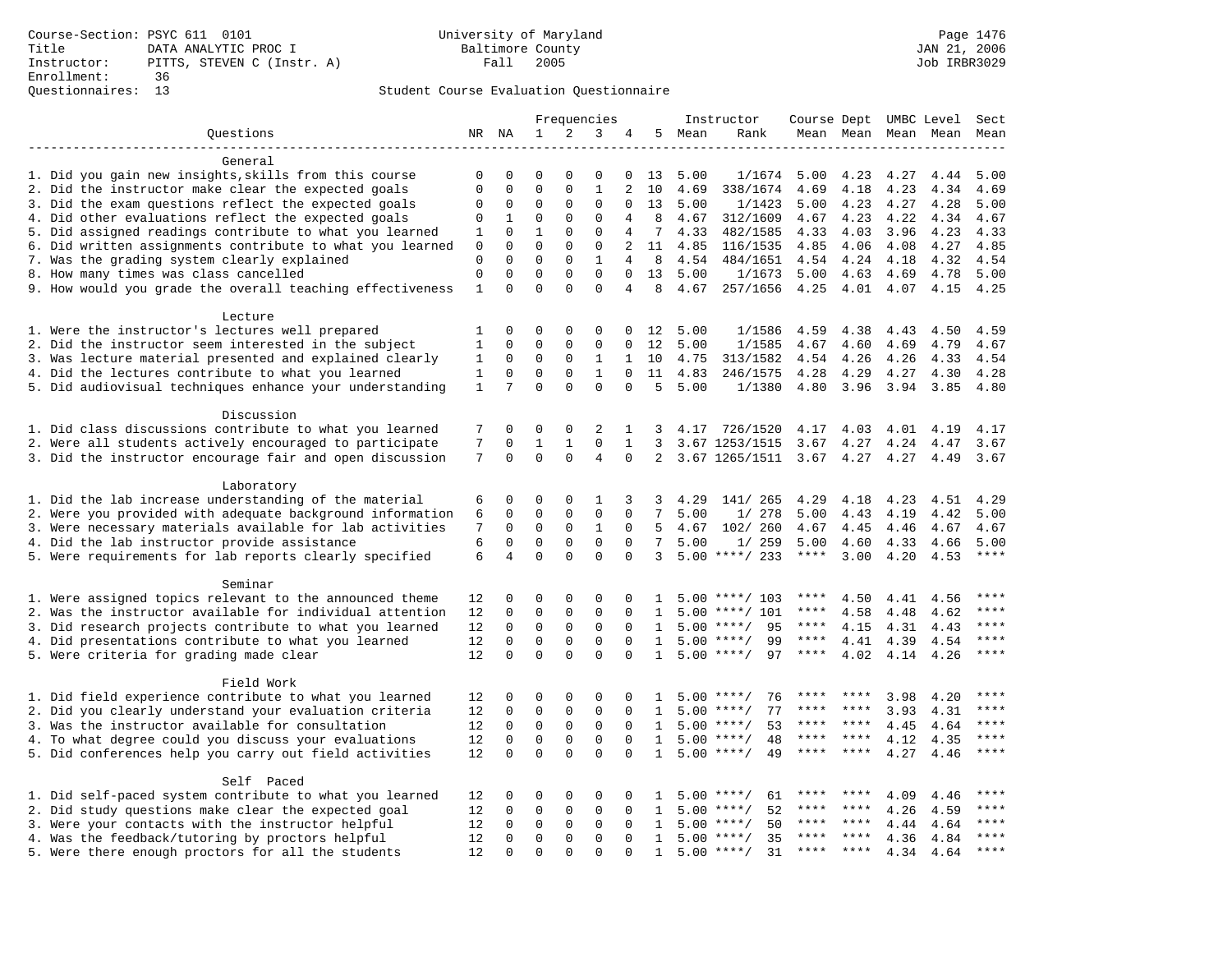| Course-Section: PSYC 611 0101 |                            | University of Maryland                  | Page 1476    |
|-------------------------------|----------------------------|-----------------------------------------|--------------|
| Title                         | DATA ANALYTIC PROC I       | Baltimore County                        | JAN 21, 2006 |
| Instructor:                   | PITTS, STEVEN C (Instr. A) | 2005<br>Fall                            | Job IRBR3029 |
| Enrollment:                   | 36                         |                                         |              |
| Ouestionnaires: 13            |                            | Student Course Evaluation Ouestionnaire |              |

| Credits Earned |    | Cum. GPA      |          |             | Expected Grades | Reasons             |    | Type                        |    | Majors                            |    |
|----------------|----|---------------|----------|-------------|-----------------|---------------------|----|-----------------------------|----|-----------------------------------|----|
| $00 - 27$      |    | $0.00 - 0.99$ | 2        | Α           | 6               | Required for Majors |    | Graduate                    | 11 | Major                             |    |
| $28 - 55$      | 0  | $1.00 - 1.99$ |          | В           |                 |                     |    |                             |    |                                   |    |
| $56 - 83$      | 0  | $2.00 - 2.99$ | $\Omega$ | $\sim$<br>◡ | 0               | General             |    | Under-grad                  | -2 | Non-major                         | 13 |
| $84 - 150$     | 0  | $3.00 - 3.49$ |          | D           | 0               |                     |    |                             |    |                                   |    |
| Grad.          | 11 | $3.50 - 4.00$ |          | F           | 0               | Electives           |    |                             |    | #### - Means there are not enough |    |
|                |    |               |          | Ρ           | 0               |                     |    | responses to be significant |    |                                   |    |
|                |    |               |          |             | $\Omega$        | Other               | 13 |                             |    |                                   |    |
|                |    |               |          | っ           | 0               |                     |    |                             |    |                                   |    |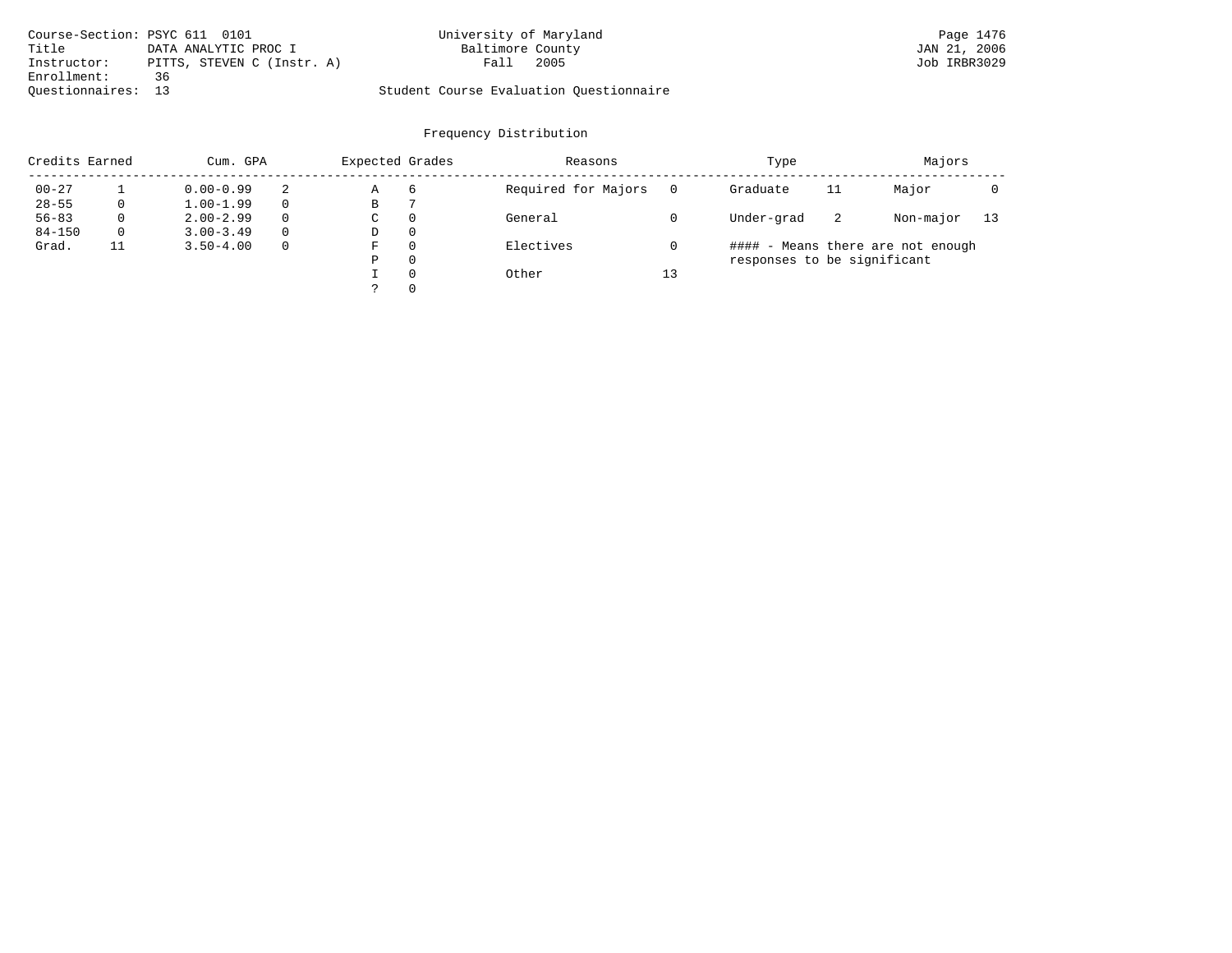| 2<br>Questions<br>NR NA<br>$\mathbf{1}$<br>3<br>5 Mean<br>4<br>Rank<br>Mean Mean Mean Mean<br>Mean<br>General<br>1. Did you gain new insights, skills from this course<br>0<br>$\Omega$<br>$\Omega$<br>$\Omega$<br>$\Omega$<br>13<br>5.00<br>1/1674<br>5.00<br>4.23<br>4.27<br>4.44<br>5.00<br>0<br>2. Did the instructor make clear the expected goals<br>$\mathbf 0$<br>$\mathbf 0$<br>$\Omega$<br>$\mathbf{0}$<br>$\mathbf{1}$<br>2<br>4.69<br>10<br>4.69<br>338/1674<br>4.69<br>4.18<br>4.23<br>4.34<br>3. Did the exam questions reflect the expected goals<br>0<br>0<br>0<br>13<br>1/1423<br>5.00<br>4.23<br>5.00<br>0<br>0<br>0<br>5.00<br>4.27<br>4.28<br>4. Did other evaluations reflect the expected goals<br>$\Omega$<br>$\mathbf{0}$<br>$\mathbf 0$<br>4.34<br>0<br>1<br>4<br>8<br>4.67<br>312/1609<br>4.67<br>4.23<br>4.22<br>4.67<br>5. Did assigned readings contribute to what you learned<br>$\mathbf 0$<br>$\mathbf{1}$<br>$\mathbf{0}$<br>$\mathbf 0$<br>7<br>4.03<br>4.33<br>4<br>4.33<br>482/1585<br>4.33<br>3.96<br>4.23<br>1<br>6. Did written assignments contribute to what you learned<br>$\Omega$<br>$\Omega$<br>$\Omega$<br>$\Omega$<br>$\overline{a}$<br>11<br>4.85<br>116/1535<br>4.85<br>4.06<br>4.08<br>4.27<br>4.85<br>$\mathbf 0$<br>$\mathbf{1}$<br>7. Was the grading system clearly explained<br>$\mathbf 0$<br>$\mathbf 0$<br>$\mathbf 0$<br>$\Omega$<br>8<br>484/1651<br>4.24<br>4<br>4.54<br>4.54<br>4.18<br>4.32<br>4.54<br>8. How many times was class cancelled<br>$\mathsf 0$<br>$\Omega$<br>$\Omega$<br>13<br>0<br>$\Omega$<br>$\Omega$<br>5.00<br>1/1673<br>5.00<br>4.63<br>4.69<br>4.78<br>5.00<br>$\Omega$<br>$\Omega$<br>9. How would you grade the overall teaching effectiveness<br>$\mathbf{1}$<br>$\Omega$<br>$\overline{4}$<br>6<br>2<br>3.83 1177/1656<br>4.25<br>4.01<br>4.07<br>4.15<br>4.25<br>Lecture<br>1. Were the instructor's lectures well prepared<br>2<br>0<br>0<br>$\Omega$<br>2<br>5<br>4.18 1198/1586<br>4.59<br>4.38<br>4.50<br>4<br>4.43<br>4.59<br>2. Did the instructor seem interested in the subject<br>$\mathsf 0$<br>$\mathsf 0$<br>$\mathsf 0$<br>$1\,$<br>1<br>6<br>5<br>4.33 1354/1585<br>4.67<br>4.60<br>4.69<br>4.79<br>4.67<br>$\overline{2}$<br>3. Was lecture material presented and explained clearly<br>$\mathbf 0$<br>$\mathbf 0$<br>$\mathbf 0$<br>4.26<br>4.54<br>1<br>4<br>6<br>4.33<br>850/1582<br>4.54<br>4.26<br>4.33<br>4. Did the lectures contribute to what you learned<br>$\mathsf 0$<br>$\mathbf 0$<br>$\mathsf 0$<br>6<br>2<br>2<br>3<br>3.73 1304/1575<br>4.28<br>4.29<br>4.30<br>4.28<br>4.27<br>5. Did audiovisual techniques enhance your understanding<br>$\overline{2}$<br>$\Omega$<br>$\Omega$<br>$\mathbf{1}$<br>$\mathbf{1}$<br>$\overline{2}$<br>$7^{\circ}$<br>4.60<br>241/1380<br>4.80<br>3.96<br>3.94<br>3.85<br>4.80<br>Discussion<br>1. Did class discussions contribute to what you learned<br>$\mathbf 0$<br>$\overline{2}$<br>7<br>0<br>0<br>1<br>726/1520<br>4.17<br>4.03<br>4.01<br>4.17<br>3<br>4.17<br>4.19<br>2. Were all students actively encouraged to participate<br>7<br>$\mathbf{1}$<br>$\mathbf 0$<br>0<br>1<br>1<br>3<br>3.67 1253/1515<br>3.67<br>4.27<br>4.24<br>4.47<br>3.67<br>7<br>$\Omega$<br>$\Omega$<br>$\overline{4}$<br>3. Did the instructor encourage fair and open discussion<br>$\Omega$<br>$\Omega$<br>$\overline{2}$<br>3.67 1265/1511<br>3.67<br>4.27<br>4.27<br>4.49<br>3.67<br>Laboratory<br>1. Did the lab increase understanding of the material<br>$\mathbf{0}$<br>6<br>0<br>$\Omega$<br>1<br>3<br>4.29<br>141/ 265<br>4.29<br>4.18<br>4.23<br>4.51<br>3<br>4.29<br>2. Were you provided with adequate background information<br>$\mathbf 0$<br>0<br>0<br>0<br>0<br>7<br>5.00<br>1/278<br>5.00<br>4.43<br>4.19<br>4.42<br>5.00<br>6<br>7<br>3. Were necessary materials available for lab activities<br>$\mathbf 0$<br>$\mathbf 0$<br>$\mathbf 0$<br>$\mathbf{1}$<br>5<br>102/ 260<br>$\Omega$<br>4.67<br>4.67<br>4.45<br>4.46<br>4.67<br>4.67<br>4. Did the lab instructor provide assistance<br>6<br>$\mathbf 0$<br>$\mathbf 0$<br>$\mathbf 0$<br>7<br>0<br>0<br>5.00<br>1/259<br>5.00<br>5.00<br>4.60<br>4.33<br>4.66<br>5. Were requirements for lab reports clearly specified<br>6<br>$\overline{4}$<br>$\mathbf 0$<br>$\Omega$<br>$\Omega$<br>$5.00$ ****/ 233<br>$***$ * * *<br>$***$<br>$\Omega$<br>3<br>3.00<br>4.20<br>4.53<br>Seminar<br>1. Were assigned topics relevant to the announced theme<br>****<br>12<br>0<br>0<br>0<br>0<br>$\Omega$<br>$5.00$ ****/ 103<br>4.50<br>4.41<br>4.56<br>$\mathbf{1}$<br>$***$<br>2. Was the instructor available for individual attention<br>12<br>$\mathbf 0$<br>$\mathbf{0}$<br>0<br>0<br>0<br>$5.00$ ****/ 101<br>****<br>4.58<br>4.48<br>4.62<br>1<br>****<br>3. Did research projects contribute to what you learned<br>12<br>0<br>0<br>0<br>0<br>$\Omega$<br>$5.00$ ****/<br>95<br>****<br>4.15<br>4.31<br>4.43<br>$\mathbf{1}$<br>$\mathbf 0$<br>$\mathbf 0$<br>$***$<br>4. Did presentations contribute to what you learned<br>$\mathbf 0$<br>$\mathbf 0$<br>$\Omega$<br>5.00<br>$***$ /<br>99<br>$***$ * * *<br>4.41<br>4.39<br>4.54<br>12<br>$\mathbf{1}$<br>$\mathbf 0$<br>$\Omega$<br>5. Were criteria for grading made clear<br>$\mathbf 0$<br>$\Omega$<br>$5.00$ ****/<br>97<br>4.02<br>$***$<br>12<br>$\Omega$<br>$\mathbf{1}$<br>****<br>4.14<br>4.26<br>Field Work<br>1. Did field experience contribute to what you learned<br>12<br>0<br>0<br>0<br>$5.00$ ****/<br>76<br>3.98<br>****<br>0<br>$\Omega$<br>4.20<br>1<br>****<br>****<br>2. Did you clearly understand your evaluation criteria<br>$\mathbf 0$<br>$\mathbf 0$<br>$\mathbf 0$<br>$\mathbf 0$<br>77<br>3.93<br>****<br>12<br>$\Omega$<br>5.00<br>$***$ /<br>****<br>****<br>4.31<br>$\mathbf{1}$<br>3. Was the instructor available for consultation<br>$\mathbf 0$<br>$\mathbf 0$<br>$\mathbf 0$<br>5.00<br>53<br>****<br>12<br>0<br>$\Omega$<br>$***/$<br>****<br>****<br>4.45<br>4.64<br>$\mathbf{1}$<br>$\mathbf 0$<br>$\mathbf 0$<br>$\mathbf 0$<br>$\mathbf 0$<br>$***$<br>4. To what degree could you discuss your evaluations<br>12<br>$\Omega$<br>5.00<br>48<br>$***$ *<br>4.12<br>4.35<br>1<br>$***$ /<br>****<br>$\mathbf 0$<br>$\Omega$<br>5. Did conferences help you carry out field activities<br>12<br>$\Omega$<br>$\Omega$<br>5.00<br>49<br>4.27<br>$***$<br>$\Omega$<br>$\mathbf{1}$<br>$* * * * /$<br>4.46<br>Self Paced<br>1. Did self-paced system contribute to what you learned<br>4.09<br>****<br>12<br>0<br>$\Omega$<br>0<br>$\Omega$<br>0<br>5.00<br>$***$ /<br>61<br>4.46<br>-1.<br>$\mathbf 0$<br>2. Did study questions make clear the expected goal<br>12<br>$\mathbf 0$<br>$\mathbf 0$<br>$\mathbf{0}$<br>$\mathbf 0$<br>52<br>4.26<br>****<br>$\mathbf{1}$<br>5.00<br>****<br>4.59<br>$***/$<br>****<br>3. Were your contacts with the instructor helpful<br>$\mathbf 0$<br>50<br>****<br>12<br>0<br>0<br>0<br>0<br>5.00<br>$***/$<br>****<br>****<br>4.44<br>$\mathbf{1}$<br>4.64<br>$\mathsf 0$<br>$\Omega$<br>****<br>4. Was the feedback/tutoring by proctors helpful<br>12<br>$\Omega$<br>$\Omega$<br>$5.00$ ****/<br>35<br>****<br>****<br>4.36<br>4.84<br>$\Omega$<br>1<br>$\Omega$<br>$\Omega$<br>$\Omega$<br>$5.00$ ****/<br>31<br>$***$ * * *<br>$***$ *<br>$***$<br>5. Were there enough proctors for all the students<br>12<br>$\Omega$<br>$\Omega$<br>4.34<br>4.64<br>$\mathbf{1}$ |  |  |  | Frequencies |  | Instructor | Course Dept UMBC Level Sect |  |  |
|----------------------------------------------------------------------------------------------------------------------------------------------------------------------------------------------------------------------------------------------------------------------------------------------------------------------------------------------------------------------------------------------------------------------------------------------------------------------------------------------------------------------------------------------------------------------------------------------------------------------------------------------------------------------------------------------------------------------------------------------------------------------------------------------------------------------------------------------------------------------------------------------------------------------------------------------------------------------------------------------------------------------------------------------------------------------------------------------------------------------------------------------------------------------------------------------------------------------------------------------------------------------------------------------------------------------------------------------------------------------------------------------------------------------------------------------------------------------------------------------------------------------------------------------------------------------------------------------------------------------------------------------------------------------------------------------------------------------------------------------------------------------------------------------------------------------------------------------------------------------------------------------------------------------------------------------------------------------------------------------------------------------------------------------------------------------------------------------------------------------------------------------------------------------------------------------------------------------------------------------------------------------------------------------------------------------------------------------------------------------------------------------------------------------------------------------------------------------------------------------------------------------------------------------------------------------------------------------------------------------------------------------------------------------------------------------------------------------------------------------------------------------------------------------------------------------------------------------------------------------------------------------------------------------------------------------------------------------------------------------------------------------------------------------------------------------------------------------------------------------------------------------------------------------------------------------------------------------------------------------------------------------------------------------------------------------------------------------------------------------------------------------------------------------------------------------------------------------------------------------------------------------------------------------------------------------------------------------------------------------------------------------------------------------------------------------------------------------------------------------------------------------------------------------------------------------------------------------------------------------------------------------------------------------------------------------------------------------------------------------------------------------------------------------------------------------------------------------------------------------------------------------------------------------------------------------------------------------------------------------------------------------------------------------------------------------------------------------------------------------------------------------------------------------------------------------------------------------------------------------------------------------------------------------------------------------------------------------------------------------------------------------------------------------------------------------------------------------------------------------------------------------------------------------------------------------------------------------------------------------------------------------------------------------------------------------------------------------------------------------------------------------------------------------------------------------------------------------------------------------------------------------------------------------------------------------------------------------------------------------------------------------------------------------------------------------------------------------------------------------------------------------------------------------------------------------------------------------------------------------------------------------------------------------------------------------------------------------------------------------------------------------------------------------------------------------------------------------------------------------------------------------------------------------------------------------------------------------------------------------------------------------------------------------------------------------------------------------------------------------------------------------------------------------------------------------------------------------------------------------------------------------------------------------------------------------------------------------------------------------------------------------------------------------------------------------------------------------------------------------------------------------------------------------------------------------------------------------------------------------------------------------------------------------------------------------------------------------------------------------------------------------------------------------------------------------------------------------------------------------------------------------------------------------------------------------------------------------------------------------------------------------------------------------------------------------------------------------------------------------------------------------------------------------------------------------------------------------------------------------------------------------------------------------------------------------------------------------------------------------------------------------------------------------------------------------------------------------------------------------------------------------------------------------------|--|--|--|-------------|--|------------|-----------------------------|--|--|
|                                                                                                                                                                                                                                                                                                                                                                                                                                                                                                                                                                                                                                                                                                                                                                                                                                                                                                                                                                                                                                                                                                                                                                                                                                                                                                                                                                                                                                                                                                                                                                                                                                                                                                                                                                                                                                                                                                                                                                                                                                                                                                                                                                                                                                                                                                                                                                                                                                                                                                                                                                                                                                                                                                                                                                                                                                                                                                                                                                                                                                                                                                                                                                                                                                                                                                                                                                                                                                                                                                                                                                                                                                                                                                                                                                                                                                                                                                                                                                                                                                                                                                                                                                                                                                                                                                                                                                                                                                                                                                                                                                                                                                                                                                                                                                                                                                                                                                                                                                                                                                                                                                                                                                                                                                                                                                                                                                                                                                                                                                                                                                                                                                                                                                                                                                                                                                                                                                                                                                                                                                                                                                                                                                                                                                                                                                                                                                                                                                                                                                                                                                                                                                                                                                                                                                                                                                                                                                                                                                                                                                                                                                                                                                                                                                                                                                                                                                                                                            |  |  |  |             |  |            |                             |  |  |
|                                                                                                                                                                                                                                                                                                                                                                                                                                                                                                                                                                                                                                                                                                                                                                                                                                                                                                                                                                                                                                                                                                                                                                                                                                                                                                                                                                                                                                                                                                                                                                                                                                                                                                                                                                                                                                                                                                                                                                                                                                                                                                                                                                                                                                                                                                                                                                                                                                                                                                                                                                                                                                                                                                                                                                                                                                                                                                                                                                                                                                                                                                                                                                                                                                                                                                                                                                                                                                                                                                                                                                                                                                                                                                                                                                                                                                                                                                                                                                                                                                                                                                                                                                                                                                                                                                                                                                                                                                                                                                                                                                                                                                                                                                                                                                                                                                                                                                                                                                                                                                                                                                                                                                                                                                                                                                                                                                                                                                                                                                                                                                                                                                                                                                                                                                                                                                                                                                                                                                                                                                                                                                                                                                                                                                                                                                                                                                                                                                                                                                                                                                                                                                                                                                                                                                                                                                                                                                                                                                                                                                                                                                                                                                                                                                                                                                                                                                                                                            |  |  |  |             |  |            |                             |  |  |
|                                                                                                                                                                                                                                                                                                                                                                                                                                                                                                                                                                                                                                                                                                                                                                                                                                                                                                                                                                                                                                                                                                                                                                                                                                                                                                                                                                                                                                                                                                                                                                                                                                                                                                                                                                                                                                                                                                                                                                                                                                                                                                                                                                                                                                                                                                                                                                                                                                                                                                                                                                                                                                                                                                                                                                                                                                                                                                                                                                                                                                                                                                                                                                                                                                                                                                                                                                                                                                                                                                                                                                                                                                                                                                                                                                                                                                                                                                                                                                                                                                                                                                                                                                                                                                                                                                                                                                                                                                                                                                                                                                                                                                                                                                                                                                                                                                                                                                                                                                                                                                                                                                                                                                                                                                                                                                                                                                                                                                                                                                                                                                                                                                                                                                                                                                                                                                                                                                                                                                                                                                                                                                                                                                                                                                                                                                                                                                                                                                                                                                                                                                                                                                                                                                                                                                                                                                                                                                                                                                                                                                                                                                                                                                                                                                                                                                                                                                                                                            |  |  |  |             |  |            |                             |  |  |
|                                                                                                                                                                                                                                                                                                                                                                                                                                                                                                                                                                                                                                                                                                                                                                                                                                                                                                                                                                                                                                                                                                                                                                                                                                                                                                                                                                                                                                                                                                                                                                                                                                                                                                                                                                                                                                                                                                                                                                                                                                                                                                                                                                                                                                                                                                                                                                                                                                                                                                                                                                                                                                                                                                                                                                                                                                                                                                                                                                                                                                                                                                                                                                                                                                                                                                                                                                                                                                                                                                                                                                                                                                                                                                                                                                                                                                                                                                                                                                                                                                                                                                                                                                                                                                                                                                                                                                                                                                                                                                                                                                                                                                                                                                                                                                                                                                                                                                                                                                                                                                                                                                                                                                                                                                                                                                                                                                                                                                                                                                                                                                                                                                                                                                                                                                                                                                                                                                                                                                                                                                                                                                                                                                                                                                                                                                                                                                                                                                                                                                                                                                                                                                                                                                                                                                                                                                                                                                                                                                                                                                                                                                                                                                                                                                                                                                                                                                                                                            |  |  |  |             |  |            |                             |  |  |
|                                                                                                                                                                                                                                                                                                                                                                                                                                                                                                                                                                                                                                                                                                                                                                                                                                                                                                                                                                                                                                                                                                                                                                                                                                                                                                                                                                                                                                                                                                                                                                                                                                                                                                                                                                                                                                                                                                                                                                                                                                                                                                                                                                                                                                                                                                                                                                                                                                                                                                                                                                                                                                                                                                                                                                                                                                                                                                                                                                                                                                                                                                                                                                                                                                                                                                                                                                                                                                                                                                                                                                                                                                                                                                                                                                                                                                                                                                                                                                                                                                                                                                                                                                                                                                                                                                                                                                                                                                                                                                                                                                                                                                                                                                                                                                                                                                                                                                                                                                                                                                                                                                                                                                                                                                                                                                                                                                                                                                                                                                                                                                                                                                                                                                                                                                                                                                                                                                                                                                                                                                                                                                                                                                                                                                                                                                                                                                                                                                                                                                                                                                                                                                                                                                                                                                                                                                                                                                                                                                                                                                                                                                                                                                                                                                                                                                                                                                                                                            |  |  |  |             |  |            |                             |  |  |
|                                                                                                                                                                                                                                                                                                                                                                                                                                                                                                                                                                                                                                                                                                                                                                                                                                                                                                                                                                                                                                                                                                                                                                                                                                                                                                                                                                                                                                                                                                                                                                                                                                                                                                                                                                                                                                                                                                                                                                                                                                                                                                                                                                                                                                                                                                                                                                                                                                                                                                                                                                                                                                                                                                                                                                                                                                                                                                                                                                                                                                                                                                                                                                                                                                                                                                                                                                                                                                                                                                                                                                                                                                                                                                                                                                                                                                                                                                                                                                                                                                                                                                                                                                                                                                                                                                                                                                                                                                                                                                                                                                                                                                                                                                                                                                                                                                                                                                                                                                                                                                                                                                                                                                                                                                                                                                                                                                                                                                                                                                                                                                                                                                                                                                                                                                                                                                                                                                                                                                                                                                                                                                                                                                                                                                                                                                                                                                                                                                                                                                                                                                                                                                                                                                                                                                                                                                                                                                                                                                                                                                                                                                                                                                                                                                                                                                                                                                                                                            |  |  |  |             |  |            |                             |  |  |
|                                                                                                                                                                                                                                                                                                                                                                                                                                                                                                                                                                                                                                                                                                                                                                                                                                                                                                                                                                                                                                                                                                                                                                                                                                                                                                                                                                                                                                                                                                                                                                                                                                                                                                                                                                                                                                                                                                                                                                                                                                                                                                                                                                                                                                                                                                                                                                                                                                                                                                                                                                                                                                                                                                                                                                                                                                                                                                                                                                                                                                                                                                                                                                                                                                                                                                                                                                                                                                                                                                                                                                                                                                                                                                                                                                                                                                                                                                                                                                                                                                                                                                                                                                                                                                                                                                                                                                                                                                                                                                                                                                                                                                                                                                                                                                                                                                                                                                                                                                                                                                                                                                                                                                                                                                                                                                                                                                                                                                                                                                                                                                                                                                                                                                                                                                                                                                                                                                                                                                                                                                                                                                                                                                                                                                                                                                                                                                                                                                                                                                                                                                                                                                                                                                                                                                                                                                                                                                                                                                                                                                                                                                                                                                                                                                                                                                                                                                                                                            |  |  |  |             |  |            |                             |  |  |
|                                                                                                                                                                                                                                                                                                                                                                                                                                                                                                                                                                                                                                                                                                                                                                                                                                                                                                                                                                                                                                                                                                                                                                                                                                                                                                                                                                                                                                                                                                                                                                                                                                                                                                                                                                                                                                                                                                                                                                                                                                                                                                                                                                                                                                                                                                                                                                                                                                                                                                                                                                                                                                                                                                                                                                                                                                                                                                                                                                                                                                                                                                                                                                                                                                                                                                                                                                                                                                                                                                                                                                                                                                                                                                                                                                                                                                                                                                                                                                                                                                                                                                                                                                                                                                                                                                                                                                                                                                                                                                                                                                                                                                                                                                                                                                                                                                                                                                                                                                                                                                                                                                                                                                                                                                                                                                                                                                                                                                                                                                                                                                                                                                                                                                                                                                                                                                                                                                                                                                                                                                                                                                                                                                                                                                                                                                                                                                                                                                                                                                                                                                                                                                                                                                                                                                                                                                                                                                                                                                                                                                                                                                                                                                                                                                                                                                                                                                                                                            |  |  |  |             |  |            |                             |  |  |
|                                                                                                                                                                                                                                                                                                                                                                                                                                                                                                                                                                                                                                                                                                                                                                                                                                                                                                                                                                                                                                                                                                                                                                                                                                                                                                                                                                                                                                                                                                                                                                                                                                                                                                                                                                                                                                                                                                                                                                                                                                                                                                                                                                                                                                                                                                                                                                                                                                                                                                                                                                                                                                                                                                                                                                                                                                                                                                                                                                                                                                                                                                                                                                                                                                                                                                                                                                                                                                                                                                                                                                                                                                                                                                                                                                                                                                                                                                                                                                                                                                                                                                                                                                                                                                                                                                                                                                                                                                                                                                                                                                                                                                                                                                                                                                                                                                                                                                                                                                                                                                                                                                                                                                                                                                                                                                                                                                                                                                                                                                                                                                                                                                                                                                                                                                                                                                                                                                                                                                                                                                                                                                                                                                                                                                                                                                                                                                                                                                                                                                                                                                                                                                                                                                                                                                                                                                                                                                                                                                                                                                                                                                                                                                                                                                                                                                                                                                                                                            |  |  |  |             |  |            |                             |  |  |
|                                                                                                                                                                                                                                                                                                                                                                                                                                                                                                                                                                                                                                                                                                                                                                                                                                                                                                                                                                                                                                                                                                                                                                                                                                                                                                                                                                                                                                                                                                                                                                                                                                                                                                                                                                                                                                                                                                                                                                                                                                                                                                                                                                                                                                                                                                                                                                                                                                                                                                                                                                                                                                                                                                                                                                                                                                                                                                                                                                                                                                                                                                                                                                                                                                                                                                                                                                                                                                                                                                                                                                                                                                                                                                                                                                                                                                                                                                                                                                                                                                                                                                                                                                                                                                                                                                                                                                                                                                                                                                                                                                                                                                                                                                                                                                                                                                                                                                                                                                                                                                                                                                                                                                                                                                                                                                                                                                                                                                                                                                                                                                                                                                                                                                                                                                                                                                                                                                                                                                                                                                                                                                                                                                                                                                                                                                                                                                                                                                                                                                                                                                                                                                                                                                                                                                                                                                                                                                                                                                                                                                                                                                                                                                                                                                                                                                                                                                                                                            |  |  |  |             |  |            |                             |  |  |
|                                                                                                                                                                                                                                                                                                                                                                                                                                                                                                                                                                                                                                                                                                                                                                                                                                                                                                                                                                                                                                                                                                                                                                                                                                                                                                                                                                                                                                                                                                                                                                                                                                                                                                                                                                                                                                                                                                                                                                                                                                                                                                                                                                                                                                                                                                                                                                                                                                                                                                                                                                                                                                                                                                                                                                                                                                                                                                                                                                                                                                                                                                                                                                                                                                                                                                                                                                                                                                                                                                                                                                                                                                                                                                                                                                                                                                                                                                                                                                                                                                                                                                                                                                                                                                                                                                                                                                                                                                                                                                                                                                                                                                                                                                                                                                                                                                                                                                                                                                                                                                                                                                                                                                                                                                                                                                                                                                                                                                                                                                                                                                                                                                                                                                                                                                                                                                                                                                                                                                                                                                                                                                                                                                                                                                                                                                                                                                                                                                                                                                                                                                                                                                                                                                                                                                                                                                                                                                                                                                                                                                                                                                                                                                                                                                                                                                                                                                                                                            |  |  |  |             |  |            |                             |  |  |
|                                                                                                                                                                                                                                                                                                                                                                                                                                                                                                                                                                                                                                                                                                                                                                                                                                                                                                                                                                                                                                                                                                                                                                                                                                                                                                                                                                                                                                                                                                                                                                                                                                                                                                                                                                                                                                                                                                                                                                                                                                                                                                                                                                                                                                                                                                                                                                                                                                                                                                                                                                                                                                                                                                                                                                                                                                                                                                                                                                                                                                                                                                                                                                                                                                                                                                                                                                                                                                                                                                                                                                                                                                                                                                                                                                                                                                                                                                                                                                                                                                                                                                                                                                                                                                                                                                                                                                                                                                                                                                                                                                                                                                                                                                                                                                                                                                                                                                                                                                                                                                                                                                                                                                                                                                                                                                                                                                                                                                                                                                                                                                                                                                                                                                                                                                                                                                                                                                                                                                                                                                                                                                                                                                                                                                                                                                                                                                                                                                                                                                                                                                                                                                                                                                                                                                                                                                                                                                                                                                                                                                                                                                                                                                                                                                                                                                                                                                                                                            |  |  |  |             |  |            |                             |  |  |
|                                                                                                                                                                                                                                                                                                                                                                                                                                                                                                                                                                                                                                                                                                                                                                                                                                                                                                                                                                                                                                                                                                                                                                                                                                                                                                                                                                                                                                                                                                                                                                                                                                                                                                                                                                                                                                                                                                                                                                                                                                                                                                                                                                                                                                                                                                                                                                                                                                                                                                                                                                                                                                                                                                                                                                                                                                                                                                                                                                                                                                                                                                                                                                                                                                                                                                                                                                                                                                                                                                                                                                                                                                                                                                                                                                                                                                                                                                                                                                                                                                                                                                                                                                                                                                                                                                                                                                                                                                                                                                                                                                                                                                                                                                                                                                                                                                                                                                                                                                                                                                                                                                                                                                                                                                                                                                                                                                                                                                                                                                                                                                                                                                                                                                                                                                                                                                                                                                                                                                                                                                                                                                                                                                                                                                                                                                                                                                                                                                                                                                                                                                                                                                                                                                                                                                                                                                                                                                                                                                                                                                                                                                                                                                                                                                                                                                                                                                                                                            |  |  |  |             |  |            |                             |  |  |
|                                                                                                                                                                                                                                                                                                                                                                                                                                                                                                                                                                                                                                                                                                                                                                                                                                                                                                                                                                                                                                                                                                                                                                                                                                                                                                                                                                                                                                                                                                                                                                                                                                                                                                                                                                                                                                                                                                                                                                                                                                                                                                                                                                                                                                                                                                                                                                                                                                                                                                                                                                                                                                                                                                                                                                                                                                                                                                                                                                                                                                                                                                                                                                                                                                                                                                                                                                                                                                                                                                                                                                                                                                                                                                                                                                                                                                                                                                                                                                                                                                                                                                                                                                                                                                                                                                                                                                                                                                                                                                                                                                                                                                                                                                                                                                                                                                                                                                                                                                                                                                                                                                                                                                                                                                                                                                                                                                                                                                                                                                                                                                                                                                                                                                                                                                                                                                                                                                                                                                                                                                                                                                                                                                                                                                                                                                                                                                                                                                                                                                                                                                                                                                                                                                                                                                                                                                                                                                                                                                                                                                                                                                                                                                                                                                                                                                                                                                                                                            |  |  |  |             |  |            |                             |  |  |
|                                                                                                                                                                                                                                                                                                                                                                                                                                                                                                                                                                                                                                                                                                                                                                                                                                                                                                                                                                                                                                                                                                                                                                                                                                                                                                                                                                                                                                                                                                                                                                                                                                                                                                                                                                                                                                                                                                                                                                                                                                                                                                                                                                                                                                                                                                                                                                                                                                                                                                                                                                                                                                                                                                                                                                                                                                                                                                                                                                                                                                                                                                                                                                                                                                                                                                                                                                                                                                                                                                                                                                                                                                                                                                                                                                                                                                                                                                                                                                                                                                                                                                                                                                                                                                                                                                                                                                                                                                                                                                                                                                                                                                                                                                                                                                                                                                                                                                                                                                                                                                                                                                                                                                                                                                                                                                                                                                                                                                                                                                                                                                                                                                                                                                                                                                                                                                                                                                                                                                                                                                                                                                                                                                                                                                                                                                                                                                                                                                                                                                                                                                                                                                                                                                                                                                                                                                                                                                                                                                                                                                                                                                                                                                                                                                                                                                                                                                                                                            |  |  |  |             |  |            |                             |  |  |
|                                                                                                                                                                                                                                                                                                                                                                                                                                                                                                                                                                                                                                                                                                                                                                                                                                                                                                                                                                                                                                                                                                                                                                                                                                                                                                                                                                                                                                                                                                                                                                                                                                                                                                                                                                                                                                                                                                                                                                                                                                                                                                                                                                                                                                                                                                                                                                                                                                                                                                                                                                                                                                                                                                                                                                                                                                                                                                                                                                                                                                                                                                                                                                                                                                                                                                                                                                                                                                                                                                                                                                                                                                                                                                                                                                                                                                                                                                                                                                                                                                                                                                                                                                                                                                                                                                                                                                                                                                                                                                                                                                                                                                                                                                                                                                                                                                                                                                                                                                                                                                                                                                                                                                                                                                                                                                                                                                                                                                                                                                                                                                                                                                                                                                                                                                                                                                                                                                                                                                                                                                                                                                                                                                                                                                                                                                                                                                                                                                                                                                                                                                                                                                                                                                                                                                                                                                                                                                                                                                                                                                                                                                                                                                                                                                                                                                                                                                                                                            |  |  |  |             |  |            |                             |  |  |
|                                                                                                                                                                                                                                                                                                                                                                                                                                                                                                                                                                                                                                                                                                                                                                                                                                                                                                                                                                                                                                                                                                                                                                                                                                                                                                                                                                                                                                                                                                                                                                                                                                                                                                                                                                                                                                                                                                                                                                                                                                                                                                                                                                                                                                                                                                                                                                                                                                                                                                                                                                                                                                                                                                                                                                                                                                                                                                                                                                                                                                                                                                                                                                                                                                                                                                                                                                                                                                                                                                                                                                                                                                                                                                                                                                                                                                                                                                                                                                                                                                                                                                                                                                                                                                                                                                                                                                                                                                                                                                                                                                                                                                                                                                                                                                                                                                                                                                                                                                                                                                                                                                                                                                                                                                                                                                                                                                                                                                                                                                                                                                                                                                                                                                                                                                                                                                                                                                                                                                                                                                                                                                                                                                                                                                                                                                                                                                                                                                                                                                                                                                                                                                                                                                                                                                                                                                                                                                                                                                                                                                                                                                                                                                                                                                                                                                                                                                                                                            |  |  |  |             |  |            |                             |  |  |
|                                                                                                                                                                                                                                                                                                                                                                                                                                                                                                                                                                                                                                                                                                                                                                                                                                                                                                                                                                                                                                                                                                                                                                                                                                                                                                                                                                                                                                                                                                                                                                                                                                                                                                                                                                                                                                                                                                                                                                                                                                                                                                                                                                                                                                                                                                                                                                                                                                                                                                                                                                                                                                                                                                                                                                                                                                                                                                                                                                                                                                                                                                                                                                                                                                                                                                                                                                                                                                                                                                                                                                                                                                                                                                                                                                                                                                                                                                                                                                                                                                                                                                                                                                                                                                                                                                                                                                                                                                                                                                                                                                                                                                                                                                                                                                                                                                                                                                                                                                                                                                                                                                                                                                                                                                                                                                                                                                                                                                                                                                                                                                                                                                                                                                                                                                                                                                                                                                                                                                                                                                                                                                                                                                                                                                                                                                                                                                                                                                                                                                                                                                                                                                                                                                                                                                                                                                                                                                                                                                                                                                                                                                                                                                                                                                                                                                                                                                                                                            |  |  |  |             |  |            |                             |  |  |
|                                                                                                                                                                                                                                                                                                                                                                                                                                                                                                                                                                                                                                                                                                                                                                                                                                                                                                                                                                                                                                                                                                                                                                                                                                                                                                                                                                                                                                                                                                                                                                                                                                                                                                                                                                                                                                                                                                                                                                                                                                                                                                                                                                                                                                                                                                                                                                                                                                                                                                                                                                                                                                                                                                                                                                                                                                                                                                                                                                                                                                                                                                                                                                                                                                                                                                                                                                                                                                                                                                                                                                                                                                                                                                                                                                                                                                                                                                                                                                                                                                                                                                                                                                                                                                                                                                                                                                                                                                                                                                                                                                                                                                                                                                                                                                                                                                                                                                                                                                                                                                                                                                                                                                                                                                                                                                                                                                                                                                                                                                                                                                                                                                                                                                                                                                                                                                                                                                                                                                                                                                                                                                                                                                                                                                                                                                                                                                                                                                                                                                                                                                                                                                                                                                                                                                                                                                                                                                                                                                                                                                                                                                                                                                                                                                                                                                                                                                                                                            |  |  |  |             |  |            |                             |  |  |
|                                                                                                                                                                                                                                                                                                                                                                                                                                                                                                                                                                                                                                                                                                                                                                                                                                                                                                                                                                                                                                                                                                                                                                                                                                                                                                                                                                                                                                                                                                                                                                                                                                                                                                                                                                                                                                                                                                                                                                                                                                                                                                                                                                                                                                                                                                                                                                                                                                                                                                                                                                                                                                                                                                                                                                                                                                                                                                                                                                                                                                                                                                                                                                                                                                                                                                                                                                                                                                                                                                                                                                                                                                                                                                                                                                                                                                                                                                                                                                                                                                                                                                                                                                                                                                                                                                                                                                                                                                                                                                                                                                                                                                                                                                                                                                                                                                                                                                                                                                                                                                                                                                                                                                                                                                                                                                                                                                                                                                                                                                                                                                                                                                                                                                                                                                                                                                                                                                                                                                                                                                                                                                                                                                                                                                                                                                                                                                                                                                                                                                                                                                                                                                                                                                                                                                                                                                                                                                                                                                                                                                                                                                                                                                                                                                                                                                                                                                                                                            |  |  |  |             |  |            |                             |  |  |
|                                                                                                                                                                                                                                                                                                                                                                                                                                                                                                                                                                                                                                                                                                                                                                                                                                                                                                                                                                                                                                                                                                                                                                                                                                                                                                                                                                                                                                                                                                                                                                                                                                                                                                                                                                                                                                                                                                                                                                                                                                                                                                                                                                                                                                                                                                                                                                                                                                                                                                                                                                                                                                                                                                                                                                                                                                                                                                                                                                                                                                                                                                                                                                                                                                                                                                                                                                                                                                                                                                                                                                                                                                                                                                                                                                                                                                                                                                                                                                                                                                                                                                                                                                                                                                                                                                                                                                                                                                                                                                                                                                                                                                                                                                                                                                                                                                                                                                                                                                                                                                                                                                                                                                                                                                                                                                                                                                                                                                                                                                                                                                                                                                                                                                                                                                                                                                                                                                                                                                                                                                                                                                                                                                                                                                                                                                                                                                                                                                                                                                                                                                                                                                                                                                                                                                                                                                                                                                                                                                                                                                                                                                                                                                                                                                                                                                                                                                                                                            |  |  |  |             |  |            |                             |  |  |
|                                                                                                                                                                                                                                                                                                                                                                                                                                                                                                                                                                                                                                                                                                                                                                                                                                                                                                                                                                                                                                                                                                                                                                                                                                                                                                                                                                                                                                                                                                                                                                                                                                                                                                                                                                                                                                                                                                                                                                                                                                                                                                                                                                                                                                                                                                                                                                                                                                                                                                                                                                                                                                                                                                                                                                                                                                                                                                                                                                                                                                                                                                                                                                                                                                                                                                                                                                                                                                                                                                                                                                                                                                                                                                                                                                                                                                                                                                                                                                                                                                                                                                                                                                                                                                                                                                                                                                                                                                                                                                                                                                                                                                                                                                                                                                                                                                                                                                                                                                                                                                                                                                                                                                                                                                                                                                                                                                                                                                                                                                                                                                                                                                                                                                                                                                                                                                                                                                                                                                                                                                                                                                                                                                                                                                                                                                                                                                                                                                                                                                                                                                                                                                                                                                                                                                                                                                                                                                                                                                                                                                                                                                                                                                                                                                                                                                                                                                                                                            |  |  |  |             |  |            |                             |  |  |
|                                                                                                                                                                                                                                                                                                                                                                                                                                                                                                                                                                                                                                                                                                                                                                                                                                                                                                                                                                                                                                                                                                                                                                                                                                                                                                                                                                                                                                                                                                                                                                                                                                                                                                                                                                                                                                                                                                                                                                                                                                                                                                                                                                                                                                                                                                                                                                                                                                                                                                                                                                                                                                                                                                                                                                                                                                                                                                                                                                                                                                                                                                                                                                                                                                                                                                                                                                                                                                                                                                                                                                                                                                                                                                                                                                                                                                                                                                                                                                                                                                                                                                                                                                                                                                                                                                                                                                                                                                                                                                                                                                                                                                                                                                                                                                                                                                                                                                                                                                                                                                                                                                                                                                                                                                                                                                                                                                                                                                                                                                                                                                                                                                                                                                                                                                                                                                                                                                                                                                                                                                                                                                                                                                                                                                                                                                                                                                                                                                                                                                                                                                                                                                                                                                                                                                                                                                                                                                                                                                                                                                                                                                                                                                                                                                                                                                                                                                                                                            |  |  |  |             |  |            |                             |  |  |
|                                                                                                                                                                                                                                                                                                                                                                                                                                                                                                                                                                                                                                                                                                                                                                                                                                                                                                                                                                                                                                                                                                                                                                                                                                                                                                                                                                                                                                                                                                                                                                                                                                                                                                                                                                                                                                                                                                                                                                                                                                                                                                                                                                                                                                                                                                                                                                                                                                                                                                                                                                                                                                                                                                                                                                                                                                                                                                                                                                                                                                                                                                                                                                                                                                                                                                                                                                                                                                                                                                                                                                                                                                                                                                                                                                                                                                                                                                                                                                                                                                                                                                                                                                                                                                                                                                                                                                                                                                                                                                                                                                                                                                                                                                                                                                                                                                                                                                                                                                                                                                                                                                                                                                                                                                                                                                                                                                                                                                                                                                                                                                                                                                                                                                                                                                                                                                                                                                                                                                                                                                                                                                                                                                                                                                                                                                                                                                                                                                                                                                                                                                                                                                                                                                                                                                                                                                                                                                                                                                                                                                                                                                                                                                                                                                                                                                                                                                                                                            |  |  |  |             |  |            |                             |  |  |
|                                                                                                                                                                                                                                                                                                                                                                                                                                                                                                                                                                                                                                                                                                                                                                                                                                                                                                                                                                                                                                                                                                                                                                                                                                                                                                                                                                                                                                                                                                                                                                                                                                                                                                                                                                                                                                                                                                                                                                                                                                                                                                                                                                                                                                                                                                                                                                                                                                                                                                                                                                                                                                                                                                                                                                                                                                                                                                                                                                                                                                                                                                                                                                                                                                                                                                                                                                                                                                                                                                                                                                                                                                                                                                                                                                                                                                                                                                                                                                                                                                                                                                                                                                                                                                                                                                                                                                                                                                                                                                                                                                                                                                                                                                                                                                                                                                                                                                                                                                                                                                                                                                                                                                                                                                                                                                                                                                                                                                                                                                                                                                                                                                                                                                                                                                                                                                                                                                                                                                                                                                                                                                                                                                                                                                                                                                                                                                                                                                                                                                                                                                                                                                                                                                                                                                                                                                                                                                                                                                                                                                                                                                                                                                                                                                                                                                                                                                                                                            |  |  |  |             |  |            |                             |  |  |
|                                                                                                                                                                                                                                                                                                                                                                                                                                                                                                                                                                                                                                                                                                                                                                                                                                                                                                                                                                                                                                                                                                                                                                                                                                                                                                                                                                                                                                                                                                                                                                                                                                                                                                                                                                                                                                                                                                                                                                                                                                                                                                                                                                                                                                                                                                                                                                                                                                                                                                                                                                                                                                                                                                                                                                                                                                                                                                                                                                                                                                                                                                                                                                                                                                                                                                                                                                                                                                                                                                                                                                                                                                                                                                                                                                                                                                                                                                                                                                                                                                                                                                                                                                                                                                                                                                                                                                                                                                                                                                                                                                                                                                                                                                                                                                                                                                                                                                                                                                                                                                                                                                                                                                                                                                                                                                                                                                                                                                                                                                                                                                                                                                                                                                                                                                                                                                                                                                                                                                                                                                                                                                                                                                                                                                                                                                                                                                                                                                                                                                                                                                                                                                                                                                                                                                                                                                                                                                                                                                                                                                                                                                                                                                                                                                                                                                                                                                                                                            |  |  |  |             |  |            |                             |  |  |
|                                                                                                                                                                                                                                                                                                                                                                                                                                                                                                                                                                                                                                                                                                                                                                                                                                                                                                                                                                                                                                                                                                                                                                                                                                                                                                                                                                                                                                                                                                                                                                                                                                                                                                                                                                                                                                                                                                                                                                                                                                                                                                                                                                                                                                                                                                                                                                                                                                                                                                                                                                                                                                                                                                                                                                                                                                                                                                                                                                                                                                                                                                                                                                                                                                                                                                                                                                                                                                                                                                                                                                                                                                                                                                                                                                                                                                                                                                                                                                                                                                                                                                                                                                                                                                                                                                                                                                                                                                                                                                                                                                                                                                                                                                                                                                                                                                                                                                                                                                                                                                                                                                                                                                                                                                                                                                                                                                                                                                                                                                                                                                                                                                                                                                                                                                                                                                                                                                                                                                                                                                                                                                                                                                                                                                                                                                                                                                                                                                                                                                                                                                                                                                                                                                                                                                                                                                                                                                                                                                                                                                                                                                                                                                                                                                                                                                                                                                                                                            |  |  |  |             |  |            |                             |  |  |
|                                                                                                                                                                                                                                                                                                                                                                                                                                                                                                                                                                                                                                                                                                                                                                                                                                                                                                                                                                                                                                                                                                                                                                                                                                                                                                                                                                                                                                                                                                                                                                                                                                                                                                                                                                                                                                                                                                                                                                                                                                                                                                                                                                                                                                                                                                                                                                                                                                                                                                                                                                                                                                                                                                                                                                                                                                                                                                                                                                                                                                                                                                                                                                                                                                                                                                                                                                                                                                                                                                                                                                                                                                                                                                                                                                                                                                                                                                                                                                                                                                                                                                                                                                                                                                                                                                                                                                                                                                                                                                                                                                                                                                                                                                                                                                                                                                                                                                                                                                                                                                                                                                                                                                                                                                                                                                                                                                                                                                                                                                                                                                                                                                                                                                                                                                                                                                                                                                                                                                                                                                                                                                                                                                                                                                                                                                                                                                                                                                                                                                                                                                                                                                                                                                                                                                                                                                                                                                                                                                                                                                                                                                                                                                                                                                                                                                                                                                                                                            |  |  |  |             |  |            |                             |  |  |
|                                                                                                                                                                                                                                                                                                                                                                                                                                                                                                                                                                                                                                                                                                                                                                                                                                                                                                                                                                                                                                                                                                                                                                                                                                                                                                                                                                                                                                                                                                                                                                                                                                                                                                                                                                                                                                                                                                                                                                                                                                                                                                                                                                                                                                                                                                                                                                                                                                                                                                                                                                                                                                                                                                                                                                                                                                                                                                                                                                                                                                                                                                                                                                                                                                                                                                                                                                                                                                                                                                                                                                                                                                                                                                                                                                                                                                                                                                                                                                                                                                                                                                                                                                                                                                                                                                                                                                                                                                                                                                                                                                                                                                                                                                                                                                                                                                                                                                                                                                                                                                                                                                                                                                                                                                                                                                                                                                                                                                                                                                                                                                                                                                                                                                                                                                                                                                                                                                                                                                                                                                                                                                                                                                                                                                                                                                                                                                                                                                                                                                                                                                                                                                                                                                                                                                                                                                                                                                                                                                                                                                                                                                                                                                                                                                                                                                                                                                                                                            |  |  |  |             |  |            |                             |  |  |
|                                                                                                                                                                                                                                                                                                                                                                                                                                                                                                                                                                                                                                                                                                                                                                                                                                                                                                                                                                                                                                                                                                                                                                                                                                                                                                                                                                                                                                                                                                                                                                                                                                                                                                                                                                                                                                                                                                                                                                                                                                                                                                                                                                                                                                                                                                                                                                                                                                                                                                                                                                                                                                                                                                                                                                                                                                                                                                                                                                                                                                                                                                                                                                                                                                                                                                                                                                                                                                                                                                                                                                                                                                                                                                                                                                                                                                                                                                                                                                                                                                                                                                                                                                                                                                                                                                                                                                                                                                                                                                                                                                                                                                                                                                                                                                                                                                                                                                                                                                                                                                                                                                                                                                                                                                                                                                                                                                                                                                                                                                                                                                                                                                                                                                                                                                                                                                                                                                                                                                                                                                                                                                                                                                                                                                                                                                                                                                                                                                                                                                                                                                                                                                                                                                                                                                                                                                                                                                                                                                                                                                                                                                                                                                                                                                                                                                                                                                                                                            |  |  |  |             |  |            |                             |  |  |
|                                                                                                                                                                                                                                                                                                                                                                                                                                                                                                                                                                                                                                                                                                                                                                                                                                                                                                                                                                                                                                                                                                                                                                                                                                                                                                                                                                                                                                                                                                                                                                                                                                                                                                                                                                                                                                                                                                                                                                                                                                                                                                                                                                                                                                                                                                                                                                                                                                                                                                                                                                                                                                                                                                                                                                                                                                                                                                                                                                                                                                                                                                                                                                                                                                                                                                                                                                                                                                                                                                                                                                                                                                                                                                                                                                                                                                                                                                                                                                                                                                                                                                                                                                                                                                                                                                                                                                                                                                                                                                                                                                                                                                                                                                                                                                                                                                                                                                                                                                                                                                                                                                                                                                                                                                                                                                                                                                                                                                                                                                                                                                                                                                                                                                                                                                                                                                                                                                                                                                                                                                                                                                                                                                                                                                                                                                                                                                                                                                                                                                                                                                                                                                                                                                                                                                                                                                                                                                                                                                                                                                                                                                                                                                                                                                                                                                                                                                                                                            |  |  |  |             |  |            |                             |  |  |
|                                                                                                                                                                                                                                                                                                                                                                                                                                                                                                                                                                                                                                                                                                                                                                                                                                                                                                                                                                                                                                                                                                                                                                                                                                                                                                                                                                                                                                                                                                                                                                                                                                                                                                                                                                                                                                                                                                                                                                                                                                                                                                                                                                                                                                                                                                                                                                                                                                                                                                                                                                                                                                                                                                                                                                                                                                                                                                                                                                                                                                                                                                                                                                                                                                                                                                                                                                                                                                                                                                                                                                                                                                                                                                                                                                                                                                                                                                                                                                                                                                                                                                                                                                                                                                                                                                                                                                                                                                                                                                                                                                                                                                                                                                                                                                                                                                                                                                                                                                                                                                                                                                                                                                                                                                                                                                                                                                                                                                                                                                                                                                                                                                                                                                                                                                                                                                                                                                                                                                                                                                                                                                                                                                                                                                                                                                                                                                                                                                                                                                                                                                                                                                                                                                                                                                                                                                                                                                                                                                                                                                                                                                                                                                                                                                                                                                                                                                                                                            |  |  |  |             |  |            |                             |  |  |
|                                                                                                                                                                                                                                                                                                                                                                                                                                                                                                                                                                                                                                                                                                                                                                                                                                                                                                                                                                                                                                                                                                                                                                                                                                                                                                                                                                                                                                                                                                                                                                                                                                                                                                                                                                                                                                                                                                                                                                                                                                                                                                                                                                                                                                                                                                                                                                                                                                                                                                                                                                                                                                                                                                                                                                                                                                                                                                                                                                                                                                                                                                                                                                                                                                                                                                                                                                                                                                                                                                                                                                                                                                                                                                                                                                                                                                                                                                                                                                                                                                                                                                                                                                                                                                                                                                                                                                                                                                                                                                                                                                                                                                                                                                                                                                                                                                                                                                                                                                                                                                                                                                                                                                                                                                                                                                                                                                                                                                                                                                                                                                                                                                                                                                                                                                                                                                                                                                                                                                                                                                                                                                                                                                                                                                                                                                                                                                                                                                                                                                                                                                                                                                                                                                                                                                                                                                                                                                                                                                                                                                                                                                                                                                                                                                                                                                                                                                                                                            |  |  |  |             |  |            |                             |  |  |
|                                                                                                                                                                                                                                                                                                                                                                                                                                                                                                                                                                                                                                                                                                                                                                                                                                                                                                                                                                                                                                                                                                                                                                                                                                                                                                                                                                                                                                                                                                                                                                                                                                                                                                                                                                                                                                                                                                                                                                                                                                                                                                                                                                                                                                                                                                                                                                                                                                                                                                                                                                                                                                                                                                                                                                                                                                                                                                                                                                                                                                                                                                                                                                                                                                                                                                                                                                                                                                                                                                                                                                                                                                                                                                                                                                                                                                                                                                                                                                                                                                                                                                                                                                                                                                                                                                                                                                                                                                                                                                                                                                                                                                                                                                                                                                                                                                                                                                                                                                                                                                                                                                                                                                                                                                                                                                                                                                                                                                                                                                                                                                                                                                                                                                                                                                                                                                                                                                                                                                                                                                                                                                                                                                                                                                                                                                                                                                                                                                                                                                                                                                                                                                                                                                                                                                                                                                                                                                                                                                                                                                                                                                                                                                                                                                                                                                                                                                                                                            |  |  |  |             |  |            |                             |  |  |
|                                                                                                                                                                                                                                                                                                                                                                                                                                                                                                                                                                                                                                                                                                                                                                                                                                                                                                                                                                                                                                                                                                                                                                                                                                                                                                                                                                                                                                                                                                                                                                                                                                                                                                                                                                                                                                                                                                                                                                                                                                                                                                                                                                                                                                                                                                                                                                                                                                                                                                                                                                                                                                                                                                                                                                                                                                                                                                                                                                                                                                                                                                                                                                                                                                                                                                                                                                                                                                                                                                                                                                                                                                                                                                                                                                                                                                                                                                                                                                                                                                                                                                                                                                                                                                                                                                                                                                                                                                                                                                                                                                                                                                                                                                                                                                                                                                                                                                                                                                                                                                                                                                                                                                                                                                                                                                                                                                                                                                                                                                                                                                                                                                                                                                                                                                                                                                                                                                                                                                                                                                                                                                                                                                                                                                                                                                                                                                                                                                                                                                                                                                                                                                                                                                                                                                                                                                                                                                                                                                                                                                                                                                                                                                                                                                                                                                                                                                                                                            |  |  |  |             |  |            |                             |  |  |
|                                                                                                                                                                                                                                                                                                                                                                                                                                                                                                                                                                                                                                                                                                                                                                                                                                                                                                                                                                                                                                                                                                                                                                                                                                                                                                                                                                                                                                                                                                                                                                                                                                                                                                                                                                                                                                                                                                                                                                                                                                                                                                                                                                                                                                                                                                                                                                                                                                                                                                                                                                                                                                                                                                                                                                                                                                                                                                                                                                                                                                                                                                                                                                                                                                                                                                                                                                                                                                                                                                                                                                                                                                                                                                                                                                                                                                                                                                                                                                                                                                                                                                                                                                                                                                                                                                                                                                                                                                                                                                                                                                                                                                                                                                                                                                                                                                                                                                                                                                                                                                                                                                                                                                                                                                                                                                                                                                                                                                                                                                                                                                                                                                                                                                                                                                                                                                                                                                                                                                                                                                                                                                                                                                                                                                                                                                                                                                                                                                                                                                                                                                                                                                                                                                                                                                                                                                                                                                                                                                                                                                                                                                                                                                                                                                                                                                                                                                                                                            |  |  |  |             |  |            |                             |  |  |
|                                                                                                                                                                                                                                                                                                                                                                                                                                                                                                                                                                                                                                                                                                                                                                                                                                                                                                                                                                                                                                                                                                                                                                                                                                                                                                                                                                                                                                                                                                                                                                                                                                                                                                                                                                                                                                                                                                                                                                                                                                                                                                                                                                                                                                                                                                                                                                                                                                                                                                                                                                                                                                                                                                                                                                                                                                                                                                                                                                                                                                                                                                                                                                                                                                                                                                                                                                                                                                                                                                                                                                                                                                                                                                                                                                                                                                                                                                                                                                                                                                                                                                                                                                                                                                                                                                                                                                                                                                                                                                                                                                                                                                                                                                                                                                                                                                                                                                                                                                                                                                                                                                                                                                                                                                                                                                                                                                                                                                                                                                                                                                                                                                                                                                                                                                                                                                                                                                                                                                                                                                                                                                                                                                                                                                                                                                                                                                                                                                                                                                                                                                                                                                                                                                                                                                                                                                                                                                                                                                                                                                                                                                                                                                                                                                                                                                                                                                                                                            |  |  |  |             |  |            |                             |  |  |
|                                                                                                                                                                                                                                                                                                                                                                                                                                                                                                                                                                                                                                                                                                                                                                                                                                                                                                                                                                                                                                                                                                                                                                                                                                                                                                                                                                                                                                                                                                                                                                                                                                                                                                                                                                                                                                                                                                                                                                                                                                                                                                                                                                                                                                                                                                                                                                                                                                                                                                                                                                                                                                                                                                                                                                                                                                                                                                                                                                                                                                                                                                                                                                                                                                                                                                                                                                                                                                                                                                                                                                                                                                                                                                                                                                                                                                                                                                                                                                                                                                                                                                                                                                                                                                                                                                                                                                                                                                                                                                                                                                                                                                                                                                                                                                                                                                                                                                                                                                                                                                                                                                                                                                                                                                                                                                                                                                                                                                                                                                                                                                                                                                                                                                                                                                                                                                                                                                                                                                                                                                                                                                                                                                                                                                                                                                                                                                                                                                                                                                                                                                                                                                                                                                                                                                                                                                                                                                                                                                                                                                                                                                                                                                                                                                                                                                                                                                                                                            |  |  |  |             |  |            |                             |  |  |
|                                                                                                                                                                                                                                                                                                                                                                                                                                                                                                                                                                                                                                                                                                                                                                                                                                                                                                                                                                                                                                                                                                                                                                                                                                                                                                                                                                                                                                                                                                                                                                                                                                                                                                                                                                                                                                                                                                                                                                                                                                                                                                                                                                                                                                                                                                                                                                                                                                                                                                                                                                                                                                                                                                                                                                                                                                                                                                                                                                                                                                                                                                                                                                                                                                                                                                                                                                                                                                                                                                                                                                                                                                                                                                                                                                                                                                                                                                                                                                                                                                                                                                                                                                                                                                                                                                                                                                                                                                                                                                                                                                                                                                                                                                                                                                                                                                                                                                                                                                                                                                                                                                                                                                                                                                                                                                                                                                                                                                                                                                                                                                                                                                                                                                                                                                                                                                                                                                                                                                                                                                                                                                                                                                                                                                                                                                                                                                                                                                                                                                                                                                                                                                                                                                                                                                                                                                                                                                                                                                                                                                                                                                                                                                                                                                                                                                                                                                                                                            |  |  |  |             |  |            |                             |  |  |
|                                                                                                                                                                                                                                                                                                                                                                                                                                                                                                                                                                                                                                                                                                                                                                                                                                                                                                                                                                                                                                                                                                                                                                                                                                                                                                                                                                                                                                                                                                                                                                                                                                                                                                                                                                                                                                                                                                                                                                                                                                                                                                                                                                                                                                                                                                                                                                                                                                                                                                                                                                                                                                                                                                                                                                                                                                                                                                                                                                                                                                                                                                                                                                                                                                                                                                                                                                                                                                                                                                                                                                                                                                                                                                                                                                                                                                                                                                                                                                                                                                                                                                                                                                                                                                                                                                                                                                                                                                                                                                                                                                                                                                                                                                                                                                                                                                                                                                                                                                                                                                                                                                                                                                                                                                                                                                                                                                                                                                                                                                                                                                                                                                                                                                                                                                                                                                                                                                                                                                                                                                                                                                                                                                                                                                                                                                                                                                                                                                                                                                                                                                                                                                                                                                                                                                                                                                                                                                                                                                                                                                                                                                                                                                                                                                                                                                                                                                                                                            |  |  |  |             |  |            |                             |  |  |
|                                                                                                                                                                                                                                                                                                                                                                                                                                                                                                                                                                                                                                                                                                                                                                                                                                                                                                                                                                                                                                                                                                                                                                                                                                                                                                                                                                                                                                                                                                                                                                                                                                                                                                                                                                                                                                                                                                                                                                                                                                                                                                                                                                                                                                                                                                                                                                                                                                                                                                                                                                                                                                                                                                                                                                                                                                                                                                                                                                                                                                                                                                                                                                                                                                                                                                                                                                                                                                                                                                                                                                                                                                                                                                                                                                                                                                                                                                                                                                                                                                                                                                                                                                                                                                                                                                                                                                                                                                                                                                                                                                                                                                                                                                                                                                                                                                                                                                                                                                                                                                                                                                                                                                                                                                                                                                                                                                                                                                                                                                                                                                                                                                                                                                                                                                                                                                                                                                                                                                                                                                                                                                                                                                                                                                                                                                                                                                                                                                                                                                                                                                                                                                                                                                                                                                                                                                                                                                                                                                                                                                                                                                                                                                                                                                                                                                                                                                                                                            |  |  |  |             |  |            |                             |  |  |
|                                                                                                                                                                                                                                                                                                                                                                                                                                                                                                                                                                                                                                                                                                                                                                                                                                                                                                                                                                                                                                                                                                                                                                                                                                                                                                                                                                                                                                                                                                                                                                                                                                                                                                                                                                                                                                                                                                                                                                                                                                                                                                                                                                                                                                                                                                                                                                                                                                                                                                                                                                                                                                                                                                                                                                                                                                                                                                                                                                                                                                                                                                                                                                                                                                                                                                                                                                                                                                                                                                                                                                                                                                                                                                                                                                                                                                                                                                                                                                                                                                                                                                                                                                                                                                                                                                                                                                                                                                                                                                                                                                                                                                                                                                                                                                                                                                                                                                                                                                                                                                                                                                                                                                                                                                                                                                                                                                                                                                                                                                                                                                                                                                                                                                                                                                                                                                                                                                                                                                                                                                                                                                                                                                                                                                                                                                                                                                                                                                                                                                                                                                                                                                                                                                                                                                                                                                                                                                                                                                                                                                                                                                                                                                                                                                                                                                                                                                                                                            |  |  |  |             |  |            |                             |  |  |
|                                                                                                                                                                                                                                                                                                                                                                                                                                                                                                                                                                                                                                                                                                                                                                                                                                                                                                                                                                                                                                                                                                                                                                                                                                                                                                                                                                                                                                                                                                                                                                                                                                                                                                                                                                                                                                                                                                                                                                                                                                                                                                                                                                                                                                                                                                                                                                                                                                                                                                                                                                                                                                                                                                                                                                                                                                                                                                                                                                                                                                                                                                                                                                                                                                                                                                                                                                                                                                                                                                                                                                                                                                                                                                                                                                                                                                                                                                                                                                                                                                                                                                                                                                                                                                                                                                                                                                                                                                                                                                                                                                                                                                                                                                                                                                                                                                                                                                                                                                                                                                                                                                                                                                                                                                                                                                                                                                                                                                                                                                                                                                                                                                                                                                                                                                                                                                                                                                                                                                                                                                                                                                                                                                                                                                                                                                                                                                                                                                                                                                                                                                                                                                                                                                                                                                                                                                                                                                                                                                                                                                                                                                                                                                                                                                                                                                                                                                                                                            |  |  |  |             |  |            |                             |  |  |
|                                                                                                                                                                                                                                                                                                                                                                                                                                                                                                                                                                                                                                                                                                                                                                                                                                                                                                                                                                                                                                                                                                                                                                                                                                                                                                                                                                                                                                                                                                                                                                                                                                                                                                                                                                                                                                                                                                                                                                                                                                                                                                                                                                                                                                                                                                                                                                                                                                                                                                                                                                                                                                                                                                                                                                                                                                                                                                                                                                                                                                                                                                                                                                                                                                                                                                                                                                                                                                                                                                                                                                                                                                                                                                                                                                                                                                                                                                                                                                                                                                                                                                                                                                                                                                                                                                                                                                                                                                                                                                                                                                                                                                                                                                                                                                                                                                                                                                                                                                                                                                                                                                                                                                                                                                                                                                                                                                                                                                                                                                                                                                                                                                                                                                                                                                                                                                                                                                                                                                                                                                                                                                                                                                                                                                                                                                                                                                                                                                                                                                                                                                                                                                                                                                                                                                                                                                                                                                                                                                                                                                                                                                                                                                                                                                                                                                                                                                                                                            |  |  |  |             |  |            |                             |  |  |
|                                                                                                                                                                                                                                                                                                                                                                                                                                                                                                                                                                                                                                                                                                                                                                                                                                                                                                                                                                                                                                                                                                                                                                                                                                                                                                                                                                                                                                                                                                                                                                                                                                                                                                                                                                                                                                                                                                                                                                                                                                                                                                                                                                                                                                                                                                                                                                                                                                                                                                                                                                                                                                                                                                                                                                                                                                                                                                                                                                                                                                                                                                                                                                                                                                                                                                                                                                                                                                                                                                                                                                                                                                                                                                                                                                                                                                                                                                                                                                                                                                                                                                                                                                                                                                                                                                                                                                                                                                                                                                                                                                                                                                                                                                                                                                                                                                                                                                                                                                                                                                                                                                                                                                                                                                                                                                                                                                                                                                                                                                                                                                                                                                                                                                                                                                                                                                                                                                                                                                                                                                                                                                                                                                                                                                                                                                                                                                                                                                                                                                                                                                                                                                                                                                                                                                                                                                                                                                                                                                                                                                                                                                                                                                                                                                                                                                                                                                                                                            |  |  |  |             |  |            |                             |  |  |
|                                                                                                                                                                                                                                                                                                                                                                                                                                                                                                                                                                                                                                                                                                                                                                                                                                                                                                                                                                                                                                                                                                                                                                                                                                                                                                                                                                                                                                                                                                                                                                                                                                                                                                                                                                                                                                                                                                                                                                                                                                                                                                                                                                                                                                                                                                                                                                                                                                                                                                                                                                                                                                                                                                                                                                                                                                                                                                                                                                                                                                                                                                                                                                                                                                                                                                                                                                                                                                                                                                                                                                                                                                                                                                                                                                                                                                                                                                                                                                                                                                                                                                                                                                                                                                                                                                                                                                                                                                                                                                                                                                                                                                                                                                                                                                                                                                                                                                                                                                                                                                                                                                                                                                                                                                                                                                                                                                                                                                                                                                                                                                                                                                                                                                                                                                                                                                                                                                                                                                                                                                                                                                                                                                                                                                                                                                                                                                                                                                                                                                                                                                                                                                                                                                                                                                                                                                                                                                                                                                                                                                                                                                                                                                                                                                                                                                                                                                                                                            |  |  |  |             |  |            |                             |  |  |
|                                                                                                                                                                                                                                                                                                                                                                                                                                                                                                                                                                                                                                                                                                                                                                                                                                                                                                                                                                                                                                                                                                                                                                                                                                                                                                                                                                                                                                                                                                                                                                                                                                                                                                                                                                                                                                                                                                                                                                                                                                                                                                                                                                                                                                                                                                                                                                                                                                                                                                                                                                                                                                                                                                                                                                                                                                                                                                                                                                                                                                                                                                                                                                                                                                                                                                                                                                                                                                                                                                                                                                                                                                                                                                                                                                                                                                                                                                                                                                                                                                                                                                                                                                                                                                                                                                                                                                                                                                                                                                                                                                                                                                                                                                                                                                                                                                                                                                                                                                                                                                                                                                                                                                                                                                                                                                                                                                                                                                                                                                                                                                                                                                                                                                                                                                                                                                                                                                                                                                                                                                                                                                                                                                                                                                                                                                                                                                                                                                                                                                                                                                                                                                                                                                                                                                                                                                                                                                                                                                                                                                                                                                                                                                                                                                                                                                                                                                                                                            |  |  |  |             |  |            |                             |  |  |
|                                                                                                                                                                                                                                                                                                                                                                                                                                                                                                                                                                                                                                                                                                                                                                                                                                                                                                                                                                                                                                                                                                                                                                                                                                                                                                                                                                                                                                                                                                                                                                                                                                                                                                                                                                                                                                                                                                                                                                                                                                                                                                                                                                                                                                                                                                                                                                                                                                                                                                                                                                                                                                                                                                                                                                                                                                                                                                                                                                                                                                                                                                                                                                                                                                                                                                                                                                                                                                                                                                                                                                                                                                                                                                                                                                                                                                                                                                                                                                                                                                                                                                                                                                                                                                                                                                                                                                                                                                                                                                                                                                                                                                                                                                                                                                                                                                                                                                                                                                                                                                                                                                                                                                                                                                                                                                                                                                                                                                                                                                                                                                                                                                                                                                                                                                                                                                                                                                                                                                                                                                                                                                                                                                                                                                                                                                                                                                                                                                                                                                                                                                                                                                                                                                                                                                                                                                                                                                                                                                                                                                                                                                                                                                                                                                                                                                                                                                                                                            |  |  |  |             |  |            |                             |  |  |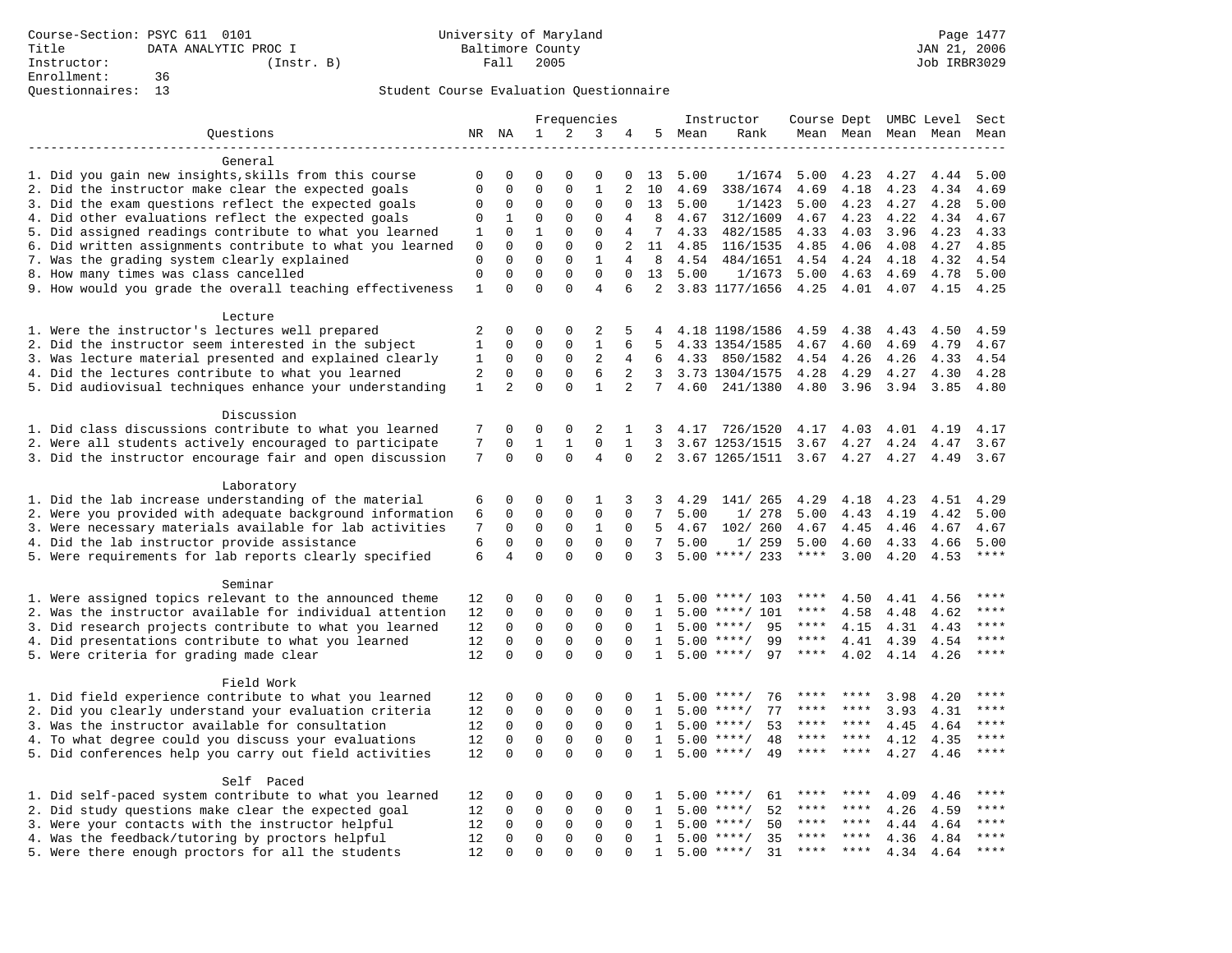| Course-Section: PSYC 611 0101 |                      | University of Maryland                  | Page 1477    |
|-------------------------------|----------------------|-----------------------------------------|--------------|
| Title                         | DATA ANALYTIC PROC I | Baltimore County                        | JAN 21, 2006 |
| Instructor:                   | (Instr. B)           | 2005<br>Fall                            | Job IRBR3029 |
| Enrollment:                   | 36                   |                                         |              |
| Ouestionnaires:               | 13                   | Student Course Evaluation Ouestionnaire |              |

| Credits Earned |    | Cum. GPA      |          |             | Expected Grades | Reasons             |    | Type                        |    | Majors                            |    |
|----------------|----|---------------|----------|-------------|-----------------|---------------------|----|-----------------------------|----|-----------------------------------|----|
| $00 - 27$      |    | $0.00 - 0.99$ | 2        | Α           | 6               | Required for Majors |    | Graduate                    | 11 | Major                             |    |
| $28 - 55$      | 0  | $1.00 - 1.99$ |          | В           |                 |                     |    |                             |    |                                   |    |
| $56 - 83$      | 0  | $2.00 - 2.99$ | $\Omega$ | $\sim$<br>◡ | 0               | General             |    | Under-grad                  | -2 | Non-major                         | 13 |
| $84 - 150$     | 0  | $3.00 - 3.49$ |          | D           | 0               |                     |    |                             |    |                                   |    |
| Grad.          | 11 | $3.50 - 4.00$ |          | F           | 0               | Electives           |    |                             |    | #### - Means there are not enough |    |
|                |    |               |          | Ρ           | 0               |                     |    | responses to be significant |    |                                   |    |
|                |    |               |          |             | $\Omega$        | Other               | 13 |                             |    |                                   |    |
|                |    |               |          | っ           | 0               |                     |    |                             |    |                                   |    |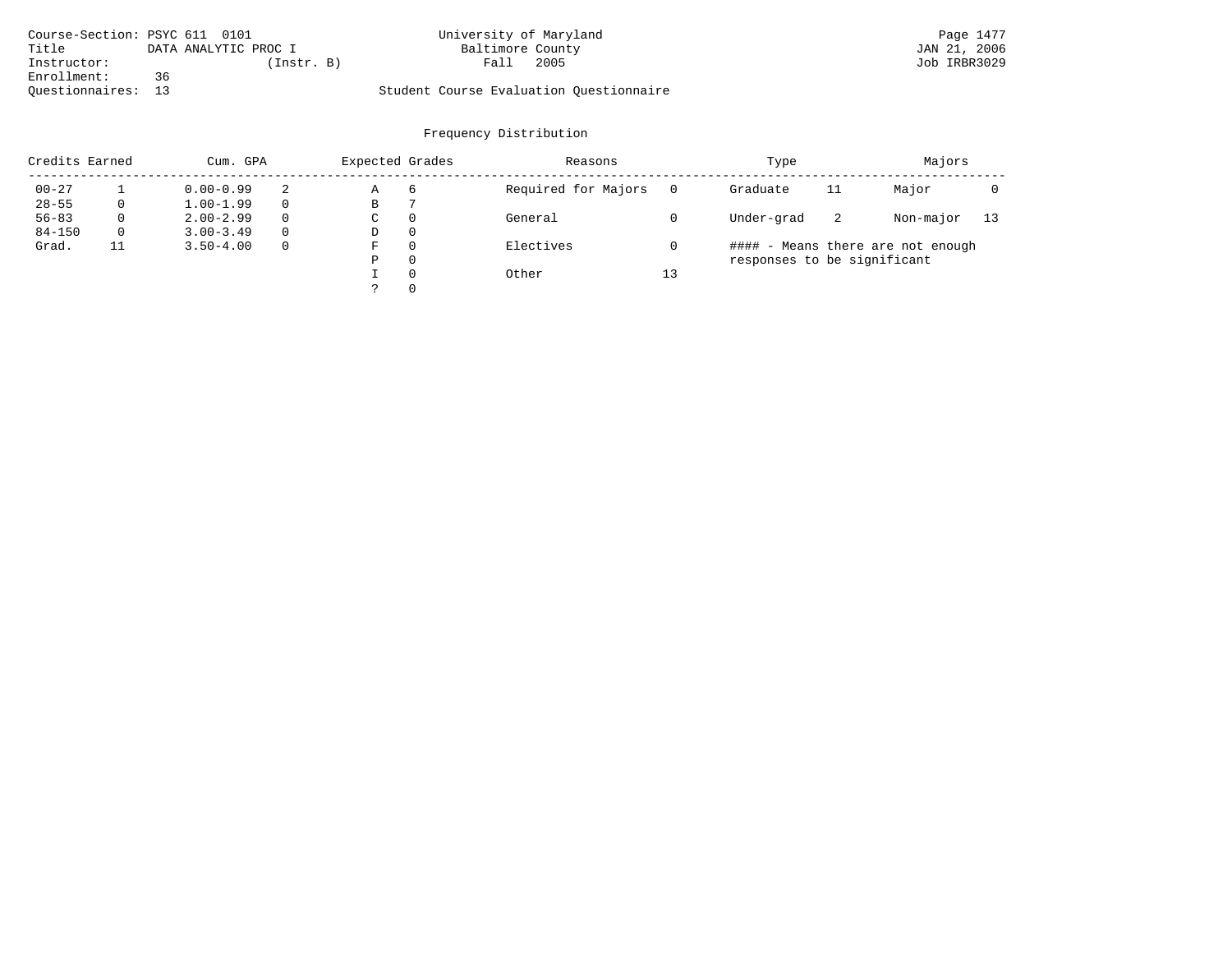|                                                           |                |          |              | Frequencies   |                |                |              |      | Instructor     | Course Dept |           | UMBC Level |      | Sect |
|-----------------------------------------------------------|----------------|----------|--------------|---------------|----------------|----------------|--------------|------|----------------|-------------|-----------|------------|------|------|
| Ouestions                                                 | NR             | ΝA       | $\mathbf{1}$ | $\mathcal{L}$ | 3              |                | 5.           | Mean | Rank           |             | Mean Mean | Mean       | Mean | Mean |
| General                                                   |                |          |              |               |                |                |              |      |                |             |           |            |      |      |
| 1. Did you gain new insights, skills from this course     | $\Omega$       | U        | O            | $\Omega$      | $\Omega$       |                |              | 4.82 | 233/1674       | 4.82        | 4.23      | 4.27       | 4.44 | 4.82 |
| 2. Did the instructor make clear the expected goals       | $\Omega$       | 0        | $\Omega$     | 0             | $\mathbf 0$    |                | 10           | 4.91 | 138/1674       | 4.91        | 4.18      | 4.23       | 4.34 | 4.91 |
| 3. Did the exam questions reflect the expected goals      | $\Omega$       | $\Omega$ | $\Omega$     | $\Omega$      | $\Omega$       |                |              | 4.82 | 195/1423       | 4.82        | 4.23      | 4.27       | 4.28 | 4.82 |
| 4. Did other evaluations reflect the expected goals       | $\Omega$       | U        | $\Omega$     | $\Omega$      | $\Omega$       |                |              | 4.73 | 252/1609       | 4.73        | 4.23      | 4.22       | 4.34 | 4.73 |
| 5. Did assigned readings contribute to what you learned   | 0              | 0        | $\Omega$     | $\Omega$      | $\Omega$       | 3              |              | 4.73 | 185/1585       | 4.73        | 4.03      | 3.96       | 4.23 | 4.73 |
| 6. Did written assignments contribute to what you learned | $\mathbf 0$    | $\Omega$ | $\Omega$     | $\Omega$      | $\overline{a}$ | 4              | 5            | 4.27 | 643/1535       | 4.27        | 4.06      | 4.08       | 4.27 | 4.27 |
| 7. Was the grading system clearly explained               | $\Omega$       |          | $\Omega$     | $\Omega$      | $\mathbf{1}$   |                |              | 4.64 | 361/1651       | 4.64        | 4.24      | 4.18       | 4.32 | 4.64 |
| 8. How many times was class cancelled                     | 0              | 0        | $\Omega$     | $\Omega$      | $\Omega$       | 10             | $\mathbf{1}$ |      | 4.09 1529/1673 | 4.09        | 4.63      | 4.69       | 4.78 | 4.09 |
| 9. How would you grade the overall teaching effectiveness |                | $\Omega$ | $\Omega$     | $\Omega$      | $\Omega$       |                | 8            | 4.80 | 149/1656       | 4.80        | 4.01      | 4.07       | 4.15 | 4.80 |
| Lecture                                                   |                |          |              |               |                |                |              |      |                |             |           |            |      |      |
| 1. Were the instructor's lectures well prepared           | $\Omega$       |          | 0            | $\Omega$      | $\Omega$       |                | 11           | 5.00 | 1/1586         | 5.00        | 4.38      | 4.43       | 4.50 | 5.00 |
| 2. Did the instructor seem interested in the subject      | 0              | $\Omega$ | 0            | 0             | $\mathbf 0$    | $\Omega$       | 11           | 5.00 | 1/1585         | 5.00        | 4.60      | 4.69       | 4.79 | 5.00 |
| 3. Was lecture material presented and explained clearly   | 1              | $\Omega$ | $\Omega$     | $\Omega$      | $\Omega$       | $\Omega$       | 10           | 5.00 | 1/1582         | 5.00        | 4.26      | 4.26       | 4.33 | 5.00 |
| 4. Did the lectures contribute to what you learned        | $\Omega$       | $\Omega$ | $\Omega$     | $\Omega$      | $\mathbf 0$    | $\Omega$       | 11           | 5.00 | 1/1575         | 5.00        | 4.29      | 4.27       | 4.30 | 5.00 |
| 5. Did audiovisual techniques enhance your understanding  | $\Omega$       |          | $\Omega$     | $\cap$        | $\mathfrak{D}$ |                | 8            | 4.55 | 278/1380       | 4.55        | 3.96      | 3.94       | 3.85 | 4.55 |
| Discussion                                                |                |          |              |               |                |                |              |      |                |             |           |            |      |      |
| 1. Did class discussions contribute to what you learned   | 0              | 0        | 0            |               | 0              |                |              | 4.55 | 373/1520       | 4.55        | 4.03      | 4.01       | 4.19 | 4.55 |
| 2. Were all students actively encouraged to participate   | 0              | $\Omega$ | $\Omega$     | $\Omega$      | $\mathbf{1}$   | 1              | 9            | 4.73 | 420/1515       | 4.73        | 4.27      | 4.24       | 4.47 | 4.73 |
| 3. Did the instructor encourage fair and open discussion  | 0              | $\Omega$ | $\mathbf 0$  | $\mathbf 0$   | $\mathbf{1}$   |                | 8            | 4.64 | 535/1511       | 4.64        | 4.27      | 4.27       | 4.49 | 4.64 |
| 4. Were special techniques successful                     | $\Omega$       |          | $\Omega$     | $\Omega$      | 1              | $\Omega$       | 4            | 4.60 | 167/ 994       | 4.60        | 3.75      | 3.94       | 4.07 | 4.60 |
| Seminar                                                   |                |          |              |               |                |                |              |      |                |             |           |            |      |      |
| 1. Were assigned topics relevant to the announced theme   | 2              | O        | 0            | 0             | 0              |                | 9            | 5.00 | 1/103          | 5.00        | 4.50      | 4.41       | 4.56 | 5.00 |
| 2. Was the instructor available for individual attention  | 2              | 3        | 0            | $\mathbf 0$   | $\mathbf 0$    | 2              | $4^{\circ}$  | 4.67 | 51/ 101        | 4.67        | 4.58      | 4.48       | 4.62 | 4.67 |
| 3. Did research projects contribute to what you learned   | 2              | 3        | $\Omega$     | $\Omega$      | 2              |                |              | 4.00 | 62/<br>95      | 4.00        | 4.15      | 4.31       | 4.43 | 4.00 |
| 4. Did presentations contribute to what you learned       | 2              | $\Omega$ | $\Omega$     | $\Omega$      | $\Omega$       | $\overline{2}$ | 7            | 4.78 | 37/<br>99      | 4.78        | 4.41      | 4.39       | 4.54 | 4.78 |
| 5. Were criteria for grading made clear                   | $\overline{2}$ |          |              |               |                |                | 5            | 3.89 | 64/<br>97      | 3.89        | 4.02      | 4.14       | 4.26 | 3.89 |

| Credits Earned |    | Cum. GPA      |          | Expected Grades |          | Reasons             |    | Type                        |    | Majors                            |      |
|----------------|----|---------------|----------|-----------------|----------|---------------------|----|-----------------------------|----|-----------------------------------|------|
| $00 - 27$      |    | $0.00 - 0.99$ | $\Omega$ | Α               | 10       | Required for Majors |    | Graduate                    | 10 | Major                             |      |
| $28 - 55$      | 0  | $1.00 - 1.99$ | $\Omega$ | B               |          |                     |    |                             |    |                                   |      |
| $56 - 83$      |    | $2.00 - 2.99$ | $\Omega$ | C               |          | General             |    | Under-grad                  |    | Non-major                         | - 11 |
| $84 - 150$     | 0  | $3.00 - 3.49$ |          | D               | $\Omega$ |                     |    |                             |    |                                   |      |
| Grad.          | 10 | $3.50 - 4.00$ |          | F               |          | Electives           |    |                             |    | #### - Means there are not enough |      |
|                |    |               |          | Ρ               |          |                     |    | responses to be significant |    |                                   |      |
|                |    |               |          |                 |          | Other               | 11 |                             |    |                                   |      |
|                |    |               |          |                 |          |                     |    |                             |    |                                   |      |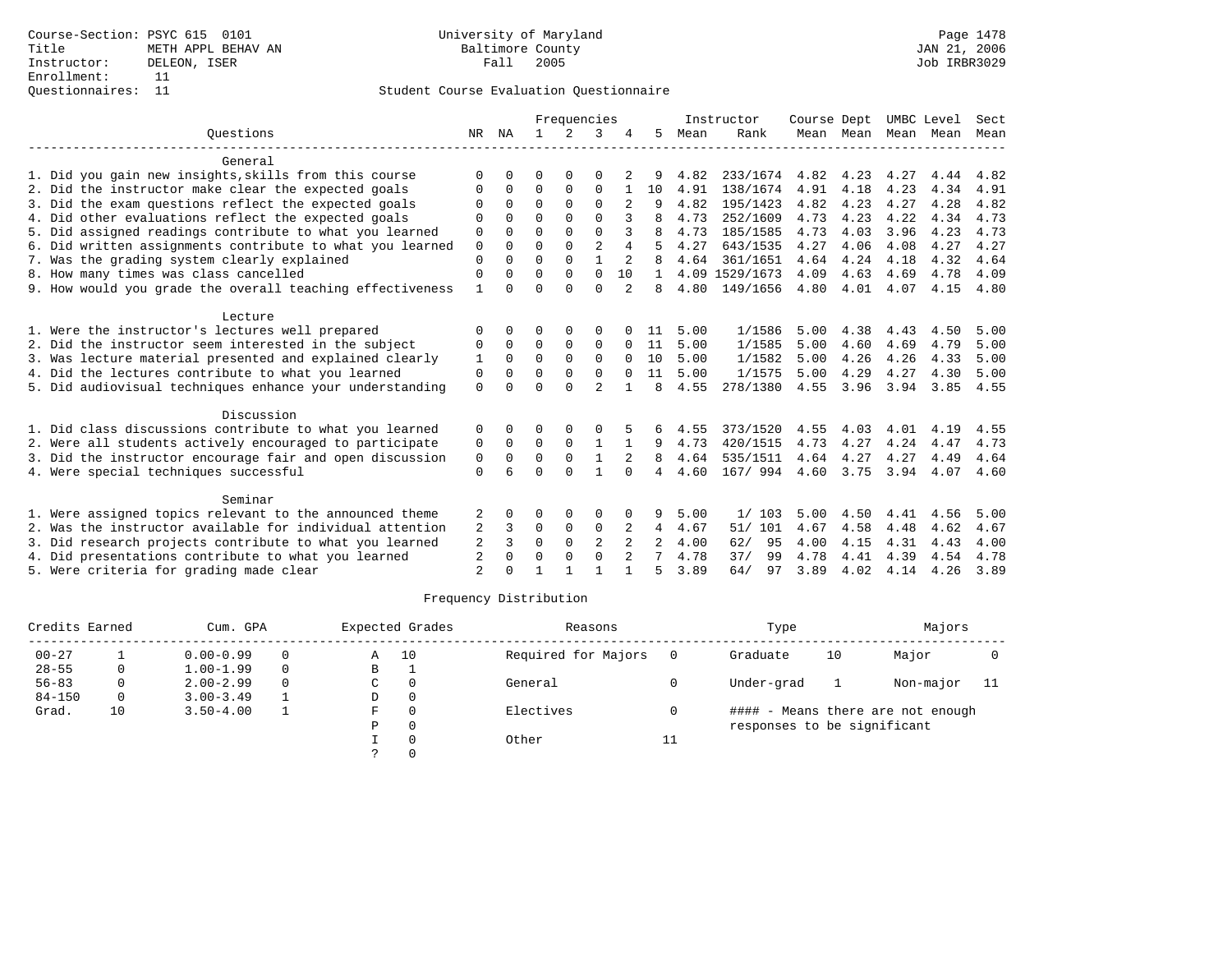# Questionnaires: 12 Student Course Evaluation Questionnaire

|                                                           |              |          |          |          | Frequencies  |              |               |      | Instructor     | Course Dept |      | UMBC Level |      | Sect |
|-----------------------------------------------------------|--------------|----------|----------|----------|--------------|--------------|---------------|------|----------------|-------------|------|------------|------|------|
| Ouestions                                                 | NR           | ΝA       |          |          |              | 4            | 5             | Mean | Rank           | Mean        | Mean | Mean       | Mean | Mean |
| General                                                   |              |          |          |          |              |              |               |      |                |             |      |            |      |      |
| 1. Did you gain new insights, skills from this course     |              |          |          |          |              |              | 1 N           | 4.83 | 214/1674       | 4.83        | 4.23 | 4.27       | 4.44 | 4.83 |
| 2. Did the instructor make clear the expected goals       |              | $\Omega$ | $\Omega$ | $\Omega$ | $\Omega$     |              | 6             | 4.50 | 578/1674       | 4.50        | 4.18 | 4.23       | 4.34 | 4.50 |
| 3. Did the exam questions reflect the expected goals      |              | 9        | $\Omega$ | $\Omega$ | $\Omega$     |              |               | 4.33 | 771/1423       | 4.33        | 4.23 | 4.27       | 4.28 | 4.33 |
| 4. Did other evaluations reflect the expected goals       | 0            | $\Omega$ | $\Omega$ | $\Omega$ |              |              | 8             | 4.58 | 397/1609       | 4.58        | 4.23 | 4.22       | 4.34 | 4.58 |
| 5. Did assigned readings contribute to what you learned   | $\mathbf 0$  |          |          |          |              |              | б.            | 4.17 | 642/1585       | 4.17        | 4.03 | 3.96       | 4.23 | 4.17 |
| 6. Did written assignments contribute to what you learned | 0            | $\Omega$ | O        | $\Omega$ |              |              | 8             | 4.67 | 238/1535       | 4.67        | 4.06 | 4.08       | 4.27 | 4.67 |
| 7. Was the grading system clearly explained               | $\Omega$     |          | O        | $\Omega$ |              |              |               | 4.50 | 524/1651       | 4.50        | 4.24 | 4.18       | 4.32 | 4.50 |
| 8. How many times was class cancelled                     | $\Omega$     | $\Omega$ | 0        | $\Omega$ | <sup>n</sup> |              |               |      | 4.58 1148/1673 | 4.58        | 4.63 | 4.69       | 4.78 | 4.58 |
| 9. How would you grade the overall teaching effectiveness |              |          |          |          |              |              | $\mathcal{L}$ | 4.09 | 900/1656       | 4.09        | 4.01 | 4.07       | 4.15 | 4.09 |
| Lecture                                                   |              |          |          |          |              |              |               |      |                |             |      |            |      |      |
| 1. Were the instructor's lectures well prepared           |              |          |          |          |              |              |               | 4.92 | 192/1586       | 4.92        | 4.38 | 4.43       | 4.50 | 4.92 |
| 2. Did the instructor seem interested in the subject      | 0            | $\Omega$ | $\Omega$ | $\Omega$ | $\Omega$     | <sup>0</sup> | 12            | 5.00 | 1/1585         | 5.00        | 4.60 | 4.69       | 4.79 | 5.00 |
| 3. Was lecture material presented and explained clearly   | 0            | $\Omega$ |          |          | $\Omega$     |              | 1 N           | 4.83 | 217/1582       | 4.83        | 4.26 | 4.26       | 4.33 | 4.83 |
| 4. Did the lectures contribute to what you learned        | 0            | $\Omega$ |          |          |              |              | 10            | 4.83 | 246/1575       | 4.83        | 4.29 | 4.27       | 4.30 | 4.83 |
| 5. Did audiovisual techniques enhance your understanding  | $\mathbf{1}$ |          |          |          | $\cap$       |              | <sup>n</sup>  |      | 2.75 1290/1380 | 2.75        | 3.96 | 3.94       | 3.85 | 2.75 |
| Discussion                                                |              |          |          |          |              |              |               |      |                |             |      |            |      |      |
| 1. Did class discussions contribute to what you learned   | $\Omega$     | 0        |          |          |              |              |               | 4.25 | 645/1520       | 4.25        | 4.03 | 4.01       | 4.19 | 4.25 |
| 2. Were all students actively encouraged to participate   | 0            | $\Omega$ |          | $\Omega$ | $\Omega$     |              | 11            | 4.67 | 483/1515       | 4.67        | 4.27 | 4.24       | 4.47 | 4.67 |
| 3. Did the instructor encourage fair and open discussion  | 0            |          |          |          |              |              |               |      | 3.92 1130/1511 | 3.92        | 4.27 | 4.27       | 4.49 | 3.92 |
| 4. Were special techniques successful                     | $\Omega$     |          |          |          |              |              | 8             | 4.89 | 81/994         | 4.89        | 3.75 | 3.94       | 4.07 | 4.89 |

| Credits Earned |          | Cum. GPA      |          |             | Expected Grades | Reasons             |          | Type                        |          | Majors                            |  |
|----------------|----------|---------------|----------|-------------|-----------------|---------------------|----------|-----------------------------|----------|-----------------------------------|--|
| $00 - 27$      | $\Omega$ | $0.00 - 0.99$ | 2        | Α           |                 | Required for Majors | $\Omega$ | Graduate                    | 12       | Major                             |  |
| $28 - 55$      | 0        | $1.00 - 1.99$ |          | B           | 10              |                     |          |                             |          |                                   |  |
| $56 - 83$      | 0        | $2.00 - 2.99$ |          | $\sim$<br>◡ | 0               | General             |          | Under-grad                  | $\Omega$ | Non-major                         |  |
| $84 - 150$     | 0        | $3.00 - 3.49$ | $\Omega$ | D           | 0               |                     |          |                             |          |                                   |  |
| Grad.          | 12       | $3.50 - 4.00$ |          | F           | 0               | Electives           | 0        |                             |          | #### - Means there are not enough |  |
|                |          |               |          | Ρ           |                 |                     |          | responses to be significant |          |                                   |  |
|                |          |               |          |             | $\Omega$        | Other               | 12       |                             |          |                                   |  |
|                |          |               |          |             |                 |                     |          |                             |          |                                   |  |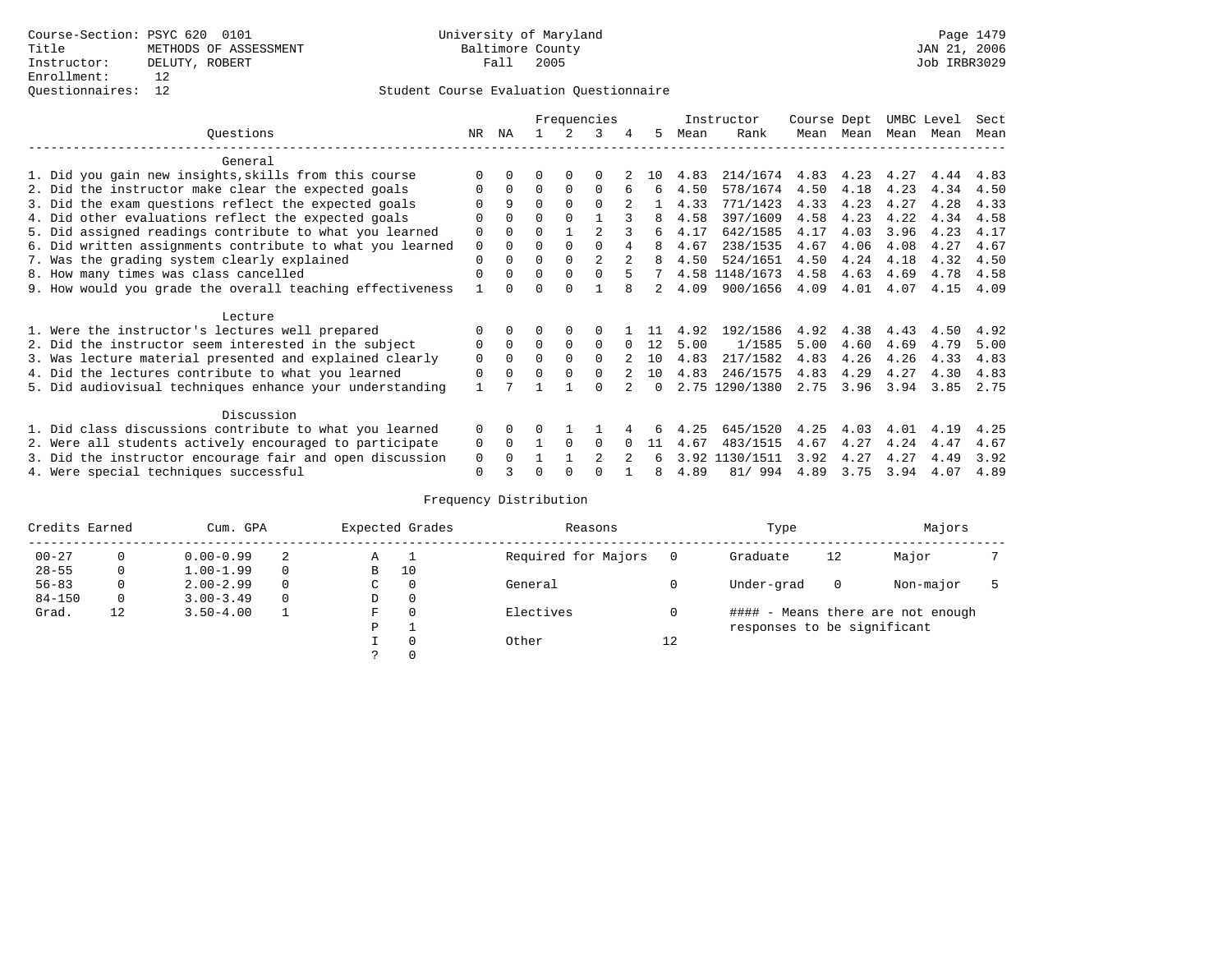|                                                           |          |          |          |             | Frequencies    |   |   |      | Instructor     | Course Dept |      | UMBC Level |      | Sect |
|-----------------------------------------------------------|----------|----------|----------|-------------|----------------|---|---|------|----------------|-------------|------|------------|------|------|
| Ouestions                                                 | NR.      | ΝA       |          |             | 3              | 4 | 5 | Mean | Rank           | Mean        | Mean | Mean       | Mean | Mean |
| General                                                   |          |          |          |             |                |   |   |      |                |             |      |            |      |      |
| 1. Did you gain new insights, skills from this course     |          | 0        | U        | $\Omega$    |                |   |   | 4.38 | 804/1674       | 4.38        | 4.23 | 4.27       | 4.44 | 4.38 |
| 2. Did the instructor make clear the expected goals       |          | $\Omega$ | $\Omega$ | $\Omega$    |                |   | 3 | 4.25 | 931/1674       | 4.25        | 4.18 | 4.23       | 4.34 | 4.25 |
| 3. Did the exam questions reflect the expected goals      |          | 5        | $\Omega$ | $\Omega$    | $\Omega$       |   |   | 4.33 | 771/1423       | 4.33        | 4.23 | 4.27       | 4.28 | 4.33 |
| 4. Did other evaluations reflect the expected goals       | O        | $\Omega$ | 0        | $\Omega$    |                |   | 4 | 4.50 | 490/1609       | 4.50        | 4.23 | 4.22       | 4.34 | 4.50 |
| 5. Did assigned readings contribute to what you learned   | 0        | 0        |          | $\Omega$    | 3              |   |   | 3.75 | 1049/1585      | 3.75        | 4.03 | 3.96       | 4.23 | 3.75 |
| 6. Did written assignments contribute to what you learned | 0        | $\Omega$ | U        | $\Omega$    |                |   |   | 3.63 | 1229/1535      | 3.63        | 4.06 | 4.08       | 4.27 | 3.63 |
| 7. Was the grading system clearly explained               | 0        |          | U        | $\Omega$    | $\mathfrak{D}$ |   |   | 4.38 | 713/1651       | 4.38        | 4.24 | 4.18       | 4.32 | 4.38 |
| 8. How many times was class cancelled                     | 0        | $\Omega$ | $\Omega$ | $\Omega$    | $\Omega$       |   |   | 4.88 | 760/1673       | 4.88        | 4.63 | 4.69       | 4.78 | 4.88 |
| 9. How would you grade the overall teaching effectiveness | $\Omega$ |          |          | $\cap$      | U              |   |   | 4.13 | 871/1656       | 4.13        | 4.01 | 4.07       | 4.15 | 4.13 |
|                                                           |          |          |          |             |                |   |   |      |                |             |      |            |      |      |
| Lecture                                                   |          |          |          |             |                |   |   |      |                |             |      |            |      |      |
| 1. Were the instructor's lectures well prepared           |          |          |          |             |                |   |   |      | 4.38 1034/1586 | 4.38        | 4.38 | 4.43       | 4.50 | 4.38 |
| 2. Did the instructor seem interested in the subject      | 0        | $\Omega$ | $\Omega$ | $\Omega$    | 0              |   |   | 4.88 | 640/1585       | 4.88        | 4.60 | 4.69       | 4.79 | 4.88 |
| 3. Was lecture material presented and explained clearly   | 0        | $\Omega$ | $\Omega$ | $\Omega$    |                |   | 0 |      | 3.88 1233/1582 | 3.88        | 4.26 | 4.26       | 4.33 | 3.88 |
| 4. Did the lectures contribute to what you learned        | 0        | $\Omega$ | 0        | $\Omega$    |                |   |   |      | 4.13 1080/1575 | 4.13        | 4.29 | 4.27       | 4.30 | 4.13 |
| 5. Did audiovisual techniques enhance your understanding  | $\Omega$ |          |          |             |                |   |   | 3.86 | 831/1380       | 3.86        | 3.96 | 3.94       | 3.85 | 3.86 |
|                                                           |          |          |          |             |                |   |   |      |                |             |      |            |      |      |
| Discussion                                                |          |          |          |             |                |   |   |      |                |             |      |            |      |      |
| 1. Did class discussions contribute to what you learned   | $\Omega$ | $\Omega$ | 0        | $\Omega$    | 3              |   |   | 3.88 | 942/1520       | 3.88        | 4.03 | 4.01       | 4.19 | 3.88 |
| 2. Were all students actively encouraged to participate   | 0        | $\Omega$ | 0        | $\mathbf 0$ | 0              |   | 5 | 4.63 | 523/1515       | 4.63        | 4.27 | 4.24       | 4.47 | 4.63 |
| 3. Did the instructor encourage fair and open discussion  | 0        | 0        | U        | $\Omega$    | $\Omega$       |   | 8 | 5.00 | 1/1511         | 5.00        | 4.27 | 4.27       | 4.49 | 5.00 |
| 4. Were special techniques successful                     | 0        |          |          |             |                |   |   | 4.00 | 474/994        | 4.00        | 3.75 | 3.94       | 4.07 | 4.00 |

| Credits Earned |          | Cum. GPA      |   | Expected Grades |          | Reasons             |   | Type                        |    | Majors                            |  |
|----------------|----------|---------------|---|-----------------|----------|---------------------|---|-----------------------------|----|-----------------------------------|--|
| $00 - 27$      |          | $0.00 - 0.99$ |   | Α               |          | Required for Majors |   | Graduate                    | 6  | Major                             |  |
| $28 - 55$      | 0        | $1.00 - 1.99$ |   | B               | 4        |                     |   |                             |    |                                   |  |
| $56 - 83$      | $\Omega$ | $2.00 - 2.99$ |   | C               | 0        | General             |   | Under-grad                  | -2 | Non-major                         |  |
| $84 - 150$     | 0        | $3.00 - 3.49$ | 2 | D               | 0        |                     |   |                             |    |                                   |  |
| Grad.          | 6        | $3.50 - 4.00$ |   | F               | 0        | Electives           |   |                             |    | #### - Means there are not enough |  |
|                |          |               |   | Ρ               | 0        |                     |   | responses to be significant |    |                                   |  |
|                |          |               |   |                 | $\Omega$ | Other               | 8 |                             |    |                                   |  |
|                |          |               |   |                 |          |                     |   |                             |    |                                   |  |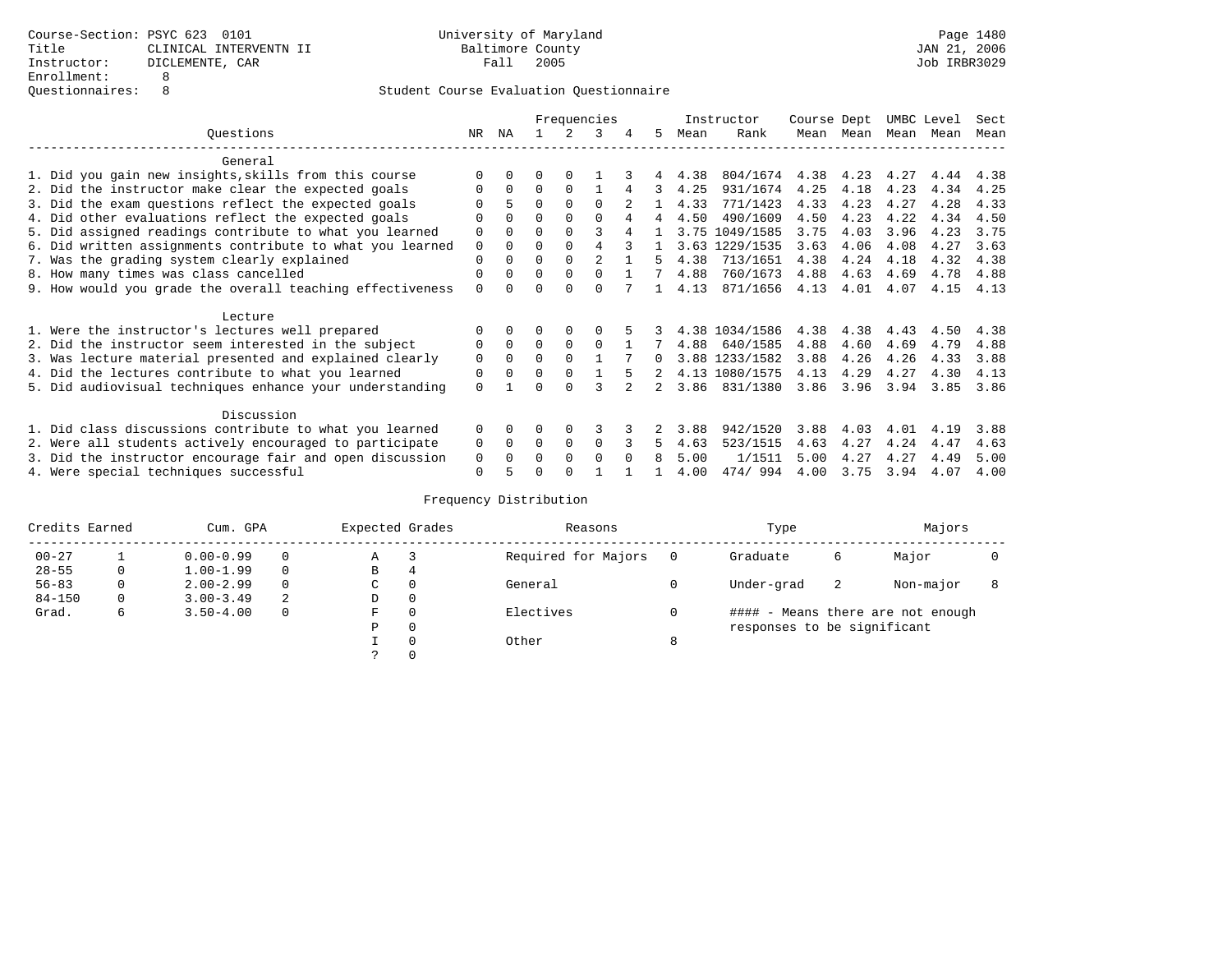|                                                           |                |              |                | Frequencies    |                |          |                |      | Instructor         | Course Dept |           |      | UMBC Level | Sect |
|-----------------------------------------------------------|----------------|--------------|----------------|----------------|----------------|----------|----------------|------|--------------------|-------------|-----------|------|------------|------|
| Ouestions                                                 | NR NA          |              | $\mathbf{1}$   | $2^{\circ}$    | 3              |          | 5              | Mean | Rank               |             | Mean Mean | Mean | Mean       | Mean |
| General                                                   |                |              |                |                |                |          |                |      |                    |             |           |      |            |      |
| 1. Did you gain new insights, skills from this course     | O              |              |                | 2              | 4              |          |                |      | 3.36 1558/1674     | 3.36        | 4.23      | 4.27 | 4.44       | 3.36 |
| 2. Did the instructor make clear the expected goals       | 0              | 0            | 1              | 2              | 5              | 4        |                |      | 3.29 1571/1674     | 3.29        | 4.18      | 4.23 | 4.34       | 3.29 |
| 3. Did the exam questions reflect the expected goals      | O              | $\Omega$     | $\overline{2}$ | $\mathfrak{D}$ | 5              |          |                |      | 3.07 1356/1423     | 3.07        | 4.23      | 4.27 | 4.28       | 3.07 |
| 4. Did other evaluations reflect the expected goals       | 1              | $\Omega$     | 1              | 3              | ζ              | 5        |                |      | 3.15 1539/1609     | 3.15        | 4.23      | 4.22 | 4.34       | 3.15 |
| 5. Did assigned readings contribute to what you learned   | $\Omega$       | 0            | 1              | $\mathfrak{D}$ | $\mathbf{1}$   | 4        |                | 3.86 | 956/1585           | 3.86        | 4.03      | 3.96 | 4.23       | 3.86 |
| 6. Did written assignments contribute to what you learned | $\mathbf 0$    | $\Omega$     | $\overline{a}$ | $\mathfrak{D}$ | $\mathbf{3}$   |          |                |      | 3.21 1402/1535     | 3.21        | 4.06      | 4.08 | 4.27       | 3.21 |
| 7. Was the grading system clearly explained               | $\Omega$       | <sup>0</sup> | 1              |                |                | 5        |                |      | 4.00 1097/1651     | 4.00        | 4.24      | 4.18 | 4.32       | 4.00 |
| 8. How many times was class cancelled                     | $\mathbf 0$    | <sup>0</sup> | $\Omega$       | $\Omega$       | $\Omega$       | 13       | $\mathbf{1}$   |      | 4.07 1537/1673     | 4.07        | 4.63      | 4.69 | 4.78       | 4.07 |
| 9. How would you grade the overall teaching effectiveness | $\overline{4}$ |              |                | $\cap$         | $\overline{a}$ | 4        |                |      | 3.67 1297/1656     | 3.67        | 4.01      | 4.07 | 4.15       | 3.67 |
| Lecture                                                   |                |              |                |                |                |          |                |      |                    |             |           |      |            |      |
| 1. Were the instructor's lectures well prepared           | ∩              | 0            | 2              |                |                |          |                |      | 3.79 1406/1586     | 3.79        | 4.38      | 4.43 | 4.50       | 3.79 |
| 2. Did the instructor seem interested in the subject      | 0              | $\Omega$     | 0              | 0              | $\mathbf 0$    |          | 13             | 4.93 | 453/1585           | 4.93        | 4.60      | 4.69 | 4.79       | 4.93 |
| 3. Was lecture material presented and explained clearly   | 0              | $\Omega$     | $\overline{a}$ | $\Omega$       | $\overline{a}$ |          |                |      | 3.93 1199/1582     | 3.93        | 4.26      | 4.26 | 4.33       | 3.93 |
| 4. Did the lectures contribute to what you learned        | 0              | $\Omega$     | $\overline{a}$ | $\mathbf{1}$   | $\mathbf{1}$   | 3        |                |      | 3.86 1240/1575     | 3.86        | 4.29      | 4.27 | 4.30       | 3.86 |
| 5. Did audiovisual techniques enhance your understanding  | $\Omega$       | 5            | $\overline{a}$ |                |                |          | 3              |      | 3.33 1127/1380     | 3.33        | 3.96      | 3.94 | 3.85       | 3.33 |
| Discussion                                                |                |              |                |                |                |          |                |      |                    |             |           |      |            |      |
| 1. Did class discussions contribute to what you learned   | 0              |              |                |                | 6              | 0        |                |      | 3.43 1210/1520     | 3.43        | 4.03      | 4.01 | 4.19       | 3.43 |
| 2. Were all students actively encouraged to participate   | 0              | 0            | $\Omega$       | 1              | 1              |          | 10             | 4.50 | 629/1515           | 4.50        | 4.27      | 4.24 | 4.47       | 4.50 |
| 3. Did the instructor encourage fair and open discussion  | 0              | $\Omega$     | $\Omega$       | $\mathbf{1}$   | 3              | 4        | 6              |      | 4.07 1027/1511     | 4.07        | 4.27      | 4.27 | 4.49       | 4.07 |
| 4. Were special techniques successful                     | $\mathbf{0}$   |              | 1              | $\cap$         | $\overline{4}$ | 6        | $\overline{2}$ | 3.62 | 695/994            | 3.62        | 3.75      | 3.94 | 4.07       | 3.62 |
| Seminar                                                   |                |              |                |                |                |          |                |      |                    |             |           |      |            |      |
| 1. Were assigned topics relevant to the announced theme   | 13             | <sup>0</sup> | O              | $\Omega$       | $\Omega$       |          |                |      | $5.00$ ****/ 103   | ****        | 4.50      | 4.41 | 4.56       | **** |
| 2. Was the instructor available for individual attention  | 13             | $\Omega$     | 0              | $\mathbf 0$    | $\mathbf 0$    | $\Omega$ |                |      | $5.00$ ****/ 101   | ****        | 4.58      | 4.48 | 4.62       | **** |
| 3. Did research projects contribute to what you learned   | 13             | $\Omega$     | $\Omega$       | $\mathbf 0$    | $\Omega$       | $\Omega$ |                |      | $5.00$ ****/<br>95 | ****        | 4.15      | 4.31 | 4.43       | **** |
| 4. Did presentations contribute to what you learned       | 13             | <sup>0</sup> | 0              | 0              | $\Omega$       | $\Omega$ |                |      | $5.00$ ****/<br>99 | ****        | 4.41      | 4.39 | 4.54       | **** |
| 5. Were criteria for grading made clear                   | 13             |              | $\Omega$       | $\cap$         | $\cap$         |          |                |      | $5.00$ ****/<br>97 | ****        | 4.02      | 4.14 | 4.26       | **** |

| Credits Earned |   | Cum. GPA      |          | Expected Grades |   | Reasons             |              | Type                        | Majors                            |      |
|----------------|---|---------------|----------|-----------------|---|---------------------|--------------|-----------------------------|-----------------------------------|------|
| $00 - 27$      |   | $0.00 - 0.99$ | $\Omega$ | Α               |   | Required for Majors |              | Graduate                    | Major                             |      |
| $28 - 55$      | 0 | $1.00 - 1.99$ | $\Omega$ | В               | 9 |                     |              |                             |                                   |      |
| $56 - 83$      |   | $2.00 - 2.99$ | $\Omega$ | C               |   | General             |              | Under-grad                  | Non-major                         | - 13 |
| $84 - 150$     | 0 | $3.00 - 3.49$ | 2        | D               |   |                     |              |                             |                                   |      |
| Grad.          |   | $3.50 - 4.00$ |          | F               |   | Electives           |              |                             | #### - Means there are not enough |      |
|                |   |               |          | P               |   |                     |              | responses to be significant |                                   |      |
|                |   |               |          |                 |   | Other               | $\circ$<br>õ |                             |                                   |      |
|                |   |               |          |                 |   |                     |              |                             |                                   |      |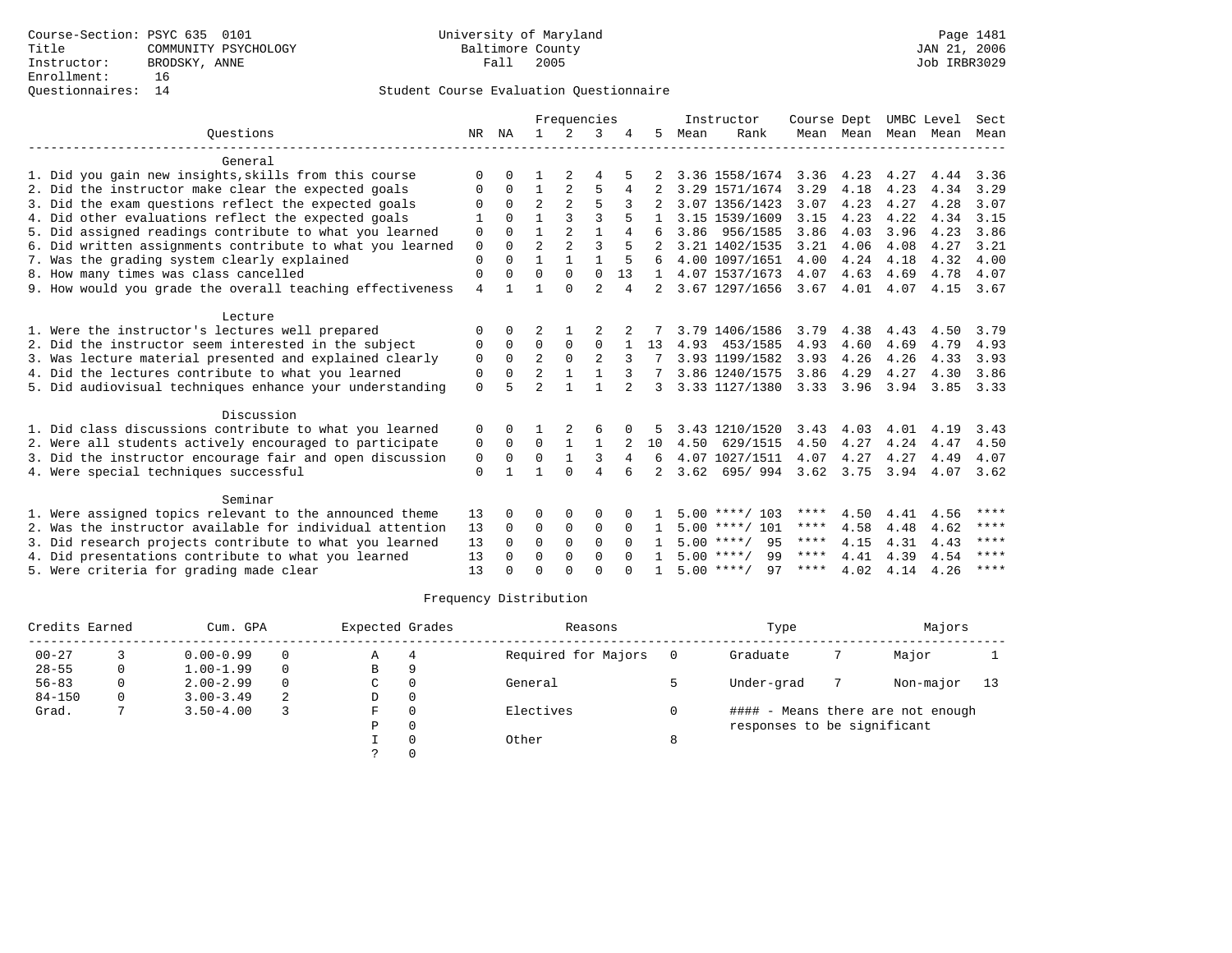|                                                           |                |          |          |             | Frequencies    |   |               |      | Instructor     | Course Dept |      | UMBC Level |      | Sect |
|-----------------------------------------------------------|----------------|----------|----------|-------------|----------------|---|---------------|------|----------------|-------------|------|------------|------|------|
| Questions                                                 | NR.            | ΝA       |          |             | 3              | 4 | 5.            | Mean | Rank           | Mean        | Mean | Mean       | Mean | Mean |
| General                                                   |                |          |          |             |                |   |               |      |                |             |      |            |      |      |
| 1. Did you gain new insights, skills from this course     |                | $\Omega$ | O        | $\Omega$    | O              |   |               | 4.75 | 298/1674       | 4.75        | 4.23 | 4.27       | 4.44 | 4.75 |
| 2. Did the instructor make clear the expected goals       |                | $\Omega$ | $\Omega$ | $\Omega$    | 3              |   |               |      | 3.92 1258/1674 | 3.92        | 4.18 | 4.23       | 4.34 | 3.92 |
| 3. Did the exam questions reflect the expected goals      |                | $\Omega$ | $\Omega$ |             |                |   |               |      | 4.00 1016/1423 | 4.00        | 4.23 | 4.27       | 4.28 | 4.00 |
| 4. Did other evaluations reflect the expected goals       |                | $\Omega$ | O        | $\Omega$    |                |   |               | 4.25 | 852/1609       | 4.25        | 4.23 | 4.22       | 4.34 | 4.25 |
| 5. Did assigned readings contribute to what you learned   |                | $\Omega$ | O        | $\Omega$    | $\Omega$       |   | 8             | 4.67 | 224/1585       | 4.67        | 4.03 | 3.96       | 4.23 | 4.67 |
| 6. Did written assignments contribute to what you learned |                | $\Omega$ |          |             | $\Omega$       | 8 | 4             | 4.33 | 578/1535       | 4.33        | 4.06 | 4.08       | 4.27 | 4.33 |
| 7. Was the grading system clearly explained               |                | $\Omega$ |          |             | $\mathfrak{D}$ |   |               |      | 3.50 1442/1651 | 3.50        | 4.24 | 4.18       | 4.32 | 3.50 |
| 8. How many times was class cancelled                     |                | $\Omega$ | $\Omega$ | $\Omega$    | 0              |   | 12            | 5.00 | 1/1673         | 5.00        | 4.63 | 4.69       | 4.78 | 5.00 |
| 9. How would you grade the overall teaching effectiveness | 2              |          |          | U           |                | R | $\mathcal{L}$ | 4.09 | 900/1656       | 4.09        | 4.01 | 4.07       | 4.15 | 4.09 |
| Lecture                                                   |                |          |          |             |                |   |               |      |                |             |      |            |      |      |
| 1. Were the instructor's lectures well prepared           |                |          |          |             |                |   |               |      | 4.08 1260/1586 | 4.08        | 4.38 | 4.43       | 4.50 | 4.08 |
| 2. Did the instructor seem interested in the subject      |                | $\Omega$ | $\Omega$ | $\mathbf 0$ | $\Omega$       |   | 12.           | 5.00 | 1/1585         | 5.00        | 4.60 | 4.69       | 4.79 | 5.00 |
| 3. Was lecture material presented and explained clearly   |                | $\Omega$ | $\Omega$ |             | ζ              | 5 | 4             |      | 4.08 1089/1582 | 4.08        | 4.26 | 4.26       | 4.33 | 4.08 |
| 4. Did the lectures contribute to what you learned        |                | $\Omega$ | $\Omega$ |             |                |   |               |      | 4.17 1040/1575 | 4.17        | 4.29 | 4.27       | 4.30 | 4.17 |
| 5. Did audiovisual techniques enhance your understanding  |                |          |          | U           |                |   |               | 3.60 | 998/1380       | 3.60        | 3.96 | 3.94       | 3.85 | 3.60 |
| Discussion                                                |                |          |          |             |                |   |               |      |                |             |      |            |      |      |
| 1. Did class discussions contribute to what you learned   |                | $\Omega$ | U        |             |                |   |               | 4.45 | 454/1520       | 4.45        | 4.03 | 4.01       | 4.19 | 4.45 |
| 2. Were all students actively encouraged to participate   | 2              | $\Omega$ | 0        | $\Omega$    | $\Omega$       |   | 9             | 4.82 | 313/1515       | 4.82        | 4.27 | 4.24       | 4.47 | 4.82 |
| 3. Did the instructor encourage fair and open discussion  | 2              | $\Omega$ | U        |             |                |   |               | 4.18 | 962/1511       | 4.18        | 4.27 | 4.27       | 4.49 | 4.18 |
| 4. Were special techniques successful                     | $\overline{a}$ |          |          |             |                |   |               | 3.88 | 581/ 994       | 3.88        | 3.75 | 3.94       | 4.07 | 3.88 |

| Credits Earned |   | Cum. GPA      |   | Expected Grades |          | Reasons             |   | Type                        |   | Majors                            |    |
|----------------|---|---------------|---|-----------------|----------|---------------------|---|-----------------------------|---|-----------------------------------|----|
| $00 - 27$      |   | $0.00 - 0.99$ |   | А               | 8        | Required for Majors | 0 | Graduate                    |   | Major                             |    |
| $28 - 55$      | 0 | $1.00 - 1.99$ |   | В               | 4        |                     |   |                             |   |                                   |    |
| $56 - 83$      | 0 | $2.00 - 2.99$ |   | $\sim$<br>◡     | 0        | General             |   | Under-grad                  | 6 | Non-major                         | 12 |
| $84 - 150$     |   | $3.00 - 3.49$ |   | D               | 0        |                     |   |                             |   |                                   |    |
| Grad.          |   | $3.50 - 4.00$ | 6 | F               | 0        | Electives           | 0 |                             |   | #### - Means there are not enough |    |
|                |   |               |   | Ρ               | 0        |                     |   | responses to be significant |   |                                   |    |
|                |   |               |   |                 | $\Omega$ | Other               | Q |                             |   |                                   |    |
|                |   |               |   |                 |          |                     |   |                             |   |                                   |    |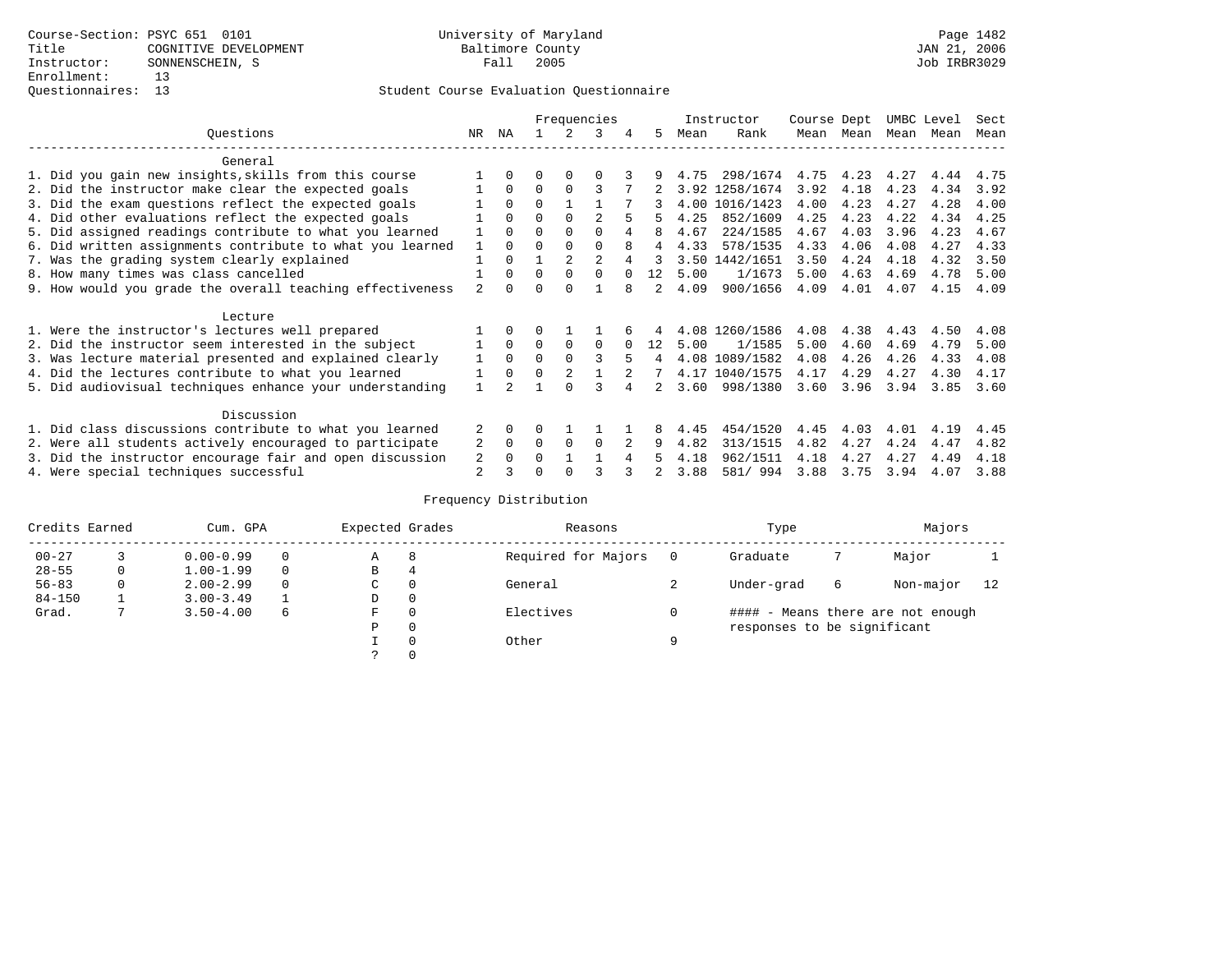|                                                           |             |          |          |             | Frequencies |          |    |      | Instructor     | Course Dept |           | UMBC Level |      | Sect        |
|-----------------------------------------------------------|-------------|----------|----------|-------------|-------------|----------|----|------|----------------|-------------|-----------|------------|------|-------------|
| Ouestions                                                 | NR.         | ΝA       |          |             | 3           | 4        | 5. | Mean | Rank           |             | Mean Mean | Mean       | Mean | Mean        |
| General                                                   |             |          |          |             |             |          |    |      |                |             |           |            |      |             |
| 1. Did you gain new insights, skills from this course     |             | $\Omega$ | 0        | $\Omega$    |             |          |    | 4.60 | 485/1674       | 4.60        | 4.23      | 4.27       | 4.44 | 4.60        |
| 2. Did the instructor make clear the expected goals       | O           | $\Omega$ | $\Omega$ | $\Omega$    | $\Omega$    |          | 8  | 4.80 | 215/1674       | 4.80        | 4.18      | 4.23       | 4.34 | 4.80        |
| 3. Did the exam questions reflect the expected goals      |             | 8        | $\Omega$ | $\Omega$    | $\Omega$    |          |    | 4.50 | ****/1423      | $***$ * *   | 4.23      | 4.27       | 4.28 | $***$ * * * |
| 4. Did other evaluations reflect the expected goals       | O           | $\Omega$ | $\Omega$ | $\Omega$    |             |          |    | 4.60 | 374/1609       | 4.60        | 4.23      | 4.22       | 4.34 | 4.60        |
| 5. Did assigned readings contribute to what you learned   | $\mathbf 0$ | $\Omega$ | $\Omega$ | $\Omega$    | $\Omega$    |          | 9  | 4.90 | 86/1585        | 4.90        | 4.03      | 3.96       | 4.23 | 4.90        |
| 6. Did written assignments contribute to what you learned | $\mathbf 0$ |          | 0        | $\Omega$    |             |          |    | 4.67 | 238/1535       | 4.67        | 4.06      | 4.08       | 4.27 | 4.67        |
| 7. Was the grading system clearly explained               | $\Omega$    | $\Omega$ | 0        | $\Omega$    | $\cap$      |          |    | 4.70 | 298/1651       | 4.70        | 4.24      | 4.18       | 4.32 | 4.70        |
| 8. How many times was class cancelled                     | $\Omega$    | $\Omega$ | $\Omega$ | $\Omega$    | $\Omega$    |          | 10 | 5.00 | 1/1673         | 5.00        | 4.63      | 4.69       | 4.78 | 5.00        |
| 9. How would you grade the overall teaching effectiveness |             |          | ∩        | ∩           | $\cap$      | ર        | 5  | 4.63 | 292/1656       | 4.63        | 4.01      | 4.07       | 4.15 | 4.63        |
| Lecture                                                   |             |          |          |             |             |          |    |      |                |             |           |            |      |             |
| 1. Were the instructor's lectures well prepared           |             |          |          | $\Omega$    |             |          | 6  | 4.63 | 723/1586       | 4.63        | 4.38      | 4.43       | 4.50 | 4.63        |
| 2. Did the instructor seem interested in the subject      | 2           | $\Omega$ | $\Omega$ | $\Omega$    | $\Omega$    | $\Omega$ | 8  | 5.00 | 1/1585         | 5.00        | 4.60      | 4.69       | 4.79 | 5.00        |
| 3. Was lecture material presented and explained clearly   | 2           | $\Omega$ | $\Omega$ | $\Omega$    | $\Omega$    |          |    | 4.88 | 180/1582       | 4.88        | 4.26      | 4.26       | 4.33 | 4.88        |
| 4. Did the lectures contribute to what you learned        |             | $\Omega$ |          | $\Omega$    |             |          | 5  |      | 4.13 1080/1575 | 4.13        | 4.29      | 4.27       | 4.30 | 4.13        |
| 5. Did audiovisual techniques enhance your understanding  |             |          |          | $\cap$      |             |          |    |      | 3.50 1036/1380 | 3.50        | 3.96      | 3.94       | 3.85 | 3.50        |
| Discussion                                                |             |          |          |             |             |          |    |      |                |             |           |            |      |             |
| 1. Did class discussions contribute to what you learned   |             | $\Omega$ | 0        | $\Omega$    | $\Omega$    |          |    | 5.00 | 1/1520         | 5.00        | 4.03      | 4.01       | 4.19 | 5.00        |
| 2. Were all students actively encouraged to participate   |             | $\Omega$ | $\Omega$ | $\mathbf 0$ | $\Omega$    |          |    | 4.78 | 360/1515       | 4.78        | 4.27      | 4.24       | 4.47 | 4.78        |
| 3. Did the instructor encourage fair and open discussion  | 1           | $\Omega$ | 0        | $\Omega$    | $\Omega$    | $\Omega$ |    | 5.00 | 1/1511         | 5.00        | 4.27      | 4.27       | 4.49 | 5.00        |
| 4. Were special techniques successful                     |             |          |          |             |             |          |    | 5.00 | 1/994          | 5.00        | 3.75      | 3.94       | 4.07 | 5.00        |

| Credits Earned |          | Cum. GPA      |   | Expected Grades |          | Reasons             |    | Type                        |   | Majors                            |    |
|----------------|----------|---------------|---|-----------------|----------|---------------------|----|-----------------------------|---|-----------------------------------|----|
| $00 - 27$      |          | $0.00 - 0.99$ |   | Α               | 8        | Required for Majors |    | Graduate                    | 6 | Major                             |    |
| $28 - 55$      | 0        | $1.00 - 1.99$ |   | B               | л.       |                     |    |                             |   |                                   |    |
| $56 - 83$      | $\Omega$ | $2.00 - 2.99$ |   | C               | 0        | General             |    | Under-grad                  | 4 | Non-major                         | 10 |
| $84 - 150$     | 0        | $3.00 - 3.49$ |   | D               | 0        |                     |    |                             |   |                                   |    |
| Grad.          | 6        | $3.50 - 4.00$ | 5 | F               | 0        | Electives           |    |                             |   | #### - Means there are not enough |    |
|                |          |               |   | Ρ               | 0        |                     |    | responses to be significant |   |                                   |    |
|                |          |               |   |                 | $\Omega$ | Other               | 10 |                             |   |                                   |    |
|                |          |               |   | っ               |          |                     |    |                             |   |                                   |    |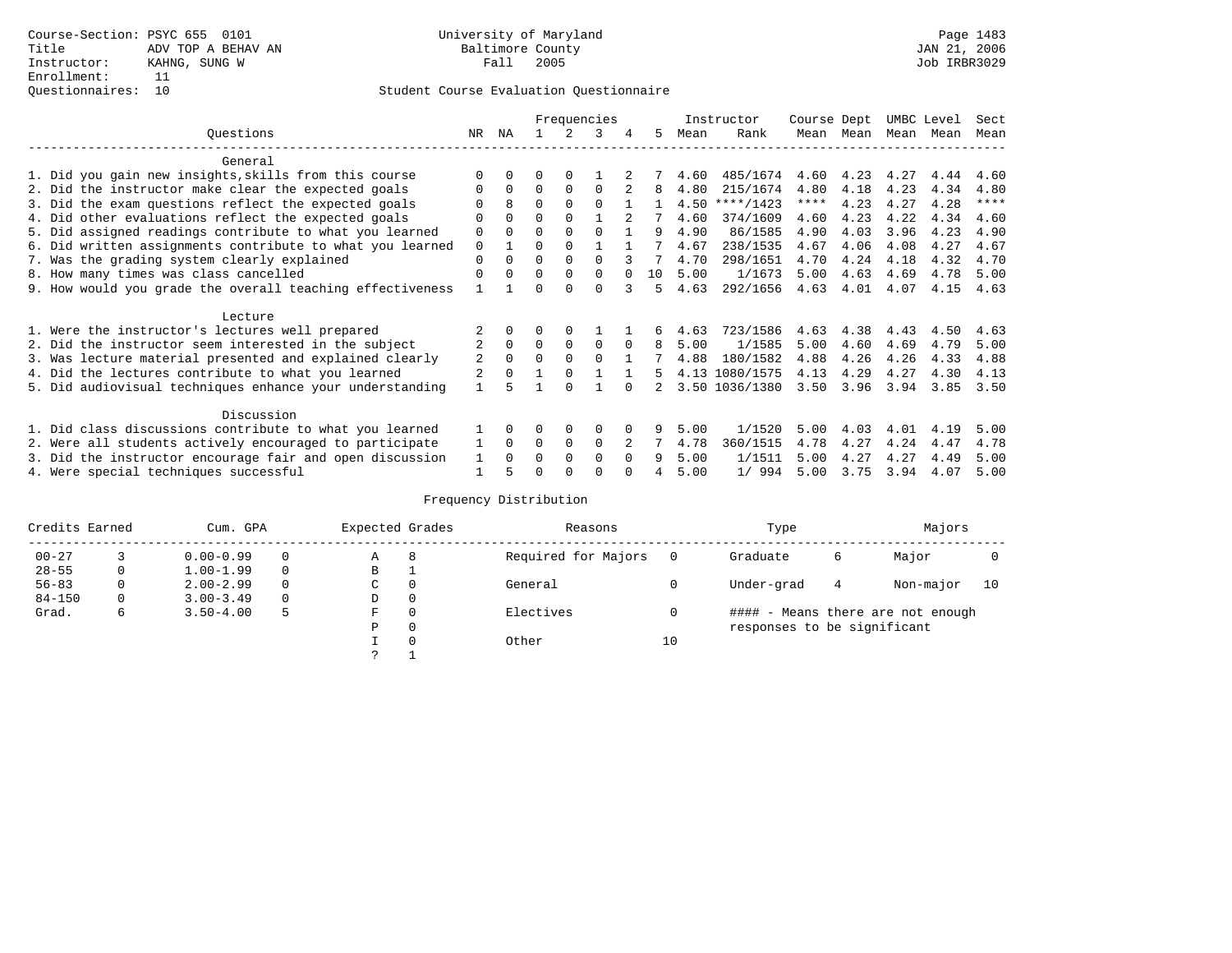|                                                                                                                                                                                  |                                                                                                                                            |              |          |               |               |              |        | Instructor                           |                                                                              |                                                  |                                                     |                                                   | Sect                                       |
|----------------------------------------------------------------------------------------------------------------------------------------------------------------------------------|--------------------------------------------------------------------------------------------------------------------------------------------|--------------|----------|---------------|---------------|--------------|--------|--------------------------------------|------------------------------------------------------------------------------|--------------------------------------------------|-----------------------------------------------------|---------------------------------------------------|--------------------------------------------|
| NR.                                                                                                                                                                              | NA                                                                                                                                         | $\mathbf{1}$ | $2^{1}$  | 3             |               | .5           | Mean   | Rank                                 |                                                                              |                                                  | Mean                                                | Mean                                              | Mean                                       |
|                                                                                                                                                                                  |                                                                                                                                            |              |          |               |               |              |        |                                      |                                                                              |                                                  |                                                     |                                                   |                                            |
| $\Omega$                                                                                                                                                                         |                                                                                                                                            | ∩            |          | O             |               |              | 4.80   |                                      | 4.80                                                                         | 4.23                                             | 4.27                                                | 4.44                                              | 4.80                                       |
| 0                                                                                                                                                                                | $\Omega$                                                                                                                                   | $\Omega$     | $\Omega$ | $\Omega$      | 2             | 3            | 4.60   | 460/1674                             | 4.60                                                                         | 4.18                                             | 4.23                                                | 4.34                                              | 4.60                                       |
| $\Omega$                                                                                                                                                                         | 4                                                                                                                                          | $\Omega$     | $\Omega$ | $\Omega$      |               |              |        |                                      | $***$ * * *                                                                  | 4.23                                             | 4.27                                                | 4.28                                              | $***$ * * *                                |
| $\Omega$                                                                                                                                                                         |                                                                                                                                            | $\Omega$     | $\Omega$ |               |               | 3            | 4.40   | 645/1609                             | 4.40                                                                         | 4.23                                             | 4.22                                                | 4.34                                              | 4.40                                       |
| 0                                                                                                                                                                                | $\Omega$                                                                                                                                   | $\Omega$     | $\Omega$ | $\mathbf{1}$  |               | 3            | 4.40   | 413/1585                             | 4.40                                                                         | 4.03                                             | 3.96                                                | 4.23                                              | 4.40                                       |
| $\Omega$                                                                                                                                                                         | $\Omega$                                                                                                                                   | $\Omega$     | $\Omega$ | $\mathbf{1}$  | 3             | $\mathbf{1}$ | 4.00   | 870/1535                             | 4.00                                                                         | 4.06                                             | 4.08                                                | 4.27                                              | 4.00                                       |
| $\Omega$                                                                                                                                                                         | $\Omega$                                                                                                                                   | $\Omega$     | $\Omega$ | $\Omega$      |               | 4            | 4.80   | 175/1651                             | 4.80                                                                         | 4.24                                             | 4.18                                                | 4.32                                              | 4.80                                       |
| $\mathbf 0$                                                                                                                                                                      | $\Omega$                                                                                                                                   | $\Omega$     | $\Omega$ | $\Omega$      |               | 4            | 4.80   | 887/1673                             | 4.80                                                                         | 4.63                                             | 4.69                                                | 4.78                                              | 4.80                                       |
| $\mathbf{1}$                                                                                                                                                                     |                                                                                                                                            | $\Omega$     | $\Omega$ |               |               | $\mathbf{1}$ |        | 955/1656                             |                                                                              |                                                  |                                                     | 4.15                                              | 4.00                                       |
|                                                                                                                                                                                  |                                                                                                                                            |              |          |               |               |              |        |                                      |                                                                              |                                                  |                                                     |                                                   |                                            |
|                                                                                                                                                                                  |                                                                                                                                            | $\Omega$     | $\Omega$ | $\Omega$      |               | 2            | 4.50   | 858/1586                             | 4.50                                                                         | 4.38                                             | 4.43                                                | 4.50                                              | 4.50                                       |
|                                                                                                                                                                                  | $\Omega$                                                                                                                                   | $\Omega$     | $\Omega$ | $\Omega$      | $\Omega$      | 4            | 5.00   | 1/1585                               | 5.00                                                                         | 4.60                                             | 4.69                                                | 4.79                                              | 5.00                                       |
| 1                                                                                                                                                                                | $\Omega$                                                                                                                                   | $\Omega$     | $\Omega$ | $\Omega$      |               | 3            | 4.75   | 313/1582                             | 4.75                                                                         | 4.26                                             | 4.26                                                | 4.33                                              | 4.75                                       |
| 1                                                                                                                                                                                | $\Omega$                                                                                                                                   | $\Omega$     | $\Omega$ |               |               |              | 4.25   | 958/1575                             | 4.25                                                                         | 4.29                                             | 4.27                                                | 4.30                                              | 4.25                                       |
| $\mathbf{1}$                                                                                                                                                                     | २                                                                                                                                          | $\Omega$     | $\cap$   | $\Omega$      |               | $\Omega$     |        |                                      | ****                                                                         | 3.96                                             | 3.94                                                | 3.85                                              | $***$ * * *                                |
|                                                                                                                                                                                  |                                                                                                                                            |              |          |               |               |              |        |                                      |                                                                              |                                                  |                                                     |                                                   |                                            |
| 0                                                                                                                                                                                |                                                                                                                                            | $\Omega$     | $\Omega$ | $\Omega$      |               |              | 4.80   | 191/1520                             | 4.80                                                                         | 4.03                                             | 4.01                                                | 4.19                                              | 4.80                                       |
| 0                                                                                                                                                                                | $\Omega$                                                                                                                                   | $\Omega$     | $\Omega$ | $\Omega$      | $\Omega$      | 5            | 5.00   | 1/1515                               | 5.00                                                                         | 4.27                                             | 4.24                                                | 4.47                                              | 5.00                                       |
| 0                                                                                                                                                                                | $\Omega$                                                                                                                                   | $\Omega$     | $\Omega$ | $\Omega$      | 2             | 3            | 4.60   | 563/1511                             | 4.60                                                                         | 4.27                                             | 4.27                                                | 4.49                                              | 4.60                                       |
| $\Omega$                                                                                                                                                                         | 3                                                                                                                                          | $\Omega$     | $\Omega$ | $\Omega$      |               |              | 4.50   | 205/994                              | 4.50                                                                         | 3.75                                             | 3.94                                                | 4.07                                              | 4.50                                       |
|                                                                                                                                                                                  |                                                                                                                                            |              |          |               |               |              |        |                                      |                                                                              |                                                  |                                                     |                                                   |                                            |
|                                                                                                                                                                                  |                                                                                                                                            | $\Omega$     |          |               |               |              |        |                                      |                                                                              |                                                  |                                                     |                                                   | 4.67                                       |
|                                                                                                                                                                                  |                                                                                                                                            |              |          |               |               |              |        |                                      |                                                                              |                                                  |                                                     |                                                   | 4.67                                       |
|                                                                                                                                                                                  | $\Omega$                                                                                                                                   | $\Omega$     | $\Omega$ | $\mathbf{1}$  | $\Omega$      |              |        |                                      |                                                                              |                                                  |                                                     |                                                   | 4.33                                       |
|                                                                                                                                                                                  |                                                                                                                                            | $\Omega$     | $\Omega$ | $\Omega$      | $\Omega$      | २            |        | 99                                   |                                                                              |                                                  |                                                     |                                                   | 5.00                                       |
| $\overline{2}$                                                                                                                                                                   |                                                                                                                                            | $\Omega$     | $\cap$   | $\cap$        |               |              | 4.67   | 34/<br>97                            | 4.67                                                                         | 4.02                                             | 4.14                                                | 4.26                                              | 4.67                                       |
| 5. Did audiovisual techniques enhance your understanding<br>3. Did the instructor encourage fair and open discussion<br>2. Was the instructor available for individual attention | 6. Did written assignments contribute to what you learned<br>9. How would you grade the overall teaching effectiveness<br>2<br>2<br>2<br>2 | $\mathbf 0$  | 0        | $\Omega$<br>0 | $\Omega$<br>0 | Frequencies  | 2<br>2 | 4.00<br>4.67<br>4.67<br>4.33<br>5.00 | $5.00$ ****/1423<br>$4.00$ ****/1380<br>48/ 103<br>51/101<br>54/<br>95<br>1/ | 243/1674<br>4.00<br>4.67<br>4.67<br>4.33<br>5.00 | Course Dept<br>4.01<br>4.50<br>4.58<br>4.15<br>4.41 | Mean Mean<br>4.07<br>4.41<br>4.48<br>4.31<br>4.39 | UMBC Level<br>4.56<br>4.62<br>4.43<br>4.54 |

| Credits Earned |   | Cum. GPA      |          | Expected Grades |          | Reasons             | Type                        | Majors |                                   |  |
|----------------|---|---------------|----------|-----------------|----------|---------------------|-----------------------------|--------|-----------------------------------|--|
| $00 - 27$      |   | $0.00 - 0.99$ | $\Omega$ | A               |          | Required for Majors | Graduate                    | 2      | Major                             |  |
| $28 - 55$      | 0 | $1.00 - 1.99$ | $\Omega$ | B               |          |                     |                             |        |                                   |  |
| $56 - 83$      |   | $2.00 - 2.99$ | $\Omega$ | C               |          | General             | Under-grad                  |        | Non-major                         |  |
| $84 - 150$     |   | $3.00 - 3.49$ | $\Omega$ | D               | $\Omega$ |                     |                             |        |                                   |  |
| Grad.          | 4 | $3.50 - 4.00$ | 0        | F               |          | Electives           |                             |        | #### - Means there are not enough |  |
|                |   |               |          | Ρ               |          |                     | responses to be significant |        |                                   |  |
|                |   |               |          |                 |          | Other               |                             |        |                                   |  |
|                |   |               |          |                 |          |                     |                             |        |                                   |  |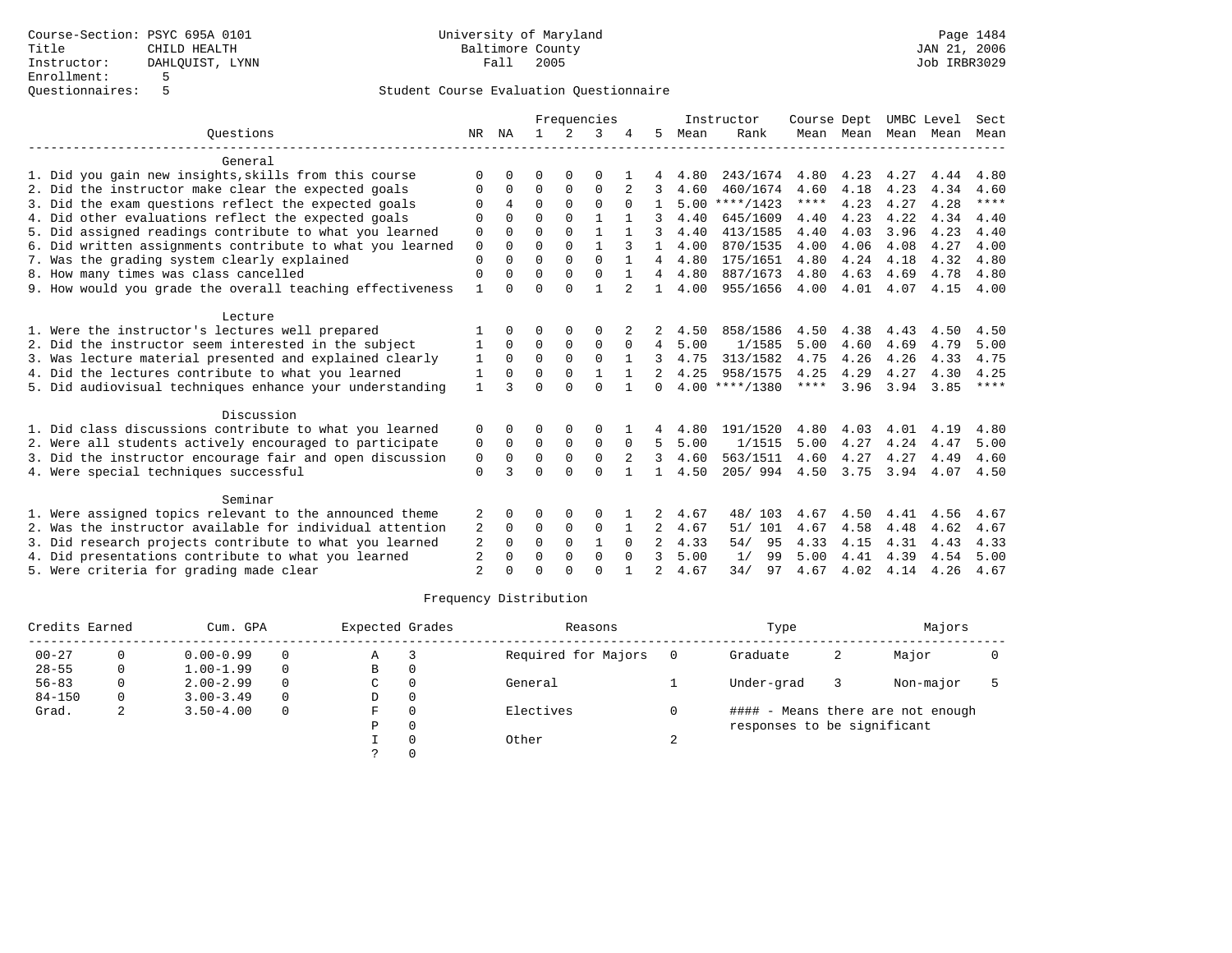|                                                           |                |                | Frequencies  |               |                |          |                | Instructor | Course Dept      |             | UMBC Level |      | Sect |             |
|-----------------------------------------------------------|----------------|----------------|--------------|---------------|----------------|----------|----------------|------------|------------------|-------------|------------|------|------|-------------|
| Ouestions                                                 | NR             | ΝA             | $\mathbf{1}$ | $\mathcal{L}$ | 3              |          | 5.             | Mean       | Rank             |             | Mean Mean  | Mean | Mean | Mean        |
| General                                                   |                |                |              |               |                |          |                |            |                  |             |            |      |      |             |
| 1. Did you gain new insights, skills from this course     | $\Omega$       |                | O            | $\Omega$      |                |          |                |            | 4.10 1115/1674   | 4.10        | 4.23       | 4.27 | 4.44 | 4.10        |
| 2. Did the instructor make clear the expected goals       | 0              | $\Omega$       | $\Omega$     | 0             | $\Omega$       |          |                | 4.30       | 870/1674         | 4.30        | 4.18       | 4.23 | 4.34 | 4.30        |
| 3. Did the exam questions reflect the expected goals      | $\Omega$       | 8              | $\Omega$     | $\Omega$      | $\Omega$       |          |                |            | $4.50$ ****/1423 | $***$ * * * | 4.23       | 4.27 | 4.28 | $***$ * * * |
| 4. Did other evaluations reflect the expected goals       | 1              | <sup>0</sup>   | $\Omega$     | $\Omega$      | $\mathfrak{D}$ |          |                |            | 4.11 1018/1609   | 4.11        | 4.23       | 4.22 | 4.34 | 4.11        |
| 5. Did assigned readings contribute to what you learned   | 0              | O              | $\Omega$     | 0             | $\overline{a}$ |          | 3              | 4.10       | 702/1585         | 4.10        | 4.03       | 3.96 | 4.23 | 4.10        |
| 6. Did written assignments contribute to what you learned | $\mathbf 0$    | $\Omega$       | $\Omega$     | $\Omega$      | 3              | 3        | 4              | 4.10       | 828/1535         | 4.10        | 4.06       | 4.08 | 4.27 | 4.10        |
| 7. Was the grading system clearly explained               | $\Omega$       | $\Omega$       | $\Omega$     | $\Omega$      | $\mathbf{1}$   |          | 4              | 4.30       | 809/1651         | 4.30        | 4.24       | 4.18 | 4.32 | 4.30        |
| 8. How many times was class cancelled                     | $\mathbf 0$    | 0              | $\Omega$     | $\Omega$      | $\Omega$       | $\Omega$ | 10             | 5.00       | 1/1673           | 5.00        | 4.63       | 4.69 | 4.78 | 5.00        |
| 9. How would you grade the overall teaching effectiveness | $\mathbf{0}$   | $\Omega$       | $\Omega$     |               | $\mathbf{1}$   |          |                |            | 3.80 1200/1656   | 3.80        | 4.01       | 4.07 | 4.15 | 3.80        |
| Lecture                                                   |                |                |              |               |                |          |                |            |                  |             |            |      |      |             |
| 1. Were the instructor's lectures well prepared           | 2              | <sup>0</sup>   | O            | $\Omega$      |                |          |                |            | 4.25 1144/1586   | 4.25        | 4.38       | 4.43 | 4.50 | 4.25        |
| 2. Did the instructor seem interested in the subject      |                | $\Omega$       | $\Omega$     | 0             | $\Omega$       |          | 8              | 4.89       | 615/1585         | 4.89        | 4.60       | 4.69 | 4.79 | 4.89        |
| 3. Was lecture material presented and explained clearly   | 1              | $\Omega$       | $\Omega$     | $\Omega$      | $\Omega$       | 6        | 3              | 4.33       | 850/1582         | 4.33        | 4.26       | 4.26 | 4.33 | 4.33        |
| 4. Did the lectures contribute to what you learned        | 1              | $\Omega$       | $\Omega$     | 0             | 4              |          |                |            | 3.89 1225/1575   | 3.89        | 4.29       | 4.27 | 4.30 | 3.89        |
| 5. Did audiovisual techniques enhance your understanding  | $\overline{a}$ | $\overline{2}$ | $\Omega$     | $\Omega$      | $\mathfrak{D}$ | 3        | $\mathbf{1}$   | 3.83       | 845/1380         | 3.83        | 3.96       | 3.94 | 3.85 | 3.83        |
| Discussion                                                |                |                |              |               |                |          |                |            |                  |             |            |      |      |             |
| 1. Did class discussions contribute to what you learned   | 0              | <sup>0</sup>   |              | $\Omega$      |                |          |                | 3.90       | 924/1520         | 3.90        | 4.03       | 4.01 | 4.19 | 3.90        |
| 2. Were all students actively encouraged to participate   | 0              | $\Omega$       | $\Omega$     | $\Omega$      | $\overline{2}$ |          |                | 4.50       | 629/1515         | 4.50        | 4.27       | 4.24 | 4.47 | 4.50        |
| 3. Did the instructor encourage fair and open discussion  | 0              | $\Omega$       | $\Omega$     | $\Omega$      | $\mathbf{1}$   | 4        | 5.             | 4.40       | 751/1511         | 4.40        | 4.27       | 4.27 | 4.49 | 4.40        |
| 4. Were special techniques successful                     | 1              |                | $\Omega$     | $\cap$        | $\Omega$       |          |                |            | $4.50$ ****/ 994 | ****        | 3.75       | 3.94 | 4.07 | ****        |
| Seminar                                                   |                |                |              |               |                |          |                |            |                  |             |            |      |      |             |
| 1. Were assigned topics relevant to the announced theme   | 3              | <sup>0</sup>   | O            | $\Omega$      | $\Omega$       |          |                | 5.00       | 1/103            | 5.00        | 4.50       | 4.41 | 4.56 | 5.00        |
| 2. Was the instructor available for individual attention  | 3              |                | 0            | $\mathbf 0$   | 2              | 2        | 2              | 4.00       | 72/ 101          | 4.00        | 4.58       | 4.48 | 4.62 | 4.00        |
| 3. Did research projects contribute to what you learned   | 3              | $\mathbf{1}$   | $\Omega$     | $\mathbf{1}$  | 2              |          |                | 3.67       | 95<br>76/        | 3.67        | 4.15       | 4.31 | 4.43 | 3.67        |
| 4. Did presentations contribute to what you learned       | $\overline{3}$ | <sup>0</sup>   | $\Omega$     | 0             | $\overline{2}$ | 3        | $\overline{2}$ | 4.00       | 99<br>70/        | 4.00        | 4.41       | 4.39 | 4.54 | 4.00        |
| 5. Were criteria for grading made clear                   | ζ              |                | $\Omega$     | $\Omega$      | $\mathfrak{D}$ |          | $\mathfrak{D}$ | 4.00       | 50/<br>97        | 4.00        | 4.02       | 4.14 | 4.26 | 4.00        |

| Credits Earned |   | Cum. GPA      | Expected Grades |    | Reasons  |                     | Type | Majors                      |   |                                   |  |
|----------------|---|---------------|-----------------|----|----------|---------------------|------|-----------------------------|---|-----------------------------------|--|
| $00 - 27$      |   | $0.00 - 0.99$ |                 | A  | 6        | Required for Majors |      | Graduate                    | 6 | Major                             |  |
| $28 - 55$      | 0 | $1.00 - 1.99$ |                 | В  |          |                     |      |                             |   |                                   |  |
| $56 - 83$      |   | $2.00 - 2.99$ | 0               | C. | 0        | General             | ∠    | Under-grad                  | 4 | Non-major                         |  |
| $84 - 150$     |   | $3.00 - 3.49$ |                 | D  | 0        |                     |      |                             |   |                                   |  |
| Grad.          | ь | $3.50 - 4.00$ | 5               | F  | $\Omega$ | Electives           |      |                             |   | #### - Means there are not enough |  |
|                |   |               |                 | Ρ  | 0        |                     |      | responses to be significant |   |                                   |  |
|                |   |               |                 |    | $\Omega$ | Other               |      |                             |   |                                   |  |
|                |   |               |                 |    |          |                     |      |                             |   |                                   |  |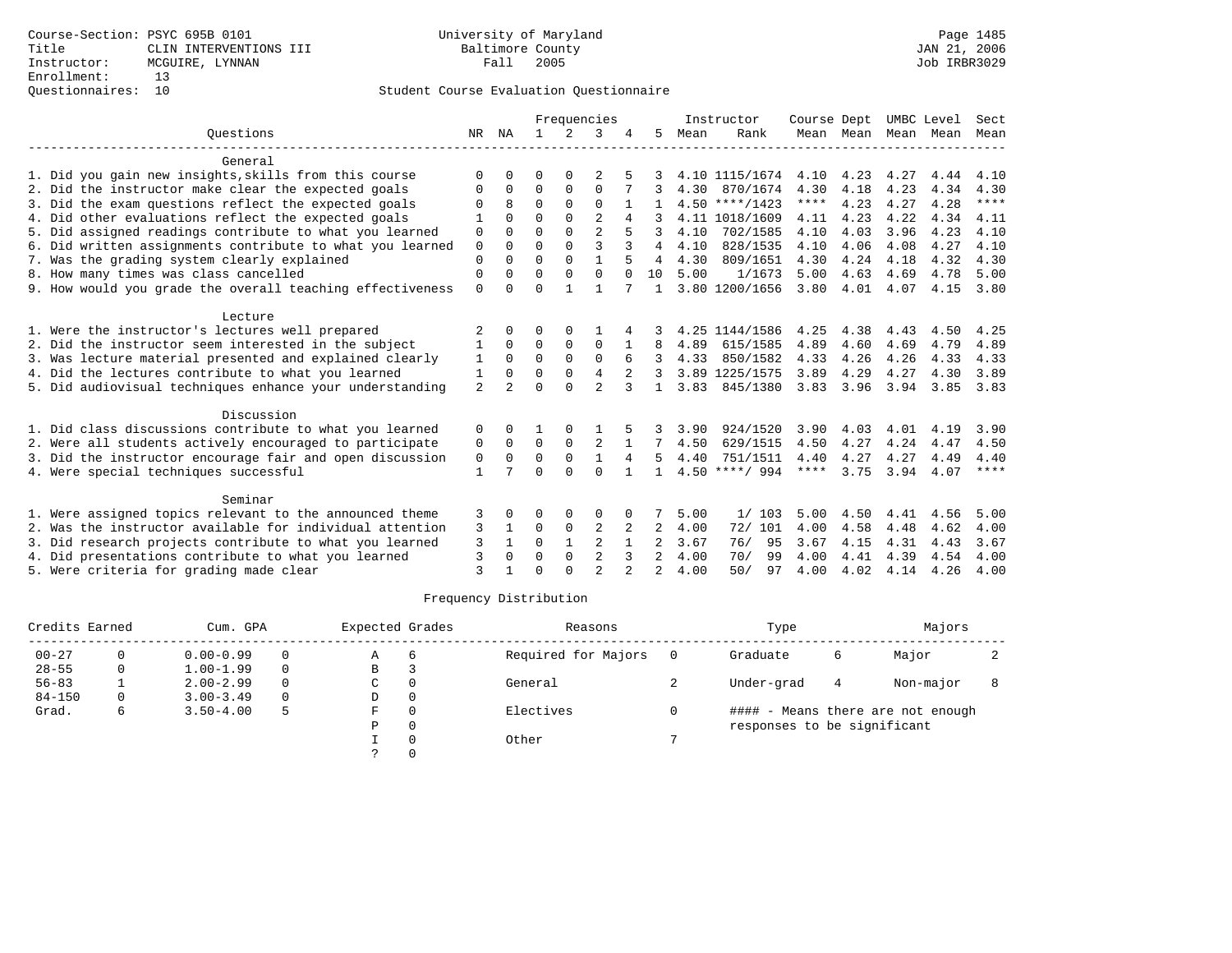|                                                           |              |              | Frequencies |              |              |              |              |      | Instructor       | Course Dept |           | UMBC Level |      | Sect    |
|-----------------------------------------------------------|--------------|--------------|-------------|--------------|--------------|--------------|--------------|------|------------------|-------------|-----------|------------|------|---------|
| Ouestions                                                 | NR.          | ΝA           |             | 2            | 3            |              | 5            | Mean | Rank             |             | Mean Mean | Mean Mean  |      | Mean    |
|                                                           |              |              |             |              |              |              |              |      |                  |             |           |            |      |         |
| General                                                   |              |              |             |              |              |              |              |      |                  |             |           |            |      |         |
| 1. Did you gain new insights, skills from this course     |              |              |             |              |              |              |              |      | 4.09 1123/1674   | 4.09        | 4.23      | 4.27       | 4.44 | 4.09    |
| 2. Did the instructor make clear the expected goals       |              | $\Omega$     | U           |              |              | 3            |              |      | 4.00 1146/1674   | 4.00        | 4.18      | 4.23       | 4.34 | 4.00    |
| 3. Did the exam questions reflect the expected goals      |              | $\mathbf{1}$ | 0           | $\Omega$     |              |              | 6            |      | 4.56 517/1423    | 4.56        | 4.23      | 4.27       | 4.28 | 4.56    |
| 4. Did other evaluations reflect the expected goals       |              | 9            | $\Omega$    | $\Omega$     |              |              |              |      | $4.00$ ****/1609 | $***$ * *   | 4.23      | 4.22       | 4.34 | ****    |
| 5. Did assigned readings contribute to what you learned   |              | $\Omega$     | $\Omega$    |              |              |              |              | 4.20 | 612/1585         | 4.20        | 4.03      | 3.96       | 4.23 | 4.20    |
| 6. Did written assignments contribute to what you learned | $\mathbf{1}$ |              | 0           | $\Omega$     | $\Omega$     |              |              |      | $4.50$ ****/1535 | $***$ * *   | 4.06      | 4.08       | 4.27 | $***$   |
| 7. Was the grading system clearly explained               |              | $\Omega$     | 0           | $\Omega$     | 3            |              | 4            |      | 4.10 1031/1651   | 4.10        | 4.24      | 4.18       | 4.32 | 4.10    |
| 8. How many times was class cancelled                     | 0            | $\Omega$     | 0           | $\Omega$     | $\Omega$     | 8            |              |      | 4.27 1405/1673   | 4.27        | 4.63      | 4.69       | 4.78 | 4.27    |
| 9. How would you grade the overall teaching effectiveness | $\Omega$     |              | U           | <sup>0</sup> | 4            |              |              |      | 3.80 1200/1656   | 3.80        | 4.01      | 4.07       | 4.15 | 3.80    |
| Lecture                                                   |              |              |             |              |              |              |              |      |                  |             |           |            |      |         |
| 1. Were the instructor's lectures well prepared           | O            | $\Omega$     | U           | $\Omega$     |              |              |              | 4.55 | 816/1586         | 4.55        | 4.38      | 4.43       | 4.50 | 4.55    |
| 2. Did the instructor seem interested in the subject      | 0            | $\Omega$     | $\Omega$    | $\Omega$     | -1           |              |              |      | 4.55 1191/1585   | 4.55        | 4.60      | 4.69       | 4.79 | 4.55    |
| 3. Was lecture material presented and explained clearly   | 0            | $\Omega$     | $\Omega$    | 2            | 2            |              | 6            |      | 4.00 1129/1582   | 4.00        | 4.26      | 4.26       | 4.33 | 4.00    |
| 4. Did the lectures contribute to what you learned        | 0            | $\Omega$     | 0           |              |              |              | 6            |      | 4.09 1103/1575   | 4.09        | 4.29      | 4.27       | 4.30 | 4.09    |
|                                                           |              |              |             |              | $\cap$       |              | 5            | 4.20 | 540/1380         | 4.20        | 3.96      | 3.94       | 3.85 |         |
| 5. Did audiovisual techniques enhance your understanding  | 0            |              |             |              |              |              |              |      |                  |             |           |            |      | 4.20    |
| Discussion                                                |              |              |             |              |              |              |              |      |                  |             |           |            |      |         |
| 1. Did class discussions contribute to what you learned   | 4            | $\Omega$     |             |              |              |              |              |      | 2.29 1493/1520   | 2.29        | 4.03      | 4.01       | 4.19 | 2.29    |
| 2. Were all students actively encouraged to participate   | 4            | $\mathbf 0$  | 2           | 2            |              | -1           | $\mathbf{1}$ |      | 2.57 1467/1515   | 2.57        | 4.27      | 4.24       | 4.47 | 2.57    |
| 3. Did the instructor encourage fair and open discussion  | 4            | $\Omega$     |             | $\Omega$     | 4            | $\mathbf{1}$ | $\mathbf{1}$ |      | 3.14 1396/1511   | 3.14        | 4.27      | 4.27       | 4.49 | 3.14    |
| 4. Were special techniques successful                     | 4            | б            |             | $\cap$       | <sup>n</sup> |              | $\Omega$     |      | $4.00$ ****/ 994 | ****        | 3.75      | 3.94       | 4.07 | ****    |
|                                                           |              |              |             |              |              |              |              |      |                  |             |           |            |      |         |
| Seminar                                                   |              |              |             |              |              |              |              |      |                  |             |           |            |      |         |
| 1. Were assigned topics relevant to the announced theme   | 8            | 0            |             | 0            |              |              |              | 4.00 | 74/ 103          | 4.00        | 4.50      | 4.41       | 4.56 | 4.00    |
| 2. Was the instructor available for individual attention  | 8            |              |             | <sup>0</sup> | $\Omega$     |              |              |      | $4.00$ ****/ 101 | ****        | 4.58      | 4.48       | 4.62 | * * * * |
|                                                           |              |              |             |              |              |              |              |      |                  |             |           |            |      |         |

| Credits Earned |   | Cum. GPA      | Expected Grades |   | Reasons  |                     | Type | Majors                      |   |                                   |     |
|----------------|---|---------------|-----------------|---|----------|---------------------|------|-----------------------------|---|-----------------------------------|-----|
| $00 - 27$      |   | $0.00 - 0.99$ | 0               | Α | 9        | Required for Majors |      | Graduate                    | 8 | Major                             |     |
| $28 - 55$      |   | $1.00 - 1.99$ | $\Omega$        | В | 0        |                     |      |                             |   |                                   |     |
| $56 - 83$      |   | $2.00 - 2.99$ | $\Omega$        | C |          | General             |      | Under-grad                  |   | Non-major                         | -11 |
| $84 - 150$     |   | $3.00 - 3.49$ | $\Omega$        | D | $\Omega$ |                     |      |                             |   |                                   |     |
| Grad.          | 8 | $3.50 - 4.00$ | 8               | F |          | Electives           |      |                             |   | #### - Means there are not enough |     |
|                |   |               |                 | Ρ | $\Omega$ |                     |      | responses to be significant |   |                                   |     |
|                |   |               |                 |   |          | Other               | a    |                             |   |                                   |     |
|                |   |               |                 |   |          |                     |      |                             |   |                                   |     |